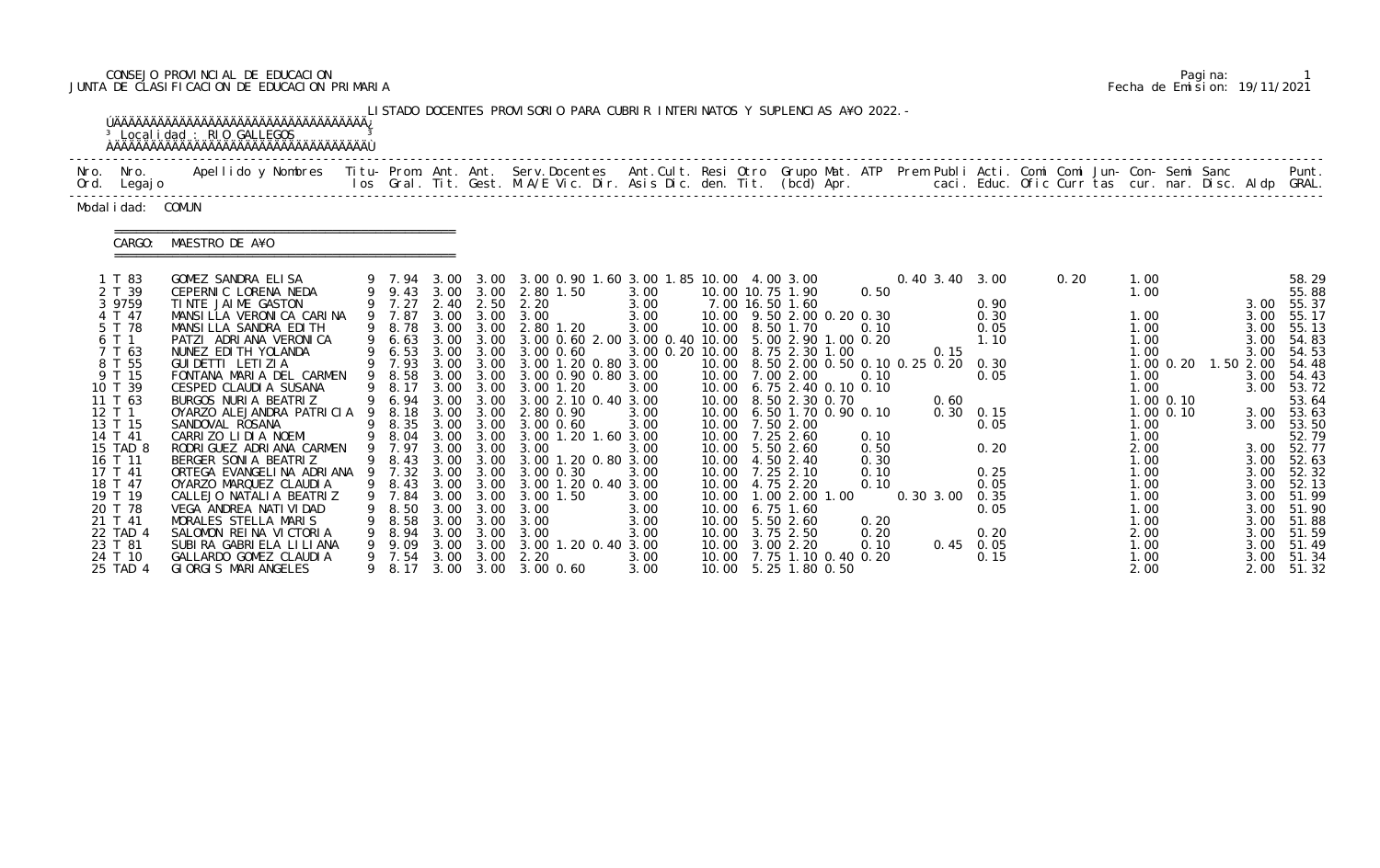# CONSEJO PROVINCIAL DE EDUCACION Pagina: 2 JUNTA DE CLASIFICACION DE EDUCACION PRIMARIA Fecha de Emision: 19/11/2021

|              |                    | <sup>3</sup> Localidad : RIO GALLEGOS                                                                                                                                                                                             |   |                  |      |              | LISTADO DOCENTES PROVISORIO PARA CUBRIR INTERINATOS Y SUPLENCIAS A¥O 2022. - |                                          |       |                                                        |                |             |      |  |              |  |              |                         |
|--------------|--------------------|-----------------------------------------------------------------------------------------------------------------------------------------------------------------------------------------------------------------------------------|---|------------------|------|--------------|------------------------------------------------------------------------------|------------------------------------------|-------|--------------------------------------------------------|----------------|-------------|------|--|--------------|--|--------------|-------------------------|
| Nro.<br>Ord. | Nro.<br>Legaj o    | Apellido y Nombres - Titu- Prom. Ant. Ant. Serv.Docentes - Ant.Cult. Resi Otro Grupo Mat. ATP Prem Publi Acti. Comi Comi Jun- Con- Semi Sanc - - - Punt.<br>Ios Gral. Tit. Gest. M.A/E Vic. Dir. Asis Dic. den. Tit. (bcd) Apr. - |   |                  |      |              |                                                                              |                                          |       |                                                        |                |             |      |  |              |  |              |                         |
|              | CARGO:             | MAESTRO DE A¥O                                                                                                                                                                                                                    |   |                  |      |              |                                                                              |                                          |       |                                                        |                |             |      |  |              |  |              |                         |
|              | 26 T 47<br>27 T 11 | DI AZ LAURA SI LVANA<br>POI SSONNEAU YANET                                                                                                                                                                                        |   |                  |      |              | 9 7.72 3.00 3.00 3.00<br>9 9.06 3.00 3.00 3.00 0.60                          | 3.00<br>3.00                             |       | 10.00 6.25 1.90 0.30 0.10<br>10.00  1.75  1.90         | 0.10           | 2.75        |      |  | 1.00<br>1.00 |  | 3.00         | $3.00$ $51.27$<br>51.16 |
|              | 28 T 46            | LARRETA ELIANA SOLEDAD                                                                                                                                                                                                            |   | 9 9.16           |      |              | 3.00 3.00 3.00 1.50 0.80 3.00                                                |                                          |       | 10.00 2.00 2.40                                        | 0.10           |             |      |  | 1.00         |  | 3.00         | 50.96                   |
|              | 29 T 83            | FERNANDEZ CARLOS ALBERTO                                                                                                                                                                                                          |   | 9 7.31           |      |              | 3.00 3.00 3.00                                                               | 3.00                                     |       | 10.00 3.50 2.10 0.90                                   |                | 3.00        |      |  | 1.00         |  | 2.00         | 50.81                   |
|              | 30 TAD 8           | SANCHEZ GLADYS ELISABET                                                                                                                                                                                                           |   | 9 8.93           | 3.00 |              | 3.00 3.00 3.00                                                               | 3.00                                     |       | 10.00  1.75  2.40                                      | 0.50           |             | 1.20 |  | 2.00         |  | 3.00         | 50.78                   |
|              | 31 T 63<br>32 T 78 | QUI NTANA HUGO RENE<br>PAREDES MIRTA NOEMI                                                                                                                                                                                        |   | 9 8.83<br>9 7.92 | 3.00 | 3.00<br>3.00 | 3.00 1.80 0.80 3.00 0.60 10.00 3.25 2.50 0.40 0.20<br>3.00 0.90 1.60 3.00    |                                          |       | 10.00 6.00 2.10 0.10                                   |                |             | 0.35 |  | 1.00<br>1.00 |  |              | 50.73<br>50.62          |
|              | 33 T 10            | GIMENEZ CARINA ALEJANDRA                                                                                                                                                                                                          |   | 9 7.82           |      |              | 3.00 3.00 3.00 2.10 0.40 3.00                                                |                                          |       | 10.00 3.00 2.20                                        |                |             | 0.10 |  | 1.00         |  |              | 3.00 50.62              |
|              | 34 T 11            | ASENCIO SUSANA INES                                                                                                                                                                                                               |   | 9 7.33           | 3.00 | 3.00         | $3.00$ 1.20                                                                  | 3.00                                     |       | 10.00 3.25 2.50 1.00                                   |                |             | 0.30 |  | 1.00         |  | 3.00         | 50.58                   |
|              | 35 T 15            | BARRIA SILVIA MARIELA                                                                                                                                                                                                             |   | 9 7.23           |      |              | 3.00 3.00 3.00                                                               | 3.00                                     |       | 10.00 6.50 1.60                                        | 0.10           |             |      |  | 1.00         |  | 3.00         | 50.43                   |
|              | 36 T 47<br>37 T 55 | MORILLO ZAPATA CARLA<br>PARRA RAMONA DEL CARMEN                                                                                                                                                                                   |   | 9 6.99           | 3.00 | 3.00         | 9 8.06 3.00 3.00 3.00<br>3.00 0.90 0.80 3.00                                 | 3.00                                     |       | 10.00 5.00 1.50 0.70 0.10<br>10.00 3.25 2.20 0.60 0.30 |                |             | 0.30 |  | 1.00<br>1.00 |  | 3.00<br>3.00 | 50.36<br>50.34          |
|              | 38 T 90            | FERMANELLI GRACIELA B                                                                                                                                                                                                             |   | 9 8.03           |      |              | 3.00 3.00 2.20 0.90 2.00 3.00                                                |                                          |       | 10.00 3.25 1.90                                        |                |             |      |  | 1.00         |  | 3.00         | 50.28                   |
|              | 39 T 58            | MALDONADO CARDENAS                                                                                                                                                                                                                |   | 9 8.32           |      |              | 3.00 3.00 3.00 1.20 1.20 3.00                                                |                                          |       | 10.00 4.75 2.50 0.20                                   |                |             | 0.10 |  | 1.00         |  |              | 50.27                   |
|              | 40 T 15            | GALLARDO MARIA LUCIA                                                                                                                                                                                                              |   | 9.26             | 3.00 | 3.00         | 2.80 1.20 0.80 3.00                                                          |                                          |       | 10.00 5.00 1.90                                        | 0.20           |             | 0.10 |  | 1.00         |  |              | 50.26                   |
|              | 41 T 46<br>42 T 39 | DUARTE CLAUDIA SILVINA<br>LOMBARDI GRISELDA                                                                                                                                                                                       | 9 | 9 8.18<br>8.67   |      |              | 3.00 3.00 3.00<br>3.00 3.00 3.00                                             | 3.00 3.00<br>3.00                        | 10.00 | 10.00 3.25 2.30 0.60 0.20                              | 2.70 1.00 0.20 |             | 0.10 |  | 1.00<br>1.00 |  | 3.00         | 3.00 50.18<br>50.02     |
|              | 43 T 55            | WEBER NELIDA GRACIELA                                                                                                                                                                                                             |   | 9 7.23           |      | 3.00 3.00    | 2.80 1.50 1.20 3.00                                                          |                                          |       | 10.00 5.00 2.30                                        |                |             | 0.20 |  | 1.00         |  | 1.50 2.00    | 49.73                   |
|              | 44 T 19            | VERA ADELA MARGARITA                                                                                                                                                                                                              |   |                  |      |              | 9 8.62 3.00 3.00 3.00                                                        | 1.60 3.00 0.10 10.00 3.00 3.00 0.30 0.10 |       |                                                        |                | $0.45$ 0.55 |      |  | 1.00         |  |              | 49.72                   |
|              | 45 T 19            | MILESSI MARIA ELENA                                                                                                                                                                                                               |   | 8.56             | 3.00 | 3.00         | 3.00 0.60                                                                    | 3.00                                     | 10.00 | 2.80                                                   | 0.10           | 2.40 0.25   |      |  | 1.00         |  |              | 3.00 49.71              |
|              | 46 T 10            | BAIGORRI MARIA CECILIA                                                                                                                                                                                                            |   | 8.44             | 3.00 | 3.00         | 3.00 0.30                                                                    | 3.00                                     |       | 10.00 3.50 2.20                                        | 0.10           |             | 0.15 |  | 1.00         |  | 3.00         | 49.69                   |
|              | 47 9825<br>48 T 41 | BULNES ROMERO RAMONA DEL<br>CARRIZO SILVINA H                                                                                                                                                                                     |   | 8.56<br>7.15     | 1.80 | 2.50         | 1.50<br>3.00 3.00 3.00 1.50                                                  | 3.00<br>3.00                             |       | 10.00 9.50 0.70<br>10.00 3.25 2.40                     | 0.20           |             |      |  | 1.00         |  | 3.00         | 3.00 49.56<br>49.50     |
|              | 49 T 41            | CARDENAS AGUI LAR CLAUDIO                                                                                                                                                                                                         |   | 8.02             | 2.80 | 3.00         | 2.80                                                                         | 2.65                                     |       | 10.00 5.50 1.40                                        | 0.30           |             |      |  | 1.00         |  | 3.00         | 49.47                   |
|              | 50 T 39            | FRANCHI NI DANI ELA MABEL                                                                                                                                                                                                         |   | 9 8.67           |      |              | 3.00 3.00 2.20 2.10 0.40 3.00 0.30 10.00 4.00 2.00 0.40 0.20                 |                                          |       |                                                        |                |             | 0.15 |  | 1.00         |  |              | 49.42                   |
|              | 51 T 33            | TERRON GONZALEZ MARIA                                                                                                                                                                                                             |   |                  |      |              | 9 9.34 3.00 3.00 3.00                                                        | 3.00                                     |       | 10.00 3.00 1.90                                        |                |             | 0.05 |  | 1.00         |  |              | 3.00 49.29              |

|  | Pagi na: |                              |
|--|----------|------------------------------|
|  |          | Fecha de Emision: 19/11/2021 |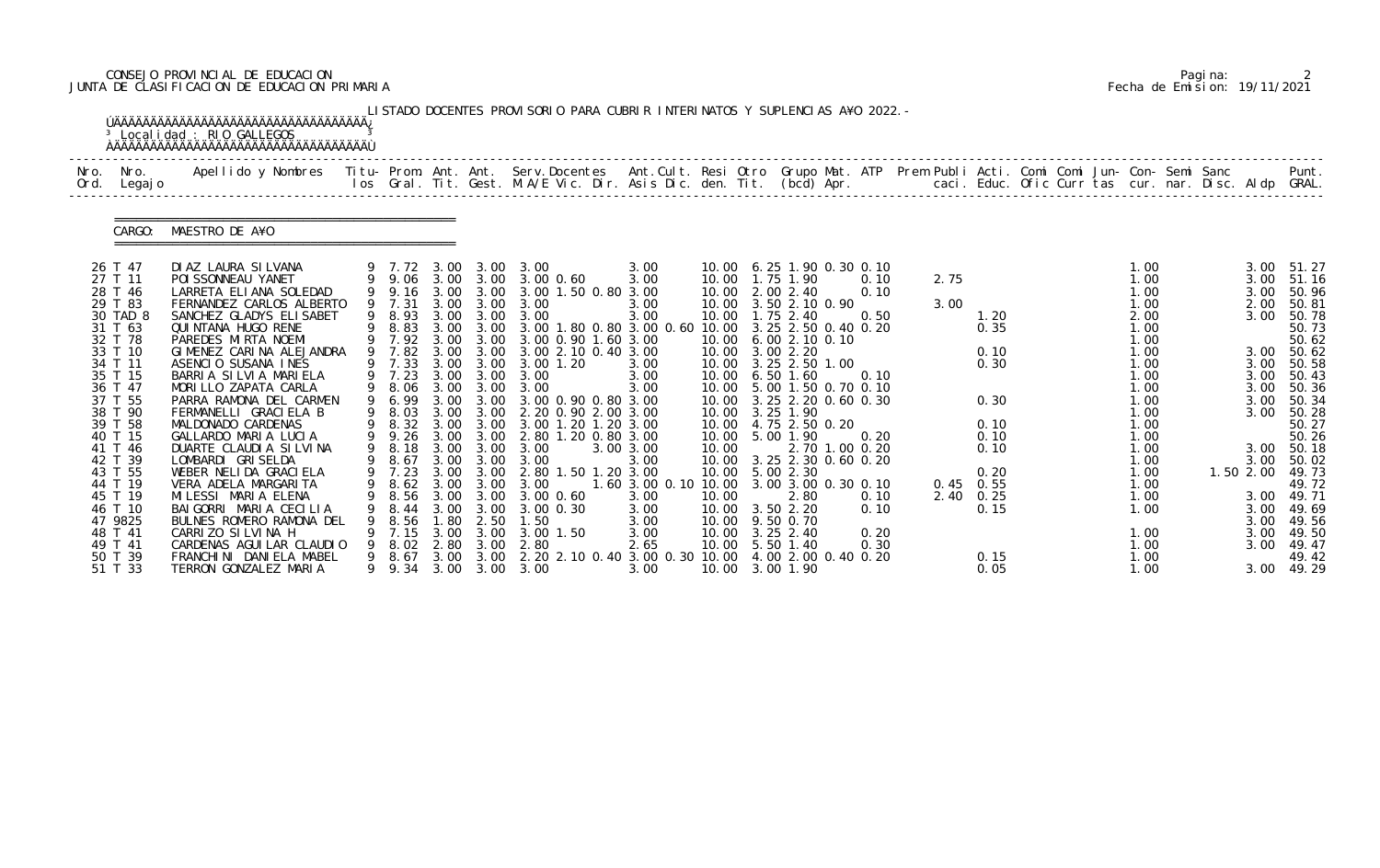# CONSEJO PROVINCIAL DE EDUCACION Pagina: 3 JUNTA DE CLASIFICACION DE EDUCACION PRIMARIA Fecha de Emision: 19/11/2021

|                                                                                                                                                                                                                                                            | <sup>3</sup> Localidad : RIO GALLEGOS                                                                                                                                                                                                                                                                                                                                                                                                                                                                                                                                                      |             |                                                                                                                                                                                          |                                                                                              |                                                                                                                             | LISTADO DOCENTES PROVISORIO PARA CUBRIR INTERINATOS Y SUPLENCIAS A¥O 2022. -                                                                                                                                                                                                                                                                                                                       |                                                                                                                                                                         |                                                                                       |                                                                                                                                                                                                                                                                                                                                                                                  |                                                                                          |              |                                                                                                          |  |                                                                                                                                                      |           |                                                                                                                                                                      |                                                                                                                                                                                                             |
|------------------------------------------------------------------------------------------------------------------------------------------------------------------------------------------------------------------------------------------------------------|--------------------------------------------------------------------------------------------------------------------------------------------------------------------------------------------------------------------------------------------------------------------------------------------------------------------------------------------------------------------------------------------------------------------------------------------------------------------------------------------------------------------------------------------------------------------------------------------|-------------|------------------------------------------------------------------------------------------------------------------------------------------------------------------------------------------|----------------------------------------------------------------------------------------------|-----------------------------------------------------------------------------------------------------------------------------|----------------------------------------------------------------------------------------------------------------------------------------------------------------------------------------------------------------------------------------------------------------------------------------------------------------------------------------------------------------------------------------------------|-------------------------------------------------------------------------------------------------------------------------------------------------------------------------|---------------------------------------------------------------------------------------|----------------------------------------------------------------------------------------------------------------------------------------------------------------------------------------------------------------------------------------------------------------------------------------------------------------------------------------------------------------------------------|------------------------------------------------------------------------------------------|--------------|----------------------------------------------------------------------------------------------------------|--|------------------------------------------------------------------------------------------------------------------------------------------------------|-----------|----------------------------------------------------------------------------------------------------------------------------------------------------------------------|-------------------------------------------------------------------------------------------------------------------------------------------------------------------------------------------------------------|
| Nro.<br>Nro.<br>Ord.<br>Legaj o                                                                                                                                                                                                                            | Apellido y Nombres - Titu- Prom. Ant. Ant. Serv.Docentes - Ant.Cult. Resi Otro Grupo Mat. ATP Prem Publi Acti. Comi Comi Jun- Con- Semi Sanc - - - - Punt.<br>Ios Gral. Tit. Gest. M.A/E Vic. Dir. Asis Dic. den. Tit. (bcd) Apr.                                                                                                                                                                                                                                                                                                                                                          |             |                                                                                                                                                                                          |                                                                                              |                                                                                                                             |                                                                                                                                                                                                                                                                                                                                                                                                    |                                                                                                                                                                         |                                                                                       |                                                                                                                                                                                                                                                                                                                                                                                  |                                                                                          |              |                                                                                                          |  |                                                                                                                                                      |           |                                                                                                                                                                      |                                                                                                                                                                                                             |
| CARGO:                                                                                                                                                                                                                                                     | MAESTRO DE A¥O                                                                                                                                                                                                                                                                                                                                                                                                                                                                                                                                                                             |             |                                                                                                                                                                                          |                                                                                              |                                                                                                                             |                                                                                                                                                                                                                                                                                                                                                                                                    |                                                                                                                                                                         |                                                                                       |                                                                                                                                                                                                                                                                                                                                                                                  |                                                                                          |              |                                                                                                          |  |                                                                                                                                                      |           |                                                                                                                                                                      |                                                                                                                                                                                                             |
| 52 T 11<br>53 T 44<br>54 T 58<br>55 T 71<br>56 T 15<br>57 T 44<br>58 T 91<br>59 T 90<br>60 T 47<br>61 9938<br>62 T 70<br>63 T 1<br>64 T 71<br>65 10533<br>66 T 33<br>67 T 19<br>68 TAD 1<br>69 T 90<br>70 T 10<br>71 8443<br>72 T 78<br>73 T 55<br>74 T 33 | PAOLETTI ANDREA VERONICA<br>ROJEL GRACI ELA YOLANDA<br>SAEZ ANGEL MARIANO<br>SOULEZ MARIANA LAURA<br>ZELAYA SANDRA MARCELA<br>BAHAMONDE VERONICA<br>BARRIA PABLO RUBEN<br>GUEVARA SILVIA KARINA<br>GUERRA CLAUDI A CAROLA<br>LUCERO MARCELA VI VI ANA<br>BLANCA I TATI LAURA<br>CUEVAS GABRIELA ROSANA<br>MACIAS PAOLA DE LOS A<br>ORTIZ CRISTINA HAYDEE<br>LEDESMA GRACI ELA ANGELI CA<br>MANAY MARCO ANTONIO<br>WILCHE ROSANA INES<br>ABRAMENKO MARIA LAURA<br>BELEIZAN RAMONA ALICIA<br>ACOSTA SILVIA MARIEL<br>DI AZ CLAUDI A GRACI ELA<br>RIOS WALTER ALDO<br>MENDOZA EMILIA CRISTINA | 9<br>9<br>9 | 9 6.85<br>9 7.79<br>9 8.04<br>9 8.00<br>9 7.77<br>9 8.59<br>9 8.30<br>6.43<br>9 7.46<br>9 7.91<br>9 8.15<br>9 8.76<br>7.67<br>9 6.58<br>9 8.19<br>9 7.87<br>7.47<br>7.74<br>7.37<br>8.49 | 2.80<br>3.00<br>3.00<br>3.00<br>1.80<br>3.00<br>1.40<br>3.00<br>3.00<br>3.00<br>3.00<br>3.00 | 3.00<br>3.00 3.00<br>3.00<br>3.00<br>2.25<br>3.00 3.00<br>3.00<br>1.75<br>3.00<br>3.00 3.00<br>3.00<br>3.00<br>3.00<br>3.00 | 3.00 2.00<br>9 6.95 3.00 3.00 3.00 1.20<br>2.40 0.90<br>3.00 1.20<br>3.00 3.00 3.00<br>2.80 1.50 1.20 3.00<br>3.00 3.00 3.00 0.60<br>3.00 3.00 3.00<br>3.00 0.30<br>1.80<br>3.00 1.20 0.80 3.00 0.60<br>3.00<br>9 8.05 3.00 3.00 3.00 0.30<br>0.60<br>3.00 2.40<br>3.00 3.00 3.00 0.30 0.80 3.00<br>3.00<br>9 8.63 3.00 3.00 3.00<br>3.00 3.00 3.00 2.70<br>2.40<br>3.00<br>3.00 0.60<br>3.00 0.30 | 3.00<br>3.00<br>3.00<br>3.00 0.40 10.00<br>3.00<br>3.00<br>3.00<br>3.00<br>0.75<br>3.00<br>3.00<br>3.00<br>3.00<br>3.00<br>3.00<br>3.00<br>3.00<br>3.00<br>3.00<br>3.00 | 10.00<br>10.00<br>10.00<br>10.00<br>10.00<br>10.00<br>8.40<br>10.00<br>10.00<br>10.00 | 10.00 7.00 1.40<br>10.00 3.00 2.80<br>$5.25$ 1.60<br>1.00 2.00 0.60<br>10.00 2.50 2.80 0.40 0.10<br>$1.25$ $2.20$<br>1.90<br>10.00 2.25 3.00<br>10.00 4.50 1.80<br>10.00 11.00 0.90 0.40<br>10.00 3.50 1.90<br>10.00 2.50 2.10 0.40<br>10.00 13.25 0.30<br>2.70<br>2.70<br>10.00  1.00  2.20<br>10.00  1.00  2.10  1.00<br>10.00 2.25 2.80<br>7.50 1.20<br>3.00 1.90<br>1.002.60 | 0.10<br>0.10<br>0.10<br>2.40 0.40 0.30<br>0.20<br>0.40<br>0.10<br>2.40 0.10 0.10<br>0.30 | 2.75<br>2.25 | $0.15$ 0.50<br>0.10<br>0.15<br>0.60<br>0.25<br>0.20<br>0.25<br>2.50 0.30<br>0.75<br>0.30<br>0.20<br>0.10 |  | 1.00<br>1.00<br>1.00<br>1.00<br>1.00<br>1.00<br>1.00<br>1.00<br>1.00<br>1.00<br>1.00<br>1.00<br>1.00<br>2.00<br>1.00<br>1.00<br>1.00<br>1.00<br>1.00 | 1.00 0.10 | 3.00<br>3.00<br>2.00<br>3.00<br>3.00<br>3.00<br>3.00<br>3.00<br>3.00<br>3.00<br>3.00<br>3.00<br>3.00<br>3.00<br>3.00<br>3.00<br>3.00<br>3.00<br>3.00<br>3.00<br>3.00 | 49.05<br>49.05<br>49.04<br>48.99<br>48.90<br>48.87<br>48.84<br>48.65<br>48.63<br>48.61<br>48.61<br>48.55<br>48.35<br>48.26<br>48.22<br>48.18<br>48.14<br>48.03<br>48.02<br>47.97<br>47.94<br>47.82<br>47.79 |

|  | Pagi na: |                              |
|--|----------|------------------------------|
|  |          | Fecha de Emision: 19/11/2021 |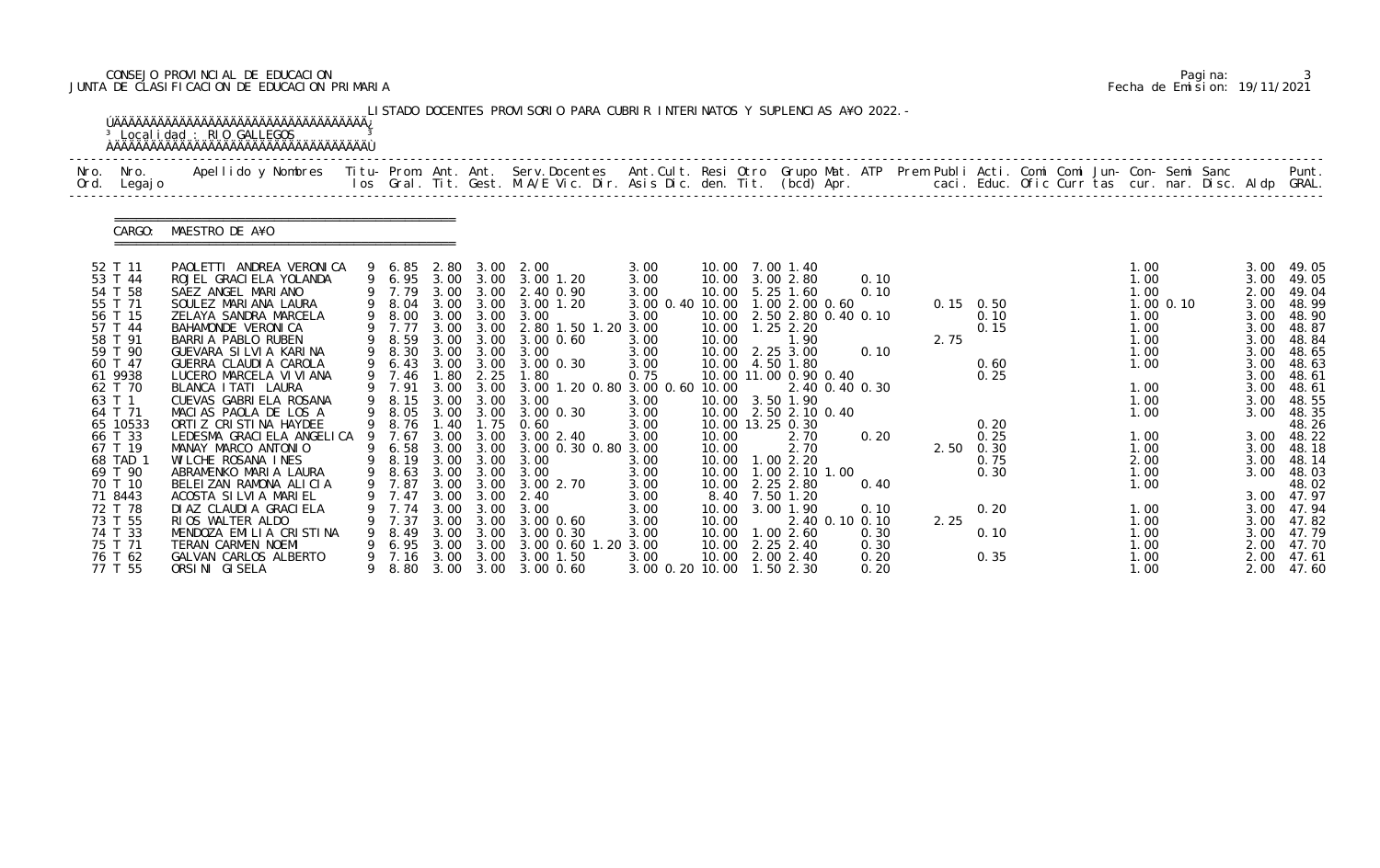# CONSEJO PROVINCIAL DE EDUCACION Pagina: 4 JUNTA DE CLASIFICACION DE EDUCACION PRIMARIA Fecha de Emision: 19/11/2021

|              |                                                                                                                                                                                                                                                 | <sup>3</sup> Localidad : RIO GALLEGOS                                                                                                                                                                                                                                                                                                                                                                                                                                                                                                                              |             |                                                                                                                                                                |                                                                              |                                                                                                                                         | LISTADO DOCENTES PROVISORIO PARA CUBRIR INTERINATOS Y SUPLENCIAS A¥O 2022. -                                                                                                                                                                                                                                                                                                         |                                                                                                                                              |                                                    |                                                                                                                                                                                                                                                                                                                                                                                                                                                |                                                                              |      |                                                                                                                     |  |                                                                                                                                                                                       |  |                      |                                                                                                                                                                                                                                                                          |
|--------------|-------------------------------------------------------------------------------------------------------------------------------------------------------------------------------------------------------------------------------------------------|--------------------------------------------------------------------------------------------------------------------------------------------------------------------------------------------------------------------------------------------------------------------------------------------------------------------------------------------------------------------------------------------------------------------------------------------------------------------------------------------------------------------------------------------------------------------|-------------|----------------------------------------------------------------------------------------------------------------------------------------------------------------|------------------------------------------------------------------------------|-----------------------------------------------------------------------------------------------------------------------------------------|--------------------------------------------------------------------------------------------------------------------------------------------------------------------------------------------------------------------------------------------------------------------------------------------------------------------------------------------------------------------------------------|----------------------------------------------------------------------------------------------------------------------------------------------|----------------------------------------------------|------------------------------------------------------------------------------------------------------------------------------------------------------------------------------------------------------------------------------------------------------------------------------------------------------------------------------------------------------------------------------------------------------------------------------------------------|------------------------------------------------------------------------------|------|---------------------------------------------------------------------------------------------------------------------|--|---------------------------------------------------------------------------------------------------------------------------------------------------------------------------------------|--|----------------------|--------------------------------------------------------------------------------------------------------------------------------------------------------------------------------------------------------------------------------------------------------------------------|
| Nro.<br>Ord. | Nro.<br>Legaj o                                                                                                                                                                                                                                 | Apellido y Nombres Titu- Prom. Ant. Ant. Serv.Docentes Ant.Cult. Resi Otro Grupo Mat. ATP Prem Publi Acti. Comi Comi Jun- Con- Semi Sanc                                                                                                                                                                                                                                                                                                                                                                                                                           |             |                                                                                                                                                                |                                                                              |                                                                                                                                         | los Gral. Tit. Gest. M.A/E Vic. Dir. Asis Dic. den. Tit. (bcd) Apr. caci. Educ. Ofic Curr tas cur. nar. Disc. Aldp GRAL.                                                                                                                                                                                                                                                             |                                                                                                                                              |                                                    |                                                                                                                                                                                                                                                                                                                                                                                                                                                |                                                                              |      |                                                                                                                     |  |                                                                                                                                                                                       |  |                      | Punt.                                                                                                                                                                                                                                                                    |
|              | CARGO:                                                                                                                                                                                                                                          | MAESTRO DE A¥O                                                                                                                                                                                                                                                                                                                                                                                                                                                                                                                                                     |             |                                                                                                                                                                |                                                                              |                                                                                                                                         |                                                                                                                                                                                                                                                                                                                                                                                      |                                                                                                                                              |                                                    |                                                                                                                                                                                                                                                                                                                                                                                                                                                |                                                                              |      |                                                                                                                     |  |                                                                                                                                                                                       |  |                      |                                                                                                                                                                                                                                                                          |
|              | 78 T 83<br>79 T 46<br>80 T 62<br>81 0348<br>82 T 1<br>83 T 90<br>84 TAD 8<br>85 T 47<br>86 T 83<br>87 TAD 4<br>88 T 83<br>89 T 78<br>90 T 44<br>91 T 78<br>92 T 47<br>93 T 10<br>94 T 91<br>95 T 38<br>96 T 11<br>97 T 10<br>98 T 78<br>99 T 33 | CABANA SONIA BEATRIZ<br>CASTRO ANGELICA B<br>BARCOS GLADIS BEATRIZ<br>VI LLARREAL MARI ANA LORENA<br>REINOSO NORMA DEL VALLE<br>AVALOS LUCIA INES<br>NUNEZ GABRIELA MARISA<br>ALARCON MARIA EMILIA<br>FERNANDEZ GUSTAVO ADOLFO<br>DI AZ CLAUDI A VANESA<br>MANCILLA ANA ESTHER<br>ZAPICO MARCELA TAMARA<br>PACHECO SANDRA DEL CARMEN<br>AGUERO LORENA OLGA<br>DESCH ANDREA LORENA<br>NAVARRO EMILIO EFRAIN<br>SOLIS ANDREA DEL VALLE<br>GIMENEZ MARCELA ALEJANDRA<br>BARRIA ALBA FLOR<br>OYARZO PAMELA DEL CARMEN<br>ACU¥A GERMAN DE LOS S<br>CEPEDA MANUEL SANTOS | 9<br>9<br>9 | 9 7.56<br>9 8.49<br>9 7.53<br>9 8.19<br>9 7.18<br>9 8.51<br>9 7.63<br>9 7.90<br>7.88<br>9 8.91<br>9 8.12<br>9 7.51<br>9 7.11<br>8.06<br>7.75<br>8.08<br>9 7.58 | 3.00<br>3.00<br>3.00<br>3.00<br>3.00<br>3.00<br>3.00<br>3.00<br>3.00<br>3.00 | 3.00 3.00<br>3.00 3.00<br>3.00<br>$3.00\quad 3.00$<br>3.00<br>3.00 3.00<br>3.00<br>3.00<br>3.00<br>3.00<br>3.00<br>3.00<br>3.00<br>3.00 | 9 6.95 3.00 3.00 3.00 1.20<br>9 8.38 3.00 3.00 3.00<br>3.00 1.20 1.60 3.00<br>3.00<br>9 5.45 3.00 3.00 3.00 1.50 1.20 3.00<br>3.00 1.50<br>3.00<br>3.00 3.00 3.00 1.20 0.80 3.00<br>3.00<br>3.00<br>9 7.55 3.00 3.00 2.60 1.20 1.60 3.00<br>3.00<br>3.00<br>3.00 3.00 3.00 0.90<br>3.00<br>3.00<br>3.00 3.00 2.60<br>3.00<br>9 7.46 3.00 3.00 3.00 0.30<br>3.00<br>3.00 1.80<br>3.00 | 3.00<br>3.00<br>3.00<br>3.00<br>3.00<br>3.00<br>3.00<br>3.00<br>3.00<br>3.00<br>2.55<br>3.00<br>3.00<br>3.00<br>3.00<br>3.00<br>3.00<br>3.00 | 10.00<br>10.00<br>10.00<br>10.00<br>10.00<br>10.00 | 10.00  1.25  2.30<br>10.00  1.25  2.60<br>10.00 2.25 2.60<br>10.00 1.00 2.10 0.60 0.10<br>2.90 0.30 0.50<br>2.90<br>3.00<br>2.50 3.00 0.50 0.10<br>2.30<br>10.00 2.50 1.90<br>10.00 3.00 2.20<br>10.00 2.00 2.20<br>10.00  1.50  2.10  0.70<br>10.00 2.25 2.10 1.00<br>2.50 2.00<br>10.00 2.50 2.00<br>9.80 3.25 1.30 1.00<br>10.00  1.50  2.10<br>10.00 1.00 2.40 0.20 0.10<br>10.00 2.00 1.80 0.30<br>10.00  1.25  3.00<br>10.00  1.50  2.20 | 0.20<br>0.20<br>0.20<br>0.30<br>0.20<br>0.30<br>0.10<br>0.20<br>0.40<br>0.30 | 0.15 | 0.70<br>0.15<br>0.10<br>0.10<br>0.60<br>0.20<br>0.10<br>$1.45$ 0.10<br>0.10<br>0.05<br>0.05<br>0.40<br>0.30<br>0.20 |  | 1.00<br>1.00<br>1.00<br>$0.10$ $1.00$<br>1.00<br>1.00<br>2.00<br>1.00<br>1.00<br>1.00<br>1.00<br>1.00<br>1.00<br>1.00<br>1.00<br>1.00<br>1.00<br>1.00<br>1.00<br>1.00<br>1.00<br>1.00 |  | 3.00<br>3.00<br>3.00 | 3.00 47.60<br>3.00 47.58<br>47.51<br>3.00 47.49<br>3.00 47.45<br>47.43<br>3.00 47.39<br>47.38<br>3.00 47.36<br>3.00 47.33<br>47.25<br>3.00 47.25<br>3.00 47.23<br>47.21<br>3.00 47.17<br>3.00 47.11<br>47.06<br>46.86<br>3.00 46.86<br>3.00 46.85<br>46.83<br>3.00 46.78 |
|              | 100 T 38<br>101 TAD 4<br>102 T 10<br>103 T 15                                                                                                                                                                                                   | DAZA SONIA<br>ACCARINO ADRIANA<br>GONZALEZ ADRIANA PATRICIA<br>RI POLL CLAUDI A ANDREA                                                                                                                                                                                                                                                                                                                                                                                                                                                                             | -9          | 6.53<br>9.18<br>7.67<br>9 7.74                                                                                                                                 | 3.00                                                                         | 3.00                                                                                                                                    | 3.00 3.00 3.00 1.20 0.80 3.00<br>2.90<br>3.00 3.00 3.00 1.50<br>2.20 2.75 2.30                                                                                                                                                                                                                                                                                                       | 3.00<br>3.00<br>1.90                                                                                                                         | 10.00<br>10.00                                     | 10.00 3.25 2.40<br>$1.00$ $1.40$<br>2.50<br>10.00 5.50 1.10                                                                                                                                                                                                                                                                                                                                                                                    | $0.10 \, 0.25$<br>0.20                                                       | 0.15 | 0.15                                                                                                                |  | 1.00<br>1.00<br>1.00<br>1.00                                                                                                                                                          |  | 3.00                 | 46.68<br>3.00 46.68<br>3.00 46.67<br>46.64                                                                                                                                                                                                                               |

|  | Pagi na: |                              |
|--|----------|------------------------------|
|  |          | Fecha de Emision: 19/11/2021 |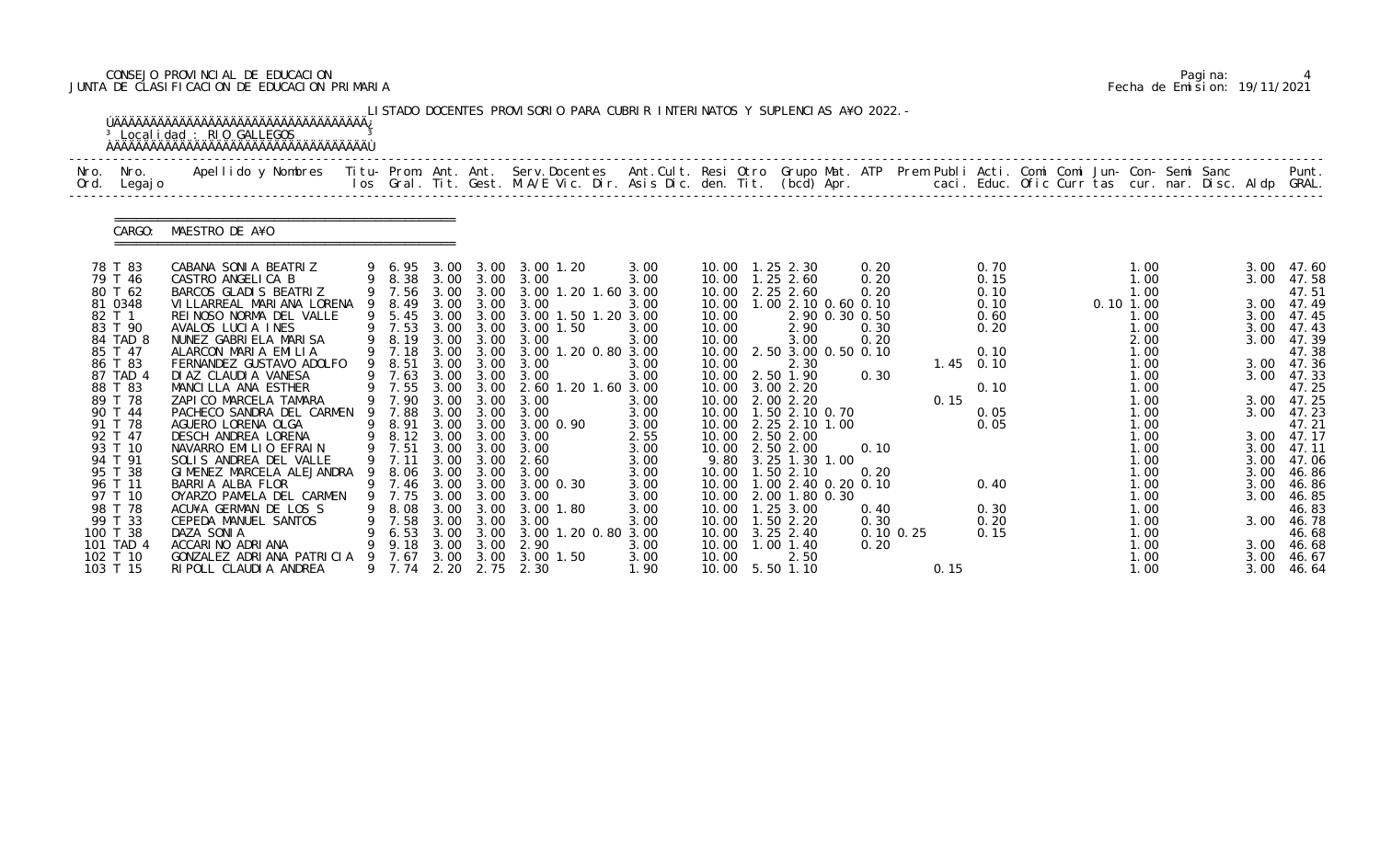# CONSEJO PROVINCIAL DE EDUCACION Pagina: 5 JUNTA DE CLASIFICACION DE EDUCACION PRIMARIA Fecha de Emision: 19/11/2021

|              |                      | <sup>3</sup> Localidad : RIO GALLEGOS                                                                                                                                                                                           |    |                  |              |                   | LISTADO DOCENTES PROVISORIO PARA CUBRIR INTERINATOS Y SUPLENCIAS A¥O 2022. - |              |                          |                        |                        |              |  |             |  |              |  |              |                     |
|--------------|----------------------|---------------------------------------------------------------------------------------------------------------------------------------------------------------------------------------------------------------------------------|----|------------------|--------------|-------------------|------------------------------------------------------------------------------|--------------|--------------------------|------------------------|------------------------|--------------|--|-------------|--|--------------|--|--------------|---------------------|
| Nro.<br>Ord. | Nro.<br>Legaj o      | Apellido y Nombres  Titu- Prom. Ant. Ant. Serv.Docentes  Ant.Cult. Resi Otro Grupo Mat. ATP Prem Publi Acti. Comi Comi Jun- Con- Semi Sanc         Punt.<br>Ios Gral. Tit. Gest. M.A/E Vic. Dir. Asis Dic. den. Tit. (bcd) Apr. |    |                  |              |                   |                                                                              |              |                          |                        |                        |              |  |             |  |              |  |              |                     |
|              | CARGO:               | MAESTRO DE A¥O                                                                                                                                                                                                                  |    |                  |              |                   |                                                                              |              |                          |                        |                        |              |  |             |  |              |  |              |                     |
|              | 104 T 47             | MARTINEZ LUIS ALBERTO                                                                                                                                                                                                           |    | 9 9.07           |              | 3.00 3.00         | 3.00                                                                         | 3.00         | 10.00                    |                        | 2.50                   |              |  | 0.05        |  | 1.00         |  | 3.00         | 46.62               |
|              | 105 T 1<br>106 TAD 4 | VILLAGRA MARTA DEL VALLE<br>NANT MARISA ANGELICA                                                                                                                                                                                |    | 9 7.41<br>9 7.75 | 3.00         | 3.00 3.00<br>3.00 | 3.00 1.20<br>3.00                                                            | 3.00<br>3.00 | 10.00<br>10.00           | 4.00 2.00<br>4.25 2.20 |                        | 0.10         |  | $0.05$ 0.20 |  | 1.00<br>1.00 |  |              | 46.61<br>46.55      |
|              | 107 T 91             | DI AZ NORA                                                                                                                                                                                                                      |    | 9 6.32 3.00      |              | 3.00              | 3.00                                                                         | 3.00         | 10.00                    | 3.50 1.70              |                        |              |  |             |  | 1.00         |  | 3.00         | 46.52               |
|              | 108 TAD 8            | CAMPUZANO I SABEL                                                                                                                                                                                                               |    | 9 7.97           | 3.00         | 3.00              | 3.00                                                                         | 2.85         | 10.00                    |                        | 2.50                   | 0.10         |  |             |  | 2.00         |  | 3.00         | 46.42               |
|              | 109 T 58             | GAMARRA MARIA ITATI                                                                                                                                                                                                             |    | 9 6.60           | 3.00         | 3.00              | 3.00 0.60                                                                    | 3.00         | 10.00                    | 1.25 2.50              |                        | 0.20         |  | 0.25        |  | 1.00         |  | 3.00         | 46.40               |
|              | 110 T 46             | ARGI ROPULOS ANDREA                                                                                                                                                                                                             |    | 9 8.04           | 3.00         | 3.00              | 3.00                                                                         | 3.00         | 10.00                    | 4.50 1.70              |                        | 0.10         |  | 0.05        |  | 1.00         |  |              | 46.39               |
|              | 111 T 39             | MARTINEZ JAVIER OSVALDO                                                                                                                                                                                                         |    | 9 8.44           | 3.00         | 3.00              | 3.00                                                                         | 3.00         | 10.00                    |                        | 2.50                   | 0.10         |  | 0.35        |  | 1.00         |  | 3.00         | 46.39               |
|              | 112 T 90<br>113 T 19 | SAAVEDRA NANCY LILIANA                                                                                                                                                                                                          |    | 9 7.76<br>9 7.90 | 3.00         | 3.00              | 3.00                                                                         | 3.00         | 10.00                    | 1.50 2.00              |                        | 0.10         |  |             |  | 1.00         |  | 3.00         | 46.36               |
|              | 114 T 71             | SOSA ALEJANDRA DEL VALLE<br>JURADO FLORES I SABEL                                                                                                                                                                               |    | 9 7.60           | 3.00<br>3.00 | 3.00<br>3.00      | 3.00 0.30<br>3.00                                                            | 3.00<br>3.00 | 10.00<br>10.00           |                        | 2.80<br>1.00 2.10 0.50 | 0.30         |  | 0.05        |  | 1.00<br>1.00 |  | 3.00<br>3.00 | 46.30<br>46.25      |
|              | 115 T 47             | ARRA¥O MARIA ALEJANDRA                                                                                                                                                                                                          |    | $9$ 7.22         | 3.00         | 3.00              | 3.00                                                                         | 3.00         | 10.00                    | 3.00 2.00              |                        |              |  |             |  | 1.00         |  | 2.00         | 46.22               |
|              | 116 T44              | CAPOBLANCO SARA IRMA                                                                                                                                                                                                            |    | 9 7.36           | 3.00         | 3.00              | $3.00 \, 0.30$                                                               | 3.00         | 10.00                    | $1.25$ 2.10            |                        |              |  | 0.15        |  | 1.00         |  | 3.00         | 46.16               |
|              | 117 T 11             | NAVARRO SARA AZUCENA                                                                                                                                                                                                            |    | 9 8.19           | 3.00         | 3.00              | 3.00                                                                         | 3.00         | 10.00                    |                        | 2.50                   | 0.30         |  | 0.15        |  | 1.00         |  | 3.00         | 46.14               |
|              | 118 496              | ANTI NAO ADRI ANA ELI ZABETH                                                                                                                                                                                                    | 9  | 7.95             | 3.00         | 3.00              | 3.00                                                                         | 3.00 1.00    | 10.00                    | 3.00 2.00              |                        |              |  |             |  | 1.00         |  |              | 45.95               |
|              | 119 T 10             | NARANJO MARIANA BEATRIZ                                                                                                                                                                                                         |    | 9 8.55           | 3.00         | 3.00              | 3.00                                                                         | 3.00         | 10.00                    |                        | 2.40                   |              |  |             |  | 1.00         |  | 3.00         | 45.95               |
|              | 120 T 44             | AGUERO EVANGELINA PAULA                                                                                                                                                                                                         |    | 9 8.67           |              |                   | 3.00 3.00 3.00                                                               | 3.00         | 10.00                    |                        | 2.00                   |              |  | 0.20        |  | 1.00         |  | 3.00         | 45.87               |
|              | 121 T 63<br>122 T 15 | FLORES VICTOR MANUEL                                                                                                                                                                                                            |    | 9 8.00<br>9 7.30 | 3.00         | 3.00              | 3.00<br>3.00                                                                 | 3.00         | 10.00<br>10.00 2.00 1.50 |                        | 2.60                   | 0.10         |  | 3.00 0.15   |  | 1.00<br>1.00 |  |              | 45.85               |
|              | 123 T 19             | VEGA MARIA SOLEDAD<br>SANCHEZ VI VI ANA ALEJANDRA                                                                                                                                                                               | 9  | 7.18             | 2.80<br>3.00 | 3.00<br>3.00      | 3.00                                                                         | 3.00<br>3.00 | 10.00                    | 2.00 1.50              |                        | 0.20<br>0.10 |  |             |  | 1.00         |  | 3.00         | 3.00 45.80<br>45.78 |
|              | 124 T 44             | TANUZ NATALIA VERONICA                                                                                                                                                                                                          |    | 8. 01            | 3.00         | 3.00              | 3.00                                                                         | 3.00         | 10.00                    |                        | 2.00 0.60              |              |  | 0.15        |  | 1.00         |  | 3.00         | 45.76               |
|              | 125 T 15             | BEROIZA MIRTA MABEL                                                                                                                                                                                                             | 9. | 8.08             | 3.00         | 3.00              | 3.00                                                                         | 3.00         | 10.00                    | 3.50 2.00              |                        | 0.10         |  |             |  | 1.00         |  |              | 45.68               |
|              | 126 T 46             | ROJAS MARIANA IRENE                                                                                                                                                                                                             |    | 8.48             | 3.00         | 3.00              | 3.00                                                                         | 3.00         | 10.00                    |                        | 2.00 0.20              |              |  |             |  | 1.00         |  | 3.00         | 45.68               |
|              | 127 T 19             | CARDENAS NEGRON PAOLA                                                                                                                                                                                                           |    |                  | 3.00         | 3.00              | 3.00                                                                         | 3.00         | 10.00                    |                        | 2.60                   | 0.30         |  | 0.05        |  | 1.00         |  | 3.00         | 45.66               |
|              | 128 T 46             | DUAMANTE ANGELA JESUS                                                                                                                                                                                                           | 9. | 8.05             | 3.00         | 3.00              | 3.00                                                                         | 3.00         | 10.00                    |                        | 2.20                   | 0.20         |  | 0.20        |  | 1.00         |  | 3.00         | 45.65               |
|              | 129 T 70             | DI AZ CLAUDI A ALEJANDRA                                                                                                                                                                                                        |    | 9 8.45           |              |                   | 3.00 3.00 3.00                                                               | 3.00         | 10.00                    |                        | 1.90                   | 0.30         |  |             |  | 1.00         |  | 3.00         | 45.65               |

|  | Pagi na: |                              |
|--|----------|------------------------------|
|  |          | Fecha de Emision: 19/11/2021 |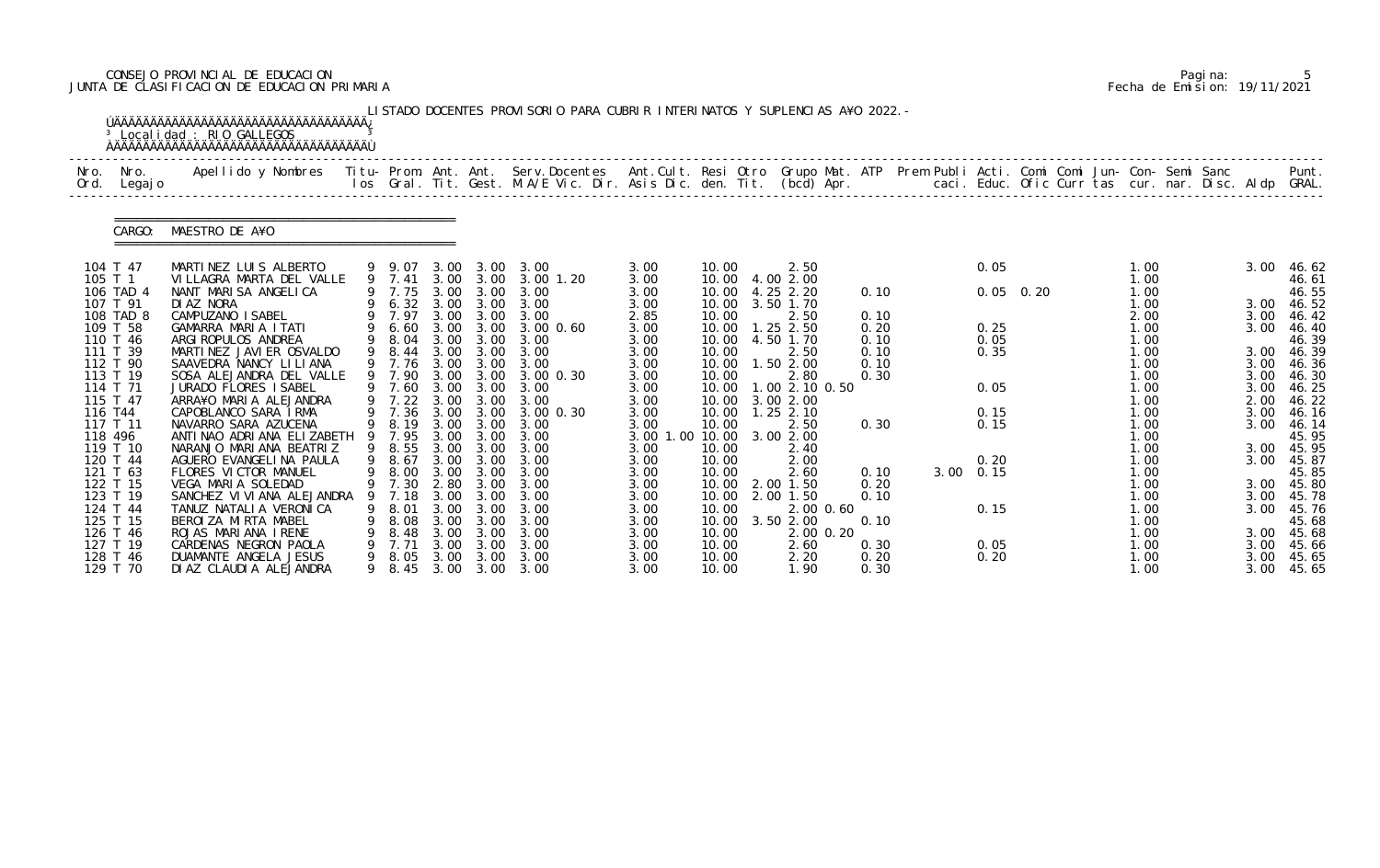# CONSEJO PROVINCIAL DE EDUCACION Pagina: 6 JUNTA DE CLASIFICACION DE EDUCACION PRIMARIA Fecha de Emision: 19/11/2021

|              |                                              | <sup>3</sup> Localidad : RIO GALLEGOS<br><u>ŇÄÄÄÄÄÄÄÄÄÄÄÄÄÄÄÄÄÄÄÄÄÄÄÄÄÄÄÄÄÄÄÄÄÄ</u>                                                            |   |                                |                              |                              | LISTADO DOCENTES PROVISORIO PARA CUBRIR INTERINATOS Y SUPLENCIAS A¥O 2022. -                                             |                              |                                  |                                             |              |              |              |  |                              |                              |                                  |
|--------------|----------------------------------------------|------------------------------------------------------------------------------------------------------------------------------------------------|---|--------------------------------|------------------------------|------------------------------|--------------------------------------------------------------------------------------------------------------------------|------------------------------|----------------------------------|---------------------------------------------|--------------|--------------|--------------|--|------------------------------|------------------------------|----------------------------------|
| Nro.<br>Ord. | Nro.<br>Legaj o                              | Apellido y Nombres - Titu- Prom. Ant. Ant. Serv.Docentes - Ant.Cult. Resi Otro Grupo Mat. ATP - Prem Publi Acti. Comi Comi Jun- Con- Semi Sanc |   |                                |                              |                              | los Gral. Tit. Gest. M.A/E Vic. Dir. Asis Dic. den. Tit. (bcd) Apr. caci. Educ. Ofic Curr tas cur. nar. Disc. Aldp GRAL. |                              |                                  |                                             |              |              |              |  |                              |                              | Punt.                            |
|              | CARGO:                                       | MAESTRO DE A¥O                                                                                                                                 |   |                                |                              |                              |                                                                                                                          |                              |                                  |                                             |              |              |              |  |                              |                              |                                  |
|              | 130 T 1<br>131 T 39<br>132 TP 7035           | SANTI LLAN RUTH MARTA<br>LARA GLORIA VIVIANA<br>GARCIA VERONICA ESTHER                                                                         |   | 9 7.48<br>9 7.92 3.00          |                              | 3.00                         | 3.00 3.00 3.00<br>3.00<br>9 8.56 3.00 3.00 3.00                                                                          | 3.00<br>3.00<br>3.00         | 10.00<br>10.00<br>10.00          | 2.60 0.20 0.20<br>2.40<br>1.25 1.80         | 0.20         |              | 0.15<br>0.10 |  | 1.00<br>1.00                 | 3.00<br>3.00<br>3.00         | 45.63<br>45.62<br>45.61          |
|              | 133 T 41<br>134 T 11<br>135 8804             | SERRES MARIA LAURA<br>TAVERNA FAVIANA POMPEYA<br>DERENCIA ANDREA ROXANA                                                                        |   | 9 7.40<br>9 7.40<br>9 8.49     | 3.00<br>2.40                 | 3.00                         | 3.00 3.00 3.00<br>3.00<br>3.00 2.00                                                                                      | 3.00<br>3.00<br>2.80         | 10.00<br>10.00<br>10.00          | 1.002.20<br>2.70<br>$6.75$ 1.00             | 0.10<br>0.10 |              | 0.35         |  | 1.00<br>1.00                 | 3.00<br>3.00                 | 45.60<br>45.55<br>45.54          |
|              | 136 T 1<br>137 5628<br>138 T 11              | DI AZ VELAZQUEZ SANDRA<br>OTTI NO WALDO JUAN<br>HERRERA JULIO RICARDO                                                                          |   | 9 7.89<br>9 7.79<br>9 8.19     | 3.00<br>3.00                 | 3.00<br>3.00                 | 3.00<br>3.00<br>3.00 3.00 3.00                                                                                           | 3.00<br>1.60<br>3.00         | 10.00<br>10.00<br>10.00          | 2.10 0.50<br>3.50 1.60<br>2.20              | 0.10         |              | 0.05         |  | 1.00<br>1.00                 | 3.00<br>3.00<br>3.00         | 45.54<br>45.49<br>45.49          |
|              | 139 T 58<br>140 T 19<br>141 T 15<br>142 5050 | CAVALLO VANESA KARINA<br>GOMEZ ANA LIA<br>SAVALA RAUL FRANCISCO<br>VI LLORDO MATI LDE                                                          |   | 9 8.64<br>9 8.22<br>9 8.10     | 3.00<br>3.00                 | 3.00 3.00<br>3.00<br>3.00    | 3.00<br>3.00<br>9 6.05 3.00 3.00 3.00 0.60<br>3.00                                                                       | 2.25<br>3.00<br>3.00<br>3.00 | 10.00<br>10.00<br>10.00<br>10.00 | 2.40<br>2.10<br>$1.50$ $2.30$<br>2.30       | 0.20<br>0.10 |              | 0.05         |  | 1.00<br>1.00<br>1.00<br>1.00 | 3.00<br>3.00<br>3.00<br>3.00 | 45.49<br>45.47<br>45.45<br>45.40 |
|              | 143 T 38<br>144 T 70                         | SILVA ADRIANA ELIZABETH<br>LARUFFA SANDRA MABEL                                                                                                |   | 9 6.93<br>9 6.77               | 3.00                         | 3.00                         | $2.60$ 0.60<br>3.00 3.00 3.00                                                                                            | 3.00<br>3.00                 | 10.00<br>10.00                   | 4.00 1.50<br>0.50 2.70                      | 0.30<br>0.40 |              | 0.45         |  | 1.00<br>1.00                 | 3.00                         | 45.38<br>45.37                   |
|              | 145 T 33<br>146 T 33<br>147 T 46<br>148 T 71 | <b>GRANEROS JULIA ESTER</b><br>JUAREZ SANDRA ELIZABETH<br>GIMENEZ ADRIANA PATRICIA<br>SAAVEDRA CLARA ISABEL                                    |   | 9 6.56 3.00<br>9 7.46          | 3.00                         | 3.00                         | 3.00 3.00<br>3.00<br>9 7.45 3.00 3.00 3.00<br>9 8.04 3.00 3.00 3.00                                                      | 3.00<br>3.00<br>3.00<br>3.00 | 10.00<br>10.00<br>10.00<br>10.00 | 1.50 2.20<br>2.50<br>2.90<br>2.10           | 0.40<br>0.20 |              | 0.10         |  | 1.00<br>1.00<br>1.00<br>1.00 | 3.00<br>3.00<br>3.00<br>3.00 | 45.36<br>45.36<br>45.35<br>45.34 |
|              | 149 T 10<br>150 TAD 4<br>151 6860            | CARRIZO SONIA ELIZABETH<br>ZARACHO MARIA MERCEDES<br>TAVERNA SOLEDAD MARINA                                                                    |   | 8.39<br>7.31<br>7.00           | 3.00<br>3.00<br>3.00         | 3.00<br>3.00<br>3.00         | 3.00<br>3.00<br>2.80                                                                                                     | 3.00<br>3.00<br>3.00         | 10.00<br>10.00<br>10.00          | 1. 80<br>3.00<br>$3.00$ 1.40                | 0.10<br>0.10 |              | 0.05         |  | 1.00<br>1.00                 | 3.00<br>3.00<br>3.00         | 45.34<br>45.31<br>45.30          |
|              | 152 T 10<br>153 T 10<br>154 T 70<br>155 T 90 | MANSILLA PATRICIA<br>CAMPORRO RODOLFO M<br>ARGA¥ARAZ BARBARA ANDREA<br>PEREZ ELIANA VALERIA                                                    | 9 | 8.48<br>7.68<br>7.57<br>9 7.78 | 3.00<br>3.00<br>3.00<br>3.00 | 3.00<br>3.00<br>3.00<br>3.00 | 3.00<br>3.00<br>3.00<br>3.00                                                                                             | 3.00<br>1.90<br>2.70<br>3.00 | 10.00<br>10.00<br>10.00<br>10.00 | 1.80<br>2.00 0.70<br>2.60<br>2.10 0.10 0.20 |              | 1.00<br>0.10 | 0.30<br>0.05 |  | 1.00<br>1.00<br>1.00<br>1.00 | 3.00<br>3.00<br>3.00<br>3.00 | 45.28<br>45.28<br>45.27<br>45.23 |

|  | Pagi na: |                              |
|--|----------|------------------------------|
|  |          | Fecha de Emision: 19/11/2021 |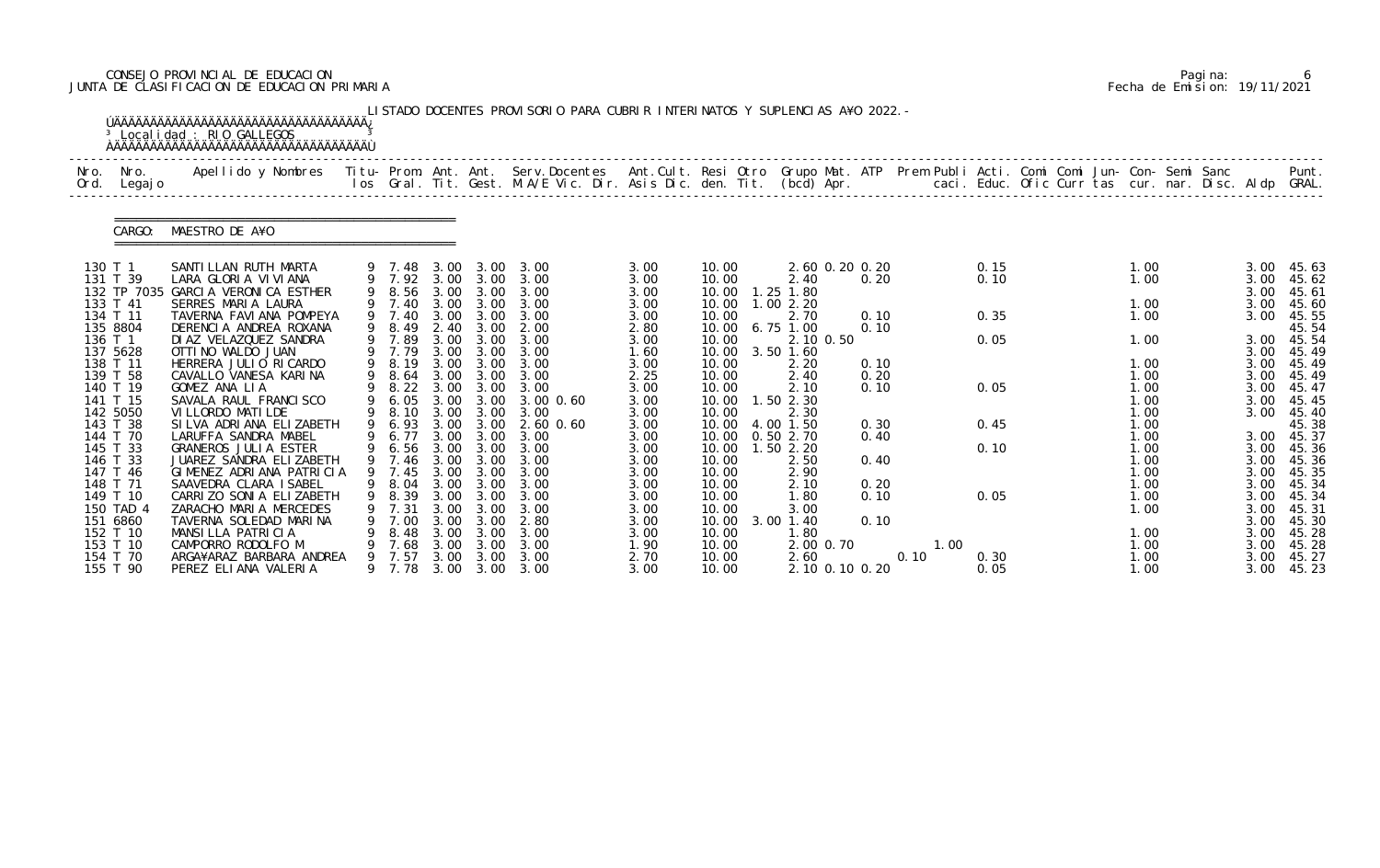# CONSEJO PROVINCIAL DE EDUCACION Pagina: 7 JUNTA DE CLASIFICACION DE EDUCACION PRIMARIA Fecha de Emision: 19/11/2021

| Nro.<br>Ord.         | Nro.<br>Legaj o | .Apellido y Nombres  Titu- Prom. Ant. Ant.  Serv.Docentes  Ant.Cult. Resi Otro  Grupo Mat. ATP  Prem Publi Acti. Comi Comi Jun- Con- Semi Sanc              Punt<br>Ios Gral. Tit. Gest. M.A/E Vic. Dir. Asis Dic. den. Tit. (bcd |   |                  |              |              |                               |              |                |                             |      |      |             |  |              |  |              |                |
|----------------------|-----------------|-----------------------------------------------------------------------------------------------------------------------------------------------------------------------------------------------------------------------------------|---|------------------|--------------|--------------|-------------------------------|--------------|----------------|-----------------------------|------|------|-------------|--|--------------|--|--------------|----------------|
|                      | CARGO:          | MAESTRO DE A¥O                                                                                                                                                                                                                    |   |                  |              |              |                               |              |                |                             |      |      |             |  |              |  |              |                |
| 156 T 47             |                 | ORELLANA JORGELINA                                                                                                                                                                                                                |   |                  |              |              | 9 7.42 3.00 3.00 3.00         | 3.00         | 10.00          | 2.80                        |      |      |             |  | 1.00         |  | 3.00         | 45.22          |
| 157 T 44<br>158 4864 |                 | CARDENAS NORMA ELIZABETH<br>ZAPATA LUIS                                                                                                                                                                                           |   | 9 7.34 3.00      |              | 3.00         | 3.00<br>9 7.66 3.00 3.00 3.00 | 3.00<br>3.00 | 10.00<br>10.00 | 2.20 0.40 0.20<br>2.40      |      |      | 0.05        |  | 1.00<br>1.00 |  | 3.00<br>3.00 | 45.14<br>45.11 |
| 159 T 44             |                 | BOCKELMANN MARIA SONIA                                                                                                                                                                                                            |   |                  |              |              | 9 8.66 3.00 3.00 3.00         | 2.80         | 10.00          | 1.50                        |      |      | 0.15        |  | 1.00         |  | 3.00         | 45.11          |
| 160 T 19             |                 | RUIZ MABEL DEL CARMEN                                                                                                                                                                                                             |   | 9 7.67           | 3.00         | 3.00         | 3.00                          | 3.00         | 10.00          | 2.30                        | 0.10 |      |             |  | 1.00         |  | 3.00         | 45.07          |
| 161 T 81             |                 | RAMIREZ MABEL MARIA LILIA 9 8.64 3.00                                                                                                                                                                                             |   |                  |              | 3.00         | 3.00                          | 3.00         | 10.00          | 2.30                        | 0.10 |      |             |  | 1.00         |  | 2.00         | 45.04          |
| 162 T 90             |                 | SIAREZ ROSANA LUCIA                                                                                                                                                                                                               |   | 9 7.59           | 3.00         | 3.00         | 3.00                          | 3.00         | 10.00          | 2.30                        |      |      | 0.10        |  | 1.00         |  | 3.00         | 44.99          |
| 163 T 1<br>164 T 78  |                 | FLEITA CECILIA VERONICA<br>PEREZ JORGE OMAR                                                                                                                                                                                       |   | 9 7.09           | 3.00         | 3.00         | 3.00<br>9 8.63 3.00 3.00 3.00 | 3.00<br>3.00 | 10.00<br>10.00 | 2.20 0.50 0.20<br>1.80      |      |      | $0.25$ 0.30 |  | 1.00<br>1.00 |  | 3.00<br>2.00 | 44.99<br>44.98 |
| 165 T 83             |                 | PRUYAS JORGE ALBERTO                                                                                                                                                                                                              |   | 9 7.16           | 3.00         | 3.00         | 3.00                          | 3.00         | 10.00          | 2.60                        | 0.20 |      |             |  | 1.00         |  | 3.00         | 44.96          |
| 166 T 1              |                 | BARRAGAN CARINA DANIELA                                                                                                                                                                                                           |   | 9 8.30           | 3.00         | 3.00         | 3.00                          | 3.00         | 10.00          | 2.30 0.20                   |      |      | 0.15        |  | 1.00         |  | 2.00         | 44.95          |
| 167 T 39             |                 | OVI EDO BEATRIZ ELI SABET                                                                                                                                                                                                         |   | 9 8.23           |              | 3.00 3.00    | 3.00                          | 3.00         | 10.00          | 3.00 1.70                   |      |      |             |  | 1.00         |  |              | 44.93          |
| 168 T 11             |                 | ARIAS CARLOS ARIEL                                                                                                                                                                                                                |   | 9 7.78           | 3.00         | 3.00         | 2.80                          | 2.70         | 10.00          | 1.00 1.40                   |      |      | 0.25        |  | 1.00         |  | 3.00         | 44.93          |
| 169 T 1              |                 | OJEDA MONICA ROSA                                                                                                                                                                                                                 |   | 9 7.71           | 3.00         | 3.00         | 3.00                          | 3.00         | 10.00          | 2.20                        |      |      | 0.05        |  | 1.00<br>1.00 |  | 3.00         | 44.91          |
| 170 T 70<br>171 T 39 |                 | ODASSO SILVINA NOEMI<br>FLORES VI LLAGRA GABRI ELA                                                                                                                                                                                |   | 9 8.62<br>9 8.07 |              | 3.00 3.00    | 3.00 3.00 3.00<br>3.00        | 3.00<br>3.00 | 10.00<br>10.00 | 1.00 2.50 0.50 0.20<br>1.80 |      |      |             |  | 1.00         |  | 3.00         | 44.87<br>44.87 |
| 172 T 78             |                 | CORDOVA PAULA VANINA                                                                                                                                                                                                              |   | 9 8.24           | 3.00         | 3.00         | 3.00                          | 3.00         | 10.00          | 2.10                        | 0.20 |      | 0.25        |  | 1.00         |  | 2.00         | 44.79          |
| 173 T 47             |                 | ROMERO NI LDA ROSA                                                                                                                                                                                                                |   |                  |              |              | 9 7.45 3.00 3.00 3.00         | 3.00         | 10.00          | 2.20                        | 0.10 |      |             |  | 1.00         |  | 3.00         | 44.75          |
| 174 T 78             |                 | GODOY ROXANA MABEL                                                                                                                                                                                                                |   |                  |              |              | 9 7.30 3.00 3.00 3.00         | 3.00         | 10.00          | 2.30                        |      | 0.15 |             |  | 1.00         |  |              | 3.00 44.75     |
| 175 T 19             |                 | DUARTE MARIA CONCEPCION                                                                                                                                                                                                           |   | 7.65             | 3.00         | 3.00         | 3.00                          | 3.00         | 10.00          | 2.00                        | 0.10 |      |             |  | 1.00         |  | 3.00         | 44.75          |
| 176 T 33             |                 | ZELAYA ELIZABETH DEL C                                                                                                                                                                                                            |   | 7.30             | 3.00         | 3.00         | 3.00                          | 3.00         | 10.00          | 2.20                        | 0.10 |      | 0.10        |  | 1.00         |  | 3.00         | 44.70          |
| 177 T 41<br>178 T 11 |                 | VALENZUELA MARIA LAURA<br>LAMAS PAULA ANDREA                                                                                                                                                                                      |   | 7.50<br>7.49     | 3.00<br>3.00 | 3.00<br>3.00 | 3.00<br>3.00                  | 3.00<br>3.00 | 10.00<br>10.00 | 1.90<br>2.20                | 0.30 |      |             |  | 1.00<br>1.00 |  | 3.00<br>3.00 | 44.70<br>44.69 |
| 179 T 46             |                 | CRUZ ELISA EUNICE                                                                                                                                                                                                                 |   | 7.42             | 3.00         | 3.00         | 3.00 1.50                     | 3.00         | 10.00          | $1.25$ 2.50                 |      |      |             |  | 1.00         |  |              | 44.67          |
| 180 5594             |                 | SORAIRE CECILIA VIVIANA                                                                                                                                                                                                           | 9 | 8.17             | 3.00         | 3.00         | 3.00                          | 3.00         | 10.00          | $0.50$ 1.90                 |      |      | 0.10        |  |              |  | 3.00         | 44.67          |
|                      | 181 T 78        | LEDESMA SANDRA ROSA                                                                                                                                                                                                               |   | 7. 06            | 3.00         | 3.00         | 3.00                          | 3.00         | 10.00          | 2.50                        | 0.10 |      |             |  | 1.00         |  | 3.00         | 44.66          |

|  | Pagi na: |                              |
|--|----------|------------------------------|
|  |          | Fecha de Emision: 19/11/2021 |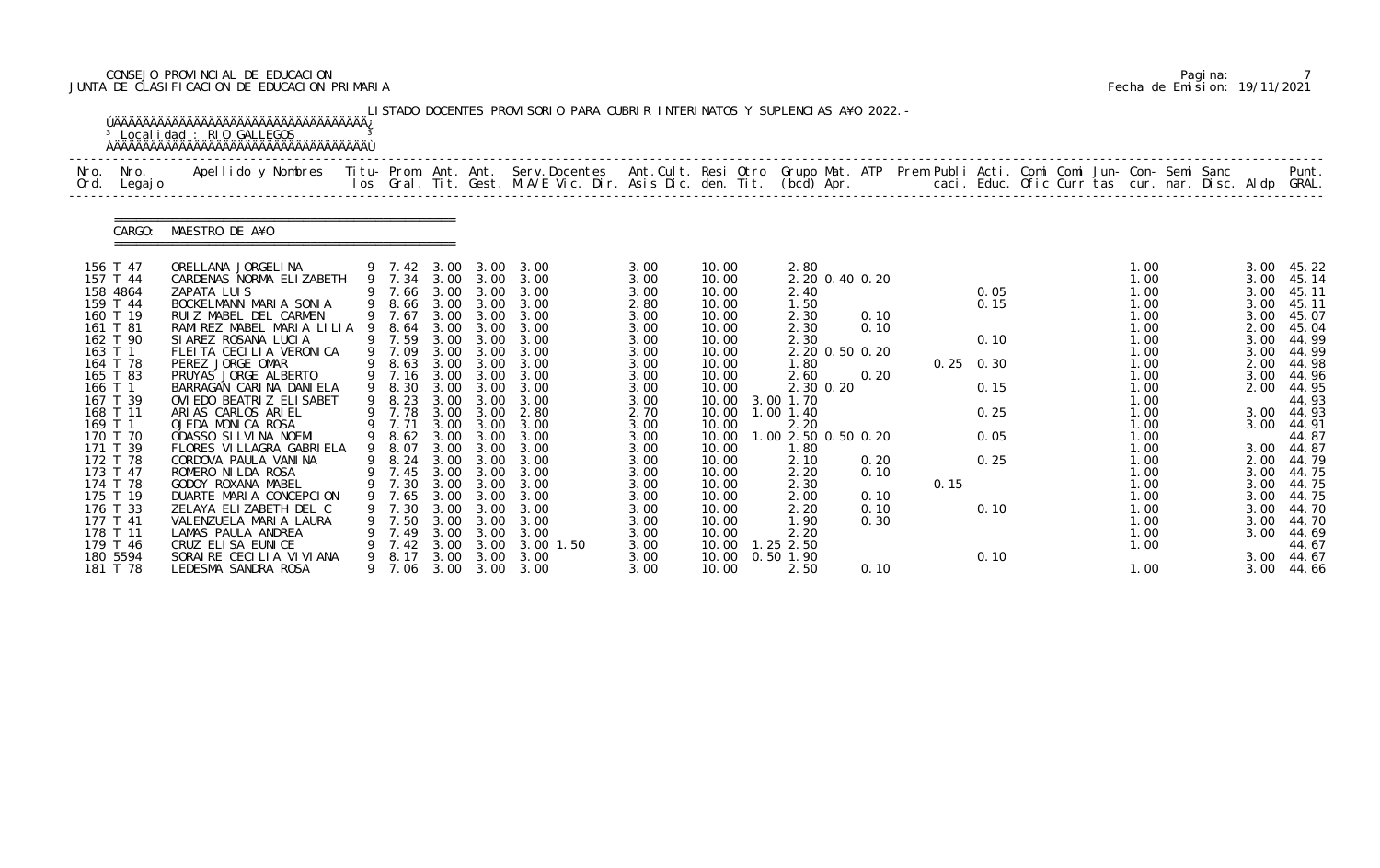# CONSEJO PROVINCIAL DE EDUCACION Pagina: 8 JUNTA DE CLASIFICACION DE EDUCACION PRIMARIA Fecha de Emision: 19/11/2021

|              |                      | <sup>3</sup> Localidad : RIO GALLEGOS                                                                                                                                                                                           |   |                  |              |              | LISTADO DOCENTES PROVISORIO PARA CUBRIR INTERINATOS Y SUPLENCIAS A¥O 2022. - |                |                |               |                             |      |      |              |  |          |              |      |              |                     |
|--------------|----------------------|---------------------------------------------------------------------------------------------------------------------------------------------------------------------------------------------------------------------------------|---|------------------|--------------|--------------|------------------------------------------------------------------------------|----------------|----------------|---------------|-----------------------------|------|------|--------------|--|----------|--------------|------|--------------|---------------------|
| Nro.<br>Ord. | Nro.<br>Legaj o      | Apellido y Nombres  Titu- Prom. Ant. Ant. Serv.Docentes  Ant.Cult. Resi Otro Grupo Mat. ATP Prem Publi Acti. Comi Comi Jun- Con- Semi Sanc         Punt.<br>Ios Gral. Tit. Gest. M.A/E Vic. Dir. Asis Dic. den. Tit. (bcd) Apr. |   |                  |              |              |                                                                              |                |                |               |                             |      |      |              |  |          |              |      |              |                     |
|              | CARGO:               | MAESTRO DE A¥O                                                                                                                                                                                                                  |   |                  |              |              |                                                                              |                |                |               |                             |      |      |              |  |          |              |      |              |                     |
|              | 182 7808             | ROSALES MARIA ELENA                                                                                                                                                                                                             |   |                  |              |              | 9 8.36 3.00 3.00 3.00                                                        | 3.00           | 9.80           |               | 2.50                        |      |      |              |  |          |              |      | 3.00         | 44.66               |
|              | 183 T 58<br>184 T 81 | DI AZ ANA ELIZABETH<br>CARO MARLEN ROXANA                                                                                                                                                                                       |   | 9 6.92 3.00      |              | 3.00         | 9 8.14 3.00 3.00 3.00<br>3.00 0.30                                           | 2.55<br>3.00   | 10.00<br>10.00 | 2.75 2.10     | 2.30                        | 0.10 |      | 0.05         |  |          | 1.00<br>1.00 |      | 3.00         | 44.64<br>44.57      |
|              | 185 T 15<br>186 T 70 | MUNOZ CUITINO PATRICIA C<br>LIND INDIANA ISABEL                                                                                                                                                                                 |   | 9 7.29<br>9 7.62 | 2.60<br>3.00 | 3.00<br>3.00 | 2.60<br>3.00                                                                 | 3.00<br>3.00   | 10.00<br>10.00 | 4.75 1.30     | 1.80                        | 0.10 |      |              |  |          | 1.00<br>1.00 |      | 3.00         | 44.54<br>44.52      |
|              | 187 T 58             | MARTINEZ CARLOS EMILIO                                                                                                                                                                                                          |   | 9 7.70           | 3.00         | 3.00         | 3.00                                                                         | 3.00           | 10.00          |               | 1.80                        |      |      |              |  |          | 1.00         |      | 3.00         | 44.50               |
|              | 188 T 10<br>189 T 63 | MORALES PAMELA SILVINA<br>GONZALEZ SANDRA MARIEL                                                                                                                                                                                |   | 9 7.40<br>9 6.44 | 3.00<br>3.00 | 3.00<br>3.00 | 3.00<br>3.00                                                                 | 3.00<br>3.00   | 10.00<br>10.00 |               | 1.90<br>3.25 2.20 0.60      | 0.20 |      |              |  |          | 1.00<br>1.00 |      | 3.00         | 44.50<br>44.49      |
|              | 190 T 55             | CRUZ CRISPECIONA                                                                                                                                                                                                                |   | 6.57             | 3.00         | 3.00         | 3.00 1.20                                                                    | 1.60 3.00 0.25 | 10.00          |               | 2.70 1.00 0.40              |      |      | 0.15         |  | 0.101.00 |              | 1.50 |              | 44.47               |
|              | 191 T 10<br>192 T 70 | GARRIBIA MARIA LAURA<br>PILLON MARIA ADRIANA                                                                                                                                                                                    | 9 | 8.46<br>9 8.32   | 3.00<br>3.00 | 3.00         | 3.00<br>3.00 3.00                                                            | 3.00<br>3.00   | 10.00<br>10.00 |               | 2.00<br>1.25 2.30 0.40 0.10 |      |      |              |  |          | 1.00<br>1.00 |      | 2.00         | 44.46<br>44.37      |
|              | 193 TAD 1            | VALI ENTE ROSSANA EUGENIA                                                                                                                                                                                                       |   | 6.58             | 3.00         | 3.00         | 3.00                                                                         | 3.00           | 10.00          |               | 2.60                        | 0.10 |      | 0.05         |  |          | 1.00         |      | 3.00         | 44.33               |
| 194 T 1      |                      | GUAQUIN MARCELA ELIANA                                                                                                                                                                                                          |   | 9 7.23           | 3.00         | 3.00         | 3.00                                                                         | 3.00           | 10.00          |               | 2.10                        |      |      |              |  |          | 1.00         |      | 3.00         | 44.33               |
| 195 T 1      | 196 T 70             | FLORES CASTRO HI LDA<br>ZAPATA DANI ELA VERONI CA                                                                                                                                                                               |   | 9 6.41<br>9 9.01 | 3.00<br>3.00 | 3.00<br>3.00 | 3.00<br>2.80                                                                 | 3.00<br>2.00   | 10.00<br>10.00 |               | 2.80<br>1.40                |      |      | 0.10<br>0.10 |  |          | 1.00<br>1.00 |      | 3.00<br>3.00 | 44.31<br>44.31      |
| 197 4841     |                      | BUJACI CH MONICA LILIANA                                                                                                                                                                                                        |   | 9 8.14           | 3.00         | 3.00         | 3.00                                                                         | 0.40           | 10.00          |               | 1.00 2.00 0.90 0.10         |      | 0.75 |              |  |          |              |      | 3.00         | 44.29               |
|              | 198 T 78             | ABBATE GABRIELA LAURA                                                                                                                                                                                                           |   | 9 8.47           |              | 3.00 3.00    | 3.00                                                                         | 3.00           | 10.00          |               | 1.50 1.90 0.30 0.10         |      |      |              |  |          | 1.00         |      |              | 44.27               |
|              | 199 T 15             | ROSINGANA NORMA BEATRIZ                                                                                                                                                                                                         |   | 9 7.51           | 3.00         | 3.00         | 3.00                                                                         | 2.05           | 10.00          |               | 2.70                        |      |      |              |  |          | 1.00         |      | 3.00         | 44.26               |
|              | 200 T 10<br>201 3577 | MU¥OZ PAOLA ALEJANDRA<br>DOMINGUEZ CLAUDIA MARIA                                                                                                                                                                                | 9 | 9 7.54<br>8.07   | 3.00<br>3.00 | 3.00<br>3.00 | 3.00<br>2.60                                                                 | 3.00<br>3.00   | 10.00<br>10.00 | 4.00 1.30     | 1.70                        | 0.20 |      | 0.05         |  |          | 1.00         |      |              | 3.00 44.24<br>44.22 |
|              | 202 T 91             | CUCCURU HUGO ERNESTO                                                                                                                                                                                                            |   |                  | 3.00         | 3.00         | 3.00 0.60                                                                    | 3.00           | 10.00          |               | 2.20                        |      |      |              |  |          | 1.00         |      | 3.00         | 44.21               |
|              | 203 T 55             | BENDER JORNADES CESAR E                                                                                                                                                                                                         |   | 7.62             | 3.00         | 3.00         | 3.00                                                                         | 2.45           | 10.00          |               | 1.60 0.50                   |      |      |              |  |          | 1.00         |      | 3.00         | 44.17               |
|              | 204 T 47             | GALLO MATILDE DEL VALLE                                                                                                                                                                                                         | 9 | 8.88             | 3.00         | 3.00         | 3.00                                                                         | 2.70           | 10.00          | $1.25$ $2.30$ |                             |      |      |              |  |          | 1.00         |      |              | 44.13               |
|              | 205 T 44<br>206 T 33 | ANTI PANI CRISTIAN<br>LEDESMA CELIA ESTHER                                                                                                                                                                                      |   | 7.48<br>7.58     | 3.00<br>3.00 | 3.00<br>3.00 | 3.00<br>3.00                                                                 | 3.00<br>2.50   | 10.00<br>10.00 |               | 2.50 2.00 0.10<br>1.80      |      |      | 0.15         |  |          | 1.00<br>1.00 |      | 3.00         | 44.08<br>44.03      |
|              | 207 4661             | ARREBOLA RAFAEL EMILIO                                                                                                                                                                                                          |   | 9 8.13           |              |              | 3.00 3.00 3.00                                                               | 2.40           | 10.00          |               | 2.40                        | 0.10 |      |              |  |          |              |      | 3.00         | 44.03               |

|  | Pagi na: |                              |
|--|----------|------------------------------|
|  |          | Fecha de Emision: 19/11/2021 |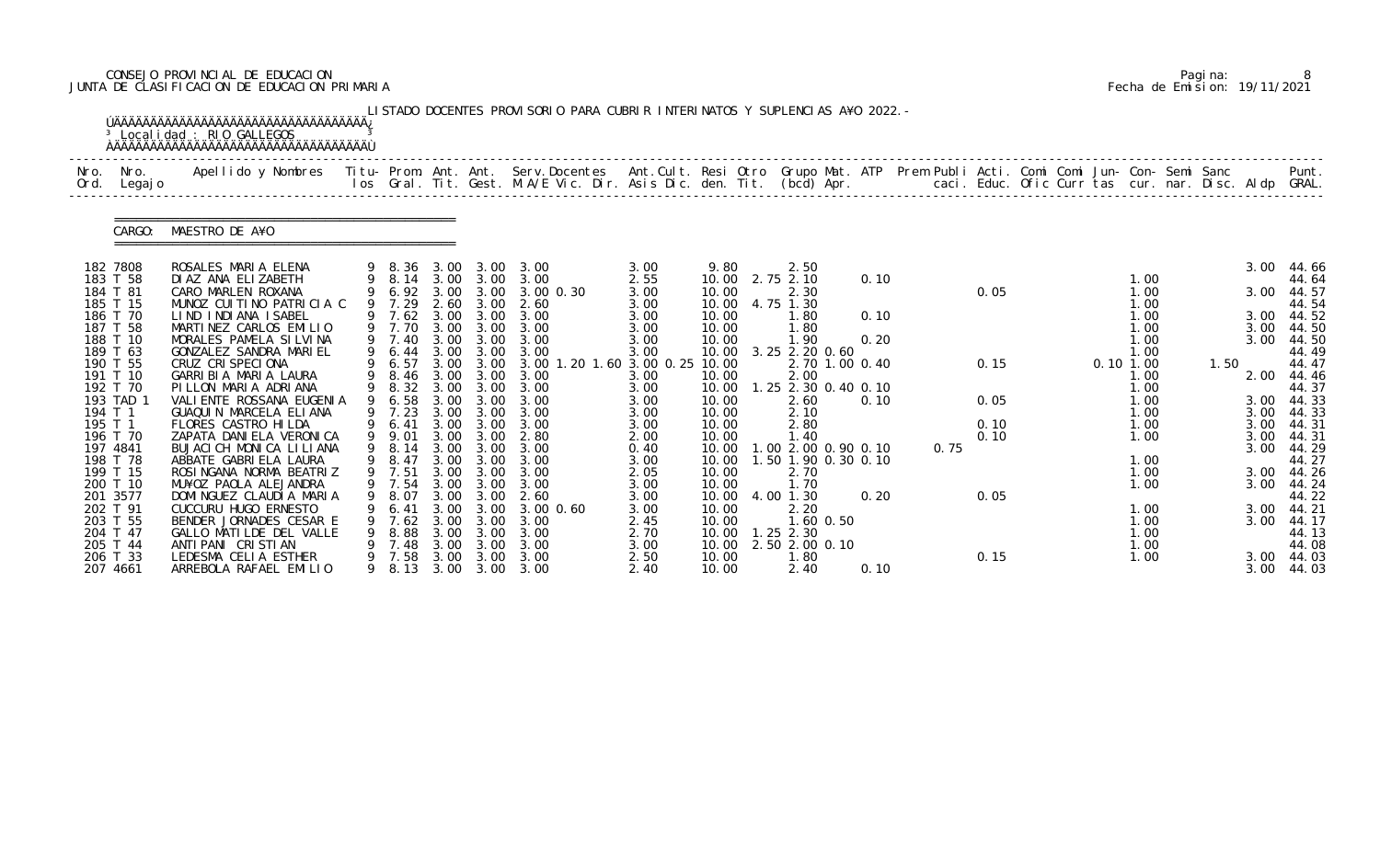# CONSEJO PROVINCIAL DE EDUCACION Pagina: 9 JUNTA DE CLASIFICACION DE EDUCACION PRIMARIA Fecha de Emision: 19/11/2021

| Nro.<br>Ord.          | Nro.<br>Legaj o | Apellido y Nombres Titu- Prom. Ant. Ant. Serv.Docentes Ant.Cult. Resi Otro Grupo Mat. ATP Prem Publi Acti. Comi Comi Jun- Con- Semi Sanc |   |                |              |                   | los Gral. Tit. Gest. M.A/E Vic. Dir. Asis Dic. den. Tit. (bcd) Apr.        caci. Educ. Ofic Curr tas cur. nar. Disc. Aldp GRAL. |                   |                |                             |      |              |  |              |  |              | Punt.               |
|-----------------------|-----------------|------------------------------------------------------------------------------------------------------------------------------------------|---|----------------|--------------|-------------------|---------------------------------------------------------------------------------------------------------------------------------|-------------------|----------------|-----------------------------|------|--------------|--|--------------|--|--------------|---------------------|
|                       | CARGO:          | MAESTRO DE A¥O                                                                                                                           |   |                |              |                   |                                                                                                                                 |                   |                |                             |      |              |  |              |  |              |                     |
| 208 T 44              |                 | CARDOZO ANA BEATRIZ                                                                                                                      |   | 9 6.26         | 3.00         | 3.00              | 3.00                                                                                                                            | 3.00              | 10.00          | 2.60                        |      | 0.15         |  | 1.00         |  | 3.00         | 44.01               |
| 209 33<br>210 T 19    |                 | VARGAS PAULA LORENA<br>COPA GLORIA DEL CARMEN                                                                                            |   | 9 8.50<br>7.24 | 3.00         | 3.00 3.00<br>3.00 | 3.00<br>2.10                                                                                                                    | 3.00              | 10.00          | 10.00  0.50  2.20<br>2.50   | 0.80 | 0.15         |  | 1.00<br>1.00 |  |              | 44.00<br>43.99      |
| 211 413               |                 | MU¥OZ SABRINA PAOLA                                                                                                                      |   | 7.68           | 3.00         | 3.00              | 3.00                                                                                                                            | 3.00 3.00<br>3.00 | 10.00          | 1.90 0.30 0.10              |      |              |  |              |  | 3.00         | 43.98               |
| 212 T 90              |                 | TREBOTIC CRISTINA C                                                                                                                      |   | 9 7.47         |              | 3.00 3.00         | 3.00                                                                                                                            | 3.00              | 10.00          | 2.30                        | 0.10 | 0.05         |  |              |  | 3.00         | 43.92               |
| 213 T 38              |                 | DOOLAN ANA MARIA                                                                                                                         |   | 8.00           | 3.00         | 3.00              | 3.00                                                                                                                            | 1.30              |                | 10.00 3.00 2.50             | 0.10 |              |  | 1.00         |  |              | 43.90               |
| 214 T 62              |                 | MENCHINI ROSSANA M                                                                                                                       |   | 9 9.28         | 3.00         | 3.00              | 3.00                                                                                                                            | 3.00              | 10.00          | 2.20                        | 0.20 | 0.20         |  | 1.00         |  |              | 43.88               |
| 215 8436              |                 | TORRES NORMA DEL CARMEN                                                                                                                  | 9 | 9 5.77         | 3.00         | 3.00              | 3.00                                                                                                                            | 2.20              | 10.00          | $1.25$ 2.40                 |      | 0.15         |  | 1.00         |  |              | 3.00 43.77          |
| 216 T 81<br>217 10130 |                 | ZALAZAR MARCELO GABRIEL<br>SANCHEZ MARIA SOLEDAD                                                                                         |   | 7.69<br>9 7.72 | 3.00<br>3.00 | 3.00<br>2.25      | 3.00<br>2.40                                                                                                                    | 2.45<br>3.00      | 10.00<br>5.60  | 1.60<br>$6.50$ 1.20         |      |              |  | 1.00         |  | 3.00<br>3.00 | 43.74<br>43.67      |
| 218 3838              |                 | RI VADENEI RA ARNOLDO                                                                                                                    |   | 6.42           |              | 3.00 3.00         | 3.00                                                                                                                            | 1.15              | 10.00          | 3.00 2.10                   |      |              |  |              |  | 3.00         | 43.67               |
| 219 T 10              |                 | JOSA PERALTA VALERIA                                                                                                                     |   | 8.64           | 3.00         | 3.00              | 3.00                                                                                                                            | 3.00              | 10.00          | .001.70                     | 0.30 |              |  | 1.00         |  |              | 43.64               |
| 220 T 62              |                 | NU EZ RENE RAFAEL                                                                                                                        |   | 8.34           | 3.00         | 3.00              | 3.00                                                                                                                            | 2.90              |                | 10.00  1.00  2.40           |      |              |  | 1.00         |  |              | 43.64               |
| 221 0447              |                 | DI AZ SI LVI A VANESA                                                                                                                    | 9 | 8.53           | 3.00<br>3.00 | 3.00              | 2.90                                                                                                                            | 2.55              | 10.00          | 3.00 1.40                   | 0.20 | 0.05         |  |              |  |              | 43.63               |
| 222 5252<br>223 TAD 1 |                 | OTTINO NADIA ESTER<br>INFRAN LUIS ALBERTO                                                                                                | 9 | 9.01<br>6.70   | 3.00         | 3.00<br>3.00      | 3.00<br>3.00                                                                                                                    | 3.00<br>3.00      | 10.00<br>10.00 | 2.30<br>2.70 0.80 0.30      | 0.10 | 0.20<br>0.10 |  | 1.00<br>2.00 |  |              | 43.61<br>43.60      |
| 224 T 15              |                 | RIVEROS CELIA BEATRIZ                                                                                                                    | 9 | 9.50           |              | 3.00 3.00         | 2.60                                                                                                                            | 1.15              | 10.00          | 1.30                        |      | 0.05         |  | 1.00         |  | 3.00         | 43.60               |
| 225 T 91              |                 | TOLEDO LILIAN SILVINA                                                                                                                    |   | 9 7.59         | 3.00         | 3.00              | 2.80                                                                                                                            | 3.00              | 9.80           | 1.40                        |      |              |  | 1.00         |  | 3.00         | 43.59               |
| 226 T 39              |                 | FLORES HEBE ROSSANA                                                                                                                      |   | 9 7.22         |              | $3.00 \quad 3.00$ | 3.00                                                                                                                            | 2.85              |                | 10.00 3.00 1.50             |      |              |  | 1.00         |  |              | 43.57               |
| 227 T 91              |                 | RICCIARDI CAROLINA SUSANA                                                                                                                |   | 7.90           | 3.00         | 3.00              | 3.00                                                                                                                            | 1.15              | 10.00          | 1.00 1.50                   |      |              |  | 1.00         |  |              | 3.00 43.55          |
| 228 T 71              |                 | PESO MATILDE                                                                                                                             |   | 8.20           | 3.00         | 3.00              | 3.00 0.60                                                                                                                       | 3.00              | 10.00          | 2.60                        | 0.10 | 0.05         |  | 1.00         |  |              | 43.55               |
| 229 9891<br>230 T 91  |                 | ACU¥A MARIA OFELIA<br>BARRA CARMEN ELISA                                                                                                 |   | 7.44<br>8.52   | . 80<br>2.00 | 2.25<br>2.50      | 1.80<br>2.00                                                                                                                    | 2.55<br>2.75      | 10.00          | 6.30 8.50 0.90<br>1.50 1.20 |      |              |  | 1.00         |  | 3.00         | 3.00 43.54<br>43.47 |
| 231 T 44              |                 | BARRIA SILVA PATRICIA                                                                                                                    |   | 7.51           | 3.00         | 3.00              | 3.00                                                                                                                            | 2.05              | 10.00          | 1.60 0.20 0.10              |      |              |  | 1.00         |  | 3.00         | 43.46               |
| 232 T 1               |                 | MANSILLA SILVIA EDITH                                                                                                                    | 9 | 8. 04          | 3.00         | 3.00              | 3.00                                                                                                                            | 3.00              | 10.00          | 1.002.40                    |      |              |  | 1.00         |  |              | 43.44               |
| 233 T 19              |                 | ROJAS CRISTINA BEATRIZ                                                                                                                   |   | 9 8.44         |              |                   | 3.00 3.00 3.00                                                                                                                  | 3.00              | 10.00          | 2.60                        | 0.40 |              |  | 1.00         |  |              | 43.44               |

|  | Pagi na: |                              |
|--|----------|------------------------------|
|  |          | Fecha de Emision: 19/11/2021 |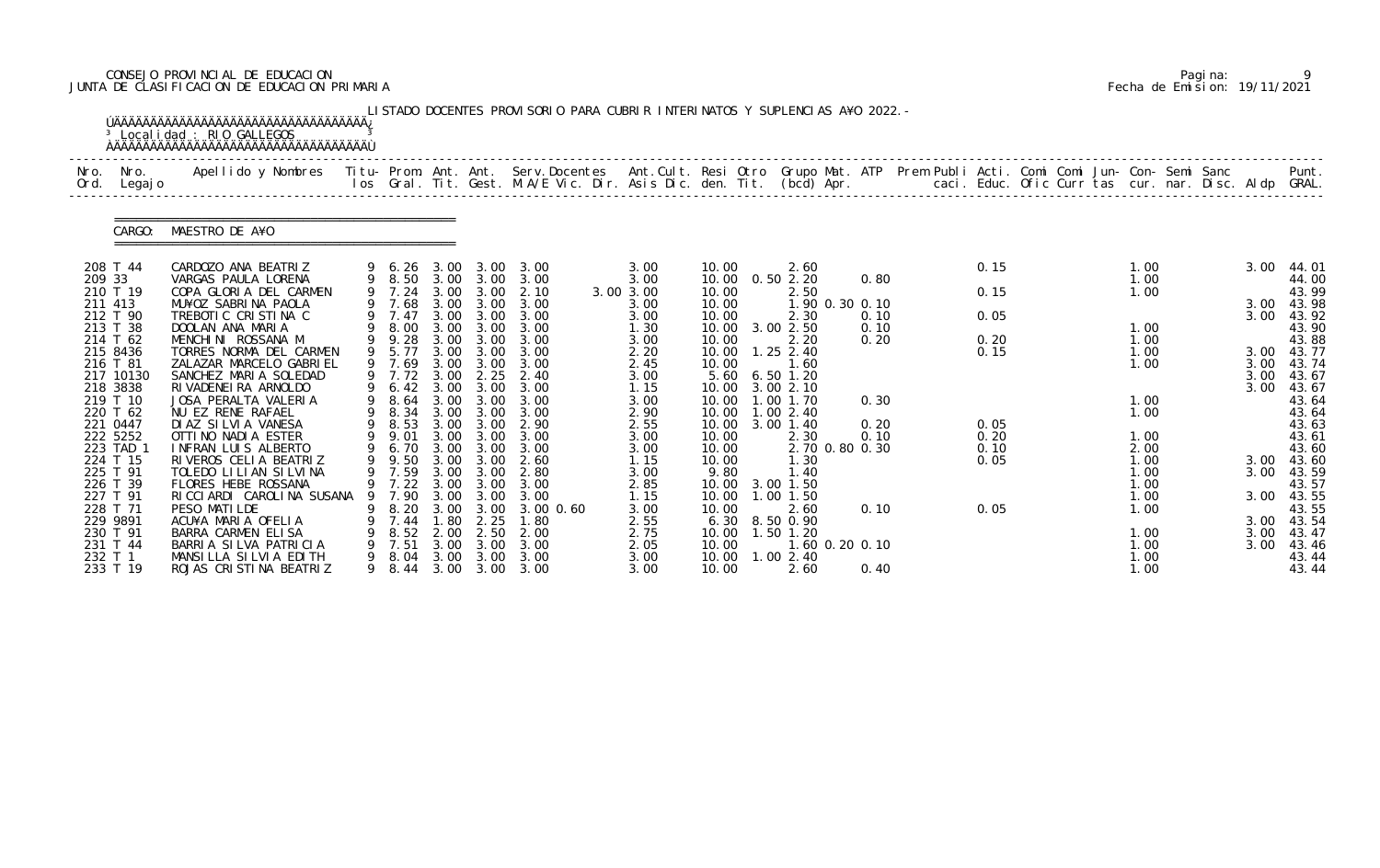# CONSEJO PROVINCIAL DE EDUCACION Pagina: 10 JUNTA DE CLASIFICACION DE EDUCACION PRIMARIA Fecha de Emision: 19/11/2021

| Nro.<br>Ord. | Nro.<br>Legaj o      | Apellido y Nombres - Titu- Prom. Ant. Ant. Serv.Docentes - Ant.Cult. Resi Otro Grupo Mat. ATP - Prem Publi Acti. Comi Comi Jun- Con- Semi Sanc |   |                       |              |              | los Gral. Tit. Gest. M.A/E Vic. Dir. Asis Dic. den. Tit. (bcd) Apr.        caci. Educ. Ofic Curr tas cur. nar. Disc. Aldp GRAL. |                |                |                               |      |              |  |              |      | Punt.          |
|--------------|----------------------|------------------------------------------------------------------------------------------------------------------------------------------------|---|-----------------------|--------------|--------------|---------------------------------------------------------------------------------------------------------------------------------|----------------|----------------|-------------------------------|------|--------------|--|--------------|------|----------------|
|              |                      |                                                                                                                                                |   |                       |              |              |                                                                                                                                 |                |                |                               |      |              |  |              |      |                |
|              | CARGO:               | MAESTRO DE A¥O                                                                                                                                 |   |                       |              |              |                                                                                                                                 |                |                |                               |      |              |  |              |      |                |
|              | 234 T 39             | TRAYO GUI LLERMO VI DAL<br>PAZ MARIA EMILIA DEL                                                                                                |   | 9 6.66                |              | 2.60 3.00    | 9 6.44 3.00 3.00 3.00<br>2.00                                                                                                   | 2.50           | 10.00          | 2.30<br>9.10 7.00 1.00 0.30   | 0.10 | 0.10         |  | 1.00         | 3.00 | 43.44          |
|              | 235 8246<br>236 T 10 | COLMAN ROSANA MARIA                                                                                                                            |   |                       |              |              | 9 8.25 3.00 3.00 3.00                                                                                                           | 2.70<br>3.00   | 10.00          | 1.50 1.50                     | 0.10 |              |  | 1.00         |      | 43.36<br>43.35 |
|              | 237 3538<br>238 6711 | ZAVALA MARIA JOSE<br>DELGADO GRISELDA MYRIAM                                                                                                   |   | 9 7.77                | 3.00         | 3.00         | 9 8.25 3.00 3.00 3.00<br>3.00                                                                                                   | 2.70<br>3.00   | 10.00<br>10.00 | 2.10<br>3.00 1.50             | 0.10 | 0.20         |  |              | 2.00 | 43.35<br>43.27 |
|              | 239 T 39             | VARGAS ANA JANET<br>CARRIZO MARISA GABRIELA                                                                                                    |   | 9 7.02<br>9 7.16 2.80 | 3.00         | 3.00<br>3.00 | 3.00<br>2.80                                                                                                                    | 2.90           | 10.00          | $1.25$ 1.60                   | 0.20 | 1.30         |  | 1.00         |      | 43.27          |
|              | 240 T 44<br>241 4476 | ANDREATTA ARTURO GUSTAVO                                                                                                                       |   | 9 7.22                | 3.00         | 3.00         | 3.00                                                                                                                            | 3.00<br>3.00   | 10.00<br>10.00 | 1.40<br>3.00 2.00             | 0.10 |              |  | 1.00         | 3.00 | 43.26<br>43.22 |
|              | 242 T 71<br>243 T 71 | REINOSO CLAUDIA GLADYS<br>LAFRAGETTE NATALIA LORENA 9 8.71                                                                                     |   | 9 7.66                |              | 3.00 3.00    | 2.80 3.00 2.40 0.60<br>3.00                                                                                                     | 3.00<br>3.00   | 10.00<br>10.00 | 2.25 1.40<br>2.50             |      | 0.10         |  | 1.00<br>1.00 |      | 43.21<br>43.21 |
|              | 244 7804             | MENDOZA PAMELA SABRINA                                                                                                                         |   | 9 7.44                | 2.80         | 3.00         | 2.80                                                                                                                            | 2.70           | 10.00          | 3.75 1.40                     | 0.30 |              |  |              |      | 43.19          |
|              | 245 T 61<br>246 T 58 | GONZALEZ LETICIA LILIANA<br>JUAREZ MARIA CLAUDIA                                                                                               |   | 9 7.79<br>9 8.04      | 3.00<br>3.00 | 3.00<br>3.00 | 3.00<br>3.00                                                                                                                    | 3.00<br>3.00   | 10.00          | 10.00  1.00  2.00<br>1.002.10 |      | 0.35         |  | 1.00<br>1.00 |      | 43.14<br>43.14 |
|              | 247 T 58             | ALINCASTRO MARIA ESTER                                                                                                                         |   | 9 8.53                | 3.00         | 3.00         | 3.00                                                                                                                            | 3.00           | 10.00          | 2.30                          | 0.30 |              |  | 1.00         |      | 43.13          |
| 249 085      | 248 5420             | MATEOS PEREZ MARIA F<br>CARRIZO ROXANA DEL VALLE                                                                                               |   | 9 9.32<br>9 6.87      |              | 3.00 3.00    | 3.00 3.00 1.40 1.20 0.40 1.15<br>3.00                                                                                           | 3.00           | 10.00<br>10.00 | 3.00 1.20<br>$1.25$ $3.00$    |      | 0.45         |  | 1.00         |      | 43.12<br>43.12 |
|              | 250 T 44             | HENRIQUEZ LUISA MARGARITA 9 7.30                                                                                                               |   |                       |              | 3.00 3.00    | 2.80                                                                                                                            | 1.60           | 10.00          | 2.40                          |      |              |  | 1.00         | 3.00 | 43.10          |
|              | 251 T 11             | DIAZ ROSANA VANESA                                                                                                                             |   |                       |              |              | 9 7.70 3.00 3.00 3.00                                                                                                           | $1.20 \, 3.00$ | 10.00          | 1.90                          | 0.10 | 0.10         |  | 1.00         |      | 43.00          |
|              | 252 T 46<br>253 8833 | ESCOBAR JULIO CESAR<br>ROBLES MARTHA FATIMA                                                                                                    |   | 8.83                  | 2.40         | 3.00         | 9 6.99 3.00 3.00 3.00 0.60<br>-2.40                                                                                             | 3.00<br>3.00   | 10.00<br>10.00 | 2.20 0.30 0.30<br>1. 20       |      | 0.60<br>0.15 |  | 1.00         | 3.00 | 42.99<br>42.98 |
|              | 254 T 90             | SALDIVIA MARCELA LETICIA                                                                                                                       |   | 7.28                  | 3.00         | 3.00         | 3.00                                                                                                                            | 1.95           | 10.00          | 1.70                          |      |              |  | 1.00         | 3.00 | 42.93          |
|              | 255 T 38             | FLORES KARINA ANDREA                                                                                                                           |   | 8.30                  | 3.00         | 3.00<br>3.00 | 3.00                                                                                                                            | 3.00           | 10.00          | 2.50                          | 0.10 |              |  | 1.00         |      | 42.90          |
|              | 256 T 70<br>257 T 44 | AGUI LAR NORA BEATRIZ<br>NU¥EZ ELISA NELIDA                                                                                                    |   | 7.49<br>8.50          | 3.00<br>3.00 | 3.00         | 3.00<br>3.00                                                                                                                    | 3.00<br>3.00   | 10.00<br>10.00 | $.00$ 1.70 0.70<br>2.30       |      | 0.05         |  | 1.00<br>1.00 |      | 42.89<br>42.85 |
|              | 258 T 39             | LEGAL SANDRA MARCELA                                                                                                                           |   | 7.92                  | 3.00         | 3.00         | 3.00                                                                                                                            | 3.00           | 10.00          | 0.502.20                      | 0.10 | 0.10         |  | 1.00         |      | 42.82          |
|              | 259 T 61             | ALDERETE MARCELO EDGARDO                                                                                                                       | 9 | 6.22                  | 3.00         | 3.00         | 3.00                                                                                                                            | 3.00           | 10.00          | 2.60                          |      |              |  | 1.00         |      | 2.00 42.82     |

|  | Pagi na: | 10                           |
|--|----------|------------------------------|
|  |          | Fecha de Emision: 19/11/2021 |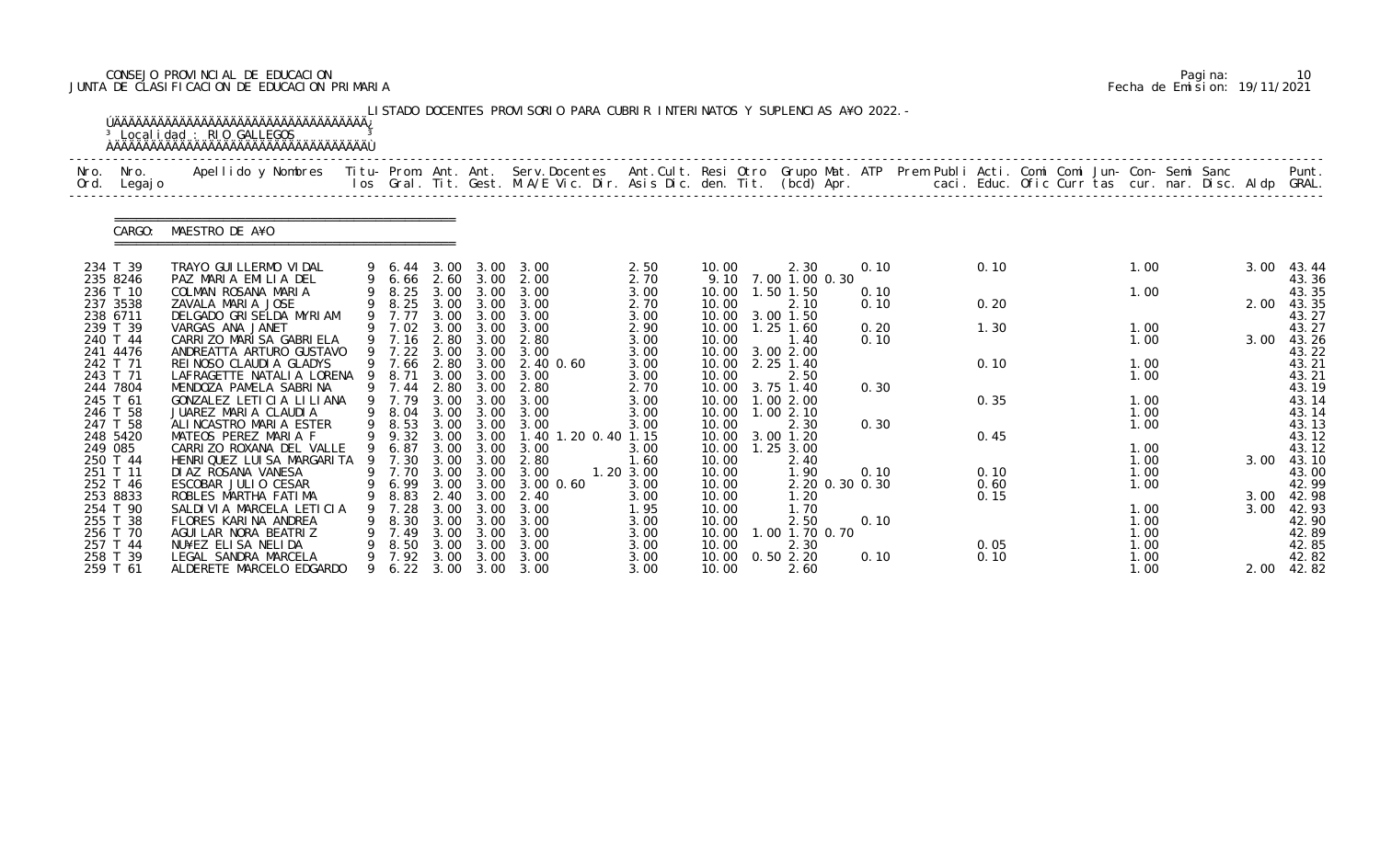# CONSEJO PROVINCIAL DE EDUCACION Pagina: 11 JUNTA DE CLASIFICACION DE EDUCACION PRIMARIA Fecha de Emision: 19/11/2021

|              |                      | <sup>3</sup> Localidad : RIO GALLEGOS                                                                                                    |             |                  |              |                   | LISTADO DOCENTES PROVISORIO PARA CUBRIR INTERINATOS Y SUPLENCIAS A¥O 2022. -                                             |                         |                |                   |      |               |      |             |              |  |      |                |
|--------------|----------------------|------------------------------------------------------------------------------------------------------------------------------------------|-------------|------------------|--------------|-------------------|--------------------------------------------------------------------------------------------------------------------------|-------------------------|----------------|-------------------|------|---------------|------|-------------|--------------|--|------|----------------|
| Nro.<br>Ord. | Nro.<br>Legaj o      | Apellido y Nombres Titu- Prom. Ant. Ant. Serv.Docentes Ant.Cult. Resi Otro Grupo Mat. ATP Prem Publi Acti. Comi Comi Jun- Con- Semi Sanc |             |                  |              |                   | los Gral. Tit. Gest. M.A/E Vic. Dir. Asis Dic. den. Tit. (bcd) Apr. caci. Educ. Ofic Curr tas cur. nar. Disc. Aldp GRAL. |                         |                |                   |      |               |      |             |              |  |      | Punt.          |
|              | CARGO:               | MAESTRO DE A¥O                                                                                                                           |             |                  |              |                   |                                                                                                                          |                         |                |                   |      |               |      |             |              |  |      |                |
|              | 260 T 83             | ROCHA PAOLA DEBORA                                                                                                                       |             | 9 7.20           | 3.00         | 3.00              | 2.80                                                                                                                     | 2.40                    | 10.00          | 1.40              |      |               |      |             | 1.00         |  | 3.00 | 42.80          |
|              | 261 7900             | ENRIQUETE MIRTA SUSANA                                                                                                                   |             | 9 7.18           |              | 3.00 3.00         | 2.10                                                                                                                     | 3.00                    | 10.00          | 2.50 1.00         |      |               |      |             |              |  | 2.00 | 42.78          |
|              | 262 T 63             | CEBALLOS MARIA AIDEE                                                                                                                     |             | 6.36             | 3.00         | 3.00              | $3.00$ 1.20                                                                                                              | 3.00                    | 10.00          | 3.00              | 0.10 |               | 0.10 |             | 1.00         |  |      | 42.76          |
|              | 263 T 78             | BARROS PATRICIA MARIELA                                                                                                                  |             | 9 7.53           | 3.00         | 3.00              | 3.00                                                                                                                     | 3.00                    | 10.00          | 1.002.20          |      |               |      |             | 1.00         |  |      | 42.73          |
|              | 264 T 78<br>265 T 15 | OJEDA HARO JULIO SANTIAGO<br>GALLEGO GI SELA PAULA                                                                                       |             | 9 7.35<br>9 7.19 | 3.00<br>3.00 | 3.00<br>3.00      | 2.80<br>3.00                                                                                                             | 1.65<br>3.00 0.10 10.00 | 10.00          | 1.40<br>1.50 1.50 | 0.10 |               | 0.40 | $0.20$ 1.00 | 1.00         |  | 3.00 | 42.60<br>42.59 |
|              | 266 T 58             | BAHAMONDE PAMELA ANDREA                                                                                                                  |             | 9 8.22           | 3.00         | 3.00              | 3.00                                                                                                                     | 3.00                    | 10.00          | 2.00              | 0.20 | 0.15          |      |             | 1.00         |  |      | 42.57          |
|              | 267 T 70             | BARRIA GABRIELA IVON                                                                                                                     |             | 9 7.05           | 2.80         | 3.00              | 2.80                                                                                                                     | 2.50                    | 10.00          | 1.40              |      |               |      |             | 1.00         |  | 3.00 | 42.55          |
|              | 268 8253             | LAGOS TAPIA JORGE LUIS                                                                                                                   |             | 8.24             | 2.80         | 3.00              | 2.80                                                                                                                     | 3.00                    | 9.10           | 1.40              | 0.10 |               | 0.10 |             |              |  | 3.00 | 42.54          |
|              | 269 T 70             | CASASOLA NORMA ALICIA                                                                                                                    |             | 7.80             | 3.00         | 3.00              | 3.00                                                                                                                     | 3.00                    | 10.00          | 2.20              | 0.40 |               | 0.10 |             | 1.00         |  |      | 42.50          |
|              | 270 7531             | VILLAGRAN ANTONIO ARIEL                                                                                                                  |             | 9 7.20           | 3.00         | 3.00              | 3.00                                                                                                                     | 2.70                    | 10.00          | 1.50              | 0.10 |               |      |             |              |  | 3.00 | 42.50          |
|              | 271 T 78             | VIDART MIRIAM ELISABET                                                                                                                   |             | 8.24             | 3.00         | 3.00              | 3.00                                                                                                                     | 3.00                    | 10.00          | 2.00              | 0.10 |               | 0.10 |             | 1.00         |  |      | 42.44          |
|              | 272 T 78             | BURYAILE OLGA LILIANA                                                                                                                    |             | 9 8.42           | 3.00         | 2.50              | 3.00                                                                                                                     | 3.00                    | 6.30           | 3.00              |      |               | 0.20 |             | 1.00         |  | 3.00 | 42.42          |
|              | 273 T 11             | CUESTAS TERESA ELIZABETH                                                                                                                 |             | 9 7.72           | 3.00         | 3.00              | 2.70                                                                                                                     | 0.55                    | 9.10           | 5.00 1.30         |      |               |      |             | 1.00         |  |      | 42.37          |
|              | 274 4068             | KOVALUK SILVIA MONICA                                                                                                                    |             | 8.19             | 3.00         | 3.00              | 3.00                                                                                                                     | 3.00                    | 10.00          | . 25<br>1.80      | 0.10 |               |      |             |              |  |      | 42.34          |
|              | 275 9901             | KRECUL KARENINA                                                                                                                          |             | 8.38             | . 80         | 2.25              | 1.80                                                                                                                     | 1.70                    | 10.00          | 3.50 0.90         |      |               |      |             |              |  | 3.00 | 42.33          |
|              | 276 T 33<br>277 T 83 | DI AZ ROSA MAGDALENA<br>NIEVA CECILIA DEL CARMEN                                                                                         | 9<br>9      | 6.63<br>7.47     | 3.00         | 3.00 3.00<br>3.00 | 3.00<br>3.00                                                                                                             | 0.80 2.90<br>2.60       | 10.00<br>10.00 | 3.00<br>1.75 1.50 |      |               |      |             | 1.00<br>1.00 |  |      | 42.33<br>42.32 |
|              | 278 T 62             | CASTRO PATRICIA CELESTE                                                                                                                  |             | 9 8.02           |              | 3.00 3.00         | 3.00                                                                                                                     | 3.00                    | 10.00          | 2.30              |      |               |      |             | 1.00         |  |      | 42.32          |
|              | 279 9937             | GIMENEZ SANDRA GISELA                                                                                                                    | $\mathsf Q$ | 9.01             | . 80         | 2.25              | 1.70                                                                                                                     | 2.00                    | 10.00          | 2.75 0.80         |      |               |      |             |              |  | 3.00 | 42.31          |
|              | 280 T 62             | SALVATI ERRA MARIA DEL                                                                                                                   |             | 7.81             | 3.00         | 3.00              | 3.00                                                                                                                     | 3.00                    | 10.00          | 2.00 0.50         |      |               |      |             | 1.00         |  |      | 42.31          |
|              | 281 T 58             | MARTINEZ FABIANA CARINA                                                                                                                  |             | 8.30             | 3.00         | 3.00              | 3.00                                                                                                                     | 3.00                    | 10.00          | 1.70              | 0.20 |               | 0.10 |             | 1.00         |  |      | 42.30          |
|              | 282 T 58             | SARAVI A VALENTI NA                                                                                                                      |             | 7.26             | 3.00         | 3.00              | 3.00                                                                                                                     | 3.00                    | 10.00          | 2.60              |      | $0.10$ $0.30$ |      |             | 1.00         |  |      | 42.26          |
|              | 283 7809             | ANDREANELLI IRMA VERONICA                                                                                                                |             | 7.14             | 2.80         | 3.00              | 2.80                                                                                                                     | 3.00                    | 10.00          | $3.00$ 1.40       | 0.10 |               |      |             |              |  |      | 42.24          |
|              | 284 T 58             | ORSINI CARINA PAOLA                                                                                                                      |             | 7.82             | 3.00         | 3.00              | 3.00                                                                                                                     | 3.00                    | 10.00          | 2.40              |      |               |      |             | 1.00         |  |      | 42.22          |
|              | 285 T 91             | SLY VERONICA GABRIELA                                                                                                                    |             | 9 7.94           |              |                   | 3.00 3.00 3.00                                                                                                           | 0.55                    | 10.00          | 1.50              | 0.10 |               | 0.10 |             | 1.00         |  | 3.00 | 42.19          |

|  | Pagi na: |                              |
|--|----------|------------------------------|
|  |          | Fecha de Emision: 19/11/2021 |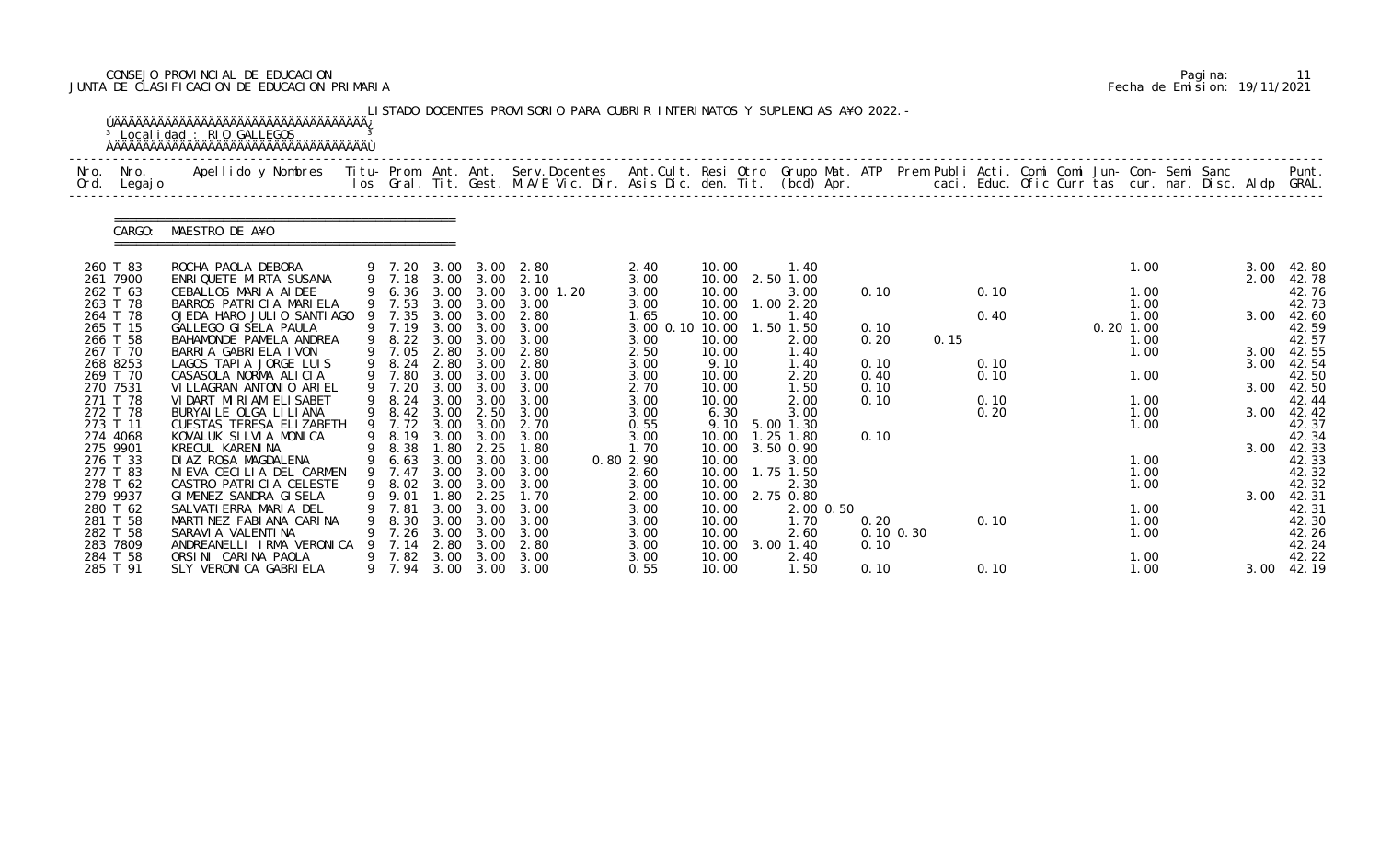# CONSEJO PROVINCIAL DE EDUCACION Pagina: 12 JUNTA DE CLASIFICACION DE EDUCACION PRIMARIA Fecha de Emision: 19/11/2021

| Nro.<br>Ord.         | Nro.<br>Legaj o | Apellido y Nombres  Titu- Prom. Ant. Ant. Serv.Docentes  Ant.Cult. Resi Otro Grupo Mat. ATP Prem Publi Acti. Comi Comi Jun- Con- Semi Sanc         Punt.<br>Ios Gral. Tit. Gest. M.A/E Vic. Dir. Asis Dic. den. Tit. (bcd) Apr. |   |                  |              |                   |                        |              |                |                     |              |  |              |  |              |      |      |                |
|----------------------|-----------------|---------------------------------------------------------------------------------------------------------------------------------------------------------------------------------------------------------------------------------|---|------------------|--------------|-------------------|------------------------|--------------|----------------|---------------------|--------------|--|--------------|--|--------------|------|------|----------------|
|                      | CARGO:          | MAESTRO DE A¥O                                                                                                                                                                                                                  |   |                  |              |                   |                        |              |                |                     |              |  |              |  |              |      |      |                |
| 286 T 62             |                 | GARECA BEATRIZ ASUNCION                                                                                                                                                                                                         |   | 9 7.87           | 3.00         | 3.00              | 3.00                   | 3.00         | 10.00          | 2.30                |              |  |              |  | 1.00         |      |      | 42.17          |
| 287 T 39<br>288 7827 |                 | DI ARTES RAMON ANTONIO<br>KRI STOF VALERIA                                                                                                                                                                                      |   | 9 7.08<br>9 7.52 | 2.80         | 3.00 3.00<br>3.00 | 3.00<br>2.10           | 3.00<br>3.00 | 10.00<br>7.70  | 2.60<br>3.00 1.00   | 0.10         |  | 0.35         |  | 1.00         |      | 3.00 | 42.13<br>42.12 |
| 289 T 62             |                 | LARCHER ROSANA DEL VALLE                                                                                                                                                                                                        |   | 9 7.90           | 3.00         | 3.00              | 2.40                   | 3.00         | 10.00          | 1.25 1.20 0.10 0.10 |              |  | 0.15         |  | 1.00         |      |      | 42.10          |
| 290 T 78             |                 | MORALES DAI ANA LORENA                                                                                                                                                                                                          | 9 | 8.34             | 1.80         | 2.50              | 1.60                   | 3.00         | 10.00          | 1.00 0.80           |              |  | 0.05         |  | 1.00         |      | 3.00 | 42.09          |
| 291 T 62<br>292 T 78 |                 | TORRES LUCIA DEL VALLE<br>CRESPO MARIELA SILVANA                                                                                                                                                                                |   | 9 8.48<br>9 7.48 | 3.00<br>3.00 | 3.00<br>3.00      | 3.00<br>3.00           | 3.00<br>3.00 | 8.40<br>10.00  | 2.50 0.60<br>2.20   | 0.30         |  | 0.10         |  | 1.00<br>1.00 |      |      | 42.08<br>41.98 |
| 293 T 63             |                 | ROMANO JULIO CESAR                                                                                                                                                                                                              |   | 9 7.16           |              | 3.00 3.00         | 3.00                   | 3.00         | 10.00          | 2.50                | 0.20         |  | 0.10         |  | 1.00         |      |      | 41.96          |
| 294 T 70             |                 | CA¥ETE ZULMA DANIELA                                                                                                                                                                                                            |   | 7.11             | 3.00         | 3.00              | 3.00                   | 3.00         | 10.00          | 2.50                | 0.30         |  |              |  | 1.00         |      |      | 41.91          |
| 295 T 38             |                 | UZQUEDA BLANCA ROSA                                                                                                                                                                                                             |   | 9 7.06           | 3.00         | 3.00              | 3.00                   | 3.00         | 10.00          | 2.20                | 0.40         |  | 0.25         |  | 1.00         |      |      | 41.91          |
| 296 9451<br>297 T 39 |                 | ARRUA CARDOZO CORINA ALBA<br>BARRIA NELIDA ELIZABETH                                                                                                                                                                            | 9 | 8.75<br>9 7.40   | 2.80<br>3.00 | 2.75<br>3.00      | 2.00<br>3.00           | 2.65<br>3.00 | 7.70<br>10.00  | 2.25 1.00<br>2.50   |              |  |              |  | 1.00         |      | 3.00 | 41.90<br>41.90 |
| 298 T 58             |                 | FERNANDEZ ANALIA MABEL                                                                                                                                                                                                          |   | 9 7.68           | 3.00         | 3.00              | 3.00                   | 3.00         | 10.00          | 2.00                | 0.10         |  | 0.10         |  | 1.00         |      |      | 41.88          |
| 299 T 10             |                 | MERINO MONICA LILIANA                                                                                                                                                                                                           |   | 9 7.45           | 3.00         | 3.00              | 3.00                   | 3.00         | 10.00          | 2.30                | 0.10         |  |              |  | 1.00         |      |      | 41.85          |
| 300 T 71             |                 | ALVAREZ GRACI ELA CAROLINA                                                                                                                                                                                                      |   | 7.63             | 3.00         | 3.00              | 3.00                   | 3.00         | 10.00          | 1.70 0.10 0.40      |              |  |              |  | 1.00         |      |      | 41.83          |
| 301 6966<br>302 T 62 |                 | MEDINA ALBERTO ALEJANDRO<br>BARRIA ROSANA VANESA                                                                                                                                                                                |   | 9 7.72<br>9 7.67 | 3.00         | 3.00<br>3.00 3.00 | 3.00<br>3.00           | 1.50<br>3.00 | 10.00<br>10.00 | $3.00$ 1.60<br>2.00 |              |  | 0.15         |  | 1.00         |      |      | 41.82<br>41.82 |
| 303 3833             |                 | ADAMI NI GERALDI NE                                                                                                                                                                                                             |   | 9 7.72           | 3.00         | 3.00              | 2.00                   | 3.00         | 10.00          | 1.00                |              |  | 0.10         |  |              |      | 3.00 | 41.82          |
| 304 T 71             |                 | GUERRERO CARINA EMILCE                                                                                                                                                                                                          |   | 9 8.31           |              | 2.40 3.00         | 2.60                   | 3.00         | 10.00          | 1.30 1.00 0.20      |              |  |              |  | 1.00         |      |      | 41.81          |
| 305 T 71             |                 | OLAVARRIA MIRIAM ELENA                                                                                                                                                                                                          |   | 7.40             | 3.00         | 3.00              | 3.00                   | 3.00         | 10.00          | 2.10                | 0.20         |  | 0.10         |  | 1.00         |      |      | 41.80          |
| 306 T 78<br>307 T 70 |                 | TEJADA MARIA BEATRIZ<br>SCALZI EVANS MARIA                                                                                                                                                                                      |   | 7.75<br>7.09     | 3.00<br>3.00 | 3.00<br>3.00      | 3.00<br>3.00           | 3.00<br>3.00 | 10.00<br>10.00 | 1.80<br>2.40        | 0.10<br>0.20 |  | 0.15<br>0.10 |  | 1.00<br>1.00 |      |      | 41.80<br>41.79 |
| 308 T 55             |                 | FLORES GRACIELA DE                                                                                                                                                                                                              |   | 8.54             | 3.00         | 2.00              | 3.00                   | 3.00         | 10.00          | 1.70 0.50           |              |  | 0.05         |  | 1.00         |      |      | 41.79          |
| 309 T 39             |                 | RODRIGUEZ SANDRA INES                                                                                                                                                                                                           |   | 7.27             | 3.00         | 3.00              | 3.00                   | 3.00         | 10.00          | 2.50                |              |  |              |  | 1.00         |      |      | 41.77          |
| 310 T 44             | 311 T 71        | GONZALEZ MIRTA NELIDA<br>CONDOLEO CLAUDIA LORENA                                                                                                                                                                                |   | 7.46<br>9 7.54   | 3.00         | 3.00              | 3.00<br>3.00 3.00 3.00 | 3.00<br>3.00 | 10.00<br>10.00 | 2.30<br>2.20        |              |  |              |  | 1.00         | 1.00 |      | 41.76<br>41.74 |

|  | Pagi na: |                              |
|--|----------|------------------------------|
|  |          | Fecha de Emision: 19/11/2021 |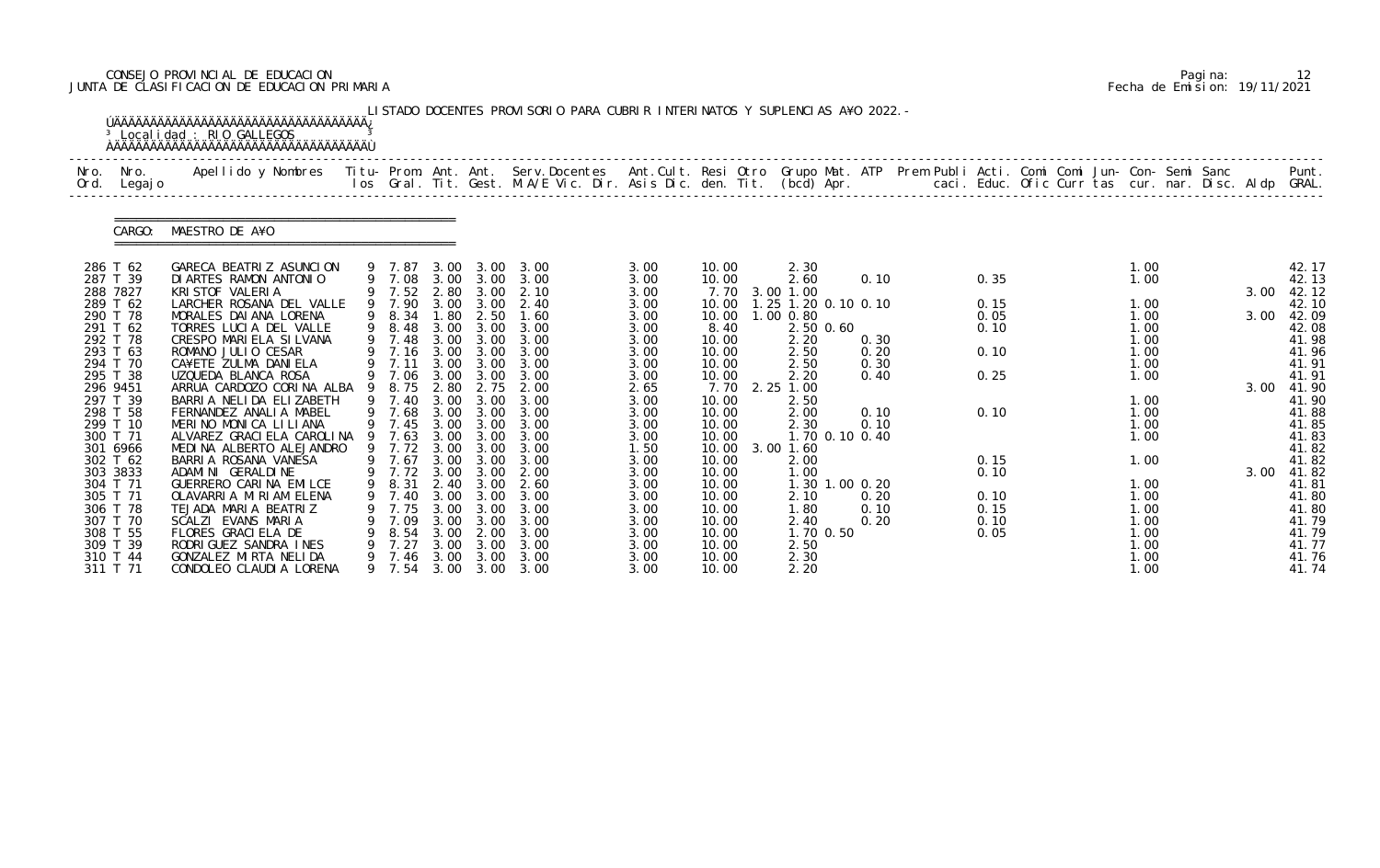# CONSEJO PROVINCIAL DE EDUCACION Pagina: 13 JUNTA DE CLASIFICACION DE EDUCACION PRIMARIA Fecha de Emision: 19/11/2021

|              |                      | <sup>3</sup> Localidad : RIO GALLEGOS                                                                                                    |   |                  |              |                   | LISTADO DOCENTES PROVISORIO PARA CUBRIR INTERINATOS Y SUPLENCIAS A¥O 2022. -                                             |              |                |                        |      |      |      |  |              |             |      |                |
|--------------|----------------------|------------------------------------------------------------------------------------------------------------------------------------------|---|------------------|--------------|-------------------|--------------------------------------------------------------------------------------------------------------------------|--------------|----------------|------------------------|------|------|------|--|--------------|-------------|------|----------------|
| Nro.<br>Ord. | Nro.<br>Legaj o      | Apellido y Nombres Titu- Prom. Ant. Ant. Serv.Docentes Ant.Cult. Resi Otro Grupo Mat. ATP Prem Publi Acti. Comi Comi Jun- Con- Semi Sanc |   |                  |              |                   | los Gral. Tit. Gest. M.A/E Vic. Dir. Asis Dic. den. Tit. (bcd) Apr. caci. Educ. Ofic Curr tas cur. nar. Disc. Aldp GRAL. |              |                |                        |      |      |      |  |              |             |      | Punt.          |
|              | CARGO:               | MAESTRO DE A¥O                                                                                                                           |   |                  |              |                   |                                                                                                                          |              |                |                        |      |      |      |  |              |             |      |                |
|              | 312 T 39             | RODRI GUEZ NANCY HAYDEE                                                                                                                  |   | 9 7.27           | 3.00         | 3.00              | 3.00                                                                                                                     | 3.00         | 10.00          | 2.30                   | 0.10 |      | 0.05 |  | 1.00         |             |      | 41.72          |
|              | 313 T 19             | MASSARONI ROSANA BEATRIZ                                                                                                                 |   | 9 6.87           |              | 3.00 3.00         | 3.00                                                                                                                     | 3.00         | 10.00          | 2.30 0.30 0.20         |      |      | 0.05 |  | 1.00         |             |      | 41.72          |
|              | 314 9380<br>315 T 55 | SALVADOR MARI ANELA<br>COTTO ELSA ZUNI LDA                                                                                               |   | 9 7.11<br>9 7.41 | 2.20<br>3.00 | 2.75<br>3.00      | 2.20<br>3.00                                                                                                             | 3.00<br>3.00 | 10.00<br>10.00 | $1.25$ $1.10$<br>2.30  | 0.10 |      |      |  | 1.00         |             | 3.00 | 41.71<br>41.71 |
|              | 316 T 62             | HERNANDEZ SANDRA MARIANA                                                                                                                 |   | 9 7.67           |              | $3.00 \quad 3.00$ | 3.00                                                                                                                     | 1.95         | 10.00          | $1.25$ $1.70$          | 0.10 |      |      |  | 1.00         |             |      | 41.67          |
|              | 317 T 61             | VERA AMELIA EDITH                                                                                                                        |   | 7.36             | 3.00         | 3.00              | 3.00                                                                                                                     | 3.00         | 10.00          | 2.20                   |      |      | 0.05 |  | 1.00         |             |      | 41.61          |
|              | 318 T 11             | GOMEZ HUGO ALFREDO                                                                                                                       |   | 9 7.38           | 3.00         | 3.00              | 3.00                                                                                                                     | 3.00         | 10.00          | 2.10                   | 0.10 |      |      |  | 1.00         |             |      | 41.58          |
|              | 319 8235             | SANDOVAL CORINA ALEJANDRA 9 7.17                                                                                                         |   |                  | 1.80         | 2.25              | 3.00                                                                                                                     | 3.00         | 10.00          | 3.25 2.10              |      |      |      |  |              |             |      | 41.57          |
|              | 320 T 61<br>321 T 39 | RAMIREZ MARIO LEONARDO<br>CARO MARCELA ANALIA                                                                                            |   | 7.16<br>9 7.35   | 3.00<br>3.00 | 3.00<br>3.00      | 3.00<br>3.00                                                                                                             | 2.80<br>3.00 | 10.00<br>10.00 | 2.40<br>2.10           | 0.10 |      | 0.20 |  | 1.00<br>1.00 |             |      | 41.56<br>41.55 |
|              | 322 T 58             | RISSO PATRON SELVA SUSANA                                                                                                                |   | 6.24             |              | 3.00 3.00         | 3.00                                                                                                                     | 3.00         | 10.00          | 1.002.10               | 0.10 |      | 0.10 |  | 1.00         |             |      | 41.54          |
|              | 323 T 63             | PAREDES RAUL LUIS                                                                                                                        |   | 6.53             | 3.00         | 3.00              | 3.00                                                                                                                     | 3.00         | 10.00          | 2.80                   | 0.20 |      |      |  | 1.00         |             |      | 41.53          |
|              | 324 T 58             | SANCHEZ ANALIA                                                                                                                           |   | 7.63             | 3.00         | 3.00              | 3.00                                                                                                                     | 3.00         | 10.00          | 1.80                   | 0.10 |      |      |  | 1.00         |             |      | 41.53          |
|              | 325 TAD 1            | SALGUERO SANDRA MONICA                                                                                                                   | 9 | 6.67             |              | $3.00\quad 3.00$  | 3.00                                                                                                                     | 3.00         | 10.00          | 2.70                   | 0.10 |      | 0.05 |  | 1.00         |             |      | 41.52          |
|              | 326 8965<br>327 4782 | FERNANDEZ ANA MARIA                                                                                                                      |   | 8.60             | 2.80         | 3.00              | 2.30                                                                                                                     | 3.00         | 7.70           | 4.00 1.10              |      |      |      |  |              |             |      | 41.50          |
|              | 328 T 81             | ARRAUSI MARISA<br>LOPEZ MARIA ELENA                                                                                                      |   | 8.89<br>9 7.48   | 3.00         | 3.00<br>3.00 3.00 | 3.00<br>3.00                                                                                                             | 3.00<br>3.00 | 9.80<br>10.00  | 1.70<br>2.00           | 0.10 |      |      |  | 1.00         |             |      | 41.49<br>41.48 |
|              | 329 4874             | BERNASCONI OMAR DARIO                                                                                                                    |   | 9 7.57           | 3.00         | 3.00              | 3.00                                                                                                                     | 3.00         | 10.00          | 1.00 1.90              |      |      |      |  |              |             |      | 41.47          |
|              | 330 T 61             | DI ALESSIO MARIA FERNANDA                                                                                                                |   | 9 7.07           |              | $3.00\quad 3.00$  | 3.00                                                                                                                     | 3.00         | 10.00          | 2.40                   |      |      |      |  | 1.00         |             |      | 41.47          |
|              | 331 T 44             | GUTI ERREZ MARIO DANI EL                                                                                                                 |   | 7.41             | 3.00         | 3.00              | 3.00                                                                                                                     | 3.00         | 9.80           | 2.20                   |      |      |      |  | 1.00         |             |      | 41.41          |
|              | 332 T 15             | CARRI LLANCA ANDREA                                                                                                                      |   | 7.81             | 3.00         | 3.00              | 3.00                                                                                                                     | 3.00         | 10.00          | 1.60                   |      |      |      |  | 1.00         |             |      | 41.41          |
|              | 333 T 62             | GONZALEZ DANTE ALBERTO                                                                                                                   |   | 6.32             | 3.00         | 3.00              | 3.00                                                                                                                     | 3.00         | 10.00          | 2.50                   | 0.20 |      | 0.25 |  |              | $1.00$ 0.10 |      | 41.37          |
|              | 334 T 10             | MAI DANA MARI ELA ALEJANDRA                                                                                                              |   | 7.10             | 2.20         | 2.75              | 2.20                                                                                                                     | 3.00         | 10.00          | 1.10                   |      |      |      |  | 1.00         |             | 3.00 | 41.35          |
|              | 335 T 10<br>336 T 62 | CRABA MARCELA LORENA<br>CALI SMONTE MARIA SORAYA                                                                                         | 9 | 6. 59<br>6.87    | 2.60<br>3.00 | 3.00<br>3.00      | 2.60<br>3.00                                                                                                             | 1.20<br>3.00 | 10.00<br>10.00 | 1.30 0.70 0.20<br>2.30 | 0.10 | 0.15 | 0.05 |  | 1.00<br>1.00 |             | 3.00 | 41.34<br>41.32 |
|              | 337 T 83             | BLANCO ANGELA PAOLA                                                                                                                      |   |                  |              |                   | 9 7.72 3.00 3.00 3.00                                                                                                    | 3.00         | 10.00          | 1.60                   |      |      |      |  | 1.00         |             |      | 41.32          |

|  | Pagi na: | 13                           |
|--|----------|------------------------------|
|  |          | Fecha de Emision: 19/11/2021 |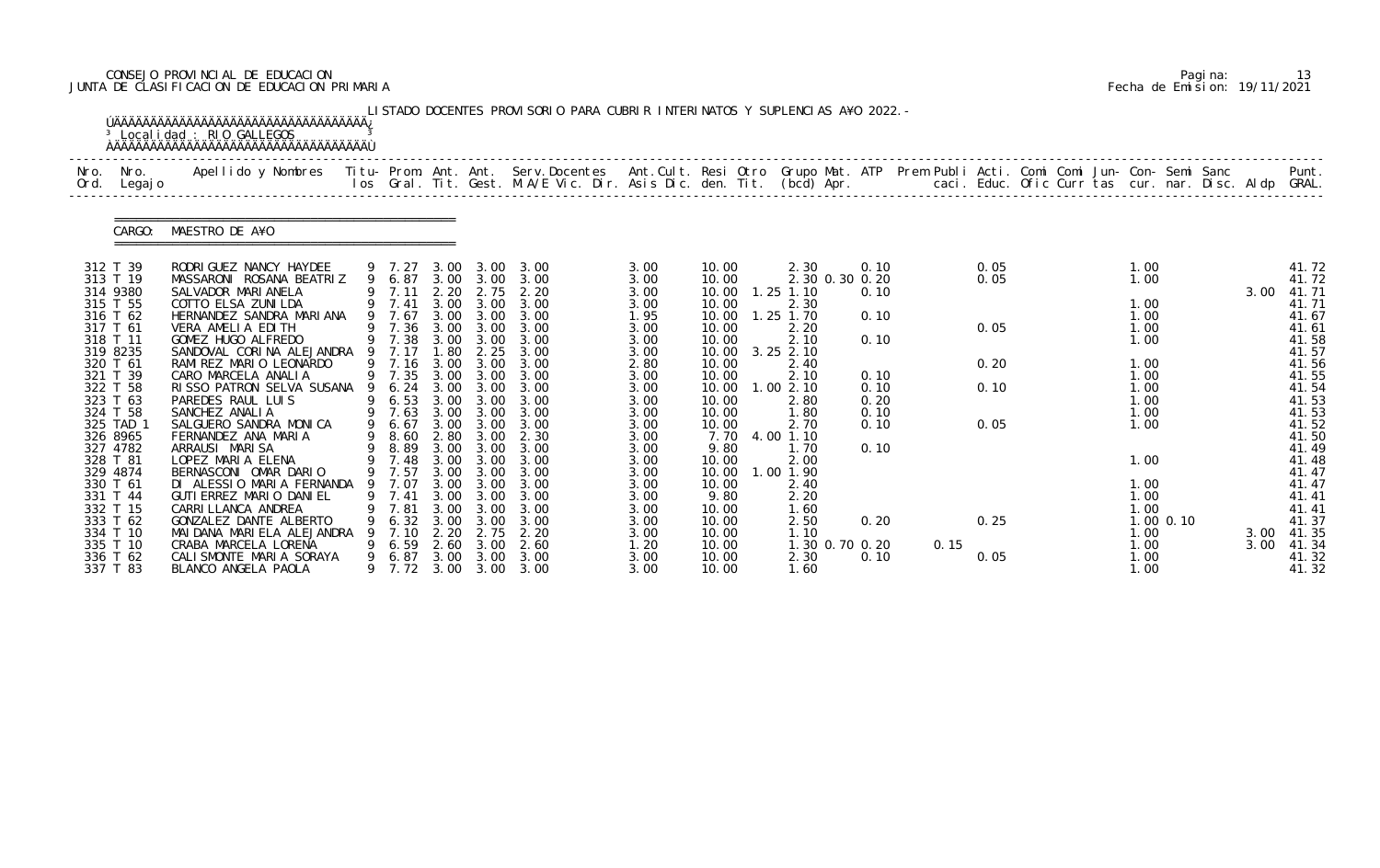# CONSEJO PROVINCIAL DE EDUCACION Pagina: 14 JUNTA DE CLASIFICACION DE EDUCACION PRIMARIA Fecha de Emision: 19/11/2021

| Nro.<br>Ord. | Nro.<br>Legaj o                               | Apellido y Nombres - Titu- Prom. Ant. Ant. Serv.Docentes - Ant.Cult. Resi Otro Grupo Mat. ATP Prem Publi Acti. Comi Comi Jun- Con- Semi Sanc - - - Punt.<br>Ios Gral. Tit. Gest. M.A/E Vic. Dir. Asis Dic. den. Tit. (bcd) Apr. - |             |                              |                              |                                        |                                   |                              |                                  |                                        |              |  |                      |  |                      |  |              |                                  |
|--------------|-----------------------------------------------|-----------------------------------------------------------------------------------------------------------------------------------------------------------------------------------------------------------------------------------|-------------|------------------------------|------------------------------|----------------------------------------|-----------------------------------|------------------------------|----------------------------------|----------------------------------------|--------------|--|----------------------|--|----------------------|--|--------------|----------------------------------|
|              | CARGO:                                        | MAESTRO DE A¥O                                                                                                                                                                                                                    |             |                              |                              |                                        |                                   |                              |                                  |                                        |              |  |                      |  |                      |  |              |                                  |
|              | 338 T 11<br>339 T 91                          | FEININGER NORMA BEATRIZ<br>ALMONACID NANCY KARINA                                                                                                                                                                                 |             | 9 9.16<br>9 7.46             | 3.00                         | 1.75<br>3.00 3.00                      | 2.80<br>3.00                      | 3.00<br>3.00                 | 10.00                            | 4.20 3.00 1.40<br>1.80                 |              |  | 0.05                 |  | 1.00<br>1.00         |  | 3.00         | 41.31<br>41.31                   |
|              | 340 T 15<br>341 T 55<br>342 9269              | GONZALEZ ISABEL DEL V<br>DAVILA MARINA ESTER<br>BRITO ELSA DANIELA                                                                                                                                                                |             | 6.50<br>9 7.34<br>9 7.97     | 3.00<br>3.00                 | 3.00<br>3.00<br>2.60 2.75              | 3.00<br>3.00<br>2.00              | 3.00<br>3.00<br>3.00         | 10.00<br>10.00<br>7.70           | $2.50$ 0.20<br>1.70<br>5.00 1.10 0.10  | 0.10         |  | 0.10<br>0.10         |  | 1.00<br>1.00         |  |              | 41.30<br>41.24<br>41.22          |
| 343 T11      | 344 T 44<br>345 8043                          | DI AZ VERONI CA LORENA<br>RUIZ NELIDA ROSA<br>CARRION NELSON JAVIER                                                                                                                                                               | 9           | 9 7.92<br>9 7.17<br>8.41     | 3.00<br>3.00<br>2.80         | 3.00<br>3.00<br>3.00                   | 2.90<br>3.00<br>2.80              | 1.80<br>0.45<br>0.70         | 10.00<br>10.00<br>10.00          | 1.80 0.70<br>1.50<br>1.40              |              |  | 0.10                 |  | 1.00<br>1.00         |  | 3.00<br>3.00 | 41.22<br>41.12<br>41.11          |
|              | 346 5534<br>347 T 15<br>348 T 61<br>349 T 71  | REI¥ANCO VI VI ANA CELMIRA<br>TOLEDO MABEL ALICIA<br>LEANES FRANCI SCO JAVI ER<br>SOLORZANO RUBEN DARIO                                                                                                                           | 9           | 7.55<br>6.81<br>6.15<br>6.99 | 3.00<br>3.00<br>3.00         | 3.00<br>3.00<br>3.00 3.00<br>3.00      | 3.00<br>3.00<br>3.00 0.30<br>3.00 | 0.55<br>3.00<br>2.35         | 10.00<br>10.00<br>10.00<br>10.00 | 2.00<br>2.20<br>2.50<br>2.60           |              |  | 0.05<br>0.05         |  | 1.00<br>1.00<br>1.00 |  | 3.00<br>3.00 | 41.10<br>41.01<br>41.00<br>40.99 |
|              | 350 T 39<br>351 T 11<br>352 T 90              | STUTZ ANDREA SUSANA<br>ACEVEDO OJEDA CLAUDIA DEL<br>BARRETO SI LVANA ALEJANDRA                                                                                                                                                    | 9           | 9 7.22<br>6.72<br>7.01       | 3.00<br>2.00<br>3.00         | 3.00<br>2.50<br>3.00                   | 3.00<br>2.00<br>3.00              | 3.00<br>3.00<br>3.00         | 10.00<br>10.00<br>10.00          | 1.60<br>1.00 0.50 0.10<br>1.80         |              |  | 0.10<br>0.10<br>0.10 |  | 1.00<br>1.00<br>1.00 |  | 3.00         | 40.92<br>40.92<br>40.91          |
|              | 353 3542<br>354 T 90<br>355 8018              | GONZALEZ CLAUDIA MARIA<br>PEREZ MONICA NOEMI<br>VEGA VILMA MABEL                                                                                                                                                                  | 9<br>9<br>9 | 8.50<br>6.19<br>6.56         | 3.00                         | 3.00<br>3.00 3.00<br>3.00 3.00         | 1.00<br>3.00 0.30<br>2.60         | 3.00<br>3.00<br>3.00         | 10.00<br>10.00<br>9.80           | 2.75 0.50<br>2.30<br>$1.00$ $1.50$     | 0.10         |  | 0.05<br>0.10<br>0.40 |  | 1.00<br>1.00         |  |              | 40.90<br>40.89<br>40.86          |
|              | 356 8221<br>357 T 58<br>358 11474<br>359 7426 | CARDOZO ERMELINDA YOLANDA 9<br>VERGARA STELLA MARIS<br>CARCAMO VI LA MARIANA<br>GOMEZ ALEJANDRA PATRICIA                                                                                                                          |             | 6.67<br>7.31<br>6.60         | 3.00<br>3.00                 | 6.93 3.00 3.00<br>3.00<br>. 25<br>3.00 | 2.50<br>3.00<br>1.00<br>3.00      | 3.00<br>3.00<br>3.00<br>3.00 | 9.10<br>10.00<br>10.00<br>10.00  | 1.20<br>2.10<br>4.75 0.50<br>1.50 1.50 | 0.10<br>0.20 |  | 0.05                 |  | 1.00                 |  | 3.00<br>3.00 | 40.83<br>40.82<br>40.81<br>40.80 |
|              | 360 5589<br>361 9581<br>362 7909<br>363 4897  | MI LLALONCO SI LVANA<br>BAHAMONDE PABLO HERNAN<br>ACOSTA MI LAGROS FERNANDA<br>ZAGARZAZU ROSANA                                                                                                                                   |             | 7.69<br>8.13<br>8.86<br>6.73 | 3.00<br>2.00<br>3.00<br>3.00 | 3.00<br>2.50<br>3.00<br>3.00           | 3.00<br>2.10<br>2.70<br>3.00      | 3.00<br>3.00<br>3.00<br>3.00 | 10.00<br>10.00<br>9.80<br>10.00  | 1.90<br>1.00<br>1.30<br>2.40 0.50      | 0.10         |  | 0.10                 |  |                      |  | 3.00         | 40.79<br>40.73<br>40.66<br>40.63 |

|  | Pagi na: |                              |
|--|----------|------------------------------|
|  |          | Fecha de Emision: 19/11/2021 |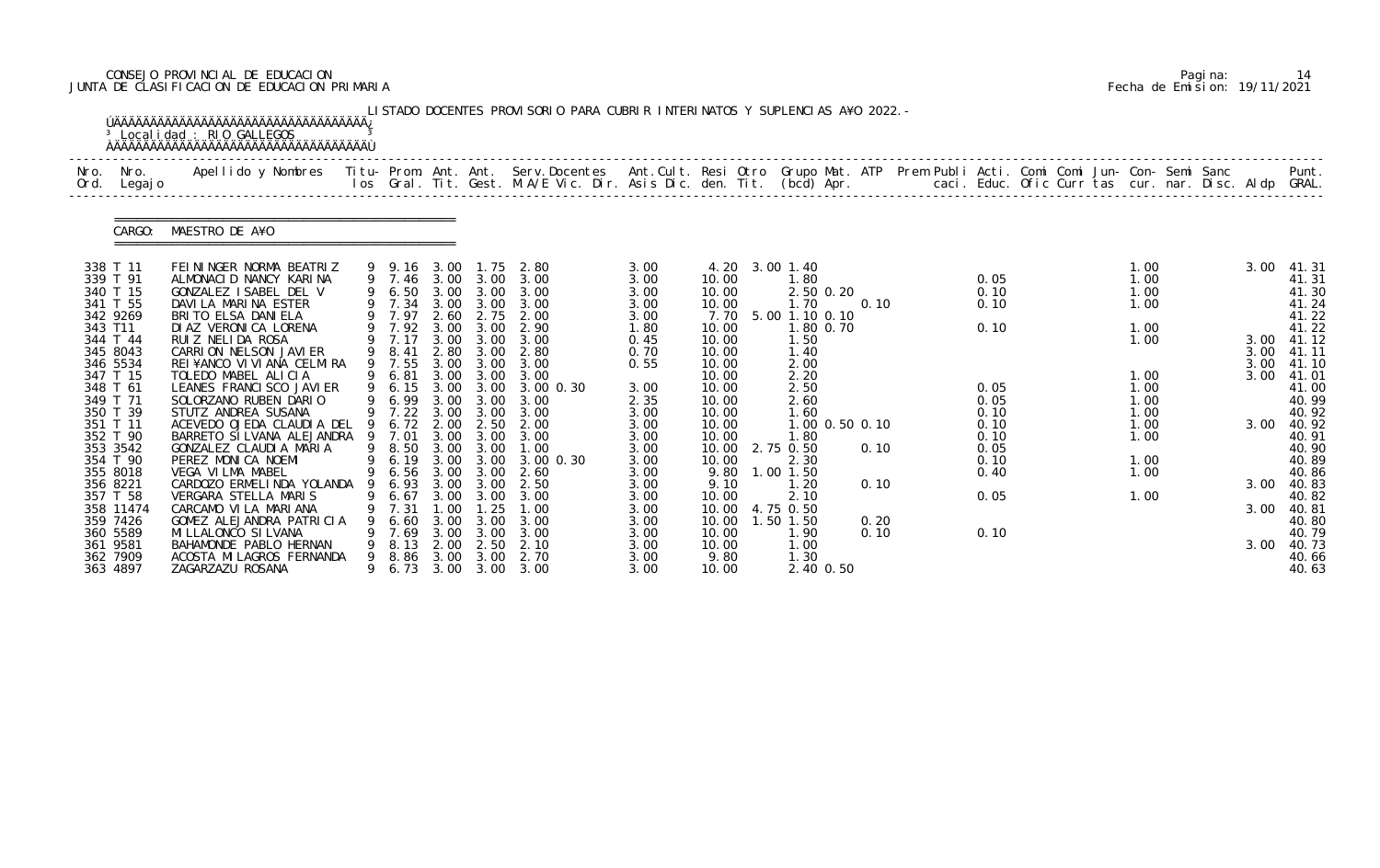# CONSEJO PROVINCIAL DE EDUCACION Pagina: 15 JUNTA DE CLASIFICACION DE EDUCACION PRIMARIA Fecha de Emision: 19/11/2021

| Nro.<br>Ord. | Nro.<br>Legaj o       | Apellido y Nombres  Titu- Prom. Ant. Ant. Serv.Docentes  Ant.Cult. Resi Otro Grupo Mat. ATP Prem Publi Acti. Comi Comi Jun- Con- Semi Sanc         Punt.<br>Ios Gral. Tit. Gest. M.A/E Vic. Dir. Asis Dic. den. Tit. (bcd) Apr. |   |                |              |                   |              |              |                        |                                 |      |      |      |  |              |      |                |
|--------------|-----------------------|---------------------------------------------------------------------------------------------------------------------------------------------------------------------------------------------------------------------------------|---|----------------|--------------|-------------------|--------------|--------------|------------------------|---------------------------------|------|------|------|--|--------------|------|----------------|
|              | CARGO:                | MAESTRO DE A¥O                                                                                                                                                                                                                  |   |                |              |                   |              |              |                        |                                 |      |      |      |  |              |      |                |
|              | 364 9665              | FOGGETTA JULI ETA PAULA                                                                                                                                                                                                         |   | 9 8.33         | 3.00         | 2.50              | 2.60         | 2.90         | 7.00                   | 1.30 1.00                       |      |      |      |  |              | 3.00 | 40.63          |
|              | 365 10015             | CABRERA PAOLA FATIMA                                                                                                                                                                                                            |   | 9 8.57         |              | $3.00$ $2.25$     | 3.00         | 3.00         | 6.30                   | 2.50                            |      |      |      |  |              | 3.00 | 40.62          |
|              | 366 4950<br>367 10263 | ALVARADO ALICIA DEL VALLE<br>LOZA SI LVANA ANDREA                                                                                                                                                                               |   | 6.00<br>9 8.18 | 3.00<br>1.60 | 3.00<br>2.00      | 3.00<br>1.70 | 3.00<br>3.00 | 10.00<br>10.00         | 2.50<br>1.00 0.80 0.30          |      |      | 0.10 |  | 1.00         | 3.00 | 40.60<br>40.58 |
|              | 368 0100              | LOAI ZA MIRIAN BEATRIZ                                                                                                                                                                                                          |   | 9 7.73         | 3.00         | 3.00              | 1.40         | 3.00         | 10.00                  | 2.25 0.70 0.30                  |      |      | 0.10 |  |              |      | 40.48          |
|              | 369 7833              | BRAVO NI COLAS ANTONIO                                                                                                                                                                                                          |   | 9 7.72         | 3.00         | 3.00              | 1.00         | 2.25         | 10.00                  | 3.00 0.50                       |      | 1.00 |      |  |              |      | 40.47          |
|              | 370 T.62              | MASSAD RAMONA MERCEDES                                                                                                                                                                                                          |   | 9 7.45         | 3.00         | 3.00              | 3.00         | 1.95         | 10.00                  | 1.90                            | 0.10 |      |      |  | 1.00         |      | 40.40          |
|              | 371 9327              | GIMENEZ VANESA MARTA                                                                                                                                                                                                            | 9 | 8.18           | 3.00         | 2.75              | 2.20         | 2.60         | 7.70                   | 3.75 1.10                       |      |      | 0.10 |  |              |      | 40.38          |
|              | 372 10131<br>373 7403 | NUNO CARLOS FIDEL<br>VI TULLI DANA                                                                                                                                                                                              |   | 8.22<br>9 7.75 | 2.60<br>3.00 | 2.00<br>3.00      | 0.60<br>2.30 | 2.85<br>3.00 | 4.90<br>10.00          | 9.00 0.30 0.90<br>$1.00$ $1.10$ | 0.10 |      | 0.10 |  |              |      | 40.37<br>40.35 |
|              | 374 T 58              | RI CO GRACI ELA BEATRIZ                                                                                                                                                                                                         |   | 9 7.89         | 3.00         | 2.75              | 2.00         | 3.00         | 7.70                   | 3.00 1.00                       |      |      |      |  | 1.00         |      | 40.34          |
|              | 375 TAD 4             | BENITEZ MERCEDES ELVIRA                                                                                                                                                                                                         |   | 5.16           | 3.00         | 3.00              | 3.00         | 3.00         | 10.00                  | 3.00                            |      |      | 0.15 |  | 1.00         |      | 40.31          |
|              | 376 T 91              | OCAMPO MIRTA GLADIS                                                                                                                                                                                                             |   | 6.72           | 3.00         | 3.00              | 3.00         | 2.85         | 10.00                  | 1.70                            |      |      |      |  | 1.00         |      | 40.27          |
|              | 377 T 41              | LERMA CAROLINA GRACIELA                                                                                                                                                                                                         | 9 | 9.07           | 3.00         | 3.00              | 3.00         | 0.50         | 10.00                  | 1.60                            | 0.10 |      |      |  | 1.00         |      | 40.27          |
|              | 378 T 47<br>379 T 39  | MORETTA ROMANO MARINA<br>ZELASCHI LILIANA INES                                                                                                                                                                                  | 9 | 8.85<br>7.16   | 3.00<br>3.00 | 2.75<br>2.00      | 3.00<br>3.00 | 3.00<br>3.00 | 7.70<br>5.60           | 1.90<br>1.002.40                |      |      |      |  | 1.00<br>1.00 | 3.00 | 40.20<br>40.16 |
|              | 380 8028              | ESCOBAR RAMONA LORENA                                                                                                                                                                                                           | 9 | 6.00           |              | $3.00 \quad 3.00$ | 2.20         | 3.00         | 9.10                   | 3.75 1.10                       |      |      |      |  |              |      | 40.15          |
|              | 381 0176              | FERNANDEZ ZULMA MABEL                                                                                                                                                                                                           |   | 9 7.68         | 3.00         | 3.00              | 3.00         | 2.35         | 10.00                  | 2.00                            |      |      | 0.10 |  |              |      | 40.13          |
|              | 382 5467              | JARA ALEJANDRA ANDREA                                                                                                                                                                                                           |   | 9 7.50         | 3.00         | 3.00              | 3.00         | 3.00         | 10.00                  | 1.50                            | 0.10 |      |      |  |              |      | 40.10          |
|              | 383 T 90              | RIVADENEIRA GIL FATIMA                                                                                                                                                                                                          | 9 | 8.07           | 3.00         | 2.75              | 2.00         | 0.85         | 8.40                   | 3.00 1.00 1.00                  |      |      |      |  | 1.00         |      | 40.07          |
|              | 384 T 78              | ALMADA SONIA EVELIN                                                                                                                                                                                                             |   | 8.45           | 3.00         |                   | 3.00         | 1.70         | 7.70                   | 2.30 1.00                       |      |      | 0.10 |  | 1.00         |      | 40.00          |
|              | 385 11470<br>386 5561 | ESTEVEZ CINTIA PAMELA<br>AGUI RRE FERNANDO                                                                                                                                                                                      |   | 7.31<br>8.16   | .00<br>3.00  | .25<br>3.00       | 1.10<br>2.00 | 1.75<br>3.00 | 5.25<br>10.00<br>10.00 | 1.00 0.60                       |      | 0.15 | 0.30 |  |              | 3.00 | 39.96<br>39.91 |
|              | 387 10609             | FIGUEROA LI LI ANA DEL                                                                                                                                                                                                          |   | 8.45           | 3.00         | 1.75              | 2.20         | 3.00         | 4.90                   | $6.50$ 1.10                     |      |      |      |  |              |      | 39.90          |
|              | 388 T 90              | CHAMORRO SYLVIA BEATRIZ                                                                                                                                                                                                         | 9 | 6.69           | 3.00         | 3.00              | 2.80         | 3.00         | 9.80                   | 1.40                            | 0.10 |      | 0.10 |  | 1.00         |      | 39.89          |
|              | 389 5688              | DI SANTO SI LVI NA ANDREA                                                                                                                                                                                                       |   | 7.68           | 3.00         |                   | 3.00 2.80    | 3.00         | 10.00                  | 1.40                            |      |      |      |  |              |      | 39.88          |

|  | Pagi na: | 15                           |
|--|----------|------------------------------|
|  |          | Fecha de Emision: 19/11/2021 |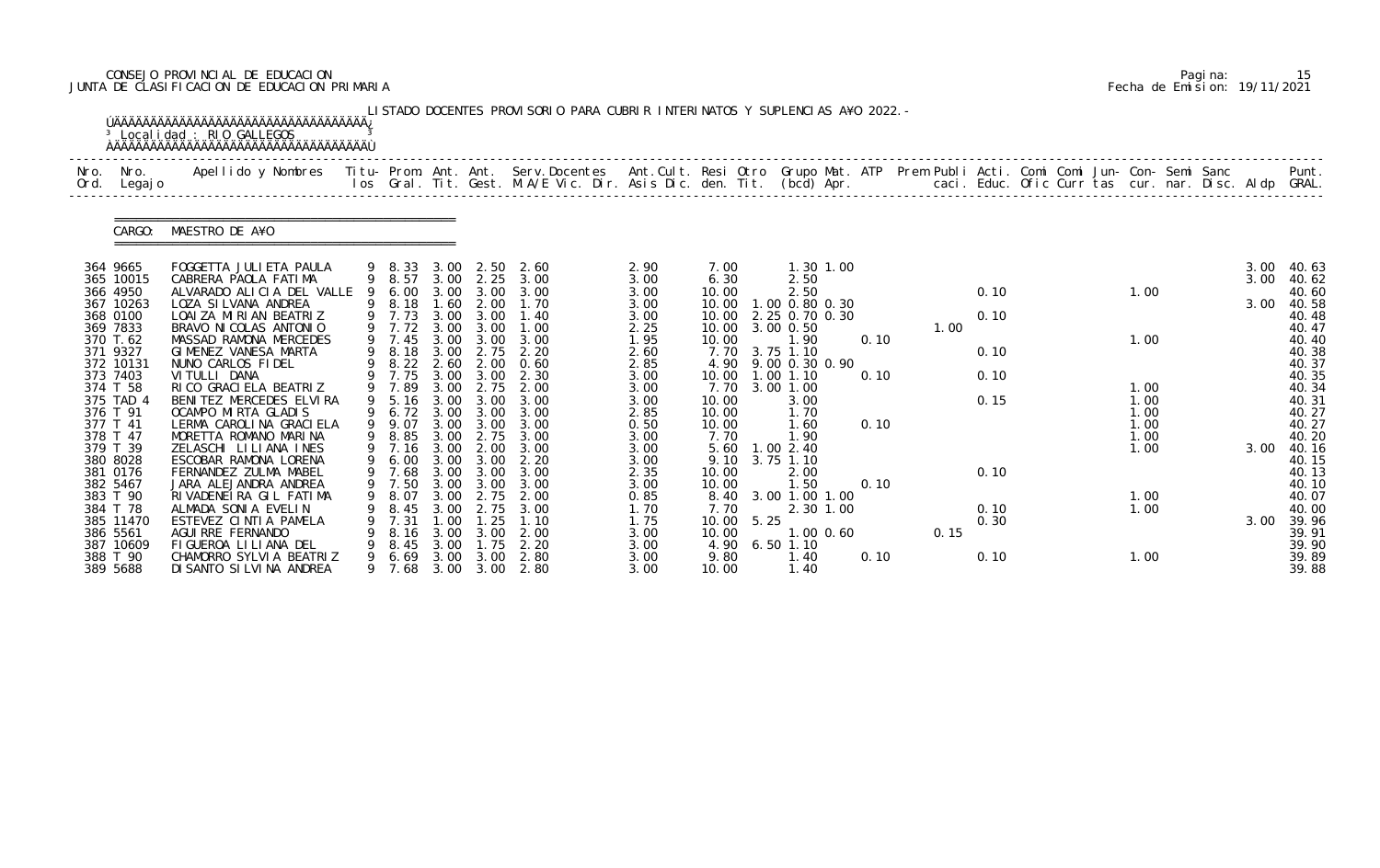# CONSEJO PROVINCIAL DE EDUCACION Pagina: 16 JUNTA DE CLASIFICACION DE EDUCACION PRIMARIA Fecha de Emision: 19/11/2021

| Nro.<br>Ord. | Nro.<br>Legaj o       | Apellido y Nombres - Titu- Prom. Ant. Ant. Serv.Docentes - Ant.Cult. Resi Otro Grupo Mat. ATP - Prem Publi Acti. Comi Comi Jun- Con- Semi Sanc |                |                  |              |                          | los Gral. Tit. Gest. M.A/E Vic. Dir. Asis Dic. den. Tit. (bcd) Apr.        caci. Educ. Ofic Curr tas cur. nar. Disc. Aldp GRAL. |              |                |           |                              |           |      |      |              |  |      |  |              | Punt.          |
|--------------|-----------------------|------------------------------------------------------------------------------------------------------------------------------------------------|----------------|------------------|--------------|--------------------------|---------------------------------------------------------------------------------------------------------------------------------|--------------|----------------|-----------|------------------------------|-----------|------|------|--------------|--|------|--|--------------|----------------|
|              | CARGO:                | MAESTRO DE A¥O                                                                                                                                 |                |                  |              |                          |                                                                                                                                 |              |                |           |                              |           |      |      |              |  |      |  |              |                |
|              | 390 9226<br>391 7643  | MARTINEZ MARIELA<br>CARLOS QUI ROGA VANESA                                                                                                     |                | 9 7.66 2.20      |              | 2.75<br>9 5.93 3.00 3.00 | 1. 80<br>2.60                                                                                                                   | 2.00<br>1.85 | 10.00          |           | 10.00 3.00 1.00 0.30<br>1.30 |           |      |      |              |  |      |  | 3.00         | 39.71<br>39.68 |
|              | 392 7240              | RIOJA NATALIA ALEJANDRA                                                                                                                        |                | 9 7.70           | 3.00         | 3.00                     | 2.80                                                                                                                            | 2.75         | 10.00          |           | 1.40                         |           |      |      |              |  |      |  |              | 39.65          |
|              | 393 10537             | LUNA BRENDA ROMINA                                                                                                                             |                | 8.61 1.40        |              | 1.75                     | 1.40                                                                                                                            | 3.00         |                | 7.70 3.75 |                              |           |      |      |              |  |      |  | 3.00         | 39.61          |
|              | 394 8224              | DUE PATRICIA ALEJANDRA                                                                                                                         |                | 9 7.66           |              | 2.60 3.00                | 2.60                                                                                                                            | 2.50         | 10.00          |           |                              | 1.30 0.90 |      |      | 0.05         |  |      |  |              | 39.61          |
|              | 395 7884              | BARRIOS LAGOS SANDRA                                                                                                                           |                | 9 8.93           | 2.80         | 3.00                     |                                                                                                                                 | 3.00         |                | 9.80 3.00 |                              |           |      |      |              |  |      |  |              | 39.53          |
|              | 396 3606<br>397 8207  | MI RANDA MI GUEL F<br>ZARATE CLARISA ETELVINA                                                                                                  |                | 9 5.74<br>9 8.43 | 3.00<br>3.00 | 3.00<br>3.00             | 3.00<br>2.80                                                                                                                    | 3.00         | 10.00<br>9.80  |           | 1.70<br>1.40                 |           |      |      | 0.05<br>0.10 |  | 1.00 |  |              | 39.49<br>39.43 |
|              | 398 9500              | GEORGACOPULOS JUANA                                                                                                                            |                | 9 8.21           | 2.20         | 2.75                     | 1.90                                                                                                                            | 1.90<br>2.15 | 10.00          |           | 2.00 0.90 0.30               |           |      |      |              |  |      |  |              | 39.41          |
|              | 399 9944              | DOMI NGUEZ SI LVANA EDI TH                                                                                                                     |                | 9 7.98           | 1.80         | 2.25                     | 1.80                                                                                                                            | 1.40         |                |           | 10.00  1.25  0.90            |           |      |      |              |  |      |  | 3.00         | 39.38          |
|              | 400 6789              | PASTOR ALEJANDRA GABRI ELA                                                                                                                     | $\overline{9}$ | 8.24             | 3.00         | 3.00                     | 2.00                                                                                                                            | 3.00         | 10.00          |           | 1.00                         |           | 0.10 |      |              |  |      |  |              | 39.34          |
|              | 401 9595              | ROBLEDO ALBEIRO VERONICA                                                                                                                       |                | 9 7.47           | 2.00         | 2.50                     | 2.00                                                                                                                            | 1.00         |                |           | 10.00  1.25  1.00            |           | 0.10 |      |              |  |      |  |              | 3.00 39.32     |
|              | 402 10204             | RODRIGUEZ SARA LIA                                                                                                                             |                | 9 7.06 2.40      |              | 2.00                     | 1.50                                                                                                                            | 3.00         |                |           | 5.60 4.00 0.70 1.00          |           |      |      |              |  |      |  | 3.00         | 39.26          |
| 404 200      | 403 8692              | CORDOBA HUGO CESAR<br>HEREDIA STELLA MARIS                                                                                                     | 9              | 6.77             | 2.60<br>3.00 | 2.75                     | 2.20<br>1.40                                                                                                                    | 2.30         |                |           | 8.40 1.00 1.10<br>2.50 0.70  |           | 0.10 |      | 0.25         |  |      |  | 3.00         | 39.22<br>39.20 |
|              | 405 6588              | RIGONATTO WALTER RODOLFO                                                                                                                       |                | 6.35<br>9 7.66   |              | 3.00<br>3.00 2.75        | 3.00                                                                                                                            | 3.00<br>2.05 | 10.00<br>10.00 |           | 1.60                         |           |      |      | 0.10         |  |      |  |              | 39.16          |
|              | 406 9842              | BI ANCHI NI GABRI ELA                                                                                                                          |                | 9 7.73           | 1.80         | 2.25                     | 2.00                                                                                                                            | 0.90         |                |           | 6.30 5.25 0.90               |           |      |      |              |  |      |  | 3.00         | 39.13          |
|              | 407 5662              | TOLEDO ELSA PATRICIA                                                                                                                           |                | 9 8.03 3.00      |              | 3.00                     |                                                                                                                                 | 3.00         | 10.00 3.00     |           |                              |           |      |      | 0.10         |  |      |  |              | 39.13          |
|              | 408 8867              | ROLDAN LAURA NOEMI                                                                                                                             |                |                  |              |                          | 9 8.17 3.00 3.00 0.40                                                                                                           | 3.00         |                |           | 9.10 3.25 0.20               |           |      |      |              |  |      |  |              | 39.12          |
|              | 409 8446              | LAZARTE GLORIA BEATRIZ                                                                                                                         |                | 7.35             | 3.00         | 3.00                     | 2.40                                                                                                                            | 2.45         | 7.70           |           | 1. 20                        |           |      |      |              |  |      |  |              | 3.00 39.10     |
|              | 410 7710              | CATELI CAN ANGELA                                                                                                                              |                | 8. 21            | 3.00         | 3.00                     | 2.80                                                                                                                            | 0.75         | 10.00          |           |                              | 1.30 1.00 |      |      |              |  |      |  |              | 39.06          |
|              | 411 9662              | RODRIGUEZ NORA MONICA                                                                                                                          |                | 8.82             | 2.00         | 2.50                     | 1.70                                                                                                                            | 1.20         | 10.00          |           | 0.80                         |           |      |      |              |  |      |  |              | 3.00 39.02     |
|              | 412 9399<br>413 10421 | PEREZ AI DA VERONI CA<br>CORREA MARIA NOEMI                                                                                                    |                | 7.65<br>6.53     | 2.20<br>1.60 | 2.75<br>1.75             | 1.80<br>1.50                                                                                                                    | 3.00<br>2.20 | 4.90           |           | 7.70 1.00 0.90<br>7.50 0.70  |           |      | 0.30 |              |  |      |  | 3.00<br>3.00 | 39.00<br>38.98 |
|              | 414 9225              | BINET MARIA LAURA                                                                                                                              |                | 9.09             | 2.20         | 2.75                     |                                                                                                                                 | 2.80         | 10.00          | 3.00      |                              | 0.10      |      |      |              |  |      |  |              | 38.94          |
|              | 415 8758              | BARON CRISTIAN SAMUEL                                                                                                                          |                | 6. 54            |              |                          | 2.40 3.00 2.10                                                                                                                  | 1.45         |                |           | 7.70 2.75 1.00               |           |      |      |              |  |      |  |              | 3.00 38.94     |

|  | Pagi na: | 16                           |
|--|----------|------------------------------|
|  |          | Fecha de Emision: 19/11/2021 |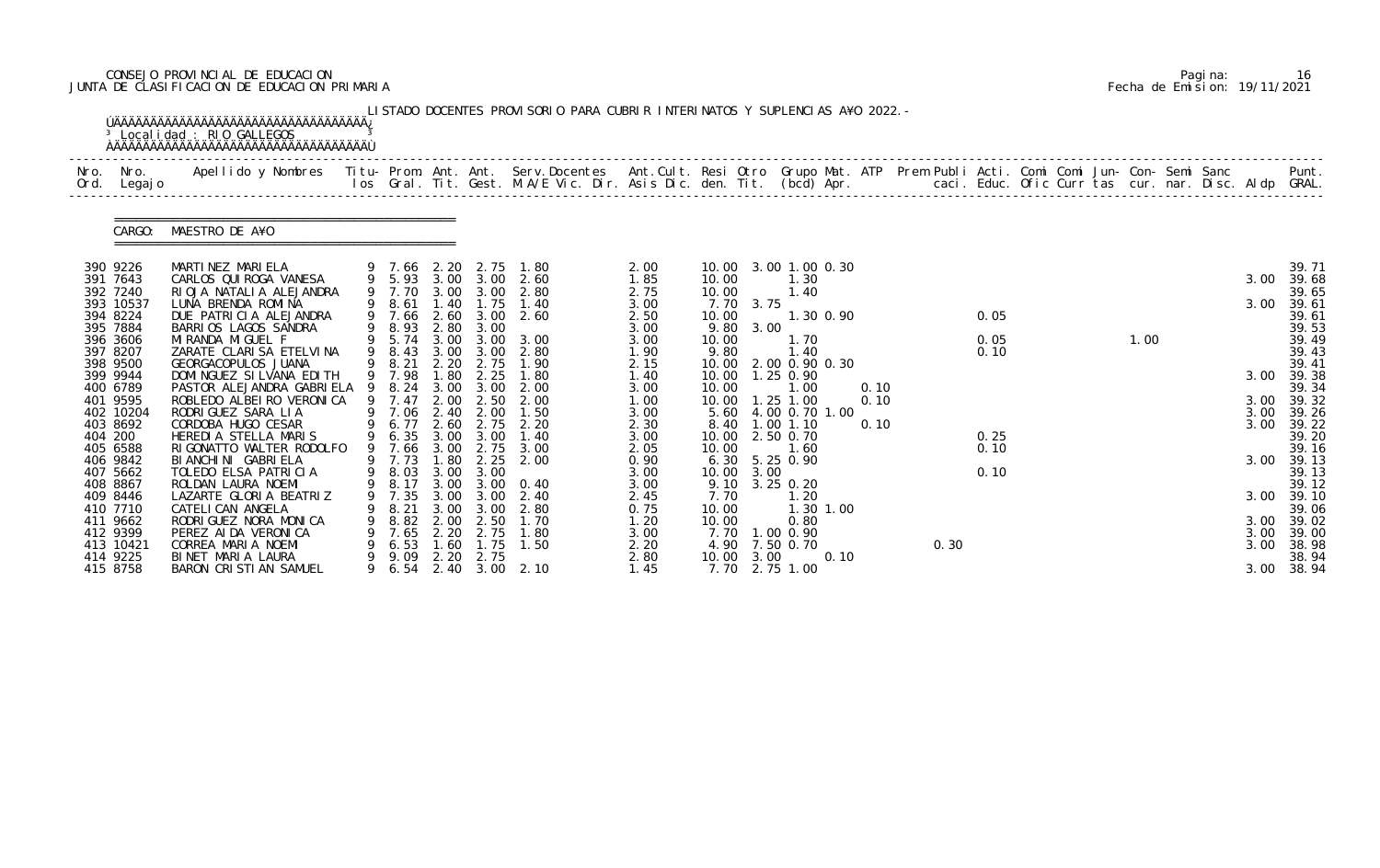# CONSEJO PROVINCIAL DE EDUCACION Pagina: 17 JUNTA DE CLASIFICACION DE EDUCACION PRIMARIA Fecha de Emision: 19/11/2021

| Nro.<br>Ord. | Nro.<br>Legaj o      | Apellido y Nombres - Titu- Prom. Ant. Ant. Serv.Docentes - Ant.Cult. Resi Otro Grupo Mat. ATP - Prem Publi Acti. Comi Comi Jun- Con- Semi Sanc |   |                  |              |              | los Gral. Tit. Gest. M.A/E Vic. Dir. Asis Dic. den. Tit. (bcd) Apr.        caci. Educ. Ofic Curr tas cur. nar. Disc. Aldp GRAL. |              |                 |                   |      |      |      |  |      |  |      | Punt.          |
|--------------|----------------------|------------------------------------------------------------------------------------------------------------------------------------------------|---|------------------|--------------|--------------|---------------------------------------------------------------------------------------------------------------------------------|--------------|-----------------|-------------------|------|------|------|--|------|--|------|----------------|
|              | CARGO:               | MAESTRO DE A¥O                                                                                                                                 |   |                  |              |              |                                                                                                                                 |              |                 |                   |      |      |      |  |      |  |      |                |
| 416 T 55     |                      | GONZALEZ SOLEDAD MARIA                                                                                                                         |   | 9 7.73           | 3.00         | 3.00         | 3.00                                                                                                                            | 0.35         | 10.00           | 1.70              | 0.10 |      |      |  | 1.00 |  |      | 38.88          |
|              | 417 8417<br>418 T 55 | LEGUNDA JULIA PETRONA<br>AGUERO KARINA CLAUDIA                                                                                                 |   | 9 7.88<br>9 6.50 | 3.00<br>2.80 | 3.00<br>3.00 | 2.60<br>2.60                                                                                                                    | 2.55         | 9.10<br>10.00   | 1.30<br>1.30      |      |      | 0.10 |  | 1.00 |  | 3.00 | 38.88<br>38.85 |
|              | 419 TP9760           | HOTUBOWKI OLGA GRISELDA                                                                                                                        |   | 9 7.51           | 3.00         | 2.50         | 3.00                                                                                                                            | 3.00         | 6.30            | 1.50              |      |      |      |  |      |  | 3.00 | 38.81          |
|              | 420 7498             | AGUI RRE BEATRIZ ELIZABET                                                                                                                      |   | 6.60             | 3.00         | 2.75         | 1.70                                                                                                                            | 2.25         | 8.40            | 4.25 0.80         |      |      |      |  |      |  |      | 38.75          |
|              | 421 8499             | SORIA SANDRA PAOLA                                                                                                                             |   | 8.71             | 3.00         | 3.00         | 2.40                                                                                                                            | 2.00         | 8.40            | 1.20 1.00         |      |      |      |  |      |  |      | 38.71          |
|              | 422 7260             | ACU¥A MIRTA                                                                                                                                    |   | 7.62             | 3.00         | 3.00         | 2.60                                                                                                                            | 2.05         | 10.00           | 1.30              | 0.10 |      |      |  |      |  |      | 38.67          |
| 423 7404     | 424 T 78             | OBANDO CO¥UECAR MARIELA<br>RUIZ BORQUEZ LI LI ANA                                                                                              |   | 9 7.34<br>7.04   | 3.00<br>2.00 | 3.00<br>2.50 | 0.80<br>1.80                                                                                                                    | 3.00<br>1.30 | 10.00<br>10.00  | 2.00 0.40<br>0.90 | 0.10 |      |      |  | 1.00 |  | 3.00 | 38.64<br>38.54 |
|              | 425 10897            | BARLET MARTA ZULEMA                                                                                                                            |   | 9 7.82           | 1.20         | 1.50         | 1.30                                                                                                                            | 0.55         | 10.00           | 4.00 0.60         | 0.20 |      | 0.35 |  |      |  | 2.00 | 38.52          |
| 426 T 1      |                      | LOBOS MARIANA LIS                                                                                                                              |   | 8.59             | 2.20         | 3.00         | 1.80                                                                                                                            | 1.55         | 10.00           | 0.90              |      | 0.25 | 0.20 |  | 1.00 |  |      | 38.49          |
|              | 427 5326             | DEL PINO SARA ADRIANA                                                                                                                          |   | 7.09             | 3.00         | 3.00         | 1.40                                                                                                                            | 3.00         | 10.00           | 1.25 0.70         |      |      |      |  |      |  |      | 38.44          |
|              | 428 8963             | CORREA LORENA                                                                                                                                  |   | 9 8.36           | 3.00         | 3.00         | 3.00                                                                                                                            | 1.50         | 7.70            | 2.80              |      |      |      |  |      |  |      | 38.36          |
| 429 7880     |                      | GONZALEZ MARIA TERESA                                                                                                                          | 9 | 8.31             | 3.00<br>2.80 | 3.00         | 2.80                                                                                                                            | 1.00         | 9.80            | 1.40              |      |      |      |  |      |  |      | 38.31          |
| 430 8201     | 431 8556             | MANSILLA JORGE OMAR<br>GONZA NI LDA DELICIA                                                                                                    |   | 6.80<br>6.40     | 3.00         | 3.00<br>3.00 | 2.60<br>3.00                                                                                                                    | 0.50<br>1.55 | 9.10<br>9.10    | 1.30<br>3.00      | 0.10 | 0.15 | 0.10 |  |      |  | 3.00 | 38.30<br>38.20 |
|              | 432 TP8928           | CUENCA CLAUDI A VERONI CA                                                                                                                      | 9 | 8.88             | 3.00         | 3.00         | 2.00                                                                                                                            | 3.00         | 7.70            | $0.50$ 1.00       |      |      |      |  |      |  |      | 38.08          |
| 433 9714     |                      | SANDOVAL MARINA ALEJANDRA                                                                                                                      |   | 6.47             | 2.00         | 2.50         | 2.00                                                                                                                            | 1.00         | 10.00           | 1.00 1.00         | 0.10 |      |      |  |      |  | 3.00 | 38.07          |
|              | 434 7422             | VALENTIN JUAN MANUEL                                                                                                                           |   | 9 7.91           | 3.00         | 3.00         | 3.00                                                                                                                            | 0.55         | 10.00           | 1.50              |      |      |      |  |      |  |      | 37.96          |
|              | 435 9640             | TEJERINA IRMA INES                                                                                                                             |   | 7.96 2.40        |              | 2.75         | -2.40                                                                                                                           |              | 9.10            | 3.00 1.20         | 0.10 |      |      |  |      |  |      | 37.91          |
|              | 436 7618             | MOPARDO SILVIA PATRICIA                                                                                                                        |   | 9 7.47           | 3.00         | 3.00         | 1.60                                                                                                                            | 3.00         | 10.00           | 0.80              |      |      |      |  |      |  |      | 37.87          |
|              | 437 9388             | LEGUIZAMON GLADYS EMILIA                                                                                                                       |   | 6. 65            | 3.00         | 2.75         | 3.00                                                                                                                            | 2.90         | 7.70            | 2.80              |      |      |      |  |      |  |      | 37.80          |
|              | 438 9740<br>439 8217 | BARRIA ALICIA CARINA<br>TORRES MONICA SOLEDAD                                                                                                  |   | 7. 04<br>8.45    | 2.00<br>3.00 | 2.50<br>3.00 | 1.90<br>2.60                                                                                                                    | 1.35<br>1.30 | 10.00<br>9.10   | 0.90<br>1.30      | 0.10 |      |      |  |      |  | 3.00 | 37.79<br>37.75 |
|              | 440 10078            | ENRIQUE MARIA VICTORIA                                                                                                                         | 9 | 8.44             | 1.80         | 2.25         | 1.60                                                                                                                            | 0.25         | 10.00           | 1.40              |      |      |      |  |      |  | 3.00 | 37.74          |
|              | 441 9318             | VUKASOVI C DI ANA PAOLA                                                                                                                        |   | 9 7.87           |              |              | 2.20 2.75 0.60                                                                                                                  | 3.00         | 10.00 2.00 0.30 |                   |      |      |      |  |      |  |      | 37.72          |

|  | Pagi na: |                              |
|--|----------|------------------------------|
|  |          | Fecha de Emision: 19/11/2021 |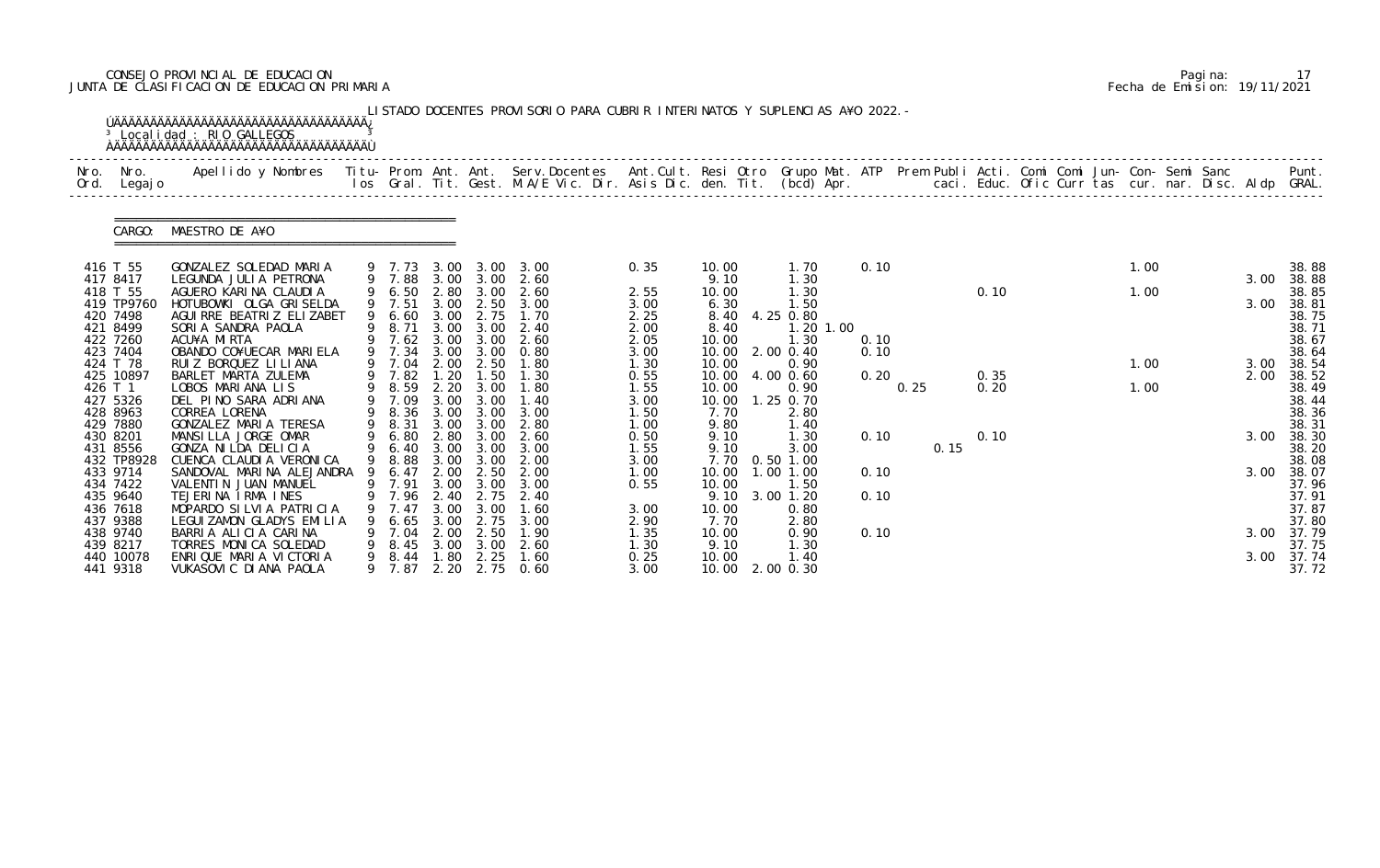# CONSEJO PROVINCIAL DE EDUCACION Pagina: 18 JUNTA DE CLASIFICACION DE EDUCACION PRIMARIA Fecha de Emision: 19/11/2021

|              |                      | <sup>3</sup> Localidad : RIO GALLEGOS                                                                                                                                                                                           |   |                  |              |              | LISTADO DOCENTES PROVISORIO PARA CUBRIR INTERINATOS Y SUPLENCIAS A¥O 2022. - |                 |                |      |                       |      |      |  |      |  |              |                |
|--------------|----------------------|---------------------------------------------------------------------------------------------------------------------------------------------------------------------------------------------------------------------------------|---|------------------|--------------|--------------|------------------------------------------------------------------------------|-----------------|----------------|------|-----------------------|------|------|--|------|--|--------------|----------------|
| Nro.<br>Ord. | Nro.<br>Legaj o      | Apellido y Nombres  Titu- Prom. Ant. Ant. Serv.Docentes  Ant.Cult. Resi Otro Grupo Mat. ATP Prem Publi Acti. Comi Comi Jun- Con- Semi Sanc         Punt.<br>Ios Gral. Tit. Gest. M.A/E Vic. Dir. Asis Dic. den. Tit. (bcd) Apr. |   |                  |              |              |                                                                              |                 |                |      |                       |      |      |  |      |  |              |                |
|              | CARGO:               | MAESTRO DE A¥O                                                                                                                                                                                                                  |   |                  |              |              |                                                                              |                 |                |      |                       |      |      |  |      |  |              |                |
|              | 442 7289             | PAZ JOSE ARIEL                                                                                                                                                                                                                  |   |                  |              |              | 9 7.36 3.00 3.00 1.80                                                        | 2.15            | 10.00          |      | 1.10                  | 0.10 | 0.10 |  |      |  |              | 37.61          |
|              | 443 10408            | GALIANO GUAYTE SONIA SOF                                                                                                                                                                                                        |   | 9 7.58 1.60 1.75 |              |              | 1.60                                                                         | 1.15            | 5.60           |      | 5.50 0.80             |      |      |  |      |  | 3.00         | 37.58          |
|              | 444 8256             | ORELLANO LETICIA ISABEL                                                                                                                                                                                                         |   | 9 6.98           | 2.60         | 3.00         | 2.60                                                                         | 3.00            | 9.10           |      | 1.30                  |      |      |  |      |  |              | 37.58          |
|              | 445 9223<br>446 8390 | MARIN PABLO ALEX<br>SANTI LLAN MERCEDES FABI AN                                                                                                                                                                                 |   | 9 7.32<br>9 6.73 | 2.20<br>2.80 | 2.75<br>3.00 | 2.20<br>2.60                                                                 |                 | 10.00<br>9.10  |      | 1.10<br>1.30          |      |      |  |      |  | 3.00<br>3.00 | 37.57<br>37.53 |
|              | 447 9463             | ROJAS JORGE MARCELO                                                                                                                                                                                                             |   | 9 6.73           | 3.00         | 2.50         | 2.90                                                                         | 3.00            | 7.70           |      | $1.25$ 1.40           |      |      |  |      |  |              | 37.48          |
|              | 448 10011            | SOTO FIRNKORN PAULA                                                                                                                                                                                                             |   | 9 7.32           | 2.00         | 2.25         | 1.80                                                                         | 1.20            | 10.00          |      | 0.90                  |      |      |  |      |  | 3.00         | 37.47          |
|              | 449 T 78             | FERNANDEZ CARCAMO MARIANA                                                                                                                                                                                                       |   | 9 6.89           | 3.00         | 3.00         | 3.00                                                                         |                 | 10.00          |      | 1.50                  |      |      |  | 1.00 |  |              | 37.39          |
|              | 450 7007             | OJEDA MARIA DEL CARMEN                                                                                                                                                                                                          |   | $9\quad 6.62$    | 3.00         | 3.00         | 3.00                                                                         | 1.15            | 10.00          |      | .60                   |      |      |  |      |  |              | 37.37          |
|              | 451 9590             | CORDOBA CARLA VERONICA                                                                                                                                                                                                          |   | 9 7.45           | 2.00         | 2.50         | 2.00                                                                         | 0.45            | 7.00           |      | 2.50 1.00 0.30        |      | 0.10 |  |      |  | 3.00         | 37.30          |
|              | 452 0386             | CAMPOS MIGUEL ANTONIO                                                                                                                                                                                                           |   | 9 6.79           | 3.00         | 3.00         | 1.30                                                                         | 3.00 0.20 10.00 |                |      | $0.60$ $0.40$         |      |      |  |      |  |              | 37.29          |
|              | 453 3742             | MURUA ANGEL EDUARDO                                                                                                                                                                                                             |   | 9 8.28           | 3.00         | 3.00         | 0. 70                                                                        | 3.00            | 10.00          |      | 0.30                  |      |      |  |      |  |              | 37.28          |
|              | 454 10165            | TI ZZANO NATALI A                                                                                                                                                                                                               |   | 9 8.31           | 1.60         | 2.00         | 1.70                                                                         | 0.80            | 10.00          |      | 0.80                  |      |      |  |      |  |              | 3.00 37.21     |
|              | 455 9777             | FERNANDEZ QUEJAS RITA                                                                                                                                                                                                           |   | 9 7.70           | 2.00         | 2.50         | 2.00                                                                         |                 | 10.00          |      | 1.00                  |      |      |  |      |  | 3.00         | 37.20          |
|              | 456 8440             | DOMENGE MARIA GABRIELA                                                                                                                                                                                                          |   | 9 9.39<br>9 8.88 | 3.00         | 3.00         |                                                                              | 3.00            | 6.30           | 3.50 |                       |      |      |  |      |  |              | 37.19          |
|              | 457 5664<br>458 4773 | MARTINEZ NATALIA DEL C<br>FIGUEROA ROSANA ALEJANDRA                                                                                                                                                                             |   | 9 8.25           | 3.00<br>3.00 | 3.00<br>3.00 | 0.50<br>0.60                                                                 | 1.60<br>3.00    | 10.00<br>10.00 |      | $1.00$ $0.20$<br>0.30 |      |      |  |      |  |              | 37.18<br>37.15 |
|              | 459 8355             | CAMPOS LORENA MARIBEL                                                                                                                                                                                                           |   | 9 7.38           | 2.80         | 3.00         | 0.80                                                                         | 1.55            | 9.10           |      | 0.40                  |      |      |  |      |  | 3.00         | 37.03          |
|              | 460 6851             | SALINAS MAURICIO ARIEL                                                                                                                                                                                                          |   | 9 6.89           | 3.00         | 3.00         | 1.80                                                                         | 2.40            | 10.00          |      | 0.90                  |      |      |  |      |  |              | 36.99          |
|              | 461 7145             | CORONEL OSCAR NELSON                                                                                                                                                                                                            | 9 | 6.23             | 3.00         | 3.00         | 1.80                                                                         |                 | 10.00          |      | 0.90                  |      |      |  |      |  | 3.00         | 36.93          |
|              | 462 7245             | ALBARRACIN MARIA TERESA                                                                                                                                                                                                         |   | 8.02             | 3.00         | 3.00         | 2.60                                                                         |                 | 10.00          |      | 1.30                  |      |      |  |      |  |              | 36.92          |
|              | 463 9852             | FUENTES PATRICIA CELIA                                                                                                                                                                                                          |   | 6.97             | 1.80         | 2.25         | 1.80                                                                         | 1.15            | 10.00          |      | 0.90                  |      |      |  |      |  | 3.00         | 36.87          |
|              | 464 6506             | GUERRERO GRI SELDA ROSAURA                                                                                                                                                                                                      |   | 7.96             | 3.00         | 3.00         | 0.60                                                                         | 3.00            | 10.00          |      | 0.30                  |      |      |  |      |  |              | 36.86          |
|              | 465 10047            | VI LLARRUBI A VERONI CA                                                                                                                                                                                                         |   | 8.57             | 3.00         | 2.25         | 1.70                                                                         | 2.10            | 6.30           |      | 0.80                  | 0.10 |      |  |      |  | 3.00         | 36.82          |
|              | 466 8677             | SALVATI ERRA SI LVANA                                                                                                                                                                                                           |   | 7.57             | 2.40         | 3.00         | 2.40                                                                         | 1.10            | 10.00          |      | 1.20                  |      | 0.10 |  |      |  |              | 36.77          |
|              | 467 9738             | GUI CHACOY ANA MARIA                                                                                                                                                                                                            |   | 9 6.78           | 2.00         |              | 2.50 2.00                                                                    | 0.45            | 10.00          |      | 0.90                  | 0.10 |      |  |      |  | 3.00         | 36.73          |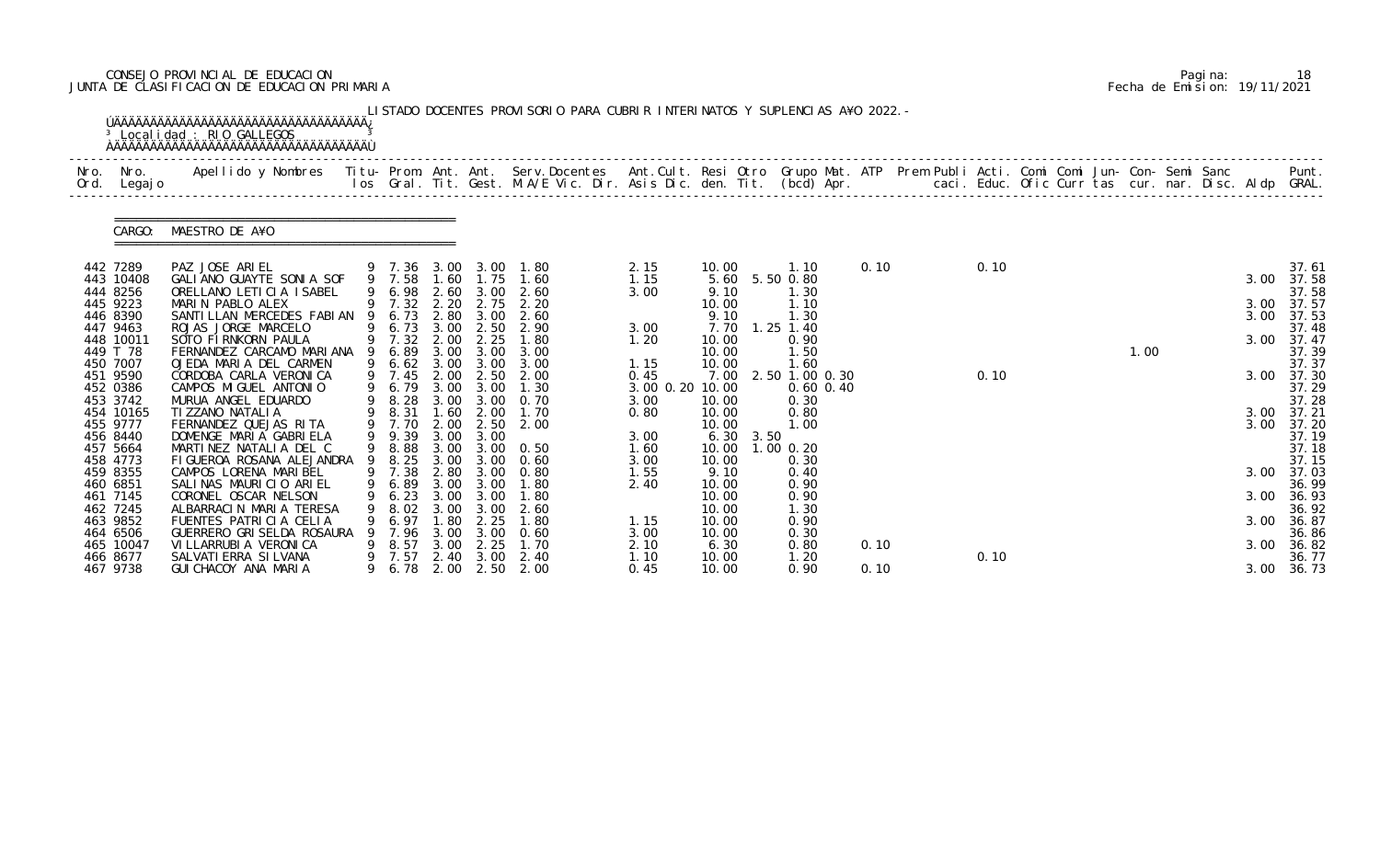# CONSEJO PROVINCIAL DE EDUCACION Pagina: 19 JUNTA DE CLASIFICACION DE EDUCACION PRIMARIA Fecha de Emision: 19/11/2021

|          | Nro. Nro.<br>Ord. Legajo | Apellido y Nombres  Titu- Prom. Ant. Ant.  Serv.Docentes  Ant.Cult. Resi Otro  Grupo Mat. ATP  Prem Publi Acti. Comi Comi Jun- Con- Semi Sanc              Punt.<br>Ios Gral. Tit. Gest. M.A/E Vic. Dir. Asis Dic. den. Tit. (bcd |   |                  |              |                  |                                                                |              |                |           |                               |                |  |      |  |      |  |      |                |
|----------|--------------------------|-----------------------------------------------------------------------------------------------------------------------------------------------------------------------------------------------------------------------------------|---|------------------|--------------|------------------|----------------------------------------------------------------|--------------|----------------|-----------|-------------------------------|----------------|--|------|--|------|--|------|----------------|
|          | CARGO:                   | MAESTRO DE A¥O                                                                                                                                                                                                                    |   |                  |              |                  |                                                                |              |                |           |                               |                |  |      |  |      |  |      |                |
| 469 0161 | 468 10794                | TOLA NANCY MAVEL<br>RIVADENEIRA FRANCO M                                                                                                                                                                                          |   |                  |              |                  | 9  9  48  1  40  1  75  0  80<br>9  7  22  3  00  3  00  0  55 | 3.00<br>3.00 | 10.00          |           | 5.60 2.25 0.40                | 0.40 0.20 0.20 |  | 0.05 |  |      |  | 3.00 | 36.68<br>36.62 |
|          | 470 8036                 | VON PLOCKI SIGRID ANA                                                                                                                                                                                                             |   |                  |              | 9 8.29 3.00 3.00 |                                                                | 0.30         | 10.00 3.00     |           |                               |                |  |      |  |      |  |      | 36.59          |
|          | 471 11832                | CEBALLOS MELISA MARINA                                                                                                                                                                                                            |   | 9 8.03           |              |                  | 0.80 1.00 0.90                                                 | 0.85         |                |           | 10.00  1.50  0.40  1.00  0.10 |                |  |      |  |      |  | 3.00 | 36.58          |
|          | 472 10026                | GARCES SAAVEDRA HADA DEL                                                                                                                                                                                                          |   | 6.56             | 1.80         | 2.25             | 1.70                                                           | 1.05         | 10.00          |           | 1.00 0.80                     |                |  | 0.35 |  |      |  | 2.00 | 36.51          |
|          | 473 9736                 | GENTILE PAOLA GISEL                                                                                                                                                                                                               |   | 9 7.91           | 1.80         | 2.00             | 1.80                                                           |              | 10.00          |           | 0.90                          |                |  | 0.10 |  |      |  | 3.00 | 36.51          |
|          | 474 10333                | CASAL ADRIANA DEL CARMEN                                                                                                                                                                                                          |   | 9 7.88           | 1.60         | 1.75             | 1.20                                                           | 2.35         | 10.00          |           | 0.60                          | 0.10           |  |      |  |      |  | 2.00 | 36.48          |
|          | 475 7853                 | FAJARDO MARCELO DAMIAN                                                                                                                                                                                                            |   | 9 7.43           | 2.80         | 3.00             | 2.80                                                           | 0.25         | 9.80           |           | 1.40                          |                |  |      |  |      |  |      | 36.48          |
|          | 476 8940                 | GIONCO FLAVIA ROMINA                                                                                                                                                                                                              |   |                  |              | 9 8.43 2.40 3.00 |                                                                | 1.05         |                | 7.70 1.75 |                               |                |  | 0.10 |  |      |  | 3.00 | 36.43          |
|          | 477 9999<br>478 8220     | GASPARETTI MARIANA<br>WILLIAMS ANA MARIA                                                                                                                                                                                          |   | 9 8.04<br>9 8.21 | 1.80<br>2.60 | 2.00<br>2.75     | 1.10<br>1.60                                                   | 1.05<br>1.40 | 10.00<br>10.00 |           | 0.40<br>0.80                  |                |  |      |  |      |  | 3.00 | 36.39<br>36.36 |
|          | 479 11454                | ZUVIC MARIA LENKA                                                                                                                                                                                                                 |   | 9 7.87           | 3.00         | 1.50             | 1.80                                                           | 2.65         |                |           | 6.30 3.25 0.90                |                |  |      |  |      |  |      | 36.27          |
| 480 8865 |                          | MELGAREJO ANA BEATRIZ                                                                                                                                                                                                             |   | 9 6.49           | 3.00         | 2.75             | 2.40                                                           | 3.00         | 8.40           |           | 1.20                          |                |  |      |  |      |  |      | 36.24          |
|          | 481 9246                 | GUENCHUR GIMENA EDITH                                                                                                                                                                                                             |   | 9 7.68           | 2.20         | 2.75             | 1.00                                                           | 3.00         | 10.00          |           | $0.50$ $0.10$                 |                |  |      |  |      |  |      | 36.23          |
|          | 482 9936                 | MI RANDA MAGDALENA DEL                                                                                                                                                                                                            |   | 9 7.42           | 1.80         | 2.25             | 1.30                                                           | 0.85         | 10.00          |           | 0.60                          |                |  |      |  |      |  | 3.00 | 36.22          |
|          | 483 10406                | MOGRO JUANA MABEL                                                                                                                                                                                                                 |   | 9 7.27           | 1.60         | 1.75             | 1.60                                                           | 2.55         |                |           | 5.60 3.00 0.80                |                |  |      |  |      |  | 3.00 | 36.17          |
|          | 484 8448                 | OJEDA FERNANDO ARIEL                                                                                                                                                                                                              |   | 9 6.49           |              | 3.00 3.00        | 2.20                                                           | 1.25         | 10.00          |           | 1.20                          |                |  |      |  |      |  |      | 36.14          |
| 485 9035 |                          | ZAPATA NOEMI ELIZABETH                                                                                                                                                                                                            |   |                  |              |                  | 9 8.03 2.20 2.75 2.20                                          | 3.00         | 7.70           |           | 1.10                          |                |  | 0.15 |  |      |  |      | 36.13          |
|          | 486 8808                 | TORRES EMILIO ADRIAN                                                                                                                                                                                                              |   |                  |              | 9 8.66 2.40 3.00 |                                                                | 3.00         | 10.00          |           |                               |                |  |      |  |      |  |      | 36.06          |
| 487 9582 |                          | CATALAN NADIA CORINA                                                                                                                                                                                                              |   | 7.79             | 2.00         | 2.50             | 2.10                                                           | 0.85         | 10.00          |           |                               | 1.00 0.60 0.10 |  | 0.10 |  |      |  |      | 36.04          |
| 488 7848 |                          | TOLOZA FELIX CASIMIRO                                                                                                                                                                                                             |   | 6.76             | 3.00         | 3.00             | 2.80                                                           |              | 10.00          |           | 1.40                          |                |  |      |  |      |  |      | 35.96          |
| 489 9870 |                          | PISANO TANIA VANESA                                                                                                                                                                                                               |   | 7.56             | 2.20         | 2.50             | 1.90                                                           | 1.85         | 7.00           |           | 0.90                          |                |  |      |  |      |  | 3.00 | 35.91          |
| 490 7121 |                          | BARRIA ULLOA LUZ IRENE                                                                                                                                                                                                            |   | 8.04             | 3.00         | 3.00             | 1.20                                                           | 0.85         | 10.00          |           | 0.60                          |                |  |      |  | 0.10 |  |      | 35.79          |
|          | 491 TP8825               | DI AZ RAMONA EDELIRA                                                                                                                                                                                                              |   | 7.29             | 3.00         | 3.00             | 0.80                                                           | 3.00         | 4.90           |           | 4.25 0.40                     |                |  |      |  |      |  |      | 35.64          |
| 492 8200 | 493 9330                 | BOGARIN MYRIAM VIVIANA<br>SOSA JORGELINA PAOLA                                                                                                                                                                                    | 9 | 6.99<br>6. 71    | 3.00<br>3.00 | 3.00<br>2.75     | 3.00<br>2.20                                                   | 3.00         | 8.40<br>7.70   |           | 2.20<br>1.10                  | 0.10           |  |      |  |      |  |      | 35.59<br>35.56 |

|  | Pagi na: | 19                           |
|--|----------|------------------------------|
|  |          | Fecha de Emision: 19/11/2021 |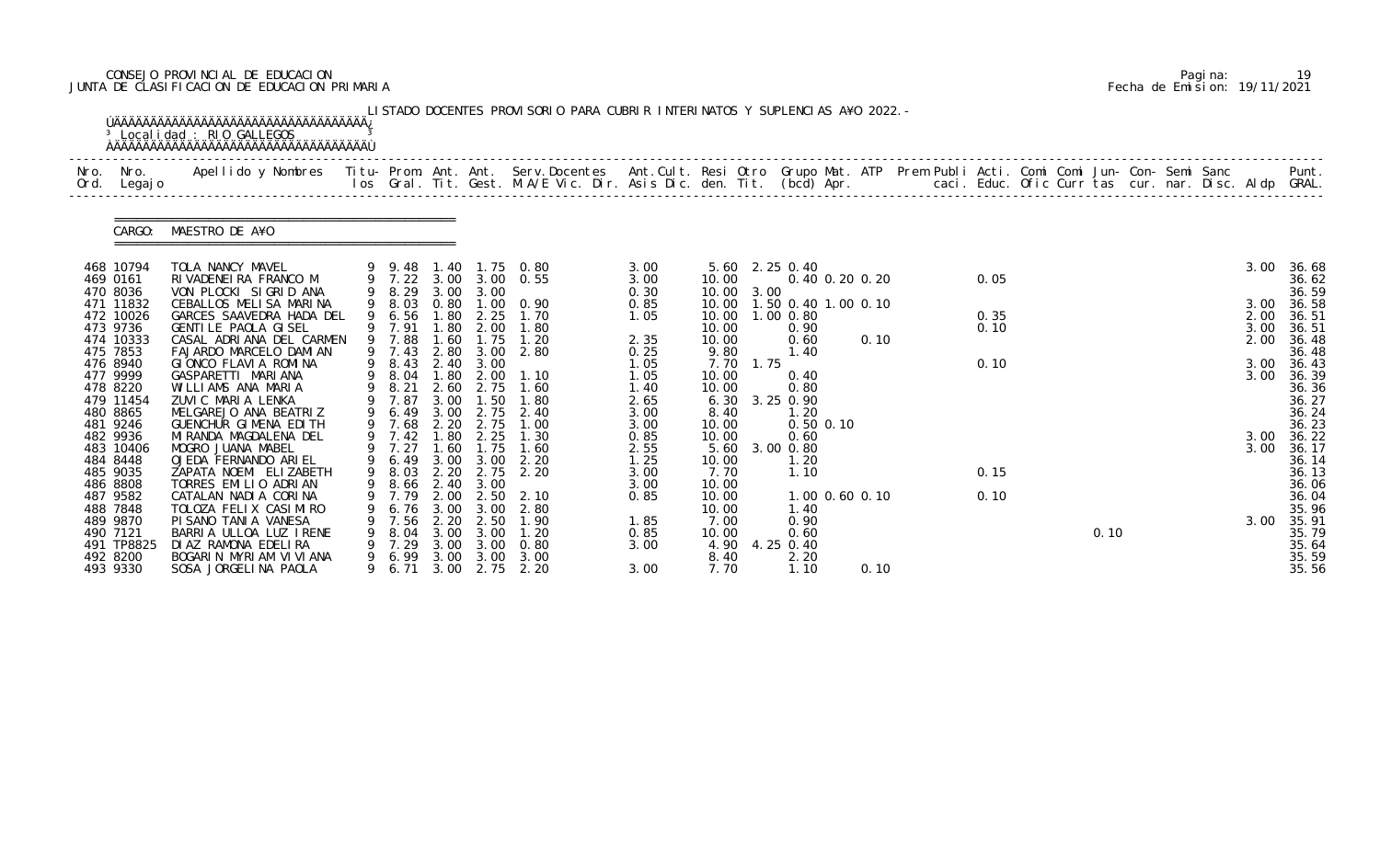# CONSEJO PROVINCIAL DE EDUCACION Pagina: 20 JUNTA DE CLASIFICACION DE EDUCACION PRIMARIA Fecha de Emision: 19/11/2021

| Nro.<br>Ord. | Nro. In the Nro.<br>Legaj o | Apellido y Nombres  Titu- Prom. Ant. Ant.  Serv.Docentes  Ant.Cult. Resi Otro  Grupo Mat. ATP  Prem Publi Acti. Comi Comi Jun- Con- Semi Sanc              Punt.<br>Ios Gral. Tit. Gest. M.A/E Vic. Dir. Asis Dic. den. Tit. (bcd |   |                            |              |                  |                       |              |               |      |                        |      |      |      |      |  |  |  |              |                |
|--------------|-----------------------------|-----------------------------------------------------------------------------------------------------------------------------------------------------------------------------------------------------------------------------------|---|----------------------------|--------------|------------------|-----------------------|--------------|---------------|------|------------------------|------|------|------|------|--|--|--|--------------|----------------|
|              | CARGO:                      | MAESTRO DE A¥O                                                                                                                                                                                                                    |   |                            |              |                  |                       |              |               |      |                        |      |      |      |      |  |  |  |              |                |
|              | 494 7731                    | LEIVA CINTHIA PAMELA                                                                                                                                                                                                              |   |                            |              |                  | 9 8.29 2.80 3.00 0.60 | 1.50         | 10.00         |      | 0.30                   |      |      |      |      |  |  |  |              | 35.49          |
|              | 495 9791<br>496 11212       | SOTO CLAUDIA MARIELA<br>JUAREZ MARIA ISABEL                                                                                                                                                                                       |   | 9 7.56 2.00<br>9 6.52 3.00 |              | 2.50             | 1.80<br>1.50 1.80     | 1.70<br>3.00 | 7.00<br>4.20  |      | 0.90<br>2.00 1.40      |      |      |      |      |  |  |  | 3.00<br>3.00 | 35.46<br>35.42 |
|              | 497 10757                   | VAZQUEZ JOSE EDUARDO S.                                                                                                                                                                                                           |   |                            |              |                  | 9 8.16 3.00 1.75 0.50 | 3.00         | 4.20          |      | 5.50 0.20              |      | 0.10 |      |      |  |  |  |              | 35.41          |
|              | 498 7484                    | VIDES MARIA CAROLINA                                                                                                                                                                                                              |   | 6.07                       | 3.00         | 3.00             | 2.60                  | 0.40         | 10.00         |      | 1.30                   |      |      |      |      |  |  |  |              | 35.37          |
|              | 499 7268                    | CANTERO RAMONA BEATRIZ                                                                                                                                                                                                            |   | 9 6.36 3.00                |              | 3.00             |                       | 3.00         | 10.00         | 1.00 |                        |      |      |      |      |  |  |  |              | 35.36          |
|              | 500 10138                   | BARRI ONUEVO YANI NA                                                                                                                                                                                                              |   | 9 7.44                     | 1.60         | 2.25             | 1.10                  | 0.40         | 10.00         |      | 0.50                   |      |      |      |      |  |  |  |              | 3.00 35.29     |
|              | 501 9340<br>502 7613        | I BARRA MIRIAM ANAHI<br>MARCO PAOLA EVANGELINA                                                                                                                                                                                    |   | 9 7.41<br>9 7.03           | 2.40<br>3.00 | 2.75<br>3.00     | 1.80                  | 2.20         | 7.00<br>10.00 | 1.00 | $0.90$ 1.00            |      |      |      |      |  |  |  | 3.00         | 35.26<br>35.23 |
|              | 503 9849                    | RUIZ PENOY JEANNETTE                                                                                                                                                                                                              |   | 9 6.91                     | 1.60         | 2.00             | 1.60                  | 0.25         | 10.00         |      | 0.80                   |      |      |      |      |  |  |  | 3.00         | 35.16          |
|              | 504 11808                   | SILVA FUENTES MARIA                                                                                                                                                                                                               |   | 9 8.87                     | 0.80         | 1.00             | 0. 70                 | 1.35         | 10.00         |      | 0.30                   |      |      |      | 0.10 |  |  |  | 3.00         | 35.12          |
|              | 505 4074                    | MI LLI CAY JOSE BENI TO                                                                                                                                                                                                           |   | 9 6.50                     | 3.00         |                  | $3.00 \quad 0.40$     | 3.00         | 10.00         |      | 0.20                   |      |      |      |      |  |  |  |              | 35.10          |
|              | 506 8045                    | MOLINA JUANA MABEL                                                                                                                                                                                                                |   | 9 7.10                     | 3.00         | 3.00             | 2.60                  |              | 9.10          |      | 1.30                   |      |      |      |      |  |  |  |              | 35.10          |
|              | 507 8779                    | COPA BERINA ARMINDA                                                                                                                                                                                                               |   | 6.30                       | 3.00         | 2.75             | 3.00                  | 0.25         | 8.40          |      | 2.30                   |      |      |      | 0.05 |  |  |  |              | 35.05          |
|              | 508 9880                    | PENNATA I VANA DESIREE<br>VERA CATALINA SOLANGE                                                                                                                                                                                   |   | 9 8.57<br>9 7.76           | 2.60         | 2.50             | 1.40                  | 3.00         | 6.30          | 3.00 |                        |      |      |      |      |  |  |  |              | 34.97          |
|              | 509 9945<br>510 10610       | FLORES ANA MARIA BELEN                                                                                                                                                                                                            |   | 9 7.98                     | 1.80<br>2.00 | 2.25<br>1.75     | 1.40                  | 1.90<br>2.55 | 10.00<br>4.90 |      | 0.70<br>1.00 0.70 0.50 |      |      | 0.15 | 0.15 |  |  |  | 3.00         | 34.96<br>34.93 |
|              | 511 9338                    | CAVAGNERO JULI ETA I VON                                                                                                                                                                                                          |   |                            |              | 9 8.48 3.00 2.50 | 1.00                  | 1.55         | 7.70          |      | 1.50                   |      |      |      | 0.20 |  |  |  |              | 34.93          |
|              | 512 9275                    | RIVERA GISELA ELIZABET                                                                                                                                                                                                            |   | 9 7.65 3.00                |              | 2.75             | 1.70                  | 3.00         | 7.00          |      | 0.80                   |      |      |      |      |  |  |  |              | 34.90          |
|              | 513 9661                    | RUIZ FLAVIA ROMINA                                                                                                                                                                                                                |   | 7.60                       | 2.00         | 2.50             | 2.00                  | 0.80         | 10.00         |      | 1. 00                  |      |      |      |      |  |  |  |              | 34.90          |
|              | 514 9949                    | CORDOBA JORGE LUIS                                                                                                                                                                                                                |   | 7.81                       | . 60         | 2.25             | 1. 10                 | 3.00         | 6.30          |      | 0.30                   |      |      |      | 0.50 |  |  |  | 3.00         | 34.86          |
|              | 515 10984                   | ALTAMI RANO MARTA                                                                                                                                                                                                                 |   | 7.84                       | . 20         | . 50             | 1. 30                 | 1.50         | 9.10          |      | 0.60 0.70              |      |      |      |      |  |  |  | 2.00         | 34.74          |
|              | 516 10273                   | ORDO¥EZ FEDERICO JAVIER                                                                                                                                                                                                           |   | 8.85                       | 3.00         | 2.00             | 1. 60                 | 0.75         | 5.60          |      | $3.00 \, 0.80$         |      |      |      | 0.10 |  |  |  |              | 34.70          |
|              | 517 8795<br>518 9741        | ECHAVARRIA MARIA FERNANDA<br>ARMAS DELGADO NOEMI                                                                                                                                                                                  | 9 | 8.52<br>8.51               | 2.40<br>2.20 | 3.00<br>2.50     | 0.40<br>1.40          | 1.00<br>1.05 | 10.00<br>6.30 |      | 0.20<br>0.70           | 0.10 |      |      | 0.05 |  |  |  | 3.00         | 34.67          |
|              | 519 10663                   | RAMOS ELSA                                                                                                                                                                                                                        |   | 7.88                       | 2.60         | 1.75             | 1.60                  | 3.00         |               |      | 2.10 3.00 0.70         |      |      |      |      |  |  |  | 3.00         | 34.66<br>34.63 |

|  | Pagi na: | 20                           |
|--|----------|------------------------------|
|  |          | Fecha de Emision: 19/11/2021 |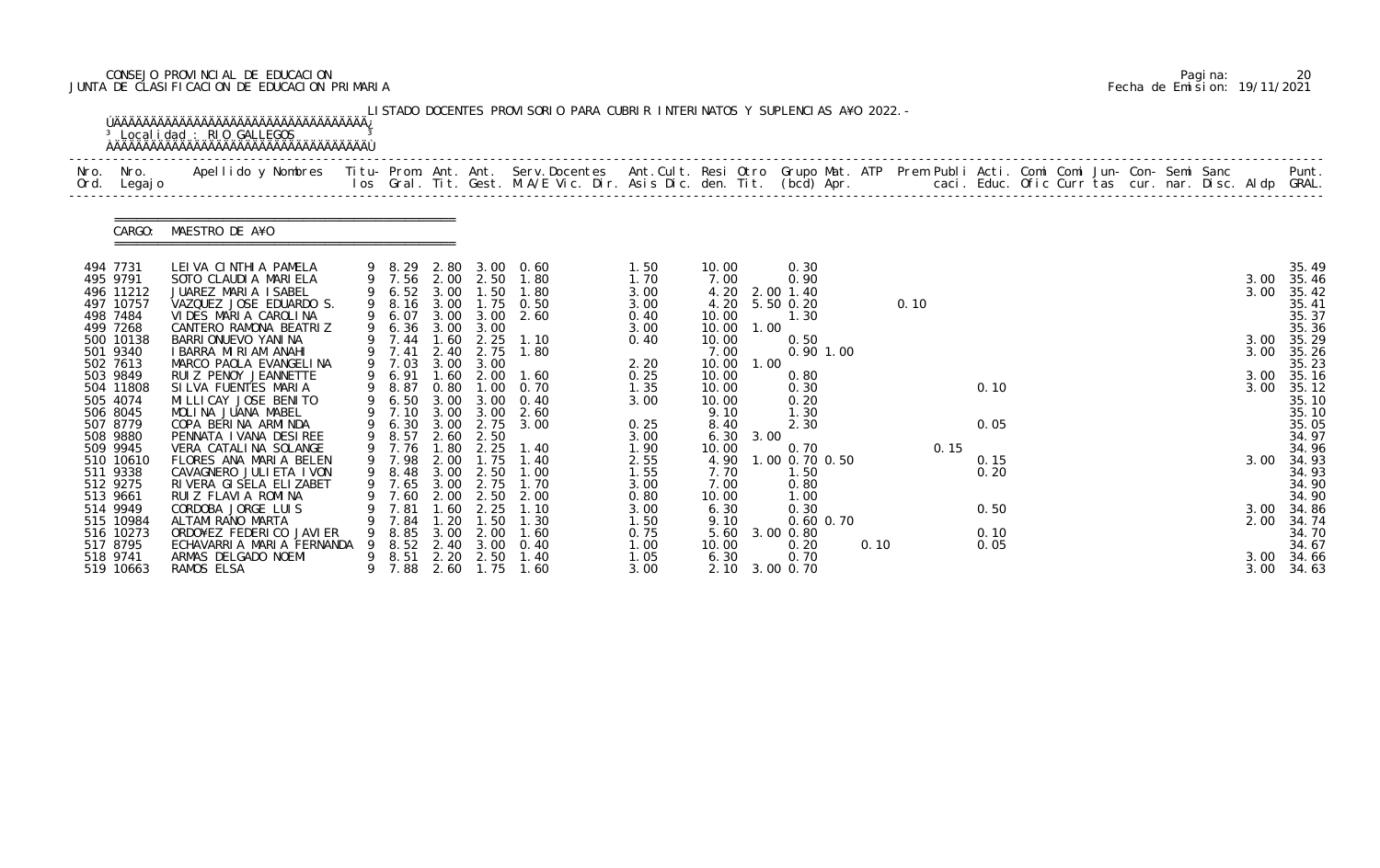# CONSEJO PROVINCIAL DE EDUCACION Pagina: 21 JUNTA DE CLASIFICACION DE EDUCACION PRIMARIA Fecha de Emision: 19/11/2021

| Nro. Nro.<br>Ord. Legajo                                               | <sup>3</sup> Localidad : RIO GALLEGOS<br>Apellido y Nombres  Titu- Prom. Ant. Ant. Serv.Docentes  Ant.Cult. Resi Otro Grupo Mat. ATP Prem Publi Acti. Comi Comi Jun- Con- Semi Sanc         Punt.<br>Ios Gral. Tit. Gest. M.A/E Vic. Dir. Asis Dic. den. Tit. (bcd) Apr. |   |                                                          |                                            |                                                                   |                                                                        |                                              |                                                |      |                                                             |      |  |              |      |  |  |                              |                                                    |
|------------------------------------------------------------------------|--------------------------------------------------------------------------------------------------------------------------------------------------------------------------------------------------------------------------------------------------------------------------|---|----------------------------------------------------------|--------------------------------------------|-------------------------------------------------------------------|------------------------------------------------------------------------|----------------------------------------------|------------------------------------------------|------|-------------------------------------------------------------|------|--|--------------|------|--|--|------------------------------|----------------------------------------------------|
| CARGO:                                                                 | MAESTRO DE A¥O                                                                                                                                                                                                                                                           |   |                                                          |                                            |                                                                   |                                                                        |                                              |                                                |      |                                                             |      |  |              |      |  |  |                              |                                                    |
| 520 8828<br>521 10940<br>522 9884<br>523 8240<br>524 9602              | MURO TORENA MARIA BELEN<br>GOMEZ MARIA NILDA<br>CARRIZO MIRIAM YOLANDA<br>DI AZ LI DI A AGUSTI NA<br>FERNANDEZ LUCIANA                                                                                                                                                   |   | 9 7.84                                                   | 2.00                                       | 2.50<br>9 8.12 2.40 3.00<br>2.00 2.50                             | 9 8.43 2.80 2.75 2.00<br>9 7.52 2.20 1.75 1.70<br>1.50<br>1.00<br>1.60 | 0.20<br>3.00<br>0.95<br>0.45                 | 8.40<br>5.60<br>10.00<br>10.00                 |      | 1.00<br>0.80<br>0.70<br>0.50                                |      |  | 0.25         |      |  |  | 3.00                         | 34.58<br>34.57<br>34.49<br>34.47<br>34.39          |
| 525 8822<br>526 11084<br>527 9248<br>528 10335<br>529 11550            | JUAREZ LORENA PAOLA<br>ABDALA MARIA ISABEL<br>PEREYRA DAVID ALEJANDRO<br>BOGADO NATALIA<br>NI FOSI DANI ELA SOLEDAD                                                                                                                                                      |   | 9 7.84<br>9 7.44<br>9 7.54<br>9 6.89<br>9 7.51<br>9 8.33 | 2.20<br>3.00<br>3.00<br>1.00               | 2.75<br>1.50<br>2.40 2.75<br>2.00                                 | 0.60<br>1.20<br>1.90<br>1.50<br>$1.25$ 0.80                            | 1.50<br>2.10<br>1.55<br>0.50<br>3.00<br>0.55 | 7.70<br>10.00<br>7.00<br>5.60<br>10.00         |      | 1.00 1.00<br>0.30<br>4.20 2.75 0.60<br>0.90<br>0.70<br>0.30 |      |  |              |      |  |  | 3.00<br>3.00<br>2.00<br>3.00 | 34.39<br>34.34<br>34.34<br>34.31<br>34.23          |
| 530 10790<br>531 8772<br>532 7117<br>533 9584<br>534 10407             | ESEN LEANDRO MAT AS<br>GIMENEZ LILIANA DEL VALLE<br>LUCERO CORTES STELLA<br>ACOSTA MONICA ADRIANA<br>ARGA¥ARAZ CRISTIAN                                                                                                                                                  |   | 9 8.22<br>8.18<br>9 7.05<br>9 7.25<br>6.61               | 3.00<br>3.00<br>3.00                       | 2.75<br>2.25<br>2.00 2.50<br>1.75                                 | 2.20 1.75 0.30<br>2.10<br>0.90<br>1.50<br>2.80                         | 2.00<br>0.35<br>1.40<br>1.00<br>1.30         | 4.20<br>7.70<br>10.00<br>10.00<br>4.90         | 3.25 | 1.00<br>0.40<br>0.70<br>1.40                                |      |  | 0.15         | 0.20 |  |  | 3.00<br>3.00                 | 34.12<br>34.08<br>34.00<br>33.95<br>33.91          |
| 535 9242<br>536 10124<br>537 9436<br>538 10823<br>539 7730             | OYARZO SANDRA PAOLA<br>ESPINOSA MARIA ANTONIA<br>CZAJKOWSKI AGUSTINA<br>AVI LA CLAUDI A BEATRIZ<br>CANTERO MELISA MARLEN                                                                                                                                                 | 9 | 9 6.91<br>9 7.38 1.40<br>8.26                            | 2.80                                       | 2.00 2.50<br>9 8.06 1.60 2.00<br>9 9.22 2.60 2.75<br>1.75<br>3.00 | 0.70<br>1.80<br>0.30<br>1.20                                           | 2.45<br>0.10<br>1.30<br>0.90<br>0.85         | 10.00<br>10.00<br>7.70<br>9.80                 |      | 0.30<br>0.90 0.40<br>0.10 0.80<br>10.00  1.50  0.60         |      |  |              |      |  |  |                              | 33.86<br>33.86<br>33.77<br>33.73<br>33.71          |
| 540 9892<br>541 10125<br>542 10227<br>543 8501<br>544 9956<br>545 7875 | CARRAZCO DI ANA NURI<br>ROJEL VALERIA ALESSANDRA<br>FERREYRA NATALI A ANDREA<br>RAMIREZ NOVO SERGIO<br>PULM CARMELA ELISABET<br>CUBILLA NATALIA SOLEDAD                                                                                                                  |   | 8.14<br>7.62<br>8.24<br>7.63<br>8.37<br>9 7.70           | .80<br>-60<br>1.60<br>3.00<br>2.20<br>2.80 | 2.25<br>2.00<br>2.00<br>2.50<br>2.25<br>2.75                      | 1.90<br>1.00<br>1.60<br>3.00<br>1.80<br>1.10                           | 0.40<br>1.20<br>0.25<br>0.50<br>1.45<br>1.95 | 6.30<br>10.00<br>10.00<br>6.30<br>6.30<br>7.70 |      | 0.90<br>$0.50$ $0.20$<br>0.80<br>1.50<br>1.25 0.90<br>0.50  | 0.10 |  | 0.55<br>0.10 |      |  |  | 3.00                         | 33.69<br>33.67<br>33.59<br>33.53<br>33.52<br>33.50 |

|  | Pagi na: | 21                           |
|--|----------|------------------------------|
|  |          | Fecha de Emision: 19/11/2021 |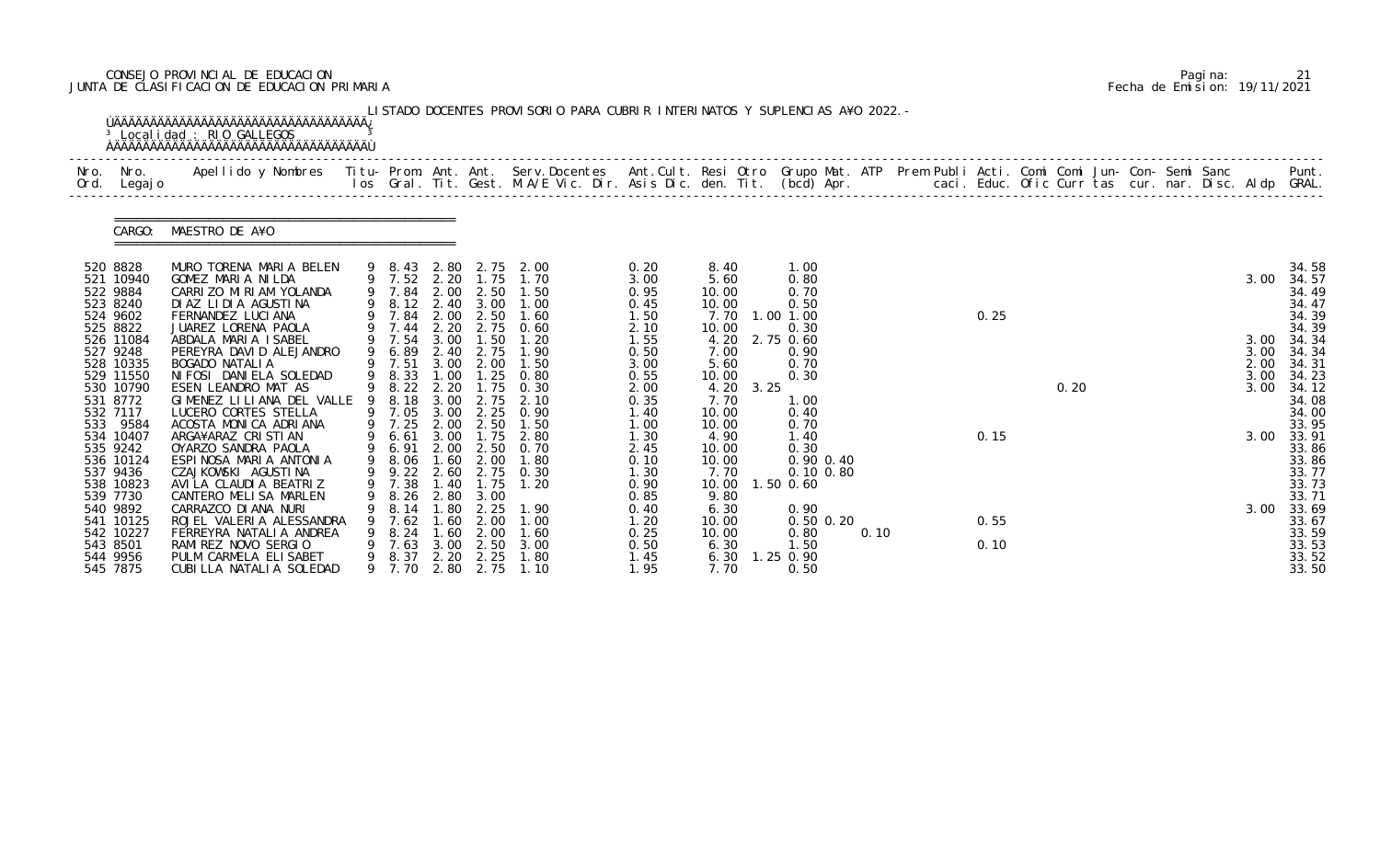# CONSEJO PROVINCIAL DE EDUCACION Pagina: 22 JUNTA DE CLASIFICACION DE EDUCACION PRIMARIA Fecha de Emision: 19/11/2021

| Ord.     | Nro. Nro.<br>Legaj o   | Apellido y Nombres  Titu- Prom. Ant. Ant.  Serv.Docentes  Ant.Cult. Resi Otro  Grupo Mat. ATP  Prem Publi Acti. Comi Comi Jun- Con- Semi Sanc              Punt.<br>Ios Gral. Tit. Gest. M.A/E Vic. Dir. Asis Dic. den. Tit. (bcd |    |                  |              |                          |                                  |              |               |      |                              |  |      |  |  |  |      |                |
|----------|------------------------|-----------------------------------------------------------------------------------------------------------------------------------------------------------------------------------------------------------------------------------|----|------------------|--------------|--------------------------|----------------------------------|--------------|---------------|------|------------------------------|--|------|--|--|--|------|----------------|
|          | CARGO:                 | MAESTRO DE A¥O                                                                                                                                                                                                                    |    |                  |              |                          |                                  |              |               |      |                              |  |      |  |  |  |      |                |
|          | 546 11053              | ALVAREZ CARLOS RUBEN                                                                                                                                                                                                              |    |                  |              |                          | 9 6.99 3.00 1.50 3.00            | 3.00         | 4.20          |      | 2.70                         |  |      |  |  |  |      | 33.39          |
|          | 547 10230<br>548 9413  | RACCA PATRICIA EDITH<br>RIOS LORENA EVANGELINA                                                                                                                                                                                    |    |                  |              | 9 6.70 2.20 2.00         | 1.80<br>9 7.65 3.00 2.75 1.10    | 1.10<br>0.60 | 5.60<br>7.70  |      | $0.90$ 1.00<br>$0.50$ $0.90$ |  |      |  |  |  | 3.00 | 33.30<br>33.20 |
|          | 549 11077              | MARINOFF ACOSTA IVANNA                                                                                                                                                                                                            |    | 9 7.98           | 1.20         | 1.50                     | 1.20                             | 0.50         | 4.20          |      | 4.00 0.60                    |  |      |  |  |  | 3.00 | 33.18          |
|          | 550 9302               | VI ERA JULI ETA SABRI NA                                                                                                                                                                                                          |    | 8.67             |              | 2.40 2.50                | 1.40                             | 3.00         | 5.60          |      | 0.60                         |  |      |  |  |  |      | 33.17          |
|          | 551 10132              | ALVAREZ MI LLI CAY YAMI LA                                                                                                                                                                                                        |    | 9 7.35           | 1.60         | 2.00                     | 1.20                             |              | 10.00         |      | 1.00 0.60 0.30               |  |      |  |  |  |      | 33.05          |
|          | 552 9992               | MOLINA MARIA DEL CARMEN                                                                                                                                                                                                           |    | 9 6.87           | 2.00         | 2.25                     | 0.10                             | 3.00         | 5.60          | 4.00 |                              |  | 0.10 |  |  |  |      | 32.92          |
|          | 553 11023              | CORTEZ LUCIA ROSA EDITH                                                                                                                                                                                                           |    | 8.65             | 1.20         | 1.50                     | 1.30                             | 0.65         | 10.00         |      | 0.60                         |  |      |  |  |  |      | 32.90          |
| 555 9367 | 554 8216               | STEGMAM CINTIA GISELLA<br>MANSILLA MARIA GABRIELA                                                                                                                                                                                 |    | 9 7.20<br>9 7.34 |              |                          | 2.60 3.00 0.70<br>2.60 1.25 0.80 | 3.00         | 10.00<br>8.40 |      | 0.30<br>0.40                 |  |      |  |  |  |      | 32.80<br>32.79 |
|          | 556 10675              | GONZALEZ YANEL ELIZABETH                                                                                                                                                                                                          | 9  | 8.52             | 1.40         | 1.75                     | 1.40                             | 2.10         | 4.90          |      | 0.70                         |  |      |  |  |  | 3.00 | 32.77          |
|          | 557 9860               | VASCONCEL VI VI ANA BEATRIZ 9                                                                                                                                                                                                     |    | 7.25             | 3.00         | 2.00                     | 0.10                             | 3.00         | 8.40          |      |                              |  |      |  |  |  |      | 32.75          |
|          | 558 10830              | BARON VALERIA ANDREA                                                                                                                                                                                                              |    | 9 8.61           |              | 2.60 1.75                | 0.90                             | 1.45         | 4.90          |      | 0.40                         |  |      |  |  |  | 3.00 | 32.61          |
|          | 559 10701              | SERRANO CRISTIAN FABIAN                                                                                                                                                                                                           |    | 9 7.39           | 1.40         | 1.75                     | 1.40                             | 3.00         | 4.90          |      | 1.00 0.70                    |  |      |  |  |  | 2.00 | 32.54          |
|          | 560 11345              | GAMARRA JESSICA LAURA                                                                                                                                                                                                             |    | 9 7.60           | 1.20         | 1.25                     | 1.20                             | 2.95         | 3.50          |      | 3.00 0.60                    |  |      |  |  |  | 2.00 | 32.30          |
|          | 561 9696               | NADALICH MARIA CELESTE                                                                                                                                                                                                            |    | 9 7.87           | 2.00         | 2.50                     |                                  | 0.90         | 10.00         |      |                              |  |      |  |  |  |      | 32.27          |
|          | 562 10342<br>563 11422 | MARECO LIDER RAMON<br>BURGOS MONICA ELIZABETH                                                                                                                                                                                     |    | 9 7.93 3.00      |              | 9 7.63 3.00 2.00<br>1.25 | 1.30<br>1.10                     | 3.00<br>1.85 | 5.60<br>3.50  |      | 0.60<br>$0.50$ 1.00          |  |      |  |  |  | 3.00 | 32.13<br>32.13 |
|          | 564 10357              | PAEZ BEATRIZ ISABEL                                                                                                                                                                                                               |    |                  |              | 9 7.57 3.00 2.00         | 0.70                             | 1.60         | 4.90          |      | 0.30                         |  |      |  |  |  | 3.00 | 32.07          |
|          | 565 8463               | JAUREGUI PAOLA NOEMI                                                                                                                                                                                                              |    | 7.90             | 3.00         | 3.00                     |                                  |              | 9.10          |      |                              |  |      |  |  |  |      | 32.00          |
|          | 566 11315              | VIDAL ANTINOPAI OSCAR                                                                                                                                                                                                             |    | 8. 78            | . 20         | . 50                     | 1.00                             |              | 10.00         |      | 0.50                         |  |      |  |  |  |      | 31.98          |
|          | 567 11042              | VERAZAY SAMANTA ELIZABETH                                                                                                                                                                                                         |    | 7.51             | -20          | . 50                     | 1.20                             | $1.65$ 2.10  | 4.20          |      | 0.60                         |  |      |  |  |  | 3.00 | 31.96          |
|          | 568 11085              | PRADO SONIA ROMINA                                                                                                                                                                                                                |    | 8.32             | .20          | $\overline{.50}$         | 1. 20                            | 1.40         | 4.20          |      | 1.50 0.60                    |  |      |  |  |  | 3.00 | 31.92          |
|          | 569 10963              | CORDOBA CARLOS ALBERTO                                                                                                                                                                                                            |    | 7.94             | .20          | 1.50                     | 1.30                             | 1.00         | 6.30          |      | 0.60                         |  |      |  |  |  | 3.00 | 31.84          |
|          | 570 11135<br>571 9474  | REI NOSO SUSANA CAROLINA<br>LLANCALAHUEN RAMON                                                                                                                                                                                    | 9. | 5.26<br>9 7.44   | 3.00<br>2.20 | 1.25<br>2.75             | 3.00<br>0.20                     | 3.00         | 4.20<br>10.00 |      | 3.00<br>0.10                 |  |      |  |  |  |      | 31.71<br>31.69 |

|  | Pagi na: | 22                           |
|--|----------|------------------------------|
|  |          | Fecha de Emision: 19/11/2021 |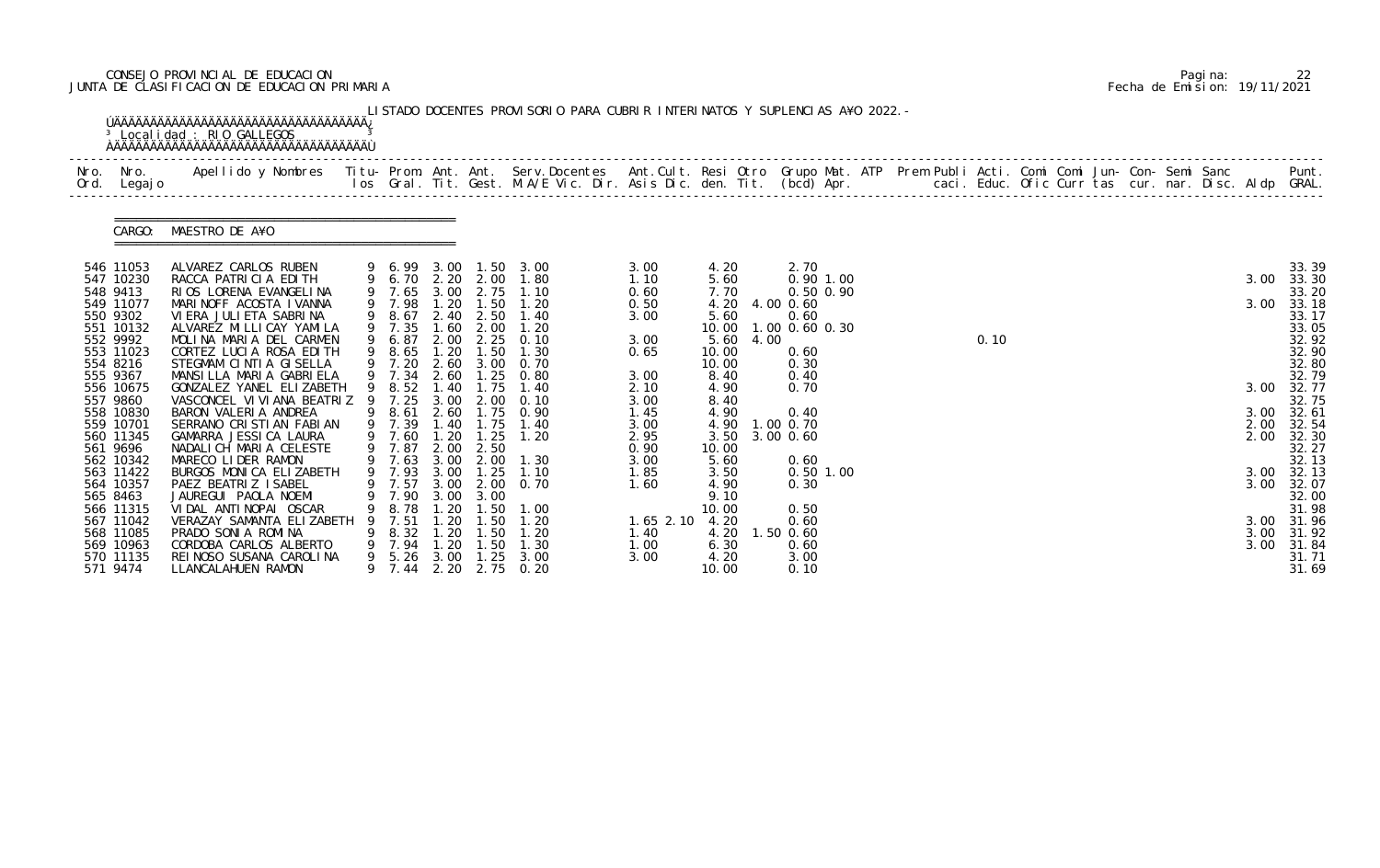# CONSEJO PROVINCIAL DE EDUCACION Pagina: 23 JUNTA DE CLASIFICACION DE EDUCACION PRIMARIA Fecha de Emision: 19/11/2021

| Nro.<br>Ord. | Nro.<br>Legaj o        | Apellido y Nombres Titu- Prom. Ant. Ant. Serv.Docentes Ant.Cult. Resi Otro Grupo Mat. ATP Prem Publi Acti. Comi Comi Jun- Con- Semi Sanc Punt.<br>Ios Gral. Tit. Gest. M.A/E Vic. Dir. Asis Dic. den. Tit. (bcd) Apr. |   |                  |                  |              |                       |              |                |      |                     |  |      |  |      |  |      |                |
|--------------|------------------------|-----------------------------------------------------------------------------------------------------------------------------------------------------------------------------------------------------------------------|---|------------------|------------------|--------------|-----------------------|--------------|----------------|------|---------------------|--|------|--|------|--|------|----------------|
|              | CARGO:                 | MAESTRO DE A¥O                                                                                                                                                                                                        |   |                  |                  |              |                       |              |                |      |                     |  |      |  |      |  |      |                |
| 572 7045     |                        | BURGOS SAUL ADRIAN                                                                                                                                                                                                    |   |                  |                  |              | 9 6.33 3.00 3.00 0.20 | 0.05         | 10.00          |      | 0.10                |  |      |  |      |  |      | 31.68          |
|              | 573 11061<br>574 10547 | COSTILLA IRMA ALEJANDRA<br>BAHAMONDE EVELYN CRISTINA                                                                                                                                                                  |   | 9 9.00<br>8.69   | 1.40             | 1.40 1.50    | 0.60<br>$1.75$ 0.60   | 3.00         | 3.50<br>10.00  | 0.50 | 0.20                |  | 0.15 |  |      |  | 3.00 | 31.65<br>31.64 |
|              | 575 11139              | FERREYRA LAURA CARINA                                                                                                                                                                                                 |   | 8.08             | 1.40             | 1.50         | 1.20                  | 2.65         | 4.20           |      | 0.60                |  |      |  |      |  | 3.00 | 31.63          |
|              | 576 12172              | COZZUOL LORENA ALEJANDRA                                                                                                                                                                                              | 9 | 8.09             | 2.00             | 0.75         |                       |              | 10.00          | 1.75 |                     |  |      |  |      |  |      | 31.59          |
| 577 9935     |                        | LOPEZ OJEDA PABLO JAVI ER                                                                                                                                                                                             |   | 7.69             | .80 <sub>1</sub> | 2.00         |                       | 1.00         | 10.00          |      |                     |  |      |  |      |  |      | 31.49          |
| 578 9319     |                        | BRIZUELA DELFINA ALEXIA                                                                                                                                                                                               |   | 9 7.73           | 2.40             | 2.75         | 2.00                  | 0.35         | 6.30           |      | 0.90                |  |      |  |      |  |      | 31.43          |
|              | 579 11462              | BARGAS ORTIZ SILVANA<br>CARDENAS GODOY MARIELA                                                                                                                                                                        |   | 8.05             | 2.80<br>0.60     | 1.25         | 1.00<br>0.60          | 3.00         | 2.80           |      | 0.50                |  |      |  |      |  | 3.00 | 31.40          |
|              | 580 12016<br>581 11641 | ESPECHE GUI DO OMAR                                                                                                                                                                                                   |   | 9 7.14<br>9 7.47 | 3.00             | 0.75<br>1.25 | 3.00                  | 2.25         | 10.00<br>3.50  |      | 0.30<br>1.70        |  |      |  |      |  | 3.00 | 31.39<br>31.17 |
|              | 582 11467              | OLIVA CLAUDIA DEL VALLE                                                                                                                                                                                               |   | 9 7.91           | 2.00             | 1.50         | 1.20                  | 1.65         | 4.20           |      | 0.60                |  |      |  |      |  | 3.00 | 31.06          |
| 583 9692     |                        | ARRUA CARDOZO CARMEN                                                                                                                                                                                                  |   | 8.11             | 2.20             | 2.50         | 0.80                  | 1.00         | 7.00           |      | 0.40                |  |      |  |      |  |      | 31.01          |
|              | 584 11721              | ORELLANA ROXANA BEATRIZ                                                                                                                                                                                               |   | 9 8.22           | 2.60             | 1.25         | 1.00                  | 0.35         | 3.50           |      | 1.50 0.50           |  |      |  |      |  | 3.00 | 30.92          |
|              | 585 10145              | ARGARA¥AZ MANZUR SILVINA                                                                                                                                                                                              | 9 | 6.88             | 1.80             | 2.00         | 1.20                  | 2.00         | 5.60           |      | 1.50 0.60 0.30      |  |      |  |      |  |      | 30.88          |
| 586 T 91     | 587 12141              | ARMOA RAMONA ELIZABETH<br>FI OCCHETTA LEONARDO                                                                                                                                                                        |   | 8.08<br>8.13     | 3.00<br>1.40     | 1.25<br>0.75 | 3.00                  | 1.30         | 3.50<br>10.00  |      | 1.90                |  |      |  | 1.00 |  |      | 30.73<br>30.58 |
|              | 588 11420              | CARABAJAL EBER SEBASTIAN                                                                                                                                                                                              |   | 9 7.23           | 1.40             | 1.25         | 1.10                  | 0.90         | 3.50           |      | 2.50 0.50           |  |      |  |      |  | 3.00 | 30.38          |
|              | 589 10786              | RODRI GUEZ ANALI A FERNANDA                                                                                                                                                                                           | 9 | 7.00             | .40              | .75          | 0.20                  | 0.80         | 10.00          |      | 0.10                |  |      |  |      |  |      | 30.25          |
|              | 590 11419              | PERALTA GALLO CARINA                                                                                                                                                                                                  |   | 9 7.10           | 1.40             | 1.25         | 1.10                  | 0.85         | 3.50 2.50 0.50 |      |                     |  |      |  |      |  | 3.00 | 30.20          |
|              | 591 11459              | PEREYRA ROMANELA MAGALI                                                                                                                                                                                               |   | 8.36             | 2.00             | $.00 \,$     | 0.90                  | 0.30         | 2.10           |      | 3.00 0.40           |  |      |  |      |  | 3.00 | 30.06          |
|              | 592 10753              | BALDOVI NO ROSAURA LORENA                                                                                                                                                                                             |   | 7.08             |                  | . 75         | 1. 40                 | 0.10         | 5.60           |      | 0.70                |  |      |  |      |  | 3.00 | 30.03          |
|              | 593 11745<br>594 11887 | TORRES MARIELA ROSANA<br>OLI VERA GABRI ELA BEATRIZ                                                                                                                                                                   |   | 6.65<br>7.98     | 3.00<br>1.40     | 1.00<br>1.00 | 2.90<br>0.80          | 2.70<br>2.25 | 2.10<br>2.80   |      | 2.60<br>$1.25$ 0.40 |  |      |  |      |  | 3.00 | 29.95<br>29.88 |
| 595 9763     |                        | KENNY ACOSTA CECILIA                                                                                                                                                                                                  |   | 9.15             | 2.00             | 2.25         |                       | 1.60         | 2.80           | 3.00 |                     |  |      |  |      |  |      | 29.80          |
| 596 9475     |                        | VACAFLORES DEBORA DEL                                                                                                                                                                                                 |   | 6.35             | 2.60             |              | 2.75 0.60             | 1.10         | 7.00           |      | 0.30                |  | 0.05 |  |      |  |      | 29.75          |
|              | 597 10769              | OJEDA VALERIA ALEJANDRA                                                                                                                                                                                               |   | 9 7.57           | 1.40             | 1.75         | 1.40                  |              | 4.90           |      | 0.70                |  |      |  |      |  | 3.00 | 29.72          |

|  | Pagi na: | 23                           |
|--|----------|------------------------------|
|  |          | Fecha de Emision: 19/11/2021 |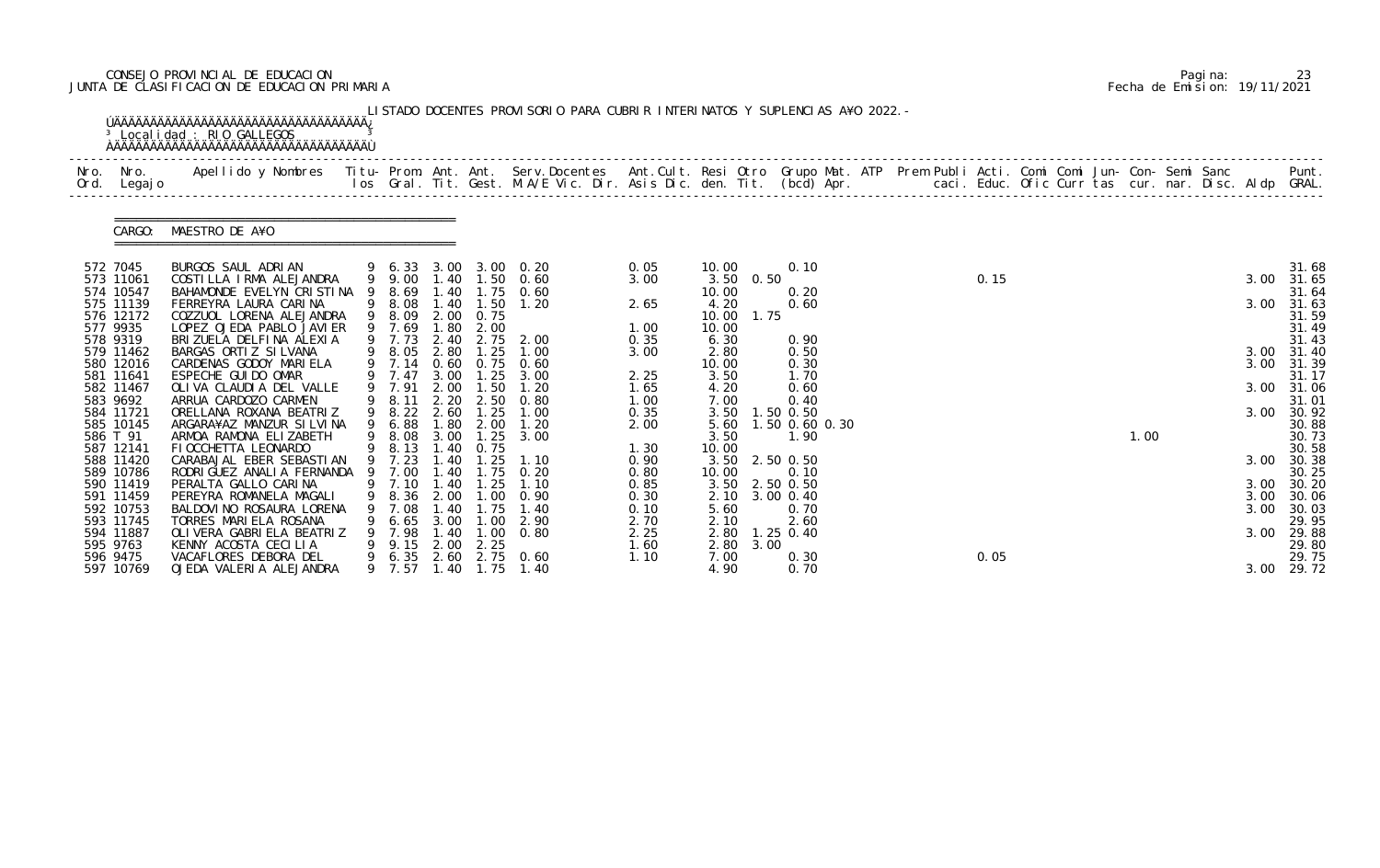# CONSEJO PROVINCIAL DE EDUCACION Pagina: 24 JUNTA DE CLASIFICACION DE EDUCACION PRIMARIA Fecha de Emision: 19/11/2021

| Nro. Nro.<br>Ord. Legajo | Apellido y Nombres  Titu- Prom. Ant. Ant.  Serv.Docentes  Ant.Cult. Resi Otro  Grupo Mat. ATP  Prem Publi Acti. Comi Comi Jun- Con- Semi Sanc              Punt.<br>Ios Gral. Tit. Gest. M.A/E Vic. Dir. Asis Dic. den. Tit. (bcd |                       |              |                                       |                               |              |                        |              |      |  |      |  |  |  |              |                     |
|--------------------------|-----------------------------------------------------------------------------------------------------------------------------------------------------------------------------------------------------------------------------------|-----------------------|--------------|---------------------------------------|-------------------------------|--------------|------------------------|--------------|------|--|------|--|--|--|--------------|---------------------|
| CARGO:                   | MAESTRO DE A¥O                                                                                                                                                                                                                    |                       |              |                                       |                               |              |                        |              |      |  |      |  |  |  |              |                     |
| 598 10618<br>599 11071   | MONTECINO ERIKA ANAHI<br>VILLEGAS EMILIO HERNAN                                                                                                                                                                                   | 9 7.04 1.20           |              | 1.25                                  | 9 7.41 1.40 1.75 1.50<br>1.10 | 1.55         | 4.90<br>3.50 1.50 0.50 | 0.70         |      |  |      |  |  |  | 3.00<br>3.00 | 29.66<br>29.64      |
| 600 11054                | CARCANO JORGE LUIS                                                                                                                                                                                                                |                       |              |                                       | 9 6.80 3.00 1.50 3.00         | 0.50         | 4.20                   | 1.60         |      |  |      |  |  |  |              | 29.60               |
| 601 11627                | MAITA GRIMALDINA PATRICIA 9 6.66 1.60 1.25 1.00                                                                                                                                                                                   |                       |              |                                       |                               | 3.00         | 3.50                   | 0.50         |      |  |      |  |  |  | 3.00         | 29.51               |
| 602 11578                | RIVADENEIRA MAIRA JANETH                                                                                                                                                                                                          | 9 9.13                | 1.00         | 1.25                                  | 1.00                          | 0.10         | 3.50                   | 1.00 0.50    |      |  |      |  |  |  | 3.00         | 29.48               |
| 603 10384<br>604 11672   | OYARZUN HECTOR RAUL<br>MANSILLA MARISA BEATRIZ                                                                                                                                                                                    | 9 8.24 1.60<br>9 7.01 | 3.00         | 1.75                                  | $1.25 \quad 0.90$             | 1.10<br>3.00 | 7.70<br>2.80           | 0.40         |      |  |      |  |  |  |              | 29.39<br>2.00 29.36 |
| 605 11364                | INSAURRALDE LAUTARO LUJAN 9 7.68                                                                                                                                                                                                  |                       | 1.20         | 1.25                                  | 1.20                          | 2.00         | 3.50                   | 0.50         |      |  |      |  |  |  | 3.00         | 29.33               |
| 606 12022                | TORRES CARDENAS YANELA                                                                                                                                                                                                            |                       |              |                                       | 9 8.44 0.60 0.75 0.40         |              | 10.00                  | 0.10         |      |  |      |  |  |  |              | 29.29               |
| 607 10619<br>608 10210   | MOYANO CRISOL YANET<br>BAZAN WALTER DANIEL                                                                                                                                                                                        |                       |              | 9 6.84 3.00 2.00                      | 9 8.54 1.40 1.75 1.00<br>1.60 | 1.45         | 5.60<br>5.60           | 0.50<br>0.80 |      |  |      |  |  |  |              | 29.24<br>29.19      |
| 609 11072                | SI SNEROS PATRICIA                                                                                                                                                                                                                | 9 7.47 1.20           |              |                                       | $1.50$ $1.20$                 | 0.35<br>1.00 | 4.20                   | 0.60         |      |  |      |  |  |  | 3.00         | 29.17               |
| 610 8712                 | MANSILLA LILIANA                                                                                                                                                                                                                  | 9 6.40                | 3.00         | 2.75                                  |                               | 0.25         | 7.70                   |              |      |  | 0.05 |  |  |  |              | 29.15               |
| 611 12468                | CARDENAS GODOY CAROLINA                                                                                                                                                                                                           | 9 9.24                |              | $0.20 \quad 0.25$                     |                               | 0.45         | 10.00                  |              |      |  |      |  |  |  |              | 29.14               |
| 612 12217<br>613 11036   | BAQUERA ADRIANA N.<br>ZAVALEY CORINA DEL                                                                                                                                                                                          | 9 7.83                |              | 1.20 1.50                             | 9 8.12 0.40 0.50 0.40<br>1.20 | 0.50<br>0.50 | 10.00<br>4.20          | 0.20<br>0.60 |      |  |      |  |  |  | 3.00         | 29.12<br>29.03      |
| 614 9359                 | ESCOBAR LUCIANA BELEN                                                                                                                                                                                                             |                       |              |                                       | 9 7.17 2.20 1.75 0.80         | 2.80         | 4.90                   | 0.30         |      |  |      |  |  |  |              | 28.92               |
| 615 10391                | ROMERO CLAUDIA ELIZABETH                                                                                                                                                                                                          |                       |              | 9 6.77 3.00 2.00                      | 1.60                          | 0.15         | 5.60                   | 0.80         |      |  |      |  |  |  |              | 28.92               |
| 616 11319                | SOSA ALEJANDRO DAVID                                                                                                                                                                                                              |                       |              | 9 7.70 1.60 2.00                      | 1.20                          | 1.75         | 4.90                   | 0.60         |      |  | 0.15 |  |  |  |              | 28.90               |
| 617 11883<br>618 11251   | HERMAN BETTI ANA SOLEDAD                                                                                                                                                                                                          | 7.49<br>7.93          | 0.80<br>40   | 00<br>. 50                            | 0.40<br>l . 20                |              | 10.00<br>4.20          | 0.20<br>0.60 |      |  |      |  |  |  |              | 28.89<br>28.83      |
| 619 11351                | ACOSTA GUSTAVO ALFREDO<br>SOSA LORENA ELI SABET                                                                                                                                                                                   | 7.80                  | . 20         | . 50                                  | 1. 20                         | 3.00         | 3.50                   | $0.60$ 1.00  |      |  |      |  |  |  | 3.00         | 28.80               |
| 620 11352                | GALLARDO NATALI A BEATRIZ                                                                                                                                                                                                         | 7.18                  | 20           | . 25                                  | 1. 20                         | 1. 35        | 3.50<br>1.00           |              | 0.10 |  |      |  |  |  | 3.00         | 28.78               |
| 621 11193                | PINTOS PATRICIA NAIR                                                                                                                                                                                                              | 7.08                  | 60           | .50                                   | 1. 20                         | 0.60         | 4.20                   | 0.60         |      |  |      |  |  |  | 3.00         | 28.78               |
| 622 10074<br>623 11039   | BARRI ONUEVO CLAUDI A<br>JUAREZ VICTOR HUGO                                                                                                                                                                                       | 7.13<br>6.77          | 3.00<br>3.00 | 2.25<br>$\overline{\phantom{0}}$ . 25 | 0.70<br>3.00                  | 0.10<br>0.05 | 6.30<br>3.50           | 0.30<br>2.20 |      |  |      |  |  |  |              | 28.78<br>28.77      |

|  | Pagi na: | 24                           |
|--|----------|------------------------------|
|  |          | Fecha de Emision: 19/11/2021 |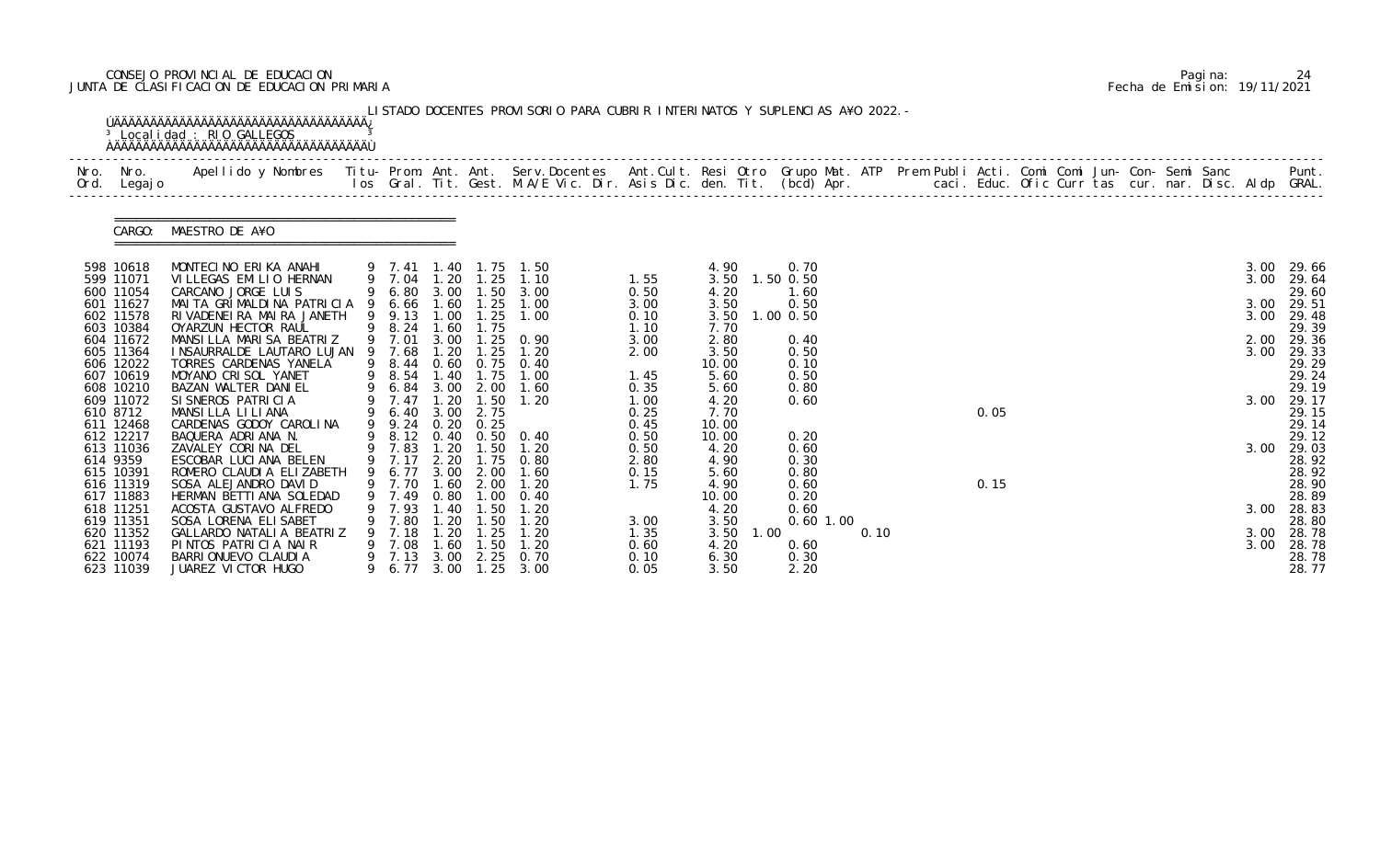# CONSEJO PROVINCIAL DE EDUCACION Pagina: 25 JUNTA DE CLASIFICACION DE EDUCACION PRIMARIA Fecha de Emision: 19/11/2021

| Nro.<br>Ord. | Nro.<br>Legaj o        | Apellido y Nombres  Titu- Prom. Ant. Ant. Serv.Docentes  Ant.Cult. Resi Otro Grupo Mat. ATP Prem Publi Acti. Comi Comi Jun- Con- Semi Sanc           Punt.<br>Ios Gral. Tit. Gest. M.A/E Vic. Dir. Asis Dic. den. Tit. (bcd) Apr. |    |                  |              |                   |                                         |              |                |                   |      |  |      |  |  |      |                |
|--------------|------------------------|-----------------------------------------------------------------------------------------------------------------------------------------------------------------------------------------------------------------------------------|----|------------------|--------------|-------------------|-----------------------------------------|--------------|----------------|-------------------|------|--|------|--|--|------|----------------|
|              | CARGO:                 | MAESTRO DE A¥O                                                                                                                                                                                                                    |    |                  |              |                   |                                         |              |                |                   |      |  |      |  |  |      |                |
|              | 624 11347<br>625 10055 | DE DOMINGO NOELIA BEATRIZ 9 8.48<br>DIAZ CAROLA ANALIA DEL                                                                                                                                                                        |    |                  |              |                   | 1.20 1.50 1.30<br>9 8.16 3.00 1.50 1.80 | 1.75<br>0.50 | 4.90<br>2.10   | 0.60<br>1.75 0.90 |      |  |      |  |  |      | 28.73<br>28.71 |
|              | 626 11152              | FERNANDEZ MIRTA PATRICIA                                                                                                                                                                                                          |    | 9 8.47           | 1.40         | 1.50              | 1.20                                    | 2.05         | 4.20           | 0.60              |      |  | 0.25 |  |  |      | 28.67          |
|              | 627 11757<br>628 10711 | SANTI LLAN MARI A ESTELA<br>ALMIRON VIVIAN ESTHER                                                                                                                                                                                 |    | 9 8.35<br>9 7.13 | 3.00         | 1.25<br>1.60 1.75 | 0.80<br>1.40                            | 3.00<br>2.10 | 2.80<br>4.90   | 0.40<br>0.70      |      |  |      |  |  |      | 28.60<br>28.58 |
|              | 629 11580              | FERREYRA ANA CECILIA                                                                                                                                                                                                              |    | 9 8.78           | 1.00         | 1.25              | 1.00                                    | 0.30         | 3.50           | 0.50              |      |  |      |  |  | 3.00 | 28.33          |
|              | 630 10611              | ARAMAYO ROSANA ELIZABETH                                                                                                                                                                                                          |    | 9 7.31           | 1.60         | 1.75              | 1.00                                    | 3.00         | 4.20           | 0.40              |      |  |      |  |  |      | 28.26          |
|              | 631 12013<br>632 10378 | SOLIS REYES JIMENA TAMARA<br>GIL LUIS RUBEN                                                                                                                                                                                       |    | 9 7.11<br>9 6.04 | 3.00         | 1.75              | $0.60$ $0.75$ $0.50$<br>1.20            | 0.10<br>1.95 | 10.00<br>4.90  | 0.20<br>0.40      |      |  |      |  |  |      | 28.26<br>28.24 |
|              | 633 11822              | LOPEZ MI CAELA GUADALUPE                                                                                                                                                                                                          |    | 9 7.82           | 0.80         | 1.00              | 0. 70                                   |              | 2.10           | 3.50 0.30         |      |  |      |  |  | 3.00 | 28.22          |
| 634 9185     |                        | ROMERO GRACI ELA                                                                                                                                                                                                                  |    | 6.30             |              |                   | 2.60 2.00 1.60                          | 0.10         | 5.60           | 0.80              |      |  |      |  |  |      | 28.00          |
|              | 635 12711<br>636 10995 | GARAY ANA SOLEDAD<br>RIOS CEPEDA LAURA INES                                                                                                                                                                                       |    | 9.00<br>9 8.62   |              |                   | 1.40 1.50 1.30                          | 1.35         | 10.00<br>4.20  | 0.60              |      |  |      |  |  |      | 28.00<br>27.97 |
|              | 637 10714              | AGUI RRE I VANA MARCELA                                                                                                                                                                                                           | 9  | 8.31             |              |                   | 1.40 1.75 0.80                          | 1.25         | 4.90           | 0.40              |      |  |      |  |  |      | 27.81          |
|              | 638 11446              | NAVARRO VERONICA RAFAELA                                                                                                                                                                                                          | 9  | 8.06             | 3.00         | 1.25              | 1.10                                    | 1.35         | 3.50           | 0.50              |      |  |      |  |  |      | 27.76          |
|              | 639 10631              | RAMI REZ ROCIO CAROLINA                                                                                                                                                                                                           |    | 9 7.80           | 3.00         |                   | 1.75 0.60                               | 0.35         | 4.90           | 0.30              |      |  |      |  |  |      | 27.70          |
|              | 640 10275<br>641 10704 | TOLEDO LUCIA DE JESUS<br>ALARCON NESTOR ABEL                                                                                                                                                                                      |    | 9 8.43<br>9 8.24 | 1.60         | 1.75              | 1.60 2.00 0.60<br>1.40                  | 0.20         | 5.60<br>4.90   | 0.20<br>0.70      |      |  |      |  |  |      | 27.63<br>27.59 |
|              | 642 11271              | RI ESTRA JOSE ESTEBAN                                                                                                                                                                                                             |    | 9 7.57           | 1.20         | 1.50              | 1.20                                    |              | 3.50           | 0.60              |      |  |      |  |  | 3.00 | 27.57          |
|              | 643 12467              | BARRIOS BARBARA ANDREA                                                                                                                                                                                                            |    | 7.80             | 0. 20        | 0.25              | 0.20                                    |              | 10.00          | 0.10              |      |  |      |  |  |      | 27.55          |
|              | 644 11336              | GOMEZ CLEOTILDE MERCEDES                                                                                                                                                                                                          |    | 7.39             | . 60         | . 25              | 1.20                                    |              | 3.50           | 0.60              |      |  |      |  |  | 3.00 | 27.54          |
|              | 645 10608<br>646 11270 | MAMANI MARCELA ELIZABETH<br>RUIZ GABRIEL GERMAN                                                                                                                                                                                   |    | 7.45<br>8.46     | 2.00<br>1.20 | 1.75<br>1.50      | 1.00<br>0. 90                           | 1.50<br>0.10 | 4.20<br>2.80   | 0.50<br>0.40      |      |  |      |  |  | 3.00 | 27.40<br>27.36 |
|              | 647 10544              | CALLEJO CRISTIAN HUGO                                                                                                                                                                                                             |    | 7.05             | . 40         | 1.75              | 1.50                                    | 1.00         | 4.90           | 0.70              |      |  |      |  |  |      | 27.30          |
|              | 648 11224              | CORONEL DAVID RAUL                                                                                                                                                                                                                |    | 9 7.35           | 1.20         | 1.50              | 1.20                                    | 0.70         | 4.20           | 1.50 0.60         |      |  |      |  |  |      | 27.25          |
|              | 649 11636              | TAMBLAY SABRINA ELIZABETH                                                                                                                                                                                                         | -9 | 6. 64            | 1.20         | 1.25              | 1.00                                    |              | 3.50 4.00 0.50 |                   | 0.10 |  |      |  |  |      | 27.19          |

|  | Pagi na: | 25                           |
|--|----------|------------------------------|
|  |          | Fecha de Emision: 19/11/2021 |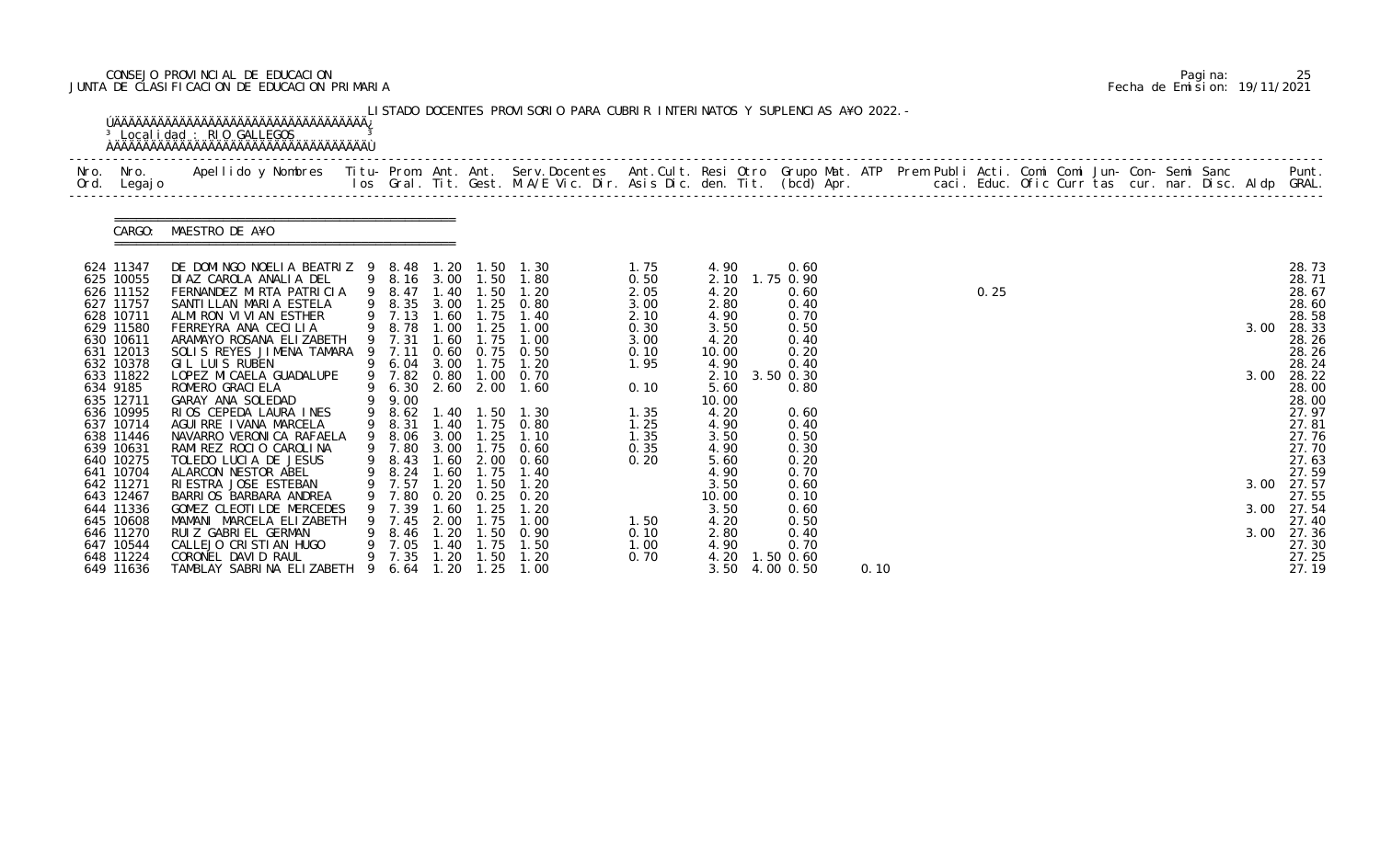# CONSEJO PROVINCIAL DE EDUCACION Pagina: 26 JUNTA DE CLASIFICACION DE EDUCACION PRIMARIA Fecha de Emision: 19/11/2021

| Nro. | Nro.<br>Ord. Legajo                 | Apellido y Nombres - Titu- Prom. Ant. Ant. Serv.Docentes - Ant.Cult. Resi Otro Grupo Mat. ATP Prem Publi Acti. Comi Comi Jun- Con- Semi Sanc - - - Punt.<br>Ios Gral. Tit. Gest. M.A/E Vic. Dir. Asis Dic. den. Tit. (bcd) Apr. - |   |                            |      |                        |                                     |              |                        |               |  |      |  |  |  |      |                         |
|------|-------------------------------------|-----------------------------------------------------------------------------------------------------------------------------------------------------------------------------------------------------------------------------------|---|----------------------------|------|------------------------|-------------------------------------|--------------|------------------------|---------------|--|------|--|--|--|------|-------------------------|
|      |                                     | CARGO: MAESTRO DE A¥O<br>:============================                                                                                                                                                                            |   |                            |      |                        |                                     |              |                        |               |  |      |  |  |  |      |                         |
|      | 650 11365<br>651 12533              | MARINI ROCIO SOLEDAD<br>GUIDA NADIA WANDA                                                                                                                                                                                         |   |                            |      | 9 7.65 0.20 0.25       | 9 8.38 1.20 1.25 1.20               | 1.00         | 3.50<br>10.00          | $0.60$ 1.00   |  |      |  |  |  |      | 27.13<br>27.10          |
|      | 652 10768<br>653 12804<br>654 12679 | VI LLALBA LORENA PAOLA<br>BIOTT GLORIA SABINA<br>CARDENAS YESSICA YANELA                                                                                                                                                          |   | 9 7.61<br>9 7.83<br>9 7.82 |      |                        | 1.40 1.75 1.40                      | 0.90<br>0.05 | 4.20<br>10.00<br>10.00 | 0.70          |  |      |  |  |  |      | 26.96<br>26.88<br>26.82 |
|      | 655 10804<br>656 10673              | SERENO CARINA ETEL<br>ACEVEDO EVER ALEJANDRO                                                                                                                                                                                      |   | 8.83<br>9 7.77             |      |                        | 1.60 1.75 0.40<br>1.40 1.75 1.00    | 0.35         | 4.90<br>4.90           | 0.20<br>0.50  |  |      |  |  |  |      | 26.68<br>26.67          |
|      | 657 11447                           | ALVAREZ GABRI ELA                                                                                                                                                                                                                 |   | 9 8.35                     |      | $1.20$ $1.25$          | 1.10                                | 1.75         | 3.50                   | 0.50          |  |      |  |  |  |      | 26.65                   |
|      | 658 11806<br>659 10989<br>660 12724 | NEIRA VENEGA CRISTIAN<br>NAVARRO VALERIA ANDREA<br>CARDENAS YAMILA ANTONELLA                                                                                                                                                      |   | 9 8.02<br>9 7.74<br>9 7.54 | 1.00 |                        | $1.00 \quad 0.80$<br>2.40 1.50 0.20 | 0.55<br>2.10 | 2.80<br>3.50<br>10.00  | 0.40<br>0.10  |  |      |  |  |  | 3.00 | 26.57<br>26.54<br>26.54 |
|      | 661 11554<br>662 12714<br>663 12734 | VERON GABINO HORACIO<br>ROGEL NATALIA INES<br>ULLOA SUSANA BEATRIZ                                                                                                                                                                |   | 9 7.73<br>9 7.34<br>9 7.34 |      |                        | 1.20 1.25 1.00                      | 0.15         | 2.80<br>10.00<br>10.00 | 0.40          |  |      |  |  |  | 3.00 | 26.53<br>26.34<br>26.34 |
|      | 664 10376                           | SANCHEZ CARLA JUDI TH                                                                                                                                                                                                             | 9 | 8.49                       |      | 1.40 1.75              |                                     | 0.40         | 4.90                   | $0.10$ $0.10$ |  | 0.10 |  |  |  |      | 26.24                   |
|      | 665 10979                           | MARIAN ELIANA ALEJANDRA                                                                                                                                                                                                           |   | 9 7.80                     |      |                        | 1.20 1.50 1.30                      | 0.10         | 4.20                   | $0.60$ $0.50$ |  |      |  |  |  |      | 26.20                   |
|      | 666 10884<br>667 11223              | PEDRAZA I VANA SOLEDAD<br>STRUSI AT PATRICIA                                                                                                                                                                                      |   | 9 8.41<br>9 7.38           |      | 1.60 1.50<br>1.20 1.50 | 0.40<br>0. 50                       | 0.80<br>3.00 | 4.20<br>3.50           | 0.20          |  |      |  |  |  |      | 26.11<br>26.08          |
|      | 668 10956                           | SAYAGO HECTOR ALEJANDRO                                                                                                                                                                                                           |   | 9 7.98                     |      | $1.20$ $1.50$          | 1.20                                | 0.40         | 4.20                   | 0.60          |  |      |  |  |  |      | 26.08                   |
|      | 669 12725                           | CELIS LILIANA ELIZABETH                                                                                                                                                                                                           |   | 7.07                       |      |                        |                                     |              | 10.00                  |               |  |      |  |  |  |      | 26.07                   |
|      | 670 11080                           | GONZALEZ FEDERICO HERNAN                                                                                                                                                                                                          |   | 9 7.83                     |      |                        | 1.20 1.50 1.30                      | 0.40         | 4.20                   | 0.60          |  |      |  |  |  |      | 26.03                   |
|      | 671 11416<br>672 12729              | MILAN ROMINA DEL VALLE<br>HERNANDEZ BRIAN ARIEL                                                                                                                                                                                   |   | 9 7.65<br>6.89             |      |                        | 1.00 1.25 0.80                      | 0.70         | 2.10<br>10.00          | 0.50          |  |      |  |  |  | 3.00 | 26.00<br>25.89          |
|      | 673 12024                           | PROCLEMER VANINA FABIANA                                                                                                                                                                                                          | 9 | 8.96                       |      |                        | 0.60 0.75 0.40                      | 0.30         | 5.60                   | 0.20          |  |      |  |  |  |      | 25.81                   |
|      | 674 10590                           | BOTO CLAUDIA PAOLA                                                                                                                                                                                                                |   | 9 7.63                     | 1.80 | 1.75                   |                                     | 0.70         | 4.90                   |               |  |      |  |  |  |      | 25.78                   |
|      | 675 11921                           | PRADO LUCIA DEL VALLE                                                                                                                                                                                                             |   | 9 7.77                     |      |                        | $0.80$ 1.00 0.80                    |              | 2.80                   | $0.40$ $0.10$ |  |      |  |  |  | 3.00 | 25.67                   |

|  | Pagi na: | 26                           |
|--|----------|------------------------------|
|  |          | Fecha de Emision: 19/11/2021 |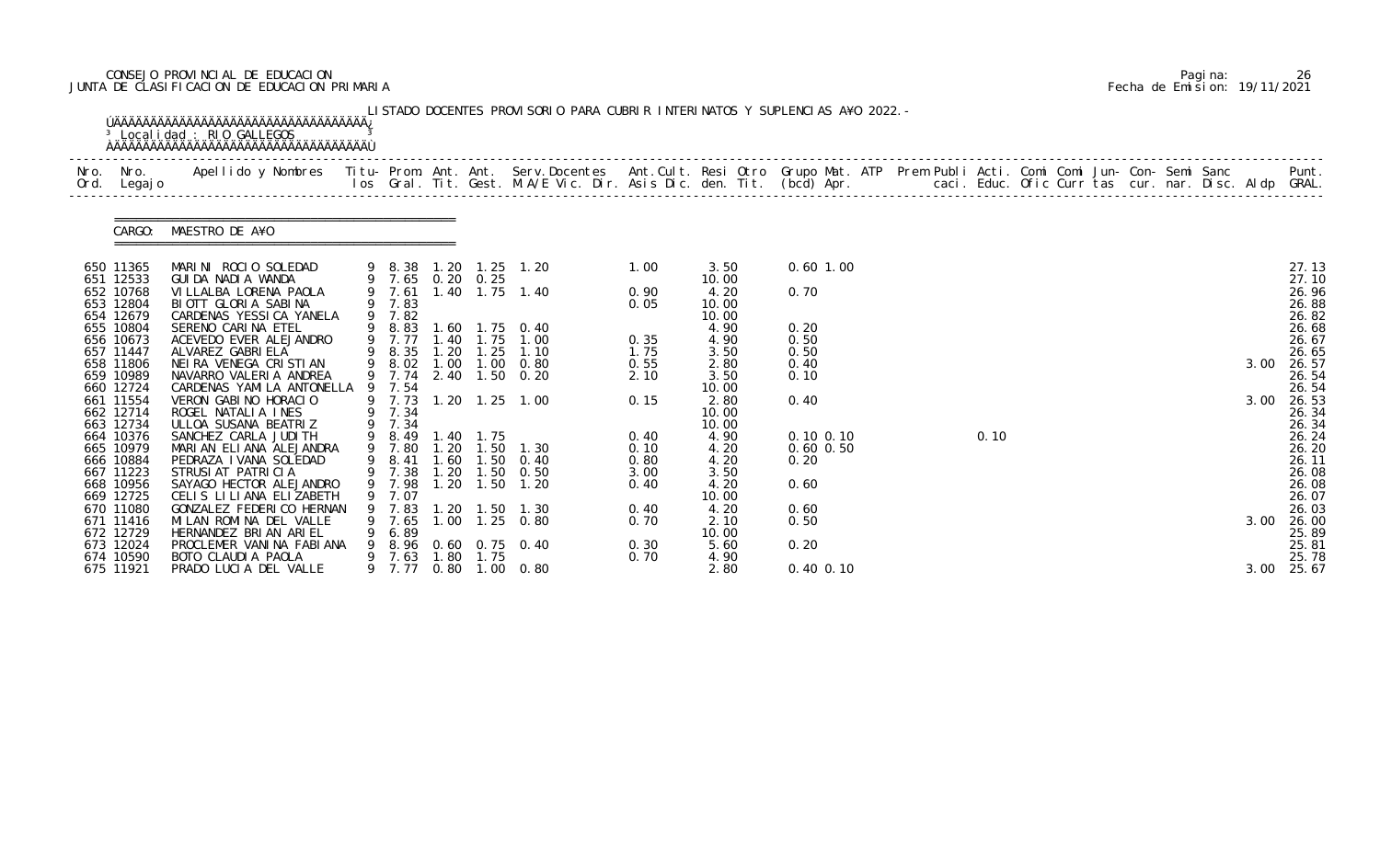# CONSEJO PROVINCIAL DE EDUCACION Pagina: 27 JUNTA DE CLASIFICACION DE EDUCACION PRIMARIA Fecha de Emision: 19/11/2021

| Ord. Legajo                         |                                                                                    |                            |                                              |                          |                                                    |                      |                           |      |                        |  |  |  |  |  |      |                         |
|-------------------------------------|------------------------------------------------------------------------------------|----------------------------|----------------------------------------------|--------------------------|----------------------------------------------------|----------------------|---------------------------|------|------------------------|--|--|--|--|--|------|-------------------------|
|                                     | CARGO: MAESTRO DE A¥O                                                              |                            |                                              |                          |                                                    |                      |                           |      |                        |  |  |  |  |  |      |                         |
| 676 12106<br>677 10869              | MALDONE SILVINA MARIEL<br>SPROVIERI MARIANA                                        |                            |                                              |                          | 9 7.86 1.00 1.00 0.50<br>9 7.60 1.40 1.50 0.40     | 0.90<br>0.60         | 2.10<br>4.90              |      | 0.20<br>0.10           |  |  |  |  |  | 3.00 | 25.56<br>25.50          |
| 678 10975<br>679 11256              | ABREGU NOELIA DE LOS<br>CASTRO DAI ANA CAROLINA                                    | 9 8.43 1.40<br>9 7.69      |                                              | 1.50                     | 1.40 1.50 1.00                                     | 0.85<br>0.75         | 4.20<br>3.50              |      | 0.50                   |  |  |  |  |  |      | 25.38<br>25.34          |
| 680 11807<br>681 11931<br>682 11522 | VALLEJOS ALEJANDRA<br>LOPEZ NANCI BEATRIZ<br>IMFELD SIXTO SANTIAGO                 | 9 7.11<br>9 7.90           | 1.20<br>1.20                                 | 1.25                     | 9 7.56 0.80 1.00 0.80<br>$1.25 \quad 0.60$<br>1.00 | 0.55<br>0.80         | 5.60<br>2.80<br>3.50      |      | 0.30<br>0.50           |  |  |  |  |  | 3.00 | 25.31<br>25.26<br>25.15 |
| 683 11530<br>684 11815<br>685 11788 | SAYAGO DANIEL FEDERICO<br>RODRI GUEZ MI RI AN RAMONA<br>YAPURA LAURA BEATRIZ       | 9 7.70<br>9 7.59<br>9 5.73 | 1.20<br>1.40<br>1.40                         | 1.25<br>1.25             | 0.60<br>$1.00 \quad 0.70$                          | 1.55                 | 3.50<br>2.10<br>7.70      |      | 0.30<br>0.30           |  |  |  |  |  | 3.00 | 25.10<br>25.09<br>25.08 |
| 686 11800<br>687 11524              | GUZMAN GARCIA CLARA<br>RIOS MAXIMILIANO EZEQUIEL 9 8.21                            | 9 7.57                     | 0.80<br>1.60                                 |                          | $1.00 \quad 0.80$<br>$1.25 \quad 0.40$             | 0.35<br>0.80         | 3.50                      |      | 2.10 3.00 0.40<br>0.20 |  |  |  |  |  |      | 25.02<br>24.96          |
| 688 11493<br>689 11346<br>690 11435 | SCHOENBURG ASTRID DANIELA 9 8.46<br>KAUFMAN FABIO LEANDRO<br>VERAZAY DAMIAN ISMAEL | 9 7.88<br>9 7.29           | 1.60<br>1.20<br>1.20                         | 1.00<br>1.50             | $1.25$ 1.10                                        | 1.35<br>1.50<br>0.60 | 3.50<br>3.50<br>3.50      |      | 0.50                   |  |  |  |  |  |      | 24.91<br>24.58<br>24.44 |
| 691 12153<br>692 10687              | ARRUA CARDOZO MERCEDES E<br>TAMAYO JORGE DAMIAN                                    | 9 8.05<br>9 6.45           | 1.20<br>1.60                                 | 0.75<br>1.50             |                                                    | 1.80                 | $2.10 \quad 1.50$<br>5.60 |      |                        |  |  |  |  |  |      | 24.40<br>24.15          |
| 693 12323<br>694 11512<br>695 9395  | ZUAREZ SILVIA LORENA<br>PAEZ AMANDA ABIGAIL<br>SOCOMBA SANTOS HILARIO              | 9 7.36<br>7. 28            | 3.00                                         | 9 8.67 0.40 0.50<br>2.50 | 1.00  1.25  1.00                                   | 1.50<br>0.35<br>0.50 | 1.40<br>3.50<br>1.40      | 2.50 | 0.50                   |  |  |  |  |  |      | 23.97<br>23.96<br>23.68 |
| 696 12117<br>697 8232               | PRADO ALEXIS SEBASTIAN<br>CHEIJ MARISA ESTER                                       | 7.67<br>6.46               | <b>20</b><br>3.00                            | 0.75<br>. 50             | 0. 50<br>0.70                                      |                      | 1.40<br>2.10              |      | 0.30                   |  |  |  |  |  | 3.00 | 23.52<br>23.06          |
| 698 12232<br>699 11978<br>700 11452 | FARIAS SILVANA ROMINA<br>RIOS MAYRA ERIKA<br>SAAVEDRA MARIA SOLEDAD                | 6.98<br>7.58<br>6.59       | .00 <sub>1</sub><br>2.20<br>.00 <sub>1</sub> | 0.75<br>0.75<br>.00      | 0.40<br>0.70<br>0.90                               |                      | 1.40<br>2.10<br>3.50      |      | 0.20<br>0.30<br>0.50   |  |  |  |  |  | 3.00 | 22.73<br>22.63<br>22.49 |

|  | Pagi na: |                              |
|--|----------|------------------------------|
|  |          | Fecha de Emision: 19/11/2021 |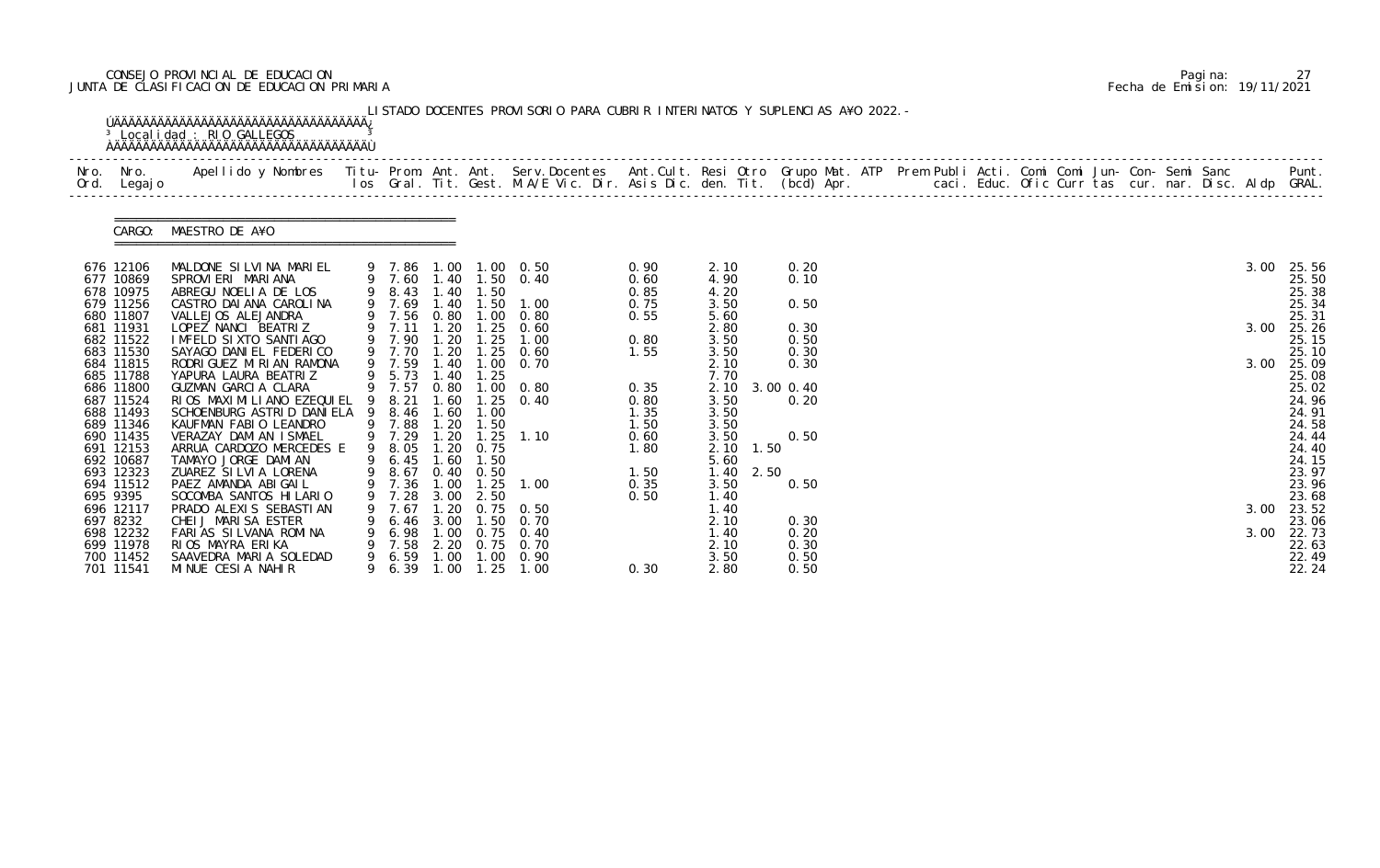# CONSEJO PROVINCIAL DE EDUCACION Pagina: 28 JUNTA DE CLASIFICACION DE EDUCACION PRIMARIA Fecha de Emision: 19/11/2021

| Nro. Nro.<br>Ord. Legajo                                                                                                                                                                                                                                                                                                                      | Apellido y Nombres  Titu- Prom. Ant. Ant. Serv.Docentes  Ant.Cult. Resi Otro Grupo Mat. ATP Prem Publi Acti. Comi Comi Jun- Con- Semi Sanc           Punt.<br>Ios Gral. Tit. Gest. M.A/E Vic. Dir. Asis Dic. den. Tit. (bcd) Apr.                                                                                                                                                                                                                                                                                                                                                                                                                           |        |                                                                                                                                                                                                                  |                                                                                                       |                                                                                                                    |                                                                                                                                                                                         |                                                                                                                                                                              |                                                                                                                      |                                   |                                                                                  |      |  |  |  |  |              |                                                                                                                                                                                                                                        |
|-----------------------------------------------------------------------------------------------------------------------------------------------------------------------------------------------------------------------------------------------------------------------------------------------------------------------------------------------|-------------------------------------------------------------------------------------------------------------------------------------------------------------------------------------------------------------------------------------------------------------------------------------------------------------------------------------------------------------------------------------------------------------------------------------------------------------------------------------------------------------------------------------------------------------------------------------------------------------------------------------------------------------|--------|------------------------------------------------------------------------------------------------------------------------------------------------------------------------------------------------------------------|-------------------------------------------------------------------------------------------------------|--------------------------------------------------------------------------------------------------------------------|-----------------------------------------------------------------------------------------------------------------------------------------------------------------------------------------|------------------------------------------------------------------------------------------------------------------------------------------------------------------------------|----------------------------------------------------------------------------------------------------------------------|-----------------------------------|----------------------------------------------------------------------------------|------|--|--|--|--|--------------|----------------------------------------------------------------------------------------------------------------------------------------------------------------------------------------------------------------------------------------|
|                                                                                                                                                                                                                                                                                                                                               | CARGO: MAESTRO DE A¥O                                                                                                                                                                                                                                                                                                                                                                                                                                                                                                                                                                                                                                       |        |                                                                                                                                                                                                                  |                                                                                                       |                                                                                                                    |                                                                                                                                                                                         |                                                                                                                                                                              |                                                                                                                      |                                   |                                                                                  |      |  |  |  |  |              |                                                                                                                                                                                                                                        |
| 702 12726<br>703 12337<br>704 12209<br>705 9676<br>706 12304<br>707 12403<br>708 12298<br>709 12640<br>710 12258<br>711 11076<br>712 12266<br>713 10964<br>714 12632<br>715 12231<br>716 12641<br>717 12411<br>718 12371<br>719 12742<br>720 11252<br>721 11491<br>722 12671<br>723 12621<br>724 11972<br>725 11677<br>726 12408<br>727 12771 | CHI FFLET CINTIA LISET<br>GALVAN RITA EUGENIA<br>FUENTES GABRIELA YANINA<br>ABENDANO CECILIA JIMENA<br>FERREYRA MI LENA CATALI NA<br>VELIZ KAREN GISEL<br>LEZAMA CECILIA JANET<br>SANCHEZ ANGEL RAUL<br>VARGAS NITOR JORGE<br>GEREZ MIRTA RAQUEL<br>DELGADO CRISTHIAN ADRIAN<br>ARANDA SILVIA NOELIA<br>MENDOZA ROCIO DEL CARMEN<br>LLAMPA CESAR DAVID<br>SANCHEZ LUCIANA CECILIA<br>MEZA MARCO ANTONIO<br>VILA LUCIA VIVIANA<br>GALLEGO JESSICA NOEMI<br>AYALA PATRICIA SUSANA<br>ALFONZO ANGELA ANALIA<br>LOTO CARLA YANINA<br>GARCIA PAULA VANINA<br>GONZALEZ GRISELDA NOEMI<br>GUTI ERREZ GABRI EL ARMANDO<br>MEDINA MARIA JOSE<br>AREVALO JESICA MARIA | 9<br>9 | 9 7.53<br>9 7.26<br>9 7.65<br>9 8.33<br>9 6.47<br>9 7.38<br>9.07<br>9 6.16<br>8.35<br>9 8.18<br>9 7.25<br>9 7.69<br>9 8.68<br>9 7.13<br>9 8.80<br>9 7.85<br>8.03<br>7.78<br>8.07<br>8.15<br>8.05<br>8.34<br>6.13 | 1.80<br>1.20<br>0.40<br>3.00<br>1.00<br>1.00<br>1.20<br>0.40<br>l. 80<br>0.80<br>1.00<br>0.80<br>1.40 | 1.00<br>$0.60$ $0.50$<br>0.25<br>1.00<br>1.50<br>0.25<br>$0.60$ $0.25$<br>9 8.39 3.00 1.50<br>1.25<br>0.50<br>0.50 | 9 7.84 0.60 0.50 0.30<br>9 7.39 1.80 0.75 0.40<br>0.40 0.50 0.40<br>0.40 0.50 0.40<br>$0.50 \quad 0.30$<br>0.30<br>0.40 0.50 0.30<br>0.60 0.75 0.20<br>0.80 0.50 0.20<br>3.00 0.25 0.20 | 1.65<br>0.35<br>0.45<br>0.45<br>0.10<br>2.60<br>3.00<br>0.75<br>2.05<br>1.15<br>0.95<br>1.65<br>2.45<br>3.00<br>0.10<br>0.60<br>2.45<br>0.20<br>1.10<br>0.35<br>0.20<br>1.15 | 4.90<br>1.40<br>1.40<br>1.40<br>1.40<br>1.40<br>1.40<br>0.70<br>0.70<br>0.70<br>0.70<br>0.70<br>0.70<br>0.70<br>0.70 | 3.00<br>$0.70 \quad 0.50$<br>1.25 | 0.10<br>0.20<br>0.20<br>0.20<br>0.101.00<br>0.30<br>0.10<br>0.10<br>0.10<br>0.10 | 1.00 |  |  |  |  | 3.00<br>3.00 | 21.43<br>21.39<br>21.29<br>20.91<br>20.00<br>19.93<br>18.37<br>24.13<br>24.07<br>23.46<br>22.35<br>21.83<br>20.25<br>20.19<br>20.18<br>20.08<br>23.80<br>22.10<br>21.99<br>20.08<br>19.63<br>19.07<br>19.05<br>18.90<br>18.84<br>18.68 |

|  | Pagi na: | 28                           |
|--|----------|------------------------------|
|  |          | Fecha de Emision: 19/11/2021 |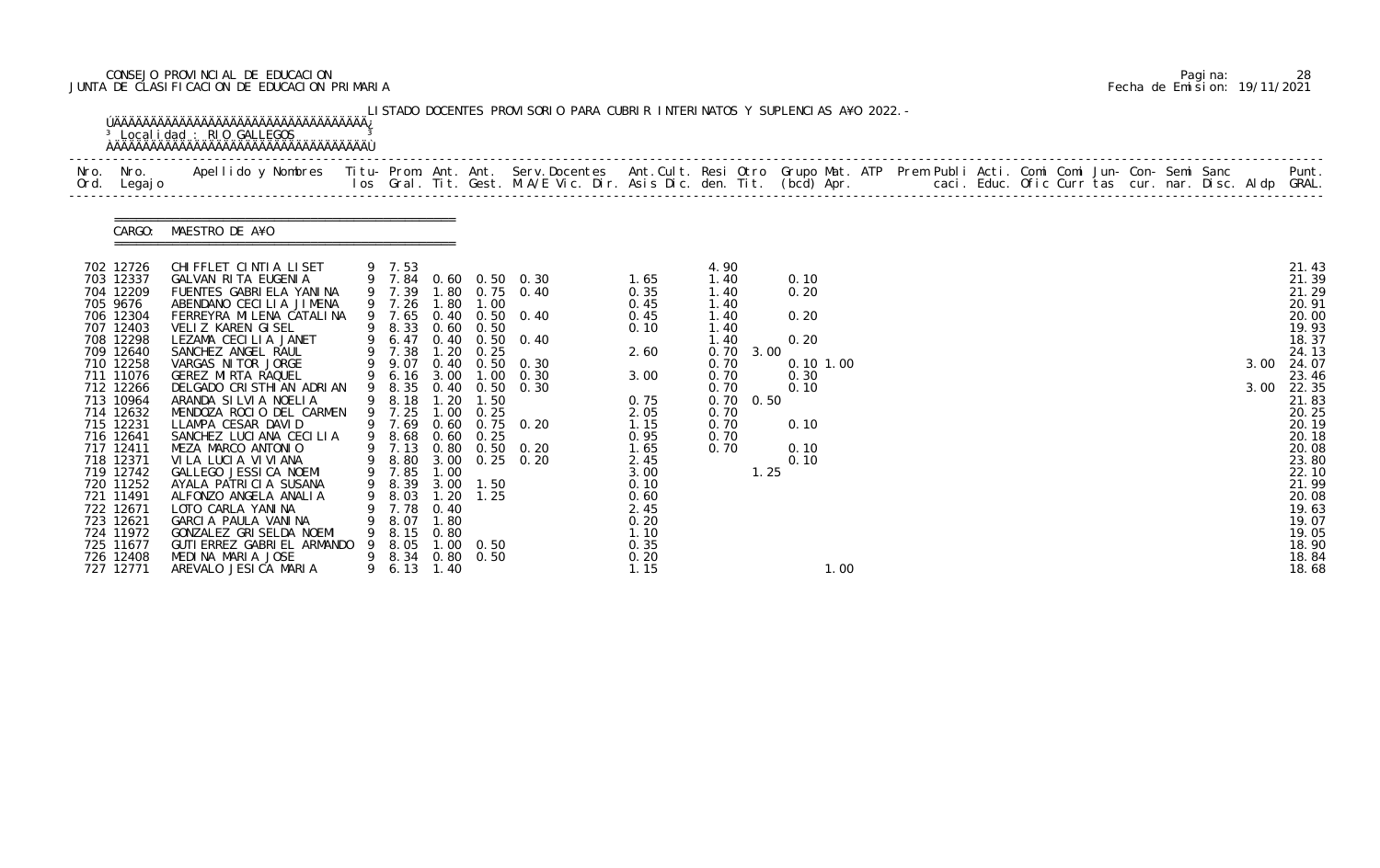# CONSEJO PROVINCIAL DE EDUCACION Pagina: 29 JUNTA DE CLASIFICACION DE EDUCACION PRIMARIA Fecha de Emision: 19/11/2021

|              |                                                                                                                               | <sup>3</sup> Localidad : RIO GALLEGOS                                                                                                                                                                                                                                                                             |        |                                                                                                                             |                                              |                                                                                                                                                  | LISTADO DOCENTES PROVISORIO PARA CUBRIR INTERINATOS Y SUPLENCIAS A¥O 2022. -                           |                                                                                                                            |                                                                                        |                                                                                                                                                                           |                      |      |                                                                        |  |                                                                                               |                                                                      |                                                                                                                        |
|--------------|-------------------------------------------------------------------------------------------------------------------------------|-------------------------------------------------------------------------------------------------------------------------------------------------------------------------------------------------------------------------------------------------------------------------------------------------------------------|--------|-----------------------------------------------------------------------------------------------------------------------------|----------------------------------------------|--------------------------------------------------------------------------------------------------------------------------------------------------|--------------------------------------------------------------------------------------------------------|----------------------------------------------------------------------------------------------------------------------------|----------------------------------------------------------------------------------------|---------------------------------------------------------------------------------------------------------------------------------------------------------------------------|----------------------|------|------------------------------------------------------------------------|--|-----------------------------------------------------------------------------------------------|----------------------------------------------------------------------|------------------------------------------------------------------------------------------------------------------------|
| Nro.<br>Ord. | Nro.<br>Legaj o                                                                                                               | Apellido y Nombres - Titu- Prom. Ant. Ant. Serv.Docentes - Ant.Cult. Resi Otro Grupo Mat. ATP Prem Publi Acti. Comi Comi Jun- Con- Semi Sanc - - Punt.<br>Ios Gral. Tit. Gest. M.A/E Vic. Dir. Asis Dic. den. Tit. (bcd) Apr. - -                                                                                 |        |                                                                                                                             |                                              |                                                                                                                                                  |                                                                                                        |                                                                                                                            |                                                                                        |                                                                                                                                                                           |                      |      |                                                                        |  |                                                                                               |                                                                      |                                                                                                                        |
|              | CARGO:                                                                                                                        | MAESTRO DE A¥O                                                                                                                                                                                                                                                                                                    |        |                                                                                                                             |                                              |                                                                                                                                                  |                                                                                                        |                                                                                                                            |                                                                                        |                                                                                                                                                                           |                      |      |                                                                        |  |                                                                                               |                                                                      |                                                                                                                        |
|              | 728 12495<br>729 12488<br>730 12242<br>731 12625<br>732 12521<br>733 12691<br>734 12494<br>735 11557                          | CUELLAR MARIELA ALEJANDRA 9 8.60 0.20 0.25 0.10<br>GEREZ YANINA MARCELA<br>ARANDA ALFREDO FACUNDO<br>CACERES MARIA IRENE<br>ROMERO YOHANA ELI SABETH<br>NI ETO PATRI CI A ALEJANDRA<br>VERA DEBORA MARIA LUZ<br>ROBLES FRANCISCO ARGEO                                                                            |        | 9 7.61<br>9 7.03 0.60<br>9 7.64<br>9 7.90<br>6, 7, 33                                                                       |                                              | 9 8.12 0.20 0.25<br>$0.40 \quad 0.25$                                                                                                            | $0.20 \quad 0.25 \quad 0.10$<br>9 7.55 0.20 0.25 0.10<br>1.00 1.25 1.00                                | 0.45<br>1.00<br>0.30<br>0.90<br>0.25<br>0.35                                                                               | 3.50                                                                                   | 0.50                                                                                                                                                                      |                      |      |                                                                        |  |                                                                                               | 3.00                                                                 | 18.60<br>18.57<br>17.56<br>17.53<br>17.19<br>17.15<br>17.10<br>23.93                                                   |
|              | CARGO:                                                                                                                        | MAESTRO INTERNADO                                                                                                                                                                                                                                                                                                 |        |                                                                                                                             |                                              |                                                                                                                                                  |                                                                                                        |                                                                                                                            |                                                                                        |                                                                                                                                                                           |                      |      |                                                                        |  |                                                                                               |                                                                      |                                                                                                                        |
|              | 1 7268<br>2 T 1<br>3 T 63<br>4 TAD<br>5 T 63<br>6 T 19<br>T 10<br>8 T 44<br>9 T 83<br>10 T 91<br>11 T 1<br>12 T 39<br>13 T 71 | CANTERO RAMONA BEATRIZ<br>PATZI ADRIANA VERONICA<br>NUNEZ EDI TH YOLANDA<br>WILCHE ROSANA INES<br>QUI NTANA HUGO RENE<br>MANAY MARCO ANTONIO<br>NARANJO MARIANA BEATRIZ<br>AGUERO EVANGELINA PAULA<br>CABANA SONIA BEATRIZ<br>DI AZ NORA<br>SANTI LLAN RUTH MARTA<br>LARA GLORIA VIVIANA<br>SAAVEDRA CLARA ISABEL | 6<br>6 | $6\quad 6.53$<br>$6\quad 8.19$<br>$6\quad 8.83$<br>6 6.58<br>8. 55<br>8.67<br>6.95<br>6.32<br>7.48<br>7.92<br>$6\quad 8.04$ | 3.00<br>3.00<br>3.00<br>3.00<br>3.00<br>3.00 | 9 6.36 3.00 3.00<br>6 6.63 3.00 1.25<br>3.00 3.00<br>3.00 3.00<br>3.00 3.00<br>3.00<br>3.00<br>2.25<br>2.00<br>2.75<br>2.75<br>$3.00 \quad 2.25$ | 3.00<br>3.00 0.50 3.00<br>3.00<br>3.00<br>3.00<br>3.00<br>3.00<br>3.00<br>3.00<br>3.00<br>3.00<br>3.00 | 3.00<br>3.00 0.40 10.00<br>3.00<br>3.00<br>3.00 0.60 10.00<br>3.00<br>3.00<br>3.00<br>3.00<br>3.00<br>3.00<br>3.00<br>3.00 | 10.00<br>10.00<br>10.00<br>10.00<br>10.00<br>10.00<br>10.00<br>10.00<br>10.00<br>10.00 | 5.00 2.90 1.00 0.20<br>9.75 2.30 1.00<br>10.00  1.00  2.20<br>3.25 2.50 0.40 0.20<br>2.70<br>2.40<br>2.00<br>$1.25$ $2.30$<br>3.50 1.70<br>2.60 0.20 0.20<br>2.40<br>2.00 | 0.20<br>0.20<br>0.20 | 0.15 | 1.10<br>0.75<br>0.35<br>$2.50 \t 0.30$<br>0.20<br>0.70<br>0.15<br>0.10 |  | 1.00<br>1.00<br>2.00<br>1.00<br>1.00<br>1. 00<br>1.00<br>1.00<br>1.00<br>1.00<br>1.00<br>1.00 | 3.00<br>3.00<br>3.00<br>3.00<br>3.00<br>3.00<br>3.00<br>3.00<br>3.00 | 34.36<br>47.48<br>46.23<br>45.14<br>45.13<br>3.00 44.08<br>42.95<br>42.87<br>42.65<br>42.52<br>42.38<br>42.37<br>41.49 |

|  | Pagi na: |                              |
|--|----------|------------------------------|
|  |          | Fecha de Emision: 19/11/2021 |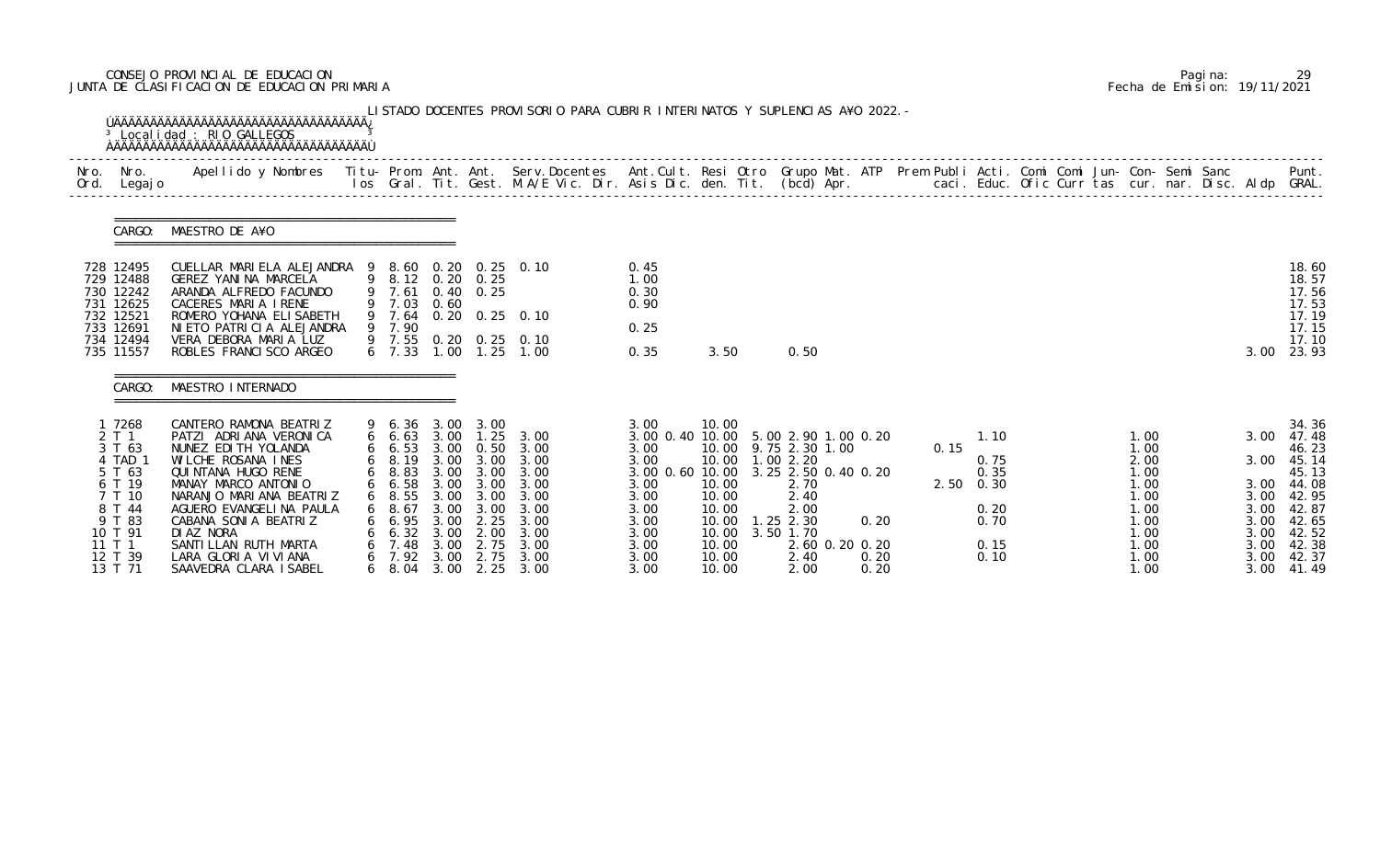# CONSEJO PROVINCIAL DE EDUCACION Pagina: 30 JUNTA DE CLASIFICACION DE EDUCACION PRIMARIA Fecha de Emision: 19/11/2021

|              |                    | <sup>3</sup> Localidad : RIO GALLEGOS                                                                                                    |          |                         |              |                               | LISTADO DOCENTES PROVISORIO PARA CUBRIR INTERINATOS Y SUPLENCIAS A¥O 2022. - |              |                |                  |           |                     |      |              |  |              |                                                      |              |                          |
|--------------|--------------------|------------------------------------------------------------------------------------------------------------------------------------------|----------|-------------------------|--------------|-------------------------------|------------------------------------------------------------------------------|--------------|----------------|------------------|-----------|---------------------|------|--------------|--|--------------|------------------------------------------------------|--------------|--------------------------|
| Nro.<br>Ord. | Nro.<br>Legaj o    | Apellido y Nombres Titu- Prom. Ant. Ant. Serv.Docentes Ant.Cult. Resi Otro Grupo Mat. ATP Prem Publi Acti. Comi Comi Jun- Con- Semi Sanc |          |                         |              |                               | los Gral. Tit. Gest. M.A/E Vic. Dir. Asis Dic. den. Tit. (bcd) Apr.          |              |                |                  |           |                     |      |              |  |              | caci. Educ. Ofic Curr tas cur. nar. Disc. Aldp GRAL. |              | Punt.                    |
|              | CARGO:             | MAESTRO INTERNADO                                                                                                                        |          |                         |              |                               |                                                                              |              |                |                  |           |                     |      |              |  |              |                                                      |              |                          |
|              | 14 T 10            | GARRIBIA MARIA LAURA                                                                                                                     |          | $6\quad 8.46$           |              | 3.00 3.00                     | 3.00                                                                         | 3.00         | 10.00          | 2.00             |           |                     |      |              |  | 1.00         |                                                      | 2.00         | 41.46                    |
|              | 15 T 70            | PILLON MARIA ADRIANA                                                                                                                     |          |                         |              | 6 8.32 3.00 2.75              | 3.00                                                                         | 3.00         | 10.00          |                  |           | 1.25 2.30 0.40 0.10 |      |              |  | 1.00         |                                                      |              | 41.12                    |
|              | 16 T 70<br>17 T 47 | LARUFFA SANDRA MABEL                                                                                                                     |          | 6 6.77                  | 3.00         | 1.75                          | 3.00                                                                         | 3.00         | 10.00          | 0.50 2.70        |           | 0.40                |      |              |  | 1.00         |                                                      |              | 3.00 41.12<br>3.00 41.00 |
|              | 18 T 78            | ROMERO NI LDA ROSA<br>LEDESMA SANDRA ROSA                                                                                                |          | $6$ 7.45<br>6 7.06      | 3.00<br>3.00 | 2.25<br>2.50                  | 3.00<br>3.00                                                                 | 3.00<br>3.00 | 10.00<br>10.00 | 2.20<br>2.30     |           | 0.10<br>0.10        |      |              |  | 1.00<br>1.00 |                                                      | 3.00         | 40.96                    |
|              | 19 T 47            | ALARCON MARIA EMILIA                                                                                                                     |          | $6$ 7.18                | 3.00         | 1.25                          | 3.00                                                                         | 3.00         | 10.00          |                  |           | 2.50 3.00 0.50 0.10 |      | 0.10         |  | 1.00         |                                                      |              | 40.63                    |
|              | 20 T 91            | CUCCURU HUGO ERNESTO                                                                                                                     |          | $6\quad 6.41$           | 3.00         | 3.00                          | 3.00                                                                         | 3.00         | 10.00          | 2.20             |           |                     |      |              |  | 1.00         |                                                      | 3.00         | 40.61                    |
|              | 21 T 33            | GRANEROS JULIA ESTER                                                                                                                     |          | 66.56                   | 3.00         | 1.00                          | 3.00                                                                         | 3.00         | 10.00          | 1.50 2.20        |           |                     |      | 0.10         |  | 1.00         |                                                      | 3.00         | 40.36                    |
|              | 22 T 81            | CARO MARLEN ROXANA                                                                                                                       |          | 6 6.92 3.00             |              | 2.00                          | 3.00                                                                         | 3.00         | 10.00          | 2.30             |           |                     |      | 0.05         |  | 1.00         |                                                      | 3.00         | 40.27                    |
|              | 23 T 38            | DAZA SONIA                                                                                                                               |          | $6\quad 6.53$           | 3.00         | 1.50                          | 3.00                                                                         | 3.00         |                | 10.00 3.25 2.40  |           |                     | 0.25 | 0.15         |  | 1.00         |                                                      |              | 40.08                    |
|              | 24 9891            | ACU¥A MARIA OFELIA                                                                                                                       |          | 6, 7.44                 | 1.80         | 1.75                          | 1.80                                                                         | 2.55         |                | 6.30 8.50 0.90   |           |                     |      |              |  |              |                                                      |              | 3.00 40.04               |
|              | 25 T 90<br>26 T 19 | SALDIVIA MARCELA LETICIA                                                                                                                 |          | 7.28                    | 3.00         | 3.00                          | 3.00<br>3.00                                                                 | 1.95         | 10.00          | 1.70             |           | 0.10                |      |              |  | 1.00         |                                                      | 3.00         | 39.93                    |
|              | 27 TAD 1           | GOMEZ ANA LIA<br>VALI ENTE ROSSANA EUGENIA                                                                                               |          | $6\quad 8.22$<br>66.58  | 3.00<br>3.00 | 1.00<br>1.75                  | 3.00                                                                         | 3.00<br>3.00 | 10.00<br>10.00 | 1.50<br>2.20     |           | 0.10                |      | 0.05<br>0.05 |  | 1.00<br>1.00 |                                                      | 3.00<br>3.00 | 39.87<br>39.68           |
|              | 28 T 58            | CAVALLO VANESA KARINA                                                                                                                    |          | $6\quad 8.64$           | 3.00         | 1.00                          | 3.00                                                                         | 2.25         | 10.00          | 2.40             |           | 0.20                |      |              |  |              |                                                      | 3.00         | 39.49                    |
|              | 29 T 39            | TRAYO GUI LLERMO VI DAL                                                                                                                  |          | 6 6.44                  | 3.00         | 2.00                          | 3.00                                                                         | 2.50         | 10.00          | 2.30             |           | 0.10                |      | 0.10         |  | 1.00         |                                                      | 3.00         | 39.44                    |
|              | 30 T 46            | CRUZ ELISA EUNICE                                                                                                                        |          | 6, 7.42                 | 3.00         | 2.25                          | 3.00                                                                         | 3.00         | 10.00          | $1.25$ $2.50$    |           |                     |      |              |  | 1.00         |                                                      |              | 39.42                    |
|              | 31 T 78            | BURYAI LE OLGA LI LI ANA                                                                                                                 |          | $6\quad 8.42\quad 3.00$ |              | 2.50                          | 3.00                                                                         | 3.00         | 6.30           | 3.00             |           |                     |      | 0.20         |  | 1.00         |                                                      | 3.00         | 39.42                    |
|              | 32 T 62            | TORRES LUCIA DEL VALLE                                                                                                                   |          | $6\quad 8.48$           |              | $3.00\quad 3.00$              | 3.00                                                                         | 3.00         | 8.40           |                  | 2.50 0.60 |                     |      | 0.10         |  | 1.00         |                                                      |              | 39.08                    |
|              | 33 T 39            | DI ARTES RAMON ANTONIO                                                                                                                   |          | 7. 08                   | 3.00         | 2.75                          | 3.00                                                                         | 3.00         | 10.00          | 2.60             |           | 0.10                |      | 0.35         |  | 1.00         |                                                      |              | 38.88                    |
|              | 34 10130           | SANCHEZ MARIA SOLEDAD                                                                                                                    |          | $6$ 7.72                | 3.00         | $\overline{\phantom{0}}$ . 00 | 2.00                                                                         | 3.00         | 5.60           | 6.50 1.00        |           |                     |      |              |  |              |                                                      | 3.00         | 38.82                    |
|              | 35 T 78            | TEJADA MARIA BEATRIZ                                                                                                                     |          | 7.75                    | 3.00         | 3.00                          | 3.00                                                                         | 3.00         | 10.00          | 1.80             |           | 0.10                |      | 0.15         |  | 1.00         |                                                      |              | 38.80                    |
|              | 36 T 70            | SCALZI EVANS MARIA<br>VERA AMELIA EDITH                                                                                                  |          | 7.09<br>7.36            | 3.00<br>3.00 | 3.00<br>3.00                  | 3.00<br>3.00                                                                 | 3.00         | 10.00<br>10.00 | 2.40             |           | 0.20                |      | 0.10<br>0.05 |  | 1.00         |                                                      |              | 38.79                    |
|              | 37 T 61<br>38 T 58 | RISSO PATRON SELVA SUSANA                                                                                                                | $\sigma$ | 6. 24                   | 3.00         | 3.00                          | 3.00                                                                         | 3.00<br>3.00 | 10.00          | 2.20<br>1.002.10 |           | 0.10                |      | 0.10         |  | 1.00<br>1.00 |                                                      |              | 38.61<br>38.54           |
|              | 39 T 38            | UZQUEDA BLANCA ROSA                                                                                                                      |          | 6 7.06                  |              |                               | 3.00 2.50 3.00                                                               | 3.00         | 10.00          | 2.20             |           | 0.40                |      | 0.25         |  | 1.00         |                                                      |              | 38.41                    |

|  | Pagi na: | 30                           |
|--|----------|------------------------------|
|  |          | Fecha de Emision: 19/11/2021 |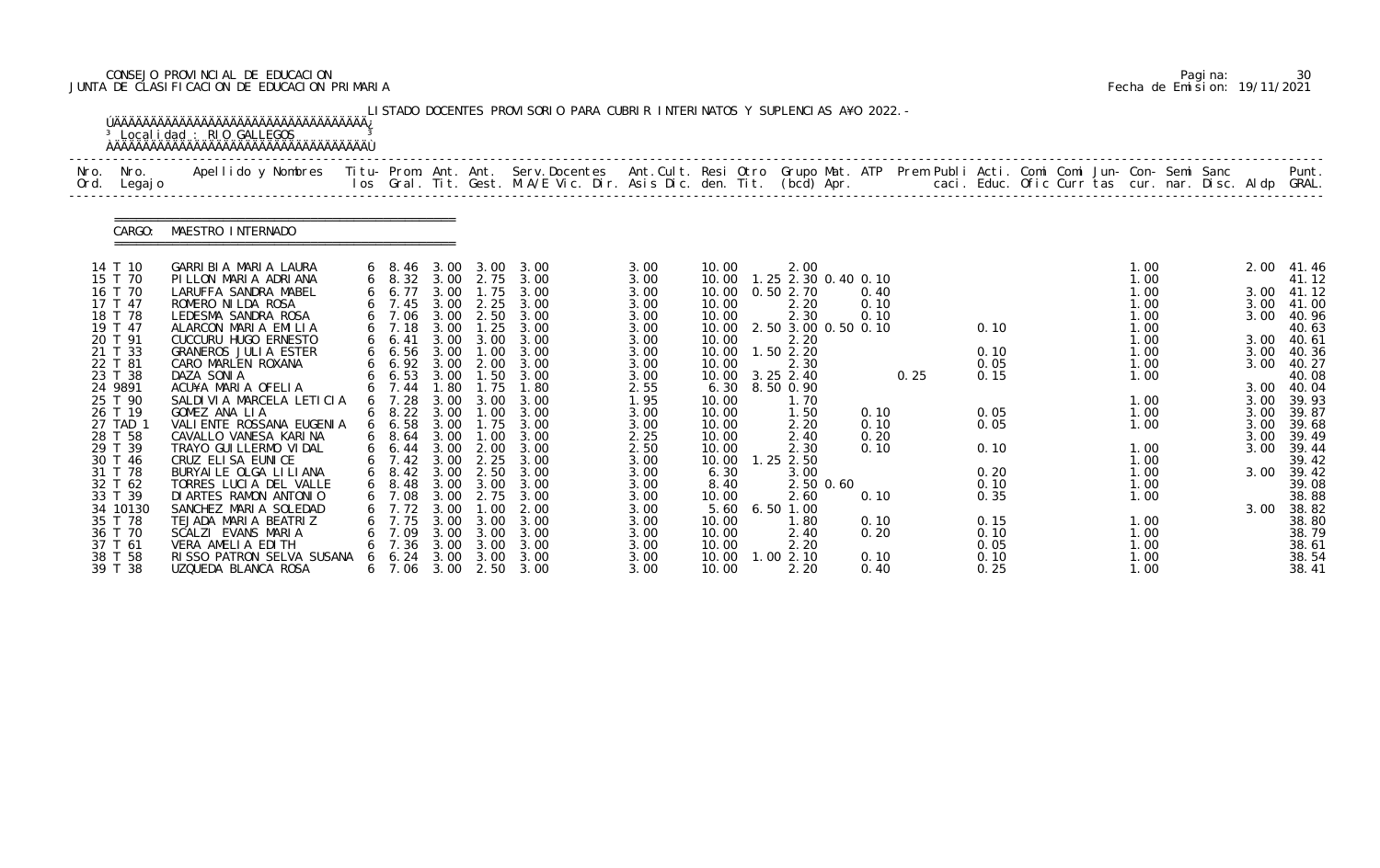# CONSEJO PROVINCIAL DE EDUCACION Pagina: 31 JUNTA DE CLASIFICACION DE EDUCACION PRIMARIA Fecha de Emision: 19/11/2021

| Nro. | Nro.<br>Ord. Legajo | Apellido y Nombres  Titu- Prom. Ant. Ant. Serv.Docentes  Ant.Cult. Resi Otro Grupo Mat. ATP Prem Publi Acti. Comi Comi Jun- Con- Semi Sanc         Punt.<br>Ios Gral. Tit. Gest. M.A/E Vic. Dir. Asis Dic. den. Tit. (bcd) Apr. |   |                              |              |                               |                                                |              |               |            |                             |      |      |      |  |      |  |      |                |
|------|---------------------|---------------------------------------------------------------------------------------------------------------------------------------------------------------------------------------------------------------------------------|---|------------------------------|--------------|-------------------------------|------------------------------------------------|--------------|---------------|------------|-----------------------------|------|------|------|--|------|--|------|----------------|
|      | CARGO:              | MAESTRO INTERNADO                                                                                                                                                                                                               |   |                              |              |                               |                                                |              |               |            |                             |      |      |      |  |      |  |      |                |
|      | 40 T 58             | ALINCASTRO MARIA ESTER                                                                                                                                                                                                          |   | $6\quad 8.53$                | 3.00         |                               | $1.00 \quad 3.00$                              | 3.00         | 10.00         |            | 2.30                        | 0.30 |      |      |  | 1.00 |  |      | 38.13          |
|      | 41 T 33             | DIAZ ROSA MAGDALENA                                                                                                                                                                                                             |   |                              |              |                               | 6 6.33 3.00 2.75 3.00                          | 2.90         | 10.00         |            | 3.00                        |      |      |      |  | 1.00 |  |      | 37.98          |
|      | 42 8018             | VEGA VILMA MABEL                                                                                                                                                                                                                |   | 6 6.56 3.00                  |              | 3.00                          | 2.60                                           | 3.00         | 9.80          |            | 1.00 1.50                   |      |      | 0.40 |  | 1.00 |  |      | 37.86          |
|      | 43 6966<br>44 10131 | MEDINA ALBERTO ALEJANDRO<br>NUNO CARLOS FIDEL                                                                                                                                                                                   |   | $6$ 7.72<br>6 8.22 2.60 2.00 | 3.00         | 1.75                          | 3.00<br>0.60                                   | 1.50<br>2.85 | 10.00<br>4.90 |            | 3.00 1.60<br>9.00 0.30 0.90 |      |      |      |  |      |  |      | 37.57<br>37.37 |
|      | 45 T 83             | NIEVA CECILIA DEL CARMEN                                                                                                                                                                                                        |   | 7.47                         | 2.80         | 1.25                          | 2.80                                           | 2.60         | 10.00         |            | 1.75 1.40                   |      |      |      |  | 1.00 |  |      | 37.07          |
|      | 46 11474            | CARCAMO VILA MARIANA                                                                                                                                                                                                            |   | $6$ 7.32                     | 1.00         | 0.50                          | 0.80                                           | 3.00         |               |            | 10.00 4.75 0.40             |      |      |      |  |      |  | 3.00 | 36.77          |
|      | 47 T 90             | PEREZ MONICA NOEMI                                                                                                                                                                                                              |   | 66.19                        | 3.00         | 1.75                          | 3.00                                           | 3.00         | 10.00         |            | 2.30                        |      |      | 0.10 |  | 1.00 |  |      | 36.34          |
|      | 48 4950             | ALVARADO ALICIA DEL VALLE                                                                                                                                                                                                       |   | 6.00                         | 3.00         | $\overline{\phantom{0}}$ . 25 | 3.00                                           | 3.00         | 10.00         |            | 2.50                        |      |      | 0.10 |  | 1.00 |  |      | 35.85          |
|      | 49 8417             | LEGUNDA JULIA PETRONA                                                                                                                                                                                                           |   | 6 7.88                       | 3.00         | 2.75                          | 2.60                                           |              | 9.10          |            | 1.30                        |      |      |      |  |      |  | 3.00 | 35.63          |
|      | 50 7827             | KRI STOF VALERIA                                                                                                                                                                                                                |   | $6$ 7.52                     | 2.80         | 2.50                          | 2.10                                           | 3.00         | 7.70          |            | 1.00                        |      |      |      |  |      |  | 3.00 | 35.62          |
|      | 51 10609<br>52 T 15 | FIGUEROA LILIANA DEL<br>GONZALEZ ISABEL DEL V                                                                                                                                                                                   |   | 6 8.45<br>66.50              | 3.00<br>3.00 | 0.25                          | 2.20<br>3.00                                   | 3.00<br>3.00 | 10.00         |            | 4.90 6.50 1.10<br>2.50 0.20 |      |      | 0.10 |  | 1.00 |  |      | 35.40<br>35.30 |
|      | 53 8556             | GONZA NI LDA DELICIA                                                                                                                                                                                                            |   | $6\quad 6.40$                |              |                               | 3.00 3.00 3.00                                 | 1.55         | 9.10          |            | 3.00                        |      | 0.15 |      |  |      |  |      | 35.20          |
|      | 54 8207             | ZARATE CLARISA ETELVINA                                                                                                                                                                                                         |   | $6\quad 8.43$                | 3.00         | 1.50                          | 2.80                                           | 1.90         | 9.80          |            | 1.40                        |      |      | 0.10 |  |      |  |      | 34.93          |
|      | 55 11470            | ESTEVEZ CINTIA PAMELA                                                                                                                                                                                                           |   | $6$ 7.31                     | 1.00         |                               | 0.10                                           | 1.75         |               | 10.00 5.25 |                             |      |      | 0.30 |  |      |  | 3.00 | 34. 71         |
|      | 56 9399             | PEREZ AI DA VERONICA                                                                                                                                                                                                            |   |                              |              |                               | 6 7.65 2.20 1.25 1.80<br>6 6.73 3.00 2.25 2.90 | 3.00         |               |            | 7.70 1.00 0.90              |      |      |      |  |      |  | 3.00 | 34.50          |
|      | 57 9463             | ROJAS JORGE MARCELO                                                                                                                                                                                                             |   |                              |              |                               |                                                | 3.00         | 7.70          |            | $1.25$ 1.40                 |      |      |      |  |      |  |      | 34.23          |
|      | 58 T 55             | GONZALEZ SOLEDAD MARIA                                                                                                                                                                                                          |   | 6 7.73 3.00                  |              | 1.50                          | 3.00                                           | 0.15         | 10.00         |            | 1.70                        | 0.10 |      |      |  |      |  |      | 33.18          |
|      | 59 8499             | SORIA SANDRA PAOLA                                                                                                                                                                                                              |   | 8. 71                        | 3.00         | 0. 75                         | 2.20                                           | 2.00         | 8.40          |            | 1.10 1.00                   |      |      |      |  |      |  |      | 33.16          |
|      | 60 200<br>61 7853   | HEREDIA STELLA MARIS<br>FAJARDO MARCELO DAMIAN                                                                                                                                                                                  |   | 6.35<br>7.43                 | 3.00<br>2.80 | 0.75<br>1.75                  | 1.80<br>2.80                                   | 3.00         | 10.00         |            | 1.25 0.90                   |      |      |      |  |      |  |      | 33.05<br>32.23 |
|      | 62 10026            | GARCES SAAVEDRA HADA DEL                                                                                                                                                                                                        |   | 6.56                         | 1.80         | 0.75                          | 1.70                                           | 0.25<br>1.05 | 9.80<br>10.00 |            | 1.40<br>1.00 0.80           |      |      | 0.35 |  |      |  | 2.00 | 32.01          |
|      | 63 10408            | GALIANO GUAYTE SONIA SOF                                                                                                                                                                                                        |   | 7.58                         | . 60         |                               | 0.20                                           | 1.15         | 5.60          |            | 5.50 0.80                   |      |      |      |  |      |  | 3.00 | 31.43          |
|      | 64 9949             | CORDOBA JORGE LUIS                                                                                                                                                                                                              |   | 7.81                         | 1.60         | 2.00                          | 0.90                                           | 3.00         | 6.30          |            | 0.30                        |      |      | 0.50 |  |      |  | 3.00 | 31.41          |
|      | 65 8772             | GIMENEZ LILIANA DEL VALLE                                                                                                                                                                                                       | 6 | 8.18                         | 3.00         |                               | $2.25$ $2.10$                                  | 0.35         | 7.70          |            | 1.00                        |      |      |      |  |      |  |      | 30.58          |

|  | Pagi na: |                              |
|--|----------|------------------------------|
|  |          | Fecha de Emision: 19/11/2021 |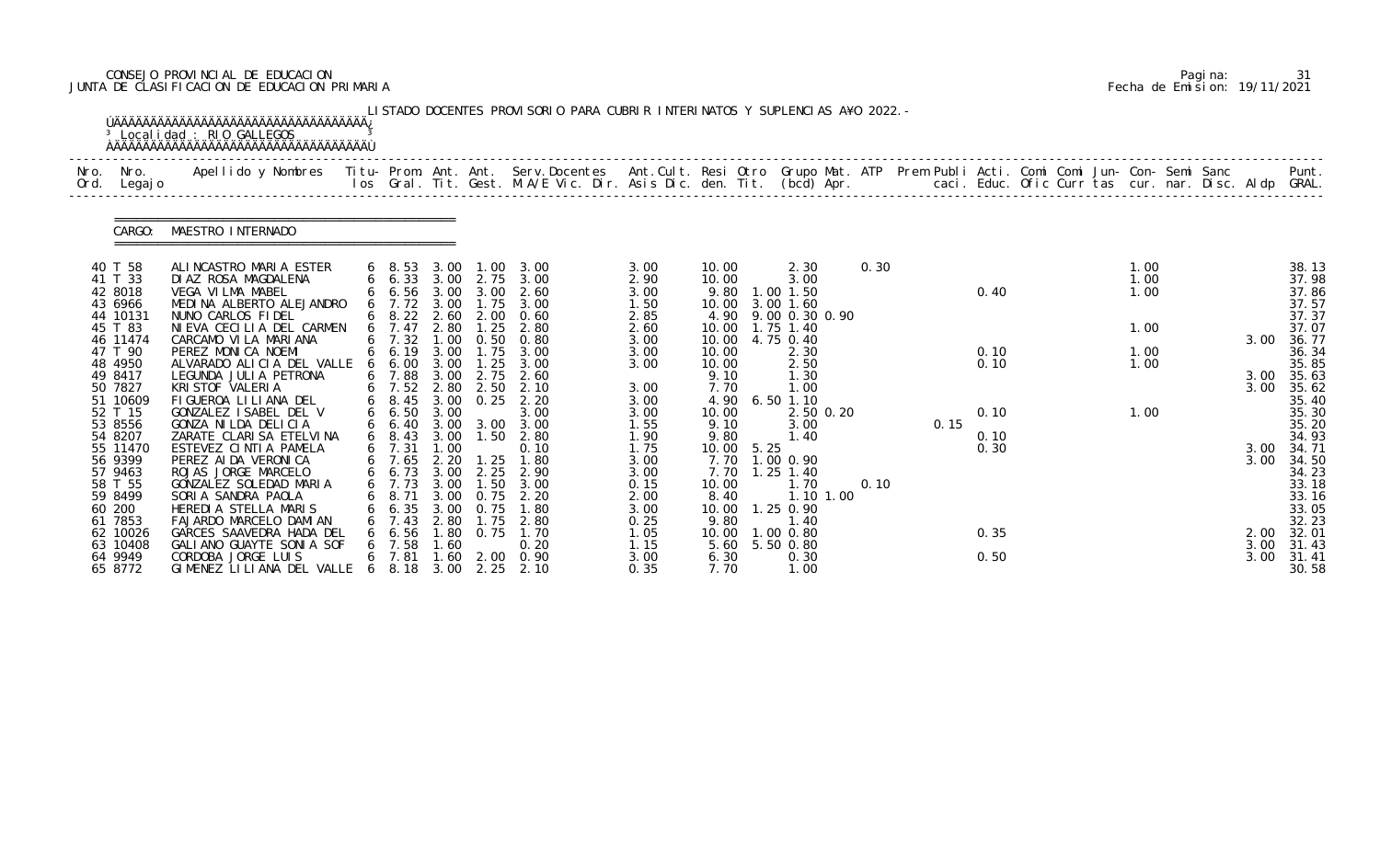# CONSEJO PROVINCIAL DE EDUCACION Pagina: 32 JUNTA DE CLASIFICACION DE EDUCACION PRIMARIA Fecha de Emision: 19/11/2021

| Nro.<br>Nro.<br>Ord.<br>Legaj o                                                                                                                                                                                                                                                | Apellido y Nombres - Titu- Prom. Ant. Ant. Serv.Docentes - Ant.Cult. Resi Otro Grupo Mat. ATP - Prem Publi Acti. Comi Comi Jun- Con- Semi Sanc                                                                                                                                                                                                                                                                                                                                                                                                                                                         |                                                                                                                                                                                                                                                                        |                                                                                                                                                    |                                                                                                                                                         | los Gral. Tit. Gest. M.A/E Vic. Dir. Asis Dic. den. Tit. (bcd) Apr.        caci. Educ. Ofic Curr tas cur. nar. Disc. Aldp GRAL.                                                       |                                                                                                                                                               |                                                                                                                                                                               |      |                                                                                                                                                                                                      |  |              |  |  |  |                                                              | Punt.                                                                                                                                                                                                                      |
|--------------------------------------------------------------------------------------------------------------------------------------------------------------------------------------------------------------------------------------------------------------------------------|--------------------------------------------------------------------------------------------------------------------------------------------------------------------------------------------------------------------------------------------------------------------------------------------------------------------------------------------------------------------------------------------------------------------------------------------------------------------------------------------------------------------------------------------------------------------------------------------------------|------------------------------------------------------------------------------------------------------------------------------------------------------------------------------------------------------------------------------------------------------------------------|----------------------------------------------------------------------------------------------------------------------------------------------------|---------------------------------------------------------------------------------------------------------------------------------------------------------|---------------------------------------------------------------------------------------------------------------------------------------------------------------------------------------|---------------------------------------------------------------------------------------------------------------------------------------------------------------|-------------------------------------------------------------------------------------------------------------------------------------------------------------------------------|------|------------------------------------------------------------------------------------------------------------------------------------------------------------------------------------------------------|--|--------------|--|--|--|--------------------------------------------------------------|----------------------------------------------------------------------------------------------------------------------------------------------------------------------------------------------------------------------------|
| CARGO:                                                                                                                                                                                                                                                                         | MAESTRO INTERNADO                                                                                                                                                                                                                                                                                                                                                                                                                                                                                                                                                                                      |                                                                                                                                                                                                                                                                        |                                                                                                                                                    |                                                                                                                                                         |                                                                                                                                                                                       |                                                                                                                                                               |                                                                                                                                                                               |      |                                                                                                                                                                                                      |  |              |  |  |  |                                                              |                                                                                                                                                                                                                            |
| 66 8865<br>67 11042<br>68 11135<br>69 11315<br>70 11139<br>71 10830<br>72 11721<br>73 11085<br>74 11061<br>75 8828<br>76 11364<br>77 11036<br>78 11319<br>79 11071<br>80 11351<br>81 11039<br>82 11580<br>83 11271<br>84 10055<br>85 11641<br>86 11447<br>87 10704<br>88 11352 | MELGAREJO ANA BEATRIZ<br>VERAZAY SAMANTA ELIZABETH 6 7.51<br>REI NOSO SUSANA CAROLINA<br>VIDAL ANTINOPAI OSCAR<br>FERREYRA LAURA CARINA<br>BARON VALERIA ANDREA<br>ORELLANA ROXANA BEATRIZ<br>PRADO SONIA ROMINA<br>COSTILLA IRMA ALEJANDRA<br>MURO TORENA MARIA BELEN<br>I NSAURRALDE LAUTARO LUJAN<br>ZAVALEY CORINA DEL<br>SOSA ALEJANDRO DAVID<br>VILLEGAS EMILIO HERNAN<br>SOSA LORENA ELI SABET<br>JUAREZ VICTOR HUGO<br>FERREYRA ANA CECILIA<br>RIESTRA JOSE ESTEBAN<br>DI AZ CAROLA ANALIA DEL<br>ESPECHE GUI DO OMAR<br>ALVAREZ GABRI ELA<br>ALARCON NESTOR ABEL<br>GALLARDO NATALI A BEATRIZ | 6 6.49<br>$6\quad 5.26$<br>$6\quad 8.78$<br>$6\quad 8.08$<br>68.61<br>$6\quad 8.22$<br>6 8.32<br>6 9.00<br>$6\quad 8.43$<br>7.68<br>$6$ 7.83<br>6 7.70<br>6 7.04<br>6 7.80<br>6 6.77<br>6 8.77<br>$6$ 7.57<br>$6\quad 8.16\quad 3.00$<br>7.47<br>8.35<br>$6\quad 8.24$ | 1.20<br>3.00<br>1.20<br>1.40<br>2.60<br>2.60<br>1.20<br>.40<br>1.20<br>.20<br>1.60<br>1.20<br>1.20<br>3.00<br>1.00<br>1.20<br>3.00<br>1.20<br>1.60 | 3.00 1.50<br>1.50<br>1.00<br>1.25<br>1.00<br>0. 25<br>2.40 0.25<br>1.25<br>1.50<br>1.75<br>0.50<br>1.50<br>1.25<br>1.25<br>1.25<br>1.25<br>0.75<br>1.20 | 2.00<br>1.20<br>$1.25$ $3.00$<br>1.00<br>1.00<br>0.90<br>1.00<br>1.20<br>0.60<br>1.60<br>1.20<br>1.20<br>1.20<br>1.10<br>1.20<br>3.00<br>0.20<br>1.20<br>1.80<br>0.20<br>1.10<br>1.40 | 3.00<br>$1.65$ $2.10$<br>3.00<br>2.65<br>1.45<br>0.35<br>1.40<br>3.00<br>0.20<br>2.00<br>0.50<br>1.75<br>1.55<br>3.00<br>0.05<br>0.30<br>0.50<br>2.25<br>1.75 | 7.00<br>4.20<br>4.20<br>10.00<br>4.20<br>4.90<br>3.50<br>4.20<br>3.50<br>7.00<br>3.50<br>4.20<br>4.90<br>3.50<br>3.50<br>3.50<br>3.50<br>3.50<br>3.50<br>3.50<br>4.90<br>3.50 | 0.50 | 1.00<br>0.60<br>3.00<br>0.50<br>0.50<br>0.40<br>1.50 0.50<br>1.50 0.60<br>0.80<br>0.50<br>0.60<br>0.90<br>1.50 0.50<br>$0.60$ 1.00<br>2.20<br>0.50<br>0.60<br>2.10 1.75 0.90<br>1.70<br>0.50<br>0.70 |  | 0.15<br>0.15 |  |  |  | 3.00<br>3.00<br>3.00<br>3.00<br>3.00<br>3.00<br>3.00<br>3.00 | 29.99<br>28.96<br>28.71<br>28.48<br>3.00 28.08<br>27.86<br>3.00 27.67<br>27.42<br>27.40<br>26.68<br>26.33<br>26.03<br>25.95<br>25.89<br>25.80<br>25.77<br>3.00 24.52<br>24.32<br>24.21<br>24.12<br>23.65<br>23.59<br>23.53 |

|  | Pagi na: |                              |
|--|----------|------------------------------|
|  |          | Fecha de Emision: 19/11/2021 |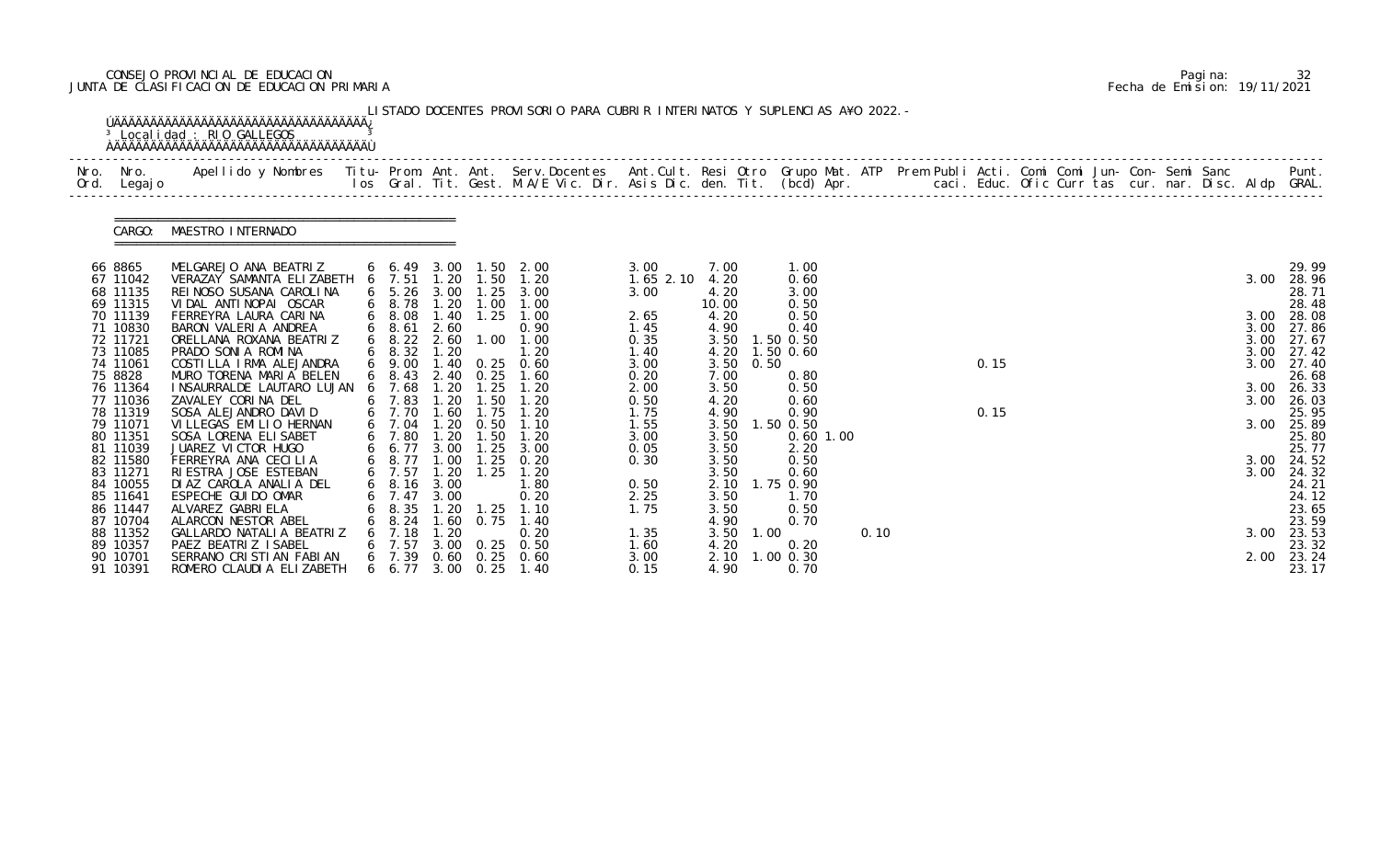# CONSEJO PROVINCIAL DE EDUCACION Pagina: 33 JUNTA DE CLASIFICACION DE EDUCACION PRIMARIA Fecha de Emision: 19/11/2021

| Ord. | Nro. Nro.<br>Legaj o                                     | Apellido y Nombres  Titu- Prom. Ant. Ant. Serv.Docentes  Ant.Cult. Resi Otro Grupo Mat. ATP Prem Publi Acti. Comi Comi Jun- Con- Semi Sanc           Punt.<br>Ios Gral. Tit. Gest. M.A/E Vic. Dir. Asis Dic. den. Tit. (bcd) Apr. |                                                             |                               |              |                                                      |                              |                                                |                     |              |  |      |      |  |              |  |              |                                           |
|------|----------------------------------------------------------|-----------------------------------------------------------------------------------------------------------------------------------------------------------------------------------------------------------------------------------|-------------------------------------------------------------|-------------------------------|--------------|------------------------------------------------------|------------------------------|------------------------------------------------|---------------------|--------------|--|------|------|--|--------------|--|--------------|-------------------------------------------|
|      | CARGO:                                                   | MAESTRO INTERNADO                                                                                                                                                                                                                 |                                                             |                               |              |                                                      |                              |                                                |                     |              |  |      |      |  |              |  |              |                                           |
|      | 92 11251<br>93 10768<br>94 11365                         | ACOSTA GUSTAVO ALFREDO<br>VI LLALBA LORENA PAOLA<br>MARINI ROCIO SOLEDAD                                                                                                                                                          | 6 7.93<br>6, 7.61<br>$6\quad 8.38$                          | 1.40                          | 1.40 0.50    | 0.20<br>1.40<br>1.20 0.25 0.20                       | 0.90<br>1.00                 | 4.20<br>4.20<br>3.50                           | 0.70<br>$0.60$ 1.00 |              |  |      |      |  |              |  | 3.00         | 22.73<br>22.71<br>22.13                   |
|      | 95 11636<br>96 11270<br>97 11223<br>98 11800<br>99 11807 | TAMBLAY SABRINA ELIZABETH<br>RUIZ GABRIEL GERMAN<br>STRUSIAT PATRICIA<br>GUZMAN GARCIA CLARA<br>VALLEJOS ALEJANDRA                                                                                                                | 66.64<br>$6\quad 8.46$<br>$6\quad 7.38$<br>6 7.57<br>6 7.56 | 1.20<br>1.20<br>1.20<br>0.80  |              | 0.20<br>0.20<br>0.50<br>$0.80$ $0.50$ $0.80$<br>0.80 | 0.10<br>3.00<br>0.35<br>0.55 | 3.50<br>2.80<br>3.50<br>2.10 3.00 0.40<br>5.60 | 4.00 0.50           |              |  |      |      |  |              |  | 3.00         | 22.04<br>21.76<br>21.58<br>21.52<br>21.31 |
|      | 100 11224<br>101 11815<br>102 11435<br>103 10687         | CORONEL DAVID RAUL<br>RODRI GUEZ MI RI AN RAMONA<br>VERAZAY DAMIAN ISMAEL<br>TAMAYO JORGE DAMIAN                                                                                                                                  | $6$ 7.35<br>6 7.50<br>6, 7.29<br>$6\quad 6.45$              | 1. 20<br>1.40<br>1.20<br>1.60 | 1.00<br>1.00 | 0.20<br>0.70<br>0.90                                 | 0.70<br>0.60                 | 4.20<br>1.50<br>2.10<br>3.50<br>5.60           | 0.30<br>0.40        |              |  |      |      |  |              |  | 3.00         | 21.15<br>21.00<br>20.89<br>20.65          |
|      | 104 11512<br>105 11452<br>106 11256<br>107 10964         | PAEZ AMANDA ABIGAIL<br>SAAVEDRA MARIA SOLEDAD<br>CASTRO DAI ANA CAROLINA<br>ARANDA SILVIA NOELIA                                                                                                                                  | $6$ 7.36<br>66.59<br>6, 7.69<br>$6\quad 8.18$               | 1.00<br>1.00<br>1.40<br>1.20  | 0.50<br>1.25 | 1.00<br>1.10                                         | 0.35<br>0.75<br>0.75         | 3.50<br>3.50<br>3.50<br>0.70<br>0.50           | 0.50<br>0.50        |              |  |      |      |  |              |  |              | 20.21<br>19.94<br>19.34<br>17.33          |
|      | 108 12231<br>109 11252<br>110 T 90                       | LLAMPA CESAR DAVID<br>AYALA PATRICIA SUSANA<br>SIAREZ ROSANA LUCIA                                                                                                                                                                | $6$ 7.69 0.60<br>6 8.39 3.00<br>5 7.59                      |                               | 1.25         | 0.60 0.50 0.20<br>3.00 0.50 3.00                     | 1.15<br>0.10<br>3.00         | 0.70<br>10.00                                  | 0.10<br>2.30        |              |  |      |      |  | 1.00         |  |              | 16.94<br>18.74<br>3.00 38.39              |
|      | CARGO:                                                   | MAESTRO ESP. EDUC. ARTI STI CA: PLASTI CA                                                                                                                                                                                         |                                                             |                               |              |                                                      |                              |                                                |                     |              |  |      |      |  |              |  |              |                                           |
|      | 1 T 11<br>2 T 78                                         | VILLARROEL ALEJANDRA INES 9 7.91 3.00<br>DI AZ CLAUDI A GRACI ELA                                                                                                                                                                 |                                                             |                               | 3.00         | -3.00<br>9 8.72 3.00 3.00 3.00                       | 3.00<br>3.00                 | 10.00 10.75 1.60<br>10.00 3.00 1.90            |                     | 0.10<br>0.10 |  | 0.20 | 0.15 |  | 1.00<br>1.00 |  | 2.00<br>3.00 | 54.51<br>48.92                            |

|  | Pagi na: | 33                           |
|--|----------|------------------------------|
|  |          | Fecha de Emision: 19/11/2021 |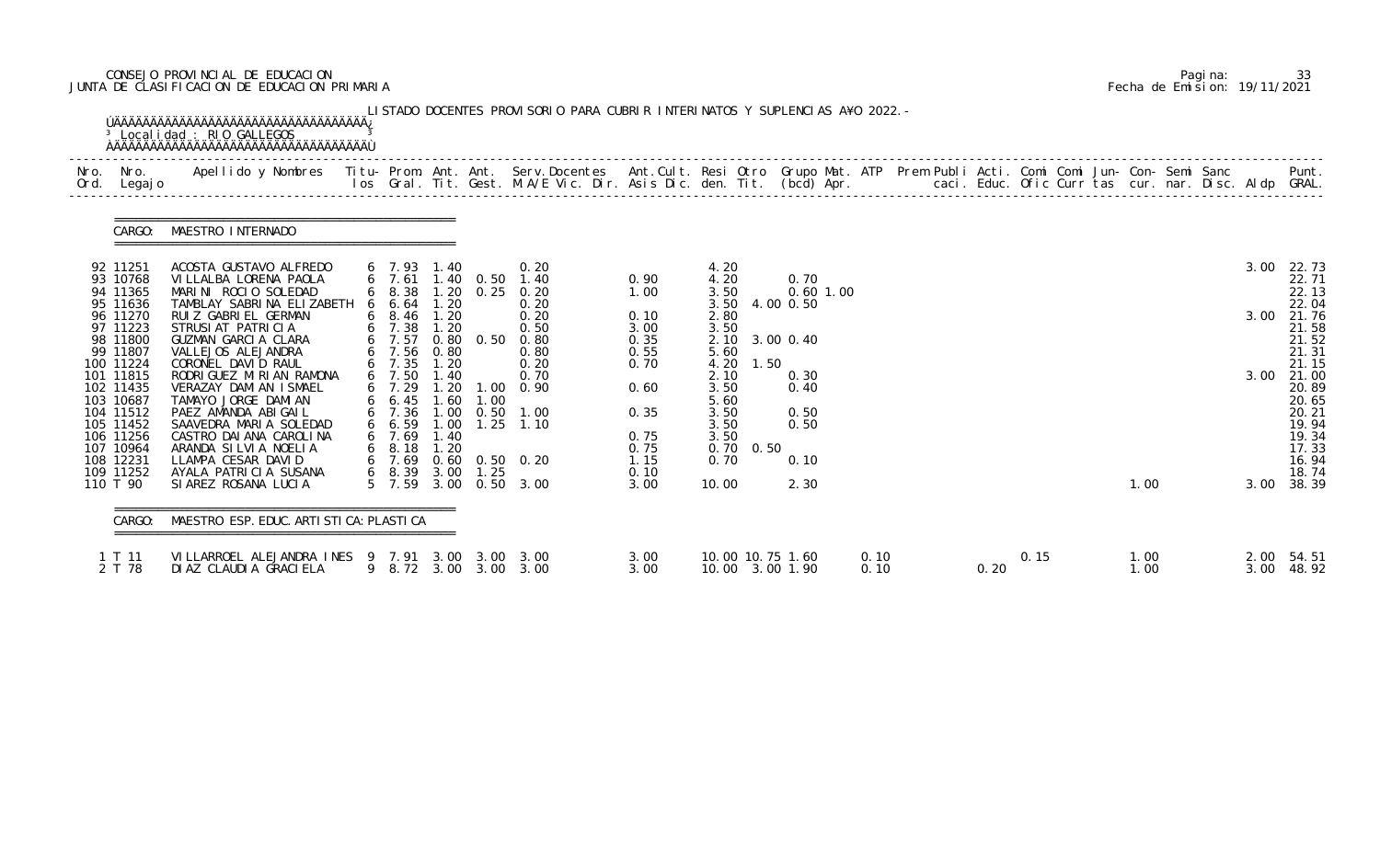# CONSEJO PROVINCIAL DE EDUCACION Pagina: 34 JUNTA DE CLASIFICACION DE EDUCACION PRIMARIA Fecha de Emision: 19/11/2021

| Nro.<br>Ord. | Nro.<br>Legaj o    | Apellido y Nombres Titu- Prom. Ant. Ant. Serv.Docentes Ant.Cult. Resi Otro Grupo Mat. ATP Prem Publi Acti. Comi Comi Jun- Con- Semi Sanc |   |                  |              |              | los Gral. Tit. Gest. M.A/E Vic. Dir. Asis Dic. den. Tit. (bcd) Apr.       caci. Educ. Ofic Curr tas cur. nar. Disc. Aldp GRAL. |                 |                |      |                     |                |      |      |                      |              |      |              |  |              | Punt.          |
|--------------|--------------------|------------------------------------------------------------------------------------------------------------------------------------------|---|------------------|--------------|--------------|--------------------------------------------------------------------------------------------------------------------------------|-----------------|----------------|------|---------------------|----------------|------|------|----------------------|--------------|------|--------------|--|--------------|----------------|
|              | CARGO:             | MAESTRO ESP. EDUC. ARTI STI CA: PLASTI CA                                                                                                |   |                  |              |              |                                                                                                                                |                 |                |      |                     |                |      |      |                      |              |      |              |  |              |                |
|              | 3 T 1              | SALICAS MARIA GABRIELA                                                                                                                   |   | 9 8.02           | 3.00         | 3.00         | 3.00                                                                                                                           | 3.00            | 10.00          |      | 2.70                |                | 0.10 |      | $0.15 \quad 0.55$    |              |      | 1.00         |  | 3.00         | 46.52          |
|              | 4 T 83             | MANCILLA ANA ESTHER                                                                                                                      |   | 9 8.85           |              | 3.00 3.00    | 3.00                                                                                                                           | 3.00            |                |      | 10.00 3.00 2.20     |                |      |      |                      | 0.10         |      | 1.00         |  |              | 46.15          |
|              | 5 T 33             | TRIVINO SUSANA BEATRIZ<br>6 T 71/10 SUELDO ANGELICA PATRICIA                                                                             |   | 9 8.99<br>9 8.75 | 3.00<br>2.60 | 3.00<br>3.00 | 3.00<br>2.80                                                                                                                   | 3.00<br>3.00    | 10.00<br>10.00 |      | 1.00 2.20 0.50 0.40 | 1.40 1.00      |      |      |                      | 0.85<br>0.10 |      | 1.00<br>1.00 |  | 3.00         | 45.94<br>45.65 |
|              | 7 T 44             | ZAPICO SILVANA GRACI ELA                                                                                                                 |   | 9 7.17           | 3.00         | 3.00         | 3.00                                                                                                                           | 2.35            | 10.00          |      | 2.90                |                | 0.20 |      |                      | 0.10         |      | 1.00         |  | 3.00         | 44.72          |
|              | 8 5 1 5 9          | MOLINA MARIA FERNANDA                                                                                                                    |   | 9 8.78           | 3.00         | 3.00         |                                                                                                                                | 3.00            | 10.00          | 4.00 |                     |                |      |      | 2.90 0.20            |              | 0.80 |              |  |              | 44.68          |
|              | 9 5164             | WEI SSBECK RENATA                                                                                                                        |   | 9 7.54           | 3.00         | 3.00         | 3.00                                                                                                                           | 2.75            | 10.00          |      | 2.60                |                |      |      | $0.25$ 0.45          |              |      |              |  | 3.00         | 44.59          |
|              | 10 T 41            | BERNARD YENI GISELA                                                                                                                      | 9 | 8.45             | 3.00         | 2.25         | 3.00                                                                                                                           | 3.00            | 8.40           |      | 3.00 2.50           |                |      |      |                      |              |      | 1.00         |  |              | 43.60          |
|              | 11 TAD 1           | SALGUERO SANDRA MONICA                                                                                                                   |   | 9 8.63           | 3.00         | 3.00         | 3.00                                                                                                                           | 3.00            | 10.00          |      | 2.70                |                | 0.10 |      |                      | 0.05         |      | 1.00         |  |              | 43.48          |
|              | 12 T 71            | CONUECAR PATRICIA LORENA                                                                                                                 |   | 9 8.92           | 3.00         | 3.00         | 3.00                                                                                                                           | 3.00            | 10.00          |      | 2.40                |                |      |      |                      | 0.15         |      | 1.00         |  |              | 43.47          |
|              | 13 T 44            | VI LLEGAS JUAN CARLOS                                                                                                                    |   | 9 7.09           | 3.00         | 3.00         | 3.00                                                                                                                           | 2.20 0.60 10.00 |                |      | 2.00                |                |      | 1.10 |                      | 1.25         |      | 1.00         |  |              | 43.24          |
|              | 14 T 63            | NEI QUEL ELENA ANGELICA                                                                                                                  |   | 9 7.52           | 3.00         | 3.00         | 3.00                                                                                                                           | 3.00            | 10.00          |      |                     | 1.70 1.00      |      |      | $0.40 \quad 0.10$    |              |      | 1.00         |  |              | 42.72          |
|              | 15 T 70            | VARGAS VELASQUEZ CAROLINA                                                                                                                | 9 | 8.50             | 3.00         | 3.00         | 1.60                                                                                                                           | 3.00            | 10.00          |      | 0.80 0.70           |                |      |      |                      |              |      | 1.00         |  | 2.00 42.60   |                |
|              | 16 T 46            | HAPPEL BARBARA ESTER                                                                                                                     |   | 9 8.20           | 3.00         | 3.00         | 3.00                                                                                                                           | 0.90            | 9.80           |      | 1.60                |                |      |      |                      |              |      | 1.00         |  | 3.00         | 42.50          |
|              | 17 T 10            | HUENCHULLAN NELIDA                                                                                                                       |   | 9 7.33           | 3.00         | 3.00         | 2.00                                                                                                                           | 3.00            | 10.00          |      | 1.00                |                | 0.10 |      |                      |              |      | 1.00         |  | 3.00         | 42.43          |
|              | 18 T 15            | DENEVI PATRICIA                                                                                                                          |   | 9 9.02           | 3.00<br>3.00 | 3.00<br>3.00 | 3.00<br>3.00                                                                                                                   | 2.10            | 10.00          |      | 1.50                |                |      |      | $0.20$ $0.50$ $0.10$ |              |      | 1.00         |  |              | 42.42          |
|              | 19 T 81<br>20 T 83 | CARDENAS SANDRA YAMILE<br>AGUI LA BAHAMONDE JESSI CA                                                                                     |   | 9 7.49<br>9 7.83 | 3.00         | 3.00         | 3.00                                                                                                                           | 0.45            | 10.00<br>10.00 |      |                     | 1.90 0.40      |      |      |                      | 0.10         |      | 1.00<br>1.00 |  | 3.00<br>3.00 | 42.24<br>42.13 |
|              | 21 T 61            | TORRES SUSANA BEATRIZ                                                                                                                    |   | 9 8.86 3.00 3.00 |              |              | 2.80                                                                                                                           | 2.40            | 10.00          |      | 2.20<br>1.40        |                | 0.20 |      |                      | 0.05         |      | 1.00         |  |              | 41.71          |
|              | 22 6468            | LOPEZ LAURA KARINA                                                                                                                       |   | 7.15             | 3.00         | 3.00         | 2. 20                                                                                                                          | 3.00            | 10.00          |      | 2.50 1.00           |                |      |      |                      | 0.20         |      |              |  |              | 41.05          |
|              | 23 T 39            | DIAZ JORGE FABRICIO                                                                                                                      |   | 7.50             | 3.00         | 3.00         | 3.00                                                                                                                           | 1.75            | 10.00          |      | 2.30                |                |      |      |                      | 0.25         |      | 1.00         |  |              | 40.80          |
|              | 24 5271            | CID GABRIELA DE LAS N                                                                                                                    |   | 8.60             | 3.00         | 3.00         | 2.60                                                                                                                           | 3.00            | 10.00          |      | 1.30                |                |      |      |                      | 0.15         |      |              |  |              | 40.65          |
|              |                    | 25 T 58/63 OLIVERO PATRICIA LORENA                                                                                                       |   | 7.20             | 3.00         | 3.00         | 2.20                                                                                                                           | 1.10            | 10.00          |      | 1.10 1.00           |                |      |      |                      |              |      | 1.00         |  | 2.00         | 40.60          |
|              | 26 0202            | LOPEZ LUIS ALEJANDRO                                                                                                                     |   | 8. 64            | 3.00         | 3.00         | 2.00                                                                                                                           | 3.00            | 10.00          |      |                     | 1.00 0.40      |      |      |                      | 0.45         |      |              |  |              | 40.49          |
|              | 27 T 38            | JARA MARIA ALEJANDRA                                                                                                                     |   | 7.21             | 3.00         | 3.00         | 2.80                                                                                                                           | 3.00            | 10.00          |      | 1.40                |                |      |      |                      |              |      | 1.00         |  |              | 40.41          |
|              | 28 T 19            | CARCAMO HURTADO ADELA                                                                                                                    |   | 9 7.31           | 3.00         |              | 3.00 2.80                                                                                                                      | 1.30            | 10.00          |      |                     | 1.40 1.00 0.30 |      |      |                      |              |      | 1.00         |  |              | 40.11          |

|  | Pagi na: | 34                           |
|--|----------|------------------------------|
|  |          | Fecha de Emision: 19/11/2021 |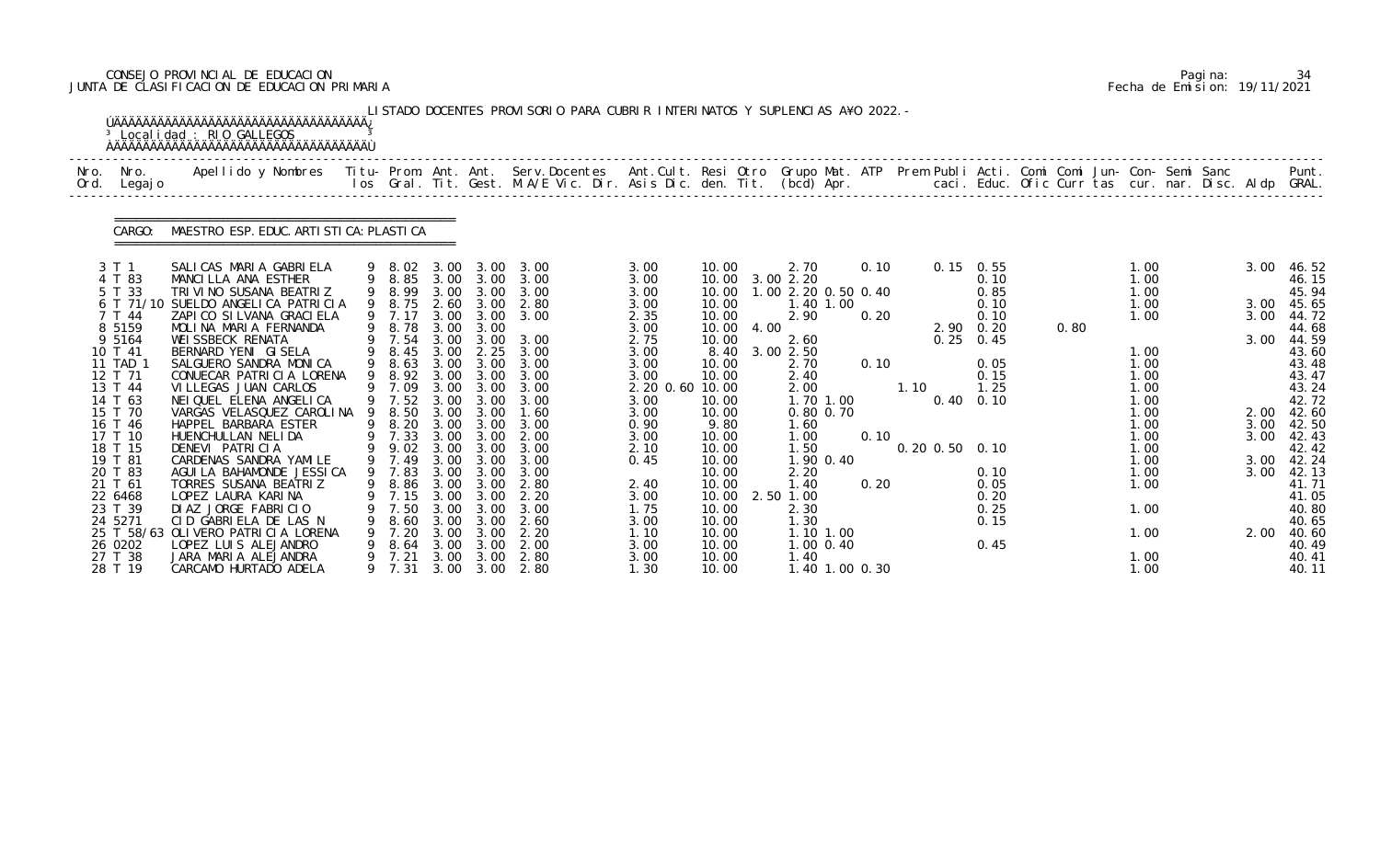# CONSEJO PROVINCIAL DE EDUCACION Pagina: 35 JUNTA DE CLASIFICACION DE EDUCACION PRIMARIA Fecha de Emision: 19/11/2021

|              |                    | <sup>3</sup> Localidad : RIO GALLEGOS<br><u>ŇÄÄÄÄÄÄÄÄÄÄÄÄÄÄÄÄÄÄÄÄÄÄÄÄÄÄÄÄÄÄÄÄÄÄ</u>                                                                                                                                               |   |                  |              |              | LISTADO DOCENTES PROVISORIO PARA CUBRIR INTERINATOS Y SUPLENCIAS A¥O 2022. - |                 |                |                   |      |                     |      |                   |  |              |  |      |                |
|--------------|--------------------|-----------------------------------------------------------------------------------------------------------------------------------------------------------------------------------------------------------------------------------|---|------------------|--------------|--------------|------------------------------------------------------------------------------|-----------------|----------------|-------------------|------|---------------------|------|-------------------|--|--------------|--|------|----------------|
| Nro.<br>Ord. | Nro.<br>Legaj o    | Apellido y Nombres - Titu- Prom. Ant. Ant. Serv.Docentes - Ant.Cult. Resi Otro Grupo Mat. ATP - Prem Publi Acti. Comi Comi Jun- Con- Semi Sanc - - - - Punt.<br>Ios Gral. Tit. Gest. M.A/E Vic. Dir. Asis Dic. den. Tit. (bcd) Ap |   |                  |              |              |                                                                              |                 |                |                   |      |                     |      |                   |  |              |  |      |                |
|              | CARGO:             | MAESTRO ESP. EDUC. ARTI STI CA: PLASTI CA                                                                                                                                                                                         |   |                  |              |              |                                                                              |                 |                |                   |      |                     |      |                   |  |              |  |      |                |
|              | 29 T 78            | HURTADO LORENA JAQUELINE                                                                                                                                                                                                          |   | 9 7.83           | 3.00         | 3.00         | 1.00                                                                         | 3.00            | 10.00          | $0.50$ 1.00       |      |                     |      | $0.25 \quad 0.50$ |  | 1.00         |  |      | 40.08          |
|              |                    | 30 T 55/38 CUTINI GABRIELA SUSANA                                                                                                                                                                                                 |   | 9 7.28           | 3.00         | 3.00         | 2.40                                                                         | 0.15            | 10.00          | 1.20              |      |                     |      | 0.05              |  | 1.00         |  | 3.00 | 40.08          |
|              |                    | 31 T 41/83 PARIS NEIL JENNIFER                                                                                                                                                                                                    |   | 9 7.50           | 1.80         | 2.25         | 1.80                                                                         | 2.40            | 10.00          | 0.90              | 0.10 |                     |      |                   |  | 1.00         |  | 3.00 | 39.75          |
|              | 32 T 58            | FARIAS FELIX MANUEL                                                                                                                                                                                                               |   | 9 7.83           | 3.00         | 3.00         | 3.00                                                                         | 0.70            | 10.00          | 1.80              |      |                     |      |                   |  | 1.00         |  |      | 39.33          |
|              | 33 5670            | NAVARRO CLAUDIA LORENA                                                                                                                                                                                                            |   | 7.03             | 3.00         | 3.00         | 2.20                                                                         | 0.85            | 10.00          | 1.10              |      |                     |      |                   |  |              |  | 3.00 | 39.18          |
|              | 34 0481            | DI CKI E SI LVI A ALEJANDRA                                                                                                                                                                                                       |   | 9 6.90<br>9 7.71 | 3.00         | 3.00         | 2.20                                                                         | 3.00            | 10.00          | 1.10              |      | 0.10 0.25 0.15 0.35 |      |                   |  |              |  |      | 39.05          |
|              | 35 9465<br>36 T 58 | BARRI ENTOS ROSA LI LI ANA<br>AYANCAN MARIA ELENA                                                                                                                                                                                 |   | 9 7.30           | 3.00<br>3.00 | 3.00<br>3.00 | 2.00<br>3.00                                                                 | 0.20            | 10.00<br>10.00 | 1.00<br>2.40      |      |                     |      | 0.10              |  | 1.00         |  | 3.00 | 38.91<br>38.80 |
|              | 37 5461            | RAVETTA SI LVI A HONORA                                                                                                                                                                                                           |   | 9 7.13           | 3.00         | 3.00         |                                                                              | 3.00            | 10.00          |                   |      |                     | 3.60 |                   |  |              |  |      | 38.73          |
|              | 38 10674           | MARQUEZ MAIRA ALEJANDRA                                                                                                                                                                                                           |   | 9 8.07           | 1.40         | 1.75         | 1.60                                                                         | 3.00            | 10.00          | 0.80              |      |                     |      |                   |  |              |  | 3.00 | 38.62          |
|              | 39 6712            | NAVARRETE LEAL ANGELA DE                                                                                                                                                                                                          |   | 6.43             | 3.00         | 3.00         | 0.70                                                                         | 2.10            | 10.00          | $0.30$ 1.00       |      |                     |      |                   |  |              |  | 3.00 | 38.53          |
|              | 40 T 41            | DAVERIO MARIA FATIMA                                                                                                                                                                                                              |   | 9 7.46           | 3.00         | 3.00         | 0.80                                                                         | 0.65 0.20 10.00 |                | 0.40              |      |                     |      |                   |  | 1.00         |  | 3.00 | 38.51          |
|              | 41 T 61/11         | ALVARADO PAOLA KARINA                                                                                                                                                                                                             |   | 9 7.95           | 3.00         | 3.00         | 2.60                                                                         | 0.60            | 10.00          | 1.30              |      |                     |      |                   |  | 1.00         |  |      | 38.45          |
|              | 42 7249            | GALLIA LUMILA LUCIANA                                                                                                                                                                                                             |   | 6.53             | 3.00         | 3.00         | 2.40                                                                         |                 | 10.00          | 1.20              |      |                     |      |                   |  |              |  | 3.00 | 38.13          |
|              | 43 8250            | ALVARADO ROSA MARIA.                                                                                                                                                                                                              |   | 9 6.96           | 3.00         | 2.75         | 2.00                                                                         | 0.40            | 10.00          | 1.00              |      |                     |      |                   |  |              |  | 3.00 | 38.11          |
|              | 44 T 55            | NAVARRO MARCELA ANTONIA.                                                                                                                                                                                                          |   | 9 8.59           | 3.00         | 3.00         | 1.50                                                                         | 1.00            | 10.00          | 0.70              |      |                     |      | 0.15              |  | 1.00         |  |      | 37.94          |
|              | 45 6412            | ALBORNOZ PATRICIA ATILIA                                                                                                                                                                                                          |   | 8.51             | 3.00         | 3.00         | 1.40                                                                         | 2.15            | 10.00          | 0.60              |      |                     |      |                   |  |              |  |      | 37.66          |
|              | 46 361<br>47 T 91  | ORONA CERINI MARIA                                                                                                                                                                                                                |   | 9 7.48           | 3.00         | 3.00         | 1.40                                                                         | 3.00            | 10.00          | 0.70              |      |                     |      |                   |  |              |  |      | 37.58          |
|              |                    | GOROSI TO MONICA ELIZABETH 9 7.07<br>48 T 19/55 ASTETE MARISA ISABEL                                                                                                                                                              |   |                  | 3.00<br>3.00 | 3.00<br>. 50 | 2.60<br>3.00                                                                 | 0.20<br>2.20    | 10.00<br>10.00 | 1.30<br>3.00 1.50 |      |                     |      | 0.25<br>0.05      |  | 1.00<br>1.00 |  | 3.00 | 37.42<br>37.25 |
|              | 49 10348           | SILISQUE MARIA EUGENIA                                                                                                                                                                                                            |   | 7.12             | 3.00         | 2.00         | 1.40                                                                         | 0.15            | 9.80           | $0.70$ 1.00       |      |                     |      |                   |  |              |  | 3.00 | 37.17          |
|              | 50 9494            | GARRIDO ELIANA ELENA                                                                                                                                                                                                              | 9 | 6. 90            | 2.20         | 2.75         | 2.00                                                                         | 0.15            | 10.00          | 1.00              | 0.10 |                     |      |                   |  |              |  | 3.00 | 37.10          |
|              | 51 0707            | MARCIAL MARCELA GLADYS                                                                                                                                                                                                            |   | 8.00             | 3.00         | 3.00         | 0.70                                                                         | 3.00            | 10.00          | 0.30              |      |                     |      | 0.05              |  |              |  |      | 37.05          |
|              | 52 12279           | GARRI BI A MARI A EUGENI A                                                                                                                                                                                                        | 9 | 8. 25            | 0.40         | 0.75         | 2.20                                                                         | 0.85            | 10.00<br>1.50  | 1.00              |      |                     |      |                   |  |              |  | 3.00 | 36.95          |
|              | 53 4012            | HARRIS ALEJANDRA ETHEL                                                                                                                                                                                                            | 9 | 8. 89            | 3.00         | 3.00         |                                                                              | 3.00            | 10.00          |                   |      |                     |      |                   |  |              |  |      | 36.89          |
|              | 54 4555            | MANSILLA GLORIA AGUSTINA                                                                                                                                                                                                          |   | 9 6.40           | 3.00         |              | 3.00 1.60                                                                    | 3.00            | 10.00          | 0.80              |      |                     |      |                   |  |              |  |      | 36.80          |

|  | Pagi na: | 35                           |
|--|----------|------------------------------|
|  |          | Fecha de Emision: 19/11/2021 |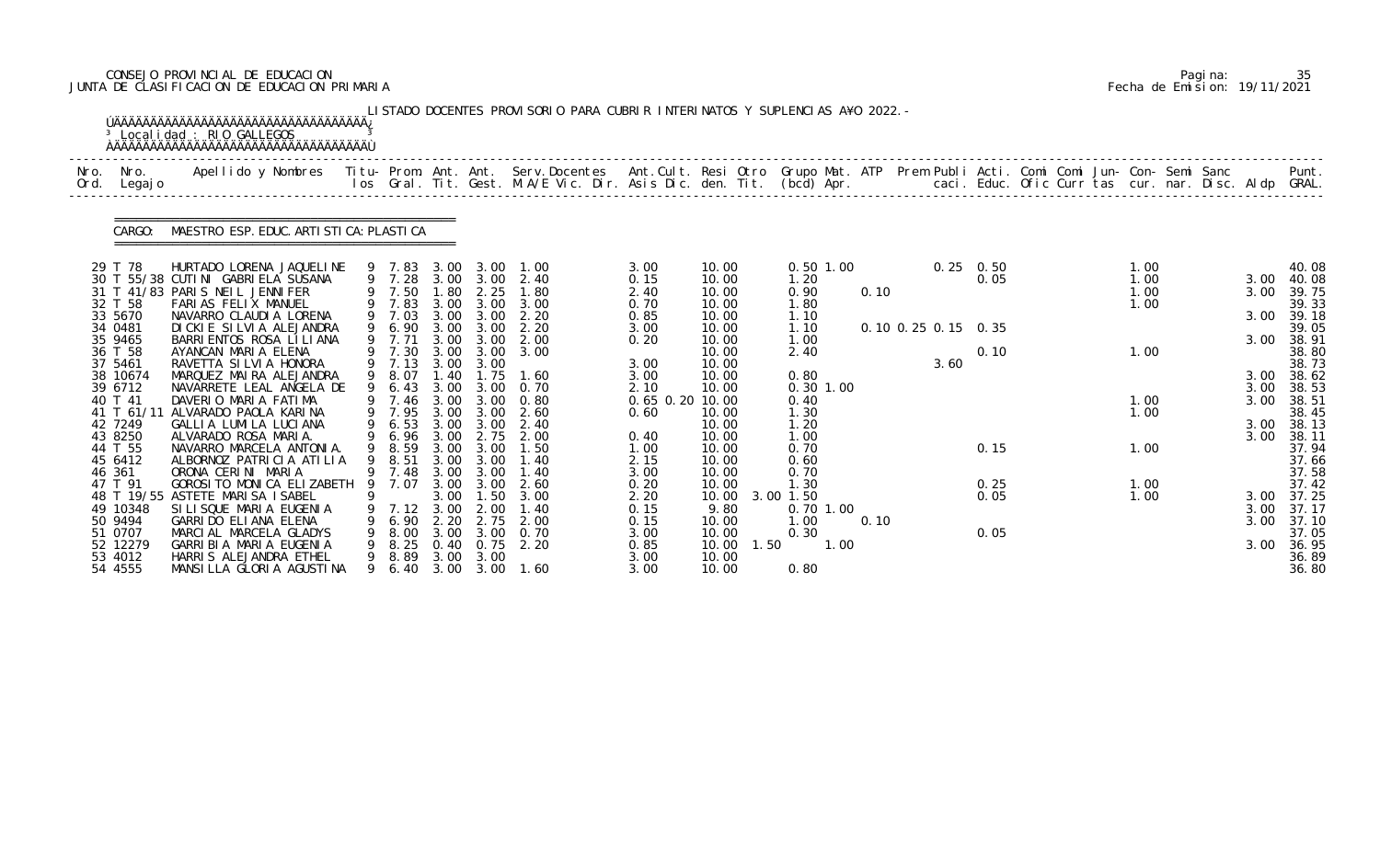# CONSEJO PROVINCIAL DE EDUCACION Pagina: 36 JUNTA DE CLASIFICACION DE EDUCACION PRIMARIA Fecha de Emision: 19/11/2021

|      |                                                                                                                                                                                            | <sup>3</sup> Localidad : RIO GALLEGOS                                                                                                                                                                                                                                                                                                                                                                                                     |                                                                                                                                                          |                                                                                                      |                                                                                                   | LISTADO DOCENTES PROVISORIO PARA CUBRIR INTERINATOS Y SUPLENCIAS A¥O 2022. -                                                              |                                                                                                                      |                                                                                                                                                            |                                                                                                                            |  |                      |  |  |              |                                                                                                                                                       |
|------|--------------------------------------------------------------------------------------------------------------------------------------------------------------------------------------------|-------------------------------------------------------------------------------------------------------------------------------------------------------------------------------------------------------------------------------------------------------------------------------------------------------------------------------------------------------------------------------------------------------------------------------------------|----------------------------------------------------------------------------------------------------------------------------------------------------------|------------------------------------------------------------------------------------------------------|---------------------------------------------------------------------------------------------------|-------------------------------------------------------------------------------------------------------------------------------------------|----------------------------------------------------------------------------------------------------------------------|------------------------------------------------------------------------------------------------------------------------------------------------------------|----------------------------------------------------------------------------------------------------------------------------|--|----------------------|--|--|--------------|-------------------------------------------------------------------------------------------------------------------------------------------------------|
| Nro. | Nro.<br>Ord. Legajo                                                                                                                                                                        | Apellido y Nombres  Titu- Prom. Ant. Ant. Serv.Docentes  Ant.Cult. Resi Otro Grupo Mat. ATP Prem Publi Acti. Comi Comi Jun- Con- Semi Sanc           Punt.<br>Ios Gral. Tit. Gest. M.A/E Vic. Dir. Asis Dic. den. Tit. (bcd) Apr.                                                                                                                                                                                                         |                                                                                                                                                          |                                                                                                      |                                                                                                   |                                                                                                                                           |                                                                                                                      |                                                                                                                                                            |                                                                                                                            |  |                      |  |  |              |                                                                                                                                                       |
|      | CARGO:                                                                                                                                                                                     | MAESTRO ESP. EDUC. ARTI STI CA: PLASTI CA                                                                                                                                                                                                                                                                                                                                                                                                 |                                                                                                                                                          |                                                                                                      |                                                                                                   |                                                                                                                                           |                                                                                                                      |                                                                                                                                                            |                                                                                                                            |  |                      |  |  |              |                                                                                                                                                       |
|      | 55 6857<br>56 10120<br>57 6559<br>58 11890<br>59 7584<br>60 8010<br>61 7729<br>62 9094<br>63 495                                                                                           | GARAY LI SANDRO DANI EL<br>RODRI GUEZ TRANGONI<br>FARFAN NELIDA CRISTINA<br>MARTINEZ NORMA ISABEL<br>AGUILA DELIA MARIELA<br>FERNANDEZ LORENA SOLEDAD<br>SURA ADRIANA EDITH<br>TEJERINA CARLA ROMINA<br>FERNANDEZ EVANGELINA A                                                                                                                                                                                                            | 9 8.79<br>9 7.39<br>9 7.18<br>9 6.83 3.00 3.00<br>9 7.46                                                                                                 | 0.80<br>2.80<br>3.00                                                                                 | 1.00<br>$3.00 \quad 3.00$<br>3.00<br>3.00                                                         | 9 6.90 3.00 3.00 1.00<br>9 7.05 1.80 2.25 1.80<br>9 8.14 3.00 3.00 0.30<br>1.70<br>1.80<br>0.60<br>9 7.15 3.00 2.75 2.00                  | 2.80<br>0.20<br>3.00<br>1.70<br>1.45<br>1.65<br>3.00<br>0.50<br>3.00                                                 | 10.00<br>10.00<br>10.00<br>10.00<br>4.50<br>10.00<br>10.00<br>10.00<br>10.00<br>10.00                                                                      | $0.50$ $0.60$<br>0.90 0.80<br>0.10<br>0.70<br>0.80<br>0.90<br>$0.50$ $0.30$<br>1.00 0.60                                   |  | 0.25<br>0.10         |  |  | 3.00         | 36.80<br>36.80<br>36.79<br>36.49<br>36.44<br>36.33<br>36.23<br>36.00<br>35.46                                                                         |
|      | 64 7049<br>65 9772<br>66 5268<br>67 5604<br>68 6596<br>69 8427<br>70 6715<br>71 8441<br>72 10390<br>73 10322<br>74 0587<br>75 7611<br>76 6522<br>77 6965<br>78 7593<br>79 10326<br>80 9566 | MORALES CONTRERAS MARTA<br>ECHEVERRIA MABEL AURORA<br>AYANCAN NELIDA LORENA<br>ALCAZAR LIDIA MABEL<br>GALLEGOS HELIMA MARINA<br>VILTE CAROLINA ELIZABET<br>AGUI LERA KARI NA ANDREA<br>MARQUEZ JUAN JOSE<br>HERNANDEZ DI EGO RUBEN<br>SEQUER NATALIA<br>PARED MANUEL PATRICIO<br>MORENO NI LDA ELI ZABETH<br>MELLADO MIGUEL ANGEL<br>GARBERO FARIAS JONATHAN<br>SAEZ ROSANA BEATRIZ.<br>HOLOVATY KARINA MABEL<br>DIAZ TEJADA PAOLA DE LOS | 9 7.17<br>9 7.71<br>6.95<br>9 7.28<br>9 7.23<br>9 8.18<br>9 7.17<br>9 8.59<br>9 9.25 1.80 2.00<br>6.68<br>6.97<br>7.62<br>7.78<br>7.36<br>8.40<br>9 7.73 | 3.00<br>3.00<br>3.00<br>3.00<br>3.00<br>2.80<br>3.00<br>3.00<br>3.00<br>3.00<br>3.00<br>1.60<br>3.00 | 3.00<br>3.00<br>3.00 2.75<br>2.50<br>3.00<br>2.00<br>3.00<br>3.00<br>3.00<br>2.75<br>3.00<br>2.00 | 3.00 1.50 0.40<br>1.80<br>$3.00 \quad 0.60$<br>1.40<br>9 6.42 3.00 3.00 0.20<br>0.60<br>0.40<br>0.20<br>0.50<br>0.20<br>1.00<br>2.75 0.20 | 2.90<br>0.10<br>1.45<br>1.50<br>1.85<br>1.65<br>3.00<br>1.45<br>0.90<br>0.45<br>0.55<br>0.10<br>0.40<br>0.05<br>0.15 | 10.00<br>10.00<br>10.00<br>10.00<br>10.00<br>7.00<br>3.00<br>10.00<br>10.00<br>8.40<br>10.00<br>10.00<br>10.00<br>10.00<br>10.00<br>10.00<br>7.70<br>10.00 | 0.20<br>0.90<br>0.30<br>1.00<br>0.10<br>0.70<br>0.101.00<br>0.30 0.10<br>0.50 0.20<br>0.10<br>0.20<br>0.10<br>1.30<br>0.10 |  | 0.10<br>0.10<br>0.10 |  |  | 3.00<br>2.00 | 35.07<br>34.81<br>34.75<br>34.63<br>34.58<br>34.53<br>34.47<br>34.37<br>33.79<br>33.60<br>33.58<br>33.52<br>33.47<br>33.33<br>33.06<br>33.05<br>32.93 |

|  | Pagi na: | 36                           |
|--|----------|------------------------------|
|  |          | Fecha de Emision: 19/11/2021 |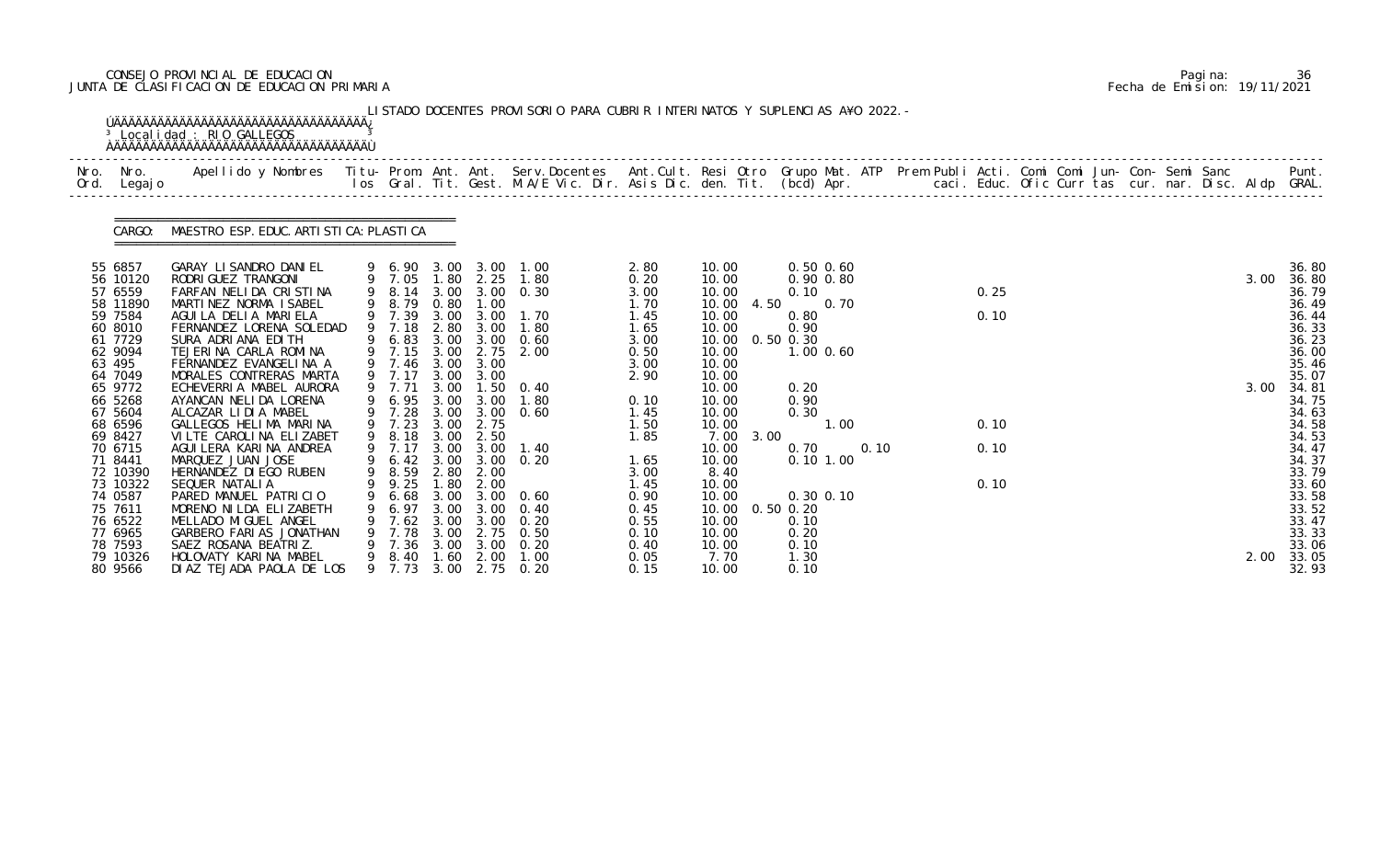# CONSEJO PROVINCIAL DE EDUCACION Pagina: 37 JUNTA DE CLASIFICACION DE EDUCACION PRIMARIA Fecha de Emision: 19/11/2021

| Nro. Nro.<br>Ord. Legajo | Apellido y Nombres  Titu- Prom. Ant. Ant. Serv.Docentes  Ant.Cult. Resi Otro Grupo Mat. ATP Prem Publi Acti. Comi Comi Jun- Con- Semi Sanc         Punt.<br>Ios Gral. Tit. Gest. M.A/E Vic. Dir. Asis Dic. den. Tit. (bcd) Apr. |   |                  |              |                   |                               |              |                |              |  |      |  |  |  |      |                |
|--------------------------|---------------------------------------------------------------------------------------------------------------------------------------------------------------------------------------------------------------------------------|---|------------------|--------------|-------------------|-------------------------------|--------------|----------------|--------------|--|------|--|--|--|------|----------------|
| CARGO:                   | MAESTRO ESP. EDUC. ARTI STI CA: PLASTI CA                                                                                                                                                                                       |   |                  |              |                   |                               |              |                |              |  |      |  |  |  |      |                |
| 81 6582<br>82 11065      | CHEUQUE MARIELA ALEJANDRA 9 7.43 3.00 2.25 0.80<br>QUI ROZ VALERIA LI LI ANA                                                                                                                                                    |   | 9 8.60           | 1.20         | 1.25              |                               | 1.55         | 10.00<br>10.00 | 0.40<br>1.00 |  |      |  |  |  |      | 32.88<br>32.60 |
| 83 10086                 | GUI CHACOY NORMA DEL CAMEN 9 7.25 3.00                                                                                                                                                                                          |   |                  |              | 2.75              |                               | 0.40         | 10.00          |              |  |      |  |  |  |      | 32.40          |
| 84 12069                 | PAEZ MARIANA NOELIA                                                                                                                                                                                                             |   |                  |              |                   | 9 7.56 0.60 0.50 0.40         | 0.75         | 10.00          | 0.20         |  |      |  |  |  | 3.00 | 32.01          |
| 85 9452<br>86 11537      | HERNANDEZ MARIA ALEJANDRA 9 7.17<br>VELASQUEZ SANCHEZ KARINA                                                                                                                                                                    |   | 9 7.60           | 3.00<br>1.00 | 2.75              | $1.25 \t 0.60$                | 1.80         | 10.00<br>10.00 | 0.30         |  |      |  |  |  |      | 31.92<br>31.55 |
| 87 11728                 | QUARGNOLO JULI ETA                                                                                                                                                                                                              |   | 9 9.11           | 1.00         | 0.75              |                               | 1.30         | 10.00          | 0.30         |  |      |  |  |  |      | 31.46          |
| 88 11082                 | CATRI HUALA ROXANA VANESA                                                                                                                                                                                                       |   | 9 8.39           | 1.20         | 1.50              |                               | 0.80         | 10.00          |              |  |      |  |  |  |      | 30.89          |
| 89 11437<br>90 11833     | SAAVEDRA MICAELA ROXANA<br>CONTRERAS MARIA VALERIA                                                                                                                                                                              |   | 9 8.20<br>9 7.55 | 1.00<br>1.00 | 1.25              | $1.25 \quad 0.70$             | 0.40<br>1.85 | 10.00<br>10.00 | 0.30         |  | 0.05 |  |  |  |      | 30.85<br>30.70 |
| 91 11971                 | OYARZO MIRANDA VANESA G.                                                                                                                                                                                                        |   | 9 9.16           | 1.00         | 1.00              |                               | 0.40         | 10.00          |              |  |      |  |  |  |      | 30.56          |
| 92 12170                 | AYBAR STEFANY LIZET                                                                                                                                                                                                             |   | 9 8.90           | 0.60         |                   | $0.75$ 0.10                   | 0.20         | 10.00<br>1.00  |              |  |      |  |  |  |      | 30.55          |
| 93 6513                  | TORRES JONATAN MATIAS                                                                                                                                                                                                           |   | 9 7.54           |              |                   | 2.40 0.75 0.40                | 0.15         | 10.00          | 0.20         |  |      |  |  |  |      | 30.44          |
| 94 11441<br>95 11440     | CATRI HUALA ROMI NA ANDREA<br>LOYOLA JORGELINA ALICIA                                                                                                                                                                           |   | 9 8.17<br>9 7.75 | 1.00<br>1.00 | 1.25<br>1.00      |                               | 0.40<br>0.85 | 10.00<br>10.00 |              |  |      |  |  |  |      | 29.82<br>29.60 |
| 96 12195                 | VERDEJOS AGOSTINA DINORAH                                                                                                                                                                                                       |   | 9 8.51           |              | $0.60 \quad 0.75$ |                               | 0.10         | 10.00          |              |  |      |  |  |  |      | 28.96          |
| 97 12440                 | LEGUE CATHERIN                                                                                                                                                                                                                  |   | 9 8.39           |              | $0.80 \quad 0.50$ |                               |              | 10.00          |              |  |      |  |  |  |      | 28.69          |
| 98 12021<br>99 11298     | ESPINOZA RUTH ABIGAIL<br>ROMANO NATALIA MARINA                                                                                                                                                                                  |   | 9 9.07 1.00 1.00 |              |                   | 9 7.62 0.60 0.75 1.40<br>0.75 | 1.60<br>1.55 | 5.60<br>6.30   | $0.70$ 1.00  |  | 0.40 |  |  |  |      | 28.67<br>28.67 |
| 100 11159                | ZARATE CARLOS MI GUEL                                                                                                                                                                                                           |   | 9.14             | 2.20         | 1.50              |                               | 0.20         | 4.90           |              |  |      |  |  |  |      | 26.94          |
| 101 11032                | OYARZUN MARIANA DE LOS                                                                                                                                                                                                          |   | 8.57             | -20          | . 50              |                               | 1.05         | 4.90           |              |  |      |  |  |  |      | 26.22          |
| 102 10419                | <b>GERENI ERE SUSANA MABEL</b>                                                                                                                                                                                                  |   | 8.35             | . 40         | 1.75              |                               | 1.50         | 4.20           |              |  |      |  |  |  |      | 26.20          |
| 103 7250<br>104 11865    | PEREYRA CRISTIAN FABIAN<br>MALDONADO VERONICA                                                                                                                                                                                   |   | 7.33<br>8.34     | 3.00         |                   | 3.00 0.10<br>$0.80$ 1.00 0.60 | 0.45         | 3.50<br>2.10   | 0.30         |  |      |  |  |  | 3.00 | 25.93<br>25.59 |
| 105 12663                | PEREDA ZAMUDIO AMADA DE                                                                                                                                                                                                         | 9 | 7.97             |              |                   |                               | 0.30         | 7.00           | 0.70         |  |      |  |  |  |      | 24.97          |
| 106 10539                | MONTES DE OCA MIGUEL                                                                                                                                                                                                            | 9 | 6.98             |              | 1.80 1.75         |                               |              | 4.20           |              |  |      |  |  |  |      | 23.73          |

|  | Pagi na: |                              |
|--|----------|------------------------------|
|  |          | Fecha de Emision: 19/11/2021 |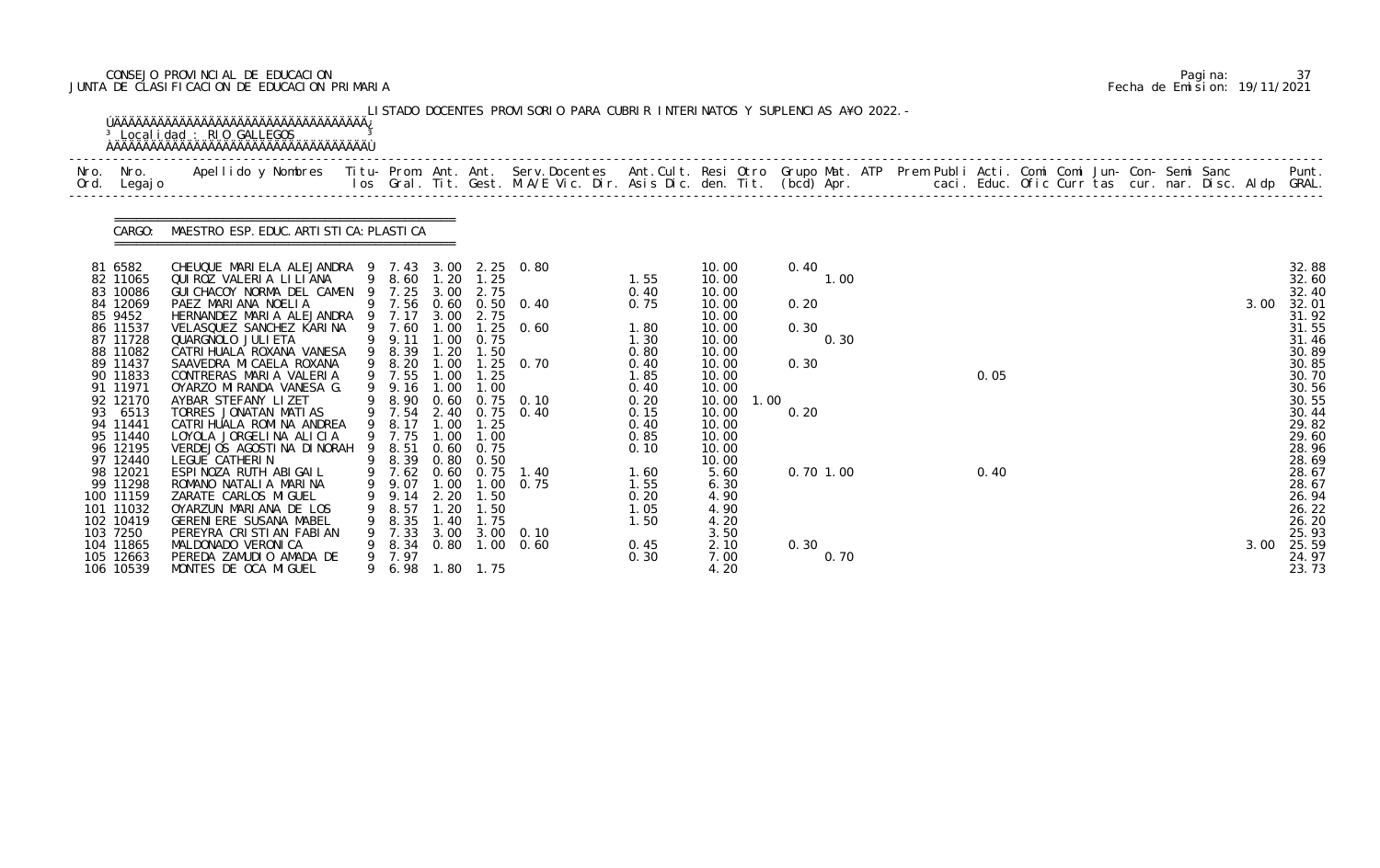# CONSEJO PROVINCIAL DE EDUCACION Pagina: 38 JUNTA DE CLASIFICACION DE EDUCACION PRIMARIA Fecha de Emision: 19/11/2021

| Nro. | Nro.<br>Ord. Legajo                                                                                                    | Apellido y Nombres - Titu- Prom. Ant. Ant. Serv.Docentes - Ant.Cult. Resi Otro Grupo Mat. ATP Prem Publi Acti. Comi Comi Jun- Con- Semi Sanc - - - Punt.<br>Ios Gral. Tit. Gest. M.A/E Vic. Dir. Asis Dic. den. Tit. (bcd) Apr. -                                                                                                                                            |   |                                                                                                                                |                                                      |                                                                   |                                                                                                               |                                                                                                                 |                                                                                       |      |                                                                                                                                                   |                                      |      |                                                                                                                      |      |      |                                                                                      |  |                              |                                                                                                                             |
|------|------------------------------------------------------------------------------------------------------------------------|------------------------------------------------------------------------------------------------------------------------------------------------------------------------------------------------------------------------------------------------------------------------------------------------------------------------------------------------------------------------------|---|--------------------------------------------------------------------------------------------------------------------------------|------------------------------------------------------|-------------------------------------------------------------------|---------------------------------------------------------------------------------------------------------------|-----------------------------------------------------------------------------------------------------------------|---------------------------------------------------------------------------------------|------|---------------------------------------------------------------------------------------------------------------------------------------------------|--------------------------------------|------|----------------------------------------------------------------------------------------------------------------------|------|------|--------------------------------------------------------------------------------------|--|------------------------------|-----------------------------------------------------------------------------------------------------------------------------|
|      | CARGO:                                                                                                                 | MAESTRO ESP. EDUC. ARTI STI CA: PLASTI CA                                                                                                                                                                                                                                                                                                                                    |   |                                                                                                                                |                                                      |                                                                   |                                                                                                               |                                                                                                                 |                                                                                       |      |                                                                                                                                                   |                                      |      |                                                                                                                      |      |      |                                                                                      |  |                              |                                                                                                                             |
|      | 107 11035<br>108 10997<br>109 11007<br>110 12778<br>111 10071<br>112 11967<br>113 12675<br>114 9829                    | NATELLA MARIELA VIRGINIA<br>GAMARRA ANDREA NATALIA<br>MELGAREJO DI EGO NI COLAS<br>ARROYO FACUNDO JAVI ER<br>BARRAZA LORENA DEL JESUS<br>LOPEZ MELISA ALEJANDRA<br>CORTES DAI ANA INES<br>UZQUEDA ERIKA ROXANA                                                                                                                                                               |   | 9 7.86<br>9 8.17<br>9 7.64<br>9 8.45<br>9 7.84                                                                                 | 0.20                                                 | $1.20$ $1.50$<br>3.00 1.00<br>$1.00 \quad 0.75$                   | 9 9.49 1.40 1.25 0.20<br>9 7.93 1.20 1.50 0.60<br>6 7.97 2.80 2.50 0.20                                       | 0.05<br>0.65<br>0.80<br>0.10<br>1.30<br>0.90                                                                    | 2.10<br>1.40<br>2.10<br>0.70<br>1.40                                                  |      | 1.40 0.70 0.30<br>0.10                                                                                                                            |                                      |      |                                                                                                                      |      |      |                                                                                      |  |                              | 23.49<br>23.28<br>21.76<br>19.37<br>21.34<br>20.50<br>17.04<br>21.87                                                        |
|      | CARGO:                                                                                                                 | PES ED. ARTISTICA: PLASTICO VISUAL                                                                                                                                                                                                                                                                                                                                           |   |                                                                                                                                |                                                      |                                                                   |                                                                                                               |                                                                                                                 |                                                                                       |      |                                                                                                                                                   |                                      |      |                                                                                                                      |      |      |                                                                                      |  |                              |                                                                                                                             |
|      | 1 T 11<br>2 T 78<br>3 T 1<br>4 T 33<br>6 T 44<br>5159<br>8 5164<br>9 T 41<br>10 TAD 1<br>11 T 71<br>12 T 44<br>13 T 63 | VILLARROEL ALEJANDRA INES 9 7.91 3.00 3.00<br>DI AZ CLAUDI A GRACI ELA<br>SALICAS MARIA GABRIELA<br>TRIVINO SUSANA BEATRIZ<br>5 T 71/10 SUELDO ANGELICA PATRICIA<br>ZAPI CO SI LVANA GRACI ELA<br>MOLINA MARIA FERNANDA<br>WEI SSBECK RENATA<br>BERNARD YENI GISELA<br>SALGUERO SANDRA MONICA<br>CONUECAR PATRICIA LORENA<br>VILLEGAS JUAN CARLOS<br>NEI QUEL ELENA ANGELICA | 9 | 9 8.72 3.00 3.00<br>9 8.99<br>9 8.75 2.60 3.00<br>9 7.17 3.00 3.00<br>8.78<br>7.54<br>8.45<br>8.63<br>8.92<br>9 7.09<br>9 7.52 | 3.00<br>3.00<br>3.00<br>3.00<br>3.00<br>3.00<br>3.00 | 3.00 3.00<br>3.00<br>3.00<br>2.25<br>3.00<br>3.00<br>3.00<br>3.00 | 3.00<br>3.00<br>9 8.02 3.00 3.00 3.00<br>3.00<br>2.80<br>3.00<br>3.00<br>3.00<br>3.00<br>3.00<br>3.00<br>3.00 | 3.00<br>3.00<br>3.00<br>3.00<br>3.00<br>2.35<br>3.00<br>2.75<br>3.00<br>3.00<br>3.00<br>2.20 0.60 10.00<br>3.00 | 10.00<br>10.00<br>10.00<br>10.00<br>10.00<br>10.00<br>8.40<br>10.00<br>10.00<br>10.00 | 4.00 | 10.00 10.75 1.60<br>10.00 3.00 1.90<br>2.70<br>1.00 2.20 0.50 0.40<br>1.40 1.00<br>2.90<br>2.60<br>3.00 2.50<br>2.70<br>2.40<br>2.00<br>1.70 1.00 | 0.10<br>0.10<br>0.10<br>0.20<br>0.10 | 1.10 | 0.20<br>$0.15$ 0.55<br>0.85<br>0.10<br>0.10<br>2.90 0.20<br>$0.25$ 0.45<br>0.05<br>0.15<br>1.25<br>$0.40 \quad 0.10$ | 0.15 | 0.80 | 1.00<br>1.00<br>1.00<br>1.00<br>1.00<br>1.00<br>1.00<br>1.00<br>1.00<br>1.00<br>1.00 |  | 2.00<br>3.00<br>3.00<br>3.00 | 54.51<br>48.92<br>46.52<br>45.94<br>3.00 45.65<br>3.00 44.72<br>44.68<br>44.59<br>43.60<br>43.48<br>43.47<br>43.24<br>42.72 |

|  | Pagi na: | 38                           |
|--|----------|------------------------------|
|  |          | Fecha de Emision: 19/11/2021 |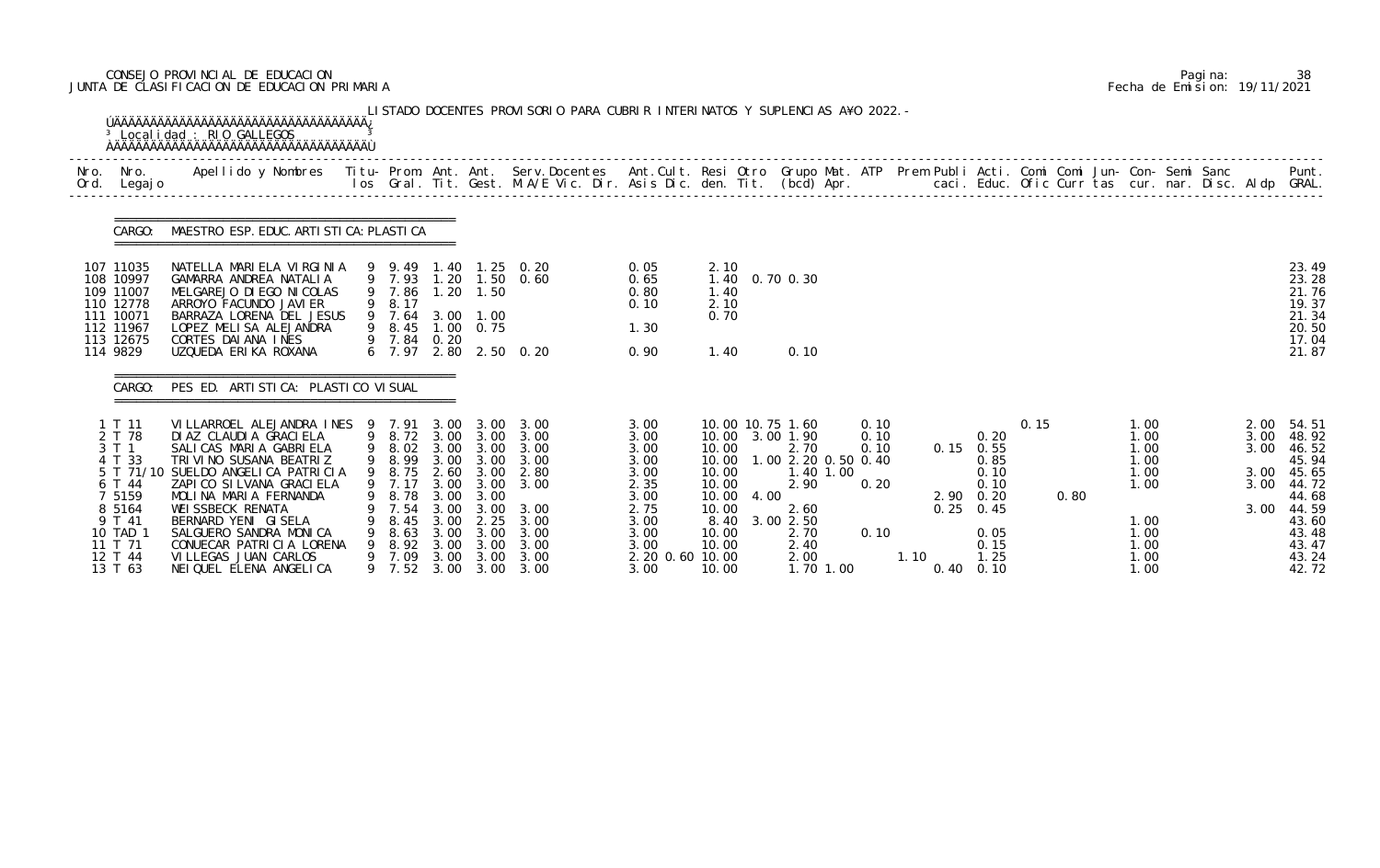# CONSEJO PROVINCIAL DE EDUCACION Pagina: 39 JUNTA DE CLASIFICACION DE EDUCACION PRIMARIA Fecha de Emision: 19/11/2021

|              |                       | <sup>3</sup> Localidad : RIO GALLEGOS                                                                                                                                                                                             |   |                       |              |                   | LISTADO DOCENTES PROVISORIO PARA CUBRIR INTERINATOS Y SUPLENCIAS A¥O 2022. - |                         |                |                        |      |                     |      |                   |  |              |  |      |                |
|--------------|-----------------------|-----------------------------------------------------------------------------------------------------------------------------------------------------------------------------------------------------------------------------------|---|-----------------------|--------------|-------------------|------------------------------------------------------------------------------|-------------------------|----------------|------------------------|------|---------------------|------|-------------------|--|--------------|--|------|----------------|
| Nro.<br>Ord. | Nro.<br>Legaj o       | Apellido y Nombres - Titu- Prom. Ant. Ant. Serv.Docentes - Ant.Cult. Resi Otro Grupo Mat. ATP Prem Publi Acti. Comi Comi Jun- Con- Semi Sanc - - - Punt.<br>Ios Gral. Tit. Gest. M.A/E Vic. Dir. Asis Dic. den. Tit. (bcd) Apr. - |   |                       |              |                   |                                                                              |                         |                |                        |      |                     |      |                   |  |              |  |      |                |
|              | CARGO:                | PES ED. ARTISTICA: PLASTICO VISUAL                                                                                                                                                                                                |   |                       |              |                   |                                                                              |                         |                |                        |      |                     |      |                   |  |              |  |      |                |
|              | 14 T 70               | VARGAS VELASQUEZ CAROLINA 9 8.50                                                                                                                                                                                                  |   |                       | 3.00         | 3.00              | 1.60                                                                         | 3.00                    | 10.00          | $0.80$ $0.70$          |      |                     |      |                   |  | 1.00         |  | 2.00 | 42.60          |
|              | 15 T 46<br>16 T 15    | HAPPEL BARBARA ESTER                                                                                                                                                                                                              | 9 | 8.20                  |              | 3.00 3.00         | 3.00<br>3.00                                                                 | 0.90                    | 9.80           | 1.60<br>1.50           |      |                     |      |                   |  | 1.00<br>1.00 |  | 3.00 | 42.50          |
|              | 17 T 81               | DENEVI PATRICIA<br>CARDENAS SANDRA YAMILE                                                                                                                                                                                         |   | 9 9.02 3.00<br>9 7.49 | 3.00         | 3.00<br>3.00      | 3.00                                                                         | 2.10<br>0.45            | 10.00<br>10.00 | 1.90 0.40              |      |                     |      | 0.20 0.50 0.10    |  | 1.00         |  | 3.00 | 42.42<br>42.24 |
|              | 18 T 83               | AGUI LA BAHAMONDE JESSI CA                                                                                                                                                                                                        |   | 9 7.83                | 3.00         | 3.00              | 3.00                                                                         |                         | 10.00          | 2.20                   |      |                     |      | 0.10              |  | 1.00         |  | 3.00 | 42.13          |
|              | 19 T 61               | TORRES SUSANA BEATRIZ                                                                                                                                                                                                             |   | 8.86                  | 3.00         | 3.00              | 2.80                                                                         | 2.40                    | 10.00          | 1.40                   | 0.20 |                     |      | 0.05              |  | 1.00         |  |      | 41.71          |
|              | 20 6468               | LOPEZ LAURA KARINA                                                                                                                                                                                                                |   | 9 7.15                | 3.00         | 3.00              | 2.20                                                                         | 3.00                    | 10.00          | 2.50 1.00              |      |                     |      | 0.20              |  |              |  |      | 41.05          |
|              | 21 T 39               | DIAZ JORGE FABRICIO                                                                                                                                                                                                               |   | 9 7.50                | 3.00         | 3.00              | 3.00                                                                         | 1.75                    | 10.00          | 2.30                   |      |                     |      | 0.25              |  | 1.00         |  |      | 40.80          |
|              | 22 5271               | CID GABRIELA DE LAS N                                                                                                                                                                                                             |   | 8.60                  | 3.00         | 3.00              | 2.60                                                                         | 3.00                    | 10.00          | 1.30                   |      |                     |      | 0.15              |  |              |  |      | 40.65          |
|              |                       | 23 T 58/63 OLIVERO PATRICIA LORENA                                                                                                                                                                                                |   | 7.20                  | 3.00         | 3.00              | 2.20                                                                         | 1.10                    | 10.00          | 1.10 1.00              |      |                     |      |                   |  | 1.00         |  | 2.00 | 40.60          |
|              | 24 0202               | LOPEZ LUIS ALEJANDRO                                                                                                                                                                                                              |   | 8.64                  |              | $3.00 \quad 3.00$ | 2.00                                                                         | 3.00                    | 10.00          | $1.00$ 0.40            |      |                     |      | 0.45              |  |              |  |      | 40.49          |
|              | 25 T 38<br>26 T 19    | JARA MARIA ALEJANDRA<br>CARCAMO HURTADO ADELA                                                                                                                                                                                     |   | 9 7.21<br>9 7.31      | 3.00<br>3.00 | 3.00<br>3.00      | 2.80<br>2.80                                                                 | 3.00                    | 10.00<br>10.00 | 1.40<br>1.40 1.00 0.30 |      |                     |      |                   |  | 1.00<br>1.00 |  |      | 40.41<br>40.11 |
|              | 27 T 78               | HURTADO LORENA JAQUELINE                                                                                                                                                                                                          |   | 9 7.83                | 3.00         | 3.00              | 1.00                                                                         | 1.30<br>3.00            | 10.00          | $0.50$ 1.00            |      |                     |      | $0.25 \quad 0.50$ |  | 1.00         |  |      | 40.08          |
|              |                       | 28 T 55/38 CUTINI GABRIELA SUSANA                                                                                                                                                                                                 |   | 7.28                  | 3.00         | 3.00              | 2.40                                                                         | 0.15                    | 10.00          | 1.20                   |      |                     |      | 0.05              |  | 1.00         |  | 3.00 | 40.08          |
|              |                       | 29 T 41/83 PARIS NEIL JENNIFER                                                                                                                                                                                                    |   | 7.50                  | 1.80         | 2.25              | 1.80                                                                         | 2.40                    | 10.00          | 0.90                   | 0.10 |                     |      |                   |  | 1.00         |  | 3.00 | 39.75          |
|              | 30 T 58               | FARIAS FELIX MANUEL                                                                                                                                                                                                               |   | 9 7.83                |              | 3.00 3.00         | 3.00                                                                         | 0.70                    | 10.00          | 1.80                   |      |                     |      |                   |  | 1.00         |  |      | 39.33          |
|              | 31 0481               | DICKIE SILVIA ALEJANDRA                                                                                                                                                                                                           |   | 9 6.90                | 3.00         | 3.00              | 2.20                                                                         | 3.00                    | 10.00          | 1.10                   |      | 0.10 0.25 0.15 0.35 |      |                   |  |              |  |      | 39.05          |
|              | 32 9465               | BARRI ENTOS ROSA LI LI ANA                                                                                                                                                                                                        |   | 9 7.71                | 3.00         | 3.00              | 2.00                                                                         | 0.20                    | 10.00          | 1.00                   |      |                     |      |                   |  |              |  | 3.00 | 38.91          |
|              | 33 5461               | RAVETTA SI LVI A HONORA                                                                                                                                                                                                           |   | 7.13                  | 3.00         | 3.00              |                                                                              | 3.00                    | 10.00          |                        |      |                     | 3.60 |                   |  |              |  |      | 38.73          |
|              | 34 10674              | MARQUEZ MAIRA ALEJANDRA                                                                                                                                                                                                           |   | 8.07                  |              | . 75              | 1.60                                                                         | 3.00                    | 10.00          | 0.80                   |      |                     |      |                   |  |              |  | 3.00 | 38.62          |
|              | 35 6712               | NAVARRETE LEAL ANGELA DE                                                                                                                                                                                                          |   | 6.43                  | 3.00         | 3.00              | 0.70                                                                         | 2.10                    | 10.00          | $0.30$ 1.00            |      |                     |      |                   |  |              |  | 3.00 | 38.53          |
|              | 36 T 41<br>37 T 61/11 | DAVERIO MARIA FATIMA<br>ALVARADO PAOLA KARINA                                                                                                                                                                                     |   | 7.46<br>7.95          | 3.00<br>3.00 | 3.00<br>3.00      | 0.80<br>2.60                                                                 | 0.65 0.20 10.00<br>0.60 | 10.00          | 0.40<br>1. 30          |      |                     |      |                   |  | 1.00<br>1.00 |  | 3.00 | 38.51<br>38.45 |
|              | 38 7249               | GALLIA LUMILA LUCIANA                                                                                                                                                                                                             |   | 6.53                  | 3.00         | 3.00              | 2.40                                                                         |                         | 10.00          | 1.20                   |      |                     |      |                   |  |              |  | 3.00 | 38.13          |
|              | 39 8250               | ALVARADO ROSA MARIA.                                                                                                                                                                                                              |   | 6.96                  |              |                   | 3.00 2.75 2.00                                                               | 0.40                    | 10.00          | 1.00                   |      |                     |      |                   |  |              |  | 3.00 | 38.11          |

|  | Pagi na: |                              |
|--|----------|------------------------------|
|  |          | Fecha de Emision: 19/11/2021 |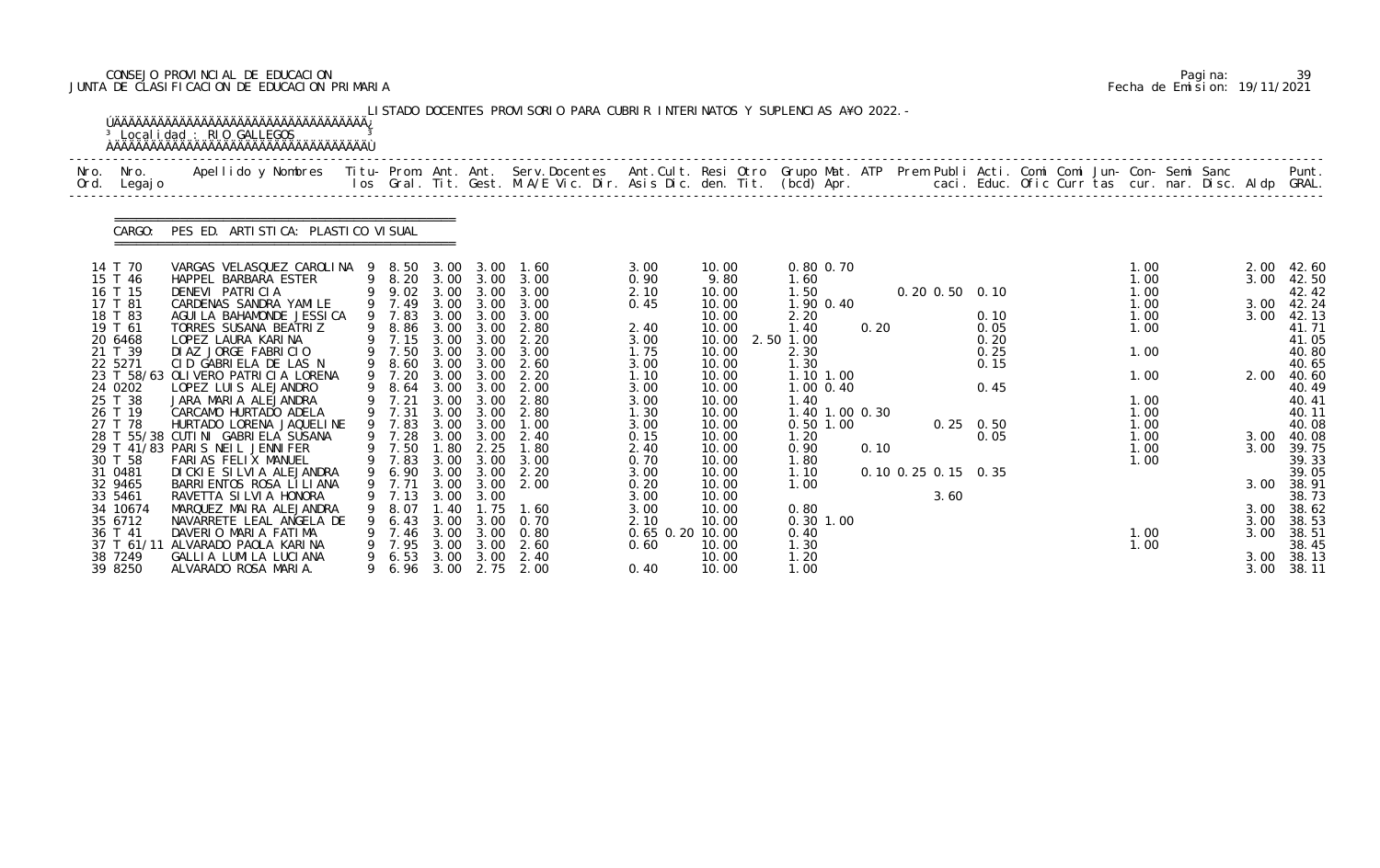# CONSEJO PROVINCIAL DE EDUCACION Pagina: 40 JUNTA DE CLASIFICACION DE EDUCACION PRIMARIA Fecha de Emision: 19/11/2021

|              |                     | <sup>3</sup> Localidad : RIO GALLEGOS                                                                                                                                                                                             |   |                  |                   |                   | LISTADO DOCENTES PROVISORIO PARA CUBRIR INTERINATOS Y SUPLENCIAS A¥O 2022. - |              |                       |                   |      |      |  |      |  |      |                |
|--------------|---------------------|-----------------------------------------------------------------------------------------------------------------------------------------------------------------------------------------------------------------------------------|---|------------------|-------------------|-------------------|------------------------------------------------------------------------------|--------------|-----------------------|-------------------|------|------|--|------|--|------|----------------|
| Nro.<br>Ord. | Nro.<br>Legaj o     | Apellido y Nombres  Titu- Prom. Ant. Ant. Serv.Docentes  Ant.Cult. Resi Otro Grupo Mat. ATP Prem Publi Acti. Comi Comi Jun- Con- Semi Sanc           Punt.<br>Ios Gral. Tit. Gest. M.A/E Vic. Dir. Asis Dic. den. Tit. (bcd) Apr. |   |                  |                   |                   |                                                                              |              |                       |                   |      |      |  |      |  |      |                |
|              | CARGO:              | PES ED. ARTISTICA: PLASTICO VISUAL                                                                                                                                                                                                |   |                  |                   |                   |                                                                              |              |                       |                   |      |      |  |      |  |      |                |
|              | 40 T 55<br>41 6412  | NAVARRO MARCELA ANTONIA.<br>ALBORNOZ PATRICIA ATILIA                                                                                                                                                                              |   | 9 8.59<br>9 8.51 |                   | 3.00 3.00         | 3.00 3.00 1.50<br>1.40                                                       | 1.00<br>2.15 | 10.00<br>10.00        | 0.70<br>0.60      |      | 0.15 |  | 1.00 |  |      | 37.94<br>37.66 |
|              | 42 361              | ORONA CERINI MARIA                                                                                                                                                                                                                |   | 9 7.48           | 3.00              | 3.00              | 1.40                                                                         | 3.00         | 10.00                 | 0.70              |      |      |  |      |  |      | 37.58          |
|              | 43 T 91             | GOROSI TO MONICA ELIZABETH                                                                                                                                                                                                        |   | 9 7.07           | 3.00              | 3.00              | 2.60                                                                         | 0.20         | 10.00                 | 1.30              |      | 0.25 |  | 1.00 |  |      | 37.42          |
|              |                     | 44 T 19/55 ASTETE MARISA ISABEL                                                                                                                                                                                                   | 9 |                  |                   |                   | 3.00 1.50 3.00                                                               | 2.20         | 10.00                 | 3.00 1.50         |      | 0.05 |  | 1.00 |  | 3.00 | 37.25          |
|              | 45 0707             | MARCIAL MARCELA GLADYS                                                                                                                                                                                                            |   | 9 8.00           | 3.00              | 3.00              | 0.70                                                                         | 3.00         | 10.00                 | 0.30              |      | 0.05 |  |      |  |      | 37.05          |
|              | 46 12279            | GARRI BI A MARI A EUGENI A                                                                                                                                                                                                        |   | 9 8.25           | 0.40              | 0.75              | 2.20                                                                         | 0.85         | 10.00<br>1.50         | 1.00              |      |      |  |      |  | 3.00 | 36.95          |
|              | 47 4012             | HARRIS ALEJANDRA ETHEL                                                                                                                                                                                                            |   | 9 8.89           |                   | 3.00 3.00         |                                                                              | 3.00         | 10.00                 |                   |      |      |  |      |  |      | 36.89          |
|              | 48 4555             | MANSILLA GLORIA AGUSTINA                                                                                                                                                                                                          |   | 6.40             | 3.00              | 3.00              | 1.60                                                                         | 3.00         | 10.00                 | 0.80              |      |      |  |      |  |      | 36.80          |
|              | 49 6857             | GARAY LI SANDRO DANI EL                                                                                                                                                                                                           |   | 6.90             | 3.00              | 3.00              | 1.00<br>1.80                                                                 | 2.80         | 10.00                 | $0.50$ $0.60$     |      |      |  |      |  | 3.00 | 36.80          |
|              | 50 10120<br>51 6559 | RODRI GUEZ TRANGONI<br>FARFAN NELIDA CRISTINA                                                                                                                                                                                     |   | 9 7.05<br>9 8.14 | 1.80<br>3.00      | 2.25<br>3.00      | 0.30                                                                         | 0.20<br>3.00 | 10.00<br>10.00        | 0.90 0.80<br>0.10 |      | 0.25 |  |      |  |      | 36.80<br>36.79 |
|              | 52 11890            | MARTINEZ NORMA ISABEL                                                                                                                                                                                                             |   | 9 8.79           | 0.80              | 1.00              |                                                                              | 1.70         | 4.50<br>10.00         | 0.70              |      |      |  |      |  |      | 36.49          |
|              | 53 7584             | AGUILA DELIA MARIELA                                                                                                                                                                                                              |   | 9 7.39           | 3.00              | 3.00              | 1.70                                                                         | 1.45         | 10.00                 | 0.80              |      | 0.10 |  |      |  |      | 36.44          |
|              | 54 7729             | SURA ADRIANA EDITH                                                                                                                                                                                                                |   | 6.83             | 3.00              | 3.00              | 0.60                                                                         | 3.00         | 10.00                 | $0.50$ $0.30$     |      |      |  |      |  |      | 36.23          |
|              | 55 9094             | TEJERINA CARLA ROMINA                                                                                                                                                                                                             |   | 9 7.15           | 3.00              | 2.75              | 2.00                                                                         | 0.50         | 10.00                 | $1.00 \, 0.60$    |      |      |  |      |  |      | 36.00          |
|              | 56 495              | FERNANDEZ EVANGELINA A                                                                                                                                                                                                            |   | 9 7.46 3.00 3.00 |                   |                   |                                                                              | 3.00         | 10.00                 |                   |      |      |  |      |  |      | 35.46          |
|              | 57 7049             | MORALES CONTRERAS MARTA                                                                                                                                                                                                           |   | 9 7.17           | 3.00              | 3.00              |                                                                              | 2.90         | 10.00                 |                   |      |      |  |      |  |      | 35.07          |
|              | 58 9772             | ECHEVERRIA MABEL AURORA                                                                                                                                                                                                           |   | 9 7.71           |                   |                   | 3.00 1.50 0.40                                                               |              | 10.00                 | 0.20              |      |      |  |      |  | 3.00 | 34.81          |
|              | 59 5268             | AYANCAN NELIDA LORENA                                                                                                                                                                                                             |   | 6.95             | 3.00              | 3.00              | 1.80                                                                         | 0.10         | 10.00                 | 0.90              |      |      |  |      |  |      | 34.75          |
|              | 60 5604             | ALCAZAR LIDIA MABEL                                                                                                                                                                                                               |   | 7.28             | 3.00              | 3.00              | 0.60                                                                         | 1.45         | 10.00                 | 0.30              |      |      |  |      |  |      | 34.63          |
|              | 61 6596             | GALLEGOS HELIMA MARINA                                                                                                                                                                                                            |   | 7.23             | 3.00              | 2.75              |                                                                              | 1.50         | 10.00                 | 1.00              |      | 0.10 |  |      |  |      | 34.58          |
|              | 62 8427<br>63 6715  | VILTE CAROLINA ELIZABET<br>AGUI LERA KARI NA ANDREA                                                                                                                                                                               |   | 8.18<br>7.17     | 3.00              | 3.00 2.50<br>3.00 | 1.40                                                                         | 1.85         | 7.00<br>3.00<br>10.00 | 0.70              | 0.10 | 0.10 |  |      |  |      | 34.53<br>34.47 |
|              | 64 8441             | MARQUEZ JUAN JOSE                                                                                                                                                                                                                 |   |                  | $6.42 \quad 3.00$ |                   | $3.00 \quad 0.20$                                                            | 1.65         | 10.00                 | 0.101.00          |      |      |  |      |  |      | 34.37          |
|              | 65 10390            | HERNANDEZ DI EGO RUBEN                                                                                                                                                                                                            | 9 | 8.59             |                   | 2.80 2.00         |                                                                              | 3.00         | 8.40                  |                   |      |      |  |      |  |      | 33.79          |

|  | Pagi na: | 40                           |
|--|----------|------------------------------|
|  |          | Fecha de Emision: 19/11/2021 |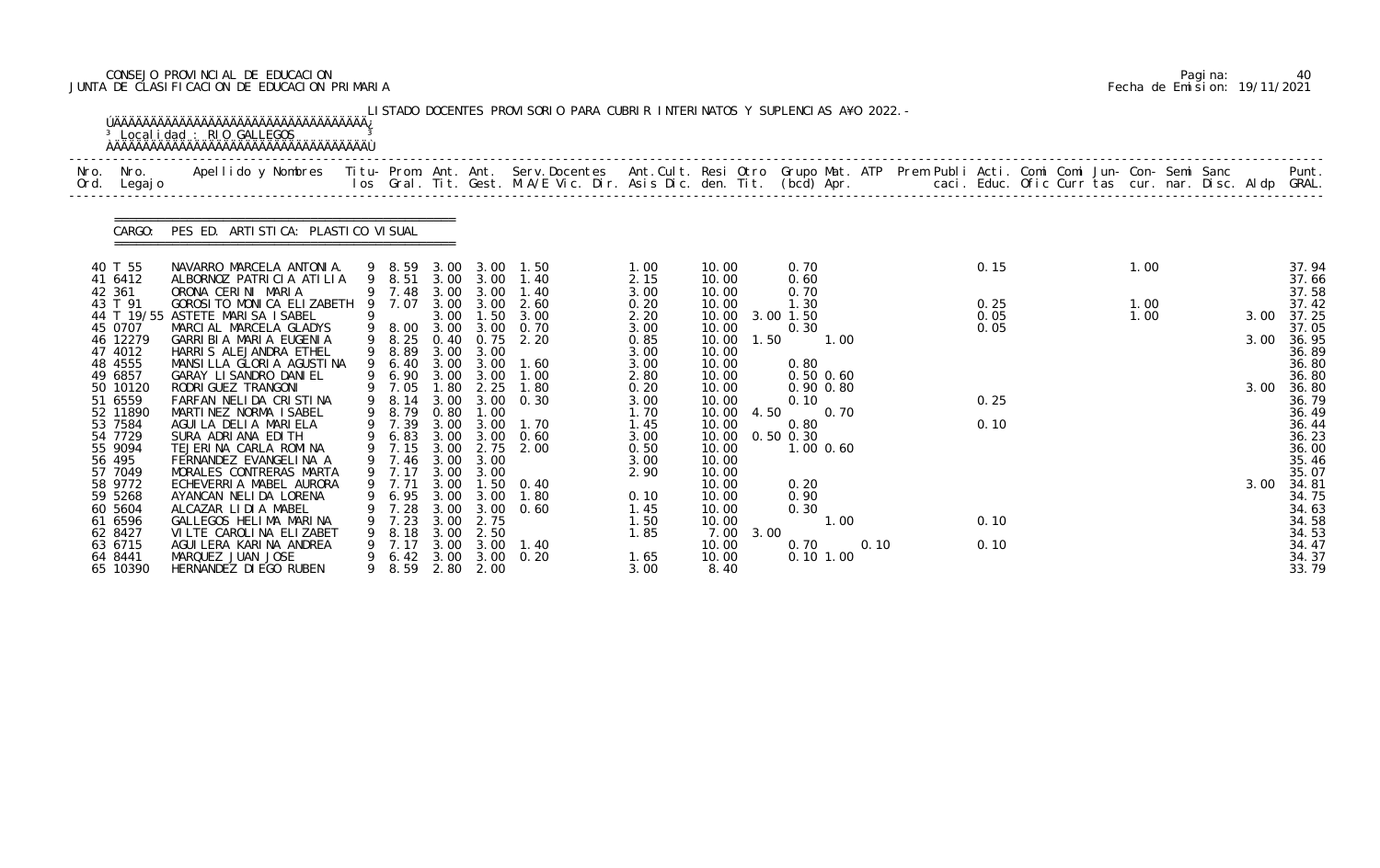# CONSEJO PROVINCIAL DE EDUCACION Pagina: 41 JUNTA DE CLASIFICACION DE EDUCACION PRIMARIA Fecha de Emision: 19/11/2021

|      |                                                                                                                                                               | <sup>3</sup> Localidad : RIO GALLEGOS                                                                                                                                                                                                                                                                                                                                        |         |                                                                                                                                               |                                                                              |                                                                                                     | LISTADO DOCENTES PROVISORIO PARA CUBRIR INTERINATOS Y SUPLENCIAS A¥O 2022. -                                                       |                                                                                                      |                                                                                                                           |      |                                                                                                                |  |              |  |  |  |              |                                                                                                                            |
|------|---------------------------------------------------------------------------------------------------------------------------------------------------------------|------------------------------------------------------------------------------------------------------------------------------------------------------------------------------------------------------------------------------------------------------------------------------------------------------------------------------------------------------------------------------|---------|-----------------------------------------------------------------------------------------------------------------------------------------------|------------------------------------------------------------------------------|-----------------------------------------------------------------------------------------------------|------------------------------------------------------------------------------------------------------------------------------------|------------------------------------------------------------------------------------------------------|---------------------------------------------------------------------------------------------------------------------------|------|----------------------------------------------------------------------------------------------------------------|--|--------------|--|--|--|--------------|----------------------------------------------------------------------------------------------------------------------------|
| Nro. | Nro. In the Nro.<br>Ord. Legajo                                                                                                                               | Apellido y Nombres - Titu- Prom. Ant. Ant. Serv.Docentes - Ant.Cult. Resi Otro Grupo Mat. ATP Prem Publi Acti. Comi Comi Jun- Con- Semi Sanc - - - Punt.<br>Ios Gral. Tit. Gest. M.A/E Vic. Dir. Asis Dic. den. Tit. (bcd) Apr. -                                                                                                                                            |         |                                                                                                                                               |                                                                              |                                                                                                     |                                                                                                                                    |                                                                                                      |                                                                                                                           |      |                                                                                                                |  |              |  |  |  |              |                                                                                                                            |
|      | CARGO:                                                                                                                                                        | PES ED. ARTI STI CA: PLASTI CO VI SUAL                                                                                                                                                                                                                                                                                                                                       |         |                                                                                                                                               |                                                                              |                                                                                                     |                                                                                                                                    |                                                                                                      |                                                                                                                           |      |                                                                                                                |  |              |  |  |  |              |                                                                                                                            |
|      | 66 10322<br>67 0587<br>68 7611<br>69 6522<br>70 6965<br>71 7593<br>72 10326<br>73 9566<br>74 6582<br>75 11065<br>76 10086<br>77 12069<br>78 11537<br>79 11728 | SEQUER NATALIA<br>PARED MANUEL PATRICIO<br>MORENO NI LDA ELI ZABETH<br>MELLADO MI GUEL ANGEL<br>GARBERO FARIAS JONATHAN<br>SAEZ ROSANA BEATRIZ.<br>HOLOVATY KARINA MABEL<br>DIAZ TEJADA PAOLA DE LOS<br>CHEUQUE MARIELA ALEJANDRA<br>QUI ROZ VALERIA LI LI ANA<br>GUI CHACOY NORMA DEL CAMEN 9 7.25<br>PAEZ MARIANA NOELIA<br>VELASQUEZ SANCHEZ KARINA<br>QUARGNOLO JULI ETA |         | 9 9.25 1.80<br>9 6.68 3.00<br>9 6.97<br>9 7.62 3.00<br>9 7.78<br>9 7.36<br>9 8.40<br>9 7.73<br>9 7.43<br>9 8.60<br>9 7.56<br>9 7.60<br>9 9.11 | 3.00<br>3.00<br>1.60<br>3.00<br>3.00<br>1.20<br>3.00<br>0.60<br>1.00<br>1.00 | 2.00<br>3.00 2.75<br>3.00<br>2.00<br>2.75<br>2.25<br>1.25<br>2.75<br>0.75                           | 3.00 3.00 0.60<br>3.00 0.40<br>$3.00 \quad 0.20$<br>0.50<br>0.20<br>1.00<br>0.20<br>0.80<br>$0.50 \quad 0.40$<br>$1.25 \quad 0.60$ | 1.45<br>0.90<br>0.45<br>0.55<br>0.10<br>0.40<br>0.05<br>0.15<br>1.55<br>0.40<br>0.75<br>1.80<br>1.30 | 10.00<br>10.00<br>10.00<br>10.00<br>10.00<br>10.00<br>7.70<br>10.00<br>10.00<br>10.00<br>10.00<br>10.00<br>10.00<br>10.00 |      | $0.30$ $0.10$<br>$0.50$ $0.20$<br>0.10<br>0.20<br>0.10<br>1.30<br>0.10<br>0.40<br>1.00<br>0.20<br>0.30<br>0.30 |  | 0.10         |  |  |  | 2.00<br>3.00 | 33.60<br>33.58<br>33.52<br>33.47<br>33.33<br>33.06<br>33.05<br>32.93<br>32.88<br>32.60<br>32.40<br>32.01<br>31.55<br>31.46 |
|      | 80 11082<br>81 11437<br>82 11833<br>83 11971<br>84 12170<br>85 11441<br>86 11440<br>87 12195<br>88 12440<br>89 12021<br>90 11298<br>91 11159                  | CATRI HUALA ROXANA VANESA<br>SAAVEDRA MICAELA ROXANA<br>CONTRERAS MARIA VALERIA<br>OYARZO MIRANDA VANESA G.<br>AYBAR STEFANY LIZET<br>CATRI HUALA ROMI NA ANDREA<br>LOYOLA JORGELINA ALICIA<br>VERDEJOS AGOSTINA DINORAH<br>LEGUE CATHERIN<br>ESPINOZA RUTH ABIGAIL<br>ROMANO NATALIA MARINA<br>ZARATE CARLOS MI GUEL                                                        | 9<br>9. | 9 8.39<br>9 7.55<br>9 9.16 1.00<br>8.17<br>9 7.75<br>8.51<br>8.39<br>7.62<br>9.07<br>9 9.14                                                   | 1.20<br>1.00<br>1.00<br>1.00<br>0. 60<br>1.00                                | 1.50<br>1.25<br>1.00<br>1.00<br>0.75<br>$0.80 \quad 0.50$<br>$0.60 \quad 0.75$<br>1.00<br>2.20 1.50 | 9 8.20 1.00 1.25 0.70<br>9 8.90 0.60 0.75 0.10<br>1.40<br>0.75                                                                     | 0.80<br>0.40<br>1.85<br>0.40<br>0.20<br>0.40<br>0.85<br>0.10<br>1.60<br>1.55<br>0.20                 | 10.00<br>10.00<br>10.00<br>10.00<br>10.00<br>10.00<br>10.00<br>10.00<br>10.00<br>5.60<br>6.30<br>4.90                     | 1.00 | 0.30<br>$0.70$ 1.00                                                                                            |  | 0.05<br>0.40 |  |  |  |              | 30.89<br>30.85<br>30.70<br>30.56<br>30.55<br>29.82<br>29.60<br>28.96<br>28.69<br>28.67<br>28.67<br>26.94                   |

|  | Pagi na: | 41                           |
|--|----------|------------------------------|
|  |          | Fecha de Emision: 19/11/2021 |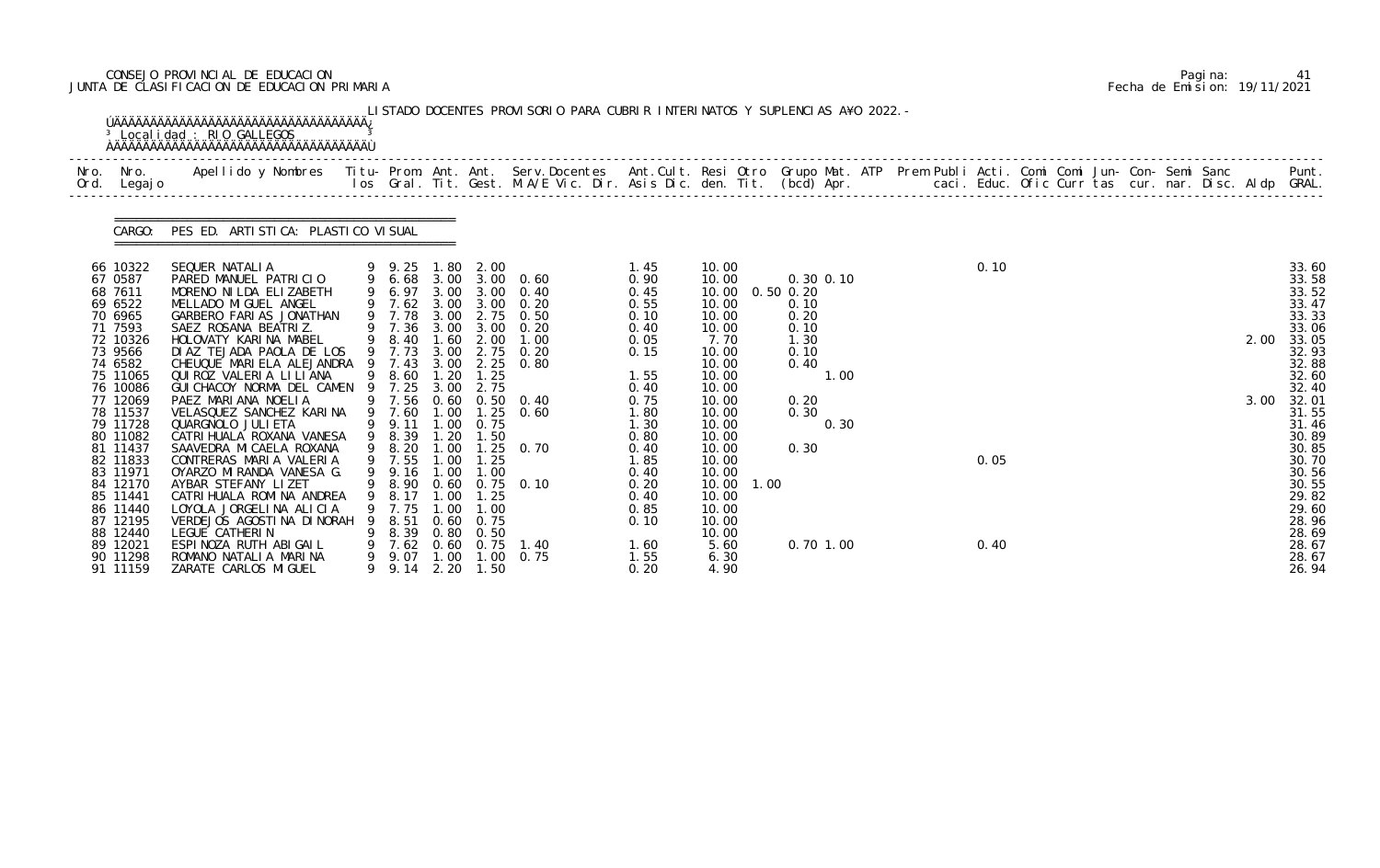# CONSEJO PROVINCIAL DE EDUCACION Pagina: 42 JUNTA DE CLASIFICACION DE EDUCACION PRIMARIA Fecha de Emision: 19/11/2021

|              |                                                                                                                                                                          | <sup>3</sup> Localidad : RIO GALLEGOS                                                                                                                                                                                                                                                                                                                                          |     |                                                                                                                  |                                              |                                                                     | LISTADO DOCENTES PROVISORIO PARA CUBRIR INTERINATOS Y SUPLENCIAS A¥O 2022. -                  |                                                                              |                                                                                              |                                        |      |                |                        |              |                      |  |      |                                                                                                                            |
|--------------|--------------------------------------------------------------------------------------------------------------------------------------------------------------------------|--------------------------------------------------------------------------------------------------------------------------------------------------------------------------------------------------------------------------------------------------------------------------------------------------------------------------------------------------------------------------------|-----|------------------------------------------------------------------------------------------------------------------|----------------------------------------------|---------------------------------------------------------------------|-----------------------------------------------------------------------------------------------|------------------------------------------------------------------------------|----------------------------------------------------------------------------------------------|----------------------------------------|------|----------------|------------------------|--------------|----------------------|--|------|----------------------------------------------------------------------------------------------------------------------------|
| Nro.<br>Ord. | Nro.<br>Legaj o                                                                                                                                                          | Apellido y Nombres - Titu- Prom. Ant. Ant. Serv.Docentes - Ant.Cult. Resi Otro Grupo Mat. ATP Prem Publi Acti. Comi Comi Jun- Con- Semi Sanc - - - - Punt.<br>Ios Gral. Tit. Gest. M.A/E Vic. Dir. Asis Dic. den. Tit. (bcd) Apr.                                                                                                                                              |     |                                                                                                                  |                                              |                                                                     |                                                                                               |                                                                              |                                                                                              |                                        |      |                |                        |              |                      |  |      |                                                                                                                            |
|              | CARGO:                                                                                                                                                                   | PES ED. ARTI STI CA: PLASTI CO VI SUAL                                                                                                                                                                                                                                                                                                                                         |     |                                                                                                                  |                                              |                                                                     |                                                                                               |                                                                              |                                                                                              |                                        |      |                |                        |              |                      |  |      |                                                                                                                            |
|              | 92 11032<br>93 10419<br>94 7250<br>95 11865<br>96 12663<br>97 10539<br>98 11035<br>99 10997<br>100 11007<br>101 12778<br>102 10071<br>103 11967<br>104 12675<br>105 9829 | OYARZUN MARIANA DE LOS<br><b>GERENI ERE SUSANA MABEL</b><br>PEREYRA CRISTIAN FABIAN<br>MALDONADO VERONICA<br>PEREDA ZAMUDIO AMADA DE<br>MONTES DE OCA MIGUEL<br>NATELLA MARIELA VIRGINIA<br>GAMARRA ANDREA NATALIA<br>MELGAREJO DI EGO NI COLAS<br>ARROYO FACUNDO JAVI ER<br>BARRAZA LORENA DEL JESUS<br>LOPEZ MELISA ALEJANDRA<br>CORTES DAI ANA INES<br>UZQUEDA ERIKA ROXANA |     | 9 8.57<br>9 8.35<br>9 7.33<br>9 7.97<br>6.98<br>9 9.49<br>9 7.93<br>9 7.86<br>8.17<br>9 7.64<br>9 8.45<br>9 7.84 | 1. 20<br>1.40<br>. 80<br>.40<br>1.20<br>0.20 | 1.50<br>1.75<br>1.75<br>1.50<br>1.20 1.50<br>3.00 1.00<br>1.00 0.75 | 3.00 3.00 0.10<br>9 8.34 0.80 1.00 0.60<br>$1.25 \quad 0.20$<br>0.60<br>6 7.97 2.80 2.50 0.20 | 1.05<br>1.50<br>0.45<br>0.30<br>0.05<br>0.65<br>0.80<br>0.10<br>1.30<br>0.90 | 4.90<br>4.20<br>3.50<br>2.10<br>7.00<br>4.20<br>2.10<br>1.40<br>1.40<br>2.10<br>0.70<br>1.40 | 0.30<br>0.70 0.30<br>0.10              | 0.70 |                |                        |              |                      |  | 3.00 | 26.22<br>26.20<br>25.93<br>25.59<br>24.97<br>23.73<br>23.49<br>23.28<br>21.76<br>19.37<br>21.34<br>20.50<br>17.04<br>21.87 |
|              | CARGO:                                                                                                                                                                   | MAESTRO ESP. EDUC. ARTI STI CA: MUSI CA                                                                                                                                                                                                                                                                                                                                        |     |                                                                                                                  |                                              |                                                                     |                                                                                               |                                                                              |                                                                                              |                                        |      |                |                        |              |                      |  |      |                                                                                                                            |
|              | 6793<br>2 T 15<br>3 4476                                                                                                                                                 | CANOBRA PABLO DANIEL<br>COLOMBERA ALEJANDRA<br>ANDREATTA ARTURO GUSTAVO                                                                                                                                                                                                                                                                                                        |     | 6.90<br>7.19                                                                                                     | 3.00<br>2.80                                 | 3.00<br>3.00                                                        | 7.88 3.00 3.00 2.60<br>2.20<br>3.00                                                           | 3.00 0.20 10.00 4.75 1.30<br>3.00<br>3.00                                    | 10.00                                                                                        | 7.70 3.00 1.10<br>3.00 2.00            |      | $0.20 \, 0.60$ | 0.50 4.25 0.20<br>0.40 | 0.20<br>0.20 | 1.00                 |  | 3.00 | 49.88<br>44.30<br>42.99                                                                                                    |
|              | 4 T 39<br>5 7143<br>6 5416<br>7 T 71                                                                                                                                     | ARRUA MARIA ISIDRA<br>AGUI LA FERNANDA ELIZABETH<br>I RI ARTE ANA CARINA<br>MAUTOR NATALIA EVANGELINA                                                                                                                                                                                                                                                                          | - 9 | 6.94<br>6.78<br>9 7.56                                                                                           | 3.00<br>3.00                                 | 3.00<br>3.00                                                        | 3.00<br>1.80<br>2.20 3.00 3.00<br>6.55 3.00 3.00 3.00                                         | 3.00<br>3.00<br>0.55<br>1.10                                                 | 10.00<br>10.00<br>10.00<br>10.00                                                             | 1.00 2.00<br>1.25 0.90<br>1.50<br>1.60 |      | 0.20           | 0.40<br>0.05           |              | 1.00<br>1.00<br>1.00 |  | 3.00 | 42.34<br>39.93<br>39.81<br>38.30                                                                                           |

|  | Pagi na: | 42                           |
|--|----------|------------------------------|
|  |          | Fecha de Emision: 19/11/2021 |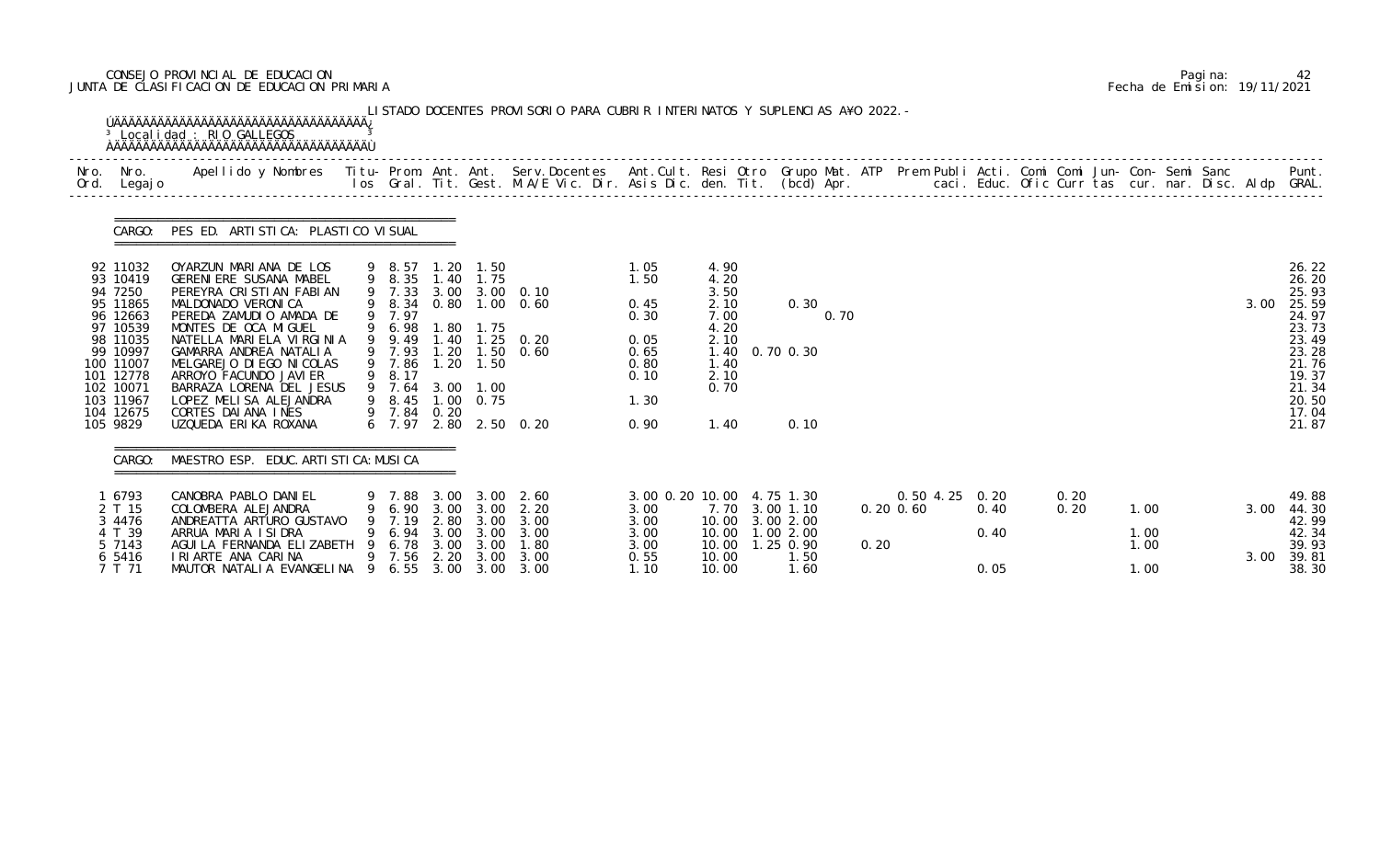# CONSEJO PROVINCIAL DE EDUCACION Pagina: 43 JUNTA DE CLASIFICACION DE EDUCACION PRIMARIA Fecha de Emision: 19/11/2021

|              |                      | <sup>3</sup> Localidad : RIO GALLEGOS                                                                                                                                                                                           |        |                  |              |                           | LISTADO DOCENTES PROVISORIO PARA CUBRIR INTERINATOS Y SUPLENCIAS A¥O 2022. - |              |                |      |                        |      |      |      |  |              |  |      |                     |
|--------------|----------------------|---------------------------------------------------------------------------------------------------------------------------------------------------------------------------------------------------------------------------------|--------|------------------|--------------|---------------------------|------------------------------------------------------------------------------|--------------|----------------|------|------------------------|------|------|------|--|--------------|--|------|---------------------|
| Nro.<br>Ord. | Nro.<br>Legaj o      | Apellido y Nombres  Titu- Prom. Ant. Ant. Serv.Docentes  Ant.Cult. Resi Otro Grupo Mat. ATP Prem Publi Acti. Comi Comi Jun- Con- Semi Sanc         Punt.<br>Ios Gral. Tit. Gest. M.A/E Vic. Dir. Asis Dic. den. Tit. (bcd) Apr. |        |                  |              |                           |                                                                              |              |                |      |                        |      |      |      |  |              |  |      |                     |
|              | CARGO:               | MAESTRO ESP. EDUC. ARTI STI CA: MUSI CA                                                                                                                                                                                         |        |                  |              |                           |                                                                              |              |                |      |                        |      |      |      |  |              |  |      |                     |
|              | 8 6558<br>9 8001     | LOPEZ MARIA LAURA<br>VERGARA MARTHA LORENA                                                                                                                                                                                      |        | 9 7.24 2.80 3.00 |              |                           | 9 9.39 3.00 3.00 0.60<br>1. 10                                               | 3.00<br>3.00 | 10.00<br>10.00 |      | 0.30<br>1.25 0.50 0.10 |      |      |      |  |              |  |      | 38.29<br>37.99      |
|              | 10 7427              | VI VAR VI CTOR NI COLAS                                                                                                                                                                                                         |        | 7.86             | 2.80         | 3.00                      | 1.20                                                                         |              | 10.00          |      | 0.60                   |      |      |      |  |              |  | 3.00 | 37.46               |
|              | 11 4901              | GROSS ERICA BEATRIZ                                                                                                                                                                                                             |        | 6.86             | 3.00         | 3.00                      | 0.70                                                                         | 3.00         | 10.00          |      | $1.25$ 0.30            |      |      |      |  |              |  |      | 37.11               |
|              | 12 T 90<br>13 T 1    | VI VAR GI SELLE ELI ZABETH<br>LUDUE¥A SEBASTIAN AGUSTIN                                                                                                                                                                         | 9<br>9 | 8.73<br>7.00     | 1.60<br>2.20 | 2.00<br>2.75              | 0.90<br>2.20                                                                 | 0.10<br>1.20 | 10.00<br>10.00 |      | 0.40<br>1.10           |      |      | 0.05 |  | 1.00<br>1.00 |  | 3.00 | 36.73<br>36.50      |
|              | 14 6427              | HALAN CAROLINA SUSANA                                                                                                                                                                                                           |        | 9 8.39           | 3.00         | 3.00                      |                                                                              | 2.70         | 10.00          |      |                        | 0.10 |      | 0.25 |  |              |  |      | 36.44               |
|              | 15 5577              | VERNIERI CESAR AUGUSTO                                                                                                                                                                                                          |        | 9 7.84           |              | 3.00 3.00                 |                                                                              | 1.60         | 10.00          | 1.75 |                        |      |      | 0.05 |  |              |  |      | 36.24               |
|              | 16 10159<br>17 9699  | URIBE GRANILLO VANINA<br>JARAMI LLO NELLY SI LVANA                                                                                                                                                                              |        | 8.14<br>9 7.92   | 1.60<br>2.00 | 2.00                      | 2.00 0.90<br>1.40                                                            | 1.00<br>3.00 | 10.00<br>10.00 |      | 0.40<br>0.70           |      |      |      |  |              |  | 3.00 | 36.04<br>36.02      |
|              | 18 11538             | BARRIA PEREZ LUCIO ANDRES                                                                                                                                                                                                       |        | 8.35             | 1.00         | 1.25                      | 1.60                                                                         | 1.50         | 10.00          |      | 2.20                   |      |      | 0.40 |  |              |  |      | 35.30               |
|              | 19 6583              | TASSONE VERONICA BEATRIZ                                                                                                                                                                                                        |        | 9 7.12           | 3.00         | 3.00                      |                                                                              | 2.75         | 10.00          |      |                        |      |      | 0.10 |  |              |  |      | 34.97               |
|              | 20 11924             | BURNES HECTOR PABLO                                                                                                                                                                                                             |        | 8.17             | 0.60         | 1.00                      | 0. 70                                                                        | 1.00         | 10.00          |      | 0.30                   |      |      |      |  |              |  | 3.00 | 33.77               |
|              | 21 12225<br>22 10635 | BARRESI BARBARA LORENA<br>BAHAMONDE CAROLINA ANDREA                                                                                                                                                                             |        | 8.82<br>8.83     | .20          | $0.40 \quad 0.25$<br>1.75 | 0.70                                                                         | 1.05<br>1.10 | 10.00<br>10.00 | 1.25 | 0.30                   |      |      |      |  |              |  | 3.00 | 33.52<br>33.13      |
|              | 23 9394              | MANSILLA ADRIANA BEATRIZ                                                                                                                                                                                                        |        | 9 7.10           | 2.20         | 2.75                      | 1.00                                                                         | 0.55         | 10.00          |      | 0.50                   |      |      |      |  |              |  |      | 33.10               |
|              | 24 10303             | MONSALVO MARI ELA VANINA                                                                                                                                                                                                        |        | 9 9.30           |              | $1.60$ $2.00$             | 0.40                                                                         |              | 10.00          |      | $0.50$ $0.20$          |      |      |      |  |              |  |      | 33.00               |
|              | 25 12223             | MAYORGA PAILLAN YAMILA A                                                                                                                                                                                                        |        | 9 8.89           |              | $0.40 \quad 0.50$         | 0.50                                                                         |              | 10.00          |      | 0.20                   |      |      | 0.45 |  |              |  | 3.00 | 32.94               |
|              | 26 9641<br>27 12226  | SALDI VI A VERONI CA<br>PAEZ MATIAS NICOLAS                                                                                                                                                                                     |        | 9 7.00<br>8.90   | 2.00         | 2.25                      | 1.00<br>0.40 0.50 0.40                                                       | 0.75         | 10.00<br>10.00 |      | 0.40<br>0.20           |      |      |      |  |              |  |      | 32.40<br>3.00 32.40 |
|              | 28 9598              | SANTOS GARECA DANIEL                                                                                                                                                                                                            |        | 8.86             | 2.00         | 2.50                      |                                                                              |              | 10.00          |      |                        |      |      |      |  |              |  |      | 32.36               |
|              | 29 9221              | DI AZ SERGIO ESTEBAN                                                                                                                                                                                                            |        | 7.57             | 2.20         | 2.25                      |                                                                              | 1.20         | 10.00          |      |                        |      |      |      |  |              |  |      | 32.22               |
|              | 30 12463             | CONTRERAS CAMILA ROCIO                                                                                                                                                                                                          |        | 9.20             |              |                           | $0.20$ $0.25$ $0.20$                                                         |              | 10.00          |      | 0.10                   |      |      |      |  |              |  |      | 3.00 31.95          |
|              | 31 11114<br>32 12237 | RAQUIL ROMINA ELIZABETH<br>VARGAS BRUNO MAURO                                                                                                                                                                                   |        | 8.53<br>7.83     | . 20         | 1.50                      | 0.80<br>$0.40$ $0.50$ $0.30$                                                 | 0.25<br>0.65 | 10.00<br>10.00 |      | 0.50<br>0.10           |      | 0.10 |      |  |              |  |      | 31.88<br>3.00 31.78 |
|              | 33 12222             | ANCALIPE LEVIL LEANDRO N                                                                                                                                                                                                        |        | 9 7.66           |              |                           | 0.40 0.50 0.40                                                               |              | 10.00          |      | 0.20                   |      |      |      |  |              |  |      | 3.00 31.16          |

|  | Pagi na: | 43                           |
|--|----------|------------------------------|
|  |          | Fecha de Emision: 19/11/2021 |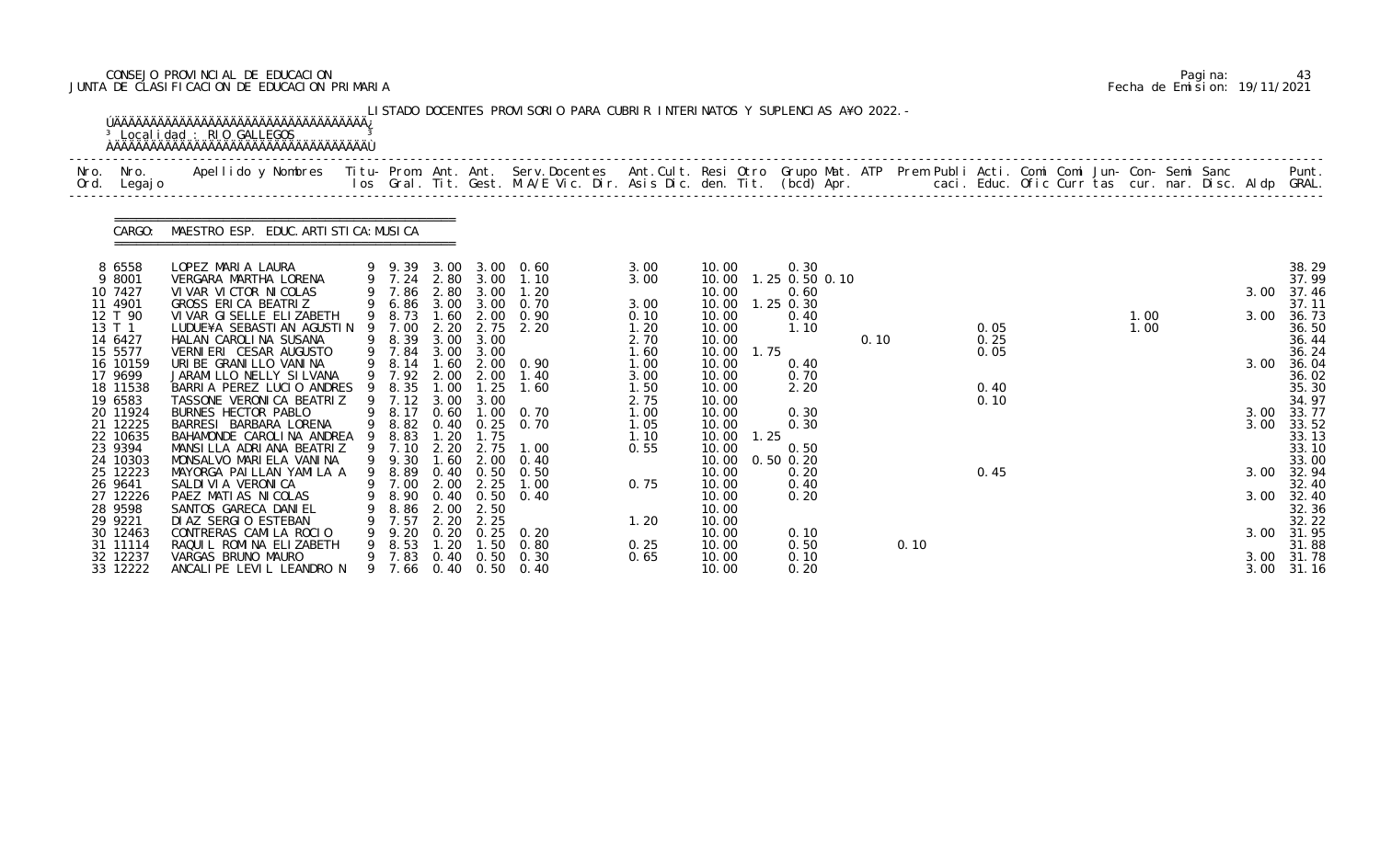# CONSEJO PROVINCIAL DE EDUCACION Pagina: 44 JUNTA DE CLASIFICACION DE EDUCACION PRIMARIA Fecha de Emision: 19/11/2021

|                      | CARGO: MAESTRO ESP. EDUC. ARTI STI CA: MUSI CA                                                |                  |      |                   |                               |              |                |                |  |      |      |  |      |  |      |                |
|----------------------|-----------------------------------------------------------------------------------------------|------------------|------|-------------------|-------------------------------|--------------|----------------|----------------|--|------|------|--|------|--|------|----------------|
| 34 11432<br>35 10030 | LEFINIR JUAN PABLO<br>1 PABLO<br>9 8.16 1.00 1.25 1.00<br>9 6.87 1.80 2.25 1.80<br>BAZAN ALAN |                  |      |                   |                               | 0.20         | 10.00<br>6.30  | 0.50<br>0.90   |  |      |      |  |      |  | 2.00 | 31.11<br>30.92 |
| 36 12044             | CASTILLO ELA BELEN                                                                            |                  |      |                   | 9 8.59 0.60 1.00 0.60         | 0.80         | 10.00          | 0.30           |  |      |      |  |      |  |      | 30.89          |
| 37 12297             | TOLEDO WONG SABINA JUNE                                                                       | 9 9.12 0.40 0.50 |      |                   |                               | 1.30         | 10.00          |                |  |      |      |  |      |  |      | 30.32          |
| 38 12303             | BAHAMONDE SALDIVIA HECTOR 9 8.50 0.40 0.50 0.80                                               |                  |      |                   |                               | 0.35         | 10.00          | 0.40           |  |      |      |  |      |  |      | 29.95          |
| 39 12224<br>40 12118 | SILVA PATRICIA SUSANA                                                                         | 9 9.17 0.40 0.50 |      |                   |                               | 0.80         | 10.00          |                |  |      |      |  |      |  |      | 29.87          |
| 41 12028             | SALVA DI EGO ALFREDO<br>ROMERO CRISTIAN DANIEL                                                | 9 7.96 2.40 0.50 |      |                   | 9 8.02 1.00 0.75 0.60         |              | 10.00<br>10.00 | 0.30           |  |      |      |  |      |  |      | 29.86<br>29.67 |
| 42 10169             | VI GNATTI SANDRA                                                                              |                  |      |                   | 9 8.88 1.60 1.75 0.30         | 0.20         | 6.30           | 1.50 0.10      |  |      |      |  |      |  |      | 29.63          |
| 43 12387             | VARGAS GERARDO FABIO                                                                          | 9 7.83           |      | $1.00 \quad 0.25$ |                               | 1.50         | 10.00          |                |  |      |      |  |      |  |      | 29.58          |
| 44 12216             | BENHAM JESSICA MARIEL                                                                         |                  |      |                   | 9 8.27 0.40 0.50 0.80         | 0.20         | 10.00          | 0.40           |  |      |      |  |      |  |      | 29.57          |
| 45 12148<br>46 12221 | BRACCALENRTI JUAN EDUARDO 9 8.88 0.80 0.75<br>VILLAN ARIANA SOL                               | 9 9.40 0.40 0.50 |      |                   |                               |              | 10.00          |                |  |      |      |  |      |  |      | 29.43<br>29.35 |
| 47 12219             | LASCANO SABRINA                                                                               | 9 9.30 0.40 0.25 |      |                   |                               | 0.05<br>0.20 | 10.00<br>10.00 |                |  |      |      |  |      |  |      | 29.15          |
| 48 12130             | MASSARO ABRIGO FRANCA                                                                         | 9 8.41 0.80 0.75 |      |                   |                               |              | 10.00          |                |  |      |      |  |      |  |      | 28.96          |
| 49 12517             | ARIAS CARLOS GABRIEL                                                                          | 9 7.77 0.20 0.25 |      |                   |                               | 1.40         | 10.00          |                |  |      |      |  |      |  |      | 28.62          |
| 50 12462             | PIRIS JOAN EMANUEL                                                                            |                  |      |                   | 9 8.42 0.20 0.25 0.20         |              | 10.00          | 0.10           |  |      |      |  |      |  |      | 28.17          |
| 51 12767             | RAMIREZ NOELIA GLADYS                                                                         | 9 8.74 0.40      |      |                   |                               |              | 10.00          |                |  |      |      |  |      |  |      | 28.14          |
| 52 12534             | LOPEZ LUCAS JOAQUIN                                                                           |                  |      |                   | 9 7.57 0.20 0.25 0.10         |              | 9.10           |                |  |      |      |  |      |  |      | 26.22          |
| 53 12249<br>54 12158 | LANCUCHEO BARRIA RUTH<br>AGUAI SOL ALEJANDRO                                                  | 8.11<br>9.31     |      | $0.40 \quad 0.50$ | 0. 40<br>$0.60$ $0.75$ $0.40$ | 0.35         | 4.20<br>4.20   | 0.20           |  |      |      |  |      |  | 3.00 | 26.16<br>24.26 |
| 55 12041             | CAMPOS JUAN MANUEL                                                                            | 7.66             |      |                   | 0.60 0.75 0.60                |              | 2.10           | 0.30           |  |      |      |  |      |  |      | 21.01          |
| 56 12791             | MACHADO MIGUEL IGNACIO                                                                        |                  |      |                   |                               |              | 10.00          |                |  |      |      |  |      |  |      | 19.00          |
| 57 T 55              | RIOS WALTER ALDO                                                                              | 7.37             | 3.00 | 3.00              | 3.00                          | 3.00         | 10.00          | 2.40 0.10 0.10 |  | 2.25 |      |  | 1.00 |  | 3.00 | 43.22          |
| 58 0290              | OJEDA RUIZ BLANCA ESTHER                                                                      | 7.13             | 3.00 | 3.00              | 3.00                          | 3.00         | 10.00          | 2.20 1.00      |  |      | 0.25 |  |      |  |      | 35.58          |
| 59 9492              | FUNES SILVA ALEJANDRO                                                                         | 7.37             | 3.00 |                   | 2.75 3.00                     |              | 10.00          | 1.30           |  |      |      |  |      |  |      | 30.42          |

|  | Pagi na: | 44                           |
|--|----------|------------------------------|
|  |          | Fecha de Emision: 19/11/2021 |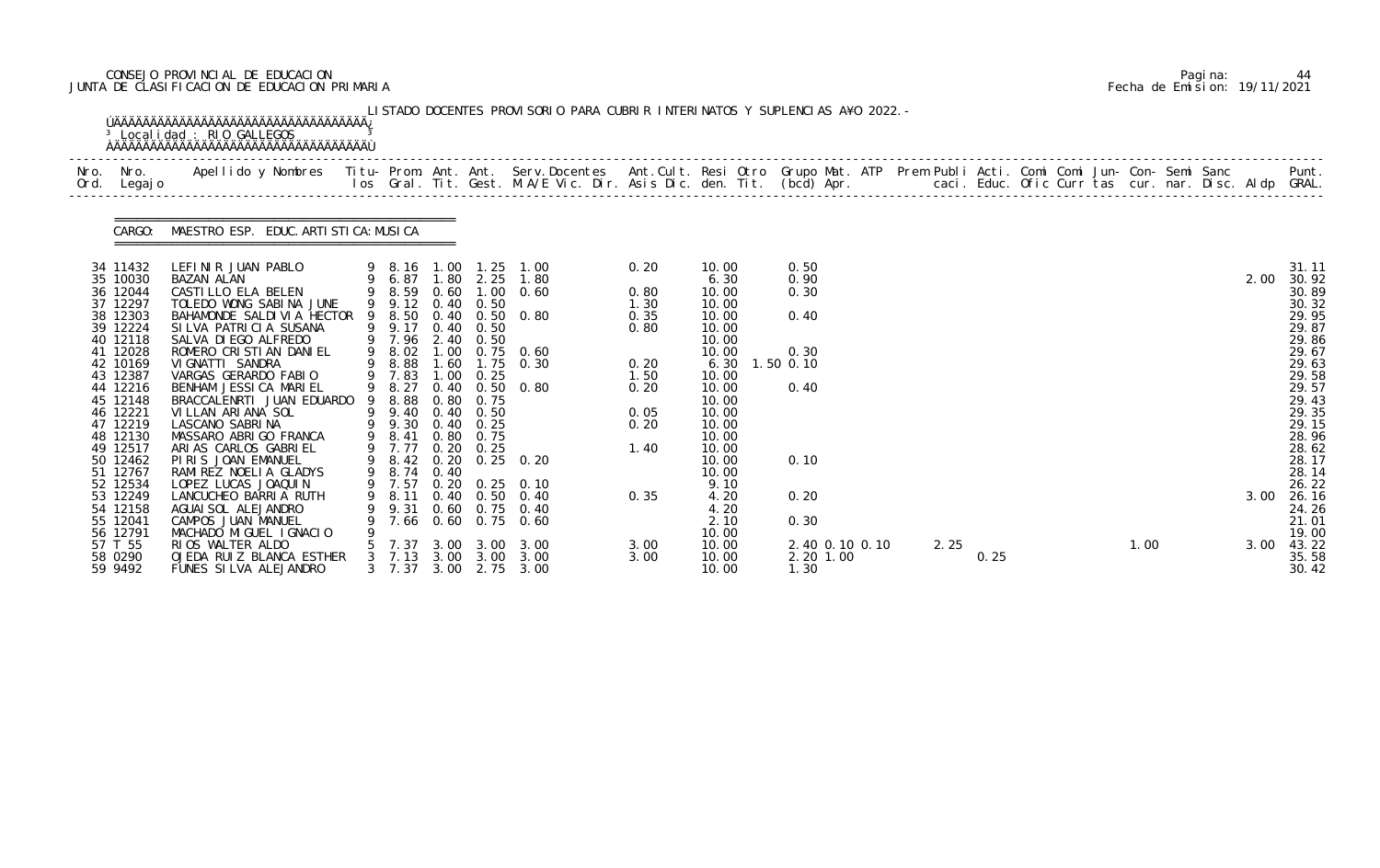# CONSEJO PROVINCIAL DE EDUCACION Pagina: 45 JUNTA DE CLASIFICACION DE EDUCACION PRIMARIA Fecha de Emision: 19/11/2021

|              |                                         | <sup>3</sup> Localidad : RIO GALLEGOS<br><b>OAAAAAAAAAAAAAAAAAAAAAAAAAAAAAAAAAA</b>                                                      |   |                                  |                          |                                           | LISTADO DOCENTES PROVISORIO PARA CUBRIR INTERINATOS Y SUPLENCIAS A¥O 2022. -                                                   |                                           |                                  |      |                                            |      |                                  |              |              |                      |  |      |                                  |
|--------------|-----------------------------------------|------------------------------------------------------------------------------------------------------------------------------------------|---|----------------------------------|--------------------------|-------------------------------------------|--------------------------------------------------------------------------------------------------------------------------------|-------------------------------------------|----------------------------------|------|--------------------------------------------|------|----------------------------------|--------------|--------------|----------------------|--|------|----------------------------------|
| Nro.<br>Ord. | Nro.<br>Legaj o                         | Apellido y Nombres Titu- Prom. Ant. Ant. Serv.Docentes Ant.Cult. Resi Otro Grupo Mat. ATP Prem Publi Acti. Comi Comi Jun- Con- Semi Sanc |   |                                  |                          |                                           | los Gral. Tit. Gest. M.A/E Vic. Dir. Asis Dic. den. Tit. (bcd) Apr.       caci. Educ. Ofic Curr tas cur. nar. Disc. Aldp GRAL. |                                           |                                  |      |                                            |      |                                  |              |              |                      |  |      | Punt.                            |
|              | CARGO:                                  | MAESTRO ESP. EDUC. ARTI STI CA: MUSI CA                                                                                                  |   |                                  |                          |                                           |                                                                                                                                |                                           |                                  |      |                                            |      |                                  |              |              |                      |  |      |                                  |
|              | 60 12124                                | ALVARADO CATALAN DANIEL                                                                                                                  |   |                                  |                          |                                           | 3 7.47 1.00 0.75 0.40                                                                                                          |                                           | 10.00                            |      | 0.20                                       |      |                                  |              |              |                      |  |      | 3.00 25.82                       |
|              | CARGO:                                  | PES ED. ARTISTICA: MUSICA                                                                                                                |   |                                  |                          |                                           |                                                                                                                                |                                           |                                  |      |                                            |      |                                  |              |              |                      |  |      |                                  |
|              | 1 6793<br>2 T 15<br>3 4476              | CANOBRA PABLO DANIEL<br>COLOMBERA ALEJANDRA<br>ANDREATTA ARTURO GUSTAVO                                                                  |   | 9 7.19                           |                          |                                           | 9 7.88 3.00 3.00 2.60<br>9 6.90 3.00 3.00 2.20<br>2.80 3.00 3.00                                                               | 3.00 0.20 10.00 4.75 1.30<br>3.00<br>3.00 | 10.00                            |      | 7.70 3.00 1.10<br>3.00 2.00                |      | 0.50 4.25 0.20<br>$0.20 \, 0.60$ | 0.40         | 0.20<br>0.20 | 1.00                 |  | 3.00 | 49.88<br>44.30<br>42.99          |
|              | 4 T 39<br>5 7143<br>6 5416<br>7 T 71    | ARRUA MARIA ISIDRA<br>AGUI LA FERNANDA ELIZABETH 9<br>I RI ARTE ANA CARINA<br>MAUTOR NATALIA EVANGELINA                                  | 9 | 9 6.94<br>6.78<br>9 7.56<br>6.55 | 3.00<br>2.20<br>3.00     | $3.00 \quad 3.00$<br>3.00<br>3.00<br>3.00 | 3.00<br>1.80<br>3.00<br>3.00                                                                                                   | 3.00<br>3.00<br>0.55<br>1.10              | 10.00<br>10.00<br>10.00<br>10.00 |      | 1.002.00<br>$1.25 \, 0.90$<br>1.50<br>1.60 | 0.20 |                                  | 0.40<br>0.05 |              | 1.00<br>1.00<br>1.00 |  | 3.00 | 42.34<br>39.93<br>39.81<br>38.30 |
|              | 8 6558<br>9 8001<br>10 7427             | LOPEZ MARIA LAURA<br>VERGARA MARTHA LORENA<br>VI VAR VI CTOR NI COLAS                                                                    |   | 9 9.39<br>9 7.24<br>9 7.86       | 3.00<br>2.80<br>2.80     | 3.00<br>3.00<br>3.00                      | 0.60<br>1.10<br>1.20                                                                                                           | 3.00<br>3.00                              | 10.00<br>10.00<br>10.00          |      | 0.30<br>1.25 0.50 0.10<br>0.60             |      |                                  |              |              |                      |  | 3.00 | 38.29<br>37.99<br>37.46          |
|              | 11 4901<br>12 T 90<br>13 T 1<br>14 6427 | GROSS ERICA BEATRIZ<br>VI VAR GI SELLE ELI ZABETH<br>LUDUE¥A SEBASTIAN AGUSTIN 9 7.00<br>HALAN CAROLINA SUSANA                           |   | 9 6.86<br>9 8.73 1.60<br>8.39    | 2.20<br>3.00             | 3.00 3.00<br>2.00<br>2.75<br>3.00         | 0.70<br>0.90<br>2.20                                                                                                           | 3.00<br>0.10<br>1.20<br>2.70              | 10.00<br>10.00<br>10.00<br>10.00 |      | $1.25$ 0.30<br>0.40<br>1.10                | 0.10 |                                  | 0.05<br>0.25 |              | 1.00<br>1.00         |  | 3.00 | 37.11<br>36.73<br>36.50<br>36.44 |
|              | 15 5577<br>16 10159<br>17 9699          | VERNIERI CESAR AUGUSTO<br>URIBE GRANILLO VANINA<br>JARAMI LLO NELLY SI LVANA                                                             |   | 7.84<br>8.14<br>7.92             | 3.00<br>. 60<br>2.00     | 3.00<br>2.00<br>2.00                      | 0. 90<br>1.40                                                                                                                  | 1. 60<br>1.00<br>3.00                     | 10.00<br>10.00<br>10.00          | 1.75 | 0.40<br>0.70                               |      |                                  | 0.05         |              |                      |  | 3.00 | 36.24<br>36.04<br>36.02          |
|              | 18 11538<br>19 6583<br>20 11924         | BARRIA PEREZ LUCIO ANDRES<br>TASSONE VERONICA BEATRIZ<br>BURNES HECTOR PABLO                                                             |   | 8.35<br>9 7.12<br>9 8.17         | $.00 \,$<br>3.00<br>0.60 | 1.25<br>3.00                              | 1.60<br>$1.00 \quad 0.70$                                                                                                      | 1. 50<br>2.75<br>1.00                     | 10.00<br>10.00<br>10.00          |      | 2.20<br>0.30                               |      |                                  | 0.40<br>0.10 |              |                      |  | 3.00 | 35.30<br>34.97<br>33.77          |

|  | Pagi na: | 45                           |
|--|----------|------------------------------|
|  |          | Fecha de Emision: 19/11/2021 |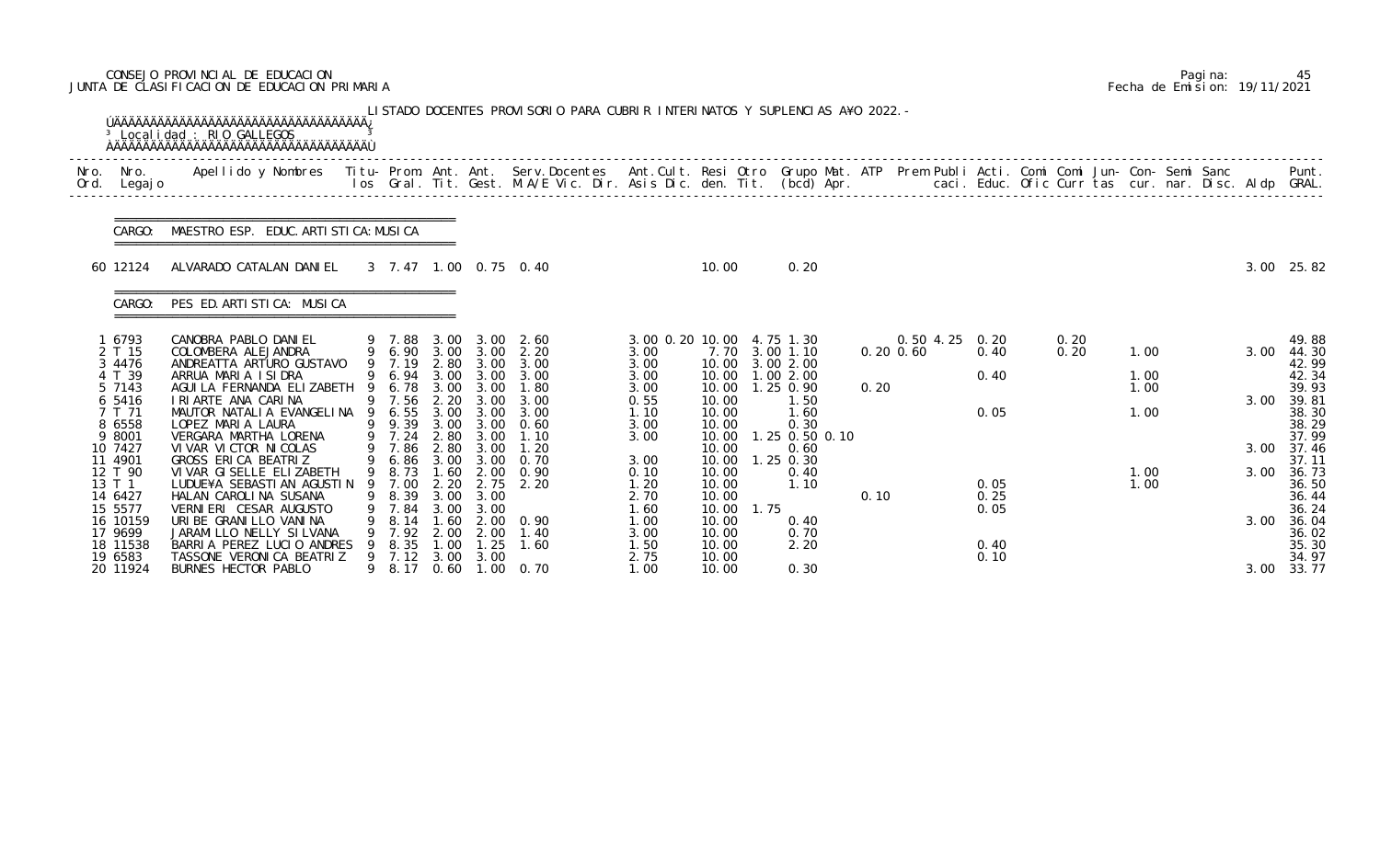# CONSEJO PROVINCIAL DE EDUCACION Pagina: 46 JUNTA DE CLASIFICACION DE EDUCACION PRIMARIA Fecha de Emision: 19/11/2021

|              |                                              | <sup>3</sup> Localidad : RIO GALLEGOS                                                                                                                                                                                             |   |                                    |              |                                        | LISTADO DOCENTES PROVISORIO PARA CUBRIR INTERINATOS Y SUPLENCIAS A¥O 2022. - |                      |                                 |      |                               |      |      |  |  |  |      |                                   |
|--------------|----------------------------------------------|-----------------------------------------------------------------------------------------------------------------------------------------------------------------------------------------------------------------------------------|---|------------------------------------|--------------|----------------------------------------|------------------------------------------------------------------------------|----------------------|---------------------------------|------|-------------------------------|------|------|--|--|--|------|-----------------------------------|
| Nro.<br>Ord. | Nro. In the Nro.<br>Legaj o                  | Apellido y Nombres  Titu- Prom. Ant. Ant. Serv.Docentes  Ant.Cult. Resi Otro Grupo Mat. ATP Prem Publi Acti. Comi Comi Jun- Con- Semi Sanc           Punt.<br>Ios Gral. Tit. Gest. M.A/E Vic. Dir. Asis Dic. den. Tit. (bcd) Apr. |   |                                    |              |                                        |                                                                              |                      |                                 |      |                               |      |      |  |  |  |      |                                   |
|              | CARGO:                                       | PES ED. ARTISTICA: MUSICA                                                                                                                                                                                                         |   |                                    |              |                                        |                                                                              |                      |                                 |      |                               |      |      |  |  |  |      |                                   |
|              | 21 12225<br>22 10635                         | BARRESI BARBARA LORENA<br>BAHAMONDE CAROLINA ANDREA 9 8.83                                                                                                                                                                        |   |                                    |              | 1.20 1.75                              | 9 8.82 0.40 0.25 0.70                                                        | 1.05<br>1.10         | 10.00<br>10.00                  | 1.25 | 0.30                          |      |      |  |  |  | 3.00 | 33.52<br>33.13                    |
|              | 23 9394<br>24 10303<br>25 12223              | MANSILLA ADRIANA BEATRIZ<br>MONSALVO MARIELA VANINA<br>MAYORGA PAILLAN YAMILA A                                                                                                                                                   |   | 9 7.10<br>9 9.30<br>9 8.89         | 2.20<br>1.60 | 2.75<br>2.00                           | 1.00<br>0.40<br>$0.40$ $0.50$ $0.50$                                         | 0.55                 | 10.00<br>10.00<br>10.00         |      | 0.50<br>$0.50$ $0.20$<br>0.20 |      | 0.45 |  |  |  | 3.00 | 33.10<br>33.00<br>32.94           |
|              | 26 9641<br>27 12226<br>28 9598               | SALDI VI A VERONI CA<br>PAEZ MATIAS NICOLAS<br>SANTOS GARECA DANIEL                                                                                                                                                               | 9 | 9 7.00<br>9 8.90<br>8.86           | 2.00         | 2.25<br>$0.40 \quad 0.50$<br>2.00 2.50 | 1.00<br>0.40                                                                 | 0.75                 | 10.00<br>10.00<br>10.00         |      | 0.40<br>0.20                  |      |      |  |  |  | 3.00 | 32.40<br>32.40<br>32.36           |
|              | 29 9221<br>30 12463<br>31 11114              | DI AZ SERGIO ESTEBAN<br>CONTRERAS CAMILA ROCIO<br>RAQUIL ROMINA ELIZABETH                                                                                                                                                         |   | 9 7.57<br>9 9.20<br>9 8.53         | 2.20<br>1.20 | 2.25                                   | $0.20$ $0.25$ $0.20$<br>1.50 0.80                                            | 1.20<br>0.25         | 10.00<br>10.00<br>10.00         |      | 0.10<br>0.50                  | 0.10 |      |  |  |  | 3.00 | 32.22<br>31.95<br>31.88           |
|              | 32 12237<br>33 12222<br>34 11432             | VARGAS BRUNO MAURO<br>ANCALIPE LEVIL LEANDRO N<br>LEFINIR JUAN PABLO                                                                                                                                                              | 9 | 9 7.83<br>9 7.66<br>8.16           | 0.40         | 0.50<br>0.40 0.50<br>$1.00$ $1.25$     | 0.30<br>0.40<br>1.00                                                         | 0.65<br>0.20         | 10.00<br>10.00<br>10.00         |      | 0.10<br>0.20<br>0.50          |      |      |  |  |  |      | 3.00 31.78<br>3.00 31.16<br>31.11 |
|              | 35 10030<br>36 12044<br>37 12297<br>38 12303 | BAZAN ALAN<br>CASTILLO ELA BELEN<br>TOLEDO WONG SABINA JUNE<br>BAHAMONDE SALDIVIA HECTOR 9 8.50                                                                                                                                   |   | 6.87<br>9 8.59<br>9 9.12 0.40 0.50 | 1.80<br>0.60 | 2.25                                   | 1.80<br>$1.00 \quad 0.60$<br>0.40 0.50 0.80                                  | 0.80<br>1.30<br>0.35 | 6.30<br>10.00<br>10.00<br>10.00 |      | 0.90<br>0.30<br>0.40          |      |      |  |  |  | 2.00 | 30.92<br>30.89<br>30.32<br>29.95  |
|              | 39 12224<br>40 12118<br>41 12028             | SILVA PATRICIA SUSANA<br>SALVA DI EGO ALFREDO<br>ROMERO CRISTIAN DANIEL                                                                                                                                                           |   | 9 9.17 0.40 0.50<br>8.02           | 1.00         | 7.96 2.40 0.50                         | $0.75$ 0.60                                                                  | 0.80                 | 10.00<br>10.00<br>10.00         |      | 0.30                          |      |      |  |  |  |      | 29.87<br>29.86<br>29.67           |
|              | 42 10169<br>43 12387<br>44 12216             | VI GNATTI SANDRA<br>VARGAS GERARDO FABIO<br>BENHAM JESSICA MARIEL                                                                                                                                                                 |   | 8.88<br>7.83<br>8.27               | 1.60         | 1.75<br>$1.00 \quad 0.25$              | 0.30<br>$0.40 \quad 0.50 \quad 0.80$                                         | 0.20<br>1.50<br>0.20 | 6.30<br>10.00<br>10.00          |      | 1.50 0.10<br>0.40             |      |      |  |  |  |      | 29.63<br>29.58<br>29.57           |
|              | 45 12148<br>46 12221                         | BRACCALENRTI JUAN EDUARDO<br>VILLAN ARIANA SOL                                                                                                                                                                                    | 9 | 8.88<br>9 9.40 0.40 0.50           |              | 0.80 0.75                              |                                                                              | 0.05                 | 10.00<br>10.00                  |      |                               |      |      |  |  |  |      | 29.43<br>29.35                    |

|  | Pagi na: | 46                           |
|--|----------|------------------------------|
|  |          | Fecha de Emision: 19/11/2021 |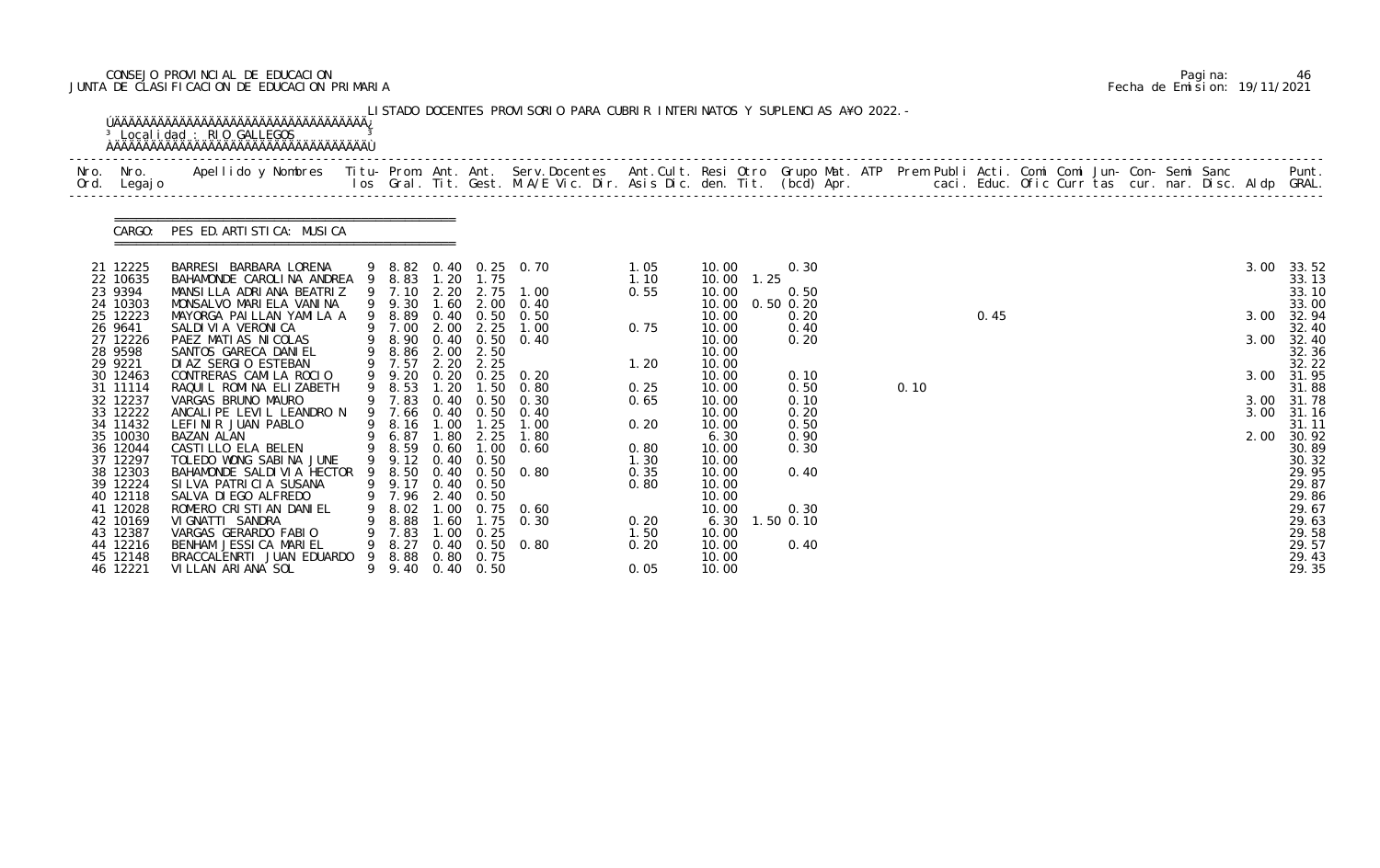# CONSEJO PROVINCIAL DE EDUCACION Pagina: 47 JUNTA DE CLASIFICACION DE EDUCACION PRIMARIA Fecha de Emision: 19/11/2021

| Nro. | Nro.<br>Ord. Legajo  | Apellido y Nombres - Titu- Prom. Ant. Ant. Serv.Docentes - Ant.Cult. Resi Otro Grupo Mat. ATP Prem Publi Acti. Comi Comi Jun- Con- Semi Sanc - - - - Punt.<br>Ios Gral. Tit. Gest. M.A/E Vic. Dir. Asis Dic. den. Tit. (bcd) Apr. |        |                  |              |                                |                                  |                    |                |                               |      |      |      |      |  |      |                |
|------|----------------------|-----------------------------------------------------------------------------------------------------------------------------------------------------------------------------------------------------------------------------------|--------|------------------|--------------|--------------------------------|----------------------------------|--------------------|----------------|-------------------------------|------|------|------|------|--|------|----------------|
|      |                      | CARGO: PES ED. ARTISTICA: MUSICA                                                                                                                                                                                                  |        |                  |              |                                |                                  |                    |                |                               |      |      |      |      |  |      |                |
|      | 47 12219             | LASCANO SABRINA                                                                                                                                                                                                                   |        | 9 9.30 0.40 0.25 |              |                                |                                  | 0.20               | 10.00          |                               |      |      |      |      |  |      | 29.15          |
|      | 48 12130<br>49 12517 | MASSARO ABRIGO FRANCA<br>ARIAS CARLOS GABRIEL                                                                                                                                                                                     |        | 9 8.41<br>9 7.77 |              | 0.80 0.75<br>$0.20 \quad 0.25$ |                                  | 1.40               | 10.00<br>10.00 |                               |      |      |      |      |  |      | 28.96<br>28.62 |
|      | 50 12462             | PIRIS JOAN EMANUEL                                                                                                                                                                                                                |        |                  |              |                                | 9 8.42 0.20 0.25 0.20            |                    | 10.00          | 0.10                          |      |      |      |      |  |      | 28.17          |
|      | 51 12767             | RAMI REZ NOELI A GLADYS                                                                                                                                                                                                           |        | 9 8.74           | 0.40         |                                |                                  |                    | 10.00          |                               |      |      |      |      |  |      | 28.14          |
|      | 52 12534             | LOPEZ LUCAS JOAQUIN                                                                                                                                                                                                               |        | 9 7.57           |              |                                | $0.20$ $0.25$ $0.10$             |                    | 9.10           |                               |      |      |      |      |  |      | 26.22          |
|      | 53 12249<br>54 12158 | LANCUCHEO BARRIA RUTH<br>AGUAI SOL ALEJANDRO                                                                                                                                                                                      |        | 9 8.11<br>9 9.31 |              |                                | 0.40 0.50 0.40<br>0.60 0.75 0.40 | 0.35               | 4.20<br>4.20   | 0.20                          |      |      |      |      |  | 3.00 | 26.16<br>24.26 |
|      | 55 12041             | CAMPOS JUAN MANUEL                                                                                                                                                                                                                |        |                  |              |                                | 7.66 0.60 0.75 0.60              |                    | 2.10           | 0.30                          |      |      |      |      |  |      | 21.01          |
|      | 56 12791             | MACHADO MIGUEL IGNACIO                                                                                                                                                                                                            |        |                  |              |                                |                                  |                    | 10.00          |                               |      |      |      |      |  |      | 19.00          |
|      | 57 T 55              | RIOS WALTER ALDO                                                                                                                                                                                                                  |        |                  |              |                                | 5 7.37 3.00 3.00 3.00            | 3.00               | 10.00          | 2.40 0.10 0.10                | 2.25 | 0.25 |      | 1.00 |  | 3.00 | 43.22          |
|      | 58 0290<br>59 9492   | OJEDA RUIZ BLANCA ESTHER<br>FUNES SILVA ALEJANDRO                                                                                                                                                                                 |        | 3 7.37 3.00 2.75 |              |                                | 3 7.13 3.00 3.00 3.00<br>3.00    | 3.00               | 10.00<br>10.00 | 2.20 1.00<br>1.30             |      |      |      |      |  |      | 35.58<br>30.42 |
|      | 60 12124             | ALVARADO CATALAN DANIEL                                                                                                                                                                                                           |        |                  |              |                                | 3 7.47 1.00 0.75 0.40            |                    | 10.00          | 0.20                          |      |      |      |      |  | 3.00 | 25.82          |
|      | 61 10575             | SCHINELLI CUENYA LUCIA                                                                                                                                                                                                            |        | $3 \quad 7.44$   | 1.80         | 0.50                           | 0.10                             |                    | 3.50           |                               |      |      |      |      |  |      | 16.34          |
|      | CARGO:               | MAESTRO ESP. EDUC. ARTI STI CA: TEATRO                                                                                                                                                                                            |        |                  |              |                                |                                  |                    |                |                               |      |      |      |      |  |      |                |
|      | 4841                 | BUJACI CH MONICA LILIANA                                                                                                                                                                                                          |        | 9 7.39           | 3.00         | 2.75                           | 3.00                             | 0.40               |                | 10.00  1.00  2.00  0.90  0.10 | 0.75 |      |      |      |  |      | $3.00$ 43.29   |
|      | 2 7917               | CATRI HUALA CARLOS OMAR                                                                                                                                                                                                           |        | 9 8.65           | 3.00         | 3.00                           |                                  | 2. 20 0. 10 10. 00 |                |                               | 0.30 |      | 0.40 |      |  |      | 36.65          |
|      | 3 10352<br>4 8042    | PUCHETA PICCARDO<br>HERNANDEZ MOIRA GISELA                                                                                                                                                                                        | 9<br>9 | 8.00<br>8.30     | 3.00<br>3.00 | 3.00                           | $1.75$ 0.30                      | 3.00<br>2.65       | 3.50<br>3.50   |                               | 0.15 |      | 0.20 |      |  | 3.00 | 31.55<br>29.80 |
|      | 5 11150              | LAGORIA MARIEL EMILSE                                                                                                                                                                                                             |        |                  | 2.00         | 1.25                           |                                  | 2.05 0.30          | $0.70$ 1.25    |                               |      |      |      |      |  |      | 16.55          |
|      | 6 12814              | ALANIZ ANDRES                                                                                                                                                                                                                     | 9      | 8.97             | 0.20         |                                |                                  | 0.25               |                |                               |      |      |      |      |  |      | 18.42          |

|  | Pagi na: | 47                           |
|--|----------|------------------------------|
|  |          | Fecha de Emision: 19/11/2021 |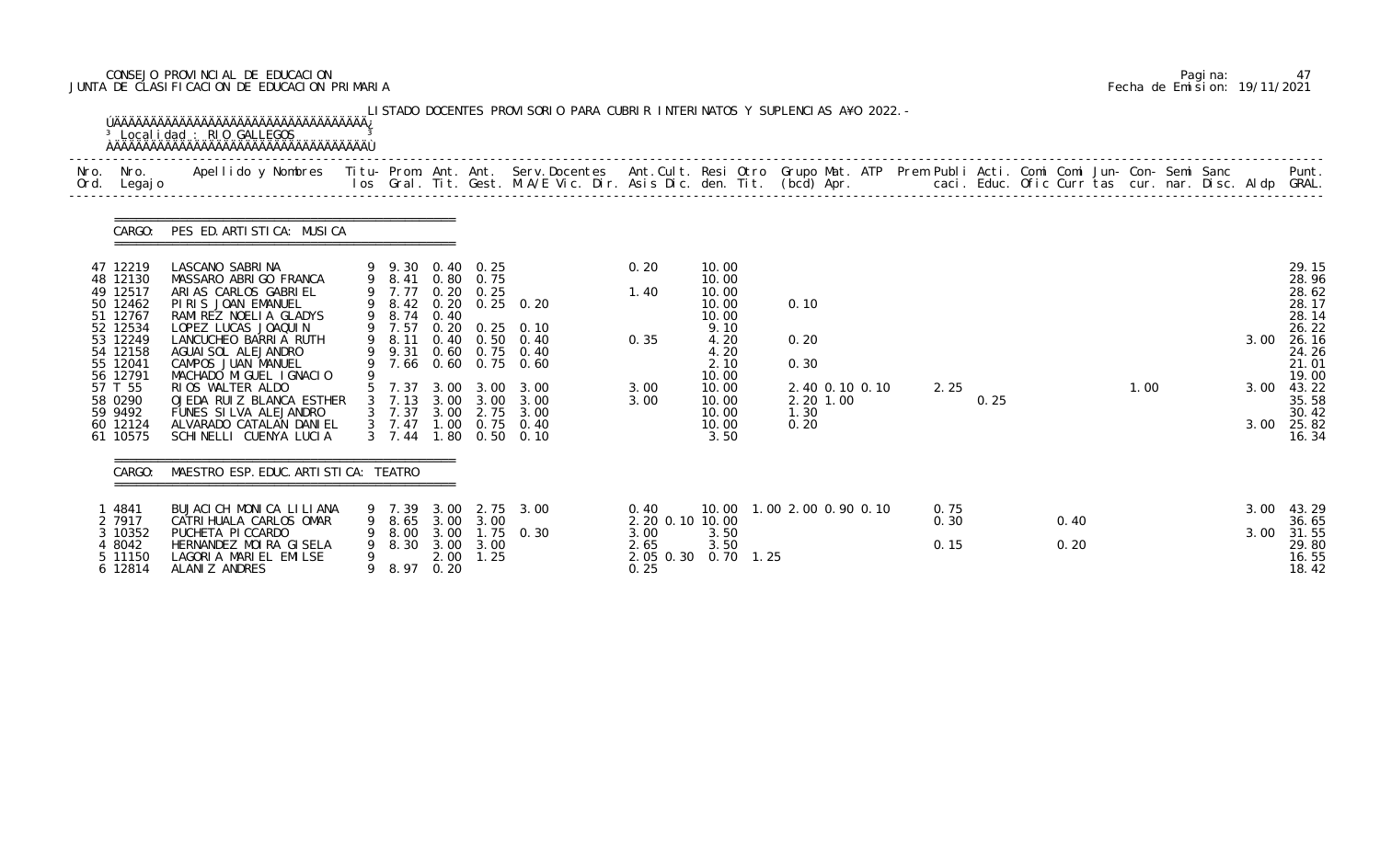# CONSEJO PROVINCIAL DE EDUCACION Pagina: 48 JUNTA DE CLASIFICACION DE EDUCACION PRIMARIA Fecha de Emision: 19/11/2021

| Nro.<br>Ord. | Legaj o                                            |                                                                                                                                |                                          |                                      |                                      |                                                                                           |                                                 |                                               |                                                 |      |                                      |  |                               |                      |                                           |
|--------------|----------------------------------------------------|--------------------------------------------------------------------------------------------------------------------------------|------------------------------------------|--------------------------------------|--------------------------------------|-------------------------------------------------------------------------------------------|-------------------------------------------------|-----------------------------------------------|-------------------------------------------------|------|--------------------------------------|--|-------------------------------|----------------------|-------------------------------------------|
|              | CARGO:                                             | MAESTRO ESP. EDUC. ARTI STI CA: TEATRO                                                                                         |                                          |                                      |                                      |                                                                                           |                                                 |                                               |                                                 |      |                                      |  |                               |                      |                                           |
|              | 7 12812                                            | FERREYRA MARIA BELEN                                                                                                           | 9 8.87 0.20                              |                                      |                                      |                                                                                           | 0.25                                            |                                               |                                                 |      |                                      |  |                               |                      | 18.32                                     |
|              | CARGO:                                             | MAESTRO ESP. EDUC. ARTI STI CA: DANZAS                                                                                         |                                          |                                      |                                      |                                                                                           |                                                 |                                               |                                                 |      |                                      |  |                               |                      |                                           |
|              | 5693<br>2 5601<br>3 10706<br>4 10557<br>5 9720     | VIACAVA CORINA ANDREA<br>GOROSI TO MARIA FERNANDA<br>ALARCON SANDRA ELIZABETH<br>GRAVES VANESA SOLEDAD<br>ORELLANO LIZA RAQUEL | 9 8.27                                   | 1.80                                 | 9 8.06 2.00 1.75<br>2.00             | 9 7.65 3.00 3.00 1.60<br>9 6.64 3.00 2.75 0.20<br>9 8.46 3.00 1.75 1.30                   | 3.00<br>1.05<br>3.00<br>0.95                    | 10.00<br>10.00<br>0.10 10.00<br>10.00<br>9.10 | 0.80<br>0.10<br>0.60                            | 0.30 | 0.10                                 |  |                               | 3.00                 | 38.05<br>35.74<br>34.51<br>33.91<br>31.12 |
|              | 6 9745<br>7 9744<br>8 10566<br>9 12310<br>10 11789 | ESPINOZA RAMOS ILSE<br>LEDESMA CARCAMO HUGO<br>GALLARDO MI CAELA<br>SOTO FLAVIA ROMINA<br>LASBAINA LUCIA KAREN                 | 6 8.70<br>$6\quad 8.18$                  |                                      |                                      | 2.60 2.50 1.00<br>6 8.22 2.00 2.50 0.60<br>6 8.54 1.60 2.00 1.60<br>6 7.80 0.40 0.75 0.20 | 3.00<br>1.30<br>0.05<br>0.25                    | 10.00<br>10.00<br>10.00<br>9.80<br>10.00      | 0.50<br>0.30<br>0.70                            | 0.15 |                                      |  |                               |                      | 34.30<br>30.92<br>30.49<br>24.95<br>24.58 |
|              | CARGO:                                             | MAESTRO ESP. DE EDUCACION FISICA                                                                                               |                                          |                                      |                                      |                                                                                           |                                                 |                                               |                                                 |      |                                      |  |                               |                      |                                           |
|              | 1 T 10<br>2 T 19<br>3 T 55<br>4 T 46<br>5 4787     | BAI MACOVI CH DANI ELA K<br>NU¥EZ MARTIN JOSE<br>CACERES MARTIN JOSE<br>CACERES FABI AN ARIEL<br>BARCIA CLAUDIO ALFONSO        | 9 8.08<br>8.36<br>6.93<br>7.20<br>9 7.59 | 3.00<br>3.00<br>2.40<br>3.00<br>3.00 | 3.00<br>3.00<br>3.00<br>3.00<br>3.00 | 3.00<br>3.00<br>2.30<br>3.00<br>3.00                                                      | 3.00<br>3.00 0.10 10.00<br>3.00<br>3.00<br>3.00 | 10.00 10.00 1.10<br>10.00 6.25 2.50<br>10.00  | 10.00 14.00 2.20 0.90<br>1.75 1.60<br>8.50 1.50 | 7.30 | 0.60<br>1.90<br>0.10<br>0.50<br>0.85 |  | 1. 00<br>1.00<br>1.00<br>1.00 | 3.00<br>3.00<br>3.00 | 57.78<br>56.01<br>51.83<br>51.45<br>49.44 |

|  | Pagi na: | 48                           |
|--|----------|------------------------------|
|  |          | Fecha de Emision: 19/11/2021 |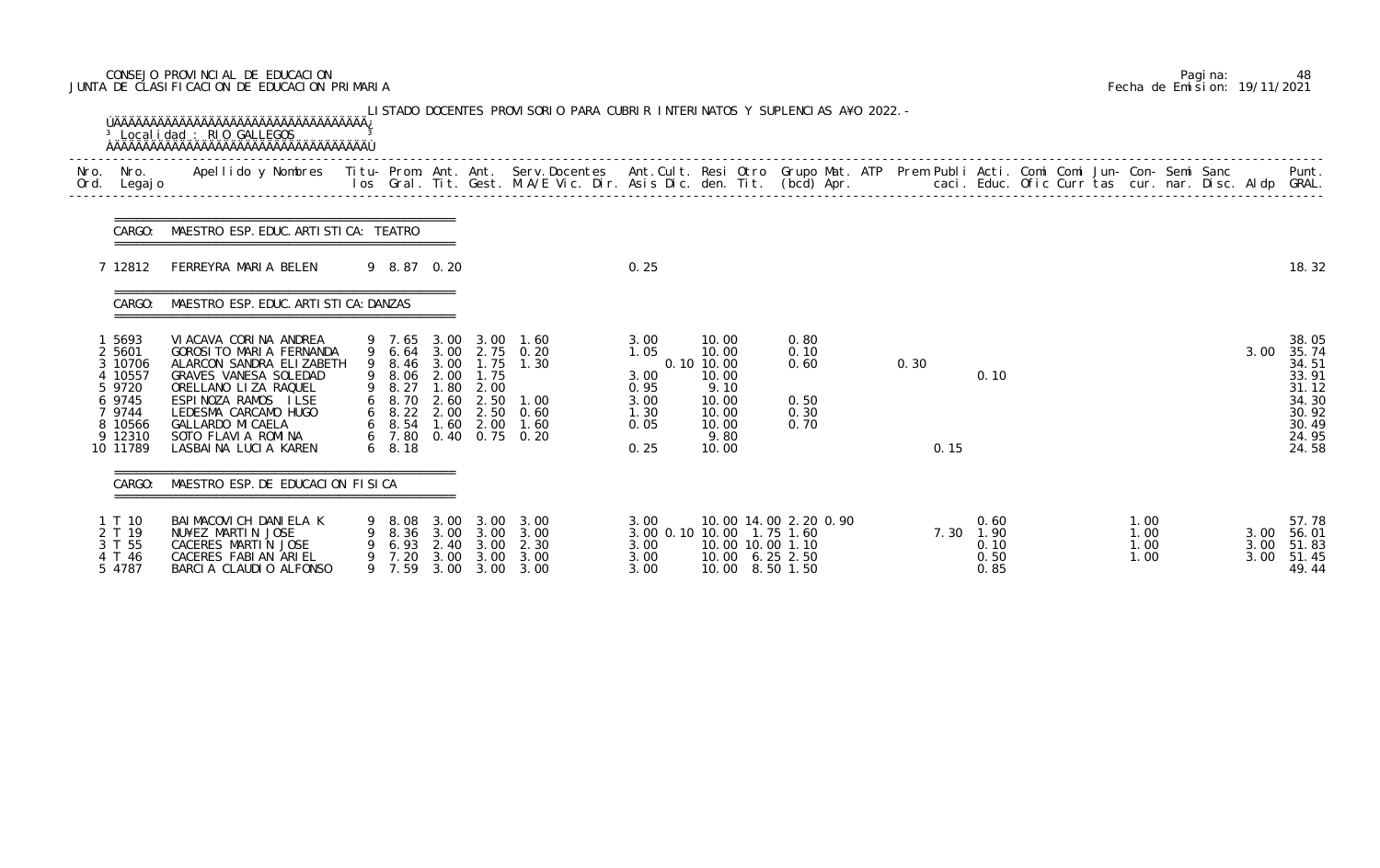# CONSEJO PROVINCIAL DE EDUCACION Pagina: 49 JUNTA DE CLASIFICACION DE EDUCACION PRIMARIA Fecha de Emision: 19/11/2021

|      |                                                                                                                                                                                                                                                                                      | <sup>3</sup> Localidad : RIO GALLEGOS                                                                                                                                                                                                                                                                                                                                                                                                                                                                                                                                                                                                                                                               |        |                                                                                                                                                                                                                        |                                                                                                                                      |                                                                                                                                                                                                               | LISTADO DOCENTES PROVISORIO PARA CUBRIR INTERINATOS Y SUPLENCIAS A¥O 2022. -                                                                                                                                                                      |                                                                                                                                                                                                                                                                                                                         |                                                                                                          |                                                                                                                                                                                                                                                                                                                 |      |                                                                                                                                                                                                             |  |                                                                                                                                                                                                      |  |                                                                                                      |                                                                                                                                                                                                                                                                           |
|------|--------------------------------------------------------------------------------------------------------------------------------------------------------------------------------------------------------------------------------------------------------------------------------------|-----------------------------------------------------------------------------------------------------------------------------------------------------------------------------------------------------------------------------------------------------------------------------------------------------------------------------------------------------------------------------------------------------------------------------------------------------------------------------------------------------------------------------------------------------------------------------------------------------------------------------------------------------------------------------------------------------|--------|------------------------------------------------------------------------------------------------------------------------------------------------------------------------------------------------------------------------|--------------------------------------------------------------------------------------------------------------------------------------|---------------------------------------------------------------------------------------------------------------------------------------------------------------------------------------------------------------|---------------------------------------------------------------------------------------------------------------------------------------------------------------------------------------------------------------------------------------------------|-------------------------------------------------------------------------------------------------------------------------------------------------------------------------------------------------------------------------------------------------------------------------------------------------------------------------|----------------------------------------------------------------------------------------------------------|-----------------------------------------------------------------------------------------------------------------------------------------------------------------------------------------------------------------------------------------------------------------------------------------------------------------|------|-------------------------------------------------------------------------------------------------------------------------------------------------------------------------------------------------------------|--|------------------------------------------------------------------------------------------------------------------------------------------------------------------------------------------------------|--|------------------------------------------------------------------------------------------------------|---------------------------------------------------------------------------------------------------------------------------------------------------------------------------------------------------------------------------------------------------------------------------|
| Nro. | Nro.<br>Ord. Legajo                                                                                                                                                                                                                                                                  | Apellido y Nombres  Titu- Prom. Ant. Ant. Serv.Docentes  Ant.Cult. Resi Otro Grupo Mat. ATP Prem Publi Acti. Comi Comi Jun- Con- Semi Sanc           Punt.<br>Ios Gral. Tit. Gest. M.A/E Vic. Dir. Asis Dic. den. Tit. (bcd) Apr.                                                                                                                                                                                                                                                                                                                                                                                                                                                                   |        |                                                                                                                                                                                                                        |                                                                                                                                      |                                                                                                                                                                                                               |                                                                                                                                                                                                                                                   |                                                                                                                                                                                                                                                                                                                         |                                                                                                          |                                                                                                                                                                                                                                                                                                                 |      |                                                                                                                                                                                                             |  |                                                                                                                                                                                                      |  |                                                                                                      |                                                                                                                                                                                                                                                                           |
|      | CARGO:                                                                                                                                                                                                                                                                               | MAESTRO ESP. DE EDUCACION FISICA                                                                                                                                                                                                                                                                                                                                                                                                                                                                                                                                                                                                                                                                    |        |                                                                                                                                                                                                                        |                                                                                                                                      |                                                                                                                                                                                                               |                                                                                                                                                                                                                                                   |                                                                                                                                                                                                                                                                                                                         |                                                                                                          |                                                                                                                                                                                                                                                                                                                 |      |                                                                                                                                                                                                             |  |                                                                                                                                                                                                      |  |                                                                                                      |                                                                                                                                                                                                                                                                           |
|      | 6 T 90<br>7 T 1<br>8 T 71<br>9 T 15<br>10 T 70<br>11 T 71<br>12 T 15<br>13 T 41<br>14 T 10<br>15 T 44<br>16 T 1<br>17 T 44<br>18 T 83<br>19 T 46<br>20 T 70<br>21 T 90<br>22 T 83<br>23 T 47<br>24 T 39<br>25 T 15<br>26 T 62<br>27 T 15<br>28 T 44<br>29 0359<br>30 T 91<br>31 T 47 | LONCON EDUARDO ARIEL<br>REI NOZO MARI ELA ELIZABETH 9 6.99 3.00 3.00<br>FERNANDEZ CLAUDIO<br>ALVADO CINTIA ANABELA<br>GOMEZ GUSTAVO ALBERTO<br>VAZQUEZ FERNANDO GABRIEL<br>PEREZ OSVALDO ARIEL<br>RODRI GUEZ MARCELO HORACIO<br>CEPERNIC IVAN<br>MILLER DANIEL ENRIQUE<br>ALONSO MARCELO EUGENIO<br>PALMA EDUARDO FABIAN<br>RODRI GUEZ SUAREZ I GNACIO<br>VILLALBA PABLO DARIO<br>GARCIA DIEGO ALBERTO<br>ERRI CO MARI ANELA<br>AGUI LAR EDUARDO MANUEL<br>OYARZO MARCELA DEL CARMEN 9 7.25<br>BURGOS CLAUDIO EMILIO<br>GODOY MELISA BEATRIZ<br>MARIN CARLOS HUGO<br>CASTROGIOVANNI BARROS<br>CASTRO SOLEDAD ROSALBA<br>COI FMAN ERNESTO PABLO<br>LARRALDE NESTOR EDUARDO<br>GALLEGO ROBERTO DAMIAN | 9<br>9 | 9 7.54<br>9 7.20<br>9 7.63<br>9 6.91<br>9 7.04<br>9 7.28<br>7.08<br>9 8.45<br>9 7.74<br>9 6.83<br>9 7.38<br>9 7.56<br>9 7.15<br>9 7.81<br>9 9.05<br>9 7.29<br>9 7.58<br>8.32<br>7.23<br>6.81<br>8.10<br>7.64<br>9 7.13 | 3.00<br>3.00<br>3.00<br>3.00<br>3.00<br>3.00<br>3.00<br>3.00<br>3.00<br>3.00<br>3.00<br>3.00<br>3.00<br>3.00<br>3.00<br>3.00<br>3.00 | 3.00<br>3.00<br>3.00 3.00<br>3.00<br>3.00<br>3.00 3.00<br>3.00<br>3.00<br>$3.00 \quad 3.00$<br>3.00<br>3.00<br>3.00<br>3.00<br>3.00 3.00<br>3.00 3.00<br>3.00<br>3.00<br>3.00<br>3.00<br>3.00<br>3.00<br>3.00 | 3.00 3.00 2.80<br>3.00<br>3.00<br>3.00<br>3.00<br>3.00<br>3.00<br>3.00<br>3.00<br>3.00<br>3.00<br>3.00<br>2.40<br>3.00<br>3.00<br>2.40<br>2.80<br>3.00<br>3.00 3.00 3.00<br>3.00<br>3.00<br>2.40<br>3.00<br>2.00<br>3.00<br>9 8.36 3.00 3.00 1.80 | 3.00<br>3.00<br>3.00 1.20 10.00<br>3.00<br>3.00<br>3.00 1.00 10.00<br>3.00 0.70 10.00 0.50 2.30<br>3.00<br>3.00 0.40 10.00<br>3.00<br>3.00<br>3.00<br>3.00 0.50 10.00 0.50 1.30<br>3.00<br>2.70<br>3.00<br>3.00<br>3.00<br>3.00<br>2.40<br>3.00<br>2.00<br>2.15 0.10 10.00<br>3.00 0.30 10.00 5.25 1.00<br>2.05<br>2.30 | 10.00<br>10.00<br>10.00<br>10.00<br>10.00<br>10.00<br>10.00<br>10.00<br>10.00<br>10.00<br>10.00<br>10.00 | 10.00 3.25 1.40<br>10.00 3.25 1.50<br>3.502.10<br>2.50 1.70<br>2.70<br>1.502.10<br>10.00  1.00  2.40<br>2.40<br>1.60<br>1.75 1.80<br>2.50<br>$2.60$ $0.10$<br>2.10<br>10.00 3.00 1.20<br>10.00  0.50  1.40<br>1.60 0.50<br>10.00 3.00 1.50<br>2.50 1.50<br>2.00<br>10.00 3.00 1.20<br>1.70<br>2.40<br>1.75 0.90 | 0.30 | 1.00<br>0.85<br>1.35<br>0.30<br>2.20<br>0.20<br>0.60<br>0.70<br>$0.15$ 2.65<br>1.65<br>0.40<br>0.50<br>0.95<br>0.05<br>0.20<br>0.05<br>0.65<br>1.20<br>0.45<br>0.80<br>0.25<br>0.05<br>0.35<br>0.15<br>0.75 |  | 1.00<br>1.00<br>1.00<br>1.00<br>1.00<br>1.00<br>1.00<br>1.00<br>1.00<br>1.00<br>1.00<br>1.00<br>1.00<br>1.00<br>1.00<br>1.00<br>1.00<br>1.00<br>1.00<br>1.00<br>1.00<br>1.00<br>1.00<br>1.00<br>1.00 |  | 3.00<br>3.00<br>3.00<br>3.00<br>3.00<br>3.00<br>3.00<br>3.00<br>3.00<br>3.00<br>3.00<br>2.00<br>3.00 | 3.00 47.99<br>47.59<br>47.35<br>3.00 47.13<br>47.11<br>46.84<br>46.38<br>46.18<br>46.05<br>3.00 45.99<br>45.78<br>45.38<br>45.21<br>44.90<br>44.81<br>44.70<br>44.64<br>44.55<br>44.53<br>44.52<br>3.00 44.48<br>3.00 44.46<br>44.40<br>44.34<br>3.00 44.33<br>3.00 44.11 |

|  | Pagi na: | 49                           |
|--|----------|------------------------------|
|  |          | Fecha de Emision: 19/11/2021 |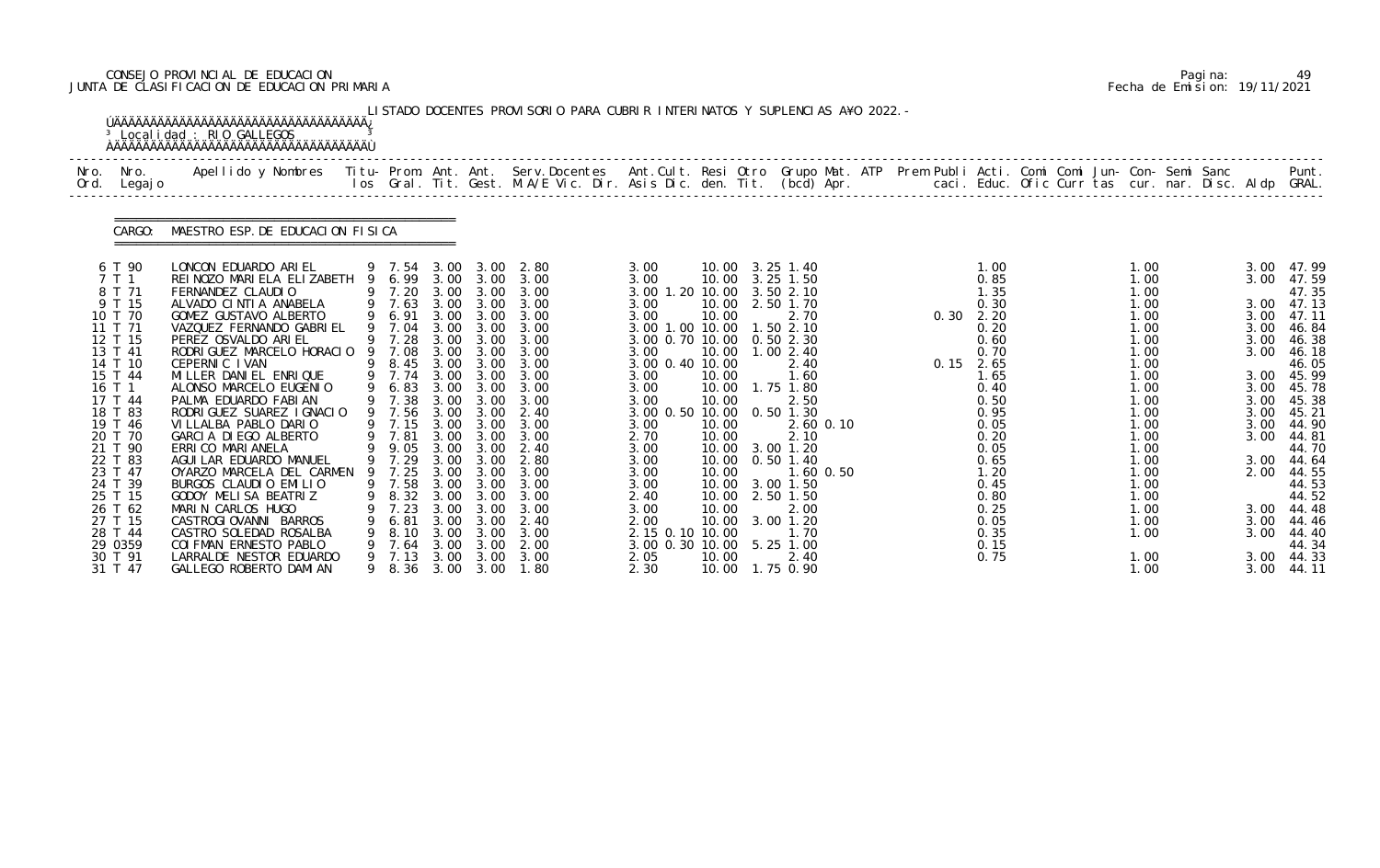# CONSEJO PROVINCIAL DE EDUCACION Pagina: 50 JUNTA DE CLASIFICACION DE EDUCACION PRIMARIA Fecha de Emision: 19/11/2021

|      |                                                                                                                                                                                                                                                                           | <sup>3</sup> Localidad : RIO GALLEGOS                                                                                                                                                                                                                                                                                                                                                                                                                                                                                                                                                                                            |         |                                                                                                                         |                                                      |                                                                        | LISTADO DOCENTES PROVISORIO PARA CUBRIR INTERINATOS Y SUPLENCIAS A¥O 2022. -                                                                                                                                                                                                                                                                                                                                                                         |                                                                                                                                                                                                                  |                                                                                                                                                                                                    |                                                                                                                                                                                                                                       |  |                                                                                                                                                                      |  |                                                                                                                                                              |  |                                                                                                                              |                                                                                                                                                                                                                                |
|------|---------------------------------------------------------------------------------------------------------------------------------------------------------------------------------------------------------------------------------------------------------------------------|----------------------------------------------------------------------------------------------------------------------------------------------------------------------------------------------------------------------------------------------------------------------------------------------------------------------------------------------------------------------------------------------------------------------------------------------------------------------------------------------------------------------------------------------------------------------------------------------------------------------------------|---------|-------------------------------------------------------------------------------------------------------------------------|------------------------------------------------------|------------------------------------------------------------------------|------------------------------------------------------------------------------------------------------------------------------------------------------------------------------------------------------------------------------------------------------------------------------------------------------------------------------------------------------------------------------------------------------------------------------------------------------|------------------------------------------------------------------------------------------------------------------------------------------------------------------------------------------------------------------|----------------------------------------------------------------------------------------------------------------------------------------------------------------------------------------------------|---------------------------------------------------------------------------------------------------------------------------------------------------------------------------------------------------------------------------------------|--|----------------------------------------------------------------------------------------------------------------------------------------------------------------------|--|--------------------------------------------------------------------------------------------------------------------------------------------------------------|--|------------------------------------------------------------------------------------------------------------------------------|--------------------------------------------------------------------------------------------------------------------------------------------------------------------------------------------------------------------------------|
| Ord. | Nro. Nro.<br>Legaj o                                                                                                                                                                                                                                                      | Apellido y Nombres  Titu- Prom. Ant. Ant.  Serv.Docentes  Ant.Cult. Resi Otro  Grupo Mat. ATP  Prem Publi Acti. Comi Comi Jun- Con- Semi Sanc              Punt.<br>Ios Gral. Tit. Gest. M.A/E Vic. Dir. Asis Dic. den. Tit. (bcd                                                                                                                                                                                                                                                                                                                                                                                                |         |                                                                                                                         |                                                      |                                                                        |                                                                                                                                                                                                                                                                                                                                                                                                                                                      |                                                                                                                                                                                                                  |                                                                                                                                                                                                    |                                                                                                                                                                                                                                       |  |                                                                                                                                                                      |  |                                                                                                                                                              |  |                                                                                                                              |                                                                                                                                                                                                                                |
|      | CARGO:                                                                                                                                                                                                                                                                    | MAESTRO ESP. DE EDUCACION FISICA                                                                                                                                                                                                                                                                                                                                                                                                                                                                                                                                                                                                 |         |                                                                                                                         |                                                      |                                                                        |                                                                                                                                                                                                                                                                                                                                                                                                                                                      |                                                                                                                                                                                                                  |                                                                                                                                                                                                    |                                                                                                                                                                                                                                       |  |                                                                                                                                                                      |  |                                                                                                                                                              |  |                                                                                                                              |                                                                                                                                                                                                                                |
|      | 32 T 38<br>33 T 10<br>34 T 1<br>35 T 47<br>36 T 19<br>37 T 90<br>38 T 61<br>39 T 15<br>40 T 54/67<br>41 8243<br>42 T 71<br>43 T 33<br>44 T 11<br>45 T 91<br>46 T 33<br>47 9467<br>48 0356<br>49 T 81<br>50 0654<br>51 T 70<br>52 T 47<br>53 T 39<br>54 T 19/55<br>55 T 58 | NOGUEI RA MARTIN MIGUEL<br>AGARZUA ANA ANDREA<br>GERVAN RODRIGO JAVIER<br>DOMI NGUEZ DANTE GERMAN<br>MENDOZA CLAUDIO EMILIO<br>FREYTES MARIA BELEN<br>SAADE NADIA MARIA LAURA<br>ESCALANTE PAULA SILVINA<br>LUCERO FEDERICO MARTIN<br>FERRER VALERIA CARLA<br>LAZARTE JORGE VICTOR<br>BONTES OYARZUN LUIS<br>SOTO ALEJANDRA VANESA<br>BALMACEDA HERNAN DAVID<br>CETTA CESAR NI COLAS<br>GARCIA PATRICIA DANIELA<br>MENDOZA MARTINEZ MARIA<br>BEROI Z GRACI ELA SUSANA<br>RUIZ CARLOS GUI LLERMO<br>CARDOZO MATILDE NATALIA<br>CLARKE DANIELA ANALIA<br>HERNANDEZ CLAUDIO DANIEL<br>ASTETE MARISA ISABEL<br>DARIO CAROLINA ANDREA |         | 9 7.68<br>9 6.88<br>9 6.89<br>9 6.71<br>9 6.10<br>9 6.88<br>9 7.31<br>9 7.71<br>9 8.69<br>8. 07<br>7.19<br>6.58<br>8.02 | 3.00<br>3.00<br>3.00<br>3.00<br>3.00<br>3.00<br>3.00 | 3.00 3.00<br>3.00 3.00<br>2.50<br>3.00<br>3.00<br>3.00<br>3.00<br>3.00 | 9 7.19 3.00 3.00 3.00<br>9 6.91 3.00 3.00 3.00<br>9 5.93 3.00 3.00 2.80<br>3.00 3.00 3.00<br>9 6.48 3.00 3.00 3.00<br>9 7.34 3.00 3.00 3.00<br>3.00<br>3.00 3.00 3.00<br>3.00 3.00 2.40 0.90 1.20 3.00<br>9 7.85 3.00 3.00 2.20<br>9 8.10 2.40 3.00 2.40<br>9 6.44 3.00 3.00 3.00<br>3.00<br>$3.00 \quad 2.60$<br>3.00 3.00 1.20<br>1.60<br>3.00 3.00 2.60<br>9 7.06 3.00 3.00 3.00<br>9 7.84 3.00 3.00 1.10<br>2.80<br>2.20<br>3.00<br>3.00<br>3.00 | 3.00<br>3.00<br>3.00<br>2.55<br>3.00<br>3.00<br>3.00<br>3.00<br>3.00<br>2.35<br>3.00<br>3.00 0.10 10.00<br>3.00<br>3.00 0.30 10.00<br>1.40<br>3.00<br>3.00<br>3.00<br>1. 40<br>2.95<br>3.00<br>2.20<br>3.00 0.30 | 10.00<br>10.00<br>10.00<br>10.00<br>10.00<br>10.00<br>10.00<br>10.00<br>10.00<br>10.00<br>10.00<br>10.00<br>9.80<br>10.00<br>10.00<br>10.00 2.00 1.80<br>10.00<br>10.00<br>10.00<br>10.00<br>10.00 | 2.20<br>3.00 1.70<br>1.40<br>1.70<br>2.40<br>1.50<br>1.70<br>1.80<br>3.00<br>2.40<br>$1.00$ $1.20$<br>1.90<br>1.90<br>$0.50$ 1.30<br>1.60<br>4.00 0.80<br>3.00<br>10.00  0.50  0.50  0.80<br>1.40<br>1.10<br>0.502.30<br>1.50<br>1.80 |  | 0.65<br>0.40<br>1.85<br>0.05<br>0.05<br>0.05<br>0.25<br>0.10<br>0.55<br>0.30<br>0.15<br>0.25<br>0.05<br>0.65<br>0.70<br>0.10<br>1.20<br>0.15<br>0.50<br>0.05<br>0.15 |  | 1.00<br>1.00<br>1.00<br>1.00<br>1.00<br>1.00<br>1.00<br>1.00<br>1.00<br>1.00<br>1.00<br>1.00<br>1.00<br>1.00<br>1.00<br>1.00<br>1.00<br>1.00<br>1.00<br>1.00 |  | 2.00<br>3.00<br>3.00<br>3.00<br>3.00<br>3.00<br>3.00<br>3.00<br>3.00<br>3.00<br>3.00<br>3.00<br>3.00<br>3.00<br>3.00<br>3.00 | 44.04<br>44.01<br>3.00 43.98<br>43.98<br>43.93<br>43.89<br>43.83<br>43.79<br>43.76<br>43.75<br>43.60<br>43.59<br>43.15<br>43.08<br>43.06<br>43.01<br>42.99<br>42.96<br>3.00 42.94<br>42.67<br>42.51<br>42.49<br>42.33<br>42.27 |
|      | 56 T 33<br>57 10666                                                                                                                                                                                                                                                       | LOPEZ GRACIELA ALICIA<br>CESTARE NATALIA DEL VALLE                                                                                                                                                                                                                                                                                                                                                                                                                                                                                                                                                                               | 9.<br>9 | 7.17<br>7.48                                                                                                            | 3.00<br>2.60                                         | 3.00<br>1.75                                                           | 3.00<br>1.00                                                                                                                                                                                                                                                                                                                                                                                                                                         | 3.00<br>3.00                                                                                                                                                                                                     | 10.00<br>10.00                                                                                                                                                                                     | 2.20<br>3.75 0.40                                                                                                                                                                                                                     |  | 0.80                                                                                                                                                                 |  | 1.00                                                                                                                                                         |  |                                                                                                                              | 42.17<br>3.00 41.98                                                                                                                                                                                                            |

|  | Pagi na: | 50                           |
|--|----------|------------------------------|
|  |          | Fecha de Emision: 19/11/2021 |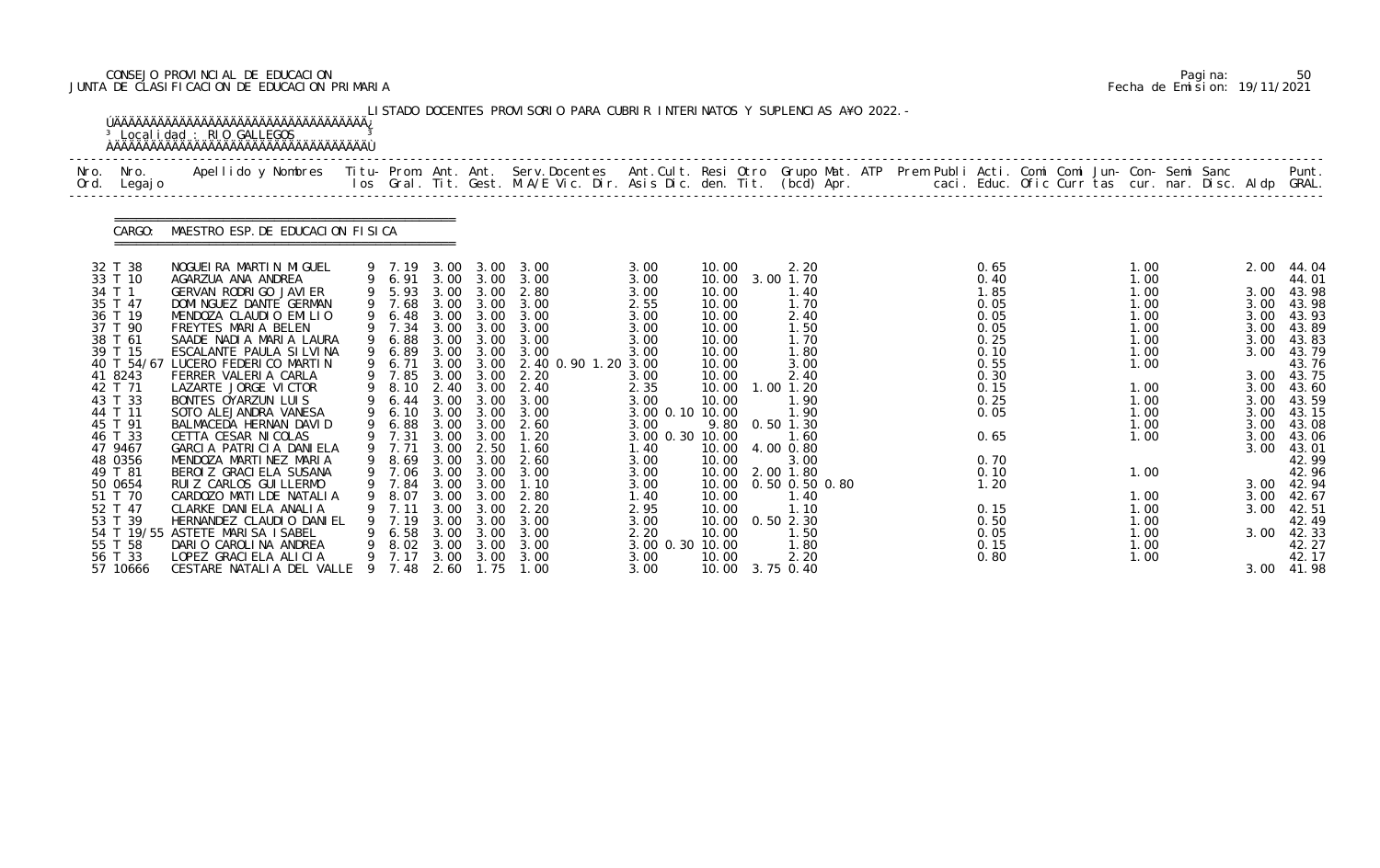# CONSEJO PROVINCIAL DE EDUCACION Pagina: 51 JUNTA DE CLASIFICACION DE EDUCACION PRIMARIA Fecha de Emision: 19/11/2021

| Nro.<br>Ord. | Nro.<br>Legaj o       | Apellido y Nombres Titu- Prom. Ant. Ant. Serv.Docentes Ant.Cult. Resi Otro Grupo Mat. ATP Prem Publi Acti. Comi Comi Jun- Con- Semi Sanc |    |                  |              |                   | los Gral. Tit. Gest. M.A/E Vic. Dir. Asis Dic. den. Tit. (bcd) Apr.        caci. Educ. Ofic Curr tas cur. nar. Disc. Aldp GRAL. |                         |                |                   |  |              |      |              |  |              | Punt.           |
|--------------|-----------------------|------------------------------------------------------------------------------------------------------------------------------------------|----|------------------|--------------|-------------------|---------------------------------------------------------------------------------------------------------------------------------|-------------------------|----------------|-------------------|--|--------------|------|--------------|--|--------------|-----------------|
|              | CARGO:                | MAESTRO ESP. DE EDUCACION FISICA                                                                                                         |    |                  |              |                   |                                                                                                                                 |                         |                |                   |  |              |      |              |  |              |                 |
|              | 58 T 10               | ALARCON FERNANDO                                                                                                                         |    | 6.68             | 3.00         | 3.00              | 3.00                                                                                                                            | 3.00                    |                | 10.00 1.00 2.10   |  | 0.20         |      | 1.00         |  |              | 41.98           |
|              | 59 479<br>60 T 11     | HERRERA EVIA SUSANA<br>ROMAGNOLI NATALIA BEATRIZ 9                                                                                       |    | 9 7.64<br>6. 76  | 3.00<br>3.00 | 3.00<br>3.00      | 3.00<br>2.00                                                                                                                    | 3.00<br>3.00            | 10.00<br>10.00 | 1.90<br>1.00      |  | 0.35         |      | 1.00<br>1.00 |  | 3.00         | 41.89<br>41.76  |
|              | 61 T 78               | VI LLARROEL EDUARDO MARTIN                                                                                                               | -9 | 7.35             | 3.00         | 3.00              | 3.00                                                                                                                            | 3.00                    | 10.00          | 2.30              |  | 0.10         |      | 1.00         |  |              | 41.75           |
|              | 62 T 39               | ANTONUCCI CAMPORRO                                                                                                                       |    | 9 6.24 3.00      |              | 3.00              | 3.00                                                                                                                            | 3.00                    | 10.00          | 1.002.10          |  | 0.25         |      | 1.00         |  |              | 41.59           |
|              | 63 8133<br>64 5444    | FREYTES MARIA FLORENCIA<br>SANCHEZ ARRIETA RAMON                                                                                         |    | 9 7.69<br>9 7.35 | 3.00<br>3.00 | 3.00<br>3.00      | 2.40<br>3.00                                                                                                                    | 3.00<br>3.00            | 9.10<br>10.00  | 1.20<br>2.70 0.20 |  | 0.15         |      |              |  | 3.00         | 41.54<br>41.25  |
|              | 65 T 39               | SAMIZ PATRICIA BEATRIZ                                                                                                                   | 9  | 6.60             | 3.00         | 3.00              | 3.00                                                                                                                            | 3.00                    | 10.00          | 2.50              |  | 0.05         |      | 1.00         |  |              | 41.15           |
|              | 66 T 39               | SMART CHRISTIAN HAROLD                                                                                                                   |    | 6.56             | 3.00         | 3.00              | 3.00                                                                                                                            | 3.00                    | 10.00          | 2.40              |  | 0.10         |      | 1.00         |  |              | 41.06           |
|              | 67 T 63<br>68 T 19/71 | ESPER MARIANA BEATRIZ<br>RODRI GUEZ JAVI ER ENRI QUE                                                                                     |    | 6.73<br>9 7.33   | 2.60         | 3.00 3.00<br>3.00 | 3.00<br>2.00                                                                                                                    | 3.00                    | 10.00          | 1.50<br>1.00      |  | 0.75<br>0.20 |      | 1.00<br>1.00 |  | 3.00         | 40.98<br>40.88  |
|              | 69 5277               | SOSA LEI LA SI LVANA                                                                                                                     |    | 9 7.25           | 3.00         | 3.00              | 1.40                                                                                                                            | 1.75<br>3.00            | 10.00<br>10.00 | 2.50 0.70         |  | 0.30         | 0.70 |              |  |              | 40.85           |
|              | 70 T 1                | PIZARRO GABRIELA ALICIA                                                                                                                  |    | 9 7.25           | 3.00         | 3.00              | 3.00                                                                                                                            | 3.00                    | 10.00          | 1.60              |  |              |      | 1.00         |  |              | 40.85           |
|              | 71 0676               | ANTOLA SERGIO IVAN                                                                                                                       |    | 9 7.36           | 3.00         | 3.00              | 2.80                                                                                                                            | 2.85                    | 10.00          | $1.25$ 1.40       |  | 0.05         |      |              |  |              | 40.71           |
|              | 72 T 78               | CABALLERO MARIA LAURA<br>73 T 81/46 CAPDEVILA MARIA VICTORIA                                                                             |    | 9 7.71<br>9 7.33 | 2.60<br>2.80 | 2.50<br>3.00      | 1.20<br>2.40                                                                                                                    | 3.00<br>1.95            | 10.00<br>8.40  | 0.60<br>1.20      |  | 0.10<br>0.55 |      | 1.00<br>1.00 |  | 3.00<br>3.00 | 40. 71<br>40.63 |
|              | 74 5247               | CHENA LORENA EDITH                                                                                                                       |    | 9 8.03           |              | 3.00 3.00         | 1.10                                                                                                                            | 3.00 0.20 10.00         |                | 1.75 0.50         |  | 0.70         |      |              |  |              | 40.28           |
|              | 75 T 41               | LUKI EWICZ FLAVIO ARIEL                                                                                                                  |    | 9 6.53           |              | $3.00 \quad 3.00$ | 3.00                                                                                                                            | 3.00                    | 10.00          | 1.60              |  | 0.15         |      | 1.00         |  |              | 40.28           |
|              | 76 5283               | TREUQUIL SONIA ALICIA                                                                                                                    |    | 9 7.02           |              | 3.00 3.00         | 3.00                                                                                                                            | 3.00                    | 10.00          | 1.70              |  | 0.30         |      |              |  |              | 40.02           |
|              | 77 4568<br>78 5377    | DENIS DAVID EDGAR<br>GUI AZU GUSTAVO GABRIEL                                                                                             |    | 7.57<br>9 7.93   | 3.00<br>3.00 | 3.00<br>3.00      | 2.80<br>1.20                                                                                                                    | 3.00<br>3.00 0.30 10.00 | 10.00          | 1.40<br>0.60      |  | 0.15<br>0.75 |      |              |  |              | 39.92<br>39.78  |
|              | 79 T 58               | ROMERO PERALTA RAFAEL A                                                                                                                  |    | 6.48             | 3.00         | 3.00              | 0.60                                                                                                                            | 3.00 0.20 10.00         |                | 0.30              |  | 0.05         |      | 1.00<br>1.00 |  | 3.00         | 39.63           |
|              | 80 T 33               | TIMONI GERMAN RAUL                                                                                                                       |    | 6.97             | 2.80         | 3.00              | 2.50                                                                                                                            | 2.80                    | 10.00          | 1.20              |  | 0.35         |      | 1.00         |  |              | 39.62           |
|              | 81 6510               | PUENTES JORGE LEANDRO                                                                                                                    |    | 6.50             | 3.00         | 3.00              | 3.00                                                                                                                            | 3.00                    | 10.00          | 1.60              |  | 0.25         |      |              |  |              | 39.35           |
|              | 82 9481<br>83 T 58    | HUMANO BERNABE GABRIEL<br>VIDAL MARIANA                                                                                                  |    | 9 7.56           | 2.40         | 2.75              | 1.50                                                                                                                            | 2.35                    | 10.00          | 0.70              |  |              |      |              |  | 3.00         | 39.26           |

|  | Pagi na: | 51                           |
|--|----------|------------------------------|
|  |          | Fecha de Emision: 19/11/2021 |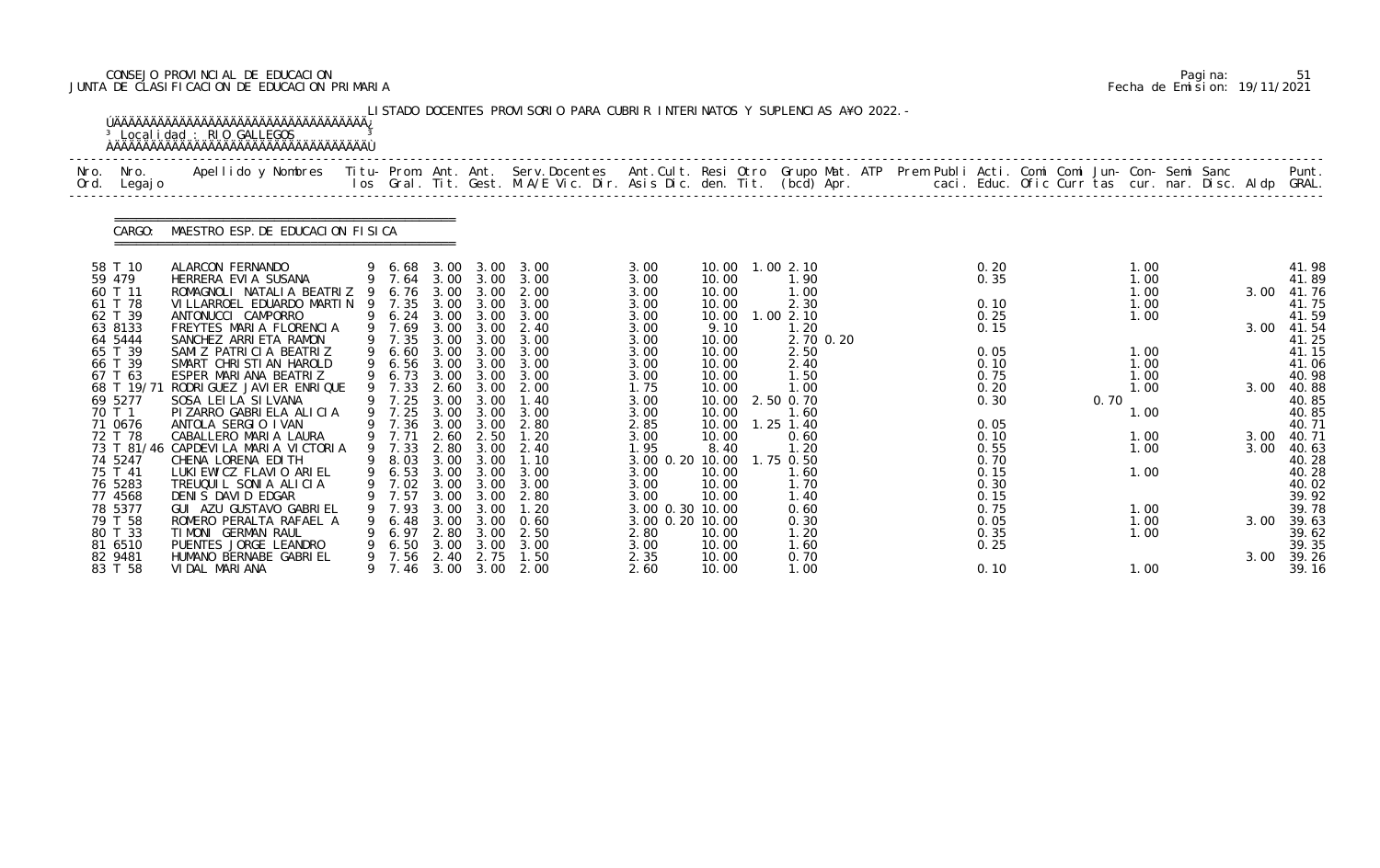# CONSEJO PROVINCIAL DE EDUCACION Pagina: 52 JUNTA DE CLASIFICACION DE EDUCACION PRIMARIA Fecha de Emision: 19/11/2021

|              |                                                                                                                                                            | <sup>3</sup> Localidad : RIO GALLEGOS                                                                                                                                                                                                                                                                                                              |               |                                                                                                                        |                                                                      |                                                                                                                                                  | LISTADO DOCENTES PROVISORIO PARA CUBRIR INTERINATOS Y SUPLENCIAS A¥O 2022. -                                   |                                                                                                              |                                                                                                                                  |              |                                                                                                         |  |                                                                              |  |                              |  |                              |                                                                                                                            |
|--------------|------------------------------------------------------------------------------------------------------------------------------------------------------------|----------------------------------------------------------------------------------------------------------------------------------------------------------------------------------------------------------------------------------------------------------------------------------------------------------------------------------------------------|---------------|------------------------------------------------------------------------------------------------------------------------|----------------------------------------------------------------------|--------------------------------------------------------------------------------------------------------------------------------------------------|----------------------------------------------------------------------------------------------------------------|--------------------------------------------------------------------------------------------------------------|----------------------------------------------------------------------------------------------------------------------------------|--------------|---------------------------------------------------------------------------------------------------------|--|------------------------------------------------------------------------------|--|------------------------------|--|------------------------------|----------------------------------------------------------------------------------------------------------------------------|
| Nro.<br>Ord. | Nro.<br>Legaj o                                                                                                                                            | Apellido y Nombres  Titu- Prom. Ant. Ant. Serv.Docentes  Ant.Cult. Resi Otro Grupo Mat. ATP Prem Publi Acti. Comi Comi Jun- Con- Semi Sanc         Punt.<br>Ios Gral. Tit. Gest. M.A/E Vic. Dir. Asis Dic. den. Tit. (bcd) Apr.                                                                                                                    |               |                                                                                                                        |                                                                      |                                                                                                                                                  |                                                                                                                |                                                                                                              |                                                                                                                                  |              |                                                                                                         |  |                                                                              |  |                              |  |                              |                                                                                                                            |
|              | CARGO:                                                                                                                                                     | MAESTRO ESP. DE EDUCACION FISICA                                                                                                                                                                                                                                                                                                                   |               |                                                                                                                        |                                                                      |                                                                                                                                                  |                                                                                                                |                                                                                                              |                                                                                                                                  |              |                                                                                                         |  |                                                                              |  |                              |  |                              |                                                                                                                            |
|              | 84 7813<br>85 0119<br>86 6447<br>87 8689<br>88 T 81/83<br>89 5511<br>90 8033<br>91 8252<br>92 0255<br>93 9888<br>94 12064<br>95 T 47<br>96 T 62<br>97 7586 | NI EVA MI GUEL EDUARDO<br>SANCHEZ ROSA BEATRIZ<br>FRASER ERIC DOUGLAS<br>PERA AGUSTIN<br>AMOR GASTON EDUARDO<br>ARNALDI ANDREA VANINA<br>MAYDANA FERNANDO GABRIEL<br>MONZON DANIELA ALEJANDRA<br>PAIVA JUAN IGNACIO<br>TRAVERSA NI COLAS ANDRES<br>MILLER DANA ROCIO<br>MORALES DANIEL LEANDRO<br>BARRAGAN CARLOS ALBERTO<br>PRENDES MARIA SOLEDAD | 9<br>9        | 9 8.34<br>9 7.81<br>9 7.35<br>6.58<br>9 7.51<br>9 6.94<br>8.09<br>9 7.09<br>9 9.17<br>9 8.77<br>9 7.38<br>6.76<br>6.89 | 3.00<br>2.40<br>3.00<br>2.80<br>3.00<br>2.00<br>0.80<br>3.00<br>2.20 | 3.00 3.00<br>9 6.24 3.00 3.00<br>3.00<br>3.00<br>3.00 3.00<br>3.00<br>3.00<br>$2.60$ $3.00$<br>3.00<br>2.50<br>1.00<br>3.00<br>2.75<br>3.00 3.00 | 1. 20<br>3.00<br>2.20<br>1.20<br>1.80<br>0.20<br>2.40<br>1.80<br>1.00<br>1.90<br>2.40<br>2.20<br>1.10          | 3.00<br>3.00<br>3.00<br>1.80<br>0.35<br>3.00<br>3.00<br>1.10<br>3.00<br>3.00<br>3.00<br>1.20<br>3.00<br>1.95 | 9.10 1.75 0.60<br>10.00<br>10.00<br>10.00<br>10.00<br>10.00<br>10.00<br>9.10<br>10.00<br>7.00<br>10.00<br>10.00<br>10.00<br>9.80 | 2.75<br>5.50 | 1.50<br>1.10<br>2.75 0.60<br>0.90<br>1.20<br>0.90<br>1.75 0.50<br>0.90<br>1. 20<br>1.10<br>0.50         |  | 0.15<br>0.40<br>0.15<br>0.25<br>0.15<br>0.30<br>0.10<br>0.25                 |  | 1.00<br>1.00<br>1.00<br>1.00 |  | 3.00<br>3.00<br>3.00<br>3.00 | 39.14<br>39.14<br>39.11<br>39.10<br>38.63<br>38.61<br>38.59<br>38.59<br>38.49<br>38.47<br>38.37<br>38.28<br>38.26<br>38.24 |
|              | 98 7150<br>99 5281<br>100 4808<br>101 T 63<br>102 8884<br>103 0140<br>104 T 61<br>105 TN5583<br>106 5243<br>107 6985<br>108 5262<br>109 8686               | LLAI TUREO WALTER ARIEL<br>CRESPILLO ANA MARIA<br>VAHNOVAN LAURA ANDREA<br>ALBARRACIN ALBERTO<br>CARRAZCO ELIANA DANI ELA<br>RAMOS CARLOS HUMBERTO<br>YAPURA LAURA CRISTINA<br>AGUI LAR DANI ELA NOEMI<br>MOTA CESAR ALBERTO<br>LOREFICE MARIA GABRIELA<br>LEYENDA CLAUDIO MARCELO<br>ALVAREZ PABLO EDUARDO                                        | <b>9</b><br>9 | 7.44<br>7.41<br>9 8.11<br>9 5.96<br>9 8.02<br>8.05<br>5.99<br>7.52<br>8.16<br>7.84<br>5.72                             | 3.00<br>3.00<br>3.00<br>3.00<br>3.00<br>3.00<br>3.00<br>3.00<br>3.00 | 3.00<br>3.00<br>3.00 3.00<br>3.00<br>2.40 3.00<br>3.00<br>3.00<br>3.00<br>3.00<br>3.00<br>3.00                                                   | 1.60<br>1.40<br>1.10<br>3.00<br>1.60<br>0.80<br>1. 80<br>1.40<br>1.00<br>0.20<br>3.00<br>9 6.52 2.40 3.00 0.30 | 3.00<br>3.00<br>3.00<br>3.00<br>2.65<br>3.00<br>3.00<br>3.00<br>3.00<br>3.00<br>1.35<br>1.25                 | 10.00<br>10.00<br>10.00<br>8.40<br>7.00<br>10.00<br>10.00<br>10.00<br>10.00<br>9.80<br>10.00<br>10.00 4.75 0.10                  |              | 0.80<br>$0.70$ $0.50$<br>0.50<br>1.50<br>0.80<br>0.40 0.10<br>0.90<br>0.70<br>0.50<br>1.75 0.10<br>2.20 |  | 0.30<br>0.10<br>0.40<br>0.05<br>0.30<br>0.40<br>0.05<br>0.10<br>0.05<br>0.35 |  | 1.00<br>1.00                 |  |                              | 38.14<br>38.11<br>38.11<br>37.91<br>3.00 37.77<br>37.75<br>37.74<br>37.72<br>37.71<br>37.69<br>37.62<br>37.32              |

|  | Pagi na: |                              |
|--|----------|------------------------------|
|  |          | Fecha de Emision: 19/11/2021 |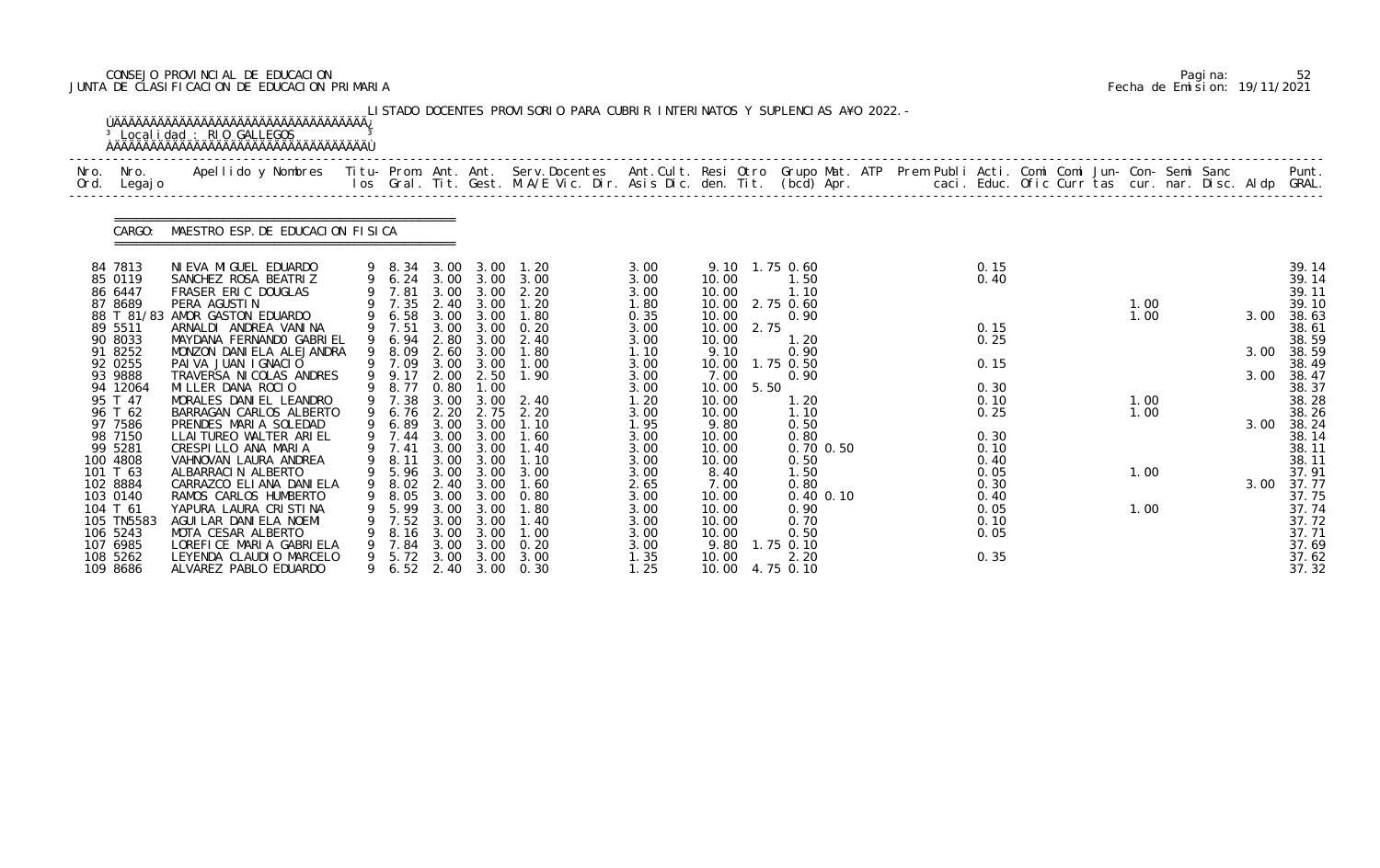# CONSEJO PROVINCIAL DE EDUCACION Pagina: 53 JUNTA DE CLASIFICACION DE EDUCACION PRIMARIA Fecha de Emision: 19/11/2021

|                     |                                                                                                                                                                                                                                                                         | <sup>3</sup> Localidad : RIO GALLEGOS<br><b>OAAAAAAAAAAAAAAAAAAAAAAAAAAAAAAAAAA</b>                                                                                                                                                                                                                                                                                                                                                                                                                                                                                                                                                                                                                      |   |                                                                                                                                                                                                                               |                                                             |                                                                                                             | LISTADO DOCENTES PROVISORIO PARA CUBRIR INTERINATOS Y SUPLENCIAS A¥O 2022. -                                                                                                                                                                                                                              |                                                                                                                                                                                                                          |                                                                                                                                                                                                                        |                      |                                                                                                                                                                                                |  |                                                                                                                                                              |  |                      |  |      |                                                                                                                                                                                                                                             |
|---------------------|-------------------------------------------------------------------------------------------------------------------------------------------------------------------------------------------------------------------------------------------------------------------------|----------------------------------------------------------------------------------------------------------------------------------------------------------------------------------------------------------------------------------------------------------------------------------------------------------------------------------------------------------------------------------------------------------------------------------------------------------------------------------------------------------------------------------------------------------------------------------------------------------------------------------------------------------------------------------------------------------|---|-------------------------------------------------------------------------------------------------------------------------------------------------------------------------------------------------------------------------------|-------------------------------------------------------------|-------------------------------------------------------------------------------------------------------------|-----------------------------------------------------------------------------------------------------------------------------------------------------------------------------------------------------------------------------------------------------------------------------------------------------------|--------------------------------------------------------------------------------------------------------------------------------------------------------------------------------------------------------------------------|------------------------------------------------------------------------------------------------------------------------------------------------------------------------------------------------------------------------|----------------------|------------------------------------------------------------------------------------------------------------------------------------------------------------------------------------------------|--|--------------------------------------------------------------------------------------------------------------------------------------------------------------|--|----------------------|--|------|---------------------------------------------------------------------------------------------------------------------------------------------------------------------------------------------------------------------------------------------|
|                     | Nro. Nro.<br>Ord. Legajo                                                                                                                                                                                                                                                | Apellido y Nombres  Titu- Prom. Ant. Ant. Serv.Docentes  Ant.Cult. Resi Otro Grupo Mat. ATP Prem Publi Acti. Comi Comi Jun- Con- Semi Sanc         Punt.<br>Ios Gral. Tit. Gest. M.A/E Vic. Dir. Asis Dic. den. Tit. (bcd) Apr.                                                                                                                                                                                                                                                                                                                                                                                                                                                                          |   |                                                                                                                                                                                                                               |                                                             |                                                                                                             |                                                                                                                                                                                                                                                                                                           |                                                                                                                                                                                                                          |                                                                                                                                                                                                                        |                      |                                                                                                                                                                                                |  |                                                                                                                                                              |  |                      |  |      |                                                                                                                                                                                                                                             |
|                     | CARGO:                                                                                                                                                                                                                                                                  | MAESTRO ESP. DE EDUCACION FISICA                                                                                                                                                                                                                                                                                                                                                                                                                                                                                                                                                                                                                                                                         |   |                                                                                                                                                                                                                               |                                                             |                                                                                                             |                                                                                                                                                                                                                                                                                                           |                                                                                                                                                                                                                          |                                                                                                                                                                                                                        |                      |                                                                                                                                                                                                |  |                                                                                                                                                              |  |                      |  |      |                                                                                                                                                                                                                                             |
| 113 5681<br>131 280 | 110 6454<br>111 7496<br>112 4511<br>114 5683<br>115 4242<br>116 9385<br>117 9268<br>118 8226<br>119 11079<br>120 9429<br>121 4823<br>122 6714<br>123 5581<br>124 6440<br>125 9234<br>126 7732<br>128 11796<br>129 8370<br>130 10243<br>133 8690<br>134 8219<br>135 7259 | CEPEDA MIRNA INES<br>MORALES GASTON ALBERTO<br>CABI BBO ANGEL GABRI EL<br>ANDALO I VANA ANDREA<br>GOTTA CARLA DANIELA<br>RODRI GUEZ SUSANA ELENA<br>JEREZ PABLO SERGIO<br>GUI X FRANCI SCO JAVI ER<br>PI GNANELLI MERCEDES<br>PAREDES OSCAR LEANDRO<br>SORIA LEONCIO FERNANDO<br>GONZALEZ GRACI ELA NOEMI<br>RANIERI GUILLERMO BLAS<br>GIMENEZ GABRIEL JESUS<br>OJEDA MARCELO LEONARDO<br>PALERMO MARIANO ANDRES<br>HERNANDEZ NATALIA BELEN<br>127 T 39/78 COSTA MIGUEL ANGEL<br>HUAI QUI L OYARZO EDUARDO<br>PUGLI ESE DANI ELA MARI ANA<br>ULLOA DANIELA CARINA<br>SASTRE CESAR LEONARDO<br>132 T 71/33 CACHI VERONICA NATALI<br>PAINEMIL MARIO HECTOR<br>CLAVEL FERNANDO MATIAS<br>URIBE JORGE MARTIN | 9 | 9 8.72 3.00 3.00<br>9 7.02 3.00<br>9 7.24<br>9 6.84<br>9 7.03<br>9 7.58<br>9 8.08<br>9 6.82<br>9 8.35 3.00<br>9 7.65<br>9 6.30 3.00 3.00<br>9 8.25 2.20<br>9 7.15<br>7. 15<br>5.52<br>6. 95<br>7.08<br>6.39<br>7.11<br>9 7.06 | 3.00<br>3.00<br>3.00<br>.60<br>3.00<br>2.20<br>2.60<br>2.40 | 2.40 2.75<br>2.75<br>3.00<br>3.00<br>2.80 3.00<br>3.00<br>2.00<br>3.00<br>2.75<br>3.00<br>3.00<br>3.00 3.00 | 9 8.06 3.00 3.00<br>9 6.81 3.00 3.00 1.40<br>9 7.75 3.00 3.00 0.60<br>3.00 1.00<br>3.00 3.00 0.80<br>1.40<br>1.00<br>3.00 3.00 0.80<br>1.20 1.50 1.20<br>2.40 2.75 1.40<br>9 6.75 3.00 3.00 0.40<br>2.75 0.20<br>9 6.22 2.40 3.00 2.00<br>9 8.56 0.80 1.00 0.50<br>1.80<br>0. 20<br>1.80<br>1.10<br>0. 20 | 3.00<br>1.10<br>3.00<br>3.00<br>3.00<br>3.00<br>3.00<br>1.50 0.30 10.00<br>3.00<br>0.40<br>3.00<br>3.00<br>2.10<br>3.00<br>1.95<br>3.00<br>3.00<br>0.70<br>1.50<br>3.00<br>1. 30<br>3.00<br>0.60<br>2.65<br>3.00<br>3.00 | 10.00 1.00<br>10.00<br>10.00<br>10.00<br>10.00<br>10.00<br>7.00<br>10.00<br>4.90<br>10.00<br>10.00<br>10.00<br>10.00<br>10.00<br>10.00<br>10.00<br>10.00<br>7.70<br>10.00<br>10.00<br>10.00<br>10.00<br>10.00<br>10.00 | 2.00<br>0.50<br>6.00 | 1.70<br>0.30<br>0.50<br>0.40<br>3.00 0.70<br>1.00 0.50<br>7.70 1.00 0.40<br>1.00 0.60<br>4.00 1.30<br>$0.20 \, 0.50$<br>0.10<br>1.00<br>$1.00 \, 0.20$<br>0.80<br>0.10<br>0.90<br>0.50<br>0.10 |  | 0.20<br>0.20<br>0.25<br>0.25<br>0.25<br>0.10<br>0.65<br>0.05<br>0.40<br>0.05<br>0.40<br>0.15<br>0.45<br>0.20<br>0.15<br>0.25<br>0.15<br>0.05<br>0.40<br>0.15 |  | 1.00<br>1.00<br>1.00 |  | 3.00 | 37.06<br>37.01<br>36.92<br>36.85<br>36.77<br>36.69<br>36.34<br>36.18<br>36.13<br>36.03<br>35.97<br>35.90<br>35.85<br>35.80<br>35.70<br>35.70<br>35.60<br>35.57<br>3.00 35.56<br>35.45<br>35.42<br>35.40<br>35.33<br>35.29<br>35.21<br>35.21 |

|  | Pagi na: | 53                           |
|--|----------|------------------------------|
|  |          | Fecha de Emision: 19/11/2021 |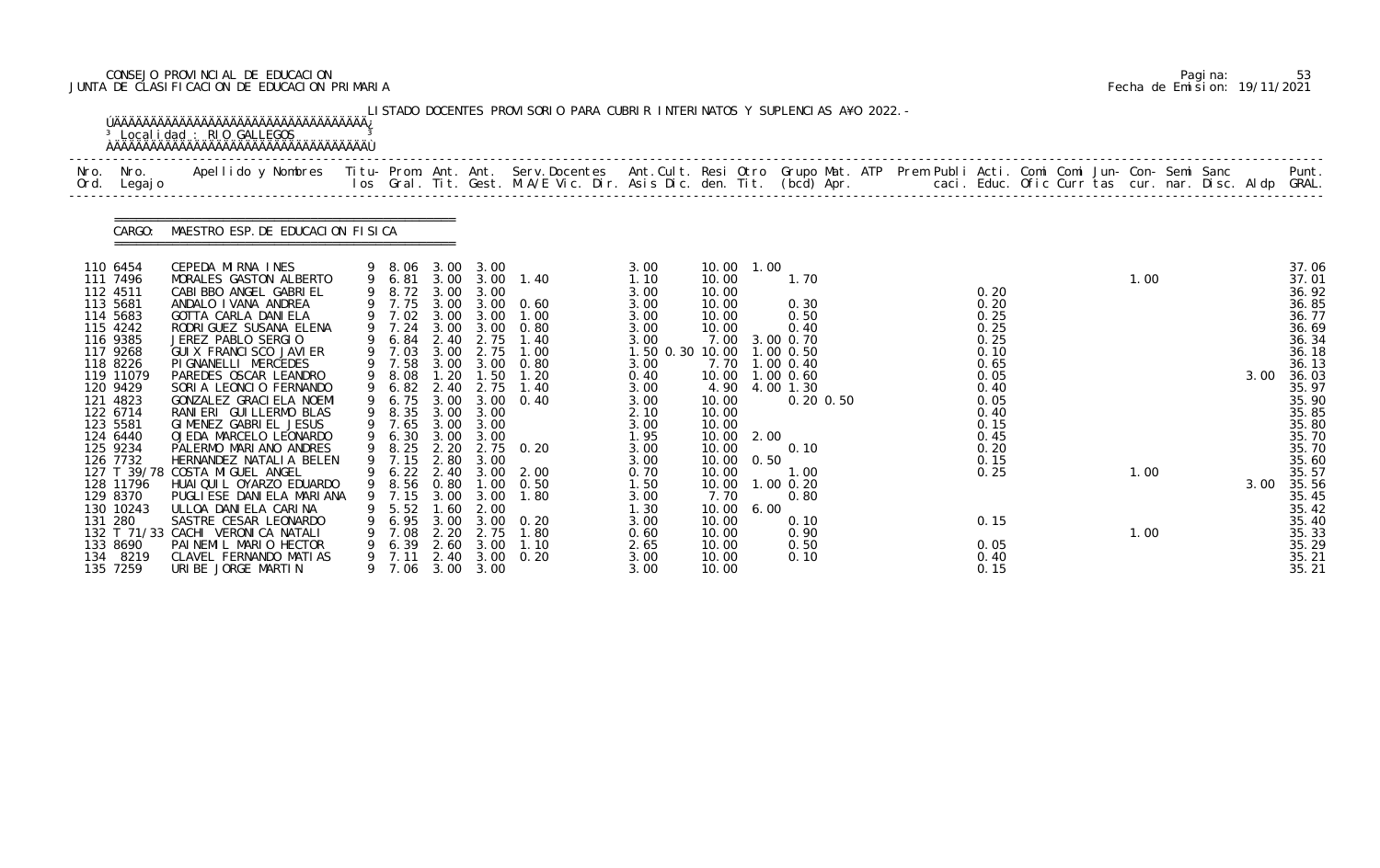# CONSEJO PROVINCIAL DE EDUCACION Pagina: 54 JUNTA DE CLASIFICACION DE EDUCACION PRIMARIA Fecha de Emision: 19/11/2021

| Nro.<br>Ord. | Nro.<br>Legaj o       | Apellido y Nombres  Titu- Prom. Ant. Ant. Serv.Docentes  Ant.Cult. Resi Otro Grupo Mat. ATP Prem Publi Acti. Comi Comi Jun- Con- Semi Sanc           Punt.<br>Ios Gral. Tit. Gest. M.A/E Vic. Dir. Asis Dic. den. Tit. (bcd) Apr. |   |                            |              |                           |                                            |              |                |      |                        |      |  |                   |  |  |  |      |                |
|--------------|-----------------------|-----------------------------------------------------------------------------------------------------------------------------------------------------------------------------------------------------------------------------------|---|----------------------------|--------------|---------------------------|--------------------------------------------|--------------|----------------|------|------------------------|------|--|-------------------|--|--|--|------|----------------|
|              | CARGO:                | MAESTRO ESP. DE EDUCACION FISICA                                                                                                                                                                                                  |   |                            |              |                           |                                            |              |                |      |                        |      |  |                   |  |  |  |      |                |
|              | 136 7519              | VIVAR MARIA FERNANDA                                                                                                                                                                                                              |   | 9 7.09                     |              |                           | 3.00 3.00 1.00                             | 0.65         | 10.00          |      | 0.50                   |      |  | 0.90              |  |  |  |      | 35.14          |
|              | 137 10583<br>138 9905 | VILCHE SERGIO DANIEL<br>ANDRADE GABRIELA BEATRIZ                                                                                                                                                                                  |   | 9 6.45                     | 2.20         |                           | 9 7.38 2.20 2.25 0.90<br>$2.25 \quad 0.90$ | 0.95<br>0.55 | 10.00<br>10.00 |      | 1.75 0.40 0.30<br>0.40 |      |  | $0.20 \quad 0.10$ |  |  |  | 3.00 | 35.13<br>35.05 |
|              | 139 5684              | FERREYRA MAXI MI LI ANO                                                                                                                                                                                                           |   | 6.45                       |              | 3.00 3.00                 |                                            | 3.00         | 10.00          |      |                        |      |  | 0.55              |  |  |  |      | 35.00          |
|              | 140 9963              | DI AZ RAFAEL SERGIO                                                                                                                                                                                                               |   | 9 6.56                     | 1.40         | 1.50                      | 1.20                                       | 1.60         | 10.00          |      | 0.60                   |      |  |                   |  |  |  | 3.00 | 34.86          |
|              | 141 8450<br>142 10005 | ABRAHAM HECTOR LEONARDO<br>DAGATA CAROLINA ELIZABETH                                                                                                                                                                              | 9 | 9 7.45<br>8.40             | 3.00<br>1.80 | 3.00                      | $2.25 \t 0.20$                             | 0.20<br>3.00 | 9.80<br>10.00  | 1.00 |                        |      |  | $1.00 \quad 0.20$ |  |  |  |      | 34.65<br>34.65 |
|              | 143 11312             | GOROSI TO BRUNO MATI AS                                                                                                                                                                                                           | 9 | 8.41                       | 2.40         | 1.50                      |                                            | 2.80         | 10.00          |      |                        | 0.50 |  |                   |  |  |  |      | 34.61          |
|              | 144 7195              | VAI ANI RI CARDO DANI EL                                                                                                                                                                                                          |   | 9 7.14                     | 3.00         |                           | $3.00 \quad 0.40$                          | 1.75         | 10.00          |      | 0.20                   |      |  | 0.10              |  |  |  |      | 34.59          |
|              | 145 0233              | CARLES FLAVIA ANA VELIA                                                                                                                                                                                                           |   | 9 6.87                     | 3.00         | 3.00                      | 1.40                                       | 2.76         | 7.70           |      | 0.70                   |      |  | 0.05              |  |  |  |      | 34.48          |
|              | 146 9297<br>147 8376  | DI LEO PAOLA YANINA<br>ZALAZAR JORGE ALBERTO                                                                                                                                                                                      |   | 9 6.75 2.40 2.75<br>9 7.47 | 2.60         | 3.00                      | 1.40<br>1.60                               | 3.00<br>2.35 | 6.30<br>6.30   |      | 2.00 0.70<br>0.80      |      |  | 0.15<br>1.25      |  |  |  |      | 34.45<br>34.37 |
|              | 148 10658             | SASSETTI JUAN MANUEL                                                                                                                                                                                                              |   | 9 7.18                     | 1.40         | 1.50                      | 0.80                                       | 3.00         | 10.00          |      | 1.00 0.40              |      |  |                   |  |  |  |      | 34.28          |
|              | 149 9919              | OJEDA NATALIA PAOLA                                                                                                                                                                                                               |   | 9 7.48                     | 1.80         | 2.25                      | 0.40                                       | 3.00         | 10.00          |      | 0.20                   |      |  |                   |  |  |  |      | 34.13          |
|              | 150 9212              | DENIS VALERIA ALEXANDRA                                                                                                                                                                                                           |   | 9 7.83                     | 2.20         | 2.75                      |                                            | 2.30         | 10.00          |      |                        |      |  | 0.05              |  |  |  |      | 34.13          |
|              | 151 9565<br>152 11795 | DEL ARCO ROMINA ALEJANDRA<br>GUTI ERREZ VERONICA ANALIA 9 8.10 0.80 1.00 0.40                                                                                                                                                     | 9 | 8.20                       | 2.00         | 2.50                      |                                            | 0.65<br>1.60 | 10.00<br>10.00 | 1.75 | 0.20                   |      |  |                   |  |  |  | 3.00 | 34.10<br>34.10 |
|              | 153 9698              | RODRI GUEZ MATI AS                                                                                                                                                                                                                |   | 9 6.96 2.00                |              | 2.50                      | 0.60                                       | 1.70         | 10.00          |      | $1.00$ 0.30            |      |  |                   |  |  |  |      | 34.06          |
|              | 154 9604              | COLQUE ARMANDO ABRAHAM                                                                                                                                                                                                            |   | 9 6.84 2.20 2.50           |              |                           | 1.40                                       | 2.05         | 6.30           |      | 0.70                   |      |  | 0.05              |  |  |  |      | 3.00 34.04     |
|              | 155 8683              | BARRIA ALFREDO IGNACIO                                                                                                                                                                                                            |   | 7.06                       | 2.40         | 3.00                      |                                            | 1.50         | 10.00          | 1.00 |                        |      |  |                   |  |  |  |      | 33.96          |
|              | 156 6861              | CAMPORRO GERARDO NI COLAS                                                                                                                                                                                                         |   | 7.74                       | 3.00         |                           | $3.00 \quad 0.30$                          | 0.80         | 10.00          |      | 0.10                   |      |  |                   |  |  |  |      | 33.94          |
|              | 157 10217<br>158 7209 | ORUE CRISTIAN EDUARDO<br>RODRI GUEZ DI EGO MARTI N                                                                                                                                                                                |   | 9 7.59<br>6.32             | 2.60         | 2.00<br>$3.00 \quad 3.00$ | 1.20                                       | 0.70<br>0.35 | 10.00<br>10.00 | 2.00 | 0.60                   |      |  | 0.10              |  |  |  |      | 33.89<br>33.57 |
|              | 159 6840              | COI FMAN DI EGO CARLOS                                                                                                                                                                                                            |   | 7.20                       | 3.00         | 3.00                      |                                            | 1.35         | 10.00          |      |                        |      |  |                   |  |  |  |      | 33.55          |
|              | 160 9232              | FEDERSPIL CINTIA LORENA                                                                                                                                                                                                           |   | 9 7.48                     | 2.20         | 2.75                      |                                            | 1.05         | 10.00          |      |                        | 1.00 |  |                   |  |  |  |      | 33.48          |
|              | 161 10334             | GONZALEZ MAI DANA MARI ANA                                                                                                                                                                                                        |   | 9 7.84                     |              | 1.80 2.00                 |                                            | 2.05         | 10.00          |      |                        | 0.70 |  |                   |  |  |  |      | 33.39          |

|  | Pagi na: | 54                           |
|--|----------|------------------------------|
|  |          | Fecha de Emision: 19/11/2021 |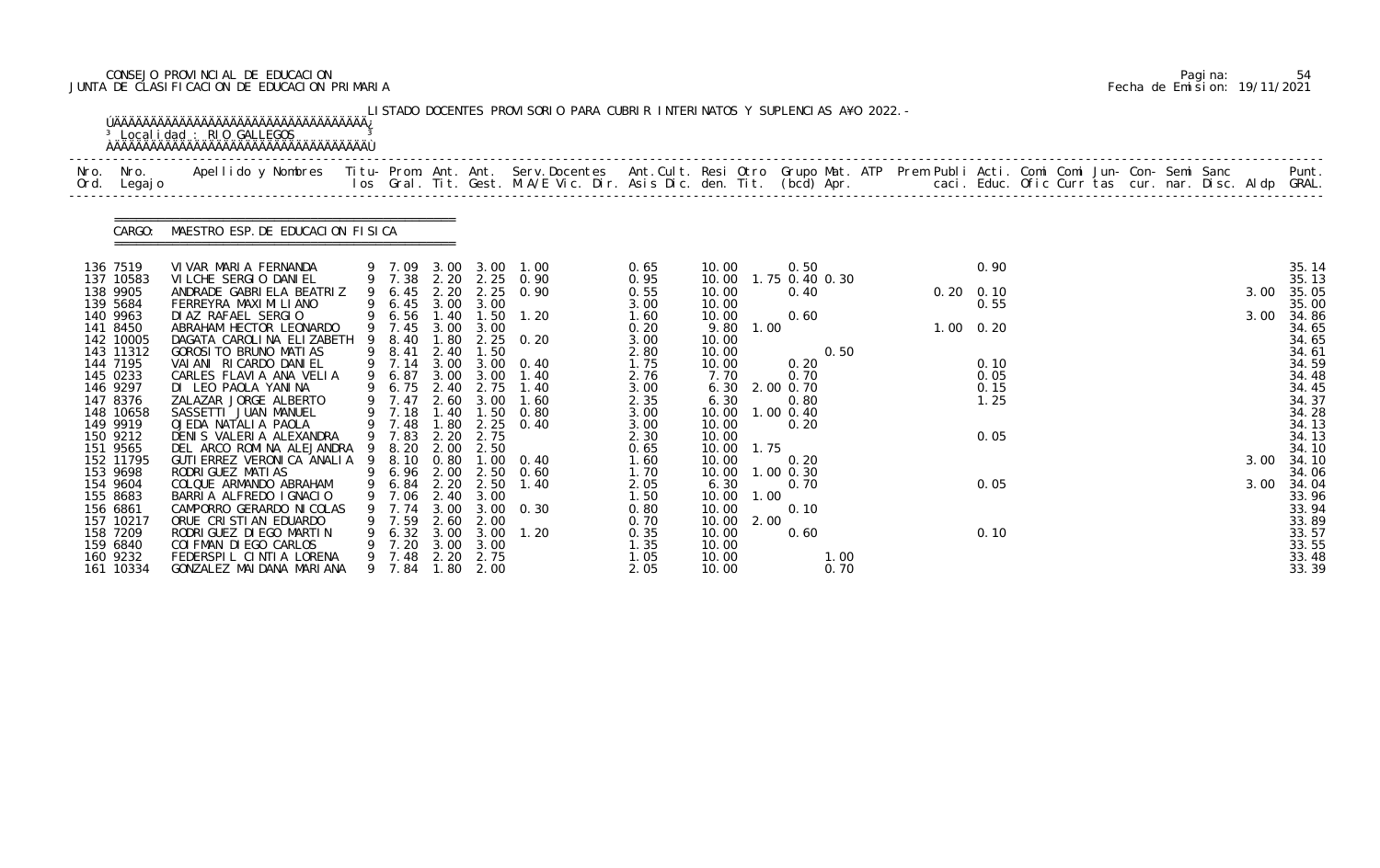# CONSEJO PROVINCIAL DE EDUCACION Pagina: 55 JUNTA DE CLASIFICACION DE EDUCACION PRIMARIA Fecha de Emision: 19/11/2021

|              |                                                                                                                                                                                                 | <sup>3</sup> Localidad : RIO GALLEGOS                                                                                                                                                                                                                                                                                                                                                                                              |                               |                                                                                                                                                  |                                                                                                                      |                                                                                                      | LISTADO DOCENTES PROVISORIO PARA CUBRIR INTERINATOS Y SUPLENCIAS A¥O 2022. -                             |                                                                                                                      |                                                                                                                                       |                      |                                                              |  |              |  |  |  |                                                                                                                                              |
|--------------|-------------------------------------------------------------------------------------------------------------------------------------------------------------------------------------------------|------------------------------------------------------------------------------------------------------------------------------------------------------------------------------------------------------------------------------------------------------------------------------------------------------------------------------------------------------------------------------------------------------------------------------------|-------------------------------|--------------------------------------------------------------------------------------------------------------------------------------------------|----------------------------------------------------------------------------------------------------------------------|------------------------------------------------------------------------------------------------------|----------------------------------------------------------------------------------------------------------|----------------------------------------------------------------------------------------------------------------------|---------------------------------------------------------------------------------------------------------------------------------------|----------------------|--------------------------------------------------------------|--|--------------|--|--|--|----------------------------------------------------------------------------------------------------------------------------------------------|
| Nro.<br>Ord. | Nro.<br>Legaj o                                                                                                                                                                                 | Apellido y Nombres - Titu- Prom. Ant. Ant. Serv.Docentes - Ant.Cult. Resi Otro Grupo Mat. ATP Prem Publi Acti. Comi Comi Jun- Con- Semi Sanc - - - Punt.<br>Ios Gral. Tit. Gest. M.A/E Vic. Dir. Asis Dic. den. Tit. (bcd) Apr. -                                                                                                                                                                                                  |                               |                                                                                                                                                  |                                                                                                                      |                                                                                                      |                                                                                                          |                                                                                                                      |                                                                                                                                       |                      |                                                              |  |              |  |  |  |                                                                                                                                              |
|              | CARGO:                                                                                                                                                                                          | MAESTRO ESP. DE EDUCACION FISICA                                                                                                                                                                                                                                                                                                                                                                                                   |                               |                                                                                                                                                  |                                                                                                                      |                                                                                                      |                                                                                                          |                                                                                                                      |                                                                                                                                       |                      |                                                              |  |              |  |  |  |                                                                                                                                              |
|              | 162 8737<br>163 6967                                                                                                                                                                            | GARCIA ANABELLA MARIA<br>JUAREZ GERMAN HORACIO                                                                                                                                                                                                                                                                                                                                                                                     |                               | 9 8.64<br>9 6.68                                                                                                                                 | 2. 20                                                                                                                | 2.75<br>3.00 3.00                                                                                    |                                                                                                          | 0.75<br>1.65                                                                                                         | 10.00<br>10.00                                                                                                                        |                      |                                                              |  | 0.05         |  |  |  | 33.39<br>33.33                                                                                                                               |
|              | 164 9572<br>165 8951<br>166 12277<br>167 10127<br>168 8875<br>169 9211<br>170 9514<br>171 7576<br>172 8685<br>173 8780<br>174 8815<br>175 8154<br>176 11314<br>177 7859<br>178 9735<br>179 9693 | LEI VA GABRI ELA JENNI FER<br>TEJEDA VALERIA DEL CARMEN<br>DEL CAMPO JESICA BELEN<br>MEYER VERONICA BEATRIZ<br>DE LOS SANTOS MAURA<br>DENIS VALERIA ANALIA<br>RUSSO LEI LA MACARENA<br>MI CHELI NI PABLO FERNANDO<br>BARBERIA LEANDRO ANTONIO<br>ASEVEDO LUCAS MAXIMILIANO<br>ALVARENGA MARIA<br>TRONCOSO PABLO ALEJANDRO<br>COLLANTES EMILIO GASTON<br>DEMETRI PATRICIA ITATI<br>GALARZA AMANDA PAMELA<br>PERASCO FEDERICO ANDRES | 9<br>9<br>$\overline{9}$<br>9 | 8.45<br>7.29<br>8.67<br>9 9.27<br>8.10<br>$9$ 7.47<br>9 6.80<br>7.69<br>9 7.99<br>7.98<br>9 7.86<br>6.83<br>9 7.51<br>9 7.54<br>9 7.51<br>9 7.94 | 2.00<br>2.40<br>1.80<br>2.60<br>2.20<br>2.00<br>3.00<br>2.40<br>2.40<br>3.00<br>2.80<br>1.00<br>2.80<br>2.20<br>2.00 | 2.25<br>2.75<br>2.00<br>3.00<br>2.75<br>2.75<br>3.00<br>3.00<br>3.00<br>2.75<br>1.00<br>2.50<br>2.50 | 0.40 0.50 0.10<br>0.60<br>2.00<br>0.70<br>2.30<br>$3.00 \quad 0.40$<br>$3.00 \quad 0.40$<br>2.00<br>2.00 | 1.60<br>1.65<br>3.00<br>0.20<br>0.55<br>1.70<br>1.55<br>0.65<br>2.85<br>2.50<br>0.55<br>1.20<br>2.65<br>1.25<br>1.00 | 10.00<br>10.00<br>10.00<br>10.00<br>7.00<br>10.00<br>10.00<br>7.00<br>10.00<br>7.70<br>7.70<br>10.00<br>10.00<br>7.00<br>7.00<br>7.00 | 1.50<br>3.00         | 0.30<br>0.90<br>0.30<br>1.10<br>0.20<br>0.20<br>1.00<br>1.00 |  | 0.15<br>0.10 |  |  |  | 33.30<br>33.24<br>33.17<br>33.17<br>33.15<br>33.12<br>33.10<br>33.09<br>33.04<br>32.93<br>32.81<br>32.78<br>32.71<br>32.69<br>32.46<br>32.44 |
|              | 180 11612<br>181 8203<br>182 10215<br>183 7517<br>184 11442<br>185 11374<br>186 10428<br>187 10973                                                                                              | TRONCOSO HERNAN ARMANDO<br>ALOY MARTIN ALBERTO<br>GUI DA NAHI R SOLEDAD<br>CARRARO MARCOS MIGUEL<br>TORRES JOSE MARIA<br>CARMONA VIRGINIA LUJAN<br>SARAPURA GIMENA<br>ORMACHEA VALENCIA                                                                                                                                                                                                                                            | 9                             | 9 6.90<br>7.60<br>7.00<br>7.72<br>7.84<br>6.53<br>9 7.13                                                                                         | 1.00<br>1.60<br>3.00<br>1.00<br>2.60<br>1.40<br>1.20                                                                 | 1.00<br>$6.82$ $2.40$ $2.75$<br>2.00<br>2.00<br>1. 25<br>1.25<br>1.75<br>1.50                        | 1.90<br>0.60<br>1.50<br>0.10<br>0.60                                                                     | 3.00<br>1.10<br>0.70<br>0.70<br>1.75<br>3.00<br>1.65<br>1.70                                                         | 10.00<br>7.00<br>10.00<br>10.00<br>10.00<br>5.60<br>10.00<br>10.00                                                                    | 1.50<br>1.00<br>1.00 | 0.90<br>0.20<br>0.70<br>0.30                                 |  | 0.10         |  |  |  | 32.40<br>31.97<br>31.90<br>31.70<br>31.52<br>31.49<br>31.43<br>31.43                                                                         |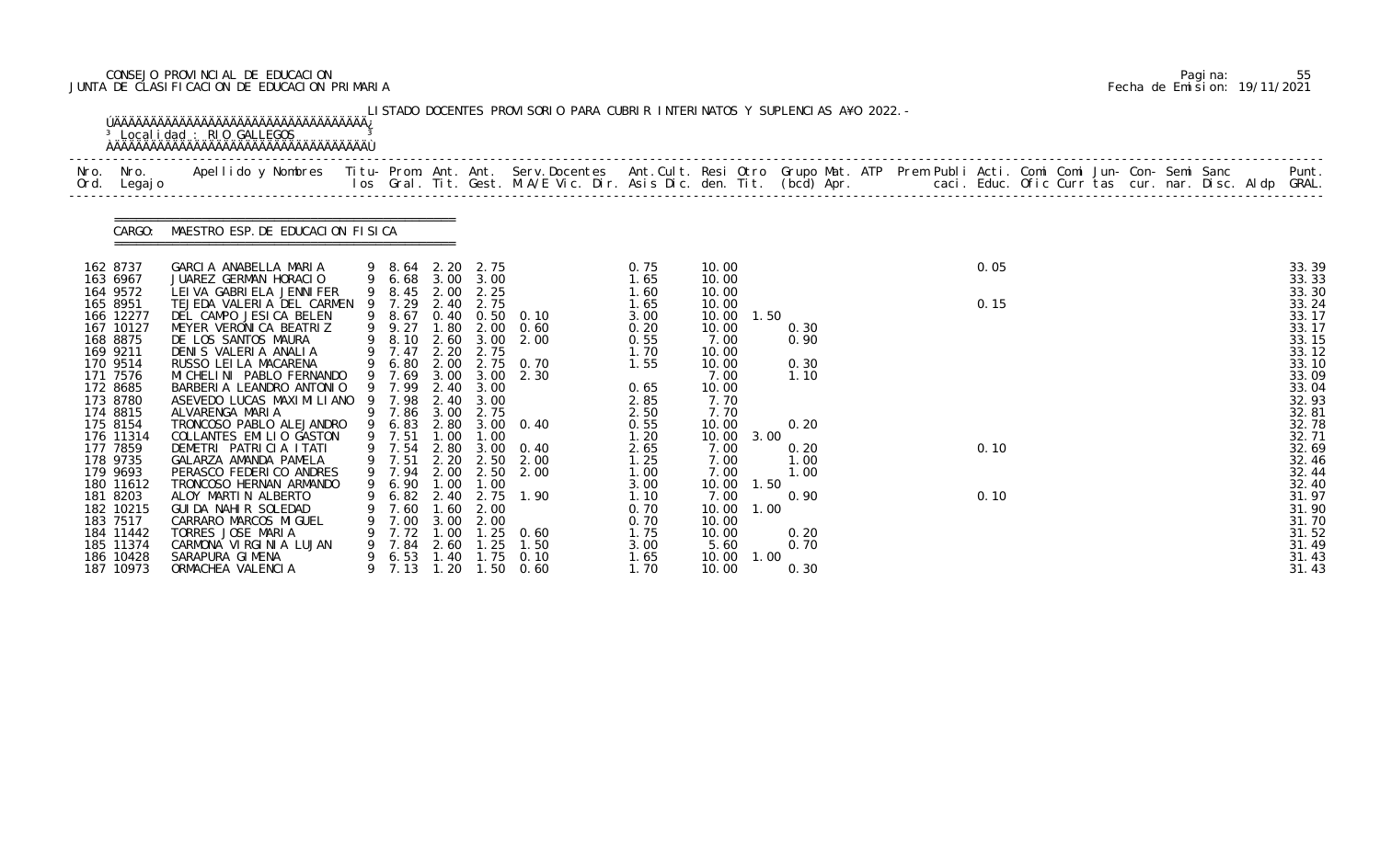# CONSEJO PROVINCIAL DE EDUCACION Pagina: 56 JUNTA DE CLASIFICACION DE EDUCACION PRIMARIA Fecha de Emision: 19/11/2021

| Nro.<br>Ord.                                                                                                                                        | Nro.<br>Legaj o | Apellido y Nombres  Titu- Prom. Ant. Ant. Serv.Docentes  Ant.Cult. Resi Otro Grupo Mat. ATP Prem Publi Acti. Comi Comi Jun- Con- Semi Sanc           Punt.<br>Ios Gral. Tit. Gest. M.A/E Vic. Dir. Asis Dic. den. Tit. (bcd) Apr.                                                                        |   |                                                                                                                    |                                                                      |                                                                |                                                                                                                    |                                                                                                 |                                                                                                    |                                                                                      |  |      |  |  |  |              |                                                                                                          |
|-----------------------------------------------------------------------------------------------------------------------------------------------------|-----------------|----------------------------------------------------------------------------------------------------------------------------------------------------------------------------------------------------------------------------------------------------------------------------------------------------------|---|--------------------------------------------------------------------------------------------------------------------|----------------------------------------------------------------------|----------------------------------------------------------------|--------------------------------------------------------------------------------------------------------------------|-------------------------------------------------------------------------------------------------|----------------------------------------------------------------------------------------------------|--------------------------------------------------------------------------------------|--|------|--|--|--|--------------|----------------------------------------------------------------------------------------------------------|
|                                                                                                                                                     | CARGO:          | MAESTRO ESP. DE EDUCACION FISICA                                                                                                                                                                                                                                                                         |   |                                                                                                                    |                                                                      |                                                                |                                                                                                                    |                                                                                                 |                                                                                                    |                                                                                      |  |      |  |  |  |              |                                                                                                          |
| 188 10726<br>189 9734<br>190 9743<br>191 9236<br>192 9712<br>193 11305<br>194 9703<br>195 8369<br>196 10651<br>197 10959<br>198 10719               |                 | FALABELLA JUAN CRUZ<br>LAMAS IRMA BEATRIZ<br>NEGRETE FRANCO SEBASTIAN<br>ROLFE JOHN HAROLD<br>SILVA ANGEL DANIEL<br>CABEZAS KARINA ANDREA<br>SOTO CRISTINA SOLEDAD<br>TITO IRMA ALEJANDRA<br>URQUIA JUANA VALERIA<br>RUIZ BRUNO ANDRES<br>DI AZ LEONARDO MARTIN                                          |   | 9 6.39<br>9 7.35<br>9 9.29<br>8.01<br>9 7.03<br>6.63<br>6.00<br>7.86<br>9 7.82                                     | 2.00<br>.40<br>2.00<br>1.40<br>1.00<br>1.40                          | 2.50<br>3.00 2.25<br>2.25<br>2.60 3.00<br>1.75<br>1.25<br>1.50 | 9 6.42 2.40 1.75 0.30<br>9 6.97 1.80 2.75 0.60<br>2.20 2.00 0.30<br>$.50 \t 0.20$<br>0. 20<br>1.00<br>1.20<br>0.70 | 3.00<br>3.00<br>1.35 0.10 10.00<br>0.25<br>1.30<br>0.35<br>0.40<br>3.00<br>3.00<br>0.70<br>1.00 | 7.00<br>10.00<br>6.30<br>10.00<br>10.00<br>4.90<br>4.90<br>10.00<br>10.00                          | 4.20 1.25 0.10<br>0.30<br>0.10<br>$0.10$ $0.50$<br>0.10<br>0.50<br>1.00 0.60<br>0.30 |  | 0.30 |  |  |  | 3.00<br>2.00 | 31.42<br>31.42<br>31.34<br>31.20<br>31.14<br>31.06<br>30.98<br>30.93<br>30.85<br>30.81<br>30.72          |
| 199 10268<br>200 9667<br>201 11169<br>202 11259<br>203 12352<br>204 9785<br>205 9587<br>206 10910<br>207 11092<br>208 10528<br>209 9927<br>210 9716 |                 | MI RANDA MAURO EMI LI ANO<br>PUCCI TELLI EMANUEL RAUL<br>LUGONES BARBARA DANI ELA<br>CASTELLANO LUIS AGUSTIN<br>MU¥OZ JEREMIAS<br>NAVARRO CELIA VERONICA<br>SORIA SEBASTIAN ENRIQUE<br>HAHN MARIA EUGENIA<br>CHACON MARCELA FERNANDA<br>OJEDA PAOLA VANESA<br>LOPEZ CLEIP MARIA<br>LOCKETT LUCAS EMANUEL | 9 | 8.59<br>9 6.16<br>9 7.79<br>8.44<br>9 7.90<br>9 7.64<br>9 7.92 2.00<br>9 7.61 1.20<br>8.04<br>6.85<br>7.49<br>8.18 | 2.40<br>2.20<br>1.20<br>. 40<br>1.00<br>1.20<br>. 40<br>2.00<br>2.80 | 2.00<br>2.75<br>1.50<br>1.50<br>2.50<br>1.50<br>1.75<br>2.25   | 1.10<br>0.20<br>$0.25 \quad 0.20$<br>2.40 2.50 0.20<br>$2.25$ 0.60                                                 | 3.00<br>0.95<br>0.65<br>3.00<br>1.90<br>0.85<br>0.35<br>0.95<br>3.00<br>1.25                    | 5.60<br>4.90<br>10.00<br>10.00<br>10.00<br>5.60<br>7.00<br>10.00<br>10.00<br>10.00<br>4.90<br>6.30 | 0.50<br>0.20<br>0.10<br>0.10<br>0.60                                                 |  | 0.15 |  |  |  | 3.00<br>2.00 | 30.59<br>30.56<br>30.54<br>30.49<br>30.45<br>30.44<br>30.32<br>30.16<br>30.09<br>29.95<br>29.84<br>29.78 |

|  | Pagi na: | 56                           |
|--|----------|------------------------------|
|  |          | Fecha de Emision: 19/11/2021 |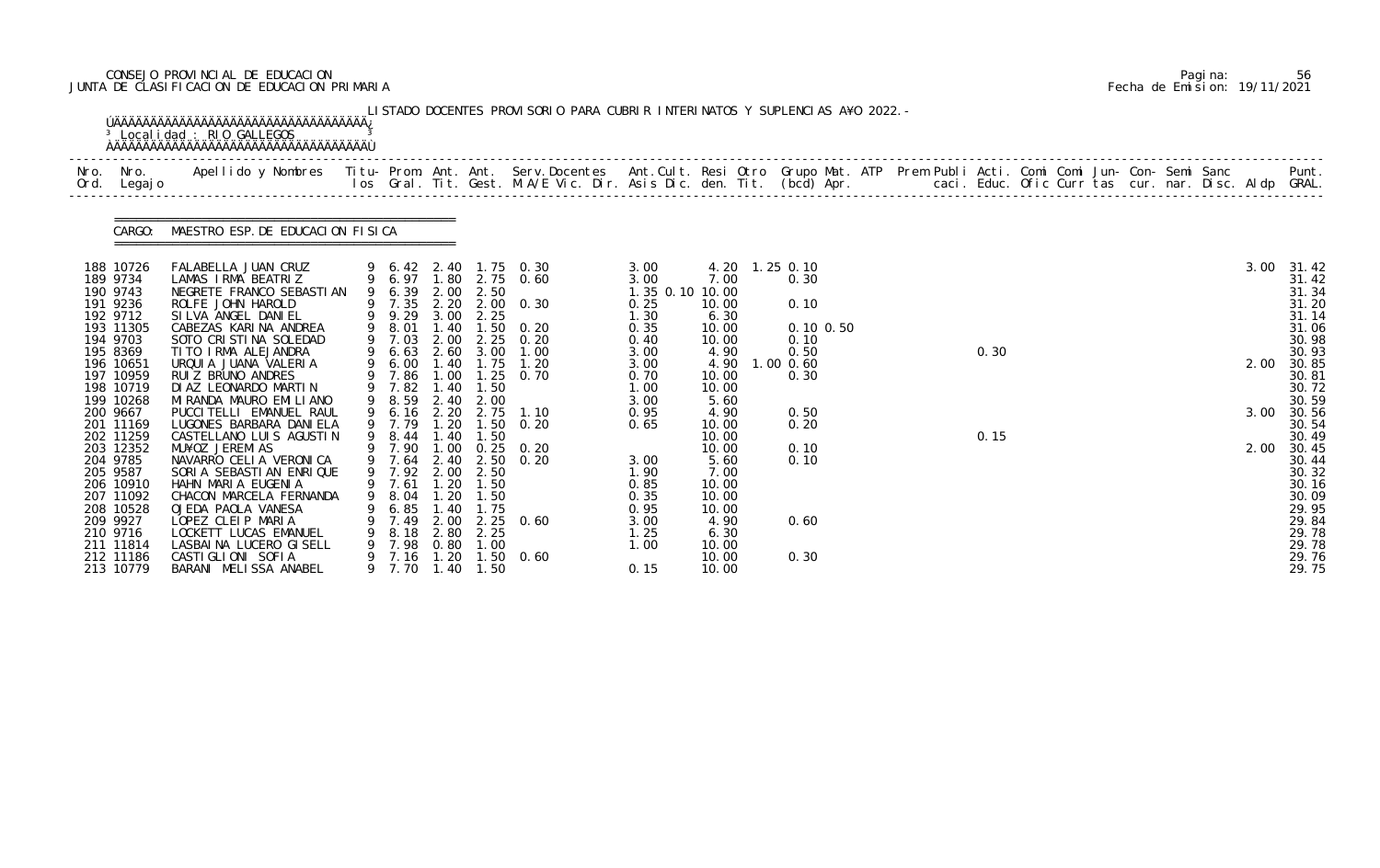# CONSEJO PROVINCIAL DE EDUCACION Pagina: 57 JUNTA DE CLASIFICACION DE EDUCACION PRIMARIA Fecha de Emision: 19/11/2021

|                                                                                                                                                                                                                                                                                                                                                                                                                                                                                                                                                                                          |   |                                                                                                                                                                                              |                          |                                                                                                                                                                    | 3.00<br>0.25                                                                                                                                                                                | 4.90<br>10.00                           |                                 |              |                                                               |      |      |  |      | 29.73<br>29.62                                                                                                                                                                                                                            |
|------------------------------------------------------------------------------------------------------------------------------------------------------------------------------------------------------------------------------------------------------------------------------------------------------------------------------------------------------------------------------------------------------------------------------------------------------------------------------------------------------------------------------------------------------------------------------------------|---|----------------------------------------------------------------------------------------------------------------------------------------------------------------------------------------------|--------------------------|--------------------------------------------------------------------------------------------------------------------------------------------------------------------|---------------------------------------------------------------------------------------------------------------------------------------------------------------------------------------------|-----------------------------------------|---------------------------------|--------------|---------------------------------------------------------------|------|------|--|------|-------------------------------------------------------------------------------------------------------------------------------------------------------------------------------------------------------------------------------------------|
|                                                                                                                                                                                                                                                                                                                                                                                                                                                                                                                                                                                          |   |                                                                                                                                                                                              | 1.25                     |                                                                                                                                                                    | 1.70<br>1.25<br>0.90                                                                                                                                                                        | 5.60<br>4.20<br>10.00                   |                                 | 0.10<br>0.40 |                                                               | 0.15 |      |  | 3.00 | 29.49<br>29.32<br>29.26<br>29.10<br>29.08                                                                                                                                                                                                 |
| 9                                                                                                                                                                                                                                                                                                                                                                                                                                                                                                                                                                                        |   |                                                                                                                                                                                              | 1.75<br>l. 25<br>1.50    |                                                                                                                                                                    | 3.00<br>3.00                                                                                                                                                                                | 10.00<br>7.00                           |                                 |              |                                                               |      |      |  |      | 29.06<br>28.98<br>28.97                                                                                                                                                                                                                   |
|                                                                                                                                                                                                                                                                                                                                                                                                                                                                                                                                                                                          |   |                                                                                                                                                                                              | 1.75                     |                                                                                                                                                                    | 1.30                                                                                                                                                                                        | 10.00<br>10.00                          |                                 |              |                                                               |      |      |  |      | 28.96<br>28.95<br>28.92<br>28.83                                                                                                                                                                                                          |
|                                                                                                                                                                                                                                                                                                                                                                                                                                                                                                                                                                                          |   |                                                                                                                                                                                              | 1.50                     |                                                                                                                                                                    | 0.75<br>1.00<br>0.75<br>0.45<br>0.45                                                                                                                                                        | 4.90<br>6.30<br>10.00<br>10.00<br>10.00 |                                 | 0.30         |                                                               | 0.05 |      |  |      | 28.83<br>28.83<br>28.79<br>28.75<br>28.72                                                                                                                                                                                                 |
|                                                                                                                                                                                                                                                                                                                                                                                                                                                                                                                                                                                          |   |                                                                                                                                                                                              | . 25<br>.00 <sub>1</sub> | 0. 80<br>0.10                                                                                                                                                      | 0.05<br>0.10                                                                                                                                                                                | 10.00<br>10.00                          |                                 | 0.50         |                                                               | 0.05 |      |  |      | 28.69<br>28.68<br>28.59<br>28.46                                                                                                                                                                                                          |
| QUIROGA DIAZ NILDA NOEMI<br>ORLANDO MATIAS AGUSTIN<br>DURE FACUNDO MARTIN<br>ACEVEDO NELSON DANILO<br>CARRANZA CRISTIAN ADRIAN<br>FELGUEROSO MARIA LUZ<br>LARRALDE MAXI MI LI ANO<br>MAMANI ARMANDO ISMAEL<br>LARRALDE MARIANO FEDERICO<br>COPA RODRIGO EMANUEL<br>DECIMA MARIA IVANA<br>JARAMI LLO MARI ANELA<br>VERGARA FERNANDO ANDRES<br>RASJIDO ANABEL DE LOS<br>CEBALLOS GABRIEL EDUARDO<br>CRUZ WALTER BENJAMIN<br>DE DIOS FEDERICO<br>JARAMI LLO MELI SA<br>SOTO MI CAELA BELEN<br>SANCHEZ I GNACIO NI COLAS<br>SOTO GABRIEL DARIO<br>CHEUQUEMAN JOAQUIN<br>MARQUEZ NOELIA BELEN | 9 | MAESTRO ESP. DE EDUCACION FISICA<br>9 7.24<br>9 7.26<br>6.35<br>9 7.38<br>9 7.01<br>7.73<br>6.87<br>9 7.36<br>9 8.00<br>9 6.77<br>9 7.23<br>9 7.73<br>9 7.69<br>8.29<br>6.03<br>7.39<br>7.31 | .00 <sub>1</sub><br>. 00 | 9 7.02 1.60 1.75<br>1.60<br>1.60<br>1.20<br>1.50<br>.80<br>1.60<br>1.40<br>1.40<br>1.20<br>2.20<br>$0.60$ 0.75<br>9 7.50 0.80 1.00<br>0.40<br>0.50<br>1.00<br>. 80 | 9 7.48 3.00 2.25 0.10<br>1.50<br>9 7.42 2.40 2.75 0.20<br>1.60 1.75 0.80<br>$1.50 \t 0.80$<br>$0.40 \quad 0.25$<br>$0.75$ 0.40<br>9 6.63 2.20 2.75 0.60<br>9 8.37 0.40 0.50<br>2.25<br>0.70 | 0.15<br>3.00<br>2.40<br>0.50<br>2.15    | 10.00<br>10.00<br>10.00<br>4.90 |              | 3.50 3.00<br>3.50 2.00 0.40<br>1.40 3.25 0.20<br>2.75<br>0.30 |      | 0.05 |  |      | Apellido y Nombres - Titu- Prom. Ant. Ant. Serv.Docentes - Ant.Cult. Resi Otro Grupo Mat. ATP Prem Publi Acti. Comi Comi Jun- Con- Semi Sanc - - - Punt.<br>Ios Gral. Tit. Gest. M.A/E Vic. Dir. Asis Dic. den. Tit. (bcd) Apr. -<br>3.00 |

|  | Pagi na: | 57                           |
|--|----------|------------------------------|
|  |          | Fecha de Emision: 19/11/2021 |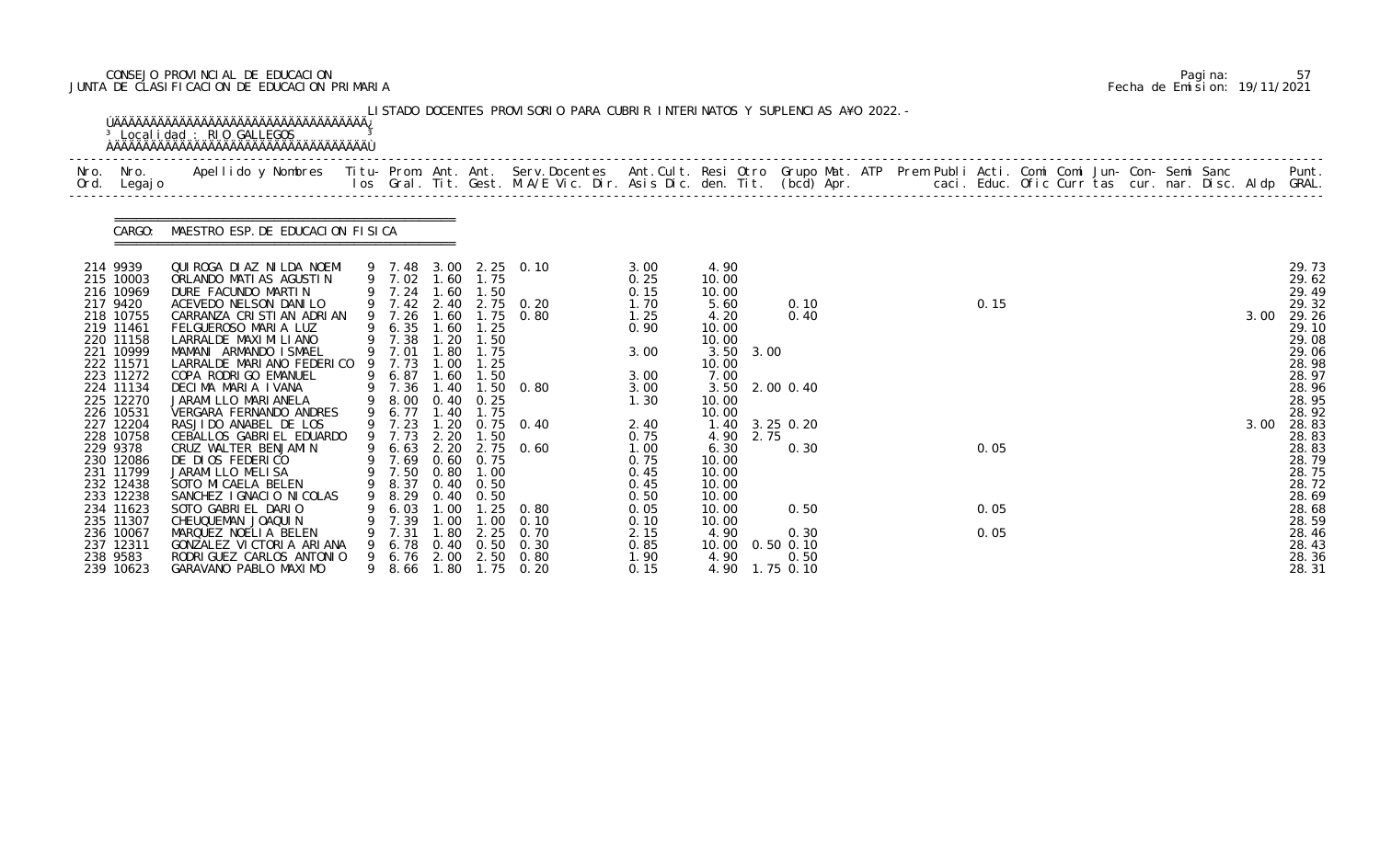# CONSEJO PROVINCIAL DE EDUCACION Pagina: 58 JUNTA DE CLASIFICACION DE EDUCACION PRIMARIA Fecha de Emision: 19/11/2021

| Apellido y Nombres  Titu- Prom. Ant. Ant. Serv.Docentes  Ant.Cult. Resi Otro Grupo Mat. ATP Prem Publi Acti. Comi Comi Jun- Con- Semi Sanc           Punt.<br>Ios Gral. Tit. Gest. M.A/E Vic. Dir. Asis Dic. den. Tit. (bcd) Apr.<br>Nro.<br>Nro.<br>Legaj o<br>Ord.                                          |                                  |
|---------------------------------------------------------------------------------------------------------------------------------------------------------------------------------------------------------------------------------------------------------------------------------------------------------------|----------------------------------|
|                                                                                                                                                                                                                                                                                                               |                                  |
| MAESTRO ESP. DE EDUCACION FISICA<br>CARGO:                                                                                                                                                                                                                                                                    |                                  |
| 240 12639<br>RODRI GUEZ JUAN CRUZ<br>10.00<br>9 7.81 0.20 0.25<br>1.05<br>9 7.06 1.00 1.25<br>241 11740<br>CARDOZO LUCAS MARTIN<br>10.00<br>9 9.18<br>10.00<br>242 12776<br>POETA MARIANO GUI LLERMO                                                                                                          | 28.31<br>28.31<br>28.18          |
| UZQUEDA JUSTINA MARIANA<br>9 7.57<br>3.50 1.25<br>243 7246<br>0.85<br>3.00 3.00<br>244 12140<br>AGUI LA QUEVEDO JULI ANA<br>9 7.81<br>$0.60$ $0.75$<br>10.00<br>9 8.19<br>$0.40 \quad 0.50$<br>10.00<br>245 12366<br>VI VANCO YAMI LA AYELEN                                                                  | 28.17<br>28.16<br>28.09          |
| 9 8.84<br>246 11755<br>ARTI EDA EZEQUI EL<br>1.40<br>0.35<br>0.25<br>0.50<br>7.70<br>9 8.14<br>247 12267<br>TOLEDO JOAQUIN OSCAR<br>$0.40 \quad 0.50$<br>10.00<br>248 12058<br>9 7.38<br>LIES MU OZ FERNANDO A.<br>0.40<br>0.50<br>10.00<br>0.75                                                              | 28.04<br>28.04<br>28.03          |
| CABRERA GABRIELA MARIA<br>9 7.88<br>2.60 2.50 0.90<br>249 8906<br>0.40<br>0.50<br>4.20<br>250 12773<br>TUBIO LEANDRO ANDRES<br>9 8.02<br>0.80<br>10.00<br>0.10<br>9 6.85<br>251 12070<br>PALACIOS, MELINA SOLEDAD<br>0.80<br>10.00<br>1.00<br>0.25                                                            | 27.98<br>27.92<br>27.90          |
| 9 6.46<br>MAZZOCATO LUIS FEDERICO<br>2.00<br>3.00<br>2.80 3.00<br>0.10<br>252 11423<br>1.50<br>9 7.95<br>253 12407<br>MOROSO SABRINA MICAELA<br>$0.40 \quad 0.50$<br>10.00<br>254 11809<br>PEREZ MATIAS RODRIGO<br>9 6.63<br>0.80<br>1.00<br>10.00<br>0.40                                                    | 27.86<br>27.85<br>27.83          |
| 255 11915<br>BATTOCHA MARCOS MAURICIO<br>6.41<br>0.80<br>1.00<br>10.00<br>0.60<br>9 8.14<br>256 12358<br>NEGRI MAURO ADRIEL<br>$0.40 \quad 0.25$<br>10.00<br>CAMPORRO DANIEL HORACIO<br>9 6.95<br>0.80<br>257 11923<br>1.00<br>10.00                                                                          | 27.81<br>27.79<br>27.75          |
| 9 7.97 0.40 0.25<br>258 12630<br>ESCUDERO GI ULANA<br>0.10<br>10.00<br>ESPINOZA PATRICIA<br>0.80 0.75 0.30<br>259 12200<br>0.15<br>10.00<br>6. 71<br>260 12519<br>0.20<br>VIDAL EVELIN CINTHYA<br>0.75<br>10.00<br>0.25<br>7.49<br>261 11812<br>CARCAMO CHRISTIAN ANDRES<br>0.80<br>10.00<br>6. 89<br>1.00    | 27.72<br>27.71<br>27.69<br>27.69 |
| 262 12635<br>10.00<br>MORENO FABRICIO<br>7.84<br>$0.60 \quad 0.25$<br>263 12774<br>GOMEZ NI COLAS FRANCI SCO<br>7.07<br>0.80<br>10.00<br>0.70<br>8.32<br>264 12853<br>VI LLALBA MARTINEZ MARIA<br>0.20<br>9<br>10.00<br>265 12643<br>USANDI VARAS GI ULI ANNA<br>9 7.67<br>$0.40 \quad 0.25$<br>10.00<br>0.15 | 27.69<br>27.57<br>27.52<br>27.47 |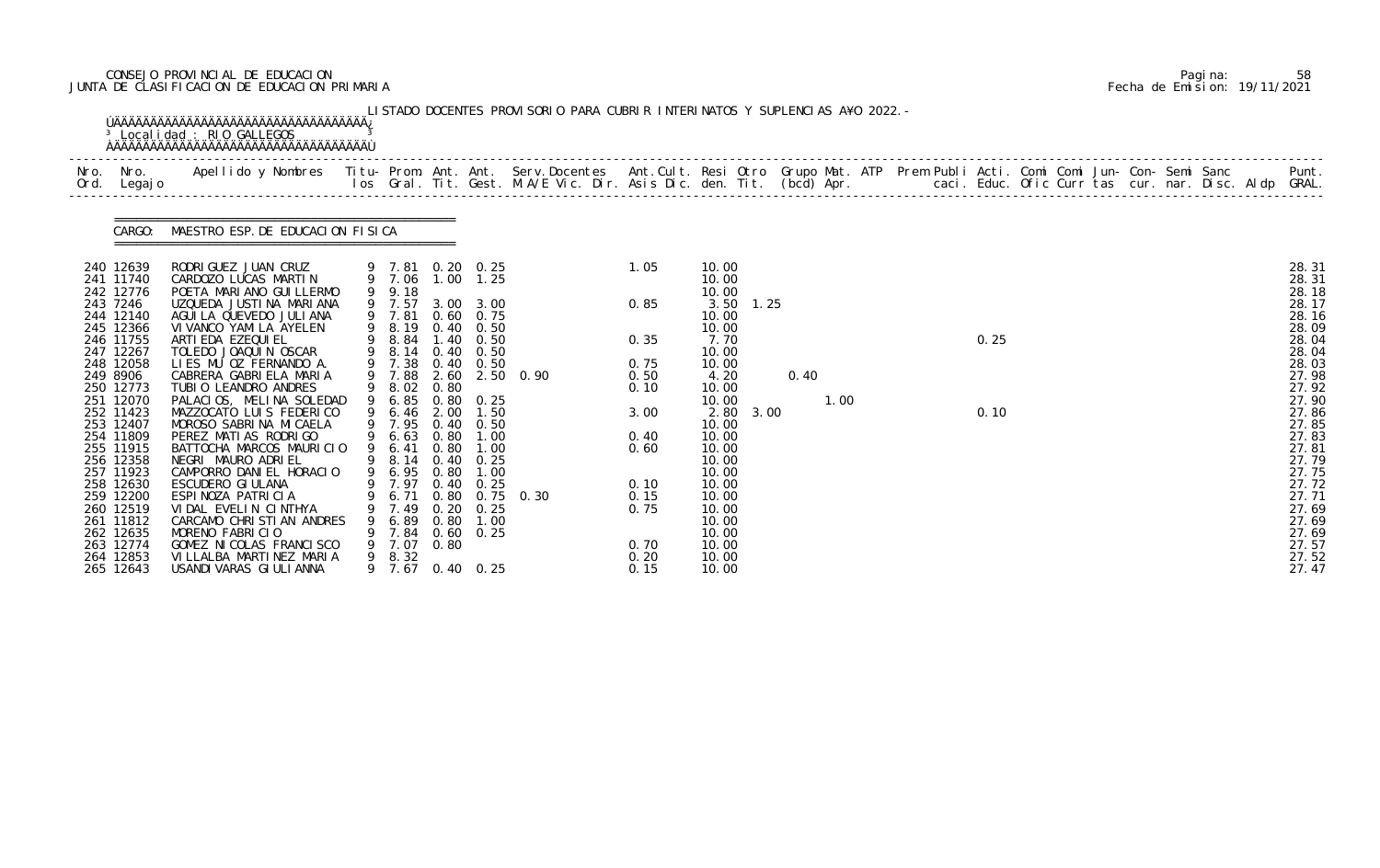# CONSEJO PROVINCIAL DE EDUCACION Pagina: 59 JUNTA DE CLASIFICACION DE EDUCACION PRIMARIA Fecha de Emision: 19/11/2021

|          | Nro. Nro.<br>Ord. Legajo                                                                                                                                                                                                                                         | Apellido y Nombres  Titu- Prom. Ant. Ant. Serv.Docentes  Ant.Cult. Resi Otro Grupo Mat. ATP Prem Publi Acti. Comi Comi Jun- Con- Semi Sanc           Punt.<br>Ios Gral. Tit. Gest. M.A/E Vic. Dir. Asis Dic. den. Tit. (bcd) Apr.                                                                                                                                                                                                                                                                                                                        |   |                                                                                                                                                                                                                                                 |              |                                                                 |                                                                             |                                                                                      |                                                                                                                                                                                                                  |              |             |  |  |  |  |  |                                                                                                                                                                                           |
|----------|------------------------------------------------------------------------------------------------------------------------------------------------------------------------------------------------------------------------------------------------------------------|----------------------------------------------------------------------------------------------------------------------------------------------------------------------------------------------------------------------------------------------------------------------------------------------------------------------------------------------------------------------------------------------------------------------------------------------------------------------------------------------------------------------------------------------------------|---|-------------------------------------------------------------------------------------------------------------------------------------------------------------------------------------------------------------------------------------------------|--------------|-----------------------------------------------------------------|-----------------------------------------------------------------------------|--------------------------------------------------------------------------------------|------------------------------------------------------------------------------------------------------------------------------------------------------------------------------------------------------------------|--------------|-------------|--|--|--|--|--|-------------------------------------------------------------------------------------------------------------------------------------------------------------------------------------------|
|          |                                                                                                                                                                                                                                                                  | CARGO: MAESTRO ESP. DE EDUCACION FISICA                                                                                                                                                                                                                                                                                                                                                                                                                                                                                                                  |   |                                                                                                                                                                                                                                                 |              |                                                                 |                                                                             |                                                                                      |                                                                                                                                                                                                                  |              |             |  |  |  |  |  |                                                                                                                                                                                           |
| 274 9746 | 266 12622<br>267 10994<br>268 12815<br>269 12151<br>270 11148<br>271 12347<br>272 12516<br>273 10289<br>275 12719<br>276 12404<br>277 10295<br>278 12059<br>279 10400<br>280 12633<br>281 12728<br>282 12620<br>283 12770<br>284 10750<br>285 12626<br>286 12875 | OYARZO KAREN DAHIANA<br>BARRERA SANTI AGO DANI EL<br>ABDELNUR KALID NAYLA<br>BERCHI ALDO GERMAN<br>FARFAN JORGE ARMANDO<br>CASERES DI EGO FERNANDO<br>FERNANDEZ BERGES MARIANO<br>GIL HERNAN SEBASTIAN<br>MORALES SERGIO FABIAN<br>ARGUMOSA LUCAS EMANUEL<br>CORREA BONIUK NESTOR A<br>ALVAREZ FERNANDO EZEQUIEL 9 7.37<br>LUNA CINTHIA NOELIA<br>VILLAFA E LEANDRO MARTIN<br>MI RANDA MU¥OZ DI EGO<br>FREIRE AGOSTINA<br>PISSANI JOSE LORENZO<br>CHAMBLA REYES VALERIA<br>MARTINEZ FLAVIA CAROLINA<br>CALBUCOY LUCIANO MARCELO<br>PEREZ LILIAN MERCEDES | 9 | 9 8.00 0.40<br>9 7.53<br>9 8.30<br>9 6.84 0.60 0.75<br>9 7.38<br>9 6.92<br>9 7.71<br>9 6.37<br>9 7.09<br>9 7.88<br>9 7.23 0.20 0.50<br>9 6.63 0.60 0.50<br>9 7.75 1.60 2.00<br>9 7.40<br>9 7.77<br>9 7.71<br>9 7.34 0.20<br>7.51<br>9 7.10 0.20 | 0.40<br>0.20 | $1.20$ $1.50$<br>1.80 1.50<br>0.50<br>0.25<br>$0.20 \quad 0.25$ | 1.60 2.00 0.80<br>2.20 2.50 0.40<br>1.60 2.00 0.20<br>9 7.06 1.40 1.75 0.20 | 2.45<br>3.00<br>0.35<br>1.45<br>0.50<br>0.15<br>0.05<br>1.20<br>0.20<br>0.90<br>2.25 | 10.00<br>4.20 1.50<br>10.00<br>10.00<br>3.50 1.00<br>10.00<br>10.00<br>5.60<br>4.20<br>10.00<br>10.00<br>3.50 2.00 0.10<br>10.00<br>5.60<br>10.00<br>10.00<br>10.00<br>10.00<br>3.50 1.25 0.10<br>10.00<br>10.00 | 0.30         | $0.20$ 1.00 |  |  |  |  |  | 27.40<br>27.38<br>27.30<br>27.19<br>27.18<br>27.17<br>27.16<br>27.12<br>27.09<br>27.03<br>26.98<br>26.97<br>26.93<br>26.85<br>26.85<br>26.77<br>26.71<br>26.54<br>26.51<br>26.51<br>26.30 |
|          | 287 10042<br>288 10312<br>289 12721                                                                                                                                                                                                                              | MATURANO PLAZA IRIS<br>PI CASSO NAHUEL EZEQUI EL<br>BERRUETA BONI FACE MI CAEL                                                                                                                                                                                                                                                                                                                                                                                                                                                                           |   | 9 7.32<br>9 7.39<br>$9$ 7.12                                                                                                                                                                                                                    |              | $1.80$ $2.25$                                                   | 1.80 1.75 0.20                                                              | 1.05<br>1.70                                                                         | 4.20<br>4.20<br>10.00                                                                                                                                                                                            | 0.10         | 0.60        |  |  |  |  |  | 26.22<br>26.14<br>26.12                                                                                                                                                                   |
|          | 290 11257<br>291 10811                                                                                                                                                                                                                                           | BONO MARIANO NI COLAS<br>SALAS SEBASTI AN                                                                                                                                                                                                                                                                                                                                                                                                                                                                                                                |   | 9 7.07<br>9 7.31                                                                                                                                                                                                                                |              |                                                                 | 2.80 1.50 0.80<br>1.40 1.75 0.60                                            | 0.60<br>3.00                                                                         | 3.50<br>2.10                                                                                                                                                                                                     | 0.20<br>0.30 |             |  |  |  |  |  | 25.47<br>25.46                                                                                                                                                                            |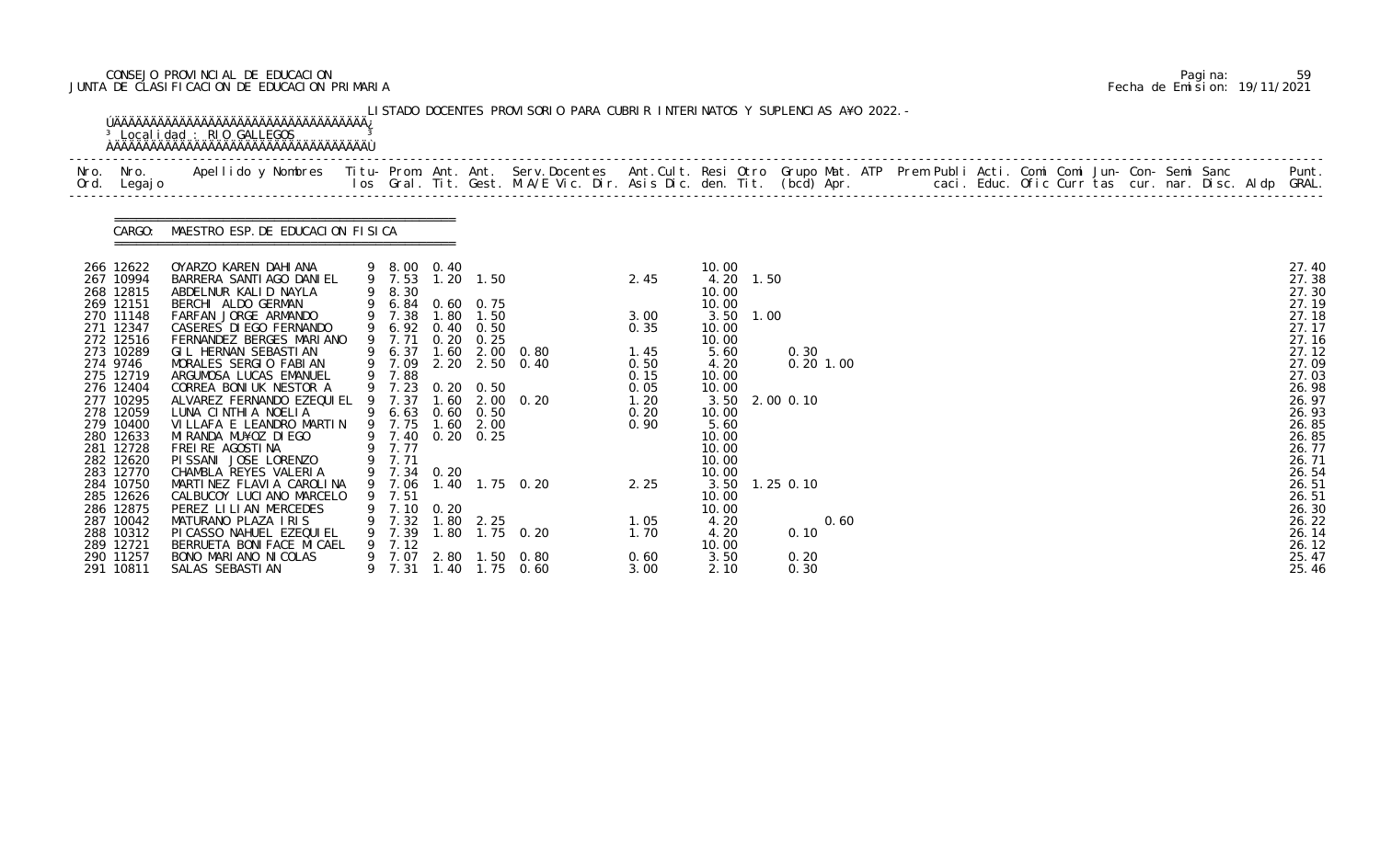# CONSEJO PROVINCIAL DE EDUCACION Pagina: 60 JUNTA DE CLASIFICACION DE EDUCACION PRIMARIA Fecha de Emision: 19/11/2021

|              |                                                                                                                                                                                                                                                                                                                                              | <sup>3</sup> Localidad : RIO GALLEGOS                                                                                                                                                                                                                                                                                                                                                                                                                                                                                                                                                                                                                                    |   |                                                                                                                                                                                                                                                  |                                                                                                                                                                         |                                                                                                                          | LISTADO DOCENTES PROVISORIO PARA CUBRIR INTERINATOS Y SUPLENCIAS A¥O 2022. -                                                                                                                               |                                                                                                                                                                                      |                                                                                                                                                                                                                                   |                                                                                                      |  |  |  |  |  |                                                                                                                                                                                                                                        |
|--------------|----------------------------------------------------------------------------------------------------------------------------------------------------------------------------------------------------------------------------------------------------------------------------------------------------------------------------------------------|--------------------------------------------------------------------------------------------------------------------------------------------------------------------------------------------------------------------------------------------------------------------------------------------------------------------------------------------------------------------------------------------------------------------------------------------------------------------------------------------------------------------------------------------------------------------------------------------------------------------------------------------------------------------------|---|--------------------------------------------------------------------------------------------------------------------------------------------------------------------------------------------------------------------------------------------------|-------------------------------------------------------------------------------------------------------------------------------------------------------------------------|--------------------------------------------------------------------------------------------------------------------------|------------------------------------------------------------------------------------------------------------------------------------------------------------------------------------------------------------|--------------------------------------------------------------------------------------------------------------------------------------------------------------------------------------|-----------------------------------------------------------------------------------------------------------------------------------------------------------------------------------------------------------------------------------|------------------------------------------------------------------------------------------------------|--|--|--|--|--|----------------------------------------------------------------------------------------------------------------------------------------------------------------------------------------------------------------------------------------|
| Nro.<br>Ord. | Nro.<br>Legaj o                                                                                                                                                                                                                                                                                                                              | Apellido y Nombres - Titu- Prom. Ant. Ant. Serv.Docentes - Ant.Cult. Resi Otro Grupo Mat. ATP Prem Publi Acti. Comi Comi Jun- Con- Semi Sanc - - - Punt.<br>Ios Gral. Tit. Gest. M.A/E Vic. Dir. Asis Dic. den. Tit. (bcd) Apr. -                                                                                                                                                                                                                                                                                                                                                                                                                                        |   |                                                                                                                                                                                                                                                  |                                                                                                                                                                         |                                                                                                                          |                                                                                                                                                                                                            |                                                                                                                                                                                      |                                                                                                                                                                                                                                   |                                                                                                      |  |  |  |  |  |                                                                                                                                                                                                                                        |
|              | CARGO:                                                                                                                                                                                                                                                                                                                                       | MAESTRO ESP. DE EDUCACION FISICA                                                                                                                                                                                                                                                                                                                                                                                                                                                                                                                                                                                                                                         |   |                                                                                                                                                                                                                                                  |                                                                                                                                                                         |                                                                                                                          |                                                                                                                                                                                                            |                                                                                                                                                                                      |                                                                                                                                                                                                                                   |                                                                                                      |  |  |  |  |  |                                                                                                                                                                                                                                        |
|              | 292 12300<br>293 11434<br>294 10659<br>295 10662<br>296 9553<br>297 10982<br>298 10882<br>299 10548<br>300 11620<br>301 10634<br>302 11091<br>303 11283<br>304 11358<br>305 10550<br>306 11153<br>307 10772<br>308 10648<br>309 11112<br>310 11575<br>311 12049<br>312 11801<br>313 10976<br>314 11570<br>315 11544<br>316 9753<br>317 11362 | COCHA MARIA ANTHONELLA<br>SAEZ VILLEGAS BRIAN<br>TOLEDO MORALES MATIAS<br>PEREYRA ANALIA CELESTE<br>OVIEDO CESAR ADRIAN<br>FRYDRYK, JOHANA ELIZABETH<br>TORRES ESTEFANIA<br>SORIA CRISTIAN DARIO<br>MASTROLORENZO FRANCO<br>CABRAL DIEGO IVAN MARTIN<br>MARTINEZ LUCAS OSCAR<br>SANTI LLAN TAMARA<br>ALVAREZ ERIC ALEJANDRO<br>FAJARDO NATALI A VERONI CA<br>AGUIRRE CARLA NOELIA<br>FERNANDEZ MARIELA ROCIO<br>OLMEDO LUIS RAMON<br>HERNANDEZ NATALIA<br>ARANDA JUAN CARLOS<br>BI GLI ONE GUGGI ARI<br>MERCADO CLAUDIA GABRIELA<br>CRUZ MIGUEL EUSEBIO<br>MONTI VERO ANGEL GABRI EL<br><b>IOSA ESTEFANIA DEL LUJAN</b><br>PEREZ PIERONI NICOLAS<br>GUERRA MARTIN MIGUEL | 9 | 9 7.29 0.40 0.25<br>9 7.42<br>9 7.61<br>9 7.48<br>9 6.41<br>9 6.59<br>9 7.14<br>9 7.67<br>9 7.98<br>9 7.19<br>9 7.00<br>9 7.92<br>9 6.15<br>9 8.64<br>9 7.49<br>9 6.70 1.80<br>9 7.43<br>7.47<br>8. 06<br>6.95<br>7.68<br>7.52<br>6.19<br>9 7.19 | 1.80<br>1.40<br>1.40<br>1.80<br>1.80<br>1.60<br>1.80<br>1.20<br>.40<br>1.40<br>2.40<br>1.60<br>1.80<br>1.60<br>1.80<br>0.60<br>2.60<br>40<br>. 60<br>20<br>3.00<br>1.00 | 1.25<br>1.75<br>1.25<br>1.50<br>1.50<br>1.50<br>1.50<br>1.75<br>0. 75<br>. 00<br>1. 50<br>1. 25<br>1. 25<br>2.50<br>1.25 | $1.75$ $1.00$<br>9 6.84 2.00 1.75 0.20<br>9 7.24 1.80 1.50 0.30<br>$1.50 \t 0.60$<br>$1.75$ 0.60<br>$1.50 \t 0.20$<br>$1.00 \t 0.10$<br>1.40<br>$1.50 \t 0.60$<br>0.40<br>$1.50 \t 0.60$<br>$1.50 \t 0.40$ | 2.85<br>1.05<br>1.00<br>3.00<br>1.25<br>1.05<br>2.00<br>3.00<br>1.50<br>1.25<br>2.55<br>2.40<br>1.60<br>0.40<br>2.65<br>1.75<br>1.85<br>0.65<br>0.85<br>0.70<br>1.85<br>0.20<br>0.70 | 8.40<br>2.80<br>2.80<br>4.20<br>2.10<br>3.50<br>3.50<br>1.50<br>2.80<br>2.80<br>2.80<br>3.50<br>2.80<br>3.50<br>1.40<br>3.50<br>2.10<br>1.40<br>2.10<br>1.40<br>5.60<br>2.10<br>3.50<br>2.80<br>2.10<br>2.10<br>$2.10 \quad 1.25$ | 0.50<br>0.10<br>0.10<br>0.30<br>0.30<br>0.10<br>0.10<br>0.70<br>0.30<br>0.20<br>0.30<br>0.20<br>0.10 |  |  |  |  |  | 25.34<br>25.12<br>25.11<br>25.09<br>25.04<br>25.03<br>25.01<br>24.84<br>24.79<br>24.57<br>24.53<br>24.44<br>24.40<br>24.32<br>24.25<br>24.04<br>23.89<br>23.75<br>23.58<br>23.42<br>23.41<br>23.20<br>23.03<br>23.02<br>22.99<br>22.49 |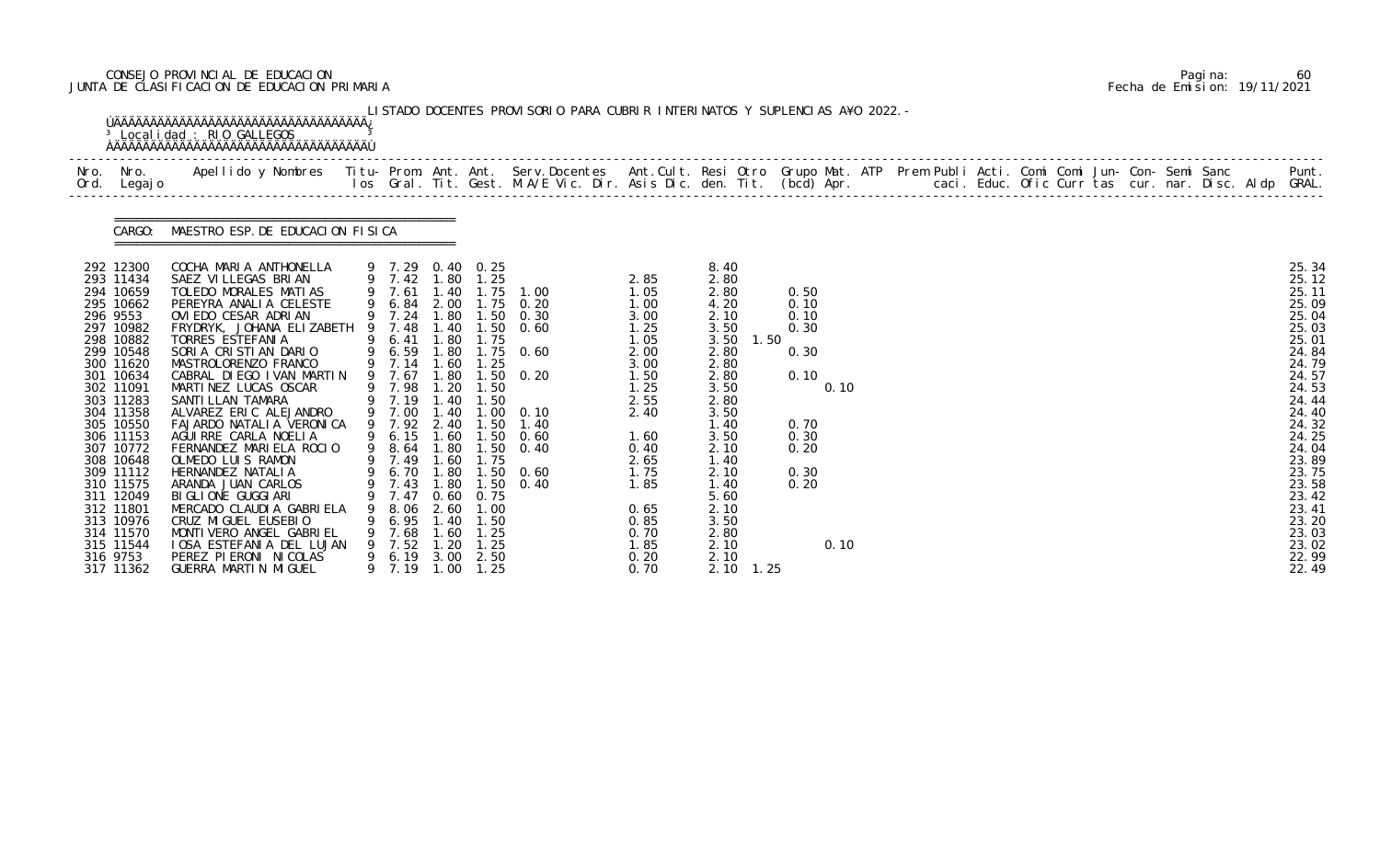# CONSEJO PROVINCIAL DE EDUCACION Pagina: 61 JUNTA DE CLASIFICACION DE EDUCACION PRIMARIA Fecha de Emision: 19/11/2021

|                                                                                                                                                                                                                                                                                                                                  | Nro. Nro.<br>Ord. Legajo | Apellido y Nombres  Titu- Prom. Ant. Ant. Serv.Docentes  Ant.Cult. Resi Otro Grupo Mat. ATP Prem Publi Acti. Comi Comi Jun- Con- Semi Sanc         Punt.<br>Ios Gral. Tit. Gest. M.A/E Vic. Dir. Asis Dic. den. Tit. (bcd) Apr.                                                                                                                                                                                                                                                                                                                                                                                                                                         |   |                                                                                                                                             |                                      |                                                                                                                                                                                                            |                                                                                                              |                                                                                                       |                                                                                                                                                        |                                      |  |  |  |  |  |      |                                                                                                                                                                                                                                        |
|----------------------------------------------------------------------------------------------------------------------------------------------------------------------------------------------------------------------------------------------------------------------------------------------------------------------------------|--------------------------|-------------------------------------------------------------------------------------------------------------------------------------------------------------------------------------------------------------------------------------------------------------------------------------------------------------------------------------------------------------------------------------------------------------------------------------------------------------------------------------------------------------------------------------------------------------------------------------------------------------------------------------------------------------------------|---|---------------------------------------------------------------------------------------------------------------------------------------------|--------------------------------------|------------------------------------------------------------------------------------------------------------------------------------------------------------------------------------------------------------|--------------------------------------------------------------------------------------------------------------|-------------------------------------------------------------------------------------------------------|--------------------------------------------------------------------------------------------------------------------------------------------------------|--------------------------------------|--|--|--|--|--|------|----------------------------------------------------------------------------------------------------------------------------------------------------------------------------------------------------------------------------------------|
|                                                                                                                                                                                                                                                                                                                                  |                          | CARGO: MAESTRO ESP. DE EDUCACION FISICA                                                                                                                                                                                                                                                                                                                                                                                                                                                                                                                                                                                                                                 |   |                                                                                                                                             |                                      |                                                                                                                                                                                                            |                                                                                                              |                                                                                                       |                                                                                                                                                        |                                      |  |  |  |  |  |      |                                                                                                                                                                                                                                        |
| 318 11843<br>319 11433<br>320 11897<br>321 12830<br>322 10857<br>323 12781<br>324 11532<br>325 12215<br>326 12309<br>327 12071<br>328 12816<br>329 12869<br>330 12772<br>331 12350<br>332 12133<br>333 11909<br>334 11198<br>335 11514<br>336 12191<br>337 12634<br>338 9690<br>339 12384<br>340 11871<br>341 11166<br>342 11973 | 343 12769                | OLIVERA ARIEL EDUARDO<br>ALMIRON MARIA BELEN<br>MARTINEZ YANINA SOLEDAD<br>GIL MAURO LEANDRO<br>GORRIZ SABRINA LORENA<br>SALAS VERONICA DEL<br>ZENTENO NOELIA NANCY<br>ARGUELLO FACUNDO SERGIO<br>SANABRIA ALEJANDRO<br>PALMA LUCAS GASPAR<br>ANDRADE YAMILA FERNANDA<br>MENDOZA ANDREA DAI ANA<br>DURAN BARRIA CRISTIAN<br>SANCHEZ ESTEFANIA DEL<br>HUAI HUAS NADYA<br>DIAZ MARIA SOL<br>ZACARIAS CAROLINA BEATRIZ 9 7.45 1.20 1.25<br>VERA ROBERTO ALEJANDRO<br>LOPEZ MARLENE BELEN<br>MONTENEGRO DI EGO JULI AN<br>REFOJOS GERARDO DAVID<br>MURAT GABRIEL ALEJANDRO<br>CASTRO DANIEL ALBERTO<br>RIOS LEONARDO RODRIGO<br>ALVEZ CURTI BRANCO<br>BENITEZ ALFREDO MATEO | 9 | 9 8.63 0.80<br>9 7.76 0.80<br>9 6.95 1.00<br>9 7.70<br>8.19<br>9 6.98 0.60<br>7.97<br>6.85<br>7.98<br>6.23<br>7.07<br>9 7.73 0.80<br>9 7.77 | 3.00<br>1.00<br>1.00<br>0.80<br>0.40 | 9 7.05 0.80 1.00<br>9 7.40 1.00 1.25<br>9 6.78 1.00 1.00<br>9 6.32 1.80 1.25<br>1.25<br>$0.60 \quad 0.25$<br>9 7.63 1.60 1.00<br>9 6.90 1.20 1.50<br>9 7.62 1.40 0.75<br>2.00 2.50<br>0.50<br>1.00<br>1.00 | 0.80 0.75 0.40<br>0.40 0.50 0.40<br>9 6.67 1.00 0.50 0.30<br>9 8.19 2.00 0.50 1.10<br>0.80<br>$1.00 \t 0.10$ | 1. 70<br>1.50<br>1.15<br>1.00<br>3.00<br>0.70<br>1.40<br>1.45<br>0.55<br>1.10<br>1.75<br>0.65<br>1.30 | 2.80<br>2.10<br>2.80<br>2.80<br>1.40<br>2.80<br>2.10<br>1.40<br>1.40<br>10.00<br>10.00<br>2.10<br>2.10<br>0.70<br>0.70<br>0.70<br>0.70<br>0.70<br>0.70 | 0.20<br>0.20<br>0.10<br>0.50<br>0.40 |  |  |  |  |  | 3.00 | 22.35<br>22.25<br>21.73<br>21.23<br>20.77<br>20.36<br>20.30<br>20.25<br>20.09<br>19.85<br>19.00<br>18.68<br>11.10<br>24.27<br>22.69<br>21.33<br>21.05<br>19.85<br>19.47<br>21.17<br>20.35<br>19.58<br>18.98<br>18.62<br>18.53<br>18.47 |

|  | Pagi na: | 61                           |
|--|----------|------------------------------|
|  |          | Fecha de Emision: 19/11/2021 |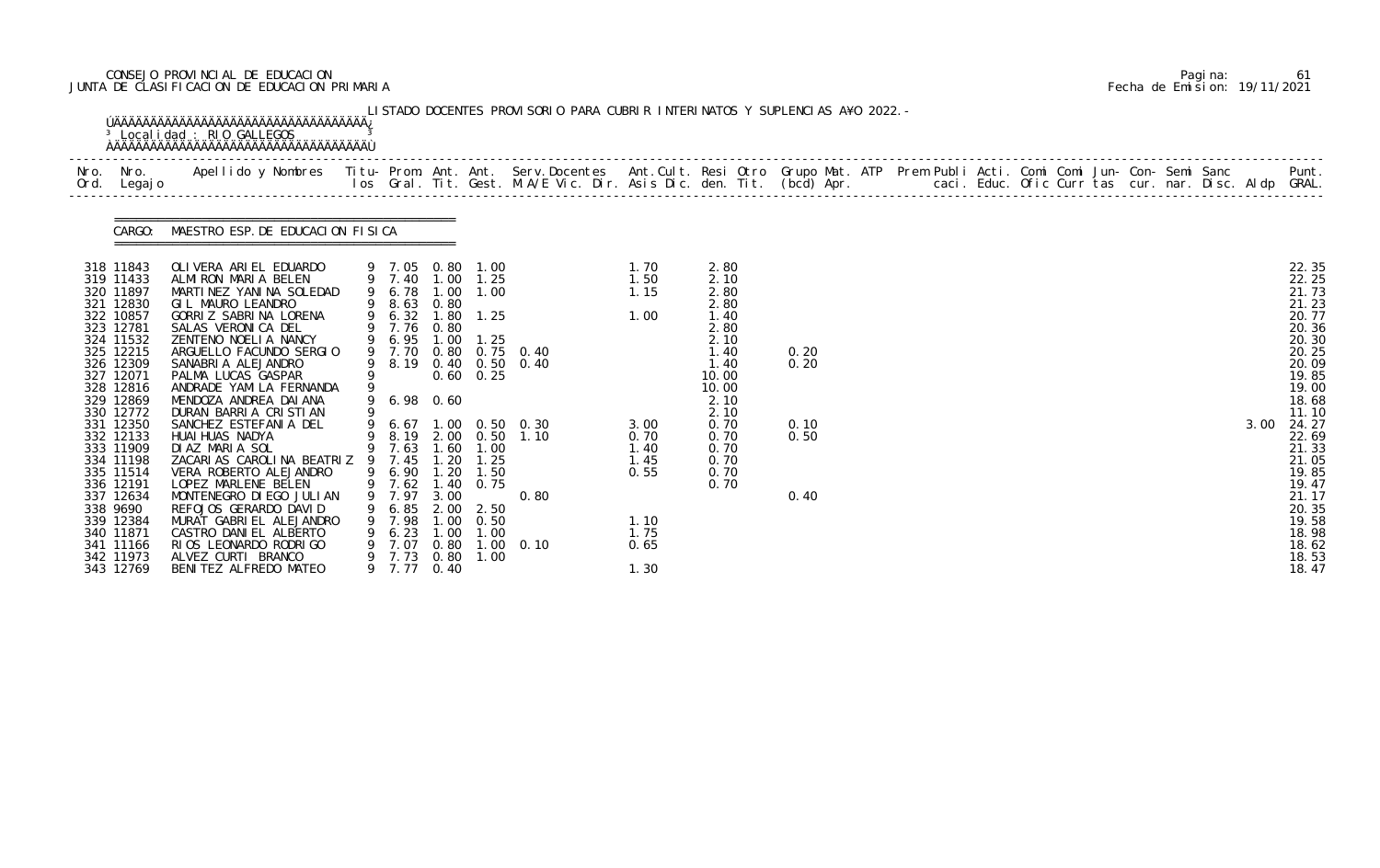# CONSEJO PROVINCIAL DE EDUCACION Pagina: 62 JUNTA DE CLASIFICACION DE EDUCACION PRIMARIA Fecha de Emision: 19/11/2021

|              |                                                                                                                             | <sup>3</sup> Localidad : RIO GALLEGOS<br><b>OAAAAAAAAAAAAAAAAAAAAAAAAAAAAAAAAAA</b>                                                                                                                                                                                                                          |          |                                                                                 |                                                              |                                                                                                                                                        | LISTADO DOCENTES PROVISORIO PARA CUBRIR INTERINATOS Y SUPLENCIAS A¥O 2022. -                          |                                                                                              |                                                                                                |      |                                                                                                      |      |      |  |                           |              |  |  |                      |                                                                                                          |
|--------------|-----------------------------------------------------------------------------------------------------------------------------|--------------------------------------------------------------------------------------------------------------------------------------------------------------------------------------------------------------------------------------------------------------------------------------------------------------|----------|---------------------------------------------------------------------------------|--------------------------------------------------------------|--------------------------------------------------------------------------------------------------------------------------------------------------------|-------------------------------------------------------------------------------------------------------|----------------------------------------------------------------------------------------------|------------------------------------------------------------------------------------------------|------|------------------------------------------------------------------------------------------------------|------|------|--|---------------------------|--------------|--|--|----------------------|----------------------------------------------------------------------------------------------------------|
| Nro.<br>Ord. | Nro.<br>Legaj o                                                                                                             | Apellido y Nombres - Titu- Prom. Ant. Ant. Serv.Docentes - Ant.Cult. Resi Otro Grupo Mat. ATP Prem Publi Acti. Comi Comi Jun- Con- Semi Sanc - - - Punt.<br>Ios Gral. Tit. Gest. M.A/E Vic. Dir. Asis Dic. den. Tit. (bcd) Apr. -                                                                            |          |                                                                                 |                                                              |                                                                                                                                                        |                                                                                                       |                                                                                              |                                                                                                |      |                                                                                                      |      |      |  |                           |              |  |  |                      |                                                                                                          |
|              | CARGO:                                                                                                                      | MAESTRO ESP. DE EDUCACION FISICA                                                                                                                                                                                                                                                                             |          |                                                                                 |                                                              |                                                                                                                                                        |                                                                                                       |                                                                                              |                                                                                                |      |                                                                                                      |      |      |  |                           |              |  |  |                      |                                                                                                          |
|              | 344 11545<br>345 12637<br>346 11291<br>347 12674<br>348 12333<br>349 12629<br>350 12779<br>351 12777<br>352 12664           | POMASKI ARIEL EDGARDO<br>MURAT MARIO ALEJANDRO<br>FRIAS SERGIO OMAR<br>SUAREZ MARIA EUGENIA<br>LOPEZ JUAN ESTEBAN<br>CHAILE MAYRA HELENA<br>AHUMADA FEDERICO NICOLAS<br>LOPEZ JUAN JOSE<br>OVANDO GAUNA FABIAN A                                                                                             | 9<br>9   | 9 5.39<br>9 8.02<br>6.97<br>9 7.90 0.20<br>9 7.11<br>9 6.83<br>9 6.23           | 1. 80<br>1.40<br>1.00<br>1.80<br>0.60                        | 1. 25<br>$1.00 \quad 0.25$<br>0.75<br>$0.60 \quad 0.50$                                                                                                | 0.20                                                                                                  | 0.85<br>0.10<br>0.50<br>1.50                                                                 |                                                                                                |      | 0.10                                                                                                 | 0.20 |      |  |                           |              |  |  |                      | 18.29<br>18.27<br>18.22<br>17.60<br>17.41<br>16.83<br>15.23<br>12.60<br>9.60                             |
|              | CARGO:                                                                                                                      | MAESTRO ESPECIAL DE INGLES                                                                                                                                                                                                                                                                                   |          |                                                                                 |                                                              |                                                                                                                                                        |                                                                                                       |                                                                                              |                                                                                                |      |                                                                                                      |      |      |  |                           |              |  |  |                      |                                                                                                          |
|              | 1 727<br>2 8682<br>3 0 5 9 7<br>4 0515<br>5 8930<br>6 11034<br>7 754<br>8 7929<br>9 7034<br>10 0733<br>11 11517<br>12 10585 | CAMPOS SUSANA FERNANDA<br>QUEVEDO LIA FERNANDA<br>YGNAZZI GRACI ELA<br>ROSELL PAULA VERONICA<br>GARCIA CECILIA LORENA<br>NEGRON VERONICA DEL<br>LEONETTI CARLA MARIELLA<br>VARELA ADRIAN ALEJANDRO<br>HOLOVATY MONICA DIANA<br>NOBLEGA JULI ETA CAROLI NA<br>AYBAR PAULA ANDREA<br>BEZMALINOVIC SASTRE IVANA | 9<br>- 9 | 9 8.11<br>9 7.26<br>8.71<br>8. 05<br>9 7.46<br>9 7.98<br>7.25<br>9 7.75<br>8.29 | 3.00<br>1.40<br>3.00<br>2.80<br>3.00<br>3.00<br>0.80<br>1.40 | 3.00<br>9 6.69 3.00 3.00<br>3.00 3.00<br>9 8.55 2.40 3.00<br>$\overline{.50}$<br>3.00<br>3.00<br>3.00<br>3.00<br>$\overline{\phantom{0}}$ . 00<br>1.75 | 3.00<br>9 7.25 2.40 3.00 2.60<br>3.00<br>2.60<br>1.00<br>3.00<br>3.00<br>1.80<br>2.60<br>1.80<br>1.40 | 3.00<br>2.45<br>3.00<br>3.00<br>3.00<br>3.00<br>1.80<br>2.75<br>3.00<br>2.70<br>3.00<br>3.00 | 10.00<br>10.00<br>10.00<br>10.00<br>10.00<br>10.00<br>10.00<br>9.80<br>10.00<br>10.00<br>10.00 | 6.50 | 1.50<br>1.30<br>2.50<br>1.30<br>10.00 2.75 0.50<br>2.20<br>1.70<br>0.90<br>1.30<br>4.50 0.90<br>0.70 |      | 0.30 |  | $0.15 \quad 0.20$<br>0.60 | 0.80<br>0.20 |  |  | 2.00<br>3.00<br>3.00 | 42.61<br>41.00<br>40.49<br>40.31<br>40.20<br>40.11<br>40.05<br>39.91<br>39.08<br>38.85<br>38.75<br>38.54 |

|  | Pagi na: | 62                           |
|--|----------|------------------------------|
|  |          | Fecha de Emision: 19/11/2021 |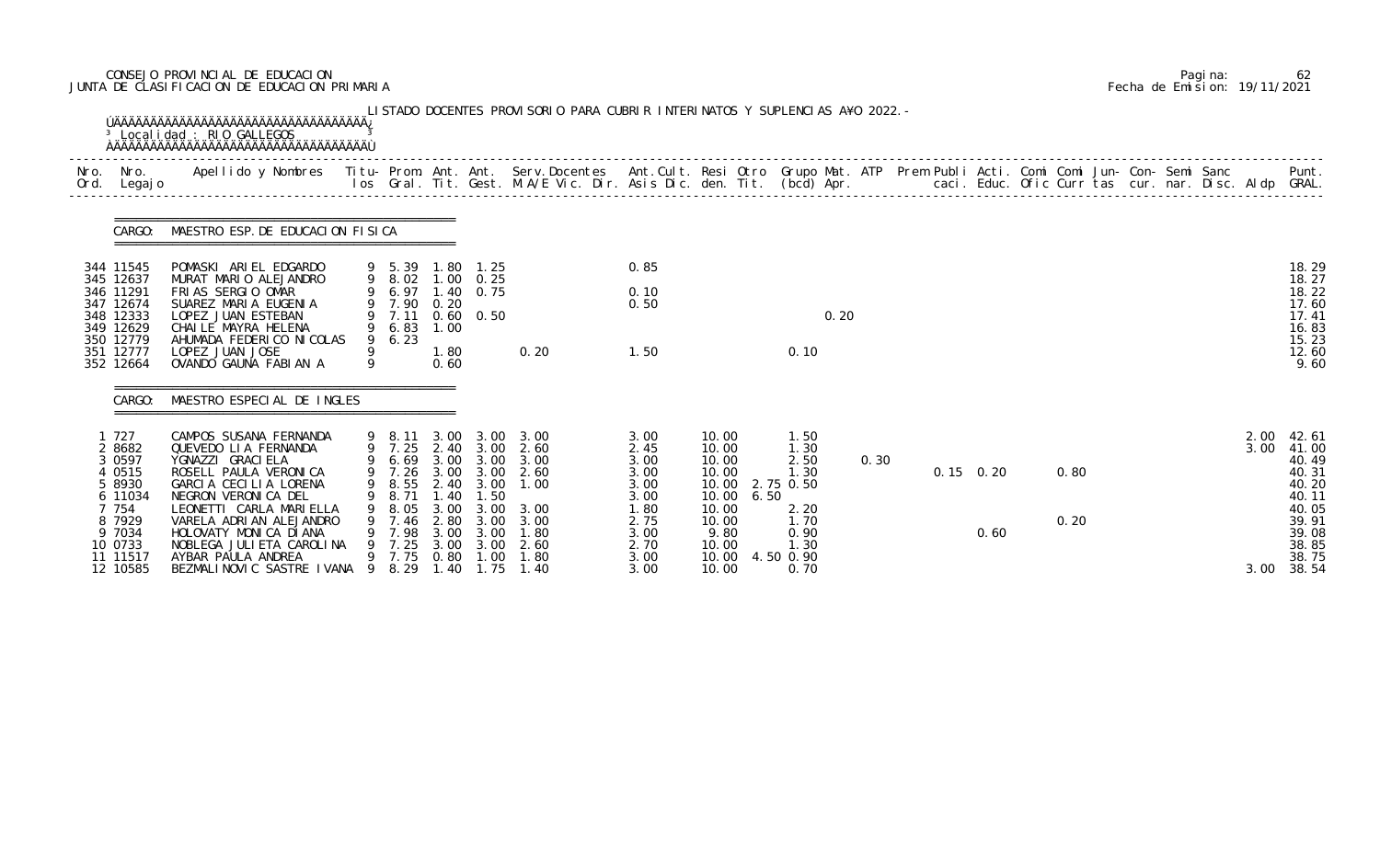# CONSEJO PROVINCIAL DE EDUCACION Pagina: 63 JUNTA DE CLASIFICACION DE EDUCACION PRIMARIA Fecha de Emision: 19/11/2021

|              |                                                                                          | <sup>3</sup> Localidad : RIO GALLEGOS                                                                                                                                                                                             |   |                                                                                          |                                      |                                                   | LISTADO DOCENTES PROVISORIO PARA CUBRIR INTERINATOS Y SUPLENCIAS A¥O 2022. -                                                                         |                                                              |                                                                   |      |                                                                   |      |      |      |  |      |  |              |                                                                      |
|--------------|------------------------------------------------------------------------------------------|-----------------------------------------------------------------------------------------------------------------------------------------------------------------------------------------------------------------------------------|---|------------------------------------------------------------------------------------------|--------------------------------------|---------------------------------------------------|------------------------------------------------------------------------------------------------------------------------------------------------------|--------------------------------------------------------------|-------------------------------------------------------------------|------|-------------------------------------------------------------------|------|------|------|--|------|--|--------------|----------------------------------------------------------------------|
| Nro.<br>Ord. | Nro.<br>Legaj o                                                                          | Apellido y Nombres  Titu- Prom. Ant. Ant. Serv.Docentes  Ant.Cult. Resi Otro Grupo Mat. ATP Prem Publi Acti. Comi Comi Jun- Con- Semi Sanc           Punt.<br>Ios Gral. Tit. Gest. M.A/E Vic. Dir. Asis Dic. den. Tit. (bcd) Apr. |   |                                                                                          |                                      |                                                   |                                                                                                                                                      |                                                              |                                                                   |      |                                                                   |      |      |      |  |      |  |              |                                                                      |
|              | CARGO:                                                                                   | MAESTRO ESPECIAL DE INGLES                                                                                                                                                                                                        |   |                                                                                          |                                      |                                                   |                                                                                                                                                      |                                                              |                                                                   |      |                                                                   |      |      |      |  |      |  |              |                                                                      |
|              | 13 10996<br>14 756                                                                       | ALMONACID CYNTHIA STELLA<br>BARRIO OLIVARES XIMENA                                                                                                                                                                                |   | 9 6.88                                                                                   |                                      |                                                   | 1.20 1.50 3.00                                                                                                                                       | 2.45<br>2.30                                                 | 10.00<br>10.00                                                    |      | 1.50<br>1.90                                                      |      |      |      |  |      |  | 3.00         | 38.53<br>38.45                                                       |
|              | 15 732<br>16 7248<br>17 10661<br>18 T 39<br>19 5129<br>20 9636                           | MU OZ MIGUEL PASCUAL<br>MONTERO FABIANA RAQUEL<br>PADUA ALEJANDRA BEATRIZ<br>FERNANDEZ MARIA DE LOS<br>PAGIRYS LILIANA SONIA<br>BONNET CLAUDIA BEATRIZ                                                                            |   | 9 6.20<br>9 7.88<br>7.84<br>9 8.25<br>9 6.39                                             | 2.60<br>3.00                         | 2.50<br>3.00<br>3.00 2.50                         | $9\quad 6.25\quad 3.00\quad 3.00\quad 3.00\ 9\quad 7.79\quad 3.00\quad 3.00\quad 2.60\quad 0.30$<br>3.00 3.00 1.40<br>1.40 1.75 1.50<br>2.00<br>2.60 | 1.40<br>3.00<br>2.45<br>0.10<br>2.85<br>2.90                 | 10.00<br>10.00<br>9.80<br>10.00<br>10.00<br>7.00                  |      | 1.30<br>1.25 0.70<br>0.70<br>$0.50$ 1.00<br>$1.00$ $1.30$         |      |      | 0.30 |  | 1.00 |  | 3.00         | 38.39<br>37.85<br>37.48<br>36.54<br>36.10<br>35.69                   |
|              | 21 11429<br>22 10625<br>23 11206<br>24 11147<br>25 0717                                  | ABDELNUR YANAI NA<br>MOLINA CINTIA ESTEFANIA<br>ROBINSON CAROLINA DEL<br>SUAREZ DAI ANA MARI ANELA<br>CAMPORRO CLAUDIA MARINA                                                                                                     |   | 9 9.21<br>9 8.15<br>9 7.59<br>9 8.15<br>9 7.90                                           | 1.00<br>1.40<br>.20<br>3.00          | 1.25<br>1.75<br>$1.20$ $1.50$<br>1.00<br>3.00     | 0.50<br>0.80<br>1.00<br>1.20                                                                                                                         | 3.00<br>2.15<br>0.65<br>0.20<br>1.40                         | 10.00<br>10.00<br>10.00<br>10.00<br>10.00                         |      | $1.00$ 0.20<br>$1.50$ 0.40<br>0.50<br>0.60                        |      |      |      |  |      |  | 3.00<br>3.00 | 35.16<br>35.15<br>34.44<br>34.35<br>34.30                            |
|              | 26 10828<br>27 11879<br>28 8680<br>29 8885<br>30 11840<br>31 11154<br>32 8361<br>33 8856 | JANCI CH CINTHIA ALEJANDRA<br>FERRARI GUILLERMINA SOL<br>YBARRA MARIA JULIETA<br>QUI NTERO RODRI GO MI GUEL<br>BARRI ENTOS CELINA<br>NAVARRO GI SELLA MERCEDES<br>DEL MORAL ANDREA MARIA<br>VALLEJOS RODRI GO MI GUEL             | 9 | 8.62<br>8.32<br>9 7.53<br>9 7.74 1.80 2.25<br>9 8.21 0.80 1.00<br>9 8.88<br>7.54<br>7.04 | 1.20<br>0.80<br>1.20<br>3.00<br>2.60 | 1.00<br>2.20 2.75<br>1.00<br>1.50<br>2.25<br>2.75 | 1.50 0.70<br>0.80<br>1.40<br>0.80<br>1.20<br>1.70<br>0.40                                                                                            | 0.70<br>0.65<br>0.15<br>0.55<br>3.00<br>0.55<br>2.25<br>1.50 | 9.10<br>10.00<br>10.00<br>10.00<br>10.00<br>10.00<br>6.30<br>7.70 |      | 0.30<br>0.40<br>0.90<br>0.10<br>0.40<br>0.60<br>0.80<br>1.50 0.20 | 0.10 | 2.00 |      |  |      |  | 3.00<br>3.00 | 34.12<br>33.97<br>33.93<br>33.44<br>33.21<br>32.93<br>32.84<br>32.79 |
|              | 34 11141<br>35 9128<br>36 10992<br>37 11598<br>38 12282                                  | CARCAMO ALDANA ELIZABETH<br>LAURENT GISELA ANAHI<br>CARDENAS VICTOR ARIEL<br>SEGOVIA OGGERO SARA LIA<br>ROMPOTIS MELISA                                                                                                           |   | 8.40<br>9 7.74<br>7.59<br>9 7.09<br>9 7.52                                               | 1.20<br>2.40<br>.20<br>1.20          | 1.50<br>1.25<br>1.75<br>1.25                      | 0.30<br>0.20 0.25 0.20                                                                                                                               | 1.50<br>1.25<br>1.80<br>0.65<br>0.30                         | 10.00<br>10.00<br>10.00<br>10.00<br>10.00                         | 1.75 | 0.10<br>0.10                                                      | 0.20 |      |      |  |      |  | 3.00         | 32.00<br>31.84<br>31.34<br>30.94<br>30.57                            |

|  | Pagi na: | 63                           |
|--|----------|------------------------------|
|  |          | Fecha de Emision: 19/11/2021 |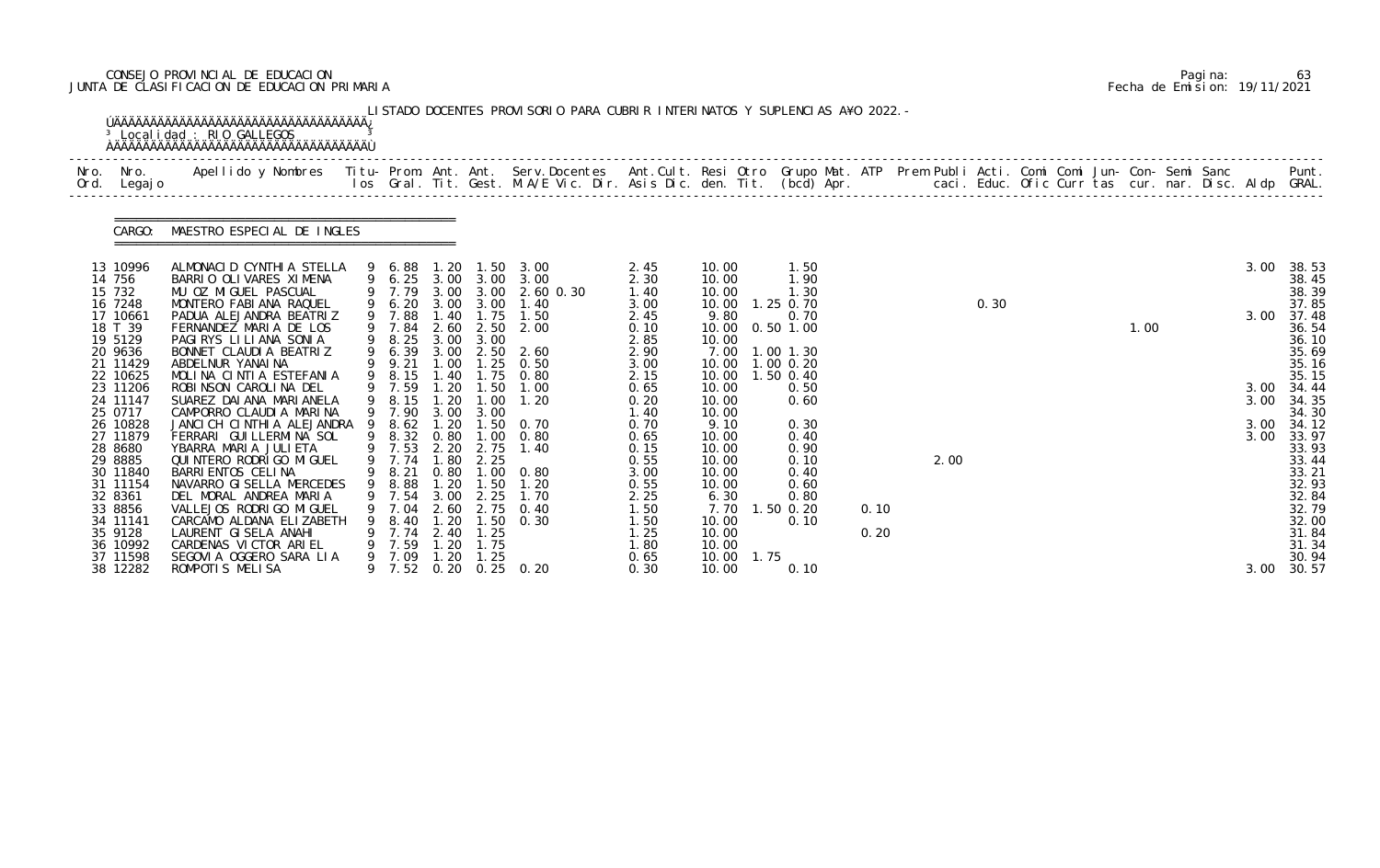# CONSEJO PROVINCIAL DE EDUCACION Pagina: 64 JUNTA DE CLASIFICACION DE EDUCACION PRIMARIA Fecha de Emision: 19/11/2021

| Nro.<br>Ord. | Nro.<br>Legaj o      |                                                      |   |                       |      |           |                                                |              |                           |              |  |  |  |  |  |      |                |
|--------------|----------------------|------------------------------------------------------|---|-----------------------|------|-----------|------------------------------------------------|--------------|---------------------------|--------------|--|--|--|--|--|------|----------------|
|              | CARGO:               | MAESTRO ESPECIAL DE INGLES                           |   |                       |      |           |                                                |              |                           |              |  |  |  |  |  |      |                |
|              | 39 11012<br>40 10893 | PE A NAHUEL JAVIER<br>BARRI ONUEVO GABRI ELA         |   |                       |      |           | 9 6.64 1.20 1.50 0.80<br>9 7.74 1.20 1.25      | 0.80<br>0.90 | 10.00<br>10.00            | 0.40         |  |  |  |  |  |      | 30.34<br>30.09 |
|              | 41 11450             | AI KMAN AI LEN                                       |   | 9 7.35                | 1.00 |           | $1.25$ 0.50                                    | 0.50         | 10.00                     | 0.20         |  |  |  |  |  |      | 29.80          |
|              | 42 12205<br>43 12228 | PEREZLINDO, LILIANA<br>CORBALAN MARCOS EXEQUIEL      |   | 9 7.41                |      |           | 9 9.05 3.00 0.75 0.30<br>0.40 0.50 0.50        | 0.40<br>0.20 | 2.80<br>10.00             | 0.10<br>0.20 |  |  |  |  |  | 3.00 | 28.40<br>28.21 |
|              | 44 10924             | DELGADO JESICA GABRIELA                              |   | 9 7.20                | 1.20 |           | $1.50$ $1.30$                                  |              | 4.20                      | 0.60         |  |  |  |  |  | 3.00 | 28.00          |
|              | 45 12680<br>46 12695 | CALOVA GI ANCARLO<br>YA¥EZ GONZALEZ BRENDA A         |   | 9 8.32<br>9 7.15      |      |           |                                                | 0.45<br>1.15 | 10.00<br>10.00            |              |  |  |  |  |  |      | 27.77<br>27.30 |
|              | 47 12687             | RODRI GUEZ VALDES                                    | 9 | 6.62                  |      |           | 0.60                                           | 0.45         | 10.00                     | 0.30         |  |  |  |  |  |      | 26.97          |
|              | 48 9748<br>49 11008  | GAREIS ANDREA ALEJANDRA<br>FRANGELLA SAUBI DET MARIA |   | 9 8.78                |      | 1.20 0.50 | 9 8.15 2.00 2.50 0.80                          | 0.10         | 3.50<br>4.20              | 0.30         |  |  |  |  |  |      | 26.25<br>23.78 |
|              | 50 11933             | MI RANDA DOLORES NOEMI                               |   |                       |      |           | 9 6.60 0.80 1.00 0.80                          | 1.15         | 2.80                      | 0.40         |  |  |  |  |  |      | 22.55          |
|              | 51 11996             | AZCURRA ANALIA MARIBEL                               |   | 9 7.27                |      |           | 1.60 1.25 0.10                                 | 0.20         | 2.80                      |              |  |  |  |  |  |      | 22.22          |
|              | 52 11619<br>53 12736 | CANDOLI GERALDINA ROCIO<br>ZAMORANO MARIA BELEN      |   | 9 9.10<br>9 7.60      |      | 1.80 1.25 |                                                | 0.10         | 0.70                      |              |  |  |  |  |  |      | 21.95<br>16.60 |
|              | 54 740               | COLICHELLI LUCIANA INES                              |   | 6 7.06                |      |           | 3.00 3.00 3.00                                 | 2.50         | 10.00                     | 2.10         |  |  |  |  |  | 3.00 | 39.66          |
|              | 55 7950<br>56 9819   | DIAZ MASS SILVINA ARIADNA<br>CASTILLO MARCELO GASTON | 6 | 8.08<br>$6\quad 7.43$ | 2.80 | 2.20 2.50 | $3.00 \quad 2.60$<br>1.80                      | 1.75         | 10.00  0.50  1.30<br>6.30 | 0.90         |  |  |  |  |  | 3.00 | 36.03<br>30.13 |
|              | 57 10791             | ROMAN AVILA ESTELA ANALIA                            |   | $6$ 7.72              | 1.20 | 1.75      | 1.40                                           | 0.70         | 10.00                     | 0.70         |  |  |  |  |  |      | 29.47          |
|              | 58 11174             | LOPEZ MONICA PATRICIA                                |   |                       |      |           | 6 6.27 2.60 1.50 2.80                          | 0.30         | 4.20 0.50 1.40            |              |  |  |  |  |  |      | 25.57          |
|              | 59 8931<br>60 12457  | LAZARTE GABRI ELA VANESA<br>RUSSO VANINA ANTONELLA   |   |                       |      |           | 3 7.52 2.80 2.75 0.40<br>3 8.02 0.40 0.50 0.10 | 1.65         | 10.00<br>2.80             | $0.20$ 1.00  |  |  |  |  |  |      | 29.32<br>14.82 |

|  | Pagi na: | 64                           |
|--|----------|------------------------------|
|  |          | Fecha de Emision: 19/11/2021 |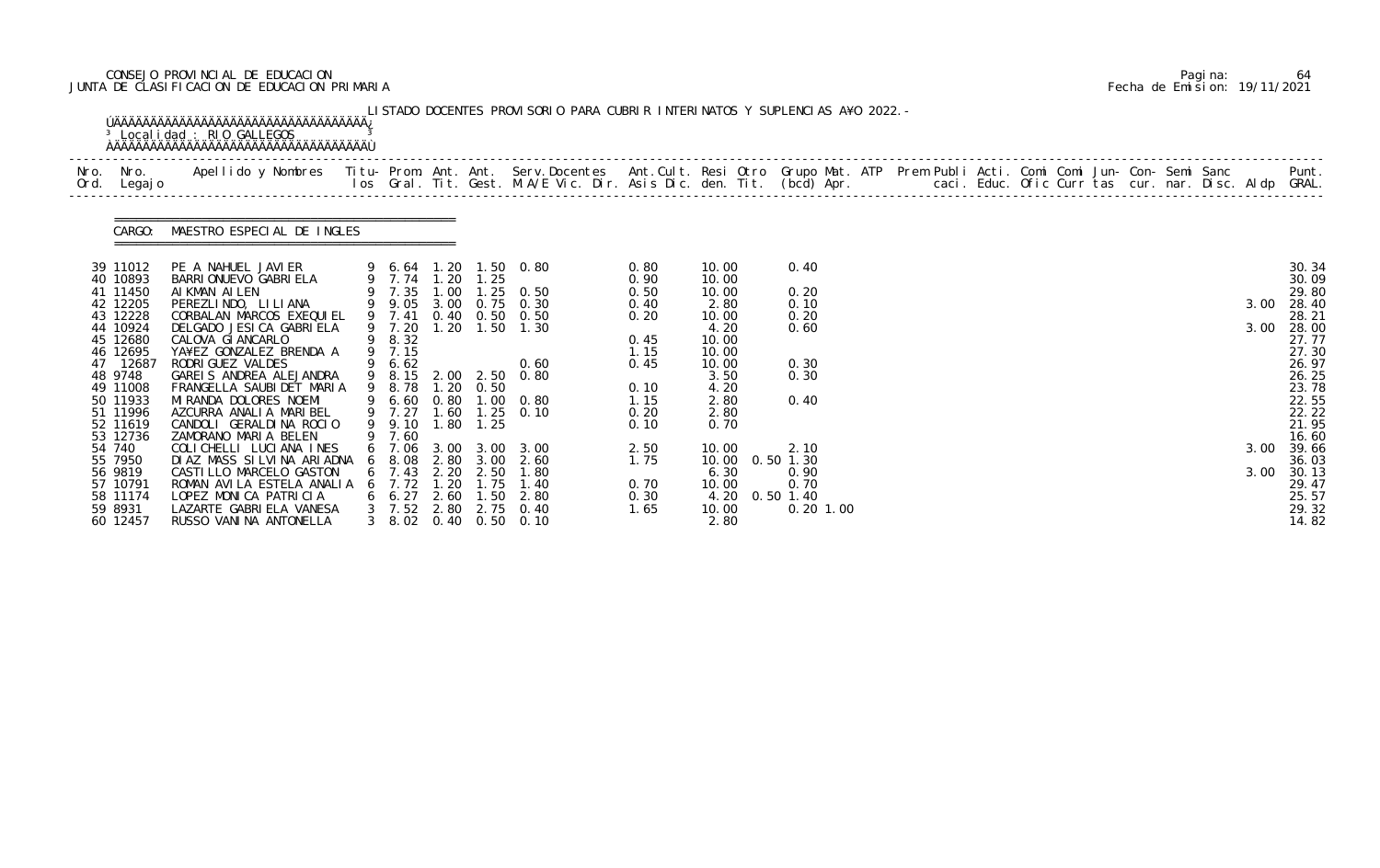# CONSEJO PROVINCIAL DE EDUCACION Pagina: 65 JUNTA DE CLASIFICACION DE EDUCACION PRIMARIA Fecha de Emision: 19/11/2021

| Nro.<br>Ord. | Nro.<br>Legaj o                             | Apellido y Nombres  Titu- Prom. Ant. Ant. Serv.Docentes  Ant.Cult. Resi Otro Grupo Mat. ATP Prem Publi Acti. Comi Comi Jun- Con- Semi Sanc         Punt.<br>Ios Gral. Tit. Gest. M.A/E Vic. Dir. Asis Dic. den. Tit. (bcd) Apr. |        |                                              |                              |                                            |                               |                              |                                  |      |                                                            |      |  |                   |      |      |  |              |                                           |
|--------------|---------------------------------------------|---------------------------------------------------------------------------------------------------------------------------------------------------------------------------------------------------------------------------------|--------|----------------------------------------------|------------------------------|--------------------------------------------|-------------------------------|------------------------------|----------------------------------|------|------------------------------------------------------------|------|--|-------------------|------|------|--|--------------|-------------------------------------------|
|              | CARGO:                                      | PES LENGUA EXTRANJERA: INGLES                                                                                                                                                                                                   |        |                                              |                              |                                            |                               |                              |                                  |      |                                                            |      |  |                   |      |      |  |              |                                           |
|              | 1 727<br>2 8682<br>3 0 5 9 7                | CAMPOS SUSANA FERNANDA<br>QUEVEDO LIA FERNANDA<br>YGNAZZI GRACI ELA                                                                                                                                                             |        | 9 8.11<br>6.69                               | 3.00                         | 3.00 3.00 3.00<br>3.00                     | 9 7.25 2.40 3.00 2.60<br>3.00 | 3.00<br>2.45<br>3.00         | 10.00<br>10.00<br>10.00          |      | 1.50<br>1.30<br>2.50                                       | 0.30 |  |                   |      |      |  | 2.00<br>3.00 | 42.61<br>41.00<br>40.49                   |
|              | 4 0515<br>5 8930<br>6 11034<br>7 754        | ROSELL PAULA VERONICA<br>GARCIA CECILIA LORENA<br>NEGRON VERONICA DEL<br>LEONETTI CARLA MARIELLA                                                                                                                                | 9      | 9 7.26<br>8.55<br>9 8.71<br>9 8.05           | 3.00<br>1.40<br>3.00         | 3.00<br>2.40 3.00<br>1.50<br>3.00          | 2.60<br>1.00<br>3.00          | 3.00<br>3.00<br>3.00<br>1.80 | 10.00<br>10.00<br>10.00<br>10.00 | 6.50 | 1.30<br>2.75 0.50<br>2.20                                  |      |  | $0.15 \quad 0.20$ | 0.80 |      |  |              | 40.31<br>40.20<br>40.11<br>40.05          |
|              | 8 7929<br>9 7034<br>10 11517<br>11 10585    | VARELA ADRIAN ALEJANDRO<br>HOLOVATY MONICA DIANA<br>AYBAR PAULA ANDREA<br>BEZMALINOVIC SASTRE IVANA                                                                                                                             | - 9    | 9 7.46<br>7.98<br>9 7.75<br>8.29             | 2.80<br>3.00<br>0.80         | 3.00<br>3.00<br>1.00<br>1.40 1.75          | 3.00<br>1.80<br>1.80<br>1.40  | 2.75<br>3.00<br>3.00<br>3.00 | 10.00<br>9.80<br>10.00<br>10.00  |      | 1.70<br>0.90<br>4.50 0.90<br>0.70                          |      |  | 0.60              | 0.20 |      |  | 3.00         | 39.91<br>39.08<br>38.75<br>38.54          |
|              | 12 10996<br>13 756<br>14 7248<br>15 10661   | ALMONACID CYNTHIA STELLA<br>BARRIO OLIVARES XIMENA<br>MONTERO FABIANA RAQUEL<br>PADUA ALEJANDRA BEATRIZ                                                                                                                         | 9<br>9 | 6.88<br>6.25<br>6.20<br>7.88                 | 1.20<br>3.00<br>3.00<br>1.40 | 1.50<br>3.00<br>3.00<br>1.75               | 3.00<br>3.00<br>1.40<br>1.50  | 2.45<br>2.30<br>3.00<br>2.45 | 10.00<br>10.00<br>10.00<br>9.80  |      | 1.50<br>1.90<br>1.25 0.70<br>0.70                          |      |  | 0.30              |      |      |  | 3.00<br>3.00 | 38.53<br>38.45<br>37.85<br>37.48          |
|              | 16 T 39<br>17 5129<br>18 9636<br>19 11429   | FERNANDEZ MARIA DE LOS<br>PAGIRYS LILIANA SONIA<br>BONNET CLAUDIA BEATRIZ<br>ABDELNUR YANAI NA<br>MOLINA CINTIA ESTEFANIA                                                                                                       | 9      | 9 7.84<br>9 8.25<br>9 6.39<br>9 9.21<br>8.15 | 2.60<br>3.00                 | 2.50<br>3.00 3.00<br>2.50<br>$1.00$ $1.25$ | 2.00<br>2.60<br>0.50          | 0.10<br>2.85<br>2.90<br>3.00 | 10.00<br>10.00<br>7.00<br>10.00  |      | $0.50$ 1.00<br>$1.00$ $1.30$<br>$1.00 \t0.20$<br>1.50 0.40 |      |  |                   |      | 1.00 |  |              | 36.54<br>36.10<br>35.69<br>35.16<br>35.15 |
|              | 20 10625<br>21 11206<br>22 11147<br>23 0717 | ROBINSON CAROLINA DEL<br>SUAREZ DAI ANA MARI ANELA<br>CAMPORRO CLAUDIA MARINA                                                                                                                                                   |        | 7.59<br>8.15<br>9 7.90                       | 1. 40<br>.20<br>1.20         | 1.75<br>1.50<br>1.00<br>3.00 3.00          | 0.80<br>1.00<br>1.20          | 2.15<br>0.65<br>0.20<br>1.40 | 10.00<br>10.00<br>10.00<br>10.00 |      | 0.50<br>0.60                                               |      |  |                   |      |      |  | 3.00<br>3.00 | 34.44<br>34.35<br>34.30                   |
|              | 24 10828<br>25 11879<br>26 8680             | JANCI CH CINTHIA ALEJANDRA<br>FERRARI GUI LLERMINA SOL<br>YBARRA MARIA JULIETA                                                                                                                                                  |        | 8.62<br>9 8.32<br>9 7.53                     | 1.20<br>0.80<br>2.20         | 1.50<br>1.00                               | 0. 70<br>0.80<br>2.75 1.40    | 0.70<br>0.65<br>0.15         | 9.10<br>10.00<br>10.00           |      | 0.30<br>0.40<br>0.90                                       |      |  |                   |      |      |  | 3.00<br>3.00 | 34.12<br>33.97<br>33.93                   |

|  | Pagi na: | 65                           |
|--|----------|------------------------------|
|  |          | Fecha de Emision: 19/11/2021 |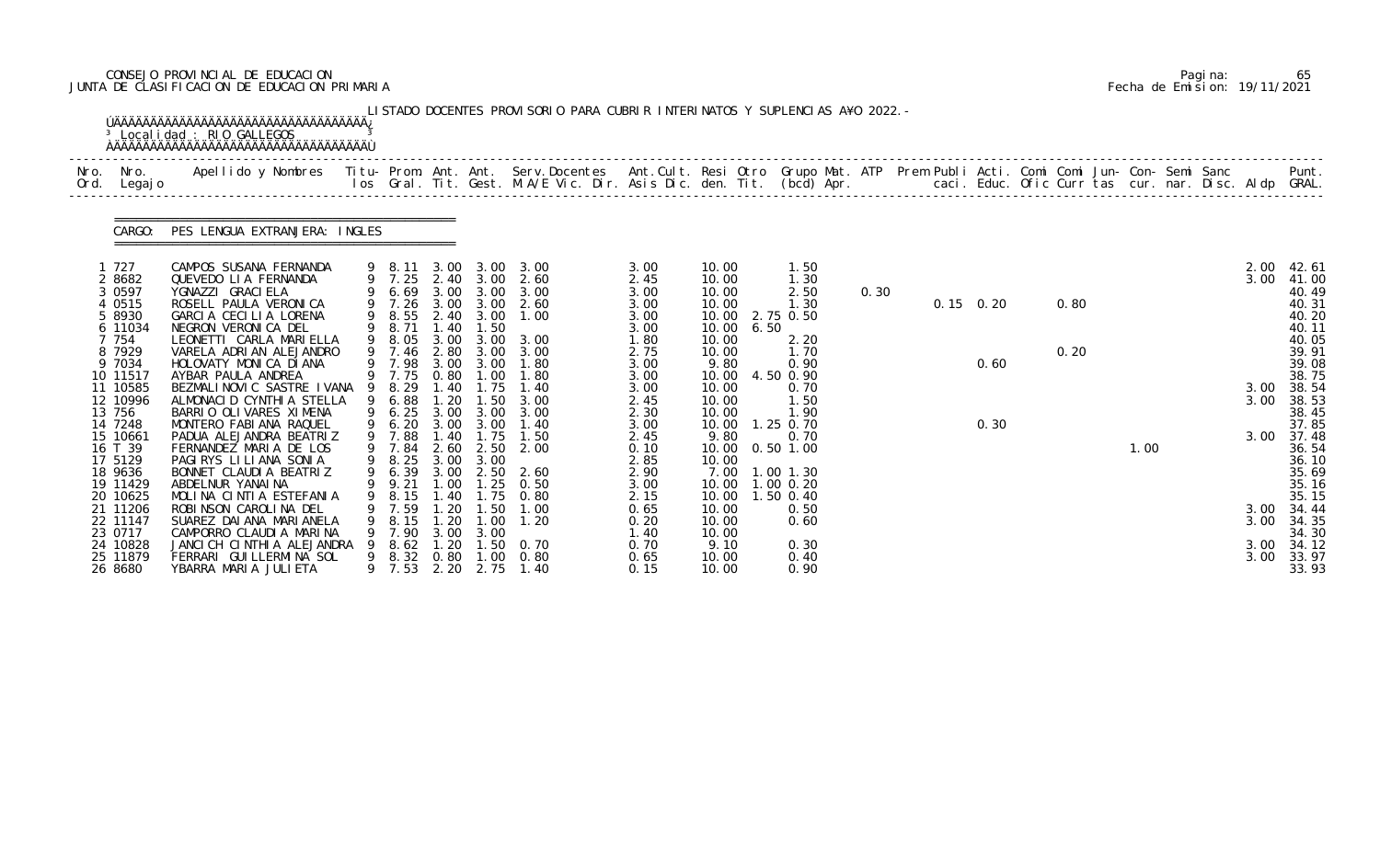# CONSEJO PROVINCIAL DE EDUCACION Pagina: 66 JUNTA DE CLASIFICACION DE EDUCACION PRIMARIA Fecha de Emision: 19/11/2021

| Nro. Nro.<br>Ord. Legajo                                                                                                                                                                                                                                                                            | Apellido y Nombres  Titu- Prom. Ant. Ant. Serv.Docentes  Ant.Cult. Resi Otro Grupo Mat. ATP Prem Publi Acti. Comi Comi Jun- Con- Semi Sanc         Punt.<br>Ios Gral. Tit. Gest. M.A/E Vic. Dir. Asis Dic. den. Tit. (bcd) Apr.                                                                                                                                                                                                                                                                                                                                                                                                                   |        |                                                                                                                                                                                       |                                              |                                                                                            |                                                                                                                                                                                                                                                                                          |                                                                                                                                                                              |                                                                                                                                                                                                                     |                                                                                                                             |              |      |  |  |  |                      |                                                                                                                                                                                                                               |
|-----------------------------------------------------------------------------------------------------------------------------------------------------------------------------------------------------------------------------------------------------------------------------------------------------|---------------------------------------------------------------------------------------------------------------------------------------------------------------------------------------------------------------------------------------------------------------------------------------------------------------------------------------------------------------------------------------------------------------------------------------------------------------------------------------------------------------------------------------------------------------------------------------------------------------------------------------------------|--------|---------------------------------------------------------------------------------------------------------------------------------------------------------------------------------------|----------------------------------------------|--------------------------------------------------------------------------------------------|------------------------------------------------------------------------------------------------------------------------------------------------------------------------------------------------------------------------------------------------------------------------------------------|------------------------------------------------------------------------------------------------------------------------------------------------------------------------------|---------------------------------------------------------------------------------------------------------------------------------------------------------------------------------------------------------------------|-----------------------------------------------------------------------------------------------------------------------------|--------------|------|--|--|--|----------------------|-------------------------------------------------------------------------------------------------------------------------------------------------------------------------------------------------------------------------------|
| CARGO:                                                                                                                                                                                                                                                                                              | PES LENGUA EXTRANJERA: INGLES                                                                                                                                                                                                                                                                                                                                                                                                                                                                                                                                                                                                                     |        |                                                                                                                                                                                       |                                              |                                                                                            |                                                                                                                                                                                                                                                                                          |                                                                                                                                                                              |                                                                                                                                                                                                                     |                                                                                                                             |              |      |  |  |  |                      |                                                                                                                                                                                                                               |
| 27 8885<br>28 11840<br>29 11154<br>30 8361<br>31 8856<br>32 11141<br>33 9128<br>34 10992<br>35 11598<br>36 12282<br>37 11012<br>38 10893<br>39 11450<br>40 12205<br>41 12228<br>42 10924<br>43 12680<br>44 12695<br>45 12687<br>46 9748<br>47 11008<br>48 11933<br>49 11996<br>50 11619<br>51 12736 | QUINTERO RODRIGO MIGUEL<br>BARRI ENTOS CELINA<br>NAVARRO GI SELLA MERCEDES<br>DEL MORAL ANDREA MARIA<br>VALLEJOS RODRI GO MI GUEL<br>CARCAMO ALDANA ELIZABETH<br>LAURENT GISELA ANAHI<br>CARDENAS VICTOR ARIEL<br>SEGOVIA OGGERO SARA LIA<br>ROMPOTIS MELISA<br>PE A NAHUEL JAVIER<br>BARRI ONUEVO GABRI ELA<br>AI KMAN AI LEN<br>PEREZLINDO, LI LI ANA<br>CORBALAN MARCOS EXEQUIEL<br>DELGADO JESICA GABRIELA<br>CALOVA GI ANCARLO<br>YA¥EZ GONZALEZ BRENDA A<br>RODRI GUEZ VALDES<br>GAREIS ANDREA ALEJANDRA<br>FRANGELLA SAUBIDET MARIA<br>MI RANDA DOLORES NOEMI<br>AZCURRA ANALIA MARIBEL<br>CANDOLI GERALDINA ROCIO<br>ZAMORANO MARIA BELEN | 9<br>9 | 9 8.88<br>9 7.54<br>9 8.40<br>9 7.74 2.40<br>9 7.59<br>9 7.09<br>9 7.74<br>9 7.35<br>9 7.41<br>9 7.20<br>9 8.32<br>9 7.15<br>9 6.62<br>8.15 2.00<br>8. 78<br>9 7.27<br>9.10<br>9 7.60 | 1.20<br>3.00<br>1.20<br>1.20<br>1.00<br>1.20 | 9 7.74 1.80 2.25<br>2.25<br>1.25<br>1.20 1.75<br>1.25<br>1.25<br>2.50<br>0.50<br>1.80 1.25 | 9 8.21 0.80 1.00 0.80<br>$1.50$ $1.20$<br>1.70<br>9 7.04 2.60 2.75 0.40<br>$1.50 \t 0.30$<br>9 7.52 0.20 0.25 0.20<br>9 6.64 1.20 1.50 0.80<br>$1.25 \quad 0.50$<br>9 9.05 3.00 0.75 0.30<br>0.40 0.50 0.50<br>1.20 1.50 1.30<br>0.60<br>0.80<br>9 6.60 0.80 1.00 0.80<br>1.60 1.25 0.10 | 0.55<br>3.00<br>0.55<br>2.25<br>1.50<br>1.50<br>1.25<br>1.80<br>0.65<br>0.30<br>0.80<br>0.90<br>0.50<br>0.40<br>0.20<br>0.45<br>1.15<br>0.45<br>0.10<br>1.15<br>0.20<br>0.10 | 10.00<br>10.00<br>10.00<br>6.30<br>7.70<br>10.00<br>10.00<br>10.00<br>1.75<br>10.00<br>10.00<br>10.00<br>10.00<br>10.00<br>2.80<br>10.00<br>4.20<br>10.00<br>10.00<br>10.00<br>3.50<br>4.20<br>2.80<br>2.80<br>0.70 | 0.10<br>0.40<br>0.60<br>0.80<br>$1.50$ 0.20<br>0.10<br>0.10<br>0.40<br>0.20<br>0.10<br>0.20<br>0.60<br>0.30<br>0.30<br>0.40 | 0.10<br>0.20 | 2.00 |  |  |  | 3.00<br>3.00<br>3.00 | 33.44<br>33.21<br>32.93<br>32.84<br>32.79<br>32.00<br>31.84<br>31.34<br>30.94<br>30.57<br>30.34<br>30.09<br>29.80<br>28.40<br>28.21<br>28.00<br>27.77<br>27.30<br>26.97<br>26.25<br>23.78<br>22.55<br>22.22<br>21.95<br>16.60 |
| 52 740                                                                                                                                                                                                                                                                                              | COLICHELLI LUCIANA INES                                                                                                                                                                                                                                                                                                                                                                                                                                                                                                                                                                                                                           |        |                                                                                                                                                                                       |                                              |                                                                                            | 6 7.06 3.00 3.00 3.00                                                                                                                                                                                                                                                                    | 2.50                                                                                                                                                                         | 10.00                                                                                                                                                                                                               | 2.10                                                                                                                        |              |      |  |  |  | 3.00                 | 39.66                                                                                                                                                                                                                         |

|  | Pagi na: | 66                           |
|--|----------|------------------------------|
|  |          | Fecha de Emision: 19/11/2021 |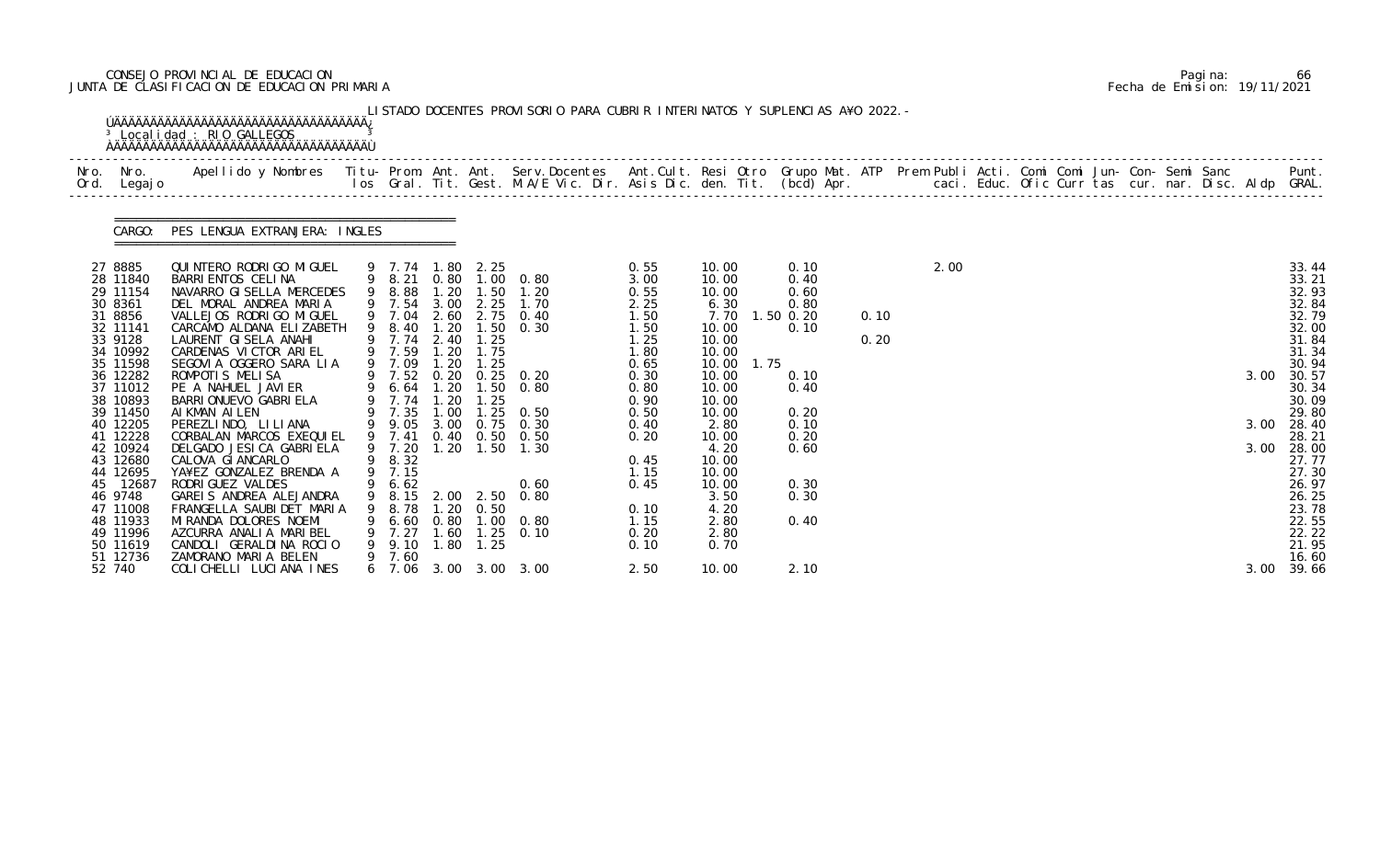# CONSEJO PROVINCIAL DE EDUCACION Pagina: 67 JUNTA DE CLASIFICACION DE EDUCACION PRIMARIA Fecha de Emision: 19/11/2021

| Nro. Nro.                                                              |                                                                                                                                                                                                                                   |                              |      |                                                                                                                           |                                              |                                                                       |                                      |              |      |      |  |  |              |                                                             |
|------------------------------------------------------------------------|-----------------------------------------------------------------------------------------------------------------------------------------------------------------------------------------------------------------------------------|------------------------------|------|---------------------------------------------------------------------------------------------------------------------------|----------------------------------------------|-----------------------------------------------------------------------|--------------------------------------|--------------|------|------|--|--|--------------|-------------------------------------------------------------|
| Ord. Legajo                                                            | Apellido y Nombres  Titu- Prom. Ant. Ant.  Serv.Docentes  Ant.Cult. Resi Otro  Grupo Mat. ATP  Prem Publi Acti. Comi Comi Jun- Con- Semi Sanc              Punt.<br>Ios Gral. Tit. Gest. M.A/E Vic. Dir. Asis Dic. den. Tit. (bcd |                              |      |                                                                                                                           |                                              |                                                                       |                                      |              |      |      |  |  |              |                                                             |
| CARGO:                                                                 | PES LENGUA EXTRANJERA: INGLES                                                                                                                                                                                                     |                              |      |                                                                                                                           |                                              |                                                                       |                                      |              |      |      |  |  |              |                                                             |
| 53 7950<br>54 9819<br>55 10791<br>56 11174<br>57 8931<br>58 12457      | DIAZ MASS SILVINA ARIADNA 6 8.08 2.80 3.00 2.60<br>CASTILLO MARCELO GASTON<br>ROMAN AVILA ESTELA ANALIA 6 7.72 1.20 1.75 1.40<br>LOPEZ MONICA PATRICIA<br>LAZARTE GABRIELA VANESA<br>RUSSO VANINA ANTONELLA                       | 6 7.43 2.20 2.50             |      | 1.80<br>6 6.27 2.60 1.50 2.80<br>3 7.52 2.80 2.75 0.40<br>3 8.02 0.40 0.50 0.10                                           | 1.75<br>0.70<br>0.30<br>1.65                 | 10.00  0.50  1.30<br>6.30<br>10.00<br>4.20 0.50 1.40<br>10.00<br>2.80 | 0.90<br>0.70<br>$0.20$ 1.00          |              |      |      |  |  | 3.00         | 36.03<br>30.13<br>29.47<br>25.57<br>29.32<br>14.82          |
| CARGO:                                                                 | PES ED. ARTISTICA: DANZAS                                                                                                                                                                                                         |                              |      |                                                                                                                           |                                              |                                                                       |                                      |              |      |      |  |  |              |                                                             |
| 1 5693<br>2 10706<br>3 10557<br>4 9745<br>5 9744<br>6 10566<br>7 11789 | VI ACAVA CORINA ANDREA<br>ALARCON SANDRA ELIZABETH<br>GRAVES VANESA SOLEDAD<br>ESPINOZA RAMOS ILSE<br>LEDESMA CARCAMO HUGO<br>GALLARDO MI CAELA<br>LASBAINA LUCIA KAREN                                                           | 9 8.06 2.00<br>$6\quad 8.18$ | 1.75 | 9 7.65 3.00 3.00 1.60<br>9 8.46 3.00 1.75 1.30<br>6 8.70 2.60 2.50 1.00<br>6 8.22 2.00 2.50 0.60<br>6 8.54 1.60 2.00 1.60 | 3.00<br>3.00<br>3.00<br>1.30<br>0.05<br>0.25 | 10.00<br>0.10 10.00<br>10.00<br>10.00<br>10.00<br>10.00<br>10.00      | 0.80<br>0.60<br>0.50<br>0.30<br>0.70 | 0.30<br>0.15 | 0.10 |      |  |  |              | 38.05<br>34.51<br>33.91<br>34.30<br>30.92<br>30.49<br>24.58 |
| CARGO:                                                                 | PES ED. ARTI STI CA: TEATRO                                                                                                                                                                                                       |                              |      |                                                                                                                           |                                              |                                                                       |                                      |              |      |      |  |  |              |                                                             |
| l 4841<br>2 7917<br>3 10352                                            | BUJACI CH MONICA LILIANA<br>CATRI HUALA CARLOS OMAR<br>PUCHETA PICCARDO                                                                                                                                                           | 9 8.65 3.00 3.00             |      | 9 7.39 3.00 2.75 3.00<br>9 8.00 3.00 1.75 0.30                                                                            | 0.40<br>2.20 0.10 10.00<br>3.00              | 3.50                                                                  | 10.00  1.00  2.00  0.90  0.10        | 0.75<br>0.30 |      | 0.40 |  |  | 3.00<br>3.00 | 43.29<br>36.65<br>31.55                                     |

|  | Pagi na: | 67                           |
|--|----------|------------------------------|
|  |          | Fecha de Emision: 19/11/2021 |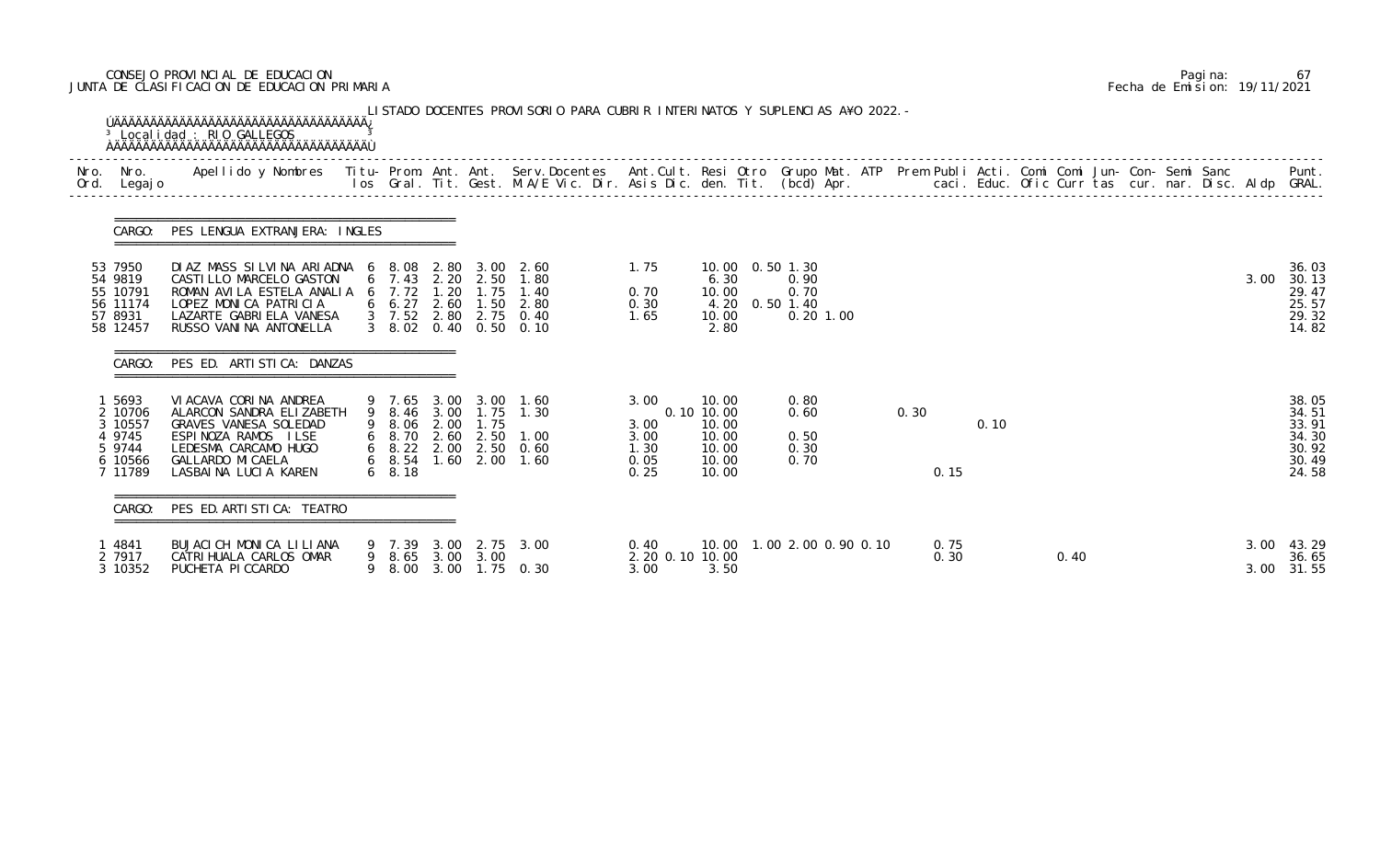# CONSEJO PROVINCIAL DE EDUCACION Pagina: 68 JUNTA DE CLASIFICACION DE EDUCACION PRIMARIA Fecha de Emision: 19/11/2021

| CARGO:                                    | PES ED. ARTI STI CA: TEATRO                                                                         |                                        |                              |                                               |                                                            |                                             |                                |      |                                              |  |      |              |      |  |              |                                  |
|-------------------------------------------|-----------------------------------------------------------------------------------------------------|----------------------------------------|------------------------------|-----------------------------------------------|------------------------------------------------------------|---------------------------------------------|--------------------------------|------|----------------------------------------------|--|------|--------------|------|--|--------------|----------------------------------|
| 4 8042<br>5 11150<br>6 12814<br>7 12812   | HERNANDEZ MOIRA GISELA<br>LAGORIA MARIEL EMILSE<br>ALANI Z ANDRES<br>FERREYRA MARIA BELEN           | 9<br>9 8.97 0.20<br>9 8.87 0.20        |                              | 9 8.30 3.00 3.00<br>$2.00$ 1.25               |                                                            | 2.65<br>2.05 0.30 0.70 1.25<br>0.25<br>0.25 | 3.50                           |      |                                              |  | 0.15 |              | 0.20 |  |              | 29.80<br>16.55<br>18.42<br>18.32 |
| CARGO:                                    | ASIST. MEDIOS A/C GAB. DE INFORMATICA                                                               |                                        |                              |                                               |                                                            |                                             |                                |      |                                              |  |      |              |      |  |              |                                  |
| 0583<br>2 6591<br>3 6592                  | TORNAU CORINA VIVIANA<br>MARTINEZ MARIA DEL CARMEN 9 7.13 3.00 3.00 3.00<br>ACCATTOLI MARIA EUGENIA |                                        |                              |                                               | 9 8.95 3.00 3.00 3.00<br>9 9.00 3.00 3.00 3.00             | 3.00<br>2.60<br>2.20                        | 10.00                          |      | 2.00<br>10.00  1.50  1.70<br>10.00 2.75 1.70 |  |      | 0.25<br>0.30 |      |  | 3.00         | 3.00 45.20<br>44.23<br>43.65     |
| 4 7258<br>5 8453<br>6 201<br>7 7498       | FERNANDEZ PEREZ ROSA<br>BARRIA MANSILLA JOSE<br>ABRAMENKO JORGELINA A<br>AGUI RRE BEATRIZ ELIZABET  | 9 8.34<br>9 6.69<br>9 6.88             |                              | 9 7.52 3.00 3.00                              | 3.00<br>3.00 3.00 2.60<br>3.00 3.00 3.00<br>3.00 2.75 1.70 | 3.00<br>0.95<br>3.00<br>2.25                | 10.00<br>10.00<br>10.00        |      | 1.50<br>1.20<br>1.80<br>8.40 4.25 0.80       |  |      | 0.10         |      |  | 3.00<br>3.00 | 43.12<br>41.09<br>39.49<br>39.03 |
| 8 7581<br>9 5660<br>10 7131               | RAMI REZ ANGELI CA ROSANA<br>VI LLARROEL JULIO RI CARDO<br>MU¥OZ MAMANI MIRIAM                      |                                        |                              | 9 7.29 3.00 3.00                              | 9 7.56 3.00 3.00 2.80<br>9 7.95 3.00 3.00 1.40<br>1.60     | 1.65<br>3.00<br>3.00                        | 10.00<br>10.00<br>10.00        |      | 1.40<br>0.70<br>0.80                         |  |      | 0.10<br>0.10 |      |  |              | 38.51<br>38.15<br>37.69          |
| 11 9460<br>12 11128<br>13 11513           | ARANCIBIA AIDA SILVINA<br>FARES I SMAEL JAVI ER<br>PERESSONI ALEJANDRO                              | 8.33<br>8.07<br>8.41                   | 3.00<br>.40<br>2.00          | 2.75<br>$\overline{\phantom{0}}$ . 50<br>1.25 | 1.00                                                       | 0.40<br>1.75                                | 6.30<br>3.50<br>3.50           |      | 0.60                                         |  |      | 0.10         |      |  |              | 29.88<br>26.82<br>24.16          |
| 14 5628<br>15 8940<br>16 9523<br>17 10415 | OTTI NO WALDO JUAN<br>GIONCO FLAVIA ROMINA<br>GOMEZ SEBASTIAN GUSTAVO<br>GARCIA ROSANA DEL CARMEN   | 7.70<br>8.00<br>7. 28<br>$6\quad 8.83$ | 3.00<br>3.00<br>2.20<br>3.00 | 3.00<br>3.00<br>2.75<br>2.00                  | 3.00<br>0.20<br>2.00                                       | 1.60<br>1.05<br>2.95<br>3.00                | 10.00<br>7.70<br>9.10<br>10.00 | 4.75 | 3.50 1.60<br>1.75 1.00<br>0.30               |  |      | 0.10         |      |  | 3.00<br>3.00 | 42.40<br>36.80<br>35.03<br>33.13 |

|  | Pagi na: | 68                           |
|--|----------|------------------------------|
|  |          | Fecha de Emision: 19/11/2021 |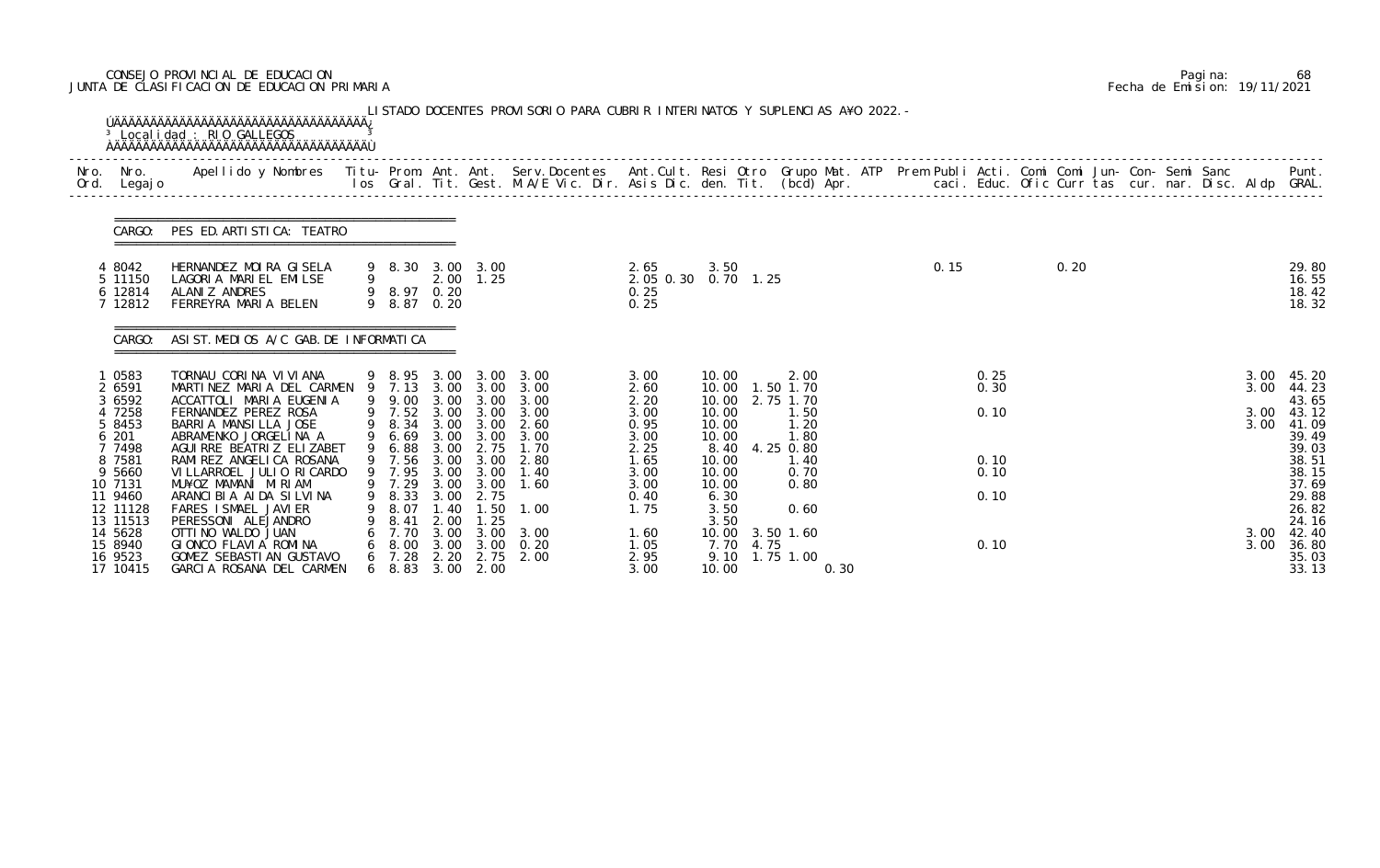# CONSEJO PROVINCIAL DE EDUCACION Pagina: 69 JUNTA DE CLASIFICACION DE EDUCACION PRIMARIA Fecha de Emision: 19/11/2021

|                                                                                                                                                                                                   | CARGO: ASIST. MEDIOS A/C GAB. DE INFORMATICA                                                                                                                                                                                                                                                                                                                                                                                                           |                                                                                                                                          |                       |                              |                                                                                                                                                                                                                      |                                                                                                           |                                                                                                                   |                                                                                                     |  |      |  |      |      |              |                                                                                                                                                       |
|---------------------------------------------------------------------------------------------------------------------------------------------------------------------------------------------------|--------------------------------------------------------------------------------------------------------------------------------------------------------------------------------------------------------------------------------------------------------------------------------------------------------------------------------------------------------------------------------------------------------------------------------------------------------|------------------------------------------------------------------------------------------------------------------------------------------|-----------------------|------------------------------|----------------------------------------------------------------------------------------------------------------------------------------------------------------------------------------------------------------------|-----------------------------------------------------------------------------------------------------------|-------------------------------------------------------------------------------------------------------------------|-----------------------------------------------------------------------------------------------------|--|------|--|------|------|--------------|-------------------------------------------------------------------------------------------------------------------------------------------------------|
| 18 10430<br>19 11134<br>20 8444<br>21 11347<br>22 12401<br>23 9499<br>24 9497<br>25 7513<br>26 6834<br>27 9123<br>28 10063<br>29 9160<br>30 12396<br>31 10746<br>32 11220<br>33 11969<br>34 11243 | ARGANARAZ PATRICIA DEL<br>DECIMA MARIA IVANA<br>PEZZINI ELIZABETH DEL<br>DE DOMINGO NOELIA BEATRIZ 6 8.64 2.20 1.50 1.30<br>ROJEL EDUARDO ANDRES<br>MEZA DARIO DANIEL<br>CA¥ARI RICARDO MANUEL<br>TORRES DANIEL FABIAN<br>RUSSO PABLO LUIS<br>TOLABA AREQUIPA PATRICIA<br>VI LLEGAS SANDRA VERONICA<br>AGUI RRE ADOLFO DANI EL<br>PRESA MARCOS PABLO<br>LESCANO SI LVI A ANAHI<br>GUEDO RI CARDO JOAQUI N<br>LLAMPA JORGE ANIBAL<br>GABOR JUAN ALBERTO | 6 8.22 2.80 3.00<br>$6\quad 6.55\quad 0.40\quad 0.25$<br>6 6.40 3.00 2.75<br>3 7.00<br>3 7.54 1.60 1.75<br>3 6.57 1.20<br>$3 \quad 7.37$ | 2.20<br>3.00<br>1. 20 | 3.00<br>2.00<br>1.00<br>1.00 | 6 7.48 3.00 2.00 1.50<br>6 6.76 3.00 1.50 0.80<br>5 8.16 3.00 3.00 2.70<br>5 6.46 3.00 3.00 2.20<br>3 7.05 3.00 3.00 2.30<br>1.40<br>3 7.18 2.20 2.75 2.20<br>3 8.04 1.40 0.50 0.20<br>1.40<br>3 7.54 1.20 1.25 0.40 | 3.00<br>1.55 0.30<br>1.75<br>0.75<br>1.90<br>3.00<br>2.20<br>2.35<br>0.35<br>0.15<br>0.65<br>0.50<br>3.00 | 5.60<br>7.00<br>4.90<br>10.00<br>3.50<br>7.70<br>10.00<br>10.00<br>7.70<br>10.00<br>7.00<br>10.00<br>4.90<br>2.80 | 0.70<br>3.50 4.00 0.40<br>0.60<br>1.50 1.30<br>1.10<br>1.10<br>0.70<br>1.10<br>0.10<br>0.70<br>0.20 |  | 0.05 |  |      |      | 3.00<br>3.00 | 29.28<br>28.96<br>28.87<br>26.89<br>23.95<br>23.55<br>18.90<br>37.71<br>35.96<br>29.50<br>27.10<br>25.78<br>23.39<br>21.54<br>16.89<br>14.77<br>12.57 |
| CARGO:                                                                                                                                                                                            | PES EDUCACION TECNOLOGICA                                                                                                                                                                                                                                                                                                                                                                                                                              |                                                                                                                                          |                       |                              |                                                                                                                                                                                                                      |                                                                                                           |                                                                                                                   |                                                                                                     |  |      |  |      |      |              |                                                                                                                                                       |
| 1 6711<br>2 10892<br>3 T 90<br>4 10476                                                                                                                                                            | DELGADO GRISELDA MYRIAM<br>GUZMAN EDY BANESA<br>KERBS VANINA DEBORA<br>TOLEDO OSCAR SEBASTIAN                                                                                                                                                                                                                                                                                                                                                          | 8.17<br>9 8.53<br>9 8.60                                                                                                                 | 1.60<br>3.00<br>2.80  | 1.50<br>2.00<br>2.00         | 9 6.66 3.00 2.00 3.00<br>1.40<br>2.00<br>1.20                                                                                                                                                                        | 3.00<br>3.00<br>1.10<br>1.15                                                                              | 7.70<br>10.00                                                                                                     | 10.00 3.00 1.50<br>4.20 7.00 0.70<br>1.00<br>$0.60$ 1.00                                            |  |      |  | 1.00 | 0.10 | 3.00<br>3.00 | 41.16<br>39.67<br>38.33<br>36.35                                                                                                                      |

|  | Pagi na: | 69                           |
|--|----------|------------------------------|
|  |          | Fecha de Emision: 19/11/2021 |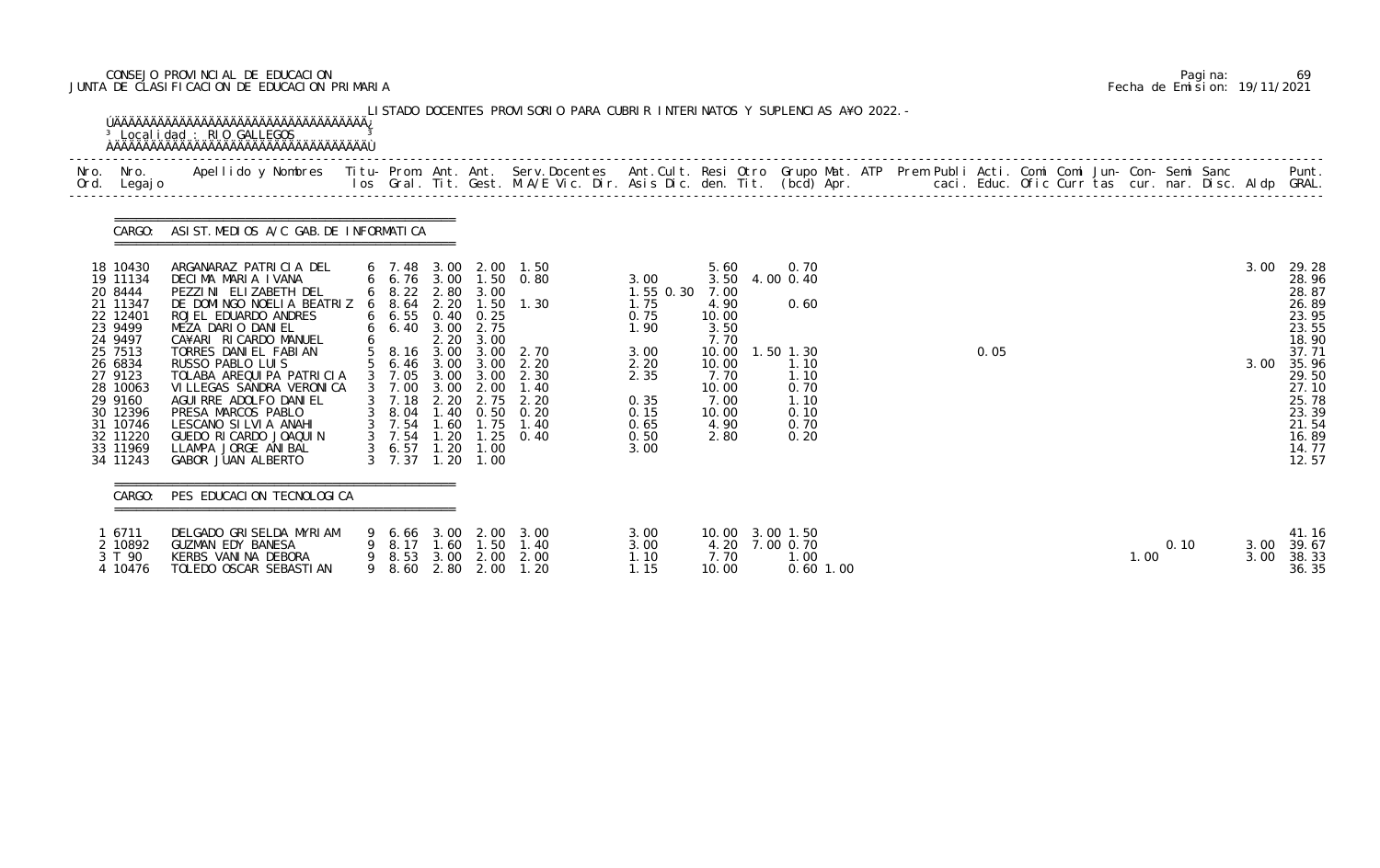# CONSEJO PROVINCIAL DE EDUCACION Pagina: 70 JUNTA DE CLASIFICACION DE EDUCACION PRIMARIA Fecha de Emision: 19/11/2021

| Nro.<br>Ord. | Nro. In the Nro.<br>Legaj o | Apellido y Nombres  Titu- Prom. Ant. Ant.  Serv.Docentes  Ant.Cult. Resi Otro  Grupo Mat. ATP  Prem Publi Acti. Comi Comi Jun- Con- Semi Sanc              Punt.<br>Ios Gral. Tit. Gest. M.A/E Vic. Dir. Asis Dic. den. Tit. (bcd |   |                                 |              |                          |                               |                                  |              |           |                                 |  |      |  |      |  |              |                |
|--------------|-----------------------------|-----------------------------------------------------------------------------------------------------------------------------------------------------------------------------------------------------------------------------------|---|---------------------------------|--------------|--------------------------|-------------------------------|----------------------------------|--------------|-----------|---------------------------------|--|------|--|------|--|--------------|----------------|
|              | CARGO:                      | PES EDUCACION TECNOLOGICA                                                                                                                                                                                                         |   |                                 |              |                          |                               |                                  |              |           |                                 |  |      |  |      |  |              |                |
|              | 5 10459<br>6 T 47           | VERA DAIANA NOEMI<br>SANCHEZ JUAN BENITO                                                                                                                                                                                          |   | 9 7.59                          |              | 3.00 1.75                | 9 7.57 1.80 2.00 1.60<br>1.60 | 0.20                             | 10.00        |           | 0.80<br>6.30 1.25 0.80          |  |      |  | 1.00 |  | 3.00<br>3.00 | 35.97<br>35.29 |
|              | 7 10461                     | BARRI ONUEVO SI LVANA                                                                                                                                                                                                             |   |                                 |              |                          | 9 7.40 2.80 2.00 1.80         | 1.45                             | 9.10         |           | 0.90                            |  |      |  |      |  |              | 34.45          |
|              | 8 T 41                      | BERNARD YENI GISELA                                                                                                                                                                                                               |   |                                 |              |                          | 3.00 1.50 3.00                | 3.00                             | 8.40         |           | 3.00 2.50                       |  |      |  | 1.00 |  |              | 34.40          |
|              |                             | 9 T 19/15 OYOLA ENZO SEBASTIAN                                                                                                                                                                                                    |   | 9 6.70 3.00                     |              | 1.75                     | 1.00                          | 1.85                             | 5.60         |           | 3.00 0.50                       |  |      |  | 1.00 |  |              | 33.40          |
|              | 10 9224<br>11 10660         | BERON CRISTIAN SEBASTIAN<br>SANCHEZ MARIA MAGDALENA                                                                                                                                                                               |   | 9 7.34<br>9 8.26 2.40           | 2.20         | 1.00<br>1.75             | 0. 20<br>1.40                 | 3.00<br>1.60                     | 10.00        |           | 0.30<br>4.90 3.00 0.70          |  |      |  |      |  |              | 33.04<br>33.01 |
|              | 12 10464                    | FLEYTAS FABIAN ALEJANDRO                                                                                                                                                                                                          |   | 9 7.66                          | 2.80         | 2.00                     | 2.00                          | 0.35                             | 7.70         |           | 1.00                            |  | 0.25 |  |      |  |              | 32.76          |
|              | 13 10471                    | PACHADO VERONICA                                                                                                                                                                                                                  |   | 9 6.49                          | 2.60         |                          | 1.75 2.40                     | 1.45                             | 7.70         |           | 1.20                            |  |      |  |      |  |              | 32.59          |
|              | 14 10932                    | ARIAS RAMIRO GERMAN                                                                                                                                                                                                               |   | 9 7.91                          |              | 2.00 1.50                | 0.60                          | 3.00                             | 4.90         |           | 0.30                            |  |      |  |      |  | 3.00         | 32.21          |
|              | 15 10730                    | ABAN MICAELA ISABEL                                                                                                                                                                                                               |   | 9 8.34                          | 2.00         | 1.75                     | 1.40                          | 0.85                             |              |           | 4.90 1.00 0.70                  |  |      |  |      |  | 2.00         | 31.94          |
|              | 16 11057<br>17 11156        | TELLO ROBERTO RAFAEL<br>SANTOS HUMBERTO RAUL                                                                                                                                                                                      |   | 9 7.74<br>9 8.14                | 1.40<br>1.40 | 1.50<br>1.50             | 1.30<br>1.20                  | 0.70                             | 4.20         |           | 4.20 1.50 0.60<br>$0.60$ $0.90$ |  | 0.10 |  |      |  | 3.00<br>3.00 | 31.04<br>31.04 |
|              | 18 10466                    | ESPINDOLA PEDRO MARIO                                                                                                                                                                                                             | 9 | 6.71                            | 1.60         | 2.00                     | 1.60                          | 1.10<br>0.85                     | 5.60         |           | $1.25 \, 0.80$                  |  |      |  | 1.00 |  |              | 30.41          |
|              | 19 10445                    | PEREZ JOSE WALDEMAR                                                                                                                                                                                                               |   | 9 7.77                          | 2.40         | 1.75                     | 1.00                          | 0.75                             | 7.00         |           | 0.50                            |  |      |  |      |  |              | 30.17          |
|              | 20 10443                    | GUERRA HECTOR ALEJANDRO                                                                                                                                                                                                           |   | 6.44                            |              | 2.60 2.00                | 0.60                          | 1.85                             | 4.20         |           | 1.50 0.30                       |  |      |  |      |  |              | 28.49          |
|              | 21 T 78                     | GOMEZ RICARDO MARIO                                                                                                                                                                                                               |   | 9 6.56                          |              | 3.00 1.50                | 1.40                          |                                  | 4.90         |           | 0.70                            |  |      |  | 1.00 |  |              | 28.06          |
|              | 22 10468                    | I SA CLAUDI A ALEJANDRA                                                                                                                                                                                                           |   |                                 |              |                          | 9 6.64 3.00 1.75 0.90         | 0.60                             | 5.60         |           | 0.40                            |  |      |  |      |  |              | 27.89          |
|              | 23 10501<br>24 11030        | CERRILLO LUIS ERNESTO<br>AMARILLA ROXANA ELIZABET                                                                                                                                                                                 |   | 9 7.12 1.80                     |              | 9 7.84 2.80 1.75<br>1.50 | 0. 80                         | 2.00<br>1.00 0.40 4.20 1.25 0.40 |              | 2.10 2.25 |                                 |  |      |  |      |  |              | 27.74<br>27.47 |
|              | 25 8228                     | GODOY EDGARDO ROBERTO                                                                                                                                                                                                             |   | 9 7.38                          | 3.00         | 1.00                     |                               |                                  | 7.00         |           |                                 |  |      |  |      |  |              | 27.38          |
|              | 26 9558                     | ARGA¥ARAZ MANZUR GABRIELA                                                                                                                                                                                                         |   | 7.53                            | 2.60         |                          | 1.75 0.40                     | 0.60                             | 4.90         |           | 0.20                            |  |      |  |      |  |              | 26.98          |
|              | 27 11074                    | SOLIS GUIDO LUIS                                                                                                                                                                                                                  |   | 8.06                            | 2.60         | 1.50                     | 1.10                          | 0.20                             | 3.50         |           | 0.50                            |  |      |  |      |  |              | 26.46          |
|              | 28 11189                    | SANCHEZ RAMON SANTIAGO                                                                                                                                                                                                            |   | 9 7.78                          | 1. 40        | 1.00                     |                               | 3.00                             | 4.20         |           |                                 |  |      |  |      |  |              | 26.38          |
|              | 29 10481<br>30 11289        | MENDOZA JORGE FABIAN<br>GALVEZ LAZARO JOAQUIN                                                                                                                                                                                     |   | 9 7.11<br>9 6.42 2.20 1.50 1.00 | 2.00         | 2.00                     | 1.00                          | 0.95                             | 3.50<br>4.20 |           | 0.50<br>1.50                    |  |      |  |      |  |              | 26.06<br>25.82 |

|  | Pagi na: |                              |
|--|----------|------------------------------|
|  |          | Fecha de Emision: 19/11/2021 |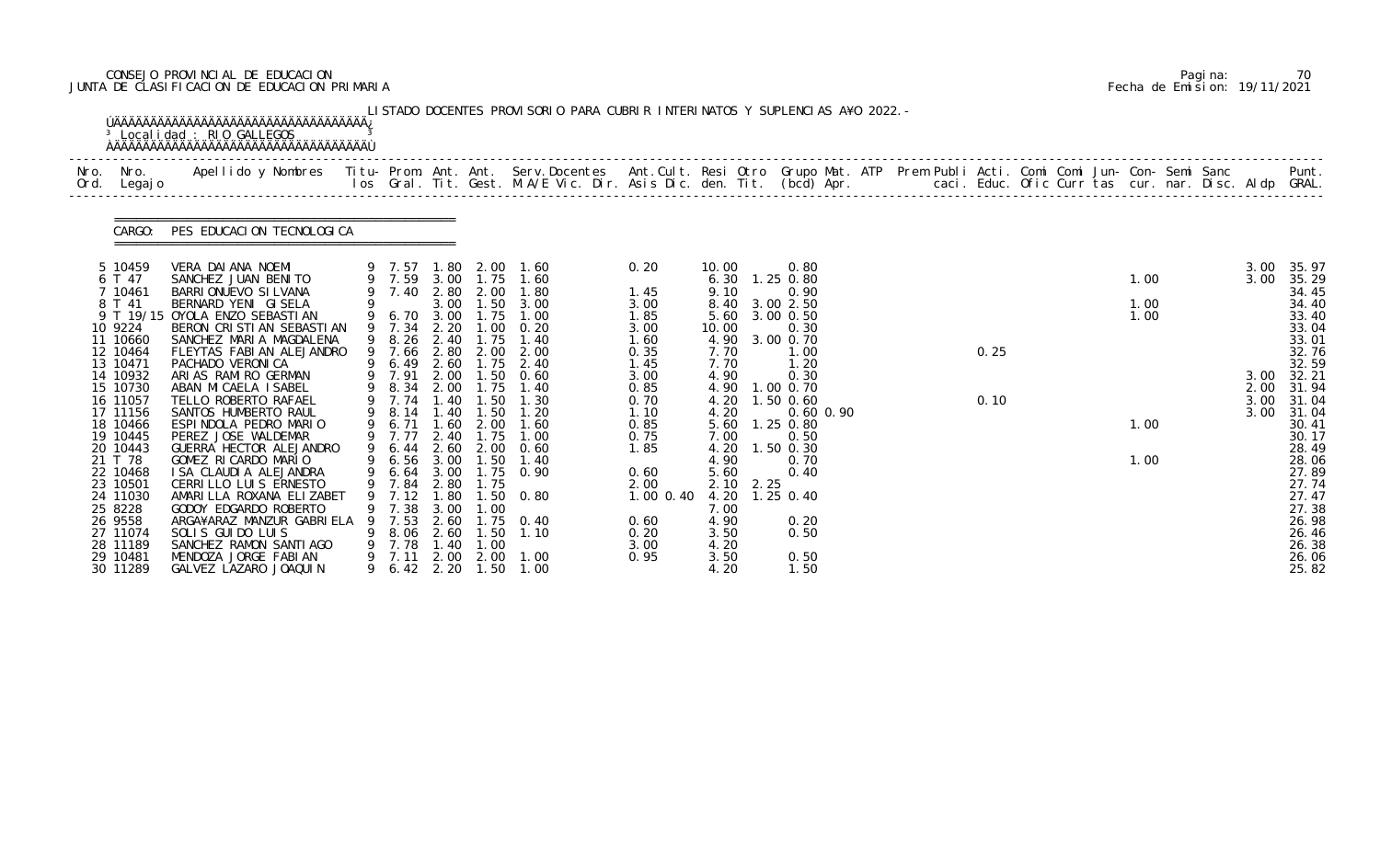# CONSEJO PROVINCIAL DE EDUCACION Pagina: 71 JUNTA DE CLASIFICACION DE EDUCACION PRIMARIA Fecha de Emision: 19/11/2021

| Nro.<br>Ord. | Nro.<br>Legaj o                                                                 | Apellido y Nombres - Titu- Prom. Ant. Ant. Serv.Docentes - Ant.Cult. Resi Otro Grupo Mat. ATP Prem Publi Acti. Comi Comi Jun- Con- Semi Sanc                            |               |                                           |                              |                                                 | los Gral. Tit. Gest. M.A/E Vic. Dir. Asis Dic. den. Tit. (bcd) Apr.       caci. Educ. Ofic Curr tas cur. nar. Disc. Aldp GRAL. |                                              |                                      |                                                                             |      |  |              |  |                      |  |              | Punt.                                                       |
|--------------|---------------------------------------------------------------------------------|-------------------------------------------------------------------------------------------------------------------------------------------------------------------------|---------------|-------------------------------------------|------------------------------|-------------------------------------------------|--------------------------------------------------------------------------------------------------------------------------------|----------------------------------------------|--------------------------------------|-----------------------------------------------------------------------------|------|--|--------------|--|----------------------|--|--------------|-------------------------------------------------------------|
|              | CARGO:                                                                          | PES EDUCACION TECNOLOGICA                                                                                                                                               |               |                                           |                              |                                                 |                                                                                                                                |                                              |                                      |                                                                             |      |  |              |  |                      |  |              |                                                             |
|              | 31 11131<br>32 11237<br>33 11197<br>34 11716<br>35 11427<br>36 12780<br>37 T 46 | GIMENEZ MARIANA SOLEDAD<br>SALAS MIRIAM ESTER<br>ROMERO ENZO NAHUEL<br>PINTOS ALBERTO ISAIAS<br>AVI LA LUIS ALBERTO<br>ANACLETO AGUSTINA DEL<br>SANCHEZ FERNANDO ADRIAN | $\mathcal{S}$ | 9 6.85<br>9 6.77 1.20<br>9 7.59<br>9 7.17 | 1.00<br>1.00                 | 1.00<br>9 6.36 1.00 1.25                        | 1.20 1.50 0.60<br>9 7.25 3.00 1.50 0.20<br>$1.50 \t 0.20$<br>3.00 2.00 3.00                                                    | 0.95<br>3.00<br>0.25<br>1.35<br>0.20<br>2.20 | 2.80<br>0.70<br>0.70<br>10.00        | 0.20<br>0.10<br>1.60                                                        |      |  |              |  | 1.00                 |  |              | 23.10<br>24.75<br>19.62<br>19.94<br>17.81<br>17.17<br>25.80 |
|              | CARGO:                                                                          | PES FORMACION ETICA Y CIUDADANA                                                                                                                                         |               |                                           |                              |                                                 |                                                                                                                                |                                              |                                      |                                                                             |      |  |              |  |                      |  |              |                                                             |
|              | 1 10870<br>2 3577<br>3 3838<br>4 10131                                          | PEREYRA OSCAR NI COLAS<br>DOMINGUEZ CLAUDIA MARIA<br>RI VADENEI RA ARNOLDO<br>NUNO CARLOS FIDEL                                                                         |               | 9 8.97<br>9 8.07<br>9 7.25                | 2.80<br>3.00                 | 1. 75<br>3.00 3.00<br>2.25                      | 1.60<br>2.60<br>3.00<br>9 8.33 3.00 1.75 0.60                                                                                  | 3.00<br>3.00<br>1.15<br>2.85                 |                                      | 9.80 6.50 0.80<br>10.00 4.00 1.30<br>10.00 3.00 2.10<br>4.90 9.00 0.30 0.90 | 0.20 |  | 0.05         |  |                      |  | 3.00         | 44.22<br>44.22<br>43.75<br>40.63                            |
|              | 5 T 39<br>6 10493<br>7 10831<br>8 T 10<br>9 T 46                                | TOLABA PABLO ALFONSO<br>MENDOZA DARIO GABRIEL<br>QUARRE DAVID GUSTAVO<br>BORRAS GRACI ELA MERCEDES<br>MAMANI SONIA ELIZABETH                                            | 9             | 9 6.50<br>9 7.32 3.00<br>6.06<br>7.64     | 2.80<br>3.00<br>2.60         | 9 5.76 2.60 2.00<br>2.25<br>1.75<br>.00<br>. 75 | 2.40<br>2.10<br>2.40<br>. 80                                                                                                   | 0.75<br>3.00<br>3.00<br>3.00                 | 9.10<br>9.10<br>8.40<br>6.30<br>4.90 | 1.30<br>1.10<br>1.20<br>0.90<br>3.00 0.60                                   |      |  | 0.10<br>0.10 |  | 1.00<br>1.00<br>1.00 |  | 3.00<br>3.00 | 37.01<br>35.95<br>2.00 35.07<br>35.06<br>34.69              |
|              | 10 10712<br>11 11327<br>12 7932<br>13 11686<br>14 12434                         | CI SNEROS ESTELA INES<br>FRIAS APOLONIA ADELAIDA<br>ORTEGA DORA DEOLINDA<br>ARJONAS CARINA ANDREA<br>AREVALO GI SELA DENI SE                                            | 9<br>9        | 5.52<br>6.05<br>6.41<br>6.52<br>8.39      | 2.80<br>3.00<br>3.00<br>2.80 | $\overline{.50}$<br>0.75<br>1. 25<br>1.25       | 1. 80<br>2.40<br>1.20<br>1.40 0.75 0.40                                                                                        | 0.35<br>0.60<br>3.00<br>2.85                 | 6.30<br>9.10<br>7.70<br>4.90<br>1.40 | 1.00 0.90 1.00<br>1.20<br>0.60<br>0.20                                      |      |  | 0.10         |  |                      |  | 3.00<br>3.00 | 33.17<br>32.10<br>29.16<br>27.57<br>27.39                   |

|  | Pagi na: | 71                           |
|--|----------|------------------------------|
|  |          | Fecha de Emision: 19/11/2021 |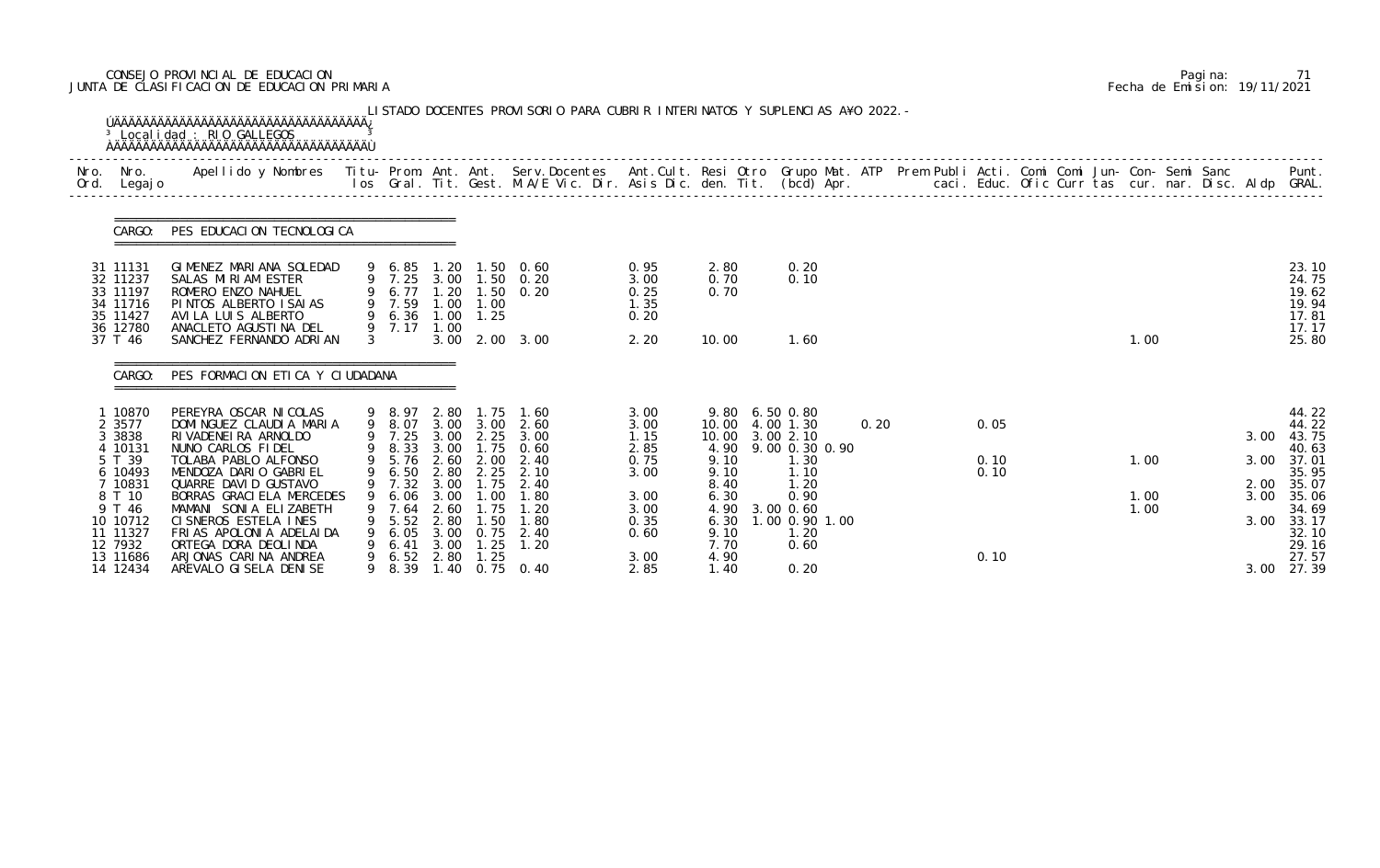# CONSEJO PROVINCIAL DE EDUCACION Pagina: 72 JUNTA DE CLASIFICACION DE EDUCACION PRIMARIA Fecha de Emision: 19/11/2021

| CARGO:                                                                                                                                                                                                                                       | PES FORMACION ETICA Y CIUDADANA                                                                                                                                                                                                                                                                                                                                                                                                                                                                                                   |   |                                                                                                                                                            |                                               |                      |                                                                                                                                                                                                                                         |                                                                                                              |                                                                                      |                   |                                                                                                                                      |  |                |      |  |  |                              |                                                                                                                                                                                  |
|----------------------------------------------------------------------------------------------------------------------------------------------------------------------------------------------------------------------------------------------|-----------------------------------------------------------------------------------------------------------------------------------------------------------------------------------------------------------------------------------------------------------------------------------------------------------------------------------------------------------------------------------------------------------------------------------------------------------------------------------------------------------------------------------|---|------------------------------------------------------------------------------------------------------------------------------------------------------------|-----------------------------------------------|----------------------|-----------------------------------------------------------------------------------------------------------------------------------------------------------------------------------------------------------------------------------------|--------------------------------------------------------------------------------------------------------------|--------------------------------------------------------------------------------------|-------------------|--------------------------------------------------------------------------------------------------------------------------------------|--|----------------|------|--|--|------------------------------|----------------------------------------------------------------------------------------------------------------------------------------------------------------------------------|
| 15 11977<br>16 10818<br>17 10721<br>18 12039<br>19 11823<br>20 11936<br>21 11763<br>22 11614<br>23 11702<br>24 11811<br>25 11669<br>26 11375<br>27 11615<br>28 11608<br>29 11746<br>30 12640<br>31 12775<br>32 12790<br>33 12783<br>34 12861 | GOI TEA VANESA DEL CARMEN<br>DIAZ RAUL HORACIO<br>9 6.93 1.40 1.75 1.40<br>DIAZ JOSE DARIO<br>APAZA CLAUDIA ROSALIA<br>MENDOZA AMALIA ELIZABETH<br>BARRIOS ANA MARIA BELEN<br>TORRES SARA NOEMI<br>PONCE MARIO JAVIER<br>BARRIOS VIVIANA MARINA<br>HORVAT KEVIN NAHUEL<br>RUIZ ESTELA DEL VALLE<br>MOYANO MARIA NATALIA<br>CHAVES JAVI ER FERNANDO<br>ORTEGA NESTOR FEDERICO<br>ANADON ALAN GABRIEL<br>SANCHEZ ANGEL RAUL<br>FERNANDEZ LORENA SOLEDAD<br>LENCINA RAFAEL CARLOS<br>SORIA BETTIANA NANCY<br>TAPI A CELESTE DANI ELA |   | 9 7.55<br>9 8.03 1.20<br>9 9.21<br>9 7.63<br>9 7.53<br>9 6.82<br>9 6.47<br>9 6.74 1.00<br>9 7.72<br>9 7.86 0.20 0.25<br>9 7.78<br>9 8.23<br>9 7.74<br>6.99 | 0.80<br>1.60<br>1.60<br>1.20<br>0.60<br>0. 20 | 1.00<br>1.25<br>1.25 | 9 8.14 1.20 1.00 0.50<br>2.20 1.75 1.40<br>9 7.81 0.60 0.75 0.60<br>1.00 1.25 0.90<br>$1.25 \quad 0.60$<br>9 7.12 0.80 1.25 0.90<br>$1.00 \quad 0.60$<br>0.80 1.00 0.90<br>1.00 1.75 0.40<br>$1.25 \quad 0.10$<br>9 7.18 0.80 0.75 0.40 | 0.25<br>2.10<br>0.50<br>0.70<br>0.15<br>0.50<br>2.60<br>1.75<br>2.20<br>0.70<br>0.85<br>0.80<br>2.60<br>0.10 | 4.90<br>2.80<br>2.80<br>2.10<br>2.80<br>2.80<br>2.80<br>1.40<br>2.10<br>1.40<br>1.40 | $0.70 \quad 3.00$ | 2.10 1.50 0.20<br>4.90 1.75 0.70<br>0.70<br>2.10 1.25 0.30<br>0.40<br>2.80 2.25 0.30<br>0.40<br>0.30<br>0.40<br>0.10<br>0.20<br>0.60 |  | 0.15           |      |  |  | 3.00<br>3.00<br>3.00<br>3.00 | 26.89<br>26.80<br>26.58<br>26.11<br>26.05<br>25.93<br>24.87<br>24.76<br>24.23<br>22.43<br>22.42<br>21.07<br>20.99<br>20.57<br>20.13<br>23.61<br>17.48<br>17.23<br>16.74<br>16.19 |
| 35 6793<br>36 6985<br>37 12805<br>38 10576<br>39 11381<br>40 12795                                                                                                                                                                           | CANOBRA PABLO DANI EL<br>LOREFICE MARIA GABRIELA<br>BRITES EUGENIA NAZARENA<br>FERNANDEZ NORBERTO ABEL<br>CORTEZ ROSARIO DANIELA<br>TORRES GABRIELA ANABEL                                                                                                                                                                                                                                                                                                                                                                        | 6 | 7.88<br>7.62<br>7.52                                                                                                                                       | 0.80<br>0.20<br>1.20<br>0.20                  |                      | 1.80 2.25 2.60<br>$1.00 \quad 0.20$<br>3.00 2.00 0.70<br>$1.25$ $1.00$                                                                                                                                                                  | 3.00 0.20 10.00 4.75 1.30<br>3.00<br>1.80<br>0.25                                                            | 2.80<br>2.80<br>5.60                                                                 |                   | 9.80 1.75 0.10<br>0.30<br>0.50                                                                                                       |  | 0.50 4.25 0.20 | 0.20 |  |  | 3.00                         | 46.93<br>30.27<br>18.32<br>17.80<br>15.80<br>6.20                                                                                                                                |

|  | Pagi na: |                              |
|--|----------|------------------------------|
|  |          | Fecha de Emision: 19/11/2021 |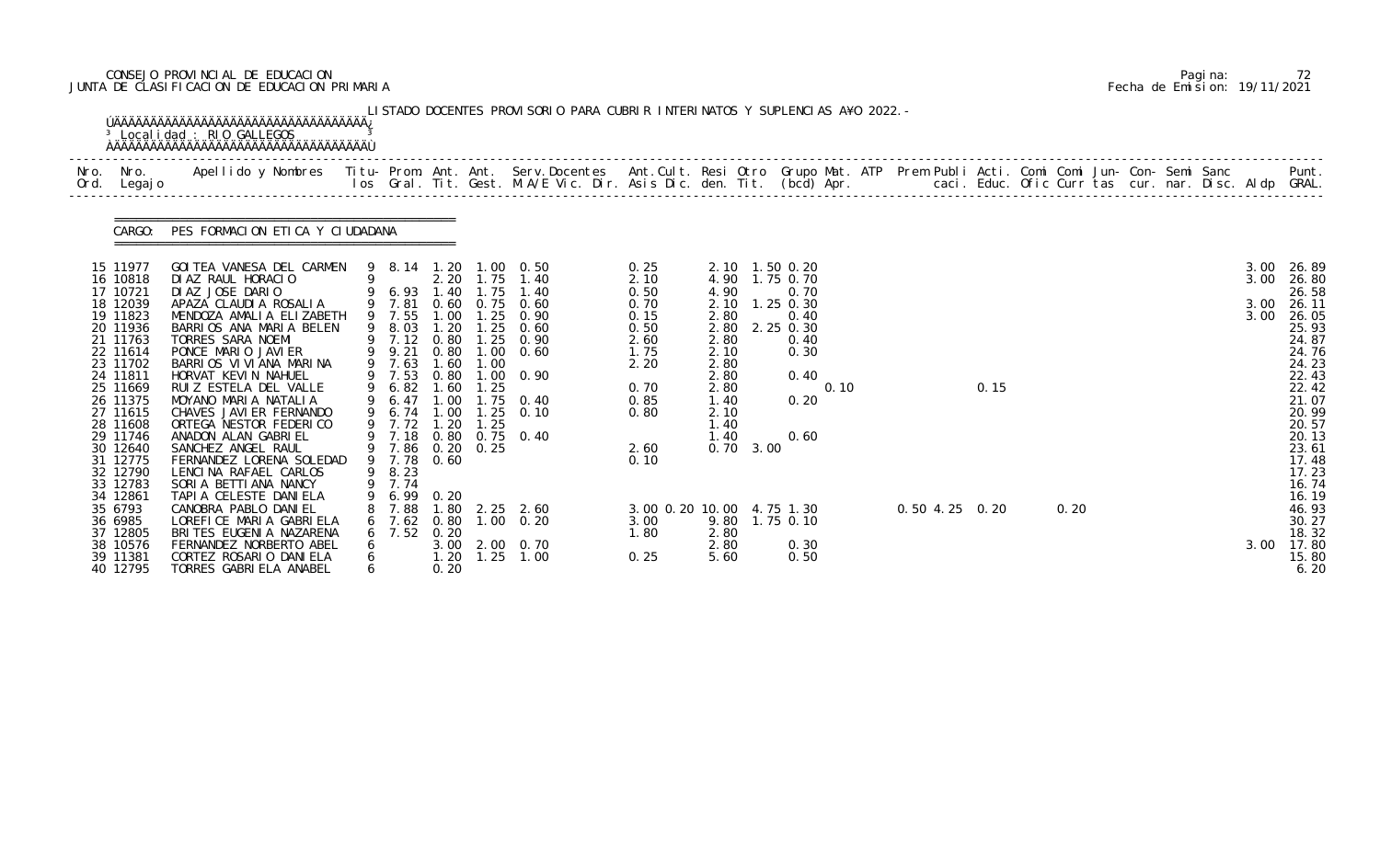# CONSEJO PROVINCIAL DE EDUCACION Pagina: 73 JUNTA DE CLASIFICACION DE EDUCACION PRIMARIA Fecha de Emision: 19/11/2021

|                                                                                                                                                                                                                                                                         | <sup>3</sup> Localidad : RIO GALLEGOS<br><b>AAAAAAAAAAAAAAAAAAAAAAAAAAAAAAAAAAAA</b>                                                                                                                                                                                                                                                                                                                                                                                                                                                                                                                                                                                 |                                                                                                                                                                            |                                                                                              |                                                                                              | LISTADO DOCENTES PROVISORIO PARA CUBRIR INTERINATOS Y SUPLENCIAS A¥O 2022. -                                                                                                                                                                                                                                                                                                                                           |                                                                                                                                                                                                                                                                    |                         |                                                                                                                                                                                                                                                                                                                                                                                                                                                                            |                                                      |                                      |                                                |                                                                                                                                |      |                                                                                                                                                                              |                          |                                                                                      |                                                                                                                                                                                                                                                                                 |
|-------------------------------------------------------------------------------------------------------------------------------------------------------------------------------------------------------------------------------------------------------------------------|----------------------------------------------------------------------------------------------------------------------------------------------------------------------------------------------------------------------------------------------------------------------------------------------------------------------------------------------------------------------------------------------------------------------------------------------------------------------------------------------------------------------------------------------------------------------------------------------------------------------------------------------------------------------|----------------------------------------------------------------------------------------------------------------------------------------------------------------------------|----------------------------------------------------------------------------------------------|----------------------------------------------------------------------------------------------|------------------------------------------------------------------------------------------------------------------------------------------------------------------------------------------------------------------------------------------------------------------------------------------------------------------------------------------------------------------------------------------------------------------------|--------------------------------------------------------------------------------------------------------------------------------------------------------------------------------------------------------------------------------------------------------------------|-------------------------|----------------------------------------------------------------------------------------------------------------------------------------------------------------------------------------------------------------------------------------------------------------------------------------------------------------------------------------------------------------------------------------------------------------------------------------------------------------------------|------------------------------------------------------|--------------------------------------|------------------------------------------------|--------------------------------------------------------------------------------------------------------------------------------|------|------------------------------------------------------------------------------------------------------------------------------------------------------------------------------|--------------------------|--------------------------------------------------------------------------------------|---------------------------------------------------------------------------------------------------------------------------------------------------------------------------------------------------------------------------------------------------------------------------------|
| Nro. Nro.<br>Ord. Legajo                                                                                                                                                                                                                                                | Apellido y Nombres  Titu- Prom. Ant. Ant.  Serv.Docentes  Ant.Cult. Resi Otro  Grupo Mat. ATP  Prem Publi Acti. Comi Comi Jun- Con- Semi Sanc              Punt.<br>Ios Gral. Tit. Gest. M.A/E Vic. Dir. Asis Dic. den. Tit. (bcd                                                                                                                                                                                                                                                                                                                                                                                                                                    |                                                                                                                                                                            |                                                                                              |                                                                                              |                                                                                                                                                                                                                                                                                                                                                                                                                        |                                                                                                                                                                                                                                                                    |                         |                                                                                                                                                                                                                                                                                                                                                                                                                                                                            |                                                      |                                      |                                                |                                                                                                                                |      |                                                                                                                                                                              |                          |                                                                                      |                                                                                                                                                                                                                                                                                 |
| Modal i dad: ADULTOS                                                                                                                                                                                                                                                    |                                                                                                                                                                                                                                                                                                                                                                                                                                                                                                                                                                                                                                                                      |                                                                                                                                                                            |                                                                                              |                                                                                              |                                                                                                                                                                                                                                                                                                                                                                                                                        |                                                                                                                                                                                                                                                                    |                         |                                                                                                                                                                                                                                                                                                                                                                                                                                                                            |                                                      |                                      |                                                |                                                                                                                                |      |                                                                                                                                                                              |                          |                                                                                      |                                                                                                                                                                                                                                                                                 |
| CARGO:                                                                                                                                                                                                                                                                  | MAESTRO DE SECCION ADULTOS                                                                                                                                                                                                                                                                                                                                                                                                                                                                                                                                                                                                                                           |                                                                                                                                                                            |                                                                                              |                                                                                              |                                                                                                                                                                                                                                                                                                                                                                                                                        |                                                                                                                                                                                                                                                                    |                         |                                                                                                                                                                                                                                                                                                                                                                                                                                                                            |                                                      |                                      |                                                |                                                                                                                                |      |                                                                                                                                                                              |                          |                                                                                      |                                                                                                                                                                                                                                                                                 |
| 1 T 83<br>2 T 47<br>3 T 39<br>4 T 78<br>5 TAD 8<br>6 TAD 4<br>7 9759<br>8 T 15<br>9 T 1<br>10 T 39<br>11T1<br>12 T 41<br>13 T 41<br>14 TAD 4<br>15 T 63<br>16 T 47<br>17 T 78<br>18 T 83<br>19 TAD 8<br>20 T 63<br>21 T 11<br>22 T 47<br>23 T 19<br>24 T 11<br>25 TAD 8 | GOMEZ SANDRA ELISA<br>MANSILLA VERONICA CARINA<br>CEPERNIC LORENA NEDA<br>MANSILLA SANDRA EDITH<br>RODRI GUEZ ADRI ANA CARMEN<br>SALOMON REINA VICTORIA<br>TINTE JAIME GASTON<br>FONTANA MARIA DEL CARMEN<br>PATZI ADRIANA VERONICA<br>CESPED CLAUDI A SUSANA<br>OYARZO ALEJANDRA PATRICIA 9 8.18<br>ORTEGA EVANGELINA ADRIANA<br>MORALES STELLA MARIS<br>GIORGIS MARIANGELES<br>NUNEZ EDI TH YOLANDA<br>DI AZ LAURA SI LVANA<br>VEGA ANDREA NATI VI DAD<br>FERNANDEZ CARLOS ALBERTO<br>SANCHEZ GLADYS ELI SABET<br>BURGOS NURIA BEATRIZ<br>BERGER SONIA BEATRIZ<br>OYARZO MARQUEZ CLAUDIA<br>CALLEJO NATALIA BEATRIZ<br>POI SSONNEAU YANET<br>NUNEZ GABRIELA MARISA | 9 9.43<br>9 8.78<br>9 7.97<br>9 7.27<br>9 8.58<br>9 6.63<br>9 8.17<br>9 7.32<br>9 8.58<br>9 8.17<br>9 6.53<br>9 7.72 3.00<br>8.93<br>6. 94<br>8.43<br>8.43<br>7.84<br>9.06 | 2.40<br>3.00<br>3.00<br>3.00<br>3.00<br>3.00<br>3.00<br>3.00<br>3.00<br>3.00<br>3.00<br>3.00 | 1.50<br>3.00<br>3.00<br>3.00<br>2.50<br>3.00<br>3.00<br>3.00<br>3.00<br>3.00<br>3.00<br>3.00 | 9 7.94 3.00 3.00 3.00<br>9 7.87 3.00 3.00 3.00<br>3.00 3.00 2.80<br>3.00 3.00 2.40<br>3.00 3.00 3.00 0.60<br>9 8.94 3.00 3.00 3.00 1.20 0.40 3.00<br>1.20<br>3.00 3.00 3.00<br>3.00 3.00 3.00<br>3.00<br>$3.00 \quad 2.40$<br>3.00<br>3.00<br>3.00 3.00 2.80<br>3.00<br>2.80<br>9 8.50 3.00 2.75 2.20<br>9 7.31 3.00 3.00 3.00<br>3.00<br>3.00<br>3.00<br>3.00<br>3.00<br>2.80<br>9 8.19 3.00 3.00 3.00 0.30 2.40 3.00 | 3.00 1.85 10.00 4.00 3.00<br>3.00<br>3.00<br>3.00<br>3.00<br>3.00<br>3.00<br>3.00 0.40 10.00 5.00 2.70 1.00 0.20<br>3.00<br>3.00<br>3.00<br>3.00<br>3.00<br>3.00 0.20 10.00 9.75 1.80 1.00<br>3.00<br>3.00<br>3.00<br>3.00<br>3.00<br>3.00<br>3.00<br>3.00<br>3.00 | 10.00<br>10.00<br>10.00 | 10.00 9.50 1.50 0.20 0.30<br>10.00 10.75 1.40<br>10.00 8.50 1.20<br>10.00 5.50 2.10<br>10.00 3.75 2.00<br>7.00 16.50 0.60<br>10.00 7.00 1.50<br>10.00 6.75 1.90 0.10 0.10<br>10.00 6.50 1.20 0.90 0.10<br>10.00 7.25 1.60<br>10.00 5.50 2.10<br>10.00 5.25 1.40 0.50<br>10.00 6.25 1.40 0.30 0.10<br>10.00 6.75 1.10<br>10.00 3.50 1.60 0.90<br>10.00   1.75   1.90<br>10.00 8.50 1.80 0.70<br>10.00 4.50 1.90<br>10.00 4.75 1.70<br>$1.00$ 1.50 1.00<br>1.75 1.40<br>2.50 | 0.50<br>0.10<br>0.10<br>0.20<br>0.50<br>0.10<br>0.10 | 0.10<br>0.50<br>0.20<br>0.30<br>0.20 | 0.15<br>3.00<br>0.15<br>0.30 3.00 0.35<br>2.75 | $3.40 \quad 3.00$<br>0.30<br>0.05<br>0.20<br>0.20<br>1.00<br>0.05<br>1.10<br>$0.30 \quad 0.15$<br>0.25<br>0.05<br>1.20<br>0.05 | 0.20 | 1.00<br>1.00<br>1.00<br>1.00<br>2.00<br>2.00<br>1.00<br>1.00<br>1.00<br>1.00<br>1.00<br>2.00<br>1.00<br>1.00<br>1.00<br>1.00<br>2.00<br>1.00<br>1.00<br>1.00<br>1.00<br>2.00 | $1.00$ 0.10<br>1.00 0.10 | 3.00<br>3.00<br>3.00<br>3.00<br>3.00<br>3.00<br>3.00<br>3.00<br>3.00<br>3.00<br>3.00 | 55.39<br>3.00 54.67<br>53.88<br>3.00 53.03<br>52.87<br>52.69<br>52.47<br>52.23<br>52.03<br>52.02<br>51.83<br>3.00 51.52<br>51.38<br>3.00 51.12<br>50.93<br>3.00 50.57<br>3.00 50.35<br>2.00 50.31<br>3.00 50.28<br>50.19<br>3.00 50.13<br>50.03<br>49.99<br>49.86<br>3.00 49.59 |

|  | Pagi na: | 73                           |
|--|----------|------------------------------|
|  |          | Fecha de Emision: 19/11/2021 |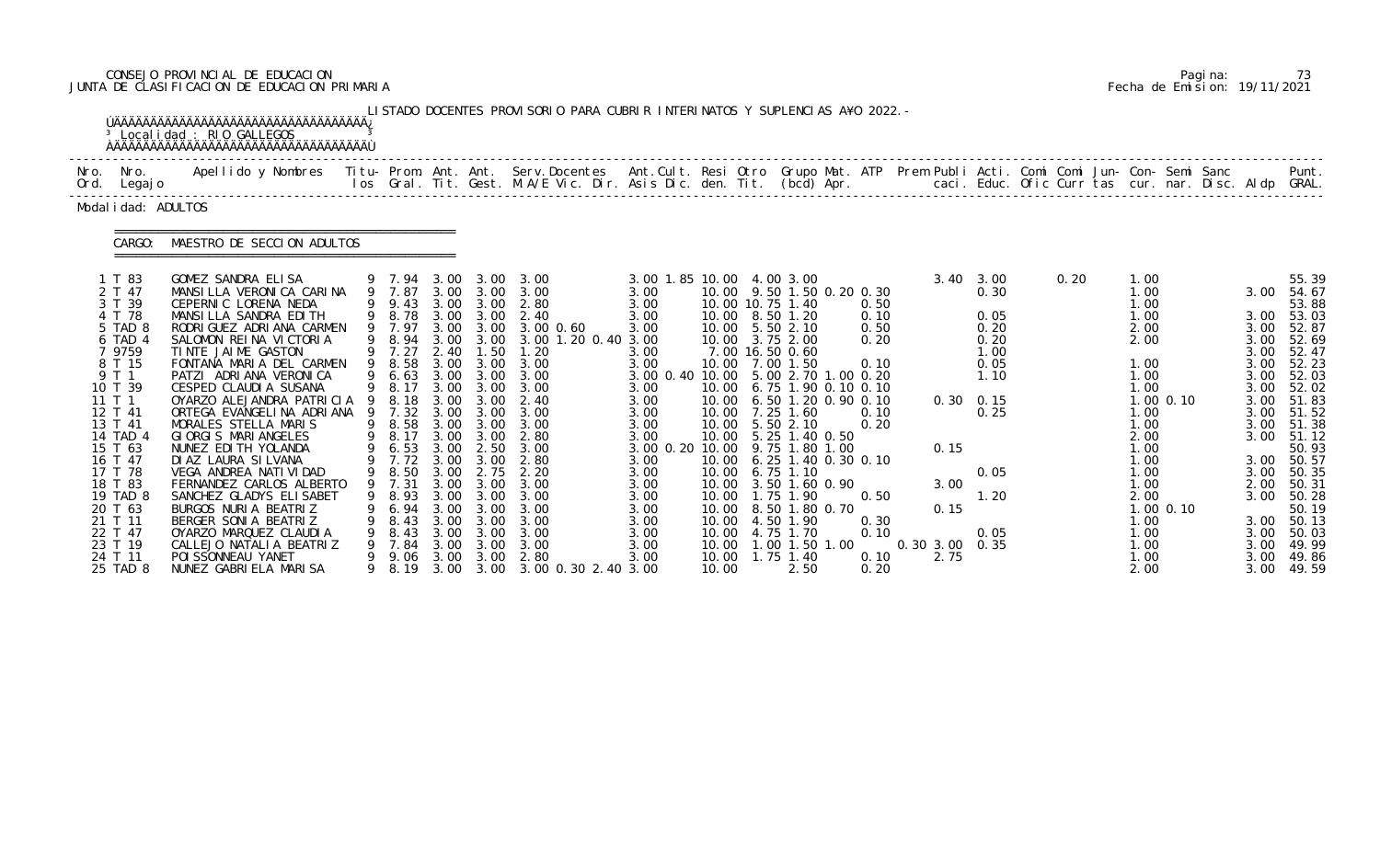# CONSEJO PROVINCIAL DE EDUCACION Pagina: 74 JUNTA DE CLASIFICACION DE EDUCACION PRIMARIA Fecha de Emision: 19/11/2021

|              |                                | <sup>3</sup> Localidad : RIO GALLEGOS                                                                                                                                                                                             |         |                            |                      |                           | LISTADO DOCENTES PROVISORIO PARA CUBRIR INTERINATOS Y SUPLENCIAS A¥O 2022. - |                      |                |                                                                |              |                |                           |             |  |                      |  |                      |                              |
|--------------|--------------------------------|-----------------------------------------------------------------------------------------------------------------------------------------------------------------------------------------------------------------------------------|---------|----------------------------|----------------------|---------------------------|------------------------------------------------------------------------------|----------------------|----------------|----------------------------------------------------------------|--------------|----------------|---------------------------|-------------|--|----------------------|--|----------------------|------------------------------|
| Nro.<br>Ord. | Nro.<br>Legaj o                | .Apellido y Nombres  Titu- Prom. Ant. Ant.  Serv.Docentes  Ant.Cult. Resi Otro  Grupo Mat. ATP  Prem Publi Acti. Comi Comi Jun- Con- Semi Sanc              Punt<br>Ios Gral. Tit. Gest. M.A/E Vic. Dir. Asis Dic. den. Tit. (bcd |         |                            |                      |                           |                                                                              |                      |                |                                                                |              |                |                           |             |  |                      |  |                      |                              |
|              | CARGO:                         | MAESTRO DE SECCION ADULTOS                                                                                                                                                                                                        |         |                            |                      |                           |                                                                              |                      |                |                                                                |              |                |                           |             |  |                      |  |                      |                              |
|              | 26 T 39<br>27 T 41             | LOMBARDI GRISELDA<br>CARRIZO LIDIA NOEMI                                                                                                                                                                                          |         | 9 8.67                     | 3.00                 |                           | 3.00 3.00<br>9 8.04 3.00 3.00 3.00                                           | 3.00<br>3.00         |                | 10.00 3.25 1.80 0.60 0.20<br>10.00 7.25 2.10                   | 0.10         |                |                           |             |  | 1.00<br>1.00         |  | 3.00                 | 49.52<br>49.49               |
|              | 28 T 81<br>29 T 11<br>30 TAD 4 | SUBIRA GABRIELA LILIANA<br>ASENCIO SUSANA INES<br>NANT MARISA ANGELICA                                                                                                                                                            |         | 9 9.09<br>9 7.33<br>9 7.75 | 3.00<br>3.00         | 3.00<br>3.00<br>3.00 3.00 | 3.00<br>3.00<br>2.80 0.60 2.00 3.00                                          | 3.00<br>3.00         |                | 10.00 3.00 1.70<br>10.00 3.25 2.00 1.00<br>10.00 4.25 1.90     | 0.10<br>0.10 |                | $0.45$ 0.05<br>0.30       | $0.05$ 0.20 |  | 1.00<br>1.00<br>1.00 |  | 3.00<br>3.00         | 49.39<br>48.88<br>48.65      |
|              | 31 T 90<br>32 T 19<br>33 T 15  | GUEVARA SILVIA KARINA<br>MILESSI MARIA ELENA<br>ZELAYA SANDRA MARCELA                                                                                                                                                             | 9       | 9 8.30<br>9 8.56<br>8.00   | 3.00<br>3.00         | 3.00<br>3.00              | 3.00<br>3.00<br>3.00 3.00 3.00                                               | 3.00<br>3.00<br>3.00 | 10.00<br>10.00 | 2.25 3.00<br>2.30<br>10.00 2.50 2.30 0.40 0.10                 | 0.10<br>0.10 |                | $2.40 \quad 0.25$<br>0.10 |             |  | 1.00<br>1.00<br>1.00 |  | 3.00<br>3.00<br>3.00 | 48.65<br>48.61<br>48.40      |
|              | 34 TAD<br>35 T 46              | WILCHE ROSANA INES<br>LARRETA ELIANA SOLEDAD                                                                                                                                                                                      |         | 8.19<br>9 9.16             | 3.00<br>3.00         | 3.00<br>3.00              | $3.00 \, 0.60$<br>3.00                                                       | 3.00<br>3.00         | 10.00          | 1.00 1.70<br>10.00 2.00 1.90                                   | 0.10         |                | 0.75                      |             |  | 2.00<br>1.00         |  | 3.00<br>3.00         | 48.24<br>48.16               |
|              | 36 T 33<br>37 T 1<br>38 T 47   | TERRON GONZALEZ MARIA<br>CUEVAS GABRIELA ROSANA<br>MORILLO ZAPATA CARLA                                                                                                                                                           |         | 9 9.34<br>9 8.15<br>9 8.06 | 3.00<br>3.00         | 3.00<br>2.25              | 3.00 2.50 2.80<br>2.80<br>1.80                                               | 3.00<br>3.00<br>3.00 | 10.00          | 10.00 3.00 1.40<br>3.50 1.40<br>10.00 5.00 0.90 0.70 0.10      |              |                | 0.05                      |             |  | 1.00<br>1.00<br>1.00 |  | 3.00<br>3.00<br>3.00 | 48.09<br>47.85<br>47.81      |
|              | 39 T 19<br>40 T 15<br>41 T 63  | VERA ADELA MARGARITA<br>BARRIA SILVIA MARIELA<br>QUINTANA HUGO RENE                                                                                                                                                               | 9       | 8.62<br>7.23               | 3.00<br>3.00<br>3.00 | 2.75<br>1.50              | 3.00<br>2.20<br>3.00                                                         | 3.00                 | 10.00          | 3.00 0.10 10.00 3.00 2.80 0.30 0.10<br>$6.50$ 1.10             | 0.10         |                | $0.45$ 0.55               |             |  | 1.00<br>1.00         |  | 3.00                 | 47.67<br>47.63               |
|              | 42 T 10<br>43 T 91             | GIMENEZ CARINA ALEJANDRA<br>BARRIA PABLO RUBEN                                                                                                                                                                                    |         | 9 8.83<br>9 7.82<br>9 8.59 | 3.00                 | 3.00<br>3.00              | 3.00 3.00 3.00<br>2.80                                                       | 3.00<br>3.00         | 10.00          | 3.00 0.60 10.00 3.25 2.00 0.40 0.20<br>10.00 3.00 1.70<br>1.40 |              | 2.75           | 0.35<br>0.10              |             |  | 1.00<br>1.00<br>1.00 |  | 3.00<br>3.00         | 47.63<br>47.62<br>47.54      |
|              | 44 T 90<br>45 T 41<br>46 T 44  | ABRAMENKO MARIA LAURA<br>CARRIZO SILVINA H<br>ROJEL GRACI ELA YOLANDA                                                                                                                                                             |         | 9 8.63<br>7.15<br>6.95     | 3.00<br>3.00         | 3.00 3.00<br>3.00<br>3.00 | 3.00<br>3.00<br>3.00                                                         | 3.00<br>3.00<br>3.00 |                | 10.00  1.00  1.60  1.00<br>10.00 3.25 1.90<br>10.00 3.00 2.40  | 0.20<br>0.10 |                | 0.30                      |             |  | 1.00<br>1.00<br>1.00 |  | 3.00<br>3.00         | 3.00 47.53<br>47.50<br>47.45 |
|              | 47 T 58<br>48 T 78             | MALDONADO CARDENAS<br>DI AZ CLAUDI A GRACI ELA                                                                                                                                                                                    |         | 8.32<br>7.74               | 3.00<br>3.00         | 3.00<br>3.00              | 3.00<br>2.80                                                                 | 3.00<br>3.00         |                | 10.00 4.75 2.00 0.20<br>10.00 3.00 1.40                        | 0.10         |                | 0.10<br>0.20              |             |  | 1.00<br>1.00         |  | 3.00                 | 47.37<br>47.24               |
|              | 49 T 38<br>50 T 71<br>51 T 46  | DAZA SONIA<br>MACIAS PAOLA DE LOS A<br>CASTRO ANGELICA B                                                                                                                                                                          | 9.<br>9 | 6.53<br>8.05<br>8.38       | 3.00<br>3.00         | 3.00<br>3.00              | 3.00<br>3.00<br>3.00 3.00 3.00                                               | 3.00<br>3.00<br>3.00 | 10.00<br>10.00 | 3.25 1.90<br>2.50 1.20 0.40<br>10.00  1.25  2.10               | 0.20         | $0.10 \, 0.25$ | 0.15<br>0.15              |             |  | 1.00<br>1.00<br>1.00 |  | 3.00<br>3.00<br>3.00 | 47.18<br>47.15<br>47.08      |

|  | Pagi na: | 74                           |
|--|----------|------------------------------|
|  |          | Fecha de Emision: 19/11/2021 |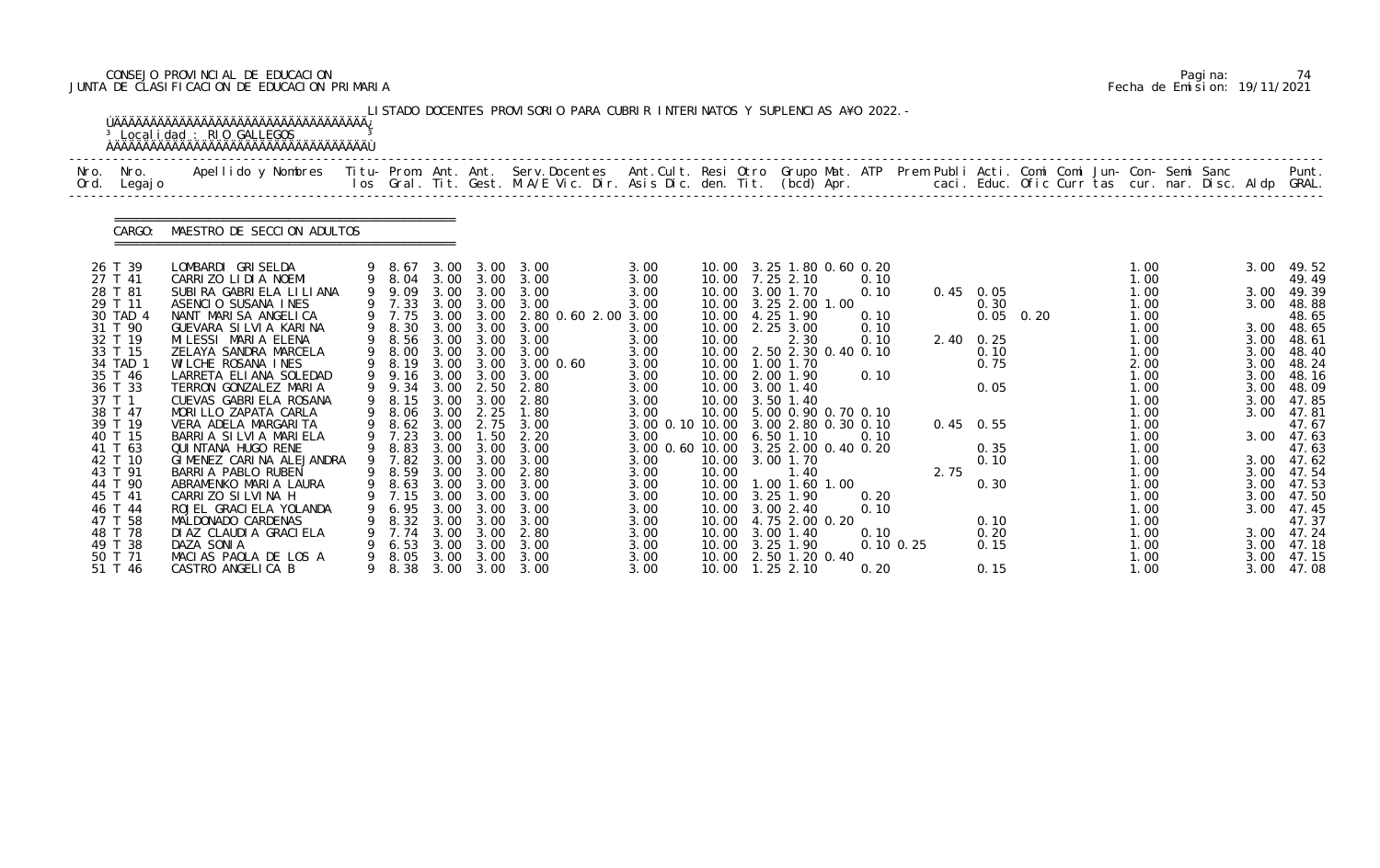# CONSEJO PROVINCIAL DE EDUCACION Pagina: 75 JUNTA DE CLASIFICACION DE EDUCACION PRIMARIA Fecha de Emision: 19/11/2021

|                                                                                                                                                                                                                                                                                    | <sup>3</sup> Localidad : RIO GALLEGOS<br><u>ŇÄÄÄÄÄÄÄÄÄÄÄÄÄÄÄÄÄÄÄÄÄÄÄÄÄÄÄÄÄÄÄÄÄÄ</u>                                                                                                                                                                                                                                                                                                                                                                                                                                                                                                                                                                        |             |                                                                                                                                                                                                                                        |                                                                                                                                                                                               |                                                                                                                                                                                                           | LISTADO DOCENTES PROVISORIO PARA CUBRIR INTERINATOS Y SUPLENCIAS A¥O 2022. -                                                                                                                                        |                                                                                                                                                                                                                               |                                                                                                                                                                                                                                                                                      |                                                                                                                                                                          |                                                                                                                                                                          |                                                      |              |                                                                                                          |  |          |                                                                                                                                                                                       |  |                                                                                                                                                                                                   |                                                                                                                                                                                                                                |
|------------------------------------------------------------------------------------------------------------------------------------------------------------------------------------------------------------------------------------------------------------------------------------|------------------------------------------------------------------------------------------------------------------------------------------------------------------------------------------------------------------------------------------------------------------------------------------------------------------------------------------------------------------------------------------------------------------------------------------------------------------------------------------------------------------------------------------------------------------------------------------------------------------------------------------------------------|-------------|----------------------------------------------------------------------------------------------------------------------------------------------------------------------------------------------------------------------------------------|-----------------------------------------------------------------------------------------------------------------------------------------------------------------------------------------------|-----------------------------------------------------------------------------------------------------------------------------------------------------------------------------------------------------------|---------------------------------------------------------------------------------------------------------------------------------------------------------------------------------------------------------------------|-------------------------------------------------------------------------------------------------------------------------------------------------------------------------------------------------------------------------------|--------------------------------------------------------------------------------------------------------------------------------------------------------------------------------------------------------------------------------------------------------------------------------------|--------------------------------------------------------------------------------------------------------------------------------------------------------------------------|--------------------------------------------------------------------------------------------------------------------------------------------------------------------------|------------------------------------------------------|--------------|----------------------------------------------------------------------------------------------------------|--|----------|---------------------------------------------------------------------------------------------------------------------------------------------------------------------------------------|--|---------------------------------------------------------------------------------------------------------------------------------------------------------------------------------------------------|--------------------------------------------------------------------------------------------------------------------------------------------------------------------------------------------------------------------------------|
| Nro.<br>Nro.<br>Ord.<br>Legaj o                                                                                                                                                                                                                                                    | Apellido y Nombres - Titu- Prom. Ant. Ant. Serv.Docentes - Ant.Cult. Resi Otro Grupo Mat. ATP - Prem Publi Acti. Comi Comi Jun- Con- Semi Sanc                                                                                                                                                                                                                                                                                                                                                                                                                                                                                                             |             |                                                                                                                                                                                                                                        |                                                                                                                                                                                               |                                                                                                                                                                                                           | los Gral. Tit. Gest. M.A/E Vic. Dir. Asis Dic. den. Tit. (bcd) Apr.                                                                                                                                                 |                                                                                                                                                                                                                               |                                                                                                                                                                                                                                                                                      |                                                                                                                                                                          |                                                                                                                                                                          | caci. Educ. Ofic Curr tas cur. nar. Disc. Aldp GRAL. |              |                                                                                                          |  |          |                                                                                                                                                                                       |  |                                                                                                                                                                                                   | Punt.                                                                                                                                                                                                                          |
| CARGO:                                                                                                                                                                                                                                                                             | MAESTRO DE SECCION ADULTOS                                                                                                                                                                                                                                                                                                                                                                                                                                                                                                                                                                                                                                 |             |                                                                                                                                                                                                                                        |                                                                                                                                                                                               |                                                                                                                                                                                                           |                                                                                                                                                                                                                     |                                                                                                                                                                                                                               |                                                                                                                                                                                                                                                                                      |                                                                                                                                                                          |                                                                                                                                                                          |                                                      |              |                                                                                                          |  |          |                                                                                                                                                                                       |  |                                                                                                                                                                                                   |                                                                                                                                                                                                                                |
| 52 T 33<br>53 0348<br>54 9938<br>55 T 41<br>56 T 55<br>57 T 47<br>58 T 78<br>59 T 55<br>60 TAD 4<br>61 T 10<br>62 T 19<br>63 T 58<br>64 T 46<br>65 T 38<br>66 TAD 1<br>67 T 39<br>68 T 71<br>69 T 33<br>70 T 11<br>71 T 47<br>72 T 70<br>73 9825<br>74 T 11<br>75 T 10<br>76 TAD 8 | MENDOZA EMILIA CRISTINA<br>VI LLARREAL MARI ANA LORENA<br>LUCERO MARCELA VI VI ANA<br>CARDENAS AGUI LAR CLAUDIO<br>RIOS WALTER ALDO<br>DESCH ANDREA LORENA<br>ZAPICO MARCELA TAMARA<br>WEBER NELIDA GRACIELA<br>DI AZ CLAUDI A VANESA<br>NAVARRO EMILIO EFRAIN<br>MANAY MARCO ANTONIO<br>SAEZ ANGEL MARIANO<br>DUARTE CLAUDI A SI LVI NA<br>GIMENEZ MARCELA ALEJANDRA<br>VALI ENTE ROSSANA EUGENIA<br>FRANCHINI DANIELA MABEL<br>SOULEZ MARIANA LAURA<br>CEPEDA MANUEL SANTOS<br>PAOLETTI ANDREA VERONICA<br>MARTINEZ LUIS ALBERTO<br>BLANCA I TATI LAURA<br>BULNES ROMERO RAMONA DEL<br>BARRIA ALBA FLOR<br>OYARZO PAMELA DEL CARMEN<br>CAMPUZANO I SABEL | 9<br>9<br>9 | 9 8.49<br>8.49<br>9 7.46<br>9 8.02<br>9 7.37<br>9 8.12<br>9 7.90<br>7.23<br>9 7.63<br>9 7.51<br>6.58<br>9 7.79<br>8.18<br>8.06<br>9 6.58<br>9 8.67<br>9 8.04<br>9 7.58<br>9 6.85<br>9.07<br>9 7.91<br>8.56<br>7.46<br>9 7.75<br>9 7.97 | 3.00<br>3.00<br>1.80<br>2.80<br>3.00<br>3.00<br>3.00<br>3.00<br>3.00<br>3.00<br>3.00<br>3.00<br>3.00<br>3.00<br>3.00<br>3.00<br>3.00<br>2.80<br>3.00<br>3.00<br>1. 80<br>3.00<br>3.00<br>3.00 | 3.00<br>3.00<br>1.00<br>1.75<br>3.00<br>3.00<br>3.00<br>3.00<br>3.00<br>3.00<br>3.00<br>2.50<br>3.00<br>3.00<br>3.00<br>3.00 3.00<br>3.00<br>3.00<br>2.00<br>3.00<br>3.00<br>0.50<br>3.00<br>3.00<br>3.00 | 3.00<br>3.00<br>1.80<br>1.80<br>3.00<br>3.00<br>3.00<br>3.00<br>2.80<br>3.00<br>3.00<br>1.90<br>3.00<br>3.00<br>3.00 0.90 1.60 3.00<br>2.20<br>3.00<br>3.00<br>1.00<br>3.00<br>3.00<br>0.50<br>3.00<br>2.60<br>3.00 | 3.00<br>3.00<br>0.75<br>2.65<br>3.00<br>2.55<br>3.00<br>3.00<br>3.00<br>3.00<br>3.00<br>3.00<br>3.00<br>3.00<br>3.00 0.30 10.00<br>3.00 0.40 10.00<br>3.00<br>3.00<br>3.00<br>3.00 0.60 10.00<br>3.00<br>3.00<br>3.00<br>2.85 | 10.00  1.00  2.10<br>10.00  1.00  1.60  0.60  0.10<br>10.00 11.00 0.40 0.40<br>10.00 5.50 0.90<br>10.00<br>10.00<br>10.00<br>10.00<br>10.00<br>10.00<br>10.00<br>10.00<br>10.00<br>10.00<br>10.00<br>10.00<br>10.00 7.00 0.50<br>10.00<br>10.00 9.50 0.20<br>10.00<br>10.00<br>10.00 | 2.50 1.50<br>2.00 1.60<br>5.00 1.70<br>2.50 1.40<br>2.50 1.50<br>2.20<br>5.25 1.00<br>1.50 1.60<br>2.10<br>$1.50 \, 0.60$<br>1.50 1.70<br>2.00<br>2.00 1.30 0.30<br>2.00 | 0.30<br>0.30<br>1.90 0.10 0.10<br>0.30<br>0.10<br>0.10<br>2.00 1.00 0.20<br>0.20<br>0.10<br>4.00 1.40 0.40 0.20<br>0.30<br>1.90 0.40 0.30<br>1.00 1.90 0.20 0.10<br>0.10 |                                                      | 2.25<br>0.15 | 0.10<br>0.10<br>0.25<br>0.20<br>2.50 0.30<br>0.10<br>0.05<br>0.15<br>$0.15$ 0.50<br>0.20<br>0.05<br>0.40 |  | 0.101.00 | 1.00<br>1.00<br>1.00<br>1.00<br>1.00<br>1.00<br>1.00<br>1.00<br>1.00<br>1.00<br>1.00<br>1.00<br>1.00<br>1.00<br>$1.00$ $0.10$<br>1.00<br>1.00<br>1.00<br>1.00<br>1.00<br>1.00<br>2.00 |  | 3.00<br>3.00<br>3.00<br>3.00<br>3.00<br>3.00<br>3.00<br>1.50 2.00<br>3.00<br>3.00<br>3.00<br>2.00<br>3.00<br>3.00<br>3.00<br>3.00<br>3.00<br>3.00<br>3.00<br>3.00<br>3.00<br>3.00<br>3.00<br>3.00 | 46.99<br>46.99<br>46.86<br>46.72<br>46.72<br>46.67<br>46.65<br>46.63<br>46.63<br>46.61<br>46.58<br>46.54<br>46.48<br>46.36<br>46.33<br>46.32<br>46.29<br>46.28<br>46.15<br>46.12<br>46. 11<br>46.06<br>46.06<br>45.95<br>45.92 |

|  | Pagi na: |                              |
|--|----------|------------------------------|
|  |          | Fecha de Emision: 19/11/2021 |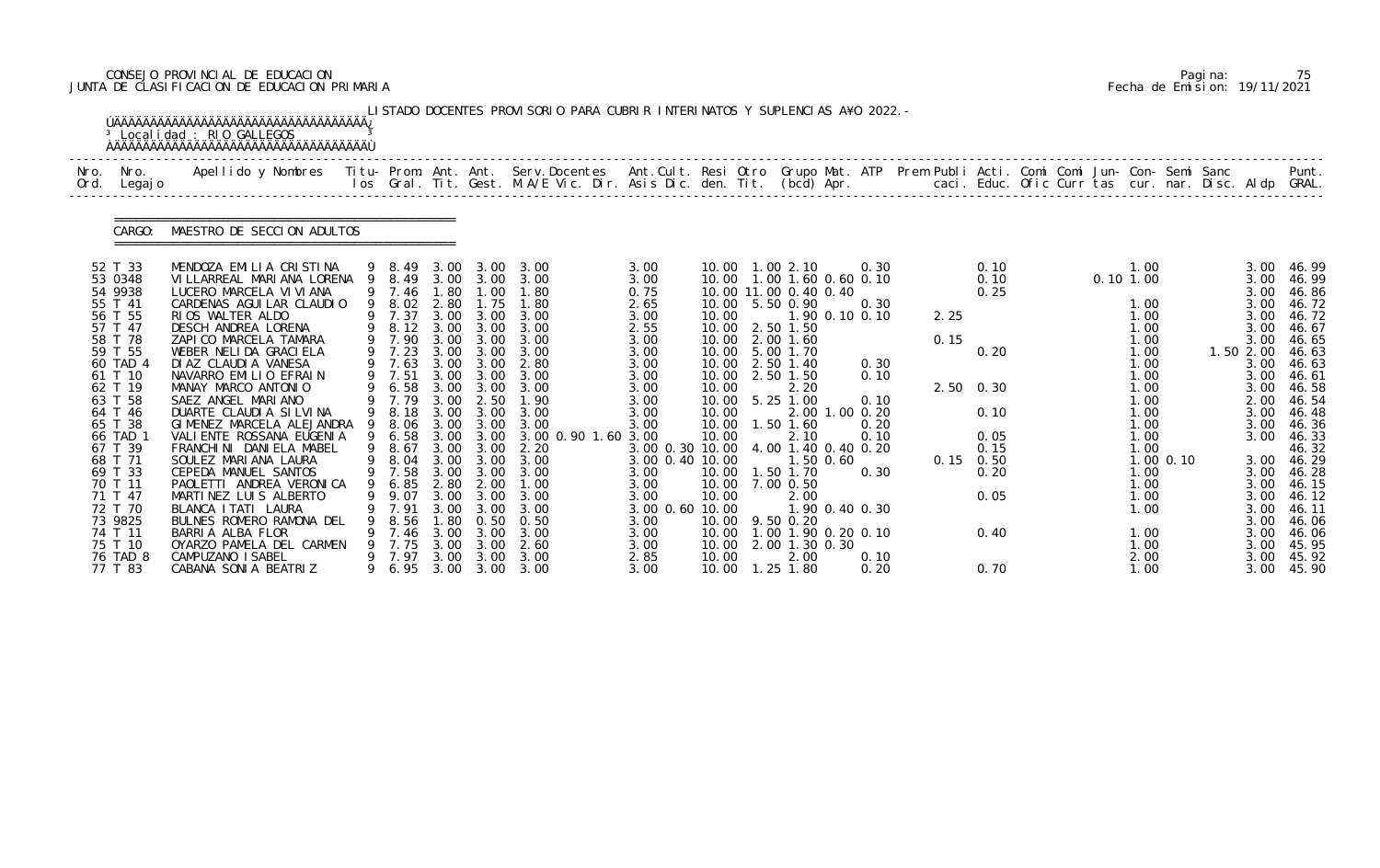# CONSEJO PROVINCIAL DE EDUCACION Pagina: 76 JUNTA DE CLASIFICACION DE EDUCACION PRIMARIA Fecha de Emision: 19/11/2021

|              |                                | <sup>3</sup> Localidad : RIO GALLEGOS                                                                                                                                                                                             |        |                            |                      |                                   | LISTADO DOCENTES PROVISORIO PARA CUBRIR INTERINATOS Y SUPLENCIAS A¥O 2022. - |                      |                         |                                               |                |                      |                           |  |                      |  |                      |                         |
|--------------|--------------------------------|-----------------------------------------------------------------------------------------------------------------------------------------------------------------------------------------------------------------------------------|--------|----------------------------|----------------------|-----------------------------------|------------------------------------------------------------------------------|----------------------|-------------------------|-----------------------------------------------|----------------|----------------------|---------------------------|--|----------------------|--|----------------------|-------------------------|
| Nro.<br>Ord. | Nro.<br>Legaj o                | .Apellido y Nombres  Titu- Prom. Ant. Ant.  Serv.Docentes  Ant.Cult. Resi Otro  Grupo Mat. ATP  Prem Publi Acti. Comi Comi Jun- Con- Semi Sanc              Punt<br>Ios Gral. Tit. Gest. M.A/E Vic. Dir. Asis Dic. den. Tit. (bcd |        |                            |                      |                                   |                                                                              |                      |                         |                                               |                |                      |                           |  |                      |  |                      |                         |
|              | CARGO:                         | MAESTRO DE SECCION ADULTOS                                                                                                                                                                                                        |        |                            |                      |                                   |                                                                              |                      |                         |                                               |                |                      |                           |  |                      |  |                      |                         |
|              | 78 T 39<br>79 T 44             | MARTINEZ JAVIER OSVALDO<br>BAHAMONDE VERONICA                                                                                                                                                                                     |        | 9 8.44 3.00 3.00<br>9 7.77 |                      | 3.00 3.00                         | 3.00<br>3.00                                                                 | 3.00<br>3.00         | 10.00<br>10.00          | 2.00<br>1.25 1.70                             |                | 0.10                 | 0.35<br>0.15              |  | 1.00<br>1.00         |  | 3.00<br>3.00         | 45.89<br>45.87          |
|              | 80 T 90<br>81 T 78<br>82 T 71  | SAAVEDRA NANCY LILIANA<br>AGUERO LORENA OLGA<br>JURADO FLORES ISABEL                                                                                                                                                              |        | 9 7.76<br>9 8.91<br>9 7.60 | 3.00<br>3.00         | 3.00<br>3.00<br>3.00 3.00         | 3.00<br>3.00<br>3.00                                                         | 3.00<br>3.00<br>3.00 | 10.00<br>10.00<br>10.00 | 1.50 1.50<br>2.25 1.60 1.00<br>1.00 1.60 0.50 |                | 0.10                 | 0.05<br>0.05              |  | 1.00<br>1.00<br>1.00 |  | 3.00<br>3.00         | 45.86<br>45.81<br>45.75 |
|              | 83 8443<br>84 T 47             | ACOSTA SILVIA MARIEL<br>ARRA¥O MARIA ALEJANDRA                                                                                                                                                                                    |        | 7.47<br>9 7.22             | 3.00<br>3.00         | 2.25<br>3.00                      | 1.40<br>3.00                                                                 | 3.00<br>3.00         | 8.40<br>10.00           | 7.50 0.70<br>3.00 1.50                        |                |                      |                           |  | 1.00                 |  | 3.00<br>2.00         | 45.72<br>45.72          |
|              | 85 T 11<br>86 T 62<br>87 T 46  | NAVARRO SARA AZUCENA<br>GALVAN CARLOS ALBERTO<br>ARGI ROPULOS ANDREA                                                                                                                                                              | 9<br>9 | 8.19<br>9 7.16<br>8.04     | 3.00<br>3.00<br>3.00 | 3.00<br>3.00<br>3.00              | 3.00<br>3.00<br>2.60                                                         | 3.00<br>3.00<br>3.00 | 10.00<br>10.00<br>10.00 | 2.00<br>2.00 1.90<br>4.50 1.30                |                | 0.30<br>0.20<br>0.10 | 0.15<br>0.35<br>0.05      |  | 1.00<br>1.00<br>1.00 |  | 3.00<br>2.00         | 45.64<br>45.61<br>45.59 |
|              | 88 T 19<br>89 T 10             | SOSA ALEJANDRA DEL VALLE<br>NARANJO MARIANA BEATRIZ                                                                                                                                                                               | 9      | 9 7.90<br>8.55             | 3.00                 | 3.00 3.00<br>3.00                 | 3.00<br>3.00                                                                 | 3.00<br>3.00         | 10.00<br>10.00          | 2.30<br>1.90                                  |                | 0.30                 |                           |  | 1.00<br>1.00         |  | 3.00<br>3.00         | 45.50<br>45.45          |
|              | 90 T 90<br>91 T 71<br>92 T 47  | AVALOS LUCIA INES<br>TERAN CARMEN NOEMI<br>ALARCON MARIA EMILIA                                                                                                                                                                   |        | 9 7.53<br>6.95<br>7.18     | 3.00<br>3.00         | 3.00<br>3.00 3.00<br>3.00         | 3.00<br>3.00<br>3.00                                                         | 3.00<br>3.00<br>3.00 | 10.00<br>10.00<br>10.00 | 2.40<br>2.25 1.90<br>2.50 3.00 0.50 0.10      |                | 0.30<br>0.30         | 0.20<br>0.10              |  | 1.00<br>1.00<br>1.00 |  | 3.00<br>2.00         | 45.43<br>45.40<br>45.38 |
|              | 93 T44<br>94 T 63              | CAPOBLANCO SARA IRMA<br>FLORES VICTOR MANUEL                                                                                                                                                                                      | 9      | 7.36<br>8.00               | 3.00                 | 3.00<br>3.00 3.00                 | 3.00<br>3.00                                                                 | 3.00<br>3.00         | 10.00<br>10.00          | $1.25$ 1.60<br>2.10                           |                | 0.10                 | 0.15<br>$3.00 \quad 0.15$ |  | 1.00<br>1.00         |  | 3.00                 | 45.36<br>45.35          |
|              | 95 T 33<br>96 TAD 4<br>97 T 58 | LEDESMA GRACIELA ANGELICA 9<br>ZARACHO MARIA MERCEDES<br>GAMARRA MARIA ITATI                                                                                                                                                      |        | 7.67<br>9 7.31<br>6.60     | 3.00<br>3.00         | 3.00<br>$3.00 \quad 3.00$<br>3.00 | 3.00<br>3.00<br>3.00                                                         | 3.00<br>3.00<br>3.00 | 10.00<br>10.00<br>10.00 | 2.20<br>3.00<br>1.25 2.00                     |                | 0.20<br>0.20         | 0.25<br>0.25              |  | 1.00<br>1.00<br>1.00 |  | 3.00<br>3.00<br>3.00 | 45.32<br>45.31<br>45.30 |
|              | 98 T 15<br>99 T 44             | BEROIZA MIRTA MABEL<br>AGUERO EVANGELINA PAULA                                                                                                                                                                                    |        | 8.08<br>8.67               | 3.00<br>3.00         | 3.00<br>3.00                      | 3.00<br>2.80                                                                 | 3.00<br>3.00         | 10.00<br>10.00          | 3.50 1.50<br>1.50                             |                | 0.10                 | 0.20                      |  | 1.00<br>1.00         |  | 3.00                 | 45.18<br>45.17          |
| 102 T 1      | 100 T 19<br>101 T 70           | CARDENAS NEGRON PAOLA<br>DI AZ CLAUDI A ALEJANDRA<br>SANTILLAN RUTH MARTA                                                                                                                                                         |        | 7.71<br>8.45<br>7.48       | 3.00<br>3.00<br>3.00 | 3.00<br>3.00<br>3.00              | 3.00<br>3.00<br>3.00                                                         | 3.00<br>3.00<br>3.00 | 10.00<br>10.00<br>10.00 | 2.10<br>1.40                                  | 2.10 0.20 0.20 | 0.30<br>0.30         | 0.05<br>0.15              |  | 1.00<br>1.00<br>1.00 |  | 3.00<br>3.00<br>3.00 | 45.16<br>45.15<br>45.13 |
|              | 103 T 39                       | LARA GLORIA VIVIANA                                                                                                                                                                                                               |        | 7.92                       |                      |                                   | 3.00 3.00 3.00                                                               | 3.00                 | 10.00                   | 1.90                                          |                | 0.20                 | 0.10                      |  | 1.00                 |  | 3.00                 | 45.12                   |

|  | Pagi na: | 76                           |
|--|----------|------------------------------|
|  |          | Fecha de Emision: 19/11/2021 |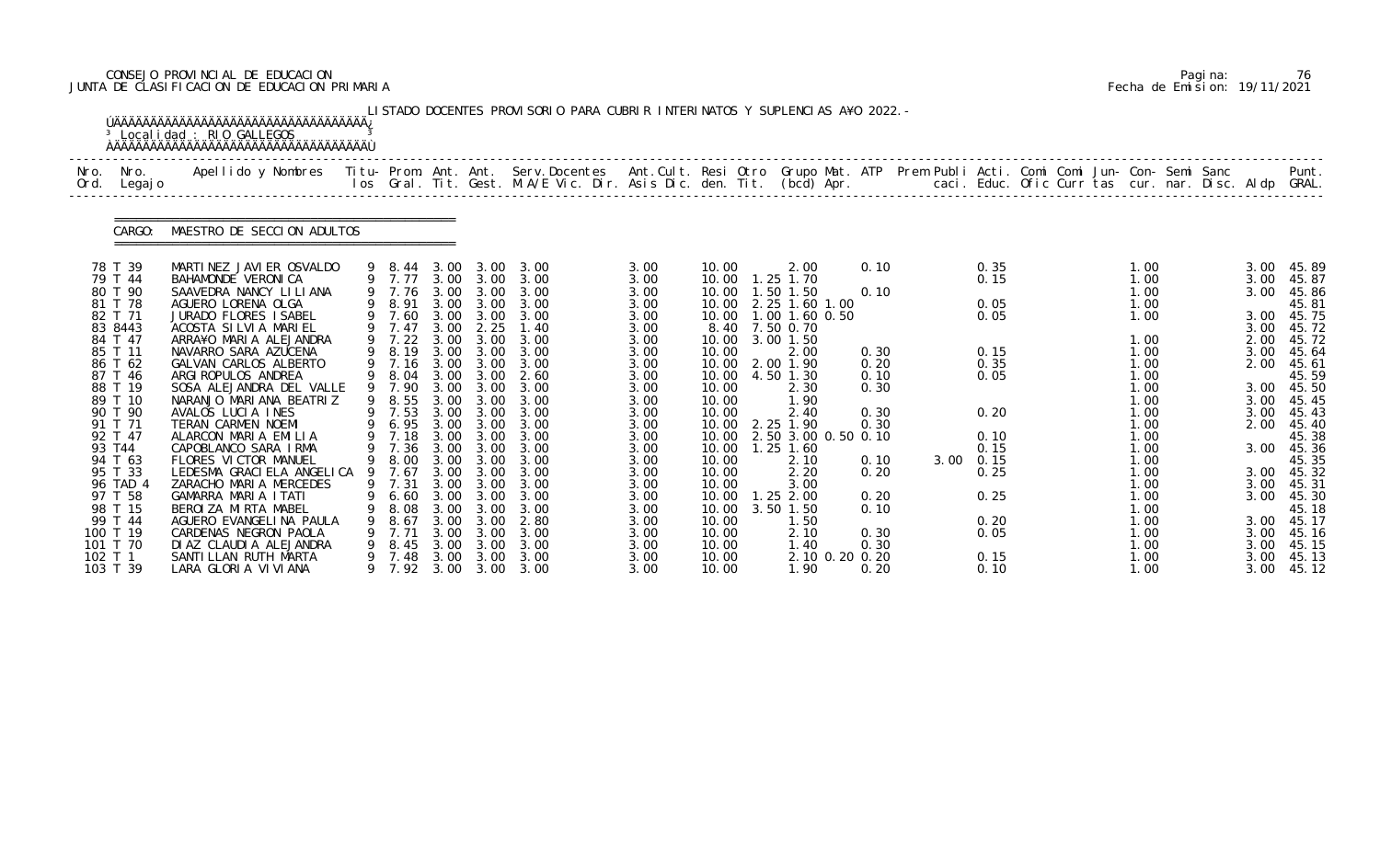# CONSEJO PROVINCIAL DE EDUCACION Pagina: 77 JUNTA DE CLASIFICACION DE EDUCACION PRIMARIA Fecha de Emision: 19/11/2021

|              |                      | <sup>3</sup> Localidad : RIO GALLEGOS<br><b>AAAAAAAAAAAAAAAAAAAAAAAAAAAAAAAAAAAA</b>                                                            |                  |      |                   | LISTADO DOCENTES PROVISORIO PARA CUBRIR INTERINATOS Y SUPLENCIAS A¥O 2022. -                                                    |              |                |                           |                |              |      |      |      |  |              |  |              |                     |
|--------------|----------------------|-------------------------------------------------------------------------------------------------------------------------------------------------|------------------|------|-------------------|---------------------------------------------------------------------------------------------------------------------------------|--------------|----------------|---------------------------|----------------|--------------|------|------|------|--|--------------|--|--------------|---------------------|
| Nro.<br>Ord. | Nro.<br>Legaj o      | Apellido y Nombres - Titu- Prom. Ant. Ant. Serv.Docentes - Ant.Cult. Resi Otro -Grupo Mat. ATP - Prem Publi Acti. Comi Comi Jun- Con- Semi Sanc |                  |      |                   | los Gral. Tit. Gest. M.A/E Vic. Dir. Asis Dic. den. Tit. (bcd) Apr.        caci. Educ. Ofic Curr tas cur. nar. Disc. Aldp GRAL. |              |                |                           |                |              |      |      |      |  |              |  |              | Punt.               |
|              | CARGO:               | MAESTRO DE SECCION ADULTOS                                                                                                                      |                  |      |                   |                                                                                                                                 |              |                |                           |                |              |      |      |      |  |              |  |              |                     |
|              | 104 T 41             | SERRES MARIA LAURA<br>ACU¥A GERMAN DE LOS S                                                                                                     | 9 7.40           |      | 3.00 3.00         | 3.00 3.00 3.00                                                                                                                  | 3.00         |                | 10.00  1.00  1.70         |                |              |      |      |      |  | 1.00         |  |              | 3.00 45.10          |
|              | 105 T 78<br>106 T 11 | HERRERA JULIO RICARDO                                                                                                                           | 9 8.08           |      |                   | 3.00<br>9 8.19 3.00 3.00 3.00                                                                                                   | 3.00<br>3.00 | 10.00          | 10.00  1.25  3.00<br>1.70 |                | 0.40<br>0.10 |      |      | 0.30 |  | 1.00<br>1.00 |  |              | 45.03<br>3.00 44.99 |
|              | 107 T 46             | ROJAS MARIANA IRENE                                                                                                                             | 9 8.48           |      |                   | 3.00 3.00 2.80                                                                                                                  | 3.00         | 10.00          | 1.50 0.20                 |                |              |      |      |      |  | 1.00         |  |              | 3.00 44.98          |
|              | 108 T 19             | GOMEZ ANA LIA                                                                                                                                   | 9 8.22 3.00 3.00 |      |                   | 3.00                                                                                                                            | 3.00         | 10.00          | 1.60                      |                | 0.10         |      |      | 0.05 |  | 1.00         |  | 3.00         | 44.97               |
|              | 109 T 55             | PARRA RAMONA DEL CARMEN                                                                                                                         | 9 6.99           |      |                   | 3.00 3.00 3.00                                                                                                                  | 3.00         |                | 10.00 3.25 1.60 0.60 0.30 |                |              |      |      | 0.15 |  | 1.00         |  |              | 44.89               |
|              | 110 T 58             | CAVALLO VANESA KARINA                                                                                                                           | 9 8.64           |      | $3.00 \quad 3.00$ | 3.00                                                                                                                            | 2.25         | 10.00          | 1.80                      |                | 0.20         |      |      |      |  | 1.00         |  |              | 3.00 44.89          |
|              | 111 T 70             | LARUFFA SANDRA MABEL                                                                                                                            | 9 6.77           | 3.00 | 3.00              | 3.00                                                                                                                            | 3.00         |                | 10.00  0.50  2.20         |                | 0.40         |      |      |      |  | 1.00         |  |              | 3.00 44.87          |
|              | 112 T 33<br>113 T 71 | JUAREZ SANDRA ELIZABETH<br>SAAVEDRA CLARA ISABEL                                                                                                | 9 7.46<br>9 8.04 |      | 3.00 3.00         | 3.00 3.00 3.00<br>3.00                                                                                                          | 3.00<br>3.00 | 10.00<br>10.00 | 2.00<br>1.60              |                | 0.40<br>0.20 |      |      |      |  | 1.00<br>1.00 |  | 3.00<br>3.00 | 44.86<br>44.84      |
|              | 114 T 10             | BELEIZAN RAMONA ALICIA                                                                                                                          | 9 7.87           | 3.00 | 3.00              | 3.00                                                                                                                            | 3.00         | 10.00          | 2.25 2.30                 |                | 0.40         |      |      |      |  | 1.00         |  |              | 44.82               |
|              | 115 T 10             | CAMPORRO RODOLFO M                                                                                                                              | 9 7.68           |      | $3.00 \quad 3.00$ | 3.00                                                                                                                            | 1.90         | 10.00          |                           | 1.50 0.70      |              |      | 1.00 |      |  | 1.00         |  |              | 3.00 44.78          |
|              | 116 T 70             | ARGA¥ARAZ BARBARA ANDREA                                                                                                                        | 9 7.57           | 3.00 | 3.00              | 3.00                                                                                                                            | 2.70         | 10.00          | 2.10                      |                |              | 0.10 |      | 0.30 |  | 1.00         |  |              | 3.00 44.77          |
|              | 117 T 33             | <b>GRANEROS JULIA ESTER</b>                                                                                                                     | 6.56             | 3.00 | 3.00              | 3.00                                                                                                                            | 3.00         | 10.00          | 1.50 1.60                 |                |              |      |      | 0.10 |  | 1.00         |  | 3.00         | 44.76               |
|              | 118 T 33             | CHALLI ER GUSTAVO ROBERTO                                                                                                                       | 9 7.75           |      |                   | 3.00 3.00 3.00                                                                                                                  | 3.00         | 10.00          | 1.70                      |                |              |      |      | 0.30 |  | 1.00         |  | 3.00         | 44.75               |
|              | 119 T 46             | GIMENEZ ADRIANA PATRICIA                                                                                                                        | 9 7.45           |      | 3.00 3.00         | 3.00                                                                                                                            | 3.00         | 10.00          | 2.30                      |                |              |      |      |      |  | 1.00         |  | 3.00         | 44.75               |
|              | 120 T 90             | PEREZ ELIANA VALERIA                                                                                                                            | 9 7.78 3.00 3.00 |      |                   | 3.00                                                                                                                            | 3.00         | 10.00          |                           | 1.60 0.10 0.20 |              |      |      | 0.05 |  | 1.00         |  | 3.00         | 44.73               |
|              | 121 T 47             | ORELLANA JORGELINA<br>122 TP 7035 GARCIA VERONICA ESTHER                                                                                        |                  |      |                   | 9 7.42 3.00 3.00 3.00<br>9 8.56 3.00 3.00 2.60                                                                                  | 3.00<br>3.00 | 10.00<br>10.00 | 2.30                      |                |              |      |      |      |  | 1.00         |  | 3.00         | 44.72<br>3.00 44.71 |
|              | 123 T 10             | GONZALEZ ADRIANA PATRICIA 9                                                                                                                     | 7.67             | 3.00 | 3.00              | 3.00                                                                                                                            | 3.00         | 10.00          | 1.25 1.30<br>2.00         |                |              |      |      |      |  | 1.00         |  |              | 3.00 44.67          |
| 124 T 1      |                      | VILLAGRA MARTA DEL VALLE                                                                                                                        | 7.41             | 3.00 | 2.75              | 3.00                                                                                                                            | 3.00         | 10.00          | 4.00 1.50                 |                |              |      |      |      |  | 1.00         |  |              | 44.66               |
|              | 125 5050             | VI LLORDO MATI LDE                                                                                                                              | 8.10             | 3.00 | 2.75              | 3.00                                                                                                                            | 3.00         | 10.00          | 1. 80                     |                |              |      |      |      |  | 1.00         |  | 3.00         | 44.65               |
|              | 126 T 44             | CARDENAS NORMA ELIZABETH                                                                                                                        | 7.34             | 3.00 | 3.00              | 3.00                                                                                                                            | 3.00         | 10.00          |                           | 1.70 0.40 0.20 |              |      |      |      |  | 1.00         |  |              | 3.00 44.64          |
|              | 127 4864             | ZAPATA LUIS                                                                                                                                     | 7.66             | 3.00 | 3.00              | 3.00                                                                                                                            | 3.00         | 10.00          | 1. 90                     |                |              |      |      | 0.05 |  | 1.00         |  | 3.00         | 44.61               |
|              | 128 T 81             | RAMIREZ MABEL MARIA LILIA                                                                                                                       | 8.64             | 3.00 | 3.00              | 3.00                                                                                                                            | 3.00         | 10.00          | 1. 80                     |                | 0.10         |      |      |      |  | 1.00         |  | 2.00         | 44.54               |
|              | 129 TAD 4            | ACCARINO ADRIANA                                                                                                                                | 9 9.18           | 3.00 | 2.25              | 1.70 0.30                                                                                                                       | 3.00         |                | 10.00  1.00  0.90         |                | 0.20         |      |      |      |  | 1.00         |  |              | 3.00 44.53          |

|  | Pagi na: |                              |
|--|----------|------------------------------|
|  |          | Fecha de Emision: 19/11/2021 |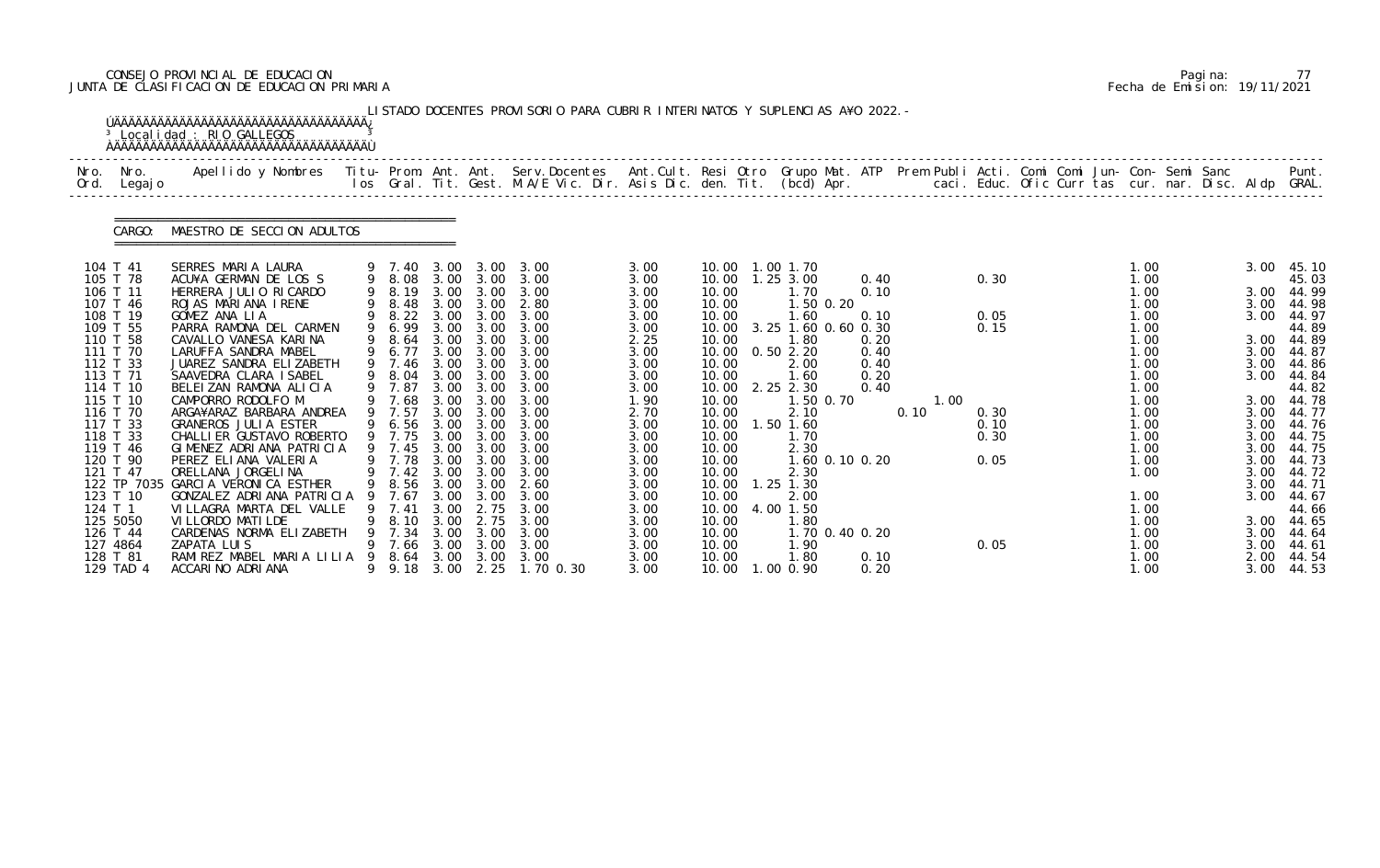# CONSEJO PROVINCIAL DE EDUCACION Pagina: 78 JUNTA DE CLASIFICACION DE EDUCACION PRIMARIA Fecha de Emision: 19/11/2021

|              |                      | <sup>3</sup> Localidad : RIO GALLEGOS                                                                                                    |   |                  |              |                   | LISTADO DOCENTES PROVISORIO PARA CUBRIR INTERINATOS Y SUPLENCIAS A¥O 2022. -                                             |              |                 |                               |              |      |             |  |              |  |              |                     |
|--------------|----------------------|------------------------------------------------------------------------------------------------------------------------------------------|---|------------------|--------------|-------------------|--------------------------------------------------------------------------------------------------------------------------|--------------|-----------------|-------------------------------|--------------|------|-------------|--|--------------|--|--------------|---------------------|
| Nro.<br>Ord. | Nro.<br>Legaj o      | Apellido y Nombres Titu- Prom. Ant. Ant. Serv.Docentes Ant.Cult. Resi Otro Grupo Mat. ATP Prem Publi Acti. Comi Comi Jun- Con- Semi Sanc |   |                  |              |                   | los Gral. Tit. Gest. M.A/E Vic. Dir. Asis Dic. den. Tit. (bcd) Apr. caci. Educ. Ofic Curr tas cur. nar. Disc. Aldp GRAL. |              |                 |                               |              |      |             |  |              |  |              | Punt.               |
|              | CARGO:               | MAESTRO DE SECCION ADULTOS                                                                                                               |   |                  |              |                   |                                                                                                                          |              |                 |                               |              |      |             |  |              |  |              |                     |
|              | 130 T 90             | SIAREZ ROSANA LUCIA                                                                                                                      |   | 9 7.59           | 3.00         | 3.00              | 3.00                                                                                                                     | 3.00         | 10.00           | 1.80                          |              |      | 0.10        |  | 1.00         |  | 3.00         | 44.49               |
| 132 T 1      | 131 T 83             | PRUYAS JORGE ALBERTO<br>BARRAGAN CARINA DANIELA                                                                                          |   | 9 7.16<br>9 8.30 | 3.00         | 3.00 3.00<br>3.00 | 3.00<br>3.00                                                                                                             | 3.00<br>3.00 | 10.00<br>10.00  | 2.10<br>1.80 0.20             | 0.20         |      | 0.15        |  | 1.00<br>1.00 |  | 3.00<br>2.00 | 44.46<br>44.45      |
|              | 133 T 10             | CARRIZO SONIA ELIZABETH                                                                                                                  |   | 9 8.39           | 3.00         | 3.00              | 2.60                                                                                                                     | 3.00         | 10.00           | 1.30                          | 0.10         |      | 0.05        |  | 1.00         |  | 3.00         | 44.44               |
| 134 T 1      |                      | FLEITA CECILIA VERONICA                                                                                                                  |   | 9 7.09           | 3.00         | 3.00              | 3.00                                                                                                                     | 3.00         | 10.00           | 1.60 0.50 0.20                |              |      |             |  | 1.00         |  | 3.00         | 44.39               |
|              | 135 T 10<br>136 T 15 | MANSILLA PATRICIA                                                                                                                        | 9 | 8.48             | 3.00<br>3.00 | 3.00<br>3.00      | 2.60<br>3.00                                                                                                             | 3.00         | 10.00<br>10.00  | 1.30                          |              |      |             |  | 1.00         |  | 3.00<br>3.00 | 44.38               |
|              | 137 T 78             | SAVALA RAUL FRANCISCO<br>GODOY ROXANA MABEL                                                                                              |   | 6. 05<br>7.30    | 3.00         | 3.00              | 3.00                                                                                                                     | 3.00<br>3.00 | 10.00           | 1.50 1.80<br>1. 90            |              | 0.15 |             |  | 1.00<br>1.00 |  | 3.00         | 44.35<br>44.35      |
|              | 138 T 78             | CORDOVA PAULA VANINA                                                                                                                     |   | 8.24             | 3.00         | 3.00              | 3.00                                                                                                                     | 3.00         | 10.00           | 1.60                          | 0.20         |      | 0.25        |  | 1.00         |  | 2.00         | 44.29               |
| 139 T 1      |                      | REINOSO NORMA DEL VALLE                                                                                                                  |   | 5.45             | 3.00         | 3.00              | 3.00                                                                                                                     | 3.00         | 10.00           | 2.40 0.30 0.50                |              |      | 0.60        |  | 1.00         |  | 3.00         | 44.25               |
|              | 140 T 47<br>141 T 19 | ROMERO NI LDA ROSA<br>DUARTE MARIA CONCEPCION                                                                                            |   | 9 7.45<br>7.65   | 3.00<br>3.00 | 3.00<br>3.00      | 3.00<br>3.00                                                                                                             | 3.00<br>3.00 | 10.00<br>10.00  | 1.70<br>1.50                  | 0.10<br>0.10 |      |             |  | 1.00<br>1.00 |  | 3.00<br>3.00 | 44.25<br>44.25      |
|              | 142 T 62             | BARCOS GLADIS BEATRIZ                                                                                                                    |   | 9 7.56           | 3.00         | 3.00              | 3.00                                                                                                                     | 3.00         | 10.00           | 2.25 2.10                     | 0.20         |      | 0.10        |  | 1.00         |  |              | 44.21               |
|              | 143 T 33             | ZELAYA ELIZABETH DEL C                                                                                                                   |   | 9 7.30           | 3.00         | 3.00              | 3.00                                                                                                                     | 3.00         | 10.00           | 1.70                          | 0.10         |      | 0.10        |  | 1.00         |  | 3.00         | 44.20               |
|              | 144 T 11             | LAMAS PAULA ANDREA                                                                                                                       |   | 7.49             | 3.00         | 3.00              | 3.00                                                                                                                     | 3.00         | 10.00           | 1.70                          |              |      |             |  | 1.00         |  | 3.00         | 44.19               |
|              | 145 T 78<br>146 7808 | LEDESMA SANDRA ROSA<br>ROSALES MARIA ELENA                                                                                               | 9 | 7.06<br>8.36     | 3.00         | 3.00<br>3.00 3.00 | 3.00<br>3.00                                                                                                             | 3.00<br>3.00 | 10.00<br>9.80   | 2.00<br>2.00                  | 0.10         |      |             |  | 1.00         |  | 3.00<br>3.00 | 44.16<br>44.16      |
|              | 147 T 58             | DI AZ ANA ELIZABETH                                                                                                                      |   | 9 8.14           | 3.00         | 3.00              | 3.00                                                                                                                     | 2.55         | 10.00           | 2.75 1.60                     | 0.10         |      |             |  | 1.00         |  |              | 44.14               |
|              | 148 T 78             | PEREZ JORGE OMAR                                                                                                                         |   | 9 8.63 3.00 3.00 |              |                   | 2.60                                                                                                                     | 3.00         | 10.00           | 1.30                          |              |      | $0.25$ 0.30 |  | 1.00         |  |              | 2.00 44.08          |
|              | 149 T 41             | VALENZUELA MARIA LAURA                                                                                                                   |   | 7.50             | 3.00         | 3.00              | 2.80                                                                                                                     | 3.00         | 10.00           | 1.40                          | 0.30         |      |             |  | 1.00         |  |              | 3.00 44.00          |
|              | 150 T 63             | GONZALEZ SANDRA MARIEL                                                                                                                   |   | 6.44             | 3.00         | 3.00              | 3.00                                                                                                                     | 3.00         |                 | 10.00 3.25 1.70 0.60          |              |      |             |  | 1.00         |  |              | 43.99               |
|              | 151 T 39<br>152 T 10 | FLORES VILLAGRA GABRIELA<br>GARRIBIA MARIA LAURA                                                                                         |   | 8.07<br>8.46     | 3.00<br>3.00 | 3.00<br>3.00      | 2.60<br>3.00                                                                                                             | 3.00<br>3.00 | 10.00<br>10.00  | 1.30<br>1.50                  |              |      |             |  | 1.00<br>1.00 |  | 2.00         | 3.00 43.97<br>43.96 |
|              | 153 5628             | OTTI NO WALDO JUAN                                                                                                                       |   | 7.79             | 3.00         | 2.75              | 2.20                                                                                                                     | 1. 60        | 10.00 3.50 1.10 |                               |              |      |             |  |              |  | 3.00         | 43.94               |
|              | 154 T 39             | OVI EDO BEATRI Z ELI SABET                                                                                                               | 9 | 8.23             | 3.00         | 2.75              | 2.20                                                                                                                     | 3.00         | 10.00 3.00 1.70 |                               |              |      |             |  | 1.00         |  |              | 43.88               |
|              | 155 T 70             | PILLON MARIA ADRIANA                                                                                                                     | 9 | 8.32             |              |                   | 3.00 3.00 3.00                                                                                                           | 3.00         |                 | 10.00  1.25  1.80  0.40  0.10 |              |      |             |  | 1.00         |  |              | 43.87               |

|  | Pagi na: | 78                           |
|--|----------|------------------------------|
|  |          | Fecha de Emision: 19/11/2021 |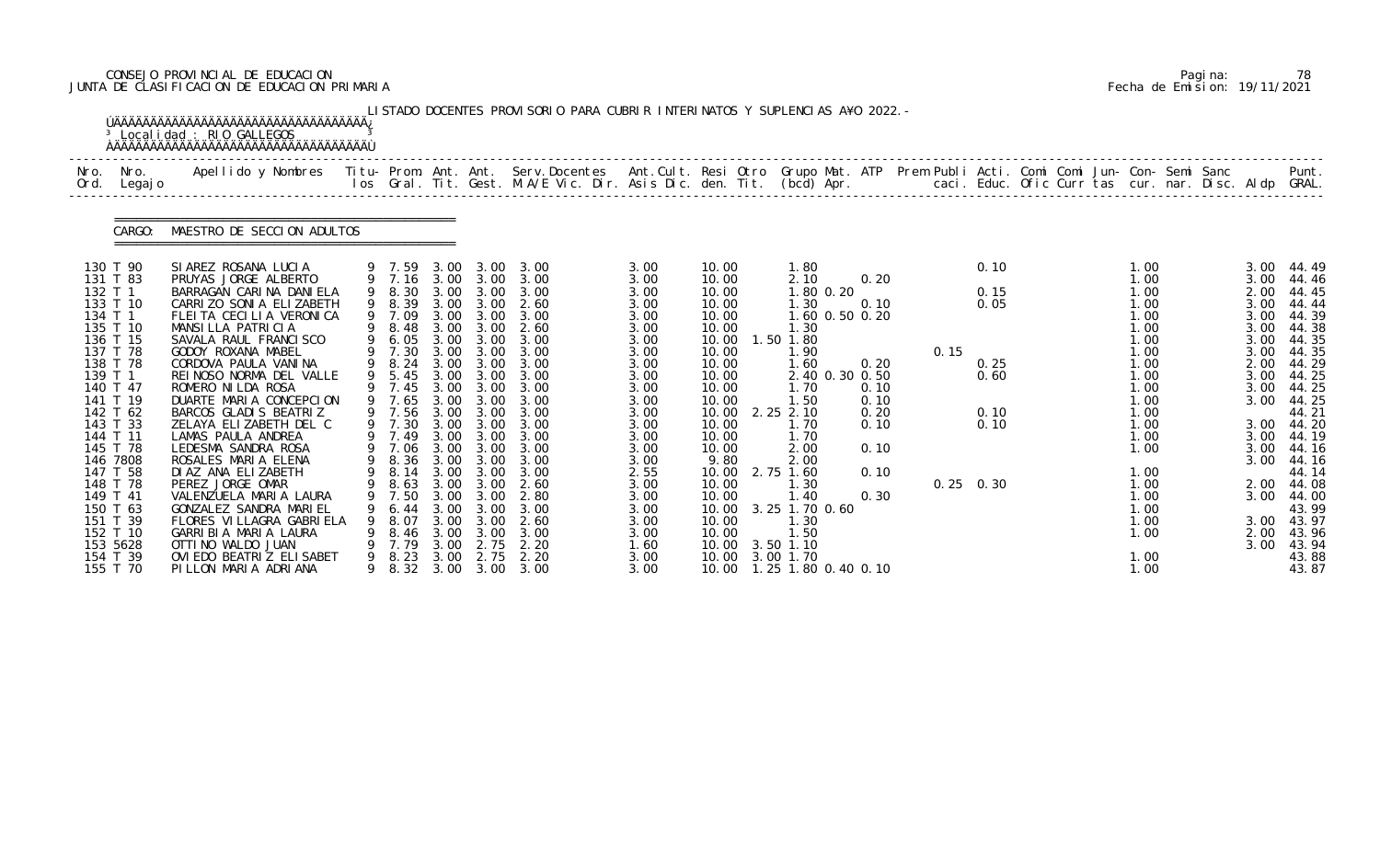# CONSEJO PROVINCIAL DE EDUCACION Pagina: 79 JUNTA DE CLASIFICACION DE EDUCACION PRIMARIA Fecha de Emision: 19/11/2021

| Nro.<br>Ord. | Nro.<br>Legaj o      | Apellido y Nombres Titu- Prom. Ant. Ant. Serv.Docentes Ant.Cult. Resi Otro Grupo Mat. ATP Prem Publi Acti. Comi Comi Jun- Con- Semi Sanc |        |                |              |              | los Gral. Tit. Gest. M.A/E Vic. Dir. Asis Dic. den. Tit. (bcd) Apr. caci. Educ. Ofic Curr tas cur. nar. Disc. Aldp GRAL. |              |                |                     |                |      |              |  |              |  |              | Punt.          |
|--------------|----------------------|------------------------------------------------------------------------------------------------------------------------------------------|--------|----------------|--------------|--------------|--------------------------------------------------------------------------------------------------------------------------|--------------|----------------|---------------------|----------------|------|--------------|--|--------------|--|--------------|----------------|
|              | CARGO:               | MAESTRO DE SECCION ADULTOS                                                                                                               |        |                |              |              |                                                                                                                          |              |                |                     |                |      |              |  |              |  |              |                |
|              | 156 T 91             | SOLIS ANDREA DEL VALLE                                                                                                                   |        | 9 7.11 3.00    |              | 2.00         | 1.60                                                                                                                     | 3.00         |                | 9.10 3.25 0.80 1.00 |                |      |              |  | 1.00         |  | 3.00         | 43.86          |
| 157 T 1      |                      | GUAQUIN MARCELA ELIANA                                                                                                                   |        | 9 7.23         |              | 3.00 3.00    | 3.00                                                                                                                     | 3.00         | 10.00          | 1.60                |                |      |              |  | 1.00         |  | 3.00         | 43.83          |
|              | 158 T 1<br>159 T 10  | FLORES CASTRO HILDA<br>MORALES PAMELA SILVINA                                                                                            |        | 6.41<br>9 7.40 | 3.00<br>3.00 | 3.00<br>3.00 | 3.00<br>2.80                                                                                                             | 3.00<br>3.00 | 10.00<br>10.00 | 2.30<br>1.40        | 0.20           |      | 0.10         |  | 1.00<br>1.00 |  | 3.00<br>3.00 | 43.81<br>43.80 |
|              | 160 4841             | BUJACI CH MONICA LILIANA                                                                                                                 |        | 9 8.14         | 3.00         | 3.00         | 3.00                                                                                                                     | 0.40         | 10.00          | 1.00 1.50 0.90 0.10 |                | 0.75 |              |  |              |  | 3.00         | 43.79          |
|              | 161 5594             | SORAIRE CECILIA VIVIANA                                                                                                                  |        | 8.17           | 3.00         | 3.00         | 2.60                                                                                                                     | 3.00         | 10.00          | $0.50$ 1.40         |                |      | 0.10         |  |              |  | 3.00         | 43.77          |
|              | 162 T 81             | CARO MARLEN ROXANA                                                                                                                       |        | 9 6.92         | 3.00         | 3.00         | 3.00                                                                                                                     | 3.00         | 10.00          | 1.80                |                |      | 0.05         |  | 1.00         |  | 3.00         | 43.77          |
|              | 163 T 47             | GALLO MATILDE DEL VALLE                                                                                                                  |        | 8.88           | 3.00         | 3.00         | 3.00                                                                                                                     | 2.70         | 10.00          | 1.25 1.80           |                |      |              |  | 1.00         |  |              | 43.63          |
|              | 164 T 70             | LIND INDIANA ISABEL                                                                                                                      |        | 7.62           | 3.00         | 3.00         | 2.60                                                                                                                     | 3.00         | 10.00          | 1.30                | 0.10           |      |              |  | 1.00         |  | 3.00         | 43.62          |
|              | 165 T 44             | ANTI PANI CRISTIAN                                                                                                                       |        | 7.48           | 3.00         | 3.00         | 3.00                                                                                                                     | 3.00         | 10.00          | 2.50 1.50 0.10      |                |      |              |  | 1.00         |  |              | 43.58          |
|              | 166 T 78             | ABBATE GABRIELA LAURA                                                                                                                    | 9<br>9 | 8.47           | 3.00         | 3.00         | 2.80                                                                                                                     | 3.00         | 10.00          | 1.50 1.40 0.30 0.10 |                |      |              |  | 1.00         |  |              | 43.57          |
|              | 167 4661<br>168 T 90 | ARREBOLA RAFAEL EMILIO                                                                                                                   |        | 8.13<br>7.47   | 3.00<br>3.00 | 3.00<br>3.00 | 3.00<br>3.00                                                                                                             | 2.40         | 10.00          | 1. 90<br>1.90       | 0.10           |      |              |  |              |  | 3.00         | 3.00 43.53     |
|              | 169 T 15             | TREBOTIC CRISTINA C<br>VEGA MARIA SOLEDAD                                                                                                |        | 9 7.30         | 3.00         | 2.00         | 2.00                                                                                                                     | 3.00<br>3.00 | 10.00<br>10.00 | 2.00 1.00           | 0.10<br>0.20   |      | 0.05         |  | 1.00         |  | 3.00         | 43.52<br>43.50 |
|              | 170 T 19             | SANCHEZ VI VI ANA ALEJANDRA                                                                                                              | 9      | 7.18           | 3.00         | 2.50         | 1.80                                                                                                                     | 3.00         | 10.00          | 2.00 0.90           | 0.10           |      |              |  | 1.00         |  | 3.00         | 43.48          |
|              | 171 T 44             | BOCKELMANN MARIA SONIA                                                                                                                   | 9      | 8. 66          | 3.00         | 2.50         | 2.20                                                                                                                     | 2.80         | 10.00          | 1.10                |                |      | 0.15         |  | 1.00         |  | 3.00         | 43.41          |
|              | 172 T 62             | MENCHINI ROSSANA M                                                                                                                       |        | 9 9.28         |              | 3.00 3.00    | 3.00                                                                                                                     | 3.00         | 10.00          | 1.70                | 0.20           |      | 0.20         |  | 1.00         |  |              | 43.38          |
|              | 173 8436             | TORRES NORMA DEL CARMEN                                                                                                                  |        | 9 5.77         | 3.00         | 3.00         | 3.00                                                                                                                     | 2.20         | 10.00          | 1.25 1.90           |                |      | 0.15         |  | 1.00         |  | 3.00         | 43.27          |
|              | 174 T 83             | FERNANDEZ GUSTAVO ADOLFO                                                                                                                 |        | 9 8.51         | 3.00         | 3.00         | 3.00                                                                                                                     | 3.00         | 10.00          | 1.70                |                | 1.00 |              |  | 1.00         |  |              | 43.21          |
|              | 175 T 15             | RI POLL CLAUDI A ANDREA                                                                                                                  |        | 7.74           | 2.20         | 0.75         | 1.30                                                                                                                     | 1. 90        |                | 10.00   5.50   0.60 |                | 0.15 |              |  | 1.00         |  |              | 3.00 43.14     |
|              | 176 T 62             | NU EZ RENE RAFAEL                                                                                                                        |        | 8.34           | 3.00         | 3.00         | 3.00                                                                                                                     | 2.90         | 10.00          | 1.00 1.90           |                |      |              |  | 1.00         |  |              | 43.14          |
|              | 177 T 10             | MU¥OZ PAOLA ALEJANDRA                                                                                                                    |        | 7.54           | 3.00         | 3.00         | 2.40                                                                                                                     | 3.00         | 10.00          | 1. 20               |                |      |              |  | 1.00         |  |              | 3.00 43.14     |
|              | 178 T 33<br>179 5252 | LEDESMA CELIA ESTHER<br>OTTINO NADIA ESTER                                                                                               |        | 7.58<br>9.01   | 3.00<br>3.00 | 3.00<br>3.00 | 2.60<br>3.00                                                                                                             | 2.50<br>3.00 | 10.00<br>10.00 | 1.30<br>1.80        | 0.10           |      | 0.15<br>0.20 |  | 1.00<br>1.00 |  | 3.00         | 43.13<br>43.11 |
|              | 180 TAD 1            | INFRAN LUIS ALBERTO                                                                                                                      |        | 6.70           | 3.00         | 3.00         | 3.00                                                                                                                     | 3.00         | 10.00          |                     | 2.20 0.80 0.30 |      | 0.10         |  | 2.00         |  |              | 43.10          |
|              | 181 T 1              | MANSILLA SILVIA EDITH                                                                                                                    | 9      | 8. 04          |              |              | 3.00 3.00 3.00                                                                                                           | 3.00         |                | 10.00  1.00  1.90   |                |      |              |  | 1.00         |  |              | 42.94          |

|  | Pagi na: |                              |
|--|----------|------------------------------|
|  |          | Fecha de Emision: 19/11/2021 |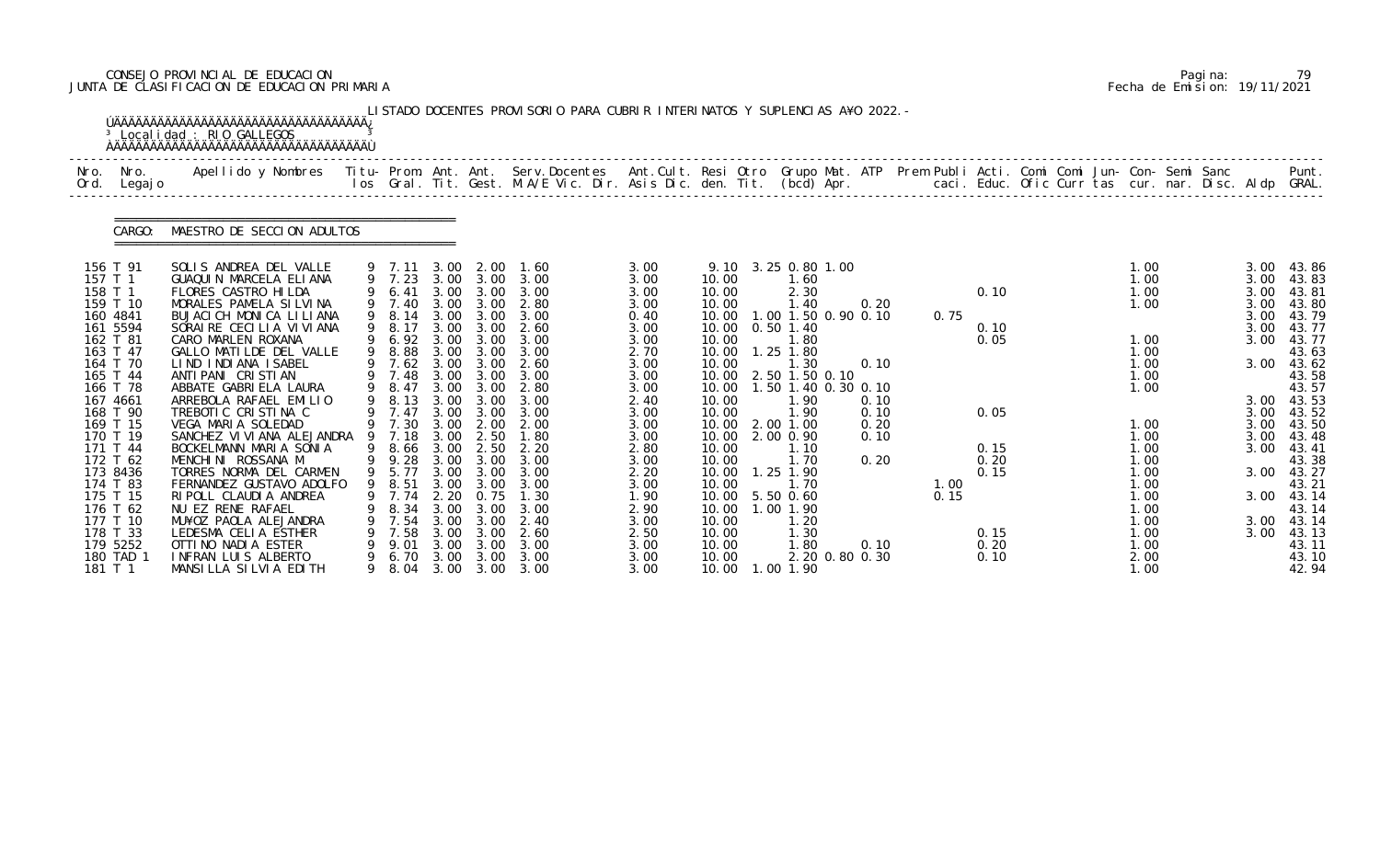# CONSEJO PROVINCIAL DE EDUCACION Pagina: 80 JUNTA DE CLASIFICACION DE EDUCACION PRIMARIA Fecha de Emision: 19/11/2021

| Nro.     | Nro.<br>Ord. Legajo   | .Apellido y Nombres  Titu- Prom. Ant. Ant.  Serv.Docentes  Ant.Cult. Resi Otro  Grupo Mat. ATP  Prem Publi Acti. Comi Comi Jun- Con- Semi Sanc              Punt<br>Ios Gral. Tit. Gest. M.A/E Vic. Dir. Asis Dic. den. Tit. (bcd |     |                  |              |                   |                                       |              |                |                          |              |  |              |  |              |  |      |                |
|----------|-----------------------|-----------------------------------------------------------------------------------------------------------------------------------------------------------------------------------------------------------------------------------|-----|------------------|--------------|-------------------|---------------------------------------|--------------|----------------|--------------------------|--------------|--|--------------|--|--------------|--|------|----------------|
|          | CARGO:                | MAESTRO DE SECCION ADULTOS                                                                                                                                                                                                        |     |                  |              |                   |                                       |              |                |                          |              |  |              |  |              |  |      |                |
|          | 182 T 19              | ROJAS CRISTINA BEATRIZ                                                                                                                                                                                                            |     | 9 8.44           |              |                   | 3.00 3.00 3.00                        | 3.00         | 10.00          | 2.10                     | 0.40         |  |              |  | 1.00         |  |      | 42.94          |
|          | 183 T 39<br>184 TAD 1 | TRAYO GUI LLERMO VI DAL<br>SALGUERO SANDRA MONICA                                                                                                                                                                                 |     | 9 6.44<br>9 6.67 |              | 3.00 3.00         | 3.00 3.00 3.00<br>3.00 0.60 1.20 3.00 | 2.50         | 10.00<br>10.00 | 1.80<br>2.20             | 0.10<br>0.10 |  | 0.10<br>0.05 |  | 1.00<br>1.00 |  | 3.00 | 42.94<br>42.82 |
| 185 8804 |                       | DERENCIA ANDREA ROXANA                                                                                                                                                                                                            |     | 9 8.49           | 2.40         | 1.75              | 1.00                                  | 2.80         | 10.00          | 6.75 0.50                | 0.10         |  |              |  |              |  |      | 42.79          |
| 186 T 58 |                       | ALINCASTRO MARIA ESTER                                                                                                                                                                                                            |     | 9 8.53           |              | 3.00 3.00         | 3.00                                  | 3.00         | 10.00          | 1.90                     | 0.30         |  |              |  | 1.00         |  |      | 42.73          |
| 187 3577 |                       | DOMINGUEZ CLAUDIA MARIA                                                                                                                                                                                                           | 9   | 8. 07            | 3.00         | 3.00              | 1.60                                  | 3.00         | 10.00          | 4.00 0.80                | 0.20         |  | 0.05         |  |              |  |      | 42.72          |
| 188 T 11 | 189 T 46              | ARIAS CARLOS ARIEL<br>CRUZ ELISA EUNICE                                                                                                                                                                                           |     | 9 7.78<br>9 7.42 | 3.00<br>3.00 | 2.25<br>3.00      | 1.80<br>3.00                          | 2.70<br>3.00 | 10.00<br>10.00 | 1.00 0.90<br>1.252.00    |              |  | 0.25         |  | 1.00<br>1.00 |  | 3.00 | 42.68<br>42.67 |
|          | 190 T 58              | JUAREZ MARIA CLAUDIA                                                                                                                                                                                                              |     | 8.04             | 3.00         | 3.00              | 3.00                                  | 3.00         | 10.00          | $1.00$ $1.60$            |              |  |              |  | 1.00         |  |      | 42.64          |
|          | 191 T 61              | GONZALEZ LETICIA LILIANA                                                                                                                                                                                                          |     | 9 7.79           | 3.00         | 3.00              | 3.00                                  | 3.00         | 10.00          | $1.00$ $1.50$            |              |  | 0.35         |  | 1.00         |  |      | 42.64          |
|          | 192 T 55<br>193 T 71  | BENDER JORNADES CESAR E<br>LAFRAGETTE NATALIA LORENA                                                                                                                                                                              | - 9 | 9 7.62           | 3.00<br>3.00 | 2.75<br>3.00      | 2.20<br>3.00                          | 2.45         | 10.00<br>10.00 | 1.10 0.50<br>1.90        |              |  |              |  | 1.00<br>1.00 |  | 3.00 | 42.62<br>42.61 |
|          | 194 6860              | TAVERNA SOLEDAD MARINA                                                                                                                                                                                                            |     | 8.71<br>9 7.00   | 3.00         | 1.75              | 1.80                                  | 3.00<br>3.00 | 10.00          | 3.00 0.90                | 0.10         |  |              |  |              |  | 3.00 | 42.55          |
|          | 195 T 38              | SILVA ADRIANA ELIZABETH                                                                                                                                                                                                           | 9   | 6.93             | 3.00         | 2.00              | 2.00                                  | 3.00         | 10.00          | 4.00 1.00                | 0.30         |  | 0.30         |  | 1.00         |  |      | 42.53          |
|          | 196 T 71              | PESO MATILDE                                                                                                                                                                                                                      |     | 8.20             | 3.00         | 3.00              | 3.00                                  | 3.00         | 10.00          | 2.10                     | 0.10         |  | 0.05         |  | 1.00         |  |      | 42.45          |
|          | 197 T 44              | NU¥EZ ELISA NELIDA<br>CARRIZO ROXANA DEL VALLE                                                                                                                                                                                    |     | 9 8.50           | 3.00         | 3.00<br>3.00 3.00 | 3.00<br>2.40                          | 3.00         | 10.00          | 1.80                     |              |  | 0.05         |  | 1.00<br>1.00 |  |      | 42.35          |
| 198 085  | 199 T 39              | LEGAL SANDRA MARCELA                                                                                                                                                                                                              |     | 9 6.87<br>9 7.92 | 3.00         | 3.00              | 3.00                                  | 3.00<br>3.00 | 10.00<br>10.00 | $1.25$ 2.80<br>0.50 1.70 | 0.10         |  | 0.10         |  | 1.00         |  |      | 42.32<br>42.32 |
|          | 200 T 61              | ALDERETE MARCELO EDGARDO                                                                                                                                                                                                          |     | 9 6.22 3.00 3.00 |              |                   | 3.00                                  | 3.00         | 10.00          | 2.10                     |              |  |              |  | 1.00         |  | 2.00 | 42.32          |
|          | 201 T 10              | JOSA PERALTA VALERIA                                                                                                                                                                                                              |     | 8.64             | 3.00         | 2.75              | 2.40                                  | 3.00         | 10.00          | 1.00 1.20                | 0.30         |  |              |  | 1.00         |  |      | 42.29          |
| 202 T 78 |                       | BARROS PATRICIA MARIELA                                                                                                                                                                                                           |     | 7.53             | 3.00         | 3.00              | 3.00                                  | 3.00         | 10.00          | 1.00 1.70                |              |  |              |  | 1.00         |  |      | 42.23          |
|          | 203 T 70<br>204 T 70  | ZAPATA DANI ELA VERONI CA<br>CASASOLA NORMA ALICIA                                                                                                                                                                                |     | 9.01<br>7.80     | 3.00<br>3.00 | 2.25<br>3.00      | 1.80<br>3.00                          | 2.00<br>3.00 | 10.00<br>10.00 | 0.90<br>1.70             | 0.40         |  | 0.10<br>0.10 |  | 1.00<br>1.00 |  | 3.00 | 42.06<br>42.00 |
|          | 205 T 78              | VIDART MIRIAM ELISABET                                                                                                                                                                                                            |     | 8.24             | 3.00         | 3.00              | 3.00                                  | 3.00         | 10.00          | 1.50                     | 0.10         |  | 0.10         |  | 1.00         |  |      | 41.94          |
|          | 206 10130             | SANCHEZ MARIA SOLEDAD                                                                                                                                                                                                             |     | 7.72             | 3.00         | 2.00              | 1.40                                  | 3.00         | 5.60           | $6.50$ 0.70              |              |  |              |  |              |  | 3.00 | 41.92          |
|          | 207 T 46              | ESCOBAR JULIO CESAR                                                                                                                                                                                                               |     | 6.99             |              |                   | 3.00 3.00 3.00                        | 3.00         | 10.00          | 1.70 0.30 0.30           |              |  | 0.60         |  | 1.00         |  |      | 41.89          |

|  | Pagi na: | 80                           |
|--|----------|------------------------------|
|  |          | Fecha de Emision: 19/11/2021 |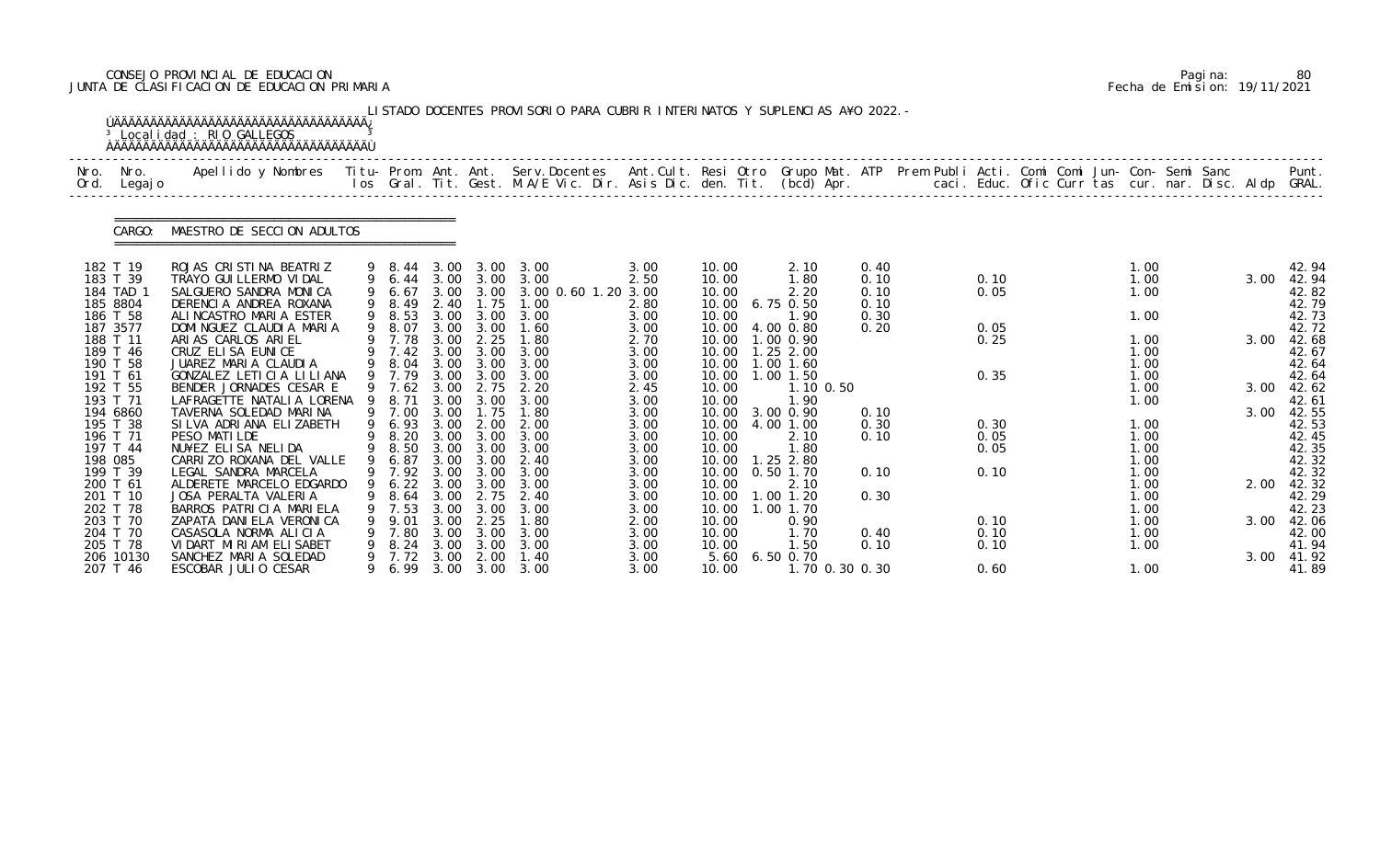# CONSEJO PROVINCIAL DE EDUCACION Pagina: 81 JUNTA DE CLASIFICACION DE EDUCACION PRIMARIA Fecha de Emision: 19/11/2021

| Nro.<br>Nro.<br>Ord.<br>Legaj o                                                                                                                                                                                                                                                  | Apellido y Nombres Titu- Prom. Ant. Ant. Serv.Docentes Ant.Cult. Resi Otro Grupo Mat. ATP Prem Publi Acti. Comi Comi Jun- Con- Semi Sanc                                                                                                                                                                                                                                                                                                                                                                                                                                         |        |                                                                                                                                                                                                                                             |                                                                                                                                              |                                                                                                                                                                                   | los Gral. Tit. Gest. M.A/E Vic. Dir. Asis Dic. den. Tit. (bcd) Apr.                                                                                                                       |                                                                                                                                                                                      |                                                                                                                                                                                                           |                                                                                                                                                                                                                   |                                                                              |                       |                                                                              | caci. Educ. Ofic Curr tas cur. nar. Disc. Aldp GRAL. |                                                                                                                                                                                      |                              | Punt.                                                                                                                                                                                                       |
|----------------------------------------------------------------------------------------------------------------------------------------------------------------------------------------------------------------------------------------------------------------------------------|----------------------------------------------------------------------------------------------------------------------------------------------------------------------------------------------------------------------------------------------------------------------------------------------------------------------------------------------------------------------------------------------------------------------------------------------------------------------------------------------------------------------------------------------------------------------------------|--------|---------------------------------------------------------------------------------------------------------------------------------------------------------------------------------------------------------------------------------------------|----------------------------------------------------------------------------------------------------------------------------------------------|-----------------------------------------------------------------------------------------------------------------------------------------------------------------------------------|-------------------------------------------------------------------------------------------------------------------------------------------------------------------------------------------|--------------------------------------------------------------------------------------------------------------------------------------------------------------------------------------|-----------------------------------------------------------------------------------------------------------------------------------------------------------------------------------------------------------|-------------------------------------------------------------------------------------------------------------------------------------------------------------------------------------------------------------------|------------------------------------------------------------------------------|-----------------------|------------------------------------------------------------------------------|------------------------------------------------------|--------------------------------------------------------------------------------------------------------------------------------------------------------------------------------------|------------------------------|-------------------------------------------------------------------------------------------------------------------------------------------------------------------------------------------------------------|
| CARGO:                                                                                                                                                                                                                                                                           | MAESTRO DE SECCION ADULTOS                                                                                                                                                                                                                                                                                                                                                                                                                                                                                                                                                       |        |                                                                                                                                                                                                                                             |                                                                                                                                              |                                                                                                                                                                                   |                                                                                                                                                                                           |                                                                                                                                                                                      |                                                                                                                                                                                                           |                                                                                                                                                                                                                   |                                                                              |                       |                                                                              |                                                      |                                                                                                                                                                                      |                              |                                                                                                                                                                                                             |
| 208 T 83<br>209 T 39<br>210 T 62<br>211 T 58<br>212 T 58<br>213 T 58<br>214 T 39<br>215 T 62<br>216 T 78<br>217 T 91<br>218 T 44<br>219 T 39<br>220 T 38<br>221 T 62<br>222 T 39<br>223 T 63<br>224 T 78<br>225 T 38<br>226 T 39<br>227 T 19<br>228 T 58<br>229 T 15<br>230 T 10 | MANCILLA ANA ESTHER<br>VARGAS ANA JANET<br>CASTRO PATRICIA CELESTE<br>BAHAMONDE PAMELA ANDREA<br>SARAVI A VALENTI NA<br>ORSINI CARINA PAOLA<br>RODRI GUEZ NANCY HAYDEE<br>GARECA BEATRIZ ASUNCION<br>BURYAILE OLGA LILIANA<br>DI AZ NORA<br>BARRIA SILVA PATRICIA<br>DI ARTES RAMON ANTONIO<br>FLORES KARINA ANDREA<br>TORRES LUCIA DEL VALLE<br>FLORES HEBE ROSSANA<br>CEBALLOS MARIA AIDEE<br>CRESPO MARIELA SILVANA<br>UZQUEDA BLANCA ROSA<br>BARRIA NELIDA ELIZABETH<br>COPA GLORIA DEL CARMEN<br>FERNANDEZ ANALIA MABEL<br>ROSINGANA NORMA BEATRIZ<br>MERINO MONICA LILIANA | 9<br>9 | 9 7.55<br>9 7.02 3.00<br>9 8.02 3.00<br>9 8.22<br>9 7.26<br>9 7.82<br>9 7.27<br>9 7.87<br>9 8.42<br>9 6.32<br>9 7.51<br>9 7.08<br>9 8.30<br>8.48<br>9 7.22<br>6.36 3.00<br>9 7.48<br>9 7.06 3.00<br>9 7.40<br>7. 24<br>7.68<br>7.51<br>7.45 | 3.00<br>3.00<br>3.00<br>3.00<br>3.00<br>3.00<br>3.00<br>3.00<br>3.00<br>3.00<br>3.00<br>3.00<br>3.00<br>3.00<br>3.00<br>3.00<br>3.00<br>3.00 | 3.00<br>2.75<br>3.00<br>3.00<br>3.00<br>3.00<br>3.00<br>2.25<br>2.75<br>2.50<br>3.00<br>2.50<br>3.00<br>2.50<br>3.00<br>3.00<br>3.00<br>3.00 3.00<br>3.00<br>3.00<br>2.50<br>3.00 | 3.00<br>2.20<br>3.00<br>2.80<br>3.00 3.00<br>3.00<br>3.00<br>3.00<br>3.00<br>2.40<br>2.20<br>3.00<br>3.00<br>3.00<br>2.00<br>3.00<br>3.00<br>3.00<br>3.00<br>3.00<br>3.00<br>2.10<br>3.00 | 3.00<br>2.90<br>3.00<br>3.00<br>3.00<br>3.00<br>3.00<br>3.00<br>3.00<br>3.00<br>2.05<br>3.00<br>3.00<br>3.00<br>2.85<br>3.00<br>3.00<br>3.00<br>3.00<br>3.00<br>3.00<br>2.05<br>3.00 | 10.00<br>10.00<br>10.00<br>10.00<br>10.00<br>10.00<br>10.00<br>10.00<br>6.30<br>10.00<br>10.00<br>10.00<br>10.00<br>8.40<br>10.00<br>10.00<br>10.00<br>10.00<br>10.00<br>10.00<br>10.00<br>10.00<br>10.00 | 2.20<br>$1.25$ $1.20$<br>1.80<br>1.40<br>2.10<br>1.90<br>2.30<br>1.80<br>2.50<br>1.20<br>1.10 0.20 0.10<br>2.10<br>1.70<br>2.00 0.60<br>3.00 1.00<br>3.00<br>1.70<br>1.70<br>2.00<br>2.00<br>1.50<br>1.20<br>1.80 | 0.20<br>0.20<br>0.10<br>0.10<br>0.10<br>0.10<br>0.30<br>0.40<br>0.10<br>0.10 | 0.15<br>$0.10$ $0.30$ | 0.10<br>1.30<br>0.05<br>0.20<br>0.35<br>0.10<br>0.10<br>0.25<br>0.15<br>0.10 |                                                      | 1.00<br>1.00<br>1.00<br>1.00<br>1.00<br>1.00<br>1.00<br>1.00<br>1.00<br>1.00<br>1.00<br>1.00<br>1.00<br>1.00<br>1.00<br>1.00<br>1.00<br>1.00<br>1.00<br>1.00<br>1.00<br>1.00<br>1.00 | 3.00<br>3.00<br>3.00<br>3.00 | 41.85<br>41.82<br>41.82<br>41.77<br>41.76<br>41.72<br>41.72<br>41.67<br>41.67<br>41.67<br>41.66<br>41.63<br>41.60<br>41.58<br>41.57<br>41.56<br>41.48<br>41.41<br>41.40<br>41.39<br>41.38<br>41.36<br>41.35 |

|  | Pagi na: | 81                           |
|--|----------|------------------------------|
|  |          | Fecha de Emision: 19/11/2021 |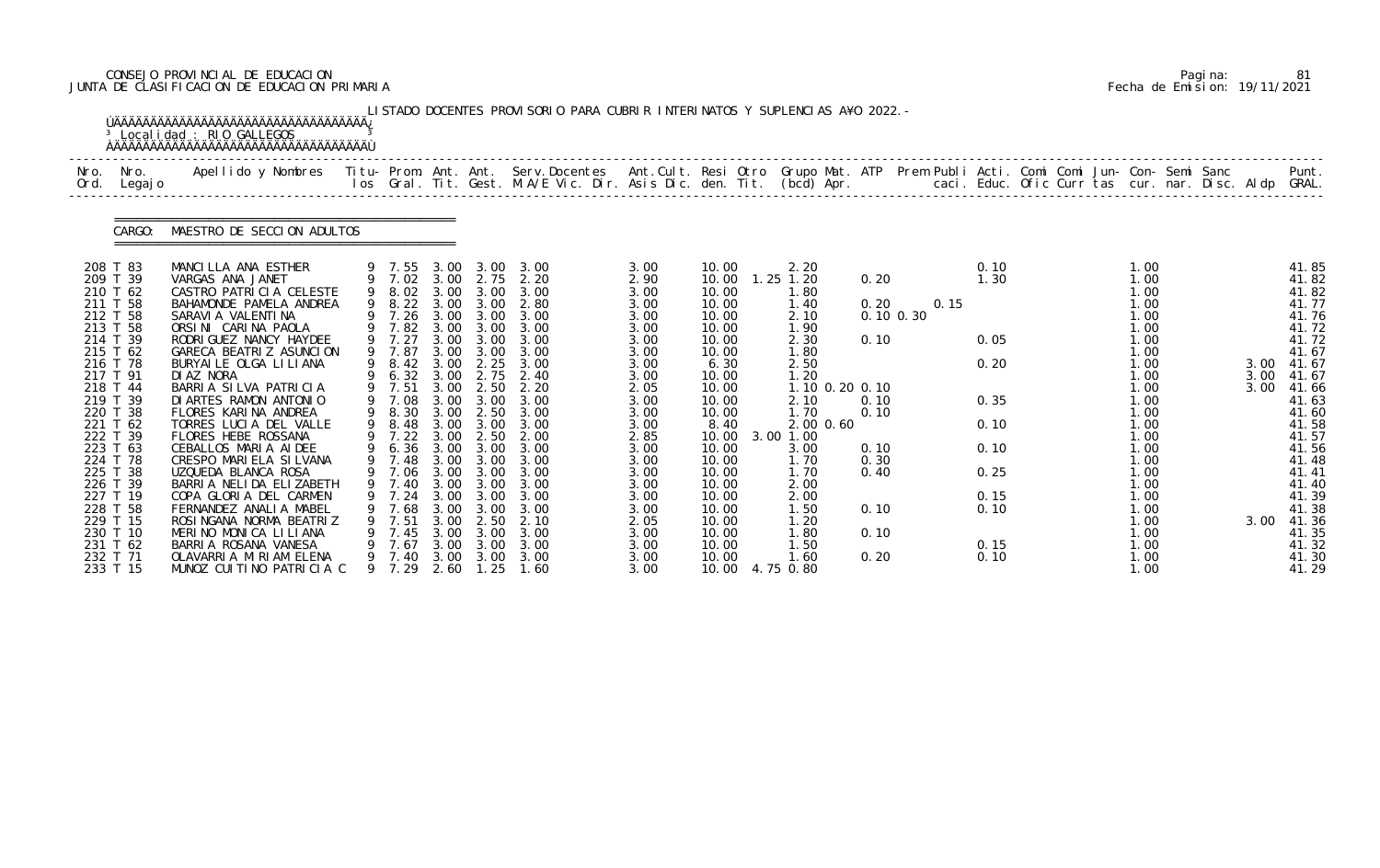# CONSEJO PROVINCIAL DE EDUCACION Pagina: 82 JUNTA DE CLASIFICACION DE EDUCACION PRIMARIA Fecha de Emision: 19/11/2021

|              |                                                                                                                                                                                                                                                                                              | <sup>3</sup> Localidad : RIO GALLEGOS<br><b>AAAAAAAAAAAAAAAAAAAAAAAAAAAAAAAAAAAA</b>                                                                                                                                                                                                                                                                                                                                                                                                                                                                                                                                       |        |                                                                                                                                             |                                                                      |                                                                                                                                                                          | LISTADO DOCENTES PROVISORIO PARA CUBRIR INTERINATOS Y SUPLENCIAS A¥O 2022. -                                                                                                                                                                                                                                                     |                                                                                                                                                                                                                    |                                                                                                                                                                                           |                                                                                                                                                                                                                                                                          |                                                                                              |                                                                      |  |                                                                                                                                                                            |               |      |                                                                                                                                                                                                                           |
|--------------|----------------------------------------------------------------------------------------------------------------------------------------------------------------------------------------------------------------------------------------------------------------------------------------------|----------------------------------------------------------------------------------------------------------------------------------------------------------------------------------------------------------------------------------------------------------------------------------------------------------------------------------------------------------------------------------------------------------------------------------------------------------------------------------------------------------------------------------------------------------------------------------------------------------------------------|--------|---------------------------------------------------------------------------------------------------------------------------------------------|----------------------------------------------------------------------|--------------------------------------------------------------------------------------------------------------------------------------------------------------------------|----------------------------------------------------------------------------------------------------------------------------------------------------------------------------------------------------------------------------------------------------------------------------------------------------------------------------------|--------------------------------------------------------------------------------------------------------------------------------------------------------------------------------------------------------------------|-------------------------------------------------------------------------------------------------------------------------------------------------------------------------------------------|--------------------------------------------------------------------------------------------------------------------------------------------------------------------------------------------------------------------------------------------------------------------------|----------------------------------------------------------------------------------------------|----------------------------------------------------------------------|--|----------------------------------------------------------------------------------------------------------------------------------------------------------------------------|---------------|------|---------------------------------------------------------------------------------------------------------------------------------------------------------------------------------------------------------------------------|
| Nro.<br>Ord. | Nro.<br>Legaj o                                                                                                                                                                                                                                                                              | Apellido y Nombres - Titu- Prom. Ant. Ant. Serv.Docentes - Ant.Cult. Resi Otro Grupo Mat. ATP - Prem Publi Acti. Comi Comi Jun- Con- Semi Sanc                                                                                                                                                                                                                                                                                                                                                                                                                                                                             |        |                                                                                                                                             |                                                                      |                                                                                                                                                                          | los Gral. Tit. Gest. M.A/E Vic. Dir. Asis Dic. den. Tit. (bcd) Apr.        caci. Educ. Ofic Curr tas cur. nar. Disc. Aldp GRAL.                                                                                                                                                                                                  |                                                                                                                                                                                                                    |                                                                                                                                                                                           |                                                                                                                                                                                                                                                                          |                                                                                              |                                                                      |  |                                                                                                                                                                            |               |      | Punt.                                                                                                                                                                                                                     |
|              | CARGO:                                                                                                                                                                                                                                                                                       | MAESTRO DE SECCION ADULTOS                                                                                                                                                                                                                                                                                                                                                                                                                                                                                                                                                                                                 |        |                                                                                                                                             |                                                                      |                                                                                                                                                                          |                                                                                                                                                                                                                                                                                                                                  |                                                                                                                                                                                                                    |                                                                                                                                                                                           |                                                                                                                                                                                                                                                                          |                                                                                              |                                                                      |  |                                                                                                                                                                            |               |      |                                                                                                                                                                                                                           |
|              | 234 T 70<br>235 6711<br>236 T 44<br>237 T 71<br>238 T 19<br>239 T 58<br>240 T 55<br>241 T 39<br>242 4068<br>243 T 63<br>244 T 62<br>245 T 11<br>246 T 15<br>247 T 11<br>248 T 61<br>249 T 39<br>250 T 58<br>251 T 63<br>252 T 33<br>253 T 44<br>254 T 81<br>255 4874<br>256 T 61<br>257 7804 | SCALZI EVANS MARIA<br>DELGADO GRISELDA MYRIAM<br>GONZALEZ MIRTA NELIDA<br>CONDOLEO CLAUDIA LORENA<br>MASSARONI ROSANA BEATRIZ<br>MARTINEZ FABIANA CARINA<br>CRUZ CRISPECIONA<br>RODRIGUEZ SANDRA INES<br>KOVALUK SILVIA MONICA<br>CHALIN MARIA EUGENIA<br>LARCHER ROSANA DEL VALLE<br>DI AZ ROSANA VANESA<br>GALLEGO GI SELA PAULA<br>GOMEZ HUGO ALFREDO<br>RAMIREZ MARIO LEONARDO<br>CARO MARCELA ANALIA<br>RISSO PATRON SELVA SUSANA 9 6.24<br>PAREDES RAUL LUIS<br>DI AZ ROSA MAGDALENA<br>CARRIZO MARISA GABRIELA<br>LOPEZ MARIA ELENA<br>BERNASCONI OMAR DARIO<br>DI ALESSIO MARIA FERNANDA<br>MENDOZA PAMELA SABRINA |        | 9 7.54<br>9 6.87<br>9 6.57<br>9 7.27<br>9 8.19<br>9 7.03<br>9 7.90<br>9 7.19<br>9 7.38<br>9 7.35<br>7. 16<br>7.48<br>7.57<br>7.07<br>9 7.44 | 3.00<br>3.00<br>3.00<br>3.00<br>2.80<br>3.00<br>3.00<br>3.00<br>2.80 | 9 7.77 3.00 2.50<br>3.00 3.00<br>3.00<br>$3.00 \quad 3.00$<br>3.00<br>9 7.70 3.00 3.00<br>3.00<br>3.00<br>3.00 3.00<br>3.00 3.00<br>2.25<br>3.00<br>3.00<br>3.00<br>2.25 | 9 7.09 3.00 3.00 3.00<br>2.00<br>9 7.46 3.00 3.00 3.00<br>3.00 3.00 3.00<br>3.00 3.00 3.00<br>9 8.30 3.00 3.00 2.40<br>3.00<br>3.00<br>3.00 3.00 2.40<br>3.00<br>1.40<br>2.80<br>2.00<br>3.00<br>9 7.16 3.00 3.00 3.00<br>3.00<br>3.00<br>9 6.53 3.00 3.00 3.00<br>9 6.63 3.00 3.00 3.00<br>1.80<br>3.00<br>3.00<br>3.00<br>1.80 | 3.00<br>3.00<br>3.00<br>3.00<br>3.00<br>3.00<br>3.00 0.25 10.00<br>3.00<br>3.00<br>2.80<br>3.00<br>3.00<br>3.00 0.10 10.00<br>3.00<br>2.80<br>3.00<br>3.00<br>3.00<br>2.90<br>3.00<br>3.00<br>3.00<br>3.00<br>2.70 | 10.00<br>10.00<br>10.00<br>10.00<br>10.00<br>10.00<br>10.00<br>10.00<br>10.00<br>10.00<br>10.00<br>10.00<br>10.00<br>10.00<br>10.00<br>10.00<br>10.00<br>10.00<br>10.00<br>10.00<br>10.00 | 1.90<br>10.00 3.00 1.00<br>1.80<br>1.70<br>1.80 0.30 0.20<br>1.20<br>2.20 1.00 0.40<br>1.90<br>$1.25$ $1.20$<br>2.10<br>1.25 1.20 0.10 0.10<br>1.40<br>1.50 1.00<br>1.60<br>1.90<br>1.60<br>1.00 1.60<br>2.30<br>2.50<br>0.90<br>1. 50<br>1.00 1.40<br>1.90<br>3.75 0.90 | 0.20<br>0.20<br>0.10<br>0.10<br>0.10<br>0.10<br>0.10<br>0.10<br>0.10<br>0.20<br>0.10<br>0.30 | 0.10<br>0.05<br>0.10<br>0.15<br>0.10<br>0.15<br>0.10<br>0.20<br>0.10 |  | 1.00<br>1.00<br>1.00<br>1.00<br>1.00<br>$0.10$ 1.00<br>1.00<br>1.00<br>1.00<br>1.00<br>$0.20$ 1.00<br>1.00<br>1.00<br>1.00<br>1.00<br>1.00<br>1.00<br>1.00<br>1.00<br>1.00 |               | 1.50 | 41.29<br>41.27<br>41.26<br>41.24<br>41.22<br>41.20<br>41.17<br>41.17<br>41.14<br>41.13<br>41.10<br>41.10<br>41.09<br>41.08<br>41.06<br>41.05<br>41.04<br>41.03<br>41.03<br>3.00 41.01<br>40.98<br>40.97<br>40.97<br>40.94 |
|              | 258 T 62<br>259 T 15                                                                                                                                                                                                                                                                         | GONZALEZ DANTE ALBERTO<br>GONZALEZ ISABEL DEL V                                                                                                                                                                                                                                                                                                                                                                                                                                                                                                                                                                            | 9<br>9 | 6.32<br>6.50                                                                                                                                | 3.00<br>3.00                                                         | 3.00<br>3.00                                                                                                                                                             | 3.00<br>3.00                                                                                                                                                                                                                                                                                                                     | 3.00<br>3.00                                                                                                                                                                                                       | 10.00<br>10.00                                                                                                                                                                            | 2.00<br>2.00 0.20                                                                                                                                                                                                                                                        | 0.20                                                                                         | 0.25<br>0.10                                                         |  | 1.00                                                                                                                                                                       | $1.00$ $0.10$ |      | 40.87<br>40.80                                                                                                                                                                                                            |

|  | Pagi na: | 82                           |
|--|----------|------------------------------|
|  |          | Fecha de Emision: 19/11/2021 |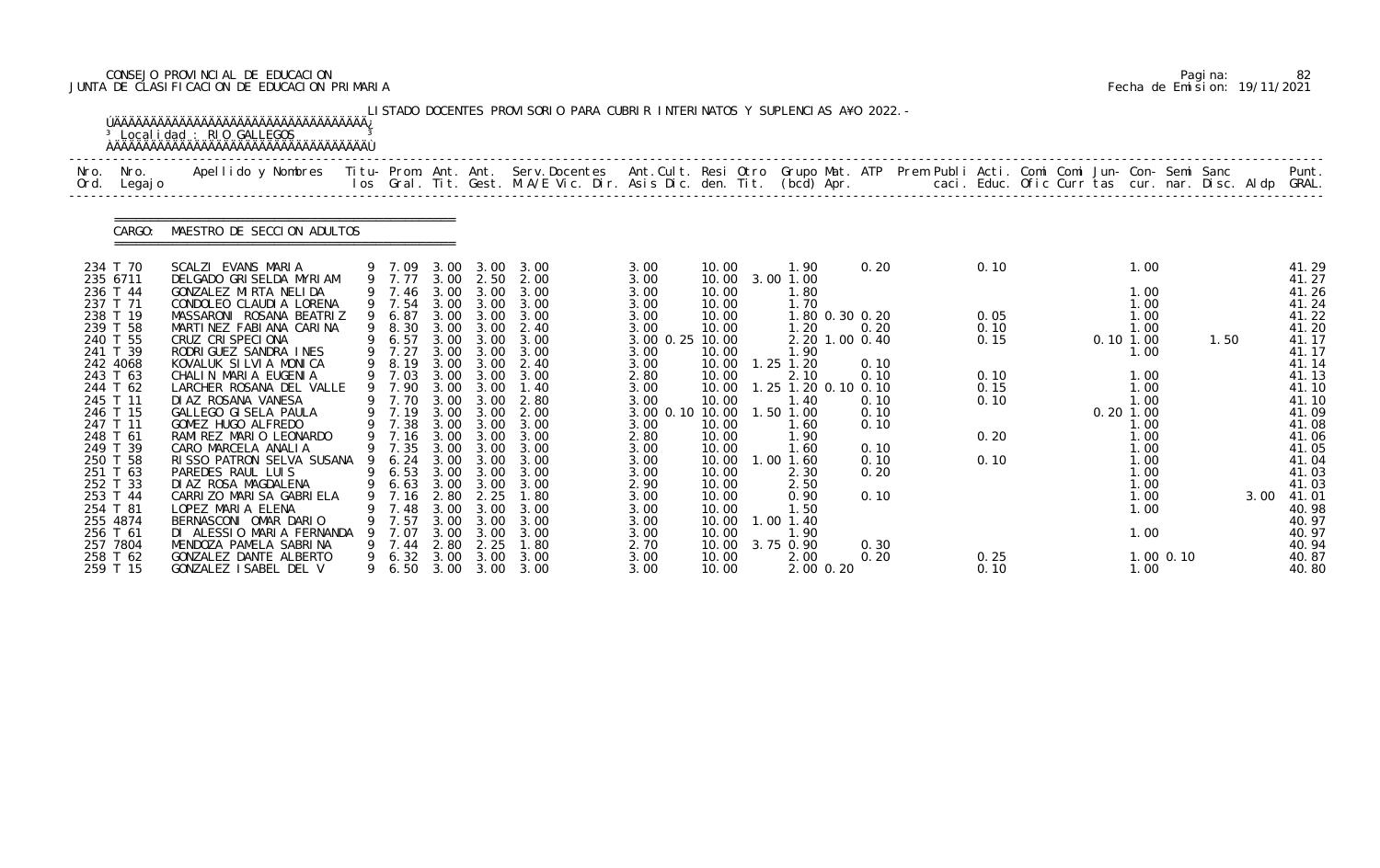# CONSEJO PROVINCIAL DE EDUCACION Pagina: 83 JUNTA DE CLASIFICACION DE EDUCACION PRIMARIA Fecha de Emision: 19/11/2021

|      |                      | <sup>3</sup> Localidad : RIO GALLEGOS                                                                                                                                                                                             |    |                          |              |                               | LISTADO DOCENTES PROVISORIO PARA CUBRIR INTERINATOS Y SUPLENCIAS A¥O 2022. - |              |                |                           |              |  |      |  |              |  |      |                     |
|------|----------------------|-----------------------------------------------------------------------------------------------------------------------------------------------------------------------------------------------------------------------------------|----|--------------------------|--------------|-------------------------------|------------------------------------------------------------------------------|--------------|----------------|---------------------------|--------------|--|------|--|--------------|--|------|---------------------|
| Nro. | Nro.<br>Ord. Legajo  | .Apellido y Nombres  Titu- Prom. Ant. Ant.  Serv.Docentes  Ant.Cult. Resi Otro  Grupo Mat. ATP  Prem Publi Acti. Comi Comi Jun- Con- Semi Sanc              Punt.<br>Ios Gral. Tit. Gest. M.A/E Vic. Dir. Asis Dic. den. Tit. (bc |    |                          |              |                               |                                                                              |              |                |                           |              |  |      |  |              |  |      |                     |
|      | CARGO:               | MAESTRO DE SECCION ADULTOS                                                                                                                                                                                                        |    |                          |              |                               |                                                                              |              |                |                           |              |  |      |  |              |  |      |                     |
|      | 260 T 71             | REINOSO CLAUDIA GLADYS                                                                                                                                                                                                            |    | 9 7.66 2.80 2.25         |              |                               | 1.80                                                                         | 3.00         |                | 10.00 2.25 0.90           |              |  | 0.10 |  | 1.00         |  |      | 40.76               |
|      | 261 33<br>262 T 78   | VARGAS PAULA LORENA<br>TEJADA MARIA BEATRIZ                                                                                                                                                                                       |    | 9 8.50<br>9 7.75         | 3.00         | 3.00 1.00<br>2.75             | 2.60<br>2.60                                                                 | 3.00<br>3.00 | 10.00          | 10.00  0.50  1.30<br>1.30 | 0.80<br>0.10 |  | 0.15 |  | 1.00<br>1.00 |  |      | 40.70<br>40.65      |
|      | 263 T 58             | SANCHEZ ANALIA                                                                                                                                                                                                                    |    | 9 7.63                   |              |                               | 3.00 3.00 2.60                                                               | 3.00         | 10.00          | 1.30                      | 0.10         |  |      |  | 1.00         |  |      | 40.63               |
|      | 264 T 15             | RIVEROS CELIA BEATRIZ                                                                                                                                                                                                             |    | 9 9.50                   | 3.00         | 1.50                          | 1.60                                                                         | 1.15         | 10.00          | 0.80                      |              |  | 0.05 |  | 1.00         |  | 3.00 | 40.60               |
|      | 265 5534             | REI ¥ANCO VI VI ANA CELMI RA                                                                                                                                                                                                      |    | 9 7.55                   | 3.00         | 3.00                          | 3.00                                                                         | 0.55         | 10.00          | 1.50                      |              |  |      |  |              |  | 3.00 | 40.60               |
|      | 266 T 91<br>267 T 62 | TOLEDO LILIAN SILVINA<br>HERNANDEZ SANDRA MARIANA                                                                                                                                                                                 |    | 9 7.59<br>9 7.67         | 3.00<br>3.00 | 1.50<br>3.00                  | 1.80<br>2.40                                                                 | 3.00<br>1.95 | 9.80<br>10.00  | 0.90<br>$1.25$ $1.20$     | 0.10         |  |      |  | 1.00<br>1.00 |  | 3.00 | 40.59<br>40.57      |
|      | 268 T 15             | TOLEDO MABEL ALICIA                                                                                                                                                                                                               |    | 6.81                     | 3.00         | 3.00                          | 3.00                                                                         |              | 10.00          | 1.70                      |              |  |      |  | 1.00         |  | 3.00 | 40.51               |
|      | 269 T 71             | SOLORZANO RUBEN DARIO                                                                                                                                                                                                             |    | 9 6.99                   | 3.00         | 3.00                          | 3.00                                                                         | 2.35         | 10.00          | 2.10                      |              |  | 0.05 |  | 1.00         |  |      | 40.49               |
|      | 270 T 71             | ALVAREZ GRACI ELA CAROLINA                                                                                                                                                                                                        |    | 7.63                     | 3.00         | 2.75                          | 2.40                                                                         | 3.00         | 10.00          | 1.20 0.10 0.40            |              |  |      |  | 1.00         |  |      | 40.48               |
|      | 271 T 91             | BARRA CARMEN ELISA                                                                                                                                                                                                                |    | 8.52                     | 2.00         | $\overline{\phantom{0}}$ . 25 | 1.00                                                                         | 2.75         | 10.00          | 1.50 0.40                 |              |  |      |  | 1.00         |  |      | 3.00 40.42          |
|      | 272 T 58<br>273 T 78 | MARTINEZ CARLOS EMILIO<br>OJEDA HARO JULIO SANTIAGO 9 7.35                                                                                                                                                                        |    | 9 7.70                   | 3.00<br>3.00 | 2.75<br>2.25                  | 2.60<br>1.80                                                                 | 3.00<br>1.65 | 10.00<br>10.00 | 1.30<br>0.90              |              |  | 0.40 |  | 1.00<br>1.00 |  | 3.00 | 40.35<br>40.35      |
|      | 274 T 90             | RIVADENEIRA GIL FATIMA                                                                                                                                                                                                            | 9  | 8.07                     | 3.00         | 1.50                          | 1.00                                                                         | 0.85         | 8.40           | 3.00 0.50 1.00            |              |  |      |  | 1.00         |  | 3.00 | 40.32               |
|      | 275 T 83             | NI EVA CECILIA DEL CARMEN                                                                                                                                                                                                         |    | 9 7.47                   | 3.00         | 2.50                          | 2.00                                                                         | 2.60         | 10.00          | 1.75 1.00                 |              |  |      |  | 1.00         |  |      | 40.32               |
|      | 276 3833             | ADAMINI GERALDINE                                                                                                                                                                                                                 |    | 9 7.72 3.00 3.00         |              |                               | 1.00                                                                         | 3.00         | 10.00          | 0.50                      |              |  | 0.10 |  |              |  |      | 3.00 40.32          |
|      | 277 TAD 4            | BENITEZ MERCEDES ELVIRA                                                                                                                                                                                                           |    | 9 5.16 3.00              |              | 3.00                          | 3.00                                                                         | 3.00         | 10.00          | 3.00                      |              |  | 0.15 |  | 1.00         |  |      | 40.31               |
|      | 278 9891             | ACU¥A MARIA OFELIA<br>MEDINA ALBERTO ALEJANDRO                                                                                                                                                                                    | 9  | 9 7.44 1.80 0.50<br>7.72 | 3.00         | 2.75                          | 0.80<br>2.20                                                                 | 2.55         | 10.00          | $6.30$ $8.50$ $0.40$      |              |  |      |  |              |  |      | 3.00 40.29<br>40.27 |
|      | 279 6966<br>280 T 10 | COLMAN ROSANA MARIA                                                                                                                                                                                                               |    | 8.25                     | 3.00         | 2.00                          | 1.60                                                                         | 1.50<br>3.00 | 10.00          | 3.00 1.10<br>1.50 0.80    | 0.10         |  |      |  | 1.00         |  |      | 40.25               |
|      | 281 7531             | VILLAGRAN ANTONIO ARIEL                                                                                                                                                                                                           |    | 7.20                     | 3.00         | 2.25                          | 2.00                                                                         | 2.70         | 10.00          | 1.00                      | 0.10         |  |      |  |              |  | 3.00 | 40.25               |
|      | 282 T 61             | LEANES FRANCI SCO JAVI ER                                                                                                                                                                                                         |    | 6.15                     | 3.00         | 3.00                          | 3.00                                                                         | 3.00         | 10.00          | 2.00                      |              |  | 0.05 |  | 1.00         |  |      | 40.20               |
|      | 283 T 55             | DAVILA MARINA ESTER                                                                                                                                                                                                               |    | 7.34                     | 3.00         | 3.00                          | 2.40                                                                         | 3.00         | 10.00          | 1.20                      | 0.10         |  | 0.10 |  | 1.00         |  |      | 40.14               |
|      | 284 4897             | ZAGARZAZU ROSANA                                                                                                                                                                                                                  |    | 6.73                     | 3.00         | 3.00                          | 3.00                                                                         | 3.00         | 10.00          | 1.90 0.50                 |              |  |      |  |              |  |      | 40.13               |
|      | 285 4950             | ALVARADO ALICIA DEL VALLE                                                                                                                                                                                                         | -9 | 6.00                     | 3.00         |                               | 3.00 3.00                                                                    | 3.00         | 10.00          | 2.00                      |              |  | 0.10 |  | 1.00         |  |      | 40.10               |

|  | Pagi na: | 83                           |
|--|----------|------------------------------|
|  |          | Fecha de Emision: 19/11/2021 |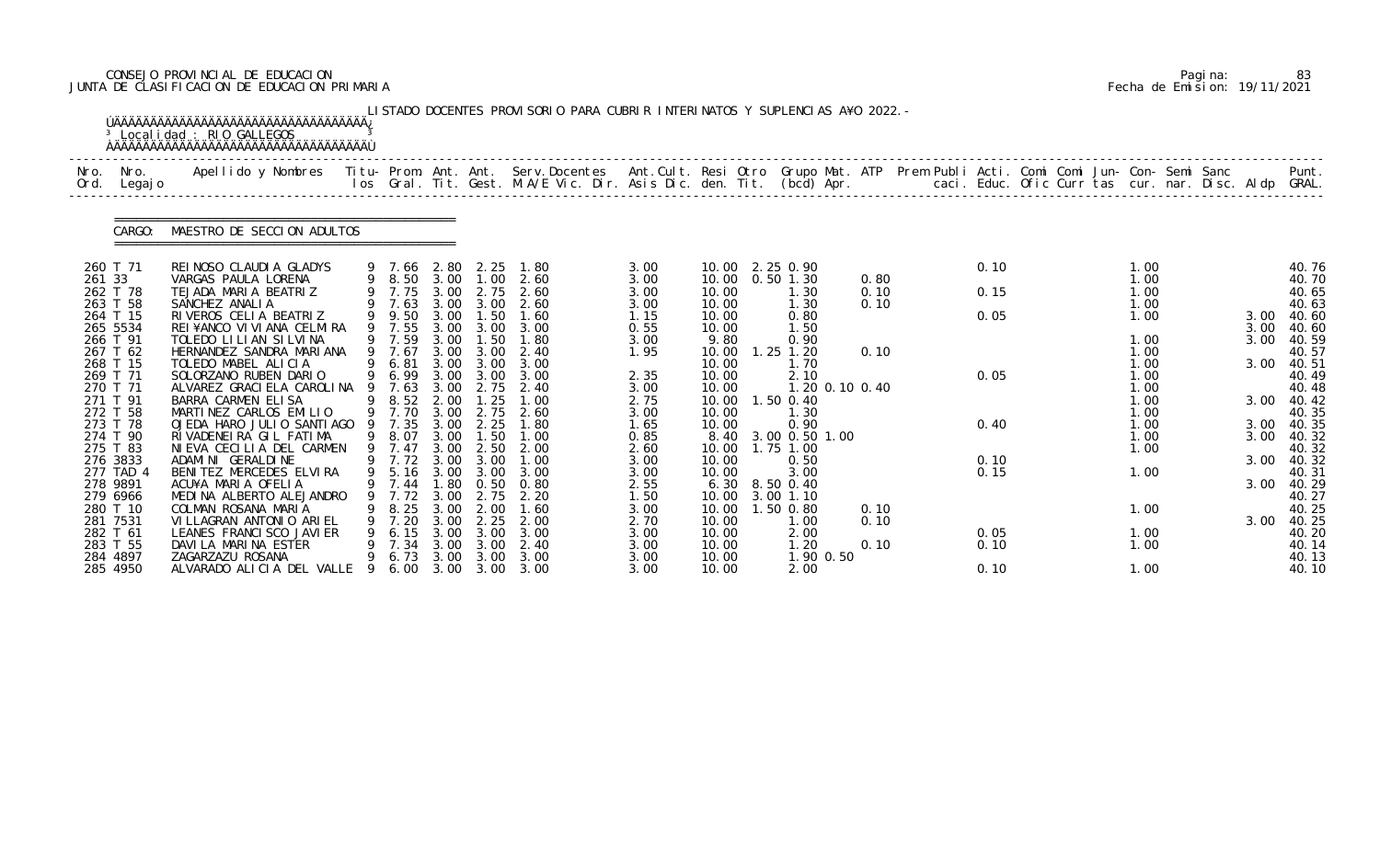# CONSEJO PROVINCIAL DE EDUCACION Pagina: 84 JUNTA DE CLASIFICACION DE EDUCACION PRIMARIA Fecha de Emision: 19/11/2021

|              |                      | <sup>3</sup> Localidad : RIO GALLEGOS                                                                                                    |    |                  |              |                           | LISTADO DOCENTES PROVISORIO PARA CUBRIR INTERINATOS Y SUPLENCIAS A¥O 2022. -                                                    |              |                |                            |      |      |  |      |  |      |                |
|--------------|----------------------|------------------------------------------------------------------------------------------------------------------------------------------|----|------------------|--------------|---------------------------|---------------------------------------------------------------------------------------------------------------------------------|--------------|----------------|----------------------------|------|------|--|------|--|------|----------------|
| Nro.<br>Ord. | Nro.<br>Legaj o      | Apellido y Nombres Titu- Prom. Ant. Ant. Serv.Docentes Ant.Cult. Resi Otro Grupo Mat. ATP Prem Publi Acti. Comi Comi Jun- Con- Semi Sanc |    |                  |              |                           | los Gral. Tit. Gest. M.A/E Vic. Dir. Asis Dic. den. Tit. (bcd) Apr.        caci. Educ. Ofic Curr tas cur. nar. Disc. Aldp GRAL. |              |                |                            |      |      |  |      |  |      | Punt.          |
|              | CARGO:               | MAESTRO DE SECCION ADULTOS                                                                                                               |    |                  |              |                           |                                                                                                                                 |              |                |                            |      |      |  |      |  |      |                |
|              | 286 T 90             | PEREZ MONICA NOEMI                                                                                                                       |    | 9 6.19 3.00      |              | 3.00                      | 3.00                                                                                                                            | 3.00         | 10.00          | 1.80                       |      | 0.10 |  | 1.00 |  |      | 40.09          |
|              | 287 5589             | MI LLALONCO SI LVANA                                                                                                                     |    | 9 7.69           |              | 3.00 3.00                 | 2.80                                                                                                                            | 3.00         | 10.00          | 1.40                       | 0.10 | 0.10 |  |      |  |      | 40.09          |
|              | 288 9937             | GIMENEZ SANDRA GISELA                                                                                                                    |    | 9.01             | 1.80         |                           | 1.70                                                                                                                            | 2.00         | 10.00          | 2.75 0.80                  |      |      |  |      |  | 3.00 | 40.06          |
|              | 289 8253<br>290 T 83 | LAGOS TAPIA JORGE LUIS<br>BLANCO ANGELA PAOLA                                                                                            |    | 9 8.24<br>9 7.72 | 2.80         | 2.00<br>$3.00 \quad 3.00$ | 1.80<br>2.20                                                                                                                    | 3.00<br>3.00 | 9.10<br>10.00  | 0.90<br>1.10               | 0.10 | 0.10 |  | 1.00 |  | 3.00 | 40.04<br>40.02 |
|              | 291 T 90             | BARRETO SI LVANA ALEJANDRA                                                                                                               |    | 7.01             | 3.00         | 3.00                      | 2.60                                                                                                                            | 3.00         | 10.00          | 1.30                       |      | 0.10 |  | 1.00 |  |      | 40.01          |
|              | 292 7809             | ANDREANELLI IRMA VERONICA                                                                                                                | -9 | 7.14             | 2.80         | 2.25                      | 1.80                                                                                                                            | 3.00         | 10.00          | 3.00 0.90                  | 0.10 |      |  |      |  |      | 39.99          |
|              | 293 4782             | ARRAUSI MARISA                                                                                                                           |    | 8.89             |              | 3.00 3.00                 | 2.00                                                                                                                            | 3.00         | 9.80           | .20                        | 0.10 |      |  |      |  |      | 39.99          |
|              | 294 8833             | ROBLES MARTHA FATIMA                                                                                                                     |    | 8.83             | 2.40         |                           | 2.40                                                                                                                            | 3.00         | 10.00          | 1.20                       |      | 0.15 |  |      |  | 3.00 | 39.98          |
|              | 295 T 58             | VERGARA STELLA MARIS                                                                                                                     | 9  | 6.67             | 3.00         | 2.75                      | 3.00                                                                                                                            | 3.00         | 10.00          | 1.50                       |      | 0.05 |  | 1.00 |  |      | 39.97          |
|              | 296 T 11             | CUESTAS TERESA ELIZABETH                                                                                                                 |    | 9 7.72           | 3.00         | 2.00                      | 1.70                                                                                                                            | 0.55         | 9.10           | 5.00 0.80                  |      |      |  | 1.00 |  |      | 39.87          |
|              | 297 10015            | CABRERA PAOLA FATIMA                                                                                                                     |    | 8.57             | 3.00         | 2.00                      | 3.00                                                                                                                            | 3.00         | 6.30           | 2.00                       |      |      |  |      |  | 3.00 | 39.87          |
|              | 298 T.62             | MASSAD RAMONA MERCEDES                                                                                                                   |    | 9 7.45           | 3.00         | 3.00                      | 2.90                                                                                                                            | 1.95         | 10.00          | 1.40                       | 0.10 |      |  | 1.00 |  |      | 39.80          |
|              | 299 7900             | ENRIQUETE MIRTA SUSANA                                                                                                                   |    | 9 7.18           | 3.00<br>3.00 | 1.50                      | 1.10                                                                                                                            | 3.00         | 10.00          | 2.50 0.50                  |      |      |  |      |  | 2.00 | 39.78          |
|              | 300 T 91<br>301 4476 | SLY VERONICA GABRIELA<br>ANDREATTA ARTURO GUSTAVO                                                                                        |    | 7.94<br>7.22     | 3.00         | 2.00<br>1.75              | 2.00<br>1.60                                                                                                                    | 0.55<br>3.00 | 10.00<br>10.00 | 1.00<br>3.00 1.10          | 0.10 | 0.10 |  | 1.00 |  | 3.00 | 39.69<br>39.67 |
|              | 302 0176             | FERNANDEZ ZULMA MABEL                                                                                                                    |    | 9 7.68           |              | 3.00 3.00                 | 3.00                                                                                                                            | 2.35         | 10.00          | 1.50                       |      | 0.10 |  |      |  |      | 39.63          |
|              | 303 T 70             | BARRIA GABRIELA IVON                                                                                                                     |    | 9 7.05           | 2.80         | 1.50                      | 1.80                                                                                                                            | 2.50         | 10.00          | 0.90                       |      |      |  | 1.00 |  | 3.00 | 39.55          |
|              | 304 T 15             | CARRI LLANCA ANDREA                                                                                                                      |    | 9 7.81           | 3.00         | 2.25                      | 2.25                                                                                                                            | 3.00         | 10.00          | 1.10                       |      |      |  | 1.00 |  |      | 39.41          |
|              | 305 T 39             | STUTZ ANDREA SUSANA                                                                                                                      |    | 7.22             | 3.00         | 2.75                      | 2.20                                                                                                                            | 3.00         | 10.00          | $\overline{\phantom{0}}$ . |      | 0.10 |  | 1.00 |  |      | 39.27          |
|              | 306 T 78             | ALMADA SONIA EVELIN                                                                                                                      |    | 8.45             | 3.00         | 2.50                      | 3.00                                                                                                                            | 1. 70        | 7.70           | 1.80 1.00                  |      | 0.10 |  | 1.00 |  |      | 39.25          |
|              | 307 T11              | DI AZ VERONI CA LORENA                                                                                                                   |    | 7.92             | 3.00         | 2.50                      | 1.90                                                                                                                            | 1.80         | 10.00          | 1.30 0.70                  |      | 0.10 |  | 1.00 |  |      | 39.22          |
|              | 308 T 44             | RUIZ NELIDA ROSA                                                                                                                         |    | 7.17             | 3.00         | 2.50                      | 2.00                                                                                                                            | 0.45         | 10.00          | 1. 00                      |      |      |  | 1.00 |  | 3.00 | 39.12          |
|              | 309 7827             | KRI STOF VALERIA                                                                                                                         |    | 7.52             | 2.80         | $\overline{.75}$          | 0.90                                                                                                                            | 3.00         |                | 7.70 3.00 0.40             |      |      |  |      |  | 3.00 | 39.07          |
|              | 310 T 71             | GUERRERO CARINA EMILCE                                                                                                                   |    | 8.31             | 2.40         | 1.75                      | 1.60                                                                                                                            | 3.00         | 10.00          | 0.80 1.00 0.20             |      |      |  | 1.00 |  |      | 39.06          |
|              | 311 8235             | SANDOVAL CORINA ALEJANDRA 9 7.17                                                                                                         |    |                  |              |                           | 1.80 0.50 2.80                                                                                                                  | 3.00         |                | 10.00 3.25 1.40            |      | 0.05 |  |      |  |      | 38.97          |

|  | Pagi na: | 84                           |
|--|----------|------------------------------|
|  |          | Fecha de Emision: 19/11/2021 |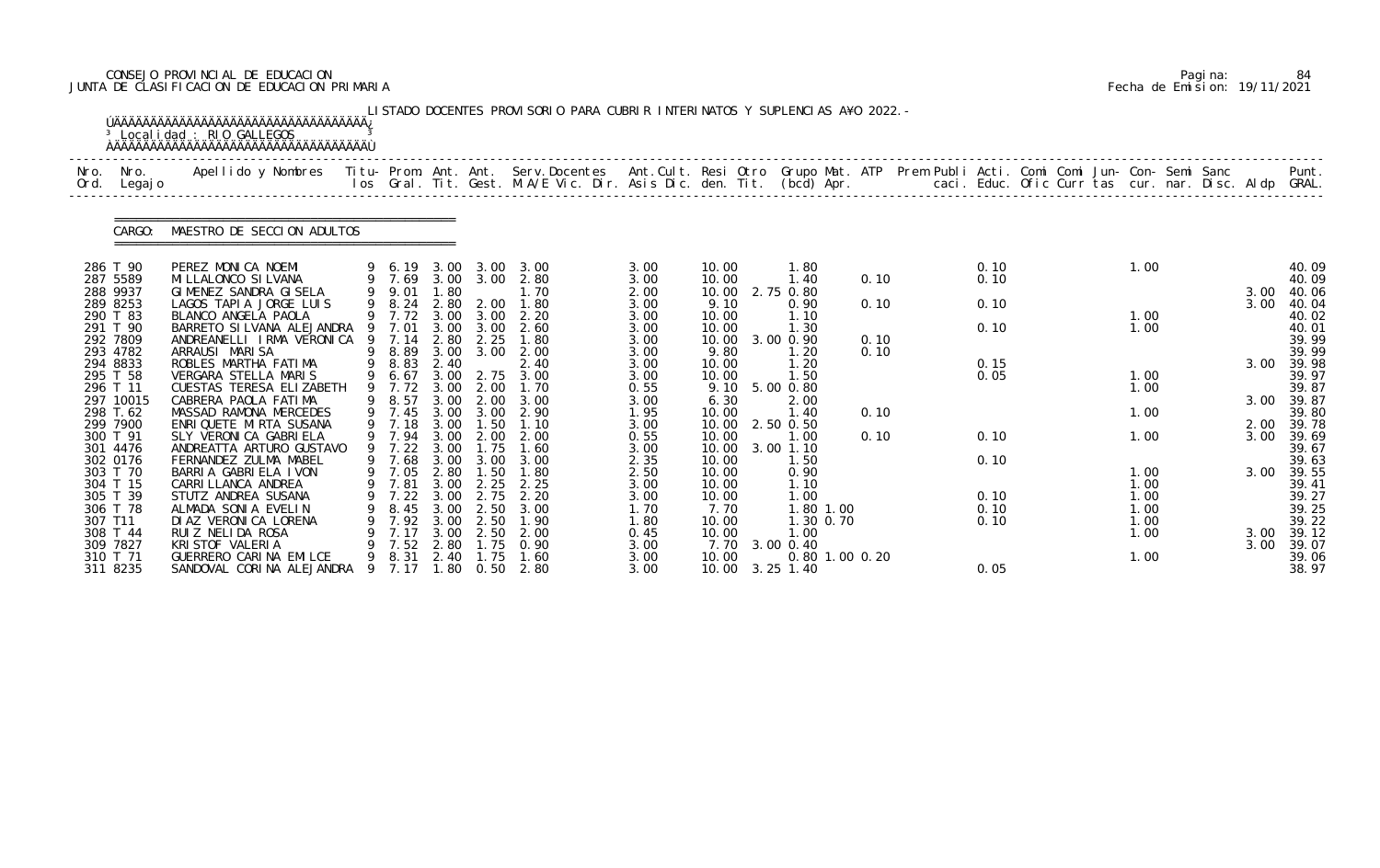# CONSEJO PROVINCIAL DE EDUCACION Pagina: 85 JUNTA DE CLASIFICACION DE EDUCACION PRIMARIA Fecha de Emision: 19/11/2021

| Nro.<br>Ord. | Nro.<br>Legaj o                                          | Apellido y Nombres Titu- Prom. Ant. Ant. Serv.Docentes Ant.Cult. Resi Otro Grupo Mat. ATP Prem Publi Acti. Comi Comi Jun- Con- Semi Sanc |   |                                              |                                      |                                      | los Gral. Tit. Gest. M.A/E Vic. Dir. Asis Dic. den. Tit. (bcd) Apr.       caci. Educ. Ofic Curr tas cur. nar. Disc. Aldp GRAL. |                                      |                                                             |                                               |              |      |              |  |                      |  |              | Punt.                                     |
|--------------|----------------------------------------------------------|------------------------------------------------------------------------------------------------------------------------------------------|---|----------------------------------------------|--------------------------------------|--------------------------------------|--------------------------------------------------------------------------------------------------------------------------------|--------------------------------------|-------------------------------------------------------------|-----------------------------------------------|--------------|------|--------------|--|----------------------|--|--------------|-------------------------------------------|
|              | CARGO:                                                   | MAESTRO DE SECCION ADULTOS                                                                                                               |   |                                              |                                      |                                      |                                                                                                                                |                                      |                                                             |                                               |              |      |              |  |                      |  |              |                                           |
|              | 312 T 91<br>313 9451<br>314 8043                         | OCAMPO MIRTA GLADIS<br>ARRUA CARDOZO CORINA ALBA<br>CARRION NELSON JAVIER                                                                |   | 9 6.72 3.00<br>9 8.75<br>9 8.41              | 2.80<br>2.80                         | 2.75<br>1.25<br>2.25                 | 2.40<br>1.00<br>1.80                                                                                                           | 2.85<br>2.65<br>0.70                 | 10.00<br>7.70<br>10.00                                      | 1.20<br>2.25 0.50<br>0.90                     |              |      |              |  | 1.00                 |  | 3.00<br>3.00 | 38.92<br>38.90<br>38.86                   |
|              | 315 T 83<br>316 T 41<br>317 8018                         | ROCHA PAOLA DEBORA<br>LERMA CAROLINA GRACIELA<br>VEGA VILMA MABEL                                                                        |   | 9 7.20<br>9 9.07<br>9 6.56                   | 3.00<br>3.00<br>3.00                 | 0.75<br>2.75<br>2.25                 | 1.70<br>2.20<br>1.60                                                                                                           | 2.40<br>0.50<br>3.00                 | 10.00<br>10.00<br>9.80                                      | 0.80<br>1.10<br>1.00 1.10                     | 0.10         |      | 0.40         |  | 1.00<br>1.00<br>1.00 |  | 3.00         | 38.85<br>38.72<br>38.71                   |
|              | 318 3542<br>319 T 78<br>320 9380<br>321 5561             | GONZALEZ CLAUDIA MARIA<br>MORALES DAIANA LORENA<br>SALVADOR MARI ANELA<br>AGUI RRE FERNANDO                                              |   | 9 8.50<br>9 8.34<br>7.11<br>9 8.16           | 3.00<br>1.80<br>2.20<br>3.00         | 2.25<br>0.50<br>1.00<br>3.00         | 0.60<br>1.20<br>1.00                                                                                                           | 3.00<br>3.00<br>3.00<br>3.00         | 2.75<br>10.00<br>10.00<br>10.00<br>10.00                    | $1.00$ $0.30$<br>$1.25$ 0.60<br>$0.50$ $0.60$ | 0.10<br>0.10 | 0.15 | 0.05<br>0.05 |  | 1.00                 |  | 3.00<br>3.00 | 38.65<br>38.59<br>38.46<br>38.41          |
|              | 322 T 78<br>323 9665<br>324 7403                         | FERNANDEZ CARCAMO MARIANA<br>FOGGETTA JULI ETA PAULA<br>VITULLI DANA                                                                     | 9 | 6.89<br>9 8.33<br>9 7.75                     | 3.00<br>3.00<br>3.00                 | 2.50<br>1.75<br>2.50                 | 2.00<br>1.60<br>1.30                                                                                                           | 2.90<br>3.00                         | 10.00<br>7.00<br>10.00                                      | 1.00<br>$0.80$ 1.00<br>1.00 0.60              | 0.10         |      | 0.10         |  | 1.00                 |  | 3.00<br>3.00 | 38.39<br>38.38<br>38.35                   |
|              | 325 8556<br>326 T 39<br>327 7909<br>328 5688<br>329 5467 | GONZA NI LDA DELICIA<br>ZELASCHI LILIANA INES<br>ACOSTA MI LAGROS FERNANDA<br>DI SANTO SI LVI NA ANDREA<br>JARA ALEJANDRA ANDREA         |   | 6.40<br>9 7.16<br>9 8.86<br>9 7.68<br>9 7.50 | 3.00<br>3.00<br>3.00<br>3.00<br>3.00 | 3.00<br>1.50<br>2.00<br>2.75<br>2.50 | 3.00<br>3.00<br>1.70<br>1.80<br>2.00                                                                                           | 1.55<br>3.00<br>3.00<br>3.00<br>3.00 | 9.10<br>5.60<br>9.80<br>10.00<br>10.00                      | 3.00<br>1.90<br>0.80<br>0.90<br>1.00          | 0.10         | 0.15 |              |  | 1.00                 |  | 3.00         | 38.20<br>38.16<br>38.16<br>38.13<br>38.10 |
|              | 330 3606<br>331 7426<br>332 8965                         | MI RANDA MI GUEL F<br>GOMEZ ALEJANDRA PATRICIA<br>FERNANDEZ ANA MARIA                                                                    | 9 | 9 5.74 3.00<br>6. 60<br>8.60                 | 3.00<br>2.80                         | 3.00<br>1.75<br>.00                  | 2.20<br>2.00<br>1.30                                                                                                           | 3.00<br>3.00<br>3.00                 | 10.00<br>10.00<br>7.70                                      | 1.10<br>1.50 1.00<br>4.00 0.60                | 0.20         |      | 0.05         |  | 1.00                 |  |              | 38.09<br>38.05<br>38.00                   |
| 336 200      | 333 T 58<br>334 10263<br>335 9581<br>337 9327            | RI CO GRACI ELA BEATRIZ<br>LOZA SI LVANA ANDREA<br>BAHAMONDE PABLO HERNAN<br>HEREDIA STELLA MARIS<br>GIMENEZ VANESA MARTA                | 9 | 7.89<br>8.18<br>8.13<br>6.35<br>9 8.18       | 3.00<br>.60<br>2.00<br>3.00<br>3.00  | 1.75<br>0.75<br>1.00<br>3.00<br>1.75 | 1.00<br>0.70<br>1.10<br>0.40<br>1.00                                                                                           | 3.00<br>3.00<br>3.00<br>3.00<br>2.60 | 7.70<br>10.00<br>10.00<br>10.00 2.50 0.20<br>7.70 3.75 0.50 | 3.00 0.50<br>1.00 0.30 0.30<br>0.50           |              |      | 0.25<br>0.10 |  | 1.00                 |  | 3.00<br>3.00 | 37.84<br>37.83<br>37.73<br>37.70<br>37.58 |

|  | Pagi na: | 85                           |
|--|----------|------------------------------|
|  |          | Fecha de Emision: 19/11/2021 |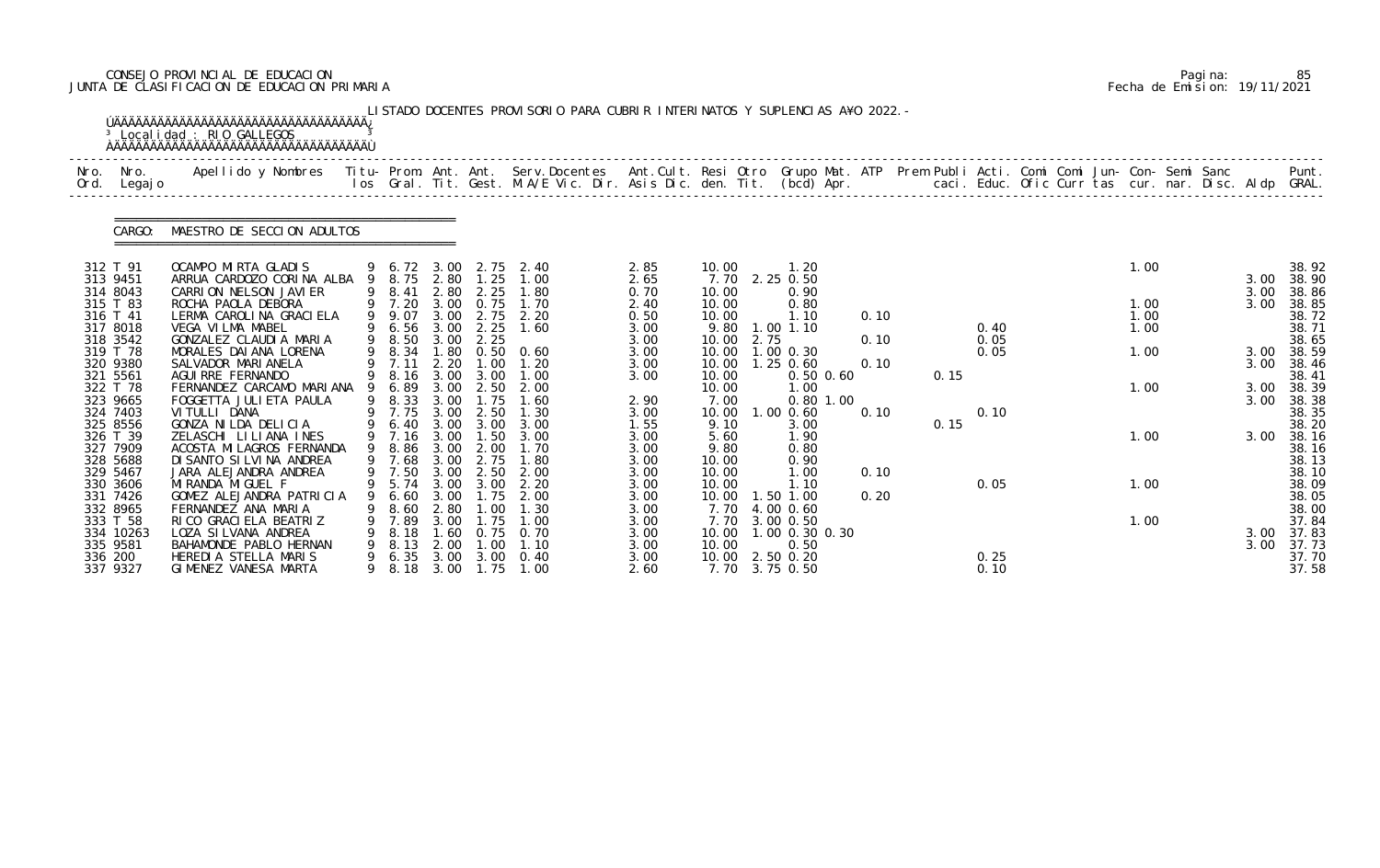# CONSEJO PROVINCIAL DE EDUCACION Pagina: 86 JUNTA DE CLASIFICACION DE EDUCACION PRIMARIA Fecha de Emision: 19/11/2021

| Nro.<br>Ord. | Nro.<br>Legaj o                                                                                 | Apellido y Nombres  Titu- Prom. Ant. Ant. Serv.Docentes  Ant.Cult. Resi Otro Grupo Mat. ATP Prem Publi Acti. Comi Comi Jun- Con- Semi Sanc         Punt.<br>Ios Gral. Tit. Gest. M.A/E Vic. Dir. Asis Dic. den. Tit. (bcd) Apr. |        |                                                                          |                                                              |                                                                   |                                                                       |                                                              |                                                                   |      |                                                                                      |      |      |              |  |      |  |                      |                                                                      |
|--------------|-------------------------------------------------------------------------------------------------|---------------------------------------------------------------------------------------------------------------------------------------------------------------------------------------------------------------------------------|--------|--------------------------------------------------------------------------|--------------------------------------------------------------|-------------------------------------------------------------------|-----------------------------------------------------------------------|--------------------------------------------------------------|-------------------------------------------------------------------|------|--------------------------------------------------------------------------------------|------|------|--------------|--|------|--|----------------------|----------------------------------------------------------------------|
|              | CARGO:                                                                                          | MAESTRO DE SECCION ADULTOS                                                                                                                                                                                                      |        |                                                                          |                                                              |                                                                   |                                                                       |                                                              |                                                                   |      |                                                                                      |      |      |              |  |      |  |                      |                                                                      |
|              | 338 T 47<br>339 6789<br>340 0100<br>341 10537<br>342 TP9760<br>343 5326<br>344 7643<br>345 9226 | MORETTA ROMANO MARINA<br>PASTOR ALEJANDRA GABRIELA<br>LOAI ZA MIRIAN BEATRIZ<br>LUNA BRENDA ROMINA<br>HOTUBOWKI OLGA GRISELDA<br>DEL PINO SARA ADRIANA<br>CARLOS QUI ROGA VANESA<br>MARTINEZ MARIELA                            | 9      | 9 8.85<br>8.24<br>9 7.73<br>9 8.61<br>9 7.51<br>9 7.09<br>9 5.93<br>7.66 | 3.00<br>3.00<br>1.40<br>3.00<br>3.00<br>3.00<br>2.20         | $3.00 \quad 2.50$<br>1.25<br>0.25<br>2.25<br>3.00<br>1.75<br>1.25 | $1.50$ $2.00$<br>1.00<br>0.40<br>0.40<br>2.00<br>0.40<br>1.60<br>1.00 | 3.00<br>3.00<br>3.00<br>3.00<br>3.00<br>3.00<br>1.85<br>2.00 | 7.70<br>10.00<br>10.00<br>7.70<br>6.30<br>10.00<br>10.00<br>10.00 | 3.75 | 1.40<br>0.50<br>2.25 0.20 0.30<br>1.00<br>1.25 0.20<br>0.80<br>3.00 0.50 0.30        | 0.10 |      | 0.10         |  | 1.00 |  | 3.00<br>3.00<br>3.00 | 37.45<br>37.34<br>37.23<br>37.11<br>37.06<br>36.94<br>36.93<br>36.91 |
|              | 346 7710<br>347 10609<br>348 6588<br>349 T 11<br>350 8417<br>351 9595<br>352 9388<br>353 8207   | CATELI CAN ANGELA<br>FIGUEROA LILIANA DEL<br>RIGONATTO WALTER RODOLFO<br>FEININGER NORMA BEATRIZ<br>LEGUNDA JULIA PETRONA<br>ROBLEDO ALBEIRO VERONICA<br>LEGUI ZAMON GLADYS EMILIA<br>ZARATE CLARISA ETELVINA                   | 9<br>9 | 8.21<br>8.45<br>9 7.66<br>9.16<br>9 7.88<br>9 7.47<br>6.65<br>8.43       | 3.00<br>3.00<br>3.00<br>3.00<br>3.00<br>2.00<br>3.00<br>3.00 | 2.25<br>0.25<br>1.75<br>l. 75<br>2.25<br>1.25<br>2.00<br>1.50     | 1.80<br>1.20<br>2.20<br>1.80<br>1.60<br>1.00<br>3.00<br>1.80          | 0.75<br>3.00<br>2.05<br>3.00<br>1.00<br>2.90<br>1.90         | 10.00<br>4.90<br>10.00<br>4.20<br>9.10<br>10.00<br>7.70<br>9.80   |      | $0.90$ 1.00<br>$6.50 \, 0.60$<br>1.10<br>0.90<br>0.80<br>$1.25$ 0.50<br>2.30<br>0.90 | 0.10 |      | 0.10<br>0.10 |  | 1.00 |  | 3.00<br>3.00<br>3.00 | 36.91<br>36.90<br>36.86<br>36.81<br>36.63<br>36.57<br>36.55<br>36.43 |
|              | 354 9944<br>355 8224<br>356 10421<br>357 8758<br>358 9500                                       | DOMI NGUEZ SI LVANA EDI TH<br>DUE PATRICIA ALEJANDRA<br>CORREA MARIA NOEMI<br>BARON CRISTIAN SAMUEL<br>GEORGACOPULOS JUANA                                                                                                      | 9      | 9 7.98<br>7.66<br>9 6.53<br>6.54<br>8.21                                 | 2.60<br>2.40<br>2.20                                         | 1.80 0.75<br>1.25<br>$1.60 \quad 0.50$<br>1.75<br>.00             | 0.80<br>1.60<br>0.50<br>0.90                                          | 1.40<br>2.50<br>2.20<br>1. 45<br>2.15                        | 10.00<br>10.00<br>10.00                                           |      | $1.25$ 0.40<br>0.80 0.90<br>4.90 7.50 0.20<br>7.70 2.75 0.50<br>2.00 0.40 0.30       |      | 0.30 | 0.05         |  |      |  | 3.00<br>3.00         | 36.38<br>36.36<br>3.00 36.23<br>36.19<br>36.16                       |
|              | 359 T 90<br>360 7880<br>361 10204<br>362 7422<br>363 7618                                       | CHAMORRO SYLVIA BEATRIZ<br>GONZALEZ MARIA TERESA<br>RODRI GUEZ SARA LIA<br>VALENTIN JUAN MANUEL<br>MOPARDO SILVIA PATRICIA                                                                                                      |        | 6.69<br>8.31<br>7.06<br>9 7.91<br>9 7.47                                 | 3.00<br>3.00<br>2.40<br>3.00<br>3.00                         | 0.75<br>2.25<br>0.25<br>2.50                                      | 1.80<br>1.80<br>0. 50<br>2.00<br>2.50 0.60                            | 3.00<br>1.00<br>3.00<br>0.55<br>3.00                         | 9.80<br>9.80<br>5.60<br>10.00<br>10.00                            |      | 0.90<br>0.90<br>4.00 0.20 1.00<br>1.00<br>0.30                                       | 0.10 |      | 0.10         |  | 1.00 |  | 3.00                 | 36.14<br>36.06<br>36.01<br>35.96<br>35.87                            |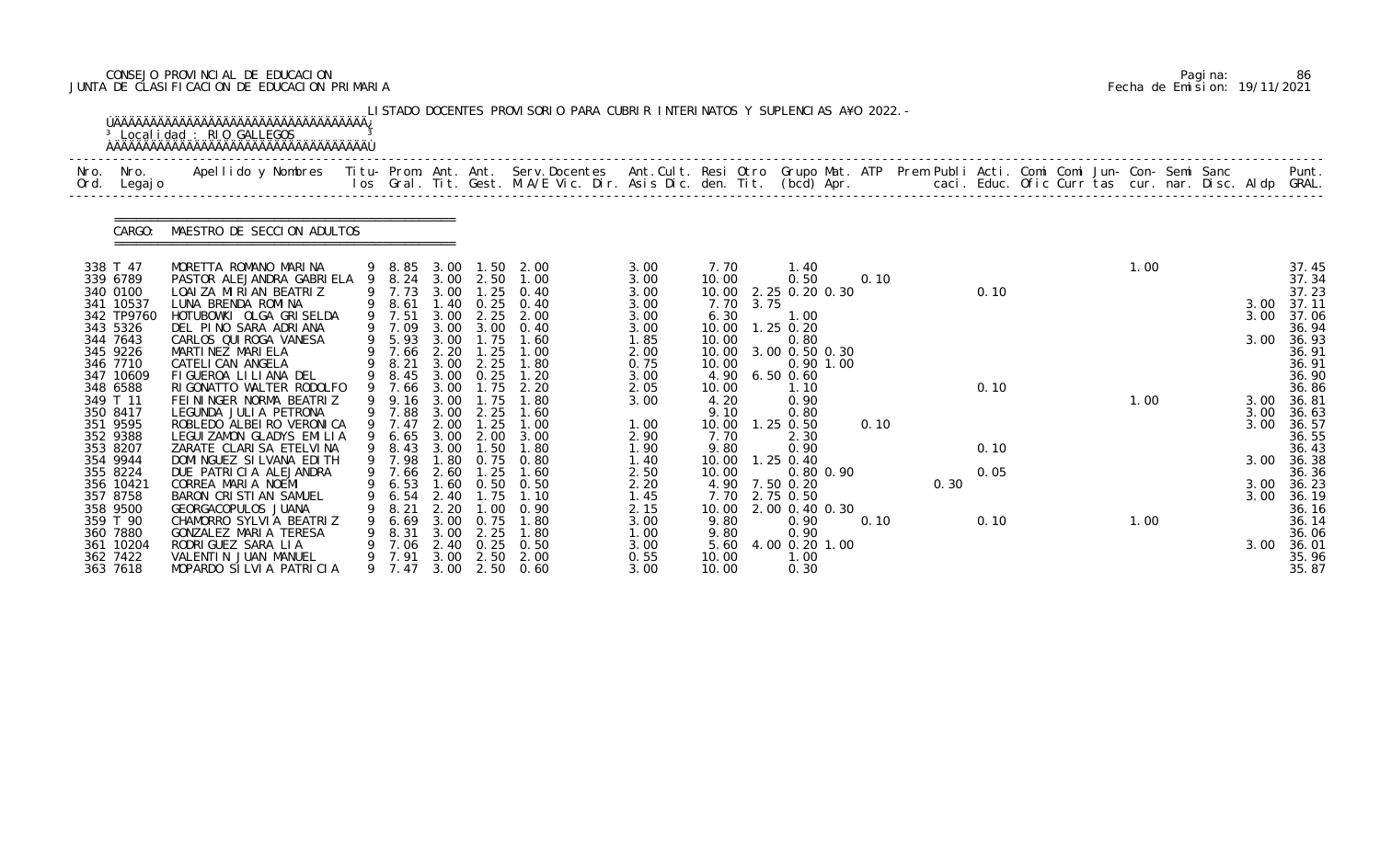# CONSEJO PROVINCIAL DE EDUCACION Pagina: 87 JUNTA DE CLASIFICACION DE EDUCACION PRIMARIA Fecha de Emision: 19/11/2021

|              |                                                          | <sup>3</sup> Localidad : RIO GALLEGOS                                                                                                                                                                                             |         |                                                |                                      |                                     | LISTADO DOCENTES PROVISORIO PARA CUBRIR INTERINATOS Y SUPLENCIAS A¥O 2022. - |                                      |                                       |                                                              |              |      |              |  |      |  |                      |                                           |
|--------------|----------------------------------------------------------|-----------------------------------------------------------------------------------------------------------------------------------------------------------------------------------------------------------------------------------|---------|------------------------------------------------|--------------------------------------|-------------------------------------|------------------------------------------------------------------------------|--------------------------------------|---------------------------------------|--------------------------------------------------------------|--------------|------|--------------|--|------|--|----------------------|-------------------------------------------|
| Nro.<br>Ord. | Nro.<br>Legaj o                                          | Apellido y Nombres  Titu- Prom. Ant. Ant. Serv.Docentes  Ant.Cult. Resi Otro Grupo Mat. ATP Prem Publi Acti. Comi Comi Jun- Con- Semi Sanc           Punt.<br>Ios Gral. Tit. Gest. M.A/E Vic. Dir. Asis Dic. den. Tit. (bcd) Apr. |         |                                                |                                      |                                     |                                                                              |                                      |                                       |                                                              |              |      |              |  |      |  |                      |                                           |
|              | CARGO:                                                   | MAESTRO DE SECCION ADULTOS                                                                                                                                                                                                        |         |                                                |                                      |                                     |                                                                              |                                      |                                       |                                                              |              |      |              |  |      |  |                      |                                           |
|              | 364 0386<br>365 10897<br>366 9662                        | CAMPOS MIGUEL ANTONIO<br>BARLET MARTA ZULEMA<br>RODRIGUEZ NORA MONICA                                                                                                                                                             |         | 9 6.79<br>9 7.82<br>9 8.82                     | 2.00                                 | 0.75                                | 3.00 3.00 0.30<br>1.20 0.25 0.30<br>0.70                                     | 3.00 0.20 10.00<br>0.55<br>1.20      | 10.00                                 | 0.10 0.40<br>10.00 4.00 0.10<br>0.30                         | 0.20         |      | 0.35         |  |      |  | 2.00<br>3.00         | 35.79<br>35.77<br>35.77                   |
|              | 367 9463<br>368 9842<br>369 7289<br>370 8201             | ROJAS JORGE MARCELO<br>BI ANCHI NI GABRI ELA<br>PAZ JOSE ARIEL<br>MANSILLA JORGE OMAR                                                                                                                                             |         | 9 6.73<br>9 7.73<br>9 7.36<br>9 6.80           | 3.00<br>1.80<br>3.00<br>2.80         | 2.25<br>0.50<br>2.75<br>1.75        | 1.90<br>0.60<br>0.80<br>1.60                                                 | 3.00<br>0.90<br>2.15<br>0.50         | 7.70<br>6.30<br>10.00<br>9.10         | 1.25 0.90<br>5.25 0.60<br>0.40<br>0.80                       | 0.10<br>0.10 |      | 0.10<br>0.10 |  |      |  | 3.00<br>3.00         | 35.73<br>35.68<br>35.66<br>35.55          |
|              | 371 9399<br>372 9714<br>373 7498<br>374 8217<br>375 8499 | PEREZ AI DA VERONI CA<br>SANDOVAL MARINA ALEJANDRA<br>AGUI RRE BEATRIZ ELIZABET<br>TORRES MONICA SOLEDAD<br>SORIA SANDRA PAOLA                                                                                                    | -9<br>9 | 9 7.65<br>6.47<br>6.60<br>9 8.45<br>8.71       | 2.20<br>2.00<br>3.00<br>3.00<br>3.00 | 0.75<br>.25<br>0.75<br>2.00<br>1.00 | 0.80<br>1.00<br>0.70<br>1.60<br>1.40                                         | 3.00<br>1.00<br>2.25<br>1.30<br>2.00 | 7.70<br>10.00<br>8.40<br>9.10<br>8.40 | 1.00 0.40<br>$1.00$ $0.50$<br>4.25 0.30<br>0.80<br>0.70 1.00 | 0.10         |      |              |  |      |  | 3.00<br>3.00         | 35.50<br>35.32<br>35.25<br>35.25<br>35.21 |
|              | 376 9852<br>377 8200<br>378 8390                         | FUENTES PATRICIA CELIA<br>BOGARIN MYRIAM VIVIANA<br>SANTI LLAN MERCEDES FABI AN                                                                                                                                                   | 9       | 9 6.97<br>9 6.99<br>6.73                       | .80<br>3.00<br>2.80                  | 1.00<br>3.00<br>2.00                | 1.80<br>3.00<br>1.60                                                         | 1.15                                 | 10.00<br>8.40<br>9.10                 | 0.40<br>1.70<br>0.80                                         |              |      |              |  |      |  | 3.00<br>3.00         | 35.12<br>35.09<br>35.03                   |
|              | 379 6851<br>380 8256<br>381 T 1<br>382 8779              | SALINAS MAURICIO ARIEL<br>ORELLANO LETICIA ISABEL<br>LOBOS MARIANA LIS<br>COPA BERINA ARMINDA                                                                                                                                     |         | 9 6.89<br>9 6.98<br>9 8.59<br>9 6.30 3.00 2.75 | 2.60<br>2.20                         | $3.00$ $2.50$<br>1.75<br>0.75       | 0.80<br>1.60<br>0.80<br>3.00                                                 | 2.40<br>3.00<br>1.55<br>0.25         | 10.00<br>9.10<br>10.00<br>8.40        | 0.40<br>0.80<br>0.40<br>1.90                                 |              | 0.25 | 0.20<br>0.05 |  | 1.00 |  |                      | 34.99<br>34.83<br>34.74<br>34.65          |
|              | 383 9590<br>384 9740<br>385 8526                         | CORDOBA CARLA VERONICA<br>BARRIA ALICIA CARINA<br>JUAREZ JULIO CESAR                                                                                                                                                              | 9       | 7.45<br>7.04<br>8.20                           | 2.00<br>2.00<br>3.00                 | 1.25<br>0.75<br>. 50                | 1.00<br>0.90<br>1.60                                                         | 0.45<br>1.35<br>0.50                 | 7.00<br>10.00<br>10.00                | 2.50 0.50 0.30<br>0.40<br>0.70                               | 0.10         |      | 0.10         |  |      |  | 3.00<br>3.00         | 34.55<br>34.54<br>34.50                   |
|              | 386 9777<br>387 7145<br>388 11212<br>389 7853            | FERNANDEZ QUEJAS RITA<br>CORONEL OSCAR NELSON<br>JUAREZ MARIA ISABEL<br>FAJARDO MARCELO DAMIAN                                                                                                                                    | 9       | 7.70<br>6.23<br>6.52<br>7.43                   | 2.00<br>3.00<br>3.00<br>2.80         | l. 25<br>2.00<br>1.00<br>2.25       | 1.00<br>0.80<br>1.80<br>1.80                                                 | 3.00<br>0.25                         | 10.00<br>10.00<br>4.20<br>9.80        | 0.50<br>0.40<br>2.00 0.90<br>0.90                            |              |      |              |  |      |  | 3.00<br>3.00<br>3.00 | 34.45<br>34.43<br>34.42<br>34.23          |

|  | Pagi na: | 87                           |
|--|----------|------------------------------|
|  |          | Fecha de Emision: 19/11/2021 |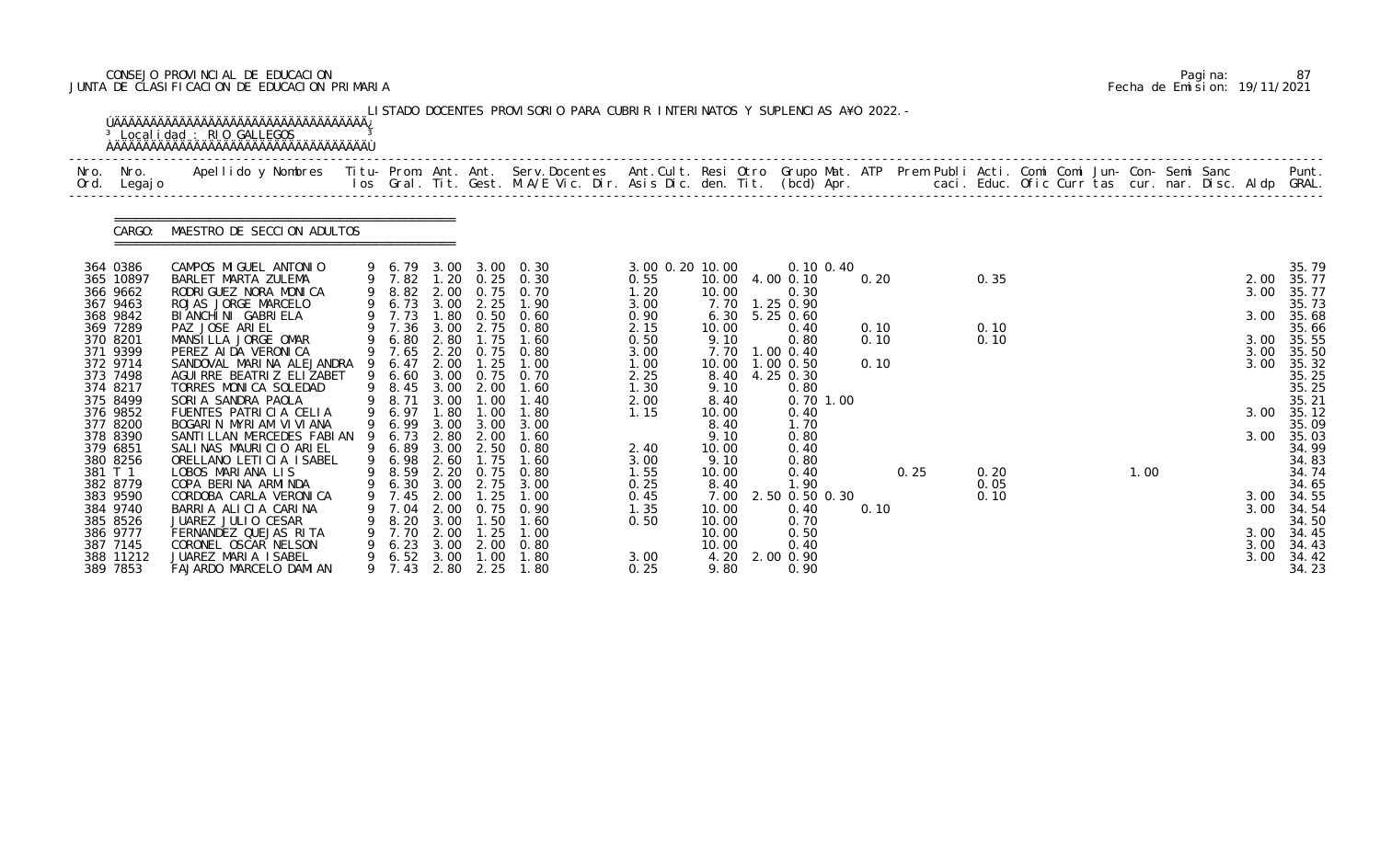# CONSEJO PROVINCIAL DE EDUCACION Pagina: 88 JUNTA DE CLASIFICACION DE EDUCACION PRIMARIA Fecha de Emision: 19/11/2021

|      |                        | <sup>3</sup> Localidad : RIO GALLEGOS<br><b>OAAAAAAAAAAAAAAAAAAAAAAAAAAAAAAAAAA</b>                                                                                                                                               |                  |              |               | LISTADO DOCENTES PROVISORIO PARA CUBRIR INTERINATOS Y SUPLENCIAS A¥O 2022. - |              |                |                   |      |      |      |  |  |      |                     |
|------|------------------------|-----------------------------------------------------------------------------------------------------------------------------------------------------------------------------------------------------------------------------------|------------------|--------------|---------------|------------------------------------------------------------------------------|--------------|----------------|-------------------|------|------|------|--|--|------|---------------------|
| Ord. | Nro. Nro.<br>Legaj o   | Apellido y Nombres  Titu- Prom. Ant. Ant.  Serv.Docentes  Ant.Cult. Resi Otro  Grupo Mat. ATP  Prem Publi Acti. Comi Comi Jun- Con- Semi Sanc              Punt.<br>Ios Gral. Tit. Gest. M.A/E Vic. Dir. Asis Dic. den. Tit. (bcd |                  |              |               |                                                                              |              |                |                   |      |      |      |  |  |      |                     |
|      | CARGO:                 | MAESTRO DE SECCION ADULTOS                                                                                                                                                                                                        |                  |              |               |                                                                              |              |                |                   |      |      |      |  |  |      |                     |
|      | 390 10011              | SOTO FIRNKORN PAULA                                                                                                                                                                                                               |                  |              |               | 9 7.32 2.00 0.50 0.80                                                        | 1. 20        | 10.00          | 0.40              |      |      |      |  |  |      | 3.00 34.22          |
|      | 391 8677               | SALVATI ERRA SI LVANA                                                                                                                                                                                                             | 9 7.57 2.40 1.75 |              |               | 1.40                                                                         | 1.10         | 10.00          | 0.70              |      |      | 0.10 |  |  |      | 34.02               |
|      | 392 10663<br>393 10047 | RAMOS ELSA<br>VI LLARRUBI A VERONI CA                                                                                                                                                                                             | 9 8.57           |              |               | 9 7.88 2.60 1.00 1.60<br>3.00 0.75 0.70                                      | 3.00<br>2.10 | 2.10<br>6.30   | 3.00 0.70<br>0.30 | 0.10 |      |      |  |  | 3.00 | 3.00 33.88<br>33.82 |
|      | 394 9661               | RUIZ FLAVIA ROMINA                                                                                                                                                                                                                | 9 7.60           |              |               | 2.00 2.00 1.60                                                               | 0.80         | 10.00          | 0.80              |      |      |      |  |  |      | 33.80               |
|      | 395 10138              | BARRI ONUEVO YANI NA                                                                                                                                                                                                              | 9 7.44           | 1.60         |               | $2.25 \quad 0.10$                                                            | 0.40         | 10.00          |                   |      |      |      |  |  |      | 3.00 33.79          |
|      | 396 10333              | CASAL ADRIANA DEL CARMEN                                                                                                                                                                                                          | 9 7.88           | 1.60         |               |                                                                              | 2.35         | 10.00          | 0.60              | 0.10 |      |      |  |  | 2.00 | 33.53               |
|      | 397 10026              | GARCES SAAVEDRA HADA DEL                                                                                                                                                                                                          | 9 6.56           |              |               | 1.80 0.75 0.70                                                               | 1.05         | 10.00          | $1.00$ $0.30$     |      |      | 0.35 |  |  | 2.00 | 33.51               |
|      | 398 9035               | ZAPATA NOEMI ELIZABETH                                                                                                                                                                                                            | 9 8.03           | 2.20         |               | $1.50$ $1.20$                                                                | 3.00         | 7.70           | 0.60              |      |      | 0.15 |  |  |      | 33.38               |
|      | 399 8448               | OJEDA FERNANDO ARIEL                                                                                                                                                                                                              | 9 6.49           | 3.00         |               | $1.75$ $1.20$                                                                | 1.25         | 10.00          | 0.60              |      |      |      |  |  |      | 33.29               |
|      | 400 9246<br>401 9999   | GUENCHUR GIMENA EDITH<br>GASPARETTI MARIANA                                                                                                                                                                                       | 9 7.68<br>9 8.04 | 2.20<br>1.80 | 1.25          | 0.10                                                                         | 3.00<br>1.05 | 10.00<br>10.00 | 0.10              |      |      |      |  |  |      | 33.23<br>3.00 32.99 |
|      | 402 11053              | ALVAREZ CARLOS RUBEN                                                                                                                                                                                                              | 9 6.99           | 3.00         | 1.50          | 3.00                                                                         | 3.00         | 4.20           | 2.20              |      |      |      |  |  |      | 32.89               |
|      | 403 9738               | GUI CHACOY ANA MARIA                                                                                                                                                                                                              | 6.78             | 1.80         | 0.50          | 0.80                                                                         | 0.45         | 10.00          | 0.40              | 0.10 |      |      |  |  | 3.00 | 32.83               |
|      | 404 8220               | WILLIAMS ANA MARIA                                                                                                                                                                                                                | 9 8.21 2.60      |              |               | $1.00 \t 0.40$                                                               | 1.40         | 10.00          | 0.20              |      |      |      |  |  |      | 32.81               |
|      | 405 8501               | RAMIREZ NOVO SERGIO                                                                                                                                                                                                               | 9 7.63           | 3.00         | 2.25          | 3.00                                                                         | 0.50         | 6.30           | 1.00              |      |      | 0.10 |  |  |      | 32.78               |
|      | 406 9640               | TEJERINA IRMA INES                                                                                                                                                                                                                | 9 7.96           | 1.80         | 0.50          | 0.80                                                                         |              |                | 9.10 3.00 0.40    | 0.10 |      |      |  |  |      | 32.66               |
|      | 407 7484               | VIDES MARIA CAROLINA                                                                                                                                                                                                              | 9 6.07 3.00 1.50 |              |               | 1.60                                                                         | 0.40         | 10.00          | 0.80              |      |      |      |  |  |      | 32.37               |
|      | 408 9330               | SOSA JORGELINA PAOLA                                                                                                                                                                                                              | 9 6.71 3.00      |              | 1.00          | 1.20                                                                         | 3.00         | 7.70           | 0.60              | 0.10 |      |      |  |  |      | 32.31               |
|      | 409 10124              | ESPINOSA MARIA ANTONIA                                                                                                                                                                                                            | 8.06             | 1. 60        | 0.75          | 1.60                                                                         | 0.10         | 10.00          | 0.80 0.40         |      |      |      |  |  |      | 32.31               |
|      | 410 9340               | I BARRA MIRIAM ANAHI                                                                                                                                                                                                              | 7.41             | 2.40         | . 25          | 0.80                                                                         |              | 7.00           | $0.40$ 1.00       |      |      |      |  |  | 3.00 | 32.26               |
|      | 411 10610              | FLORES ANA MARIA BELEN                                                                                                                                                                                                            | 7.98             | 2.00         | 0.50          | 0.40                                                                         | 2.55         | 4.90           | $.00$ 0.20 0.50   |      |      | 0.15 |  |  | 3.00 | 32.18               |
|      | 412 9945<br>413 10940  | VERA CATALINA SOLANGE<br>GOMEZ MARIA NILDA                                                                                                                                                                                        | 7.76<br>7.52     | 1.80<br>2.20 | 0.75<br>0. 50 | 0.40<br>0.70                                                                 | 1.90<br>3.00 | 10.00<br>5.60  | 0.20<br>0.30      |      | 0.15 |      |  |  |      | 31.96<br>3.00 31.82 |
|      | 414 10984              | ALTAMI RANO MARTA                                                                                                                                                                                                                 | 7.84             | 1.20         |               | 0.30                                                                         | 1.50         | 9.10           | 0.10 0.70         |      |      |      |  |  | 2.00 | 31.74               |
|      | 415 11454              | ZUVIC MARIA LENKA                                                                                                                                                                                                                 | 7.87             |              | 3.00 0.25     | 0.60                                                                         | 2.65         |                | 6.30 1.75 0.30    |      |      |      |  |  |      | 31.72               |

|  | Pagi na: | 88                           |
|--|----------|------------------------------|
|  |          | Fecha de Emision: 19/11/2021 |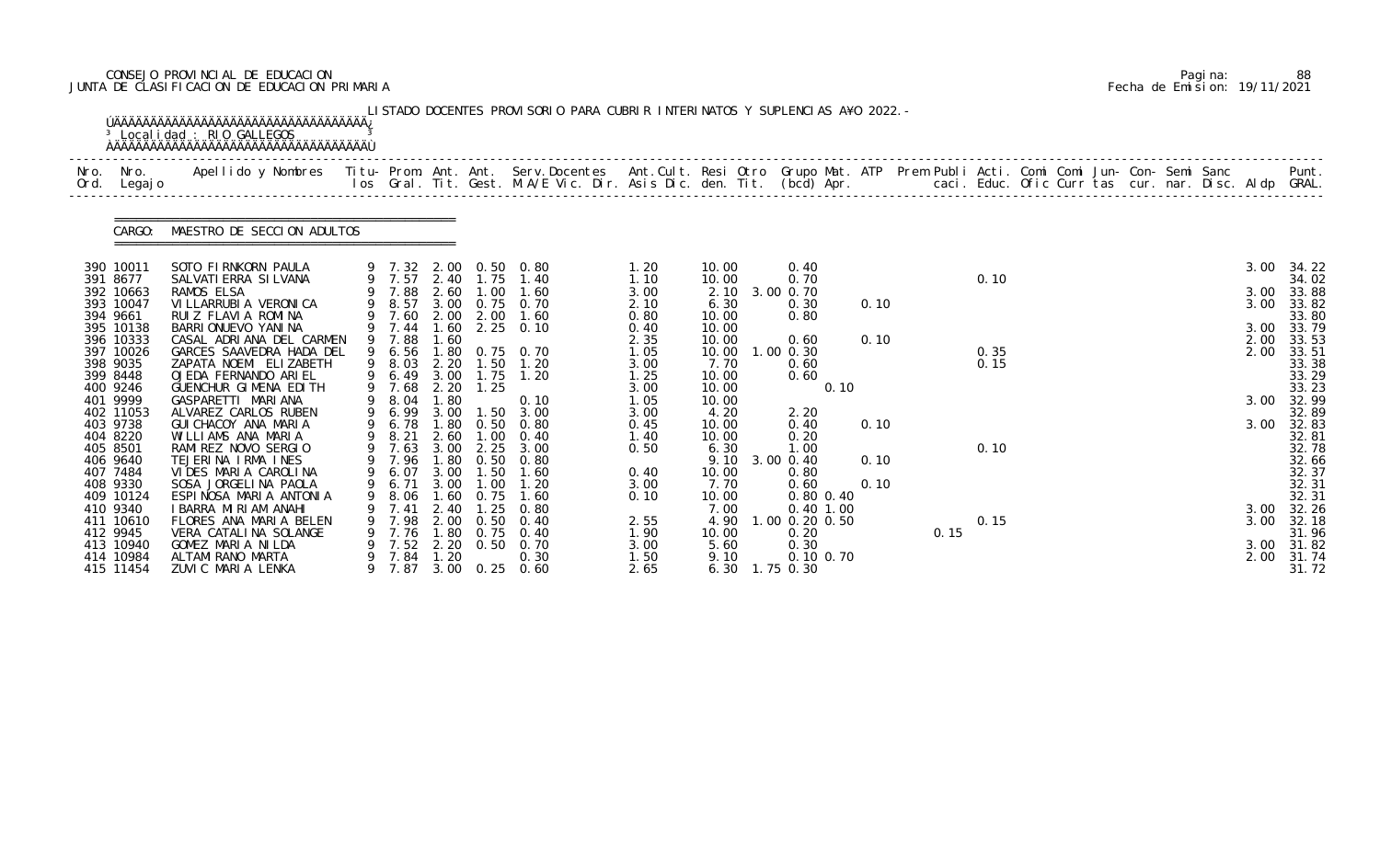# CONSEJO PROVINCIAL DE EDUCACION Pagina: 89 JUNTA DE CLASIFICACION DE EDUCACION PRIMARIA Fecha de Emision: 19/11/2021

| Ord.                 | Nro. Nro.<br>Legaj o   | Apellido y Nombres  Titu- Prom. Ant. Ant. Serv.Docentes  Ant.Cult. Resi Otro Grupo Mat. ATP Prem Publi Acti. Comi Comi Jun- Con- Semi Sanc           Punt.<br>Ios Gral. Tit. Gest. M.A/E Vic. Dir. Asis Dic. den. Tit. (bcd) Apr. |   |                  |      |                   |                                                |               |               |                                  |  |  |  |      |  |      |                |
|----------------------|------------------------|-----------------------------------------------------------------------------------------------------------------------------------------------------------------------------------------------------------------------------------|---|------------------|------|-------------------|------------------------------------------------|---------------|---------------|----------------------------------|--|--|--|------|--|------|----------------|
|                      | CARGO:                 | MAESTRO DE SECCION ADULTOS                                                                                                                                                                                                        |   |                  |      |                   |                                                |               |               |                                  |  |  |  |      |  |      |                |
| 417 7848             | 416 11135              | REINOSO SUSANA CAROLINA<br>TOLOZA FELIX CASIMIRO                                                                                                                                                                                  |   | 9 6.76 3.00 0.50 |      |                   | 9 5.26 3.00 1.25 3.00<br>1.80                  | 3.00          | 4.20<br>10.00 | 3.00<br>0.40                     |  |  |  |      |  |      | 31.71<br>31.46 |
| 418 9791             |                        | SOTO CLAUDIA MARIELA                                                                                                                                                                                                              |   | 9 7.56 2.00 0.25 |      |                   |                                                | 1.70          | 7.00          | 0.90                             |  |  |  |      |  | 3.00 | 31.41          |
|                      | 419 11084              | ABDALA MARIA ISABEL                                                                                                                                                                                                               |   | 9 7.54 3.00      |      |                   | 0.20                                           | 1.55          | 4.20          | 2.75 0.10                        |  |  |  |      |  | 3.00 | 31.34          |
| 421 7875             | 420 10335              | BOGADO NATALIA                                                                                                                                                                                                                    |   |                  |      |                   | 9 7.51 3.00 0.50 0.50<br>9 7.70 2.80 1.50 0.40 | 3.00          | 5.60          | 0.20                             |  |  |  |      |  | 2.00 | 31.31          |
| 422 8772             |                        | CUBILLA NATALIA SOLEDAD<br>GIMENEZ LILIANA DEL VALLE 9 8.18                                                                                                                                                                       |   |                  | 3.00 | 1.25              | 1.10                                           | 1.95<br>0.35  | 7.70<br>7.70  | 0.20<br>0.60                     |  |  |  |      |  |      | 31.25<br>31.18 |
| 423 8828             |                        | MURO TORENA MARIA BELEN                                                                                                                                                                                                           |   | 9 8.43           |      | 2.80 0.75         | 1.00                                           | 0.20          | 8.40          | 0.50                             |  |  |  |      |  |      | 31.08          |
|                      | 424 10675              | GONZALEZ YANEL ELIZABETH                                                                                                                                                                                                          |   | 9 8.52           | 1.40 |                   | 1.40                                           | 2.10          | 4.90          | 0.70                             |  |  |  |      |  |      | 3.00 31.02     |
| 425 9884             |                        | CARRIZO MIRIAM YOLANDA                                                                                                                                                                                                            |   | 9 7.84           |      |                   | 2.00 0.50 0.50                                 | 0.95          | 10.00         | 0.20                             |  |  |  |      |  |      | 30.99          |
| 426 9741<br>427 8045 |                        | ARMAS DELGADO NOEMI<br>MOLINA JUANA MABEL                                                                                                                                                                                         |   | 9 8.51<br>9 7.10 | 3.00 | 0.25              | 2.20 0.25 0.40<br>1.60                         | 1.05          | 6.30<br>9.10  | 0.20<br>0.80                     |  |  |  |      |  | 3.00 | 30.91<br>30.85 |
| 428 9956             |                        | PULM CARMELA ELISABET                                                                                                                                                                                                             |   | 9 8.37           | 2.20 | 1.00              | 0.80                                           | 1.45          | 6.30          | $1.25$ 0.40                      |  |  |  |      |  |      | 30.77          |
|                      | 429 9584               | ACOSTA MONICA ADRIANA                                                                                                                                                                                                             |   | 9 7.25           |      |                   | 2.00 0.75 0.50                                 | 1.00          | 10.00         | 0.20                             |  |  |  |      |  |      | 30.70          |
| 430 9248             |                        | PEREYRA DAVID ALEJANDRO                                                                                                                                                                                                           | 9 | 6.89             |      |                   | 2.40 0.50 0.90                                 | 0.50          | 7.00          | 0.50                             |  |  |  |      |  | 3.00 | 30.69          |
|                      | 431 10230<br>432 10823 | RACCA PATRICIA EDITH<br>AVILA CLAUDIA BEATRIZ                                                                                                                                                                                     |   |                  |      |                   | 9 6.70 2.20 0.75 0.80                          | 1.10<br>0.90  | 5.60          | $0.40$ 1.00<br>10.00  1.50  0.10 |  |  |  |      |  | 3.00 | 30.55<br>30.48 |
|                      | 433 9892               | CARRAZCO DI ANA NURI                                                                                                                                                                                                              |   |                  |      |                   | 9 7.38 1.40 0.20<br>9 8.14 1.80 0.50 0.90      | 0.40          | 6.30          | 0.40                             |  |  |  |      |  |      | 3.00 30.44     |
|                      | 434 11077              | MARINOFF ACOSTA IVANNA                                                                                                                                                                                                            |   | 9 7.98           |      |                   | 1.20 0.25 0.20                                 | 0.40          |               | 4.20 4.00 0.10                   |  |  |  |      |  |      | 3.00 30.33     |
| 435 9223             |                        | MARIN PABLO ALEX                                                                                                                                                                                                                  |   | 7.32             | 2.20 |                   | 1. 20                                          |               | 10.00         | 0.60                             |  |  |  |      |  |      | 30.32          |
|                      | 436 11023              | CORTEZ LUCIA ROSA EDITH                                                                                                                                                                                                           |   | 8.65             | 1.20 | 0.25              | 0.30                                           | 0.65          | 10.00         | 0.10                             |  |  |  |      |  |      | 30.15          |
| 437 T 91             | 438 11641              | ARMOA RAMONA ELIZABETH<br>ESPECHE GUI DO OMAR                                                                                                                                                                                     |   | 8.08<br>7.47     | 3.00 | 1.25<br>3.00 0.75 | 2.80<br>2.20                                   | 2.25          | 3.50<br>3.50  | 1.40<br>1.70                     |  |  |  | 1.00 |  |      | 30.03<br>29.87 |
|                      | 439 10132              | ALVAREZ MI LLI CAY YAMI LA                                                                                                                                                                                                        |   | 7.35             | 60   | 0.25              | 0.20                                           |               | 10.00         | 00 0.10 0.30                     |  |  |  |      |  |      | 29.80          |
|                      | 440 10701              | SERRANO CRISTIAN FABIAN                                                                                                                                                                                                           |   | 9 7.39           | 1.40 | 0.25              | 0.40                                           | 3.00          | 4.90          | $1.00$ 0.20                      |  |  |  |      |  | 2.00 | 29.54          |
|                      | 441 11042              | VERAZAY SAMANTA ELIZABETH                                                                                                                                                                                                         |   | 9 7.51           | 1.20 |                   | 0.20                                           | $1.65$ $2.10$ | 4.20          | 0.60                             |  |  |  |      |  | 3.00 | 29.46          |

|  | Pagi na: | 89                           |
|--|----------|------------------------------|
|  |          | Fecha de Emision: 19/11/2021 |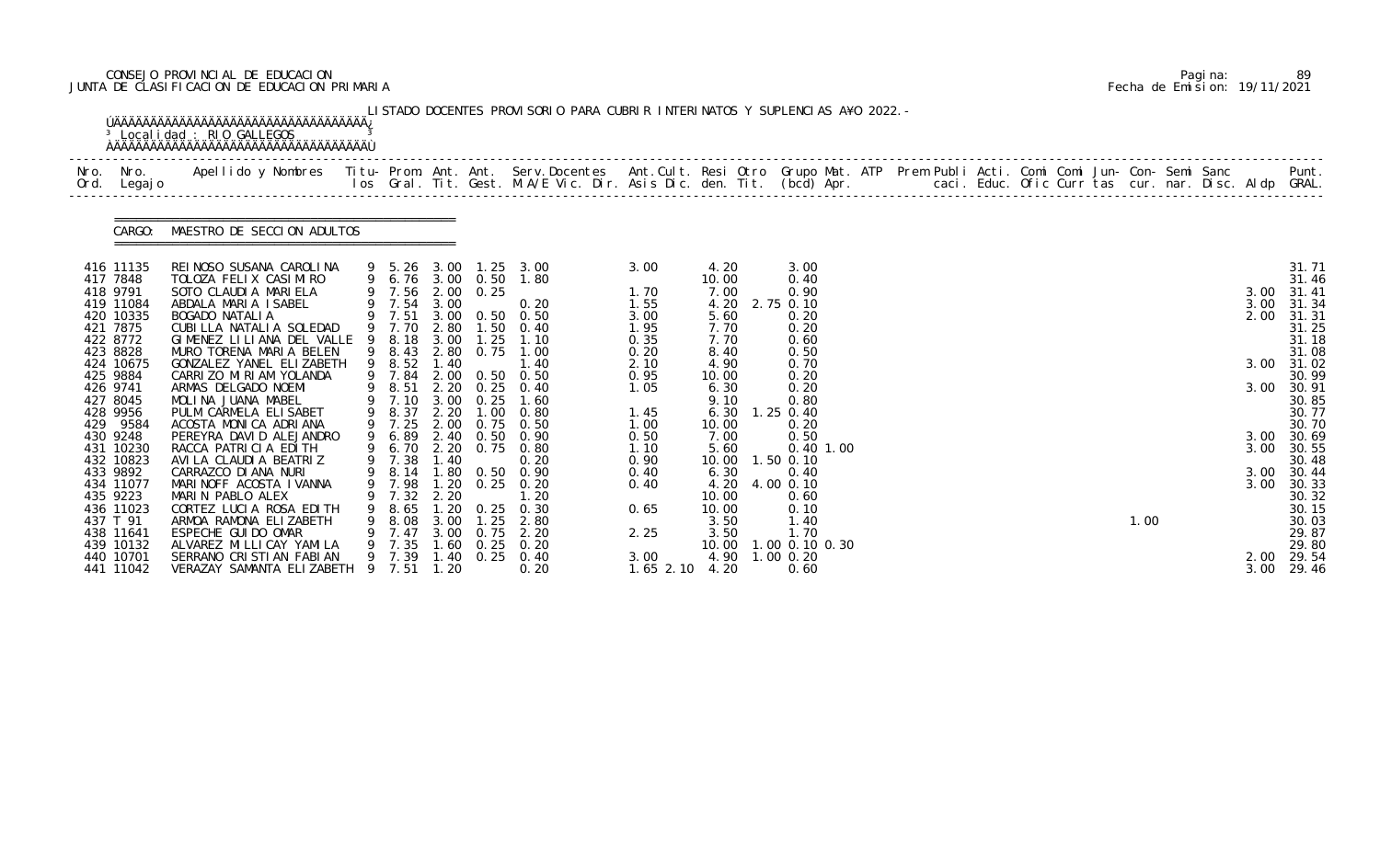# CONSEJO PROVINCIAL DE EDUCACION Pagina: 90 JUNTA DE CLASIFICACION DE EDUCACION PRIMARIA Fecha de Emision: 19/11/2021

|                        | <sup>3</sup> Localidad : RIO GALLEGOS                |    |                       |              |               | LISTADO DOCENTES PROVISORIO PARA CUBRIR INTERINATOS Y SUPLENCIAS A¥O 2022. - |              |                      |                   |              |      |  |  |      |                     |
|------------------------|------------------------------------------------------|----|-----------------------|--------------|---------------|------------------------------------------------------------------------------|--------------|----------------------|-------------------|--------------|------|--|--|------|---------------------|
|                        |                                                      |    |                       |              |               |                                                                              |              |                      |                   |              |      |  |  |      |                     |
|                        | CARGO: MAESTRO DE SECCION ADULTOS                    |    |                       |              |               |                                                                              |              |                      |                   |              |      |  |  |      |                     |
| 442 10407              | ARGA¥ARAZ CRISTIAN                                   |    |                       |              |               | 9 6.61 3.00 1.75 1.70                                                        | 1.30         | 4.90                 | 0.80              |              | 0.15 |  |  |      | 29.21               |
| 443 11085              | PRADO SONIA ROMINA                                   |    |                       |              |               | 9 8.32 1.20 0.25 0.20                                                        | 1.40         | 4.20 1.50 0.10       |                   |              |      |  |  | 3.00 | 29.17               |
| 444 9694               | VI LLAGRA NELI DA CAROLI NA                          |    |                       |              |               | 9 7.62 3.00 1.00 1.00                                                        | 0.05         | 7.00                 | 0.50              |              |      |  |  |      | 29.17               |
| 445 9413<br>446 11139  | RIOS LORENA EVANGELINA<br>FERREYRA LAURA CARINA      |    | 9 7.65 3.00           |              |               | 0.10<br>9 8.08 1.40 0.25 0.20                                                | 0.60<br>2.65 | 7.70<br>4.20         | 0.90<br>0.10      |              |      |  |  | 3.00 | 28.95<br>28.88      |
| 447 11745              | TORRES MARIELA ROSANA                                |    |                       |              |               | 9 6.65 3.00 0.75 1.90                                                        | 2.70         | 2.10                 | 2.60              |              |      |  |  |      | 28.70               |
| 448 11054              | CARCANO JORGE LUIS                                   |    | 9 6.80 3.00 1.50      |              |               | 2.20                                                                         | 0.50         | 4.20                 | 1.10              |              |      |  |  |      | 28.30               |
| 449 11039              | JUAREZ VICTOR HUGO                                   |    | 9 6.77                | 3.00         | 1.25          | 2.80                                                                         | 0.05         | 3.50                 | 1.90              |              |      |  |  |      | 28.27               |
| 450 11072<br>451 11364 | SI SNEROS PATRICIA<br>I NSAURRALDE LAUTARO LUJAN     |    | 9 7.47<br>9 7.68      | 1.20<br>1.20 |               | $1.50 \t 0.20$<br>0. 20                                                      | 1.00         | 4.20                 | 0.10              |              |      |  |  |      | 3.00 27.67          |
| 452 10055              | DI AZ CAROLA ANALIA DEL                              |    | 9 8.16 3.00           |              | 0. 25<br>1.50 | 0.80                                                                         | 2.00<br>0.50 | 3.50<br>2.10         | 0.50<br>1.75 0.40 |              |      |  |  |      | 3.00 27.33<br>27.21 |
| 453 10753              | BALDOVI NO ROSAURA LORENA                            |    | 9 7.08                | 1.40         | 0.25          | 0.40                                                                         | 0.10         | 5.60                 | 0.20              |              |      |  |  |      | 3.00 27.03          |
| 454 10769              | OJEDA VALERIA ALEJANDRA                              |    | 9 7.57                |              |               | 1.40 0.50 0.40                                                               |              | 4.90                 | 0.20              |              |      |  |  |      | 3.00 26.97          |
| 455 11071              | VILLEGAS EMILIO HERNAN                               |    | 9 7.04                | 1.20         |               | 0.10                                                                         | 1.55         | 1.50<br>3.50         |                   |              |      |  |  | 3.00 | 26.89               |
| 456 11365              | MARINI ROCIO SOLEDAD                                 |    | 9 8.38                | 1. 20        |               | $1.00$ $1.20$                                                                | 1.00         | 3.50                 | $0.60$ 1.00       |              |      |  |  |      | 26.88               |
| 457 11352<br>458 11422 | GALLARDO NATALI A BEATRIZ<br>BURGOS MONICA ELIZABETH |    | 9 7.18<br>9 7.93 3.00 | 1.20         |               | 0.20<br>0.20                                                                 | 1.35<br>1.85 | 3.50<br>1.00<br>3.50 |                   | 0.10<br>1.00 |      |  |  | 3.00 | 26.53<br>26.48      |
| 459 11036              | ZAVALEY CORINA DEL                                   |    |                       |              |               | 9 7.83 1.20 0.25 0.20                                                        | 0.50         | 4.20                 | 0.10              |              |      |  |  |      | 3.00 26.28          |
| 460 11251              | ACOSTA GUSTAVO ALFREDO                               |    |                       |              |               | 9 7.93 1.40 0.25 0.20                                                        |              | 4.20                 | 0.10              |              |      |  |  |      | 3.00 26.08          |
| 461 11152              | FERNANDEZ MIRTA PATRICIA                             | 9  | 8.47                  | 1.40         | 0.25          | 0.20                                                                         | 2.05         | 4.20                 | 0.10              |              | 0.25 |  |  |      | 25.92               |
| 462 10210              | BAZAN WALTER DANIEL                                  |    | 6. 84                 | 3.00         | 0.50          | 0.40                                                                         | 0.35         | 5.60                 | 0.20              |              |      |  |  |      | 25.89               |
| 463 10342              | MARECO LIDER RAMON                                   |    | 7.63                  | 3.00         | 0.25          | 0.30                                                                         |              | 5.60                 |                   |              |      |  |  |      | 25.78               |
| 464 11319<br>465 10711 | SOSA ALEJANDRO DAVID<br>ALMIRON VIVIAN ESTHER        |    | 7.70<br>7.13          | 1.60<br>1.60 | 0.25<br>0. 50 | 0.20<br>0.20                                                                 | 1.75<br>2.10 | 4.90<br>4.90         | 0.10<br>0.20      |              | 0.15 |  |  |      | 25.65<br>25.63      |
| 466 10378              | GIL LUIS RUBEN                                       | 9. | 6. 04                 | 3.00         |               | 0.20                                                                         | 1.95         | 4.90                 | 0.40              |              |      |  |  |      | 25.49               |
| 467 11447              | ALVAREZ GABRI ELA                                    |    | 8.37 1.20             |              |               | 1.10                                                                         | 1.75         | 3.50                 | 0.50              |              |      |  |  |      | 25.42               |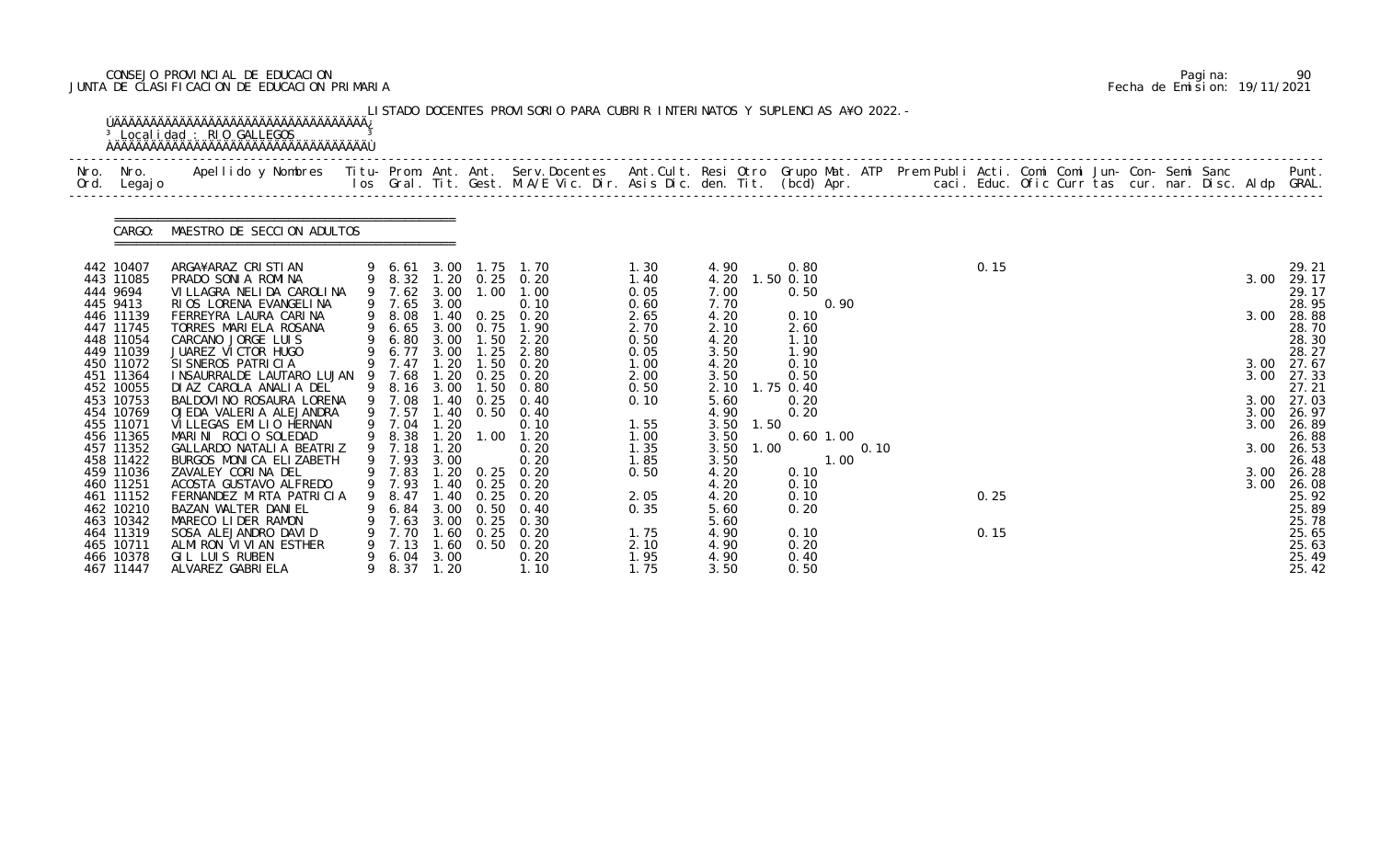# CONSEJO PROVINCIAL DE EDUCACION Pagina: 91 JUNTA DE CLASIFICACION DE EDUCACION PRIMARIA Fecha de Emision: 19/11/2021

| Nro.     | Nro. In the Nro.<br>Ord. Legajo                                                                                                             | Apellido y Nombres - Titu- Prom. Ant. Ant. Serv.Docentes - Ant.Cult. Resi Otro Grupo Mat. ATP Prem Publi Acti. Comi Comi Jun- Con- Semi Sanc - - - Punt.<br>Ios Gral. Tit. Gest. M.A/E Vic. Dir. Asis Dic. den. Tit. (bcd) Apr. -                                                                               |                                                                                                       |                              |      |                                                                                                                                                                    |                                                                              |                                                                                                      |                                                       |      |  |      |  |      |  |      |                                                                                                          |
|----------|---------------------------------------------------------------------------------------------------------------------------------------------|-----------------------------------------------------------------------------------------------------------------------------------------------------------------------------------------------------------------------------------------------------------------------------------------------------------------|-------------------------------------------------------------------------------------------------------|------------------------------|------|--------------------------------------------------------------------------------------------------------------------------------------------------------------------|------------------------------------------------------------------------------|------------------------------------------------------------------------------------------------------|-------------------------------------------------------|------|--|------|--|------|--|------|----------------------------------------------------------------------------------------------------------|
|          | CARGO:                                                                                                                                      | MAESTRO DE SECCION ADULTOS                                                                                                                                                                                                                                                                                      |                                                                                                       |                              |      |                                                                                                                                                                    |                                                                              |                                                                                                      |                                                       |      |  |      |  |      |  |      |                                                                                                          |
| 468 9185 | 469 10391<br>470 10704<br>471 11224<br>472 10768<br>473 10673<br>474 10979<br>475 11080<br>476 11256<br>477 11416<br>478 11452<br>479 11420 | ROMERO GRACIELA<br>ROMERO CLAUDI A ELIZABETH<br>ALARCON NESTOR ABEL<br>CORONEL DAVID RAUL<br>VI LLALBA LORENA PAOLA<br>ACEVEDO EVER ALEJANDRO<br>MARIAN ELIANA ALEJANDRA<br>GONZALEZ FEDERICO HERNAN<br>CASTRO DAI ANA CAROLINA<br>MILAN ROMINA DEL VALLE<br>SAAVEDRA MARIA SOLEDAD<br>CARABAJAL EBER SEBASTIAN | 9 7.35<br>9 7.77 1.40 0.25<br>9 7.80<br>9 7.83<br>9 7.69 1.40 0.25<br>9 7.65<br>9 6.59<br>9 7.23 1.40 | 1.20<br>1.20<br>1.00<br>1.00 |      | 9   6.30   2.60   0.75   0.60<br>9   6.77   3.00   0.50   0.40<br>9 8.24 1.60 0.25 0.40<br>0.20<br>9 7.61 1.40 0.25 0.40<br>1.20 0.25 0.30<br>0.30<br>0.10<br>0.10 | 0.10<br>0.15<br>0.70<br>0.90<br>0.35<br>0.10<br>0.40<br>0.75<br>0.80<br>0.90 | 5.60<br>4.90<br>4.90<br>4.20<br>1.50<br>4.20<br>4.90<br>4.20<br>4.20<br>3.50<br>2.10<br>3.50<br>2.50 | 0.30<br>0.20<br>0.20<br>0.20<br>$0.10$ $0.50$<br>0.10 |      |  |      |  |      |  |      | 25.25<br>24.92<br>24.59<br>24.15<br>23.96<br>23.67<br>23.45<br>23.03<br>22.59<br>20.55<br>20.19<br>21.13 |
|          | CARGO:                                                                                                                                      | MAE. ESPECIAL DE INFORMATICA ADULTOS                                                                                                                                                                                                                                                                            |                                                                                                       |                              |      |                                                                                                                                                                    |                                                                              |                                                                                                      |                                                       |      |  |      |  |      |  |      |                                                                                                          |
|          | 1 7581                                                                                                                                      | RAMIREZ ANGELICA ROSANA                                                                                                                                                                                                                                                                                         |                                                                                                       |                              |      | 9 7.56 3.00 3.00 2.80                                                                                                                                              | 1.65                                                                         | 10.00                                                                                                | 1.40                                                  |      |  | 0.10 |  |      |  |      | 38.51                                                                                                    |
|          | CARGO:                                                                                                                                      | PES DE FORMACION PARA EL TRABAJO                                                                                                                                                                                                                                                                                |                                                                                                       |                              |      |                                                                                                                                                                    |                                                                              |                                                                                                      |                                                       |      |  |      |  |      |  |      |                                                                                                          |
|          | 3577<br>2 T 10<br>3 11628                                                                                                                   | DOMINGUEZ CLAUDIA MARIA<br>BORRAS GRACI ELA MERCEDES<br>TOLEDO MAYRA GUI LI ANA                                                                                                                                                                                                                                 | 9 8.07 3.00 3.00 2.60<br>9 6.06 3.00<br>9 8.58                                                        | 1.00                         | 1.00 | 1.80<br>$1.25 \quad 0.90$                                                                                                                                          | 3.00<br>3.00<br>3.00                                                         | 10.00 4.00 1.30<br>6.30<br>2.80                                                                      | 0.90<br>0.40                                          | 0.20 |  | 0.05 |  | 1.00 |  | 3.00 | 44.22<br>35.06<br>26.93                                                                                  |

|  | Pagi na: | 91                           |
|--|----------|------------------------------|
|  |          | Fecha de Emision: 19/11/2021 |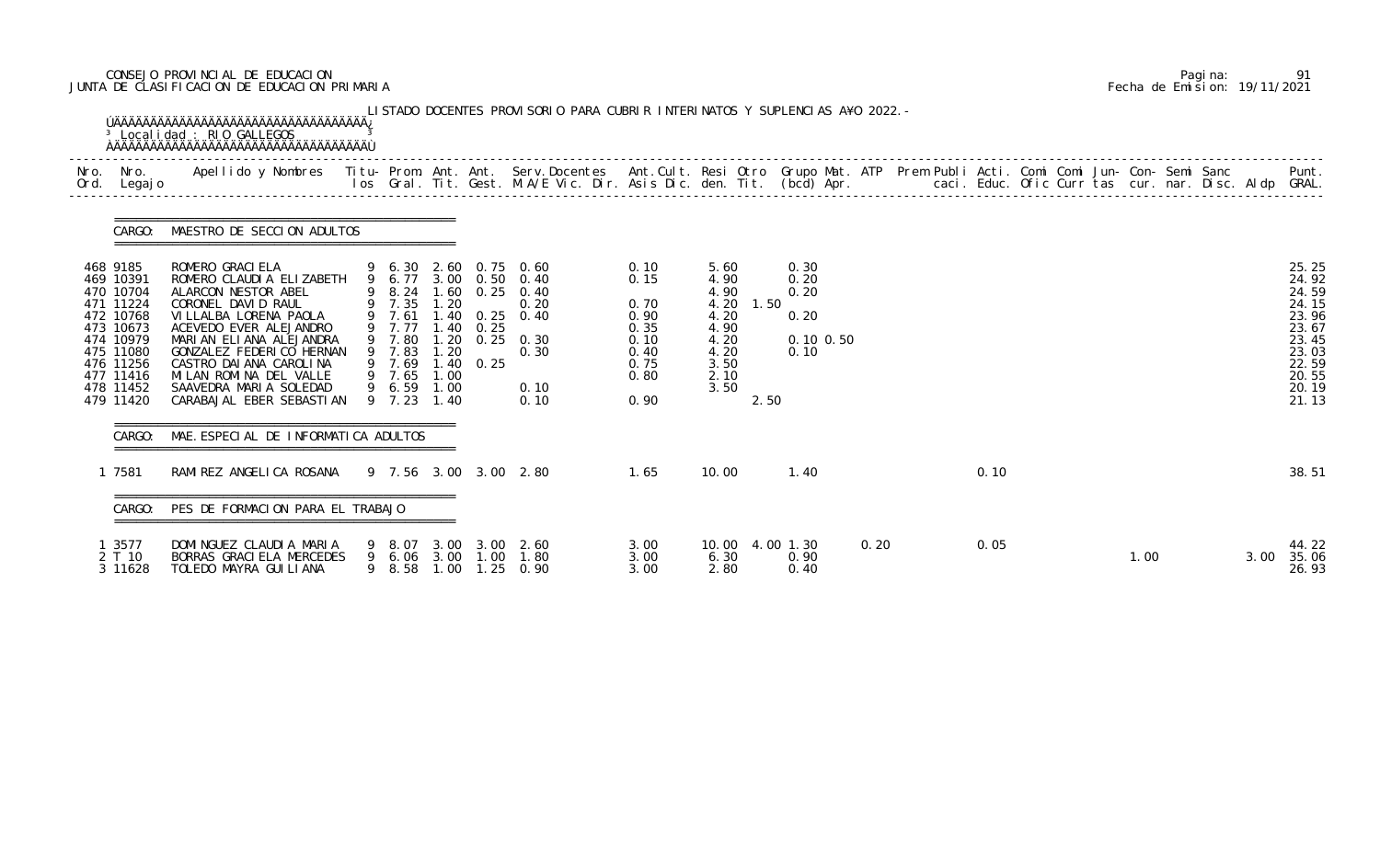# CONSEJO PROVINCIAL DE EDUCACION Pagina: 92 JUNTA DE CLASIFICACION DE EDUCACION PRIMARIA Fecha de Emision: 19/11/2021

|              |                                           | <sup>3</sup> Localidad : RIO GALLEGOS                                                                                                                                                                                             |                 |                               |                              |                                   | LISTADO DOCENTES PROVISORIO PARA CUBRIR INTERINATOS Y SUPLENCIAS A¥O 2022. - |                                           |                                  |      |                                                                                       |                              |      |                           |      |                              |                      |                                            |
|--------------|-------------------------------------------|-----------------------------------------------------------------------------------------------------------------------------------------------------------------------------------------------------------------------------------|-----------------|-------------------------------|------------------------------|-----------------------------------|------------------------------------------------------------------------------|-------------------------------------------|----------------------------------|------|---------------------------------------------------------------------------------------|------------------------------|------|---------------------------|------|------------------------------|----------------------|--------------------------------------------|
| Nro.<br>Ord. | Nro.<br>Legaj o                           | Apellido y Nombres - Titu- Prom. Ant. Ant. Serv.Docentes - Ant.Cult. Resi Otro Grupo Mat. ATP Prem Publi Acti. Comi Comi Jun- Con- Semi Sanc - - - Punt.<br>Ios Gral. Tit. Gest. M.A/E Vic. Dir. Asis Dic. den. Tit. (bcd) Apr. - |                 |                               |                              |                                   |                                                                              |                                           |                                  |      |                                                                                       |                              |      |                           |      |                              |                      |                                            |
|              | CARGO:                                    | PES DE FORMACION PARA EL TRABAJO                                                                                                                                                                                                  |                 |                               |                              |                                   |                                                                              |                                           |                                  |      |                                                                                       |                              |      |                           |      |                              |                      |                                            |
|              | 4 11327<br>5 12805<br>6 11381<br>7 11302  | FRIAS APOLONIA ADELAIDA<br>BRITES EUGENIA NAZARENA<br>CORTEZ ROSARIO DANIELA<br>SANTI LLAN SEBASTI AN                                                                                                                             |                 | $6$ 7.52                      | 0.20<br>1.20<br>1.20         | 1.00                              | 8 6.05 3.00 0.75 2.40<br>$1.25$ $1.00$                                       | 0.60<br>1.80<br>0.25<br>0.60              | 9.10<br>2.80<br>5.60             | 1.00 | 1.20<br>0.50                                                                          |                              |      |                           |      |                              |                      | 31.10<br>18.32<br>15.80<br>9.80            |
|              | 8 12795<br>9 9759<br>10 T 83<br>11 T 41   | TORRES GABRIELA ANABEL<br>TINTE JAIME GASTON<br>GOMEZ SANDRA ELISA<br>ORTEGA EVANGELINA ADRIANA                                                                                                                                   |                 | 7.27<br>7.94<br>$5$ 7.32      | 0.20<br>2.40<br>3.00<br>3.00 | 0.75<br>1.00                      | 2.20<br>3.00<br>3.00                                                         | 3.00<br>3.00 1.85 10.00 4.00 3.00<br>3.00 |                                  |      | 7.00 16.50 1.60<br>10.00 7.25 2.10                                                    | 0.10                         |      | 1.00<br>3.40 3.00<br>0.25 | 0.20 | 1.00<br>1.00                 | 3.00<br>3.00         | 6.20<br>49.72<br>48.39<br>46.02            |
|              | 12 TAD 8<br>13 T 83<br>14 T 15<br>15 T 63 | RODRI GUEZ ADRI ANA CARMEN<br>FERNANDEZ CARLOS ALBERTO<br>ZELAYA SANDRA MARCELA<br>QUI NTANA HUGO RENE                                                                                                                            | $5\overline{)}$ | 7.97<br>7.31<br>8.00<br>8.83  | 3.00<br>3.00<br>3.00         | 0.25<br>0.25<br>3.00 0.50<br>0.25 | 3.00<br>3.00<br>3.00<br>3.00                                                 | 3.00<br>3.00<br>3.00<br>3.00 0.60 10.00   | 10.00                            |      | 10.00 5.50 2.40<br>3.50 2.10 0.90<br>10.00 2.50 2.80 0.40 0.10<br>3.25 2.50 0.40 0.20 | 0.50                         | 3.00 | 0.20<br>0.10<br>0.35      |      | 2.00<br>1.00<br>1.00<br>1.00 | 3.00<br>2.00<br>3.00 | 45.82<br>44.06<br>42.40<br>41.38           |
|              | 16 T 71<br>17 T 19<br>18 T 83             | MACIAS PAOLA DE LOS A<br>MANAY MARCO ANTONIO<br>FERNANDEZ GUSTAVO ADOLFO<br>DERENCIA ANDREA ROXANA                                                                                                                                |                 | 8.05<br>56.58<br>8.51<br>8.49 | 3.00<br>3.00<br>3.00         | 0.25<br>0.25                      | 3.00<br>3.00<br>3.00                                                         | 3.00<br>3.00<br>3.00                      | 10.00<br>10.00<br>10.00          |      | 2.50 1.60 0.40<br>2.70<br>2.10<br>6.75 1.00                                           |                              | 1.00 | 2.50 0.30                 |      | 1.00<br>1.00<br>1.00         | 3.00<br>3.00<br>3.00 | 40.80<br>40.08<br>39.86                    |
|              | 19 8804<br>20 T 10<br>21 T 33<br>22 6860  | MANSILLA PATRICIA<br><b>GRANEROS JULIA ESTER</b><br>TAVERNA SOLEDAD MARINA                                                                                                                                                        |                 | 5 8.48<br>5 6.56<br>5 7.00    | 3.00<br>3.00                 | 2.40 0.50<br>3.00 0.75<br>0.50    | 2.00<br>3.00<br>3.00<br>2.80                                                 | 2.80<br>3.00<br>3.00<br>3.00              | 10.00<br>10.00<br>10.00          |      | 1.80<br>1.50 2.20<br>10.00 3.00 1.40                                                  | 0.10<br>0.10                 |      | 0.10                      |      | 1.00<br>1.00                 | 3.00<br>3.00<br>3.00 | 39.04<br>39.03<br>38.86<br>38.30           |
| 23           | T 33<br>24 T 58<br>25 TAD 1<br>26 TAD 4   | ZELAYA ELIZABETH DEL C<br>DI AZ ANA ELIZABETH<br>VALI ENTE ROSSANA EUGENIA<br>ACCARINO ADRIANA                                                                                                                                    |                 | 7.30<br>8.14<br>6. 58<br>9.18 | 3.00<br>3.00<br>3.00         | $3.00 \quad 0.25$                 | 3.00<br>3.00<br>3.00                                                         | 3.00<br>2.55<br>3.00<br>3.00              | 10.00<br>10.00<br>10.00<br>10.00 |      | 2.20<br>2.75 2.10<br>2.60<br>$1.00$ $1.40$                                            | 0.10<br>0.10<br>0.10<br>0.20 |      | 0.10<br>0.05              |      | 1.00<br>1.00<br>1.00<br>1.00 | 3.00                 | 3.00 37.70<br>37.64<br>3.00 37.58<br>36.78 |
|              | 27 6711<br>28 T 62<br>29 5628             | DELGADO GRISELDA MYRIAM<br>GONZALEZ DANTE ALBERTO<br>OTTI NO WALDO JUAN                                                                                                                                                           |                 | 7.77<br>5 7.79                |                              | $3,00$ 0.50                       | 3.00<br>5 6.32 3.00 2.00 3.00<br>3.00 0.25 0.20                              | 3.00<br>3.00<br>1.60                      | 10.00<br>10.00                   |      | 3.00 1.50<br>2.50<br>10.00 3.50 1.60                                                  | 0.20                         |      | 0.25                      |      | $1.00$ 0.10                  |                      | 36.77<br>36.37<br>3.00 35.94               |

|  | Pagi na: | 92                           |
|--|----------|------------------------------|
|  |          | Fecha de Emision: 19/11/2021 |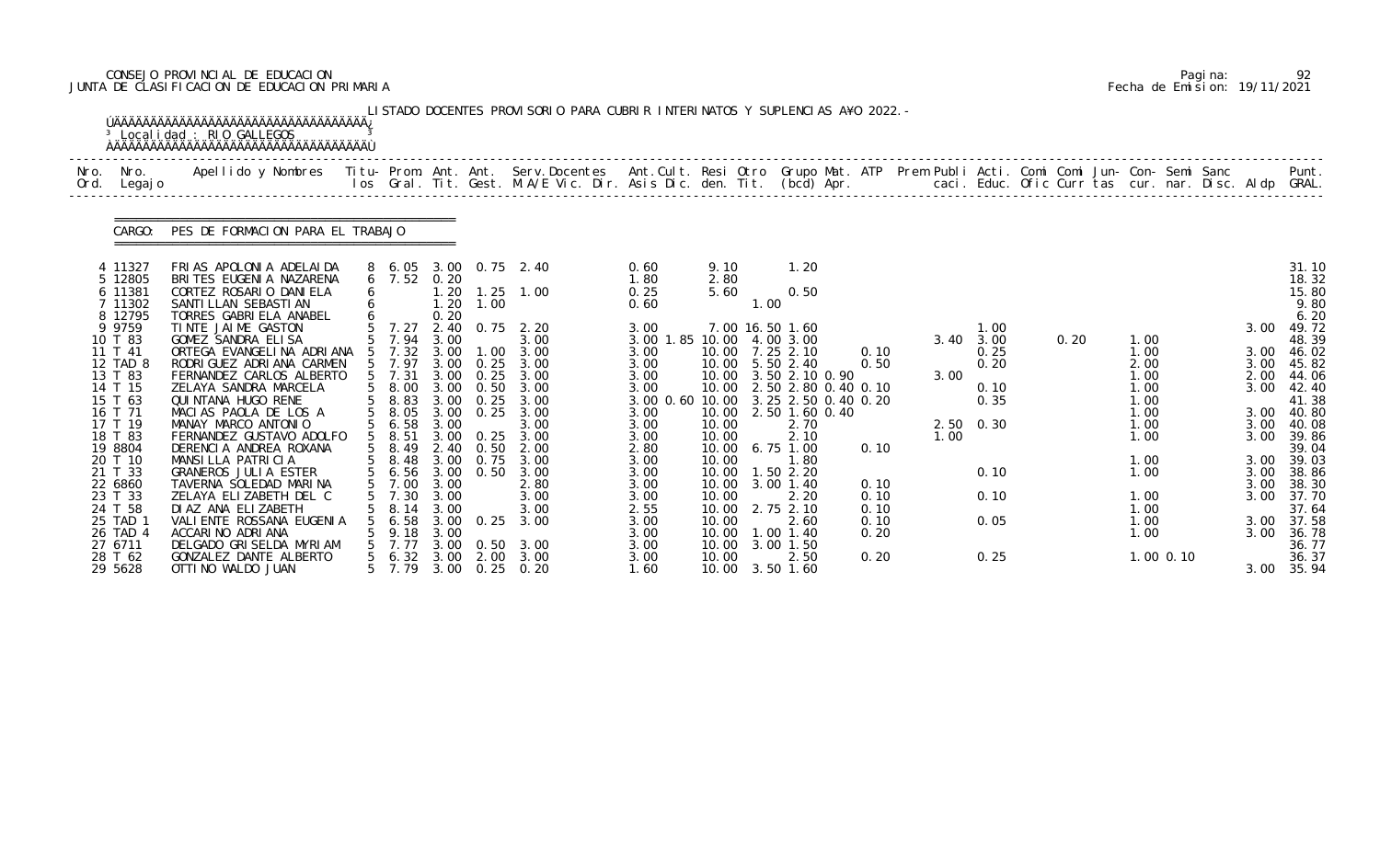# CONSEJO PROVINCIAL DE EDUCACION Pagina: 93 JUNTA DE CLASIFICACION DE EDUCACION PRIMARIA Fecha de Emision: 19/11/2021

| Nro. | Nro.<br>Ord. Legajo  | Apellido y Nombres - Titu- Prom. Ant. Ant. Serv.Docentes - Ant.Cult. Resi Otro Grupo Mat. ATP Prem Publi Acti. Comi Comi Jun- Con- Semi Sanc - - - Punt.<br>Ios Gral. Tit. Gest. M.A/E Vic. Dir. Asis Dic. den. Tit. (bcd) Apr. - |                                                      |              |                   |                                           |                         |               |      |                             |                |      |      |  |      |  |              |                |
|------|----------------------|-----------------------------------------------------------------------------------------------------------------------------------------------------------------------------------------------------------------------------------|------------------------------------------------------|--------------|-------------------|-------------------------------------------|-------------------------|---------------|------|-----------------------------|----------------|------|------|--|------|--|--------------|----------------|
|      | CARGO:               | PES DE FORMACION PARA EL TRABAJO                                                                                                                                                                                                  |                                                      |              |                   |                                           |                         |               |      |                             |                |      |      |  |      |  |              |                |
|      | 30 T 62              | BARRIA ROSANA VANESA                                                                                                                                                                                                              | 5 7.67                                               |              |                   | 3.00 0.25 3.00                            | 3.00                    | 10.00         |      | 2.00                        |                |      | 0.15 |  | 1.00 |  |              | 35.07          |
|      | 31 T 58              | RISSO PATRON SELVA SUSANA 5 6.24 3.00 0.50                                                                                                                                                                                        |                                                      |              |                   | 3.00                                      | 3.00                    |               |      | 10.00  1.00  2.10           | 0.10           |      | 0.10 |  | 1.00 |  |              | 35.04          |
|      | 32 10131<br>33 T11   | NUNO CARLOS FIDEL<br>DI AZ VERONI CA LORENA                                                                                                                                                                                       | 5 7.92 3.00 0.50                                     |              |                   | 5 8.22 2.60 0.50 0.60<br>2.90             | 2.85<br>1.80            | 4.90<br>10.00 |      | 9.00 0.30 0.90<br>1.80 0.70 |                |      | 0.10 |  | 1.00 |  |              | 34.87<br>34.72 |
|      | 34 9665              | FOGGETTA JULI ETA PAULA                                                                                                                                                                                                           | 5 8.33                                               |              |                   | 3.00 0.50 2.60                            | 2.90                    | 7.00          |      | 1.30 1.00                   |                |      |      |  |      |  | 3.00         | 34.63          |
|      | 35 10263             | LOZA SI LVANA ANDREA                                                                                                                                                                                                              | 5 8.18                                               | 1.60         |                   | 1.70                                      | 3.00                    | 10.00         |      | 1.00 0.80 0.30              |                |      |      |  |      |  | 3.00         | 34.58          |
|      | 36 T 62              | LARCHER ROSANA DEL VALLE                                                                                                                                                                                                          | 5 7.90                                               |              | $3.00 \quad 0.25$ | 2.40                                      | 3.00                    | 10.00         |      | 1.25 1.20 0.10 0.10         |                |      | 0.05 |  |      |  |              | 34.25          |
|      | 37 TAD 4             | BENITEZ MERCEDES ELVIRA                                                                                                                                                                                                           | 5 5.16                                               |              | $3.00 \quad 0.50$ | 3.00                                      | 3.00                    | 10.00         |      | 3.00                        |                |      | 0.15 |  | 1.00 |  |              | 33.81          |
|      | 38 7900              | ENRIQUETE MIRTA SUSANA                                                                                                                                                                                                            | $5$ 7.18                                             | 3.00         |                   | 2.10                                      | 3.00                    | 10.00         |      | 2.50 1.00                   |                |      |      |  |      |  |              | 33.78          |
|      | 39 T 15              | GONZALEZ ISABEL DEL V                                                                                                                                                                                                             | $5\quad 6.50$                                        |              | 3.00 0.25         | 3.00                                      | 3.00                    | 10.00         |      | 2.50 0.20                   |                |      | 0.10 |  |      |  |              | 33.55          |
|      | 40 10421             | CORREA MARIA NOEMI                                                                                                                                                                                                                | $\begin{array}{cc} 5 & 6.53 \\ 5 & 8.71 \end{array}$ |              |                   | 1.60 0.25 1.50                            | 2.20                    |               |      | 4.90 7.50 0.70              |                | 0.30 |      |  |      |  | 3.00         | 33.48          |
|      | 41 8499              | SORIA SANDRA PAOLA                                                                                                                                                                                                                |                                                      | 3.00         |                   | 2.40                                      | 2.00                    | 8.40          |      | $1.20$ $1.00$               |                |      |      |  |      |  |              | 31.71          |
|      | 42 9388<br>43 0386   | LEGUIZAMON GLADYS EMILIA<br>CAMPOS MIGUEL ANTONIO                                                                                                                                                                                 | $5\quad 6.65$<br>5 6.79                              | 3.00         |                   | 3.00<br>3.00 0.50 1.30                    | 2.90<br>3.00 0.20 10.00 | 7.70          |      | 2.80<br>$0.60$ $0.40$       |                |      |      |  |      |  |              | 31.05<br>30.79 |
|      | 44 7289              | PAZ JOSE ARIEL                                                                                                                                                                                                                    | 5 7.36                                               | 3.00         |                   | 1.80                                      | 2.15                    | 10.00         |      | 1.10                        | 0.10           |      | 0.10 |  |      |  |              | 30.61          |
|      | 45 3742              | MURUA ANGEL EDUARDO                                                                                                                                                                                                               |                                                      |              |                   |                                           | 3.00                    | 10.00         |      | 0.30                        |                |      |      |  |      |  |              | 30.28          |
|      | 46 0161              | RIVADENEIRA FRANCO M                                                                                                                                                                                                              |                                                      |              |                   | 5 8.28 3.00 0.70<br>5 7.22 3.00 0.25 0.55 | 3.00                    | 10.00         |      |                             | 0.40 0.20 0.20 |      | 0.05 |  |      |  |              | 29.87          |
|      | 47 10333             | CASAL ADRIANA DEL CARMEN                                                                                                                                                                                                          | 5 7.88                                               | 1.60         |                   |                                           | 2.35                    | 10.00         |      | 0.60                        | 0.10           |      |      |  |      |  | 2.00         | 29.53          |
|      | 48 TP8825            | DI AZ RAMONA EDELIRA                                                                                                                                                                                                              | 5 7.29                                               |              |                   | 3.00 0.50 0.80                            | 3.00                    |               |      | 4.90 4.25 0.40              |                |      |      |  |      |  |              | 29.14          |
|      | 49 10273             | ORDO¥EZ FEDERICO JAVIER                                                                                                                                                                                                           | 8.85                                                 |              | 3.00 0.50         | 1.60                                      | 0.75                    | 5.60          |      | 3.00 0.80                   |                |      |      |  |      |  |              | 29.10          |
|      | 50 10407             | ARGA¥ARAZ CRISTIAN                                                                                                                                                                                                                | 6.61                                                 | 3.00         | 0.75              | 2.80                                      | 1. 30                   | 4.90          |      | 1.40                        |                |      | 0.15 |  |      |  | 3.00         | 28.91          |
|      | 51 7268              | CANTERO RAMONA BEATRIZ                                                                                                                                                                                                            | 6.36                                                 |              | $3.00 \quad 0.50$ |                                           | 3.00                    | 10.00         | 1.00 |                             |                |      |      |  |      |  |              | 28.86          |
|      | 52 10124             | ESPINOSA MARIA ANTONIA                                                                                                                                                                                                            | 8.06                                                 | 1.60         | 0.75              | 1.80                                      | 0.10                    | 10.00         |      | 0.90 0.40                   |                |      |      |  |      |  |              | 28.61          |
|      | 53 11053             | ALVAREZ CARLOS RUBEN                                                                                                                                                                                                              | 6.99                                                 | 3.00         |                   | 3.00                                      | 3.00                    | 4.20          |      | 2.70                        |                |      |      |  |      |  |              | 27.89          |
|      | 54 11212<br>55 10675 | JUAREZ MARIA ISABEL<br>GONZALEZ YANEL ELIZABETH                                                                                                                                                                                   | $5\quad 6.52$<br>$5\quad 8.52$                       | 3.00<br>1.40 |                   | 0.20                                      | 3.00<br>2.10            | 4.20<br>4.90  |      | 2.00 0.10<br>0.70           |                |      |      |  |      |  | 3.00<br>3.00 | 27.02<br>25.62 |

|  | Pagi na: | 93                           |
|--|----------|------------------------------|
|  |          | Fecha de Emision: 19/11/2021 |